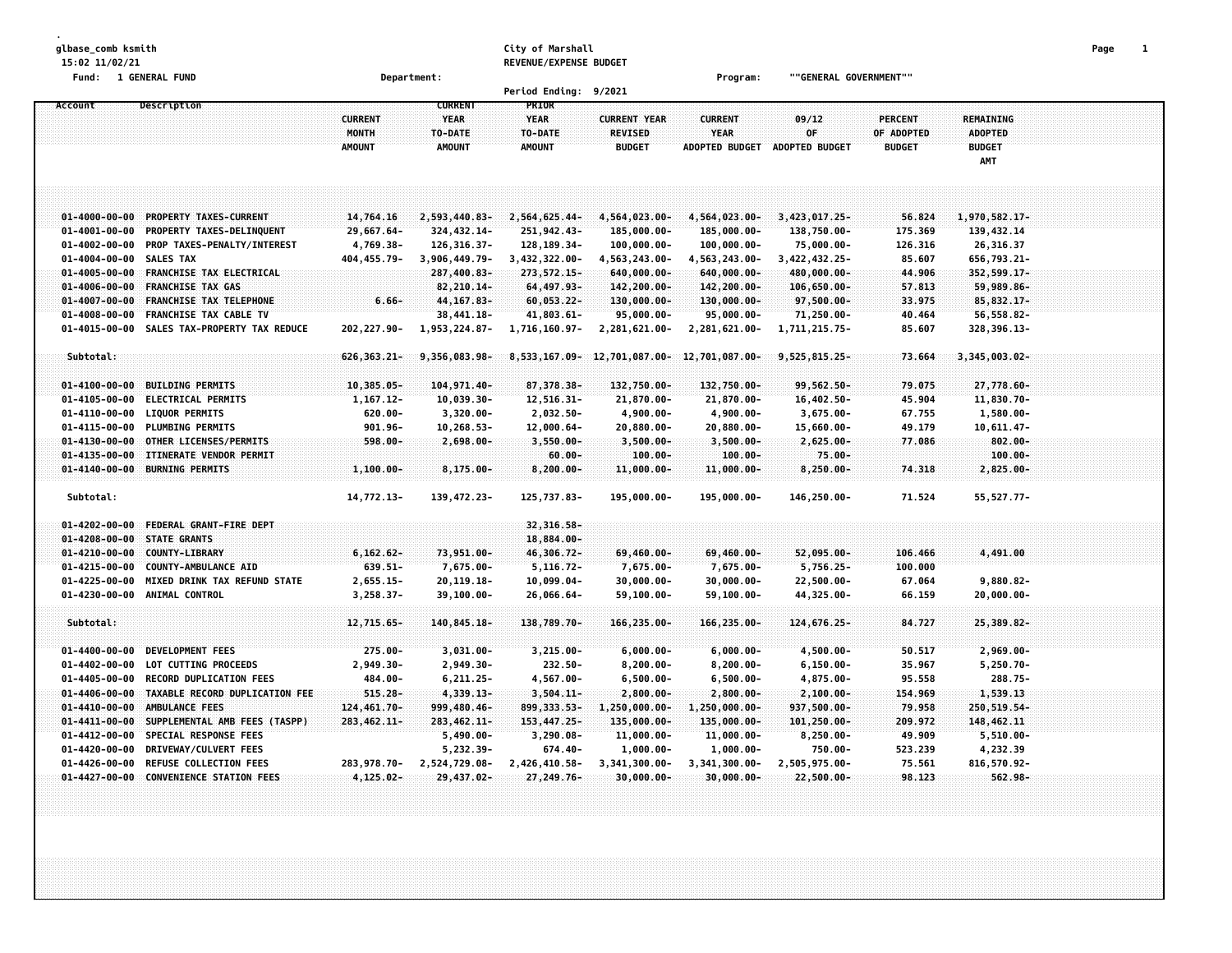| glbase_comb ksmith    |                                |                         |                              | City of Marshall       |                               |                               |                              |                   |                         | Page | 2 |
|-----------------------|--------------------------------|-------------------------|------------------------------|------------------------|-------------------------------|-------------------------------|------------------------------|-------------------|-------------------------|------|---|
| 15:02 11/02/21        |                                |                         |                              | REVENUE/EXPENSE BUDGET |                               |                               |                              |                   |                         |      |   |
| Fund: 1 GENERAL FUND  |                                | Department:             |                              |                        |                               | Program:                      | ""GENERAL GOVERNMENT""       |                   |                         |      |   |
|                       |                                |                         |                              | <b>Period Ending:</b>  | 9/2021                        |                               |                              |                   |                         |      |   |
| Account               | Description                    |                         | <b>CURRENT</b>               | PRIOR                  |                               |                               |                              |                   |                         |      |   |
|                       |                                | <b>CURRENT</b>          | <b>YEAR</b>                  | <b>YEAR</b>            | <b>CURRENT YEAR</b>           | <b>CURRENT</b>                | 09/12                        | <b>PERCENT</b>    | REMAINING               |      |   |
|                       |                                | MONTH                   | TO-DATE                      | TO-DATE                | <b>REVISED</b>                | <b>YEAR</b>                   | 0F                           | OF ADOPTED        | <b>ADOPTED</b>          |      |   |
|                       |                                | <b>AMOUNT</b>           | <b>AMOUNT</b>                | <b>AMOUNT</b>          | <b>BUDGET</b>                 | <b>ADOPTED BUDGET</b>         | ADOPTED BUDGET               | <b>BUDGET</b>     | <b>BUDGET</b>           |      |   |
|                       |                                |                         |                              |                        |                               |                               |                              |                   | AMT                     |      |   |
|                       |                                |                         |                              |                        |                               |                               |                              |                   |                         |      |   |
|                       |                                |                         |                              |                        |                               |                               |                              |                   |                         |      |   |
| $01 - 4430 - 00 - 00$ | ANIMAL SHELTER FEES            |                         |                              |                        |                               |                               |                              |                   |                         |      |   |
| $01 - 4431 - 00 - 00$ | ANIMAL ADOPTION                | $90.00 -$<br>$848.00 -$ | 270.00-                      | 242.00-                | $2,500.00 -$                  | $2,500.00 -$                  | $1,875.00 -$                 | 10.800            | 2,230.00-               |      |   |
| $01 - 4432 - 00 - 00$ | <b>BURGLAR ALARM FEE</b>       |                         | $1,040.07 -$                 | $310.00 -$             | $2,500.00 -$                  | $2,500.00 -$                  | 1,875.00-                    | 41.603            | 1,459.93-               |      |   |
| $01 - 4434 - 00 - 00$ | WRECKER LICENSE & INSPECT. FEE | $1,055.00 -$            | $8,705.00 -$<br>$8,180.00 -$ | 7,420.00-<br>7,310.00- | $11,000.00 -$<br>$8,080.00 -$ | $11,000.00 -$<br>$8,080.00 -$ | $8,250.00 -$<br>$6,060.00 -$ | 79.136<br>101.238 | $2,295.00 -$<br>100.00  |      |   |
| $01 - 4435 - 00 - 00$ | <b>FOOD HANDLERS FEES</b>      | $738.32 -$              |                              |                        |                               |                               | $64,500.00 -$                | 32.475            |                         |      |   |
| $01 - 4440 - 00 - 00$ | MAIN STREET PROJECTS           |                         | 27,928.32-<br>350.00-        | 23,890.00-<br>661.88-  | $86,000.00 -$<br>$5,500.00 -$ | 86,000.00-<br>$5,500.00 -$    | $4,125.00 -$                 | 6.364             | 58,071.68-<br>5,150.00- |      |   |
| $01 - 4444 - 00 - 00$ | <b>LIBRARY ACCESSORIES</b>     |                         | 50.00                        |                        |                               |                               |                              |                   | $50.00 -$               |      |   |
| $01 - 4445 - 00 - 00$ | <b>COMMUNITY CENTER FEES</b>   | $1,800.00 -$            | 12,155.00-                   | 1,315.00               | 17,500.00-                    | 17,500.00-                    | 13,125.00-                   | 69.457            | $5,345.00 -$            |      |   |
| $01 - 4454 - 00 - 00$ | ATHLETIC FIELD FEES            |                         | 2,625.00-                    | $1,860.00 -$           | $10,000.00 -$                 | $10,000.00 -$                 | 7,500.00-                    | 26.250            | 7,375.00-               |      |   |
| $01 - 4462 - 00 - 00$ | <b>RENTALS</b>                 | $2,632.40 -$            | 24,014.10-                   | 22,104.48-             | 31,475.00-                    | 31,475.00-                    | 23,606.25-                   | 76.296            | 7,460.90-               |      |   |
| $01 - 4465 - 00 - 00$ | <b>CONVENTION CENTER FEES</b>  | 7,184.00-               | $36, 154.50 -$               | 3,674.75               | $95,000.00 -$                 | 95,000.00-                    | 71,250.00-                   | 38.057            | 58,845.50-              |      |   |
| $01 - 4468 - 00 - 00$ | MEMORIAL CITY HALL             | 35,567.36-              | 17, 185.87-                  | 71,919.24-             | 68,300.00-                    | 68,300.00-                    | 51,225.00-                   | 25.162            | $51, 114.13 -$          |      |   |
| $01 - 4470 - 00 - 00$ | <b>CONCESSION FEES</b>         | 49.40-                  | 2,974.13-                    | 1,647.88-              | $1,000.00 -$                  | $1,000.00-$                   | 750.00-                      | 297.413           | 1,974.13                |      |   |
| $01 - 4475 - 00 - 00$ | LIBRARY ROOM RENTAL FEES       | $155.00 -$              | $205.00 -$                   | 215.00-                | $650.00 -$                    | $650.00 -$                    | 487.50-                      | 31.538            | 445.00-                 |      |   |
| $01 - 4476 - 00 - 00$ | WEISMAN BLDG TENANT RENT       | $1, 165.00 -$           | $10,485.00 -$                | 12,446.20-             | 17,782.00-                    | 17,782.00-                    | 13,336.50-                   | 58.964            | 7,297.00-               |      |   |
| $01 - 4487 - 00 - 00$ | CHAMBER RENT OF BDC            | $300.00 -$              | $2,700.00 -$                 | 2,700.00-              | $3,600.00 -$                  | $3,600.00 -$                  | $2,700.00 -$                 | 75.000            | $900.00 -$              |      |   |
| $01 - 4490 - 00 - 00$ | VISUAL ART CENTER FEES         |                         |                              | $940.00 -$             |                               |                               |                              |                   |                         |      |   |
| $01 - 4495 - 00 - 00$ | <b>COVERED ARENA FEES</b>      | $3,240.00 -$            | 40,290.00-                   | 12,270.00-             | 85,000.00-                    | $85,000.00 -$                 | 63,750.00-                   | 47.400            | 44,710.00-              |      |   |
| $01 - 4496 - 00 - 00$ | <b>GOLF COURSE FEES</b>        | 11,346.25-              | 101,919.15-                  | 82,668.53-             | 150,000.00-                   | 150,000.00-                   | 112,500.00-                  | 67.946            | 48,080.85-              |      |   |
| $01 - 4497 - 00 - 00$ | <b>LIBRARY FINES</b>           | 147.94-                 | 1,479.16-                    | 1,686.33-              | $6,000.00 -$                  | $6,000.00 -$                  | 4,500.00-                    | 24.653            | 4,520.84-               |      |   |
|                       |                                |                         |                              |                        |                               |                               |                              |                   |                         |      |   |
| Subtotal:             |                                | 766,569.78-             | 4, 162, 972.04-              | 3,767,226.00-          | 5,393,687.00-                 | 5,393,687.00-                 | 4,045,265.25-                | 77.182            | 1,230,714.96-           |      |   |
|                       |                                |                         |                              |                        |                               |                               |                              |                   |                         |      |   |
| $01 - 5000 - 00 - 00$ | <b>COURT FINES-TRAFFIC</b>     | 11,740.93-              | 92,032.64-                   | 94, 125. 31-           | $500,000.00 -$                | $500,000.00 -$                | 375,000.00-                  | 18.407            | 407,967.36-             |      |   |
| $01 - 5002 - 00 - 00$ | COURT FINES-NON-TRAFFIC        | 5,883.99-               | 64, 441.38-                  | 61,796.53-             |                               |                               |                              |                   | 64,441.38               |      |   |
| $01 - 5006 - 00 - 00$ | TRAFFIC FUND                   | 43.54-                  | 396.33-                      | 656.43-                |                               |                               |                              |                   | 396.33                  |      |   |
| $01 - 5007 - 00 - 00$ | TRAFFIC FUND 2020              | $175.14-$               | 1,467.25-                    | 1,641.28-              |                               |                               |                              |                   | 1,467.25                |      |   |
| $01 - 5035 - 00 - 00$ | DISMISSAL FEE - DDC            | 149.70-                 | $945.00 -$                   | $2,489.60 -$           |                               |                               |                              |                   | 945.00                  |      |   |
| $01 - 5037 - 00 - 00$ | LAW ENFORCEMENT STANDARDS      |                         | $8.00 -$                     | $4.00 -$               |                               |                               |                              |                   | 8.00                    |      |   |
| $01 - 5040 - 00 - 00$ | DEFERRED ADJUDICATION          | 992.80-                 | $8,694.40 -$                 | $10,065.30 -$          |                               |                               |                              |                   | 8,694.40                |      |   |
| $01 - 5041 - 00 - 00$ | CITY ARREST FEE/CAF            | $1,678.25-$             | 27,491.13-                   | 23,574.00-             |                               |                               |                              |                   | 27,491.13               |      |   |
| $01 - 5047 - 00 - 00$ | <b>TIME PAYMENT</b>            |                         | 717.92-                      | 1,749.64-              |                               |                               |                              |                   | 717.92                  |      |   |
| 01-5052-00-00         | STATE TRAFFIC FEE              |                         | 802.98-                      | $906.93 -$             |                               |                               |                              |                   | 802.98                  |      |   |
| $01 - 5053 - 00 - 00$ | NEW CONSOLIDATED COURT C-NCC   |                         | 4,290.76-                    | 4,374.99-              |                               |                               |                              |                   | 4,290.76                |      |   |
| $01 - 5054 - 00 - 00$ | JURY REIMBURSEMENT FEE RETAIN  |                         | $79.47 -$                    | 169.54-                |                               |                               |                              |                   | 79.47                   |      |   |
| $01 - 5055 - 00 - 00$ | JUDICIAL SUPPORT FEE RETAINAGE |                         | 118.80-                      | $253.67 -$             |                               |                               |                              |                   | 118.80                  |      |   |
| $01 - 5056 - 00 - 00$ | INDIGENT DEFENSE FEE REVENUE   |                         | $39.34 -$                    | $84.56 -$              |                               |                               |                              |                   | 39.34                   |      |   |
| $01 - 5057 - 00 - 00$ | <b>COURT COST-TPDF</b>         |                         | $104.00 -$                   | $31.13 -$              |                               |                               |                              |                   | 104.00                  |      |   |
| $01 - 5058 - 00 - 00$ | PASS SCH BUS 2020              | $25.00 -$               | 583.00-                      |                        |                               |                               |                              |                   | 583.00                  |      |   |
| $01 - 5059 - 00 - 00$ | STATE MOVING VIOLATION RETAIN  |                         | .92-                         | $2.46 -$               |                               |                               |                              |                   | . 92                    |      |   |
| $01 - 5075 - 00 - 00$ | TRAFFIC LIGHT REVENUE          |                         |                              | 4,058.83-              |                               |                               |                              |                   |                         |      |   |
|                       |                                |                         |                              |                        |                               |                               |                              |                   |                         |      |   |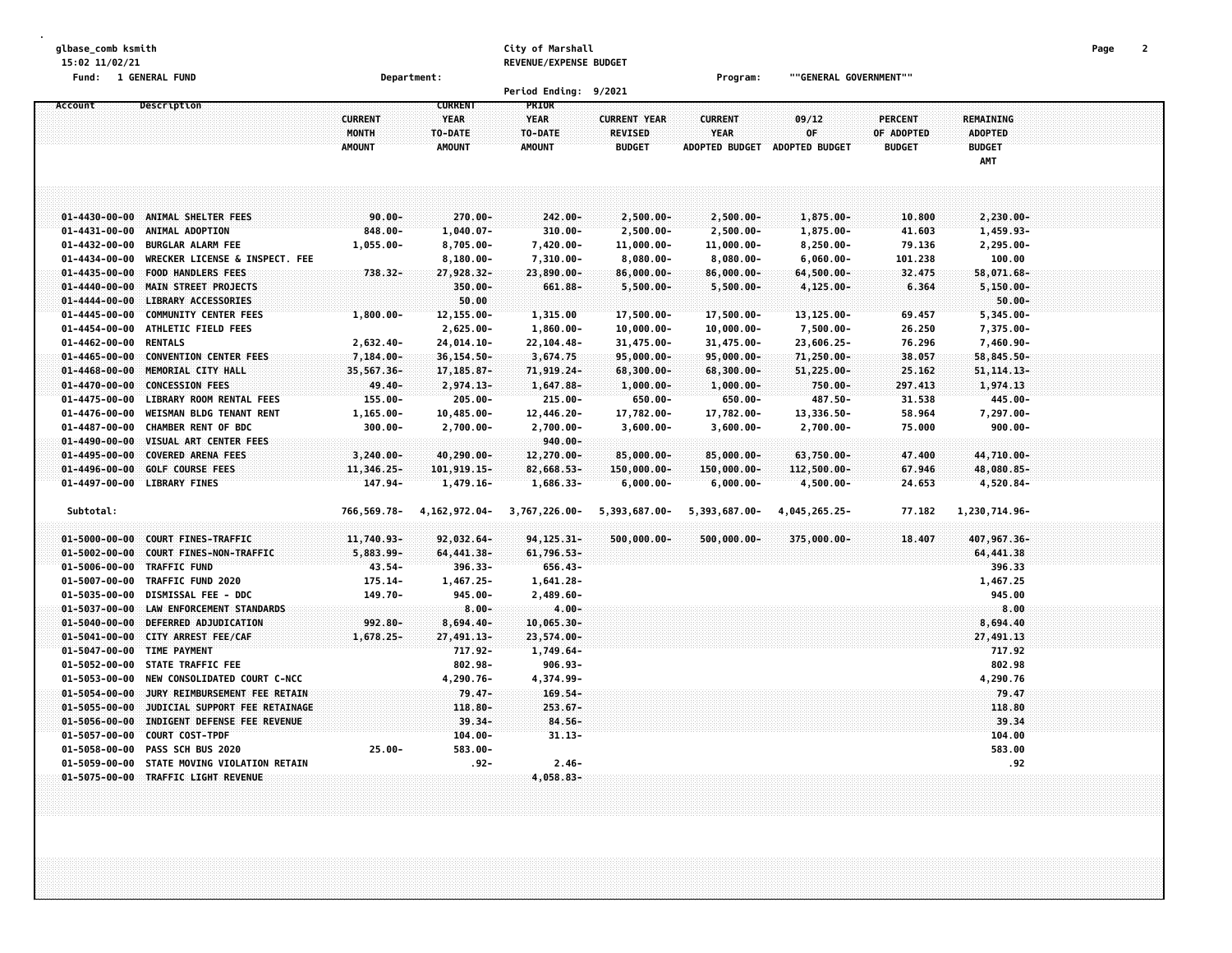| glbase_comb ksmith<br>15:02 11/02/21                                                                                                                                                                                                                                            |                                                                                                                             | City of Marshall<br>REVENUE/EXPENSE BUDGET                   |                                                                                                              |                                                                                            |                                                                                                              |                                               |                                                                                           | $\overline{\mathbf{3}}$<br>Page |
|---------------------------------------------------------------------------------------------------------------------------------------------------------------------------------------------------------------------------------------------------------------------------------|-----------------------------------------------------------------------------------------------------------------------------|--------------------------------------------------------------|--------------------------------------------------------------------------------------------------------------|--------------------------------------------------------------------------------------------|--------------------------------------------------------------------------------------------------------------|-----------------------------------------------|-------------------------------------------------------------------------------------------|---------------------------------|
| Fund: 1 GENERAL FUND                                                                                                                                                                                                                                                            | Department:                                                                                                                 | Period Ending: 9/2021                                        |                                                                                                              | Program:                                                                                   | ""GENERAL GOVERNMENT""                                                                                       |                                               |                                                                                           |                                 |
| Description<br>Account                                                                                                                                                                                                                                                          | <b>CURRENT</b><br><b>CURRENT</b><br><b>YEAR</b><br><b>MONTH</b><br>TO-DATE<br><b>AMOUNT</b><br><b>AMOUNT</b>                | PRIOR<br><b>YEAR</b><br>TO-DATE<br><b>AMOUNT</b>             | <b>CURRENT YEAR</b><br><b>REVISED</b><br><b>BUDGET</b>                                                       | <b>CURRENT</b><br><b>YEAR</b><br><b>ADOPTED BUDGET</b>                                     | 09/12<br>0F<br><b>ADOPTED BUDGET</b>                                                                         | <b>PERCENT</b><br>OF ADOPTED<br><b>BUDGET</b> | <b>REMAINING</b><br><b>ADOPTED</b><br><b>BUDGET</b><br>AMT                                |                                 |
| 01-5076-00-00 TRAFFIC LIGHT EXPENSES                                                                                                                                                                                                                                            |                                                                                                                             | 129.23                                                       |                                                                                                              |                                                                                            |                                                                                                              |                                               |                                                                                           |                                 |
| Subtotal:                                                                                                                                                                                                                                                                       | 20,689.35-<br>202, 213.32-                                                                                                  | 205,854.97-                                                  | $500,000.00 -$                                                                                               | $500,000.00 -$                                                                             | 375,000.00-                                                                                                  | 40.443                                        | 297,786.68-                                                                               |                                 |
| 01-5100-00-00 INTEREST EARNED<br>01-5105-00-00 INDUSTRIAL DISTRICT AGREEMENT<br>01-5109-00-00 MEDCO SVS AGREEMENT<br>01-5110-00-00 INTERFUND TRANSFER<br>01-5111-00-00 HOTEL/MOTEL TAX TRANSFER<br>01-5112-00-00 INTERFUND TRSF-POLICE SPEC PRO<br>01-5115-00-00 SALE OF ASSETS | 13,863.80-<br>$64.60 -$<br>400.00-<br>$3,600.00 -$<br>403,382.50-<br>1,613,530.00-<br>$4,360.00 -$                          | $86,490.85 -$<br>$3,600.00 -$<br>1,188,750.00-<br>91,291.00- | $70,000.00 -$<br>204, 224.00-<br>4,800.00-<br>1,613,530.00-<br>299,217.00-<br>$60,000.00 -$<br>$10,000.00 -$ | $70,000.00 -$<br>204,224.00-<br>4,800.00-<br>1,613,530.00-<br>299,217.00-<br>$60,000.00 -$ | $52,500.00 -$<br>$153, 168.00 -$<br>$3,600.00 -$<br>1,210,147.50-<br>224, 412.75-<br>45,000.00-<br>7,500.00- | 19.805<br>75.000<br>100.000<br>43.600         | $56, 136.20 -$<br>204, 224.00-<br>$1,200.00 -$<br>299,217.00-<br>$60,000.00 -$            |                                 |
| 01-5118-00-00 SALE OF PROPERTY<br>01-5125-00-00 MISCELLANEOUS<br>01-5126-00-00 SPECIAL DONATONS - KMB<br>01-5127-00-00 DONATIONS - WEST END PARK PROJ<br>01-5128-00-00 DONTATIONS/CONT - SPECIFIC<br>01-5130-00-00 OIL & GAS ROYALTIES                                          | 2,746.97-<br>$130.00 -$<br>28,978.73-<br>$3,310.00 -$<br>1,180.00-<br>33,015.59-<br>$5,700.00 -$<br>5,700.00-<br>$976.71 -$ | 49,999.35-<br>665.08-                                        | 55,000.00-<br>$1,392.00 -$                                                                                   | $10,000.00 -$<br>$55,000.00 -$                                                             | 41,250.00-<br>$1,044.00 -$                                                                                   | 52.689<br>70.166                              | $5,640.00 -$<br>2,746.97<br>26,021.27-<br>3,310.00<br>33,015.59<br>5,700.00<br>$415.29 -$ |                                 |
| 01-5135-00-00 DONATIONS MCH EVENT CTR<br>Subtotal:                                                                                                                                                                                                                              | 1,090.00-<br>410,857.10- 1,711,171.80- 1,420,796.28- 2,318,163.00- 2,318,163.00-                                            |                                                              |                                                                                                              | $1,392.00 -$                                                                               | 1,738,622.25-                                                                                                | 73.816                                        | 1,090.00<br>606,991.20-                                                                   |                                 |
| 01-5250-00-00 SALE OF MCH BENCHES<br>Subtotal:                                                                                                                                                                                                                                  | $350.00 -$<br>$350.00 -$                                                                                                    |                                                              |                                                                                                              |                                                                                            |                                                                                                              |                                               | 350.00<br>350.00                                                                          |                                 |
| Program number:<br>""GENERAL GOVERNMENT""                                                                                                                                                                                                                                       | 1,851,967.22- 15,713,108.55- 14,191,571.87- 21,274,172.00- 21,274,172.00- 15,955,629.00-                                    |                                                              |                                                                                                              |                                                                                            |                                                                                                              | 73.860                                        | 5,561,063.45-                                                                             |                                 |
| Department number:                                                                                                                                                                                                                                                              | 1,851,967.22- 15,713,108.55- 14,191,571.87- 21,274,172.00- 21,274,172.00- 15,955,629.00-                                    |                                                              |                                                                                                              |                                                                                            |                                                                                                              | 73.860                                        | 5,561,063.45-                                                                             |                                 |
| <b>Revenues</b>                                                                                                                                                                                                                                                                 | Subtotal ----- 1,851,967.22- 15,713,108.55- 14,191,571.87- 21,274,172.00- 21,274,172.00- 15,955,629.00-                     |                                                              |                                                                                                              |                                                                                            |                                                                                                              | 73.860                                        | $5,561,063.45-$                                                                           |                                 |
|                                                                                                                                                                                                                                                                                 |                                                                                                                             |                                                              |                                                                                                              |                                                                                            |                                                                                                              |                                               |                                                                                           |                                 |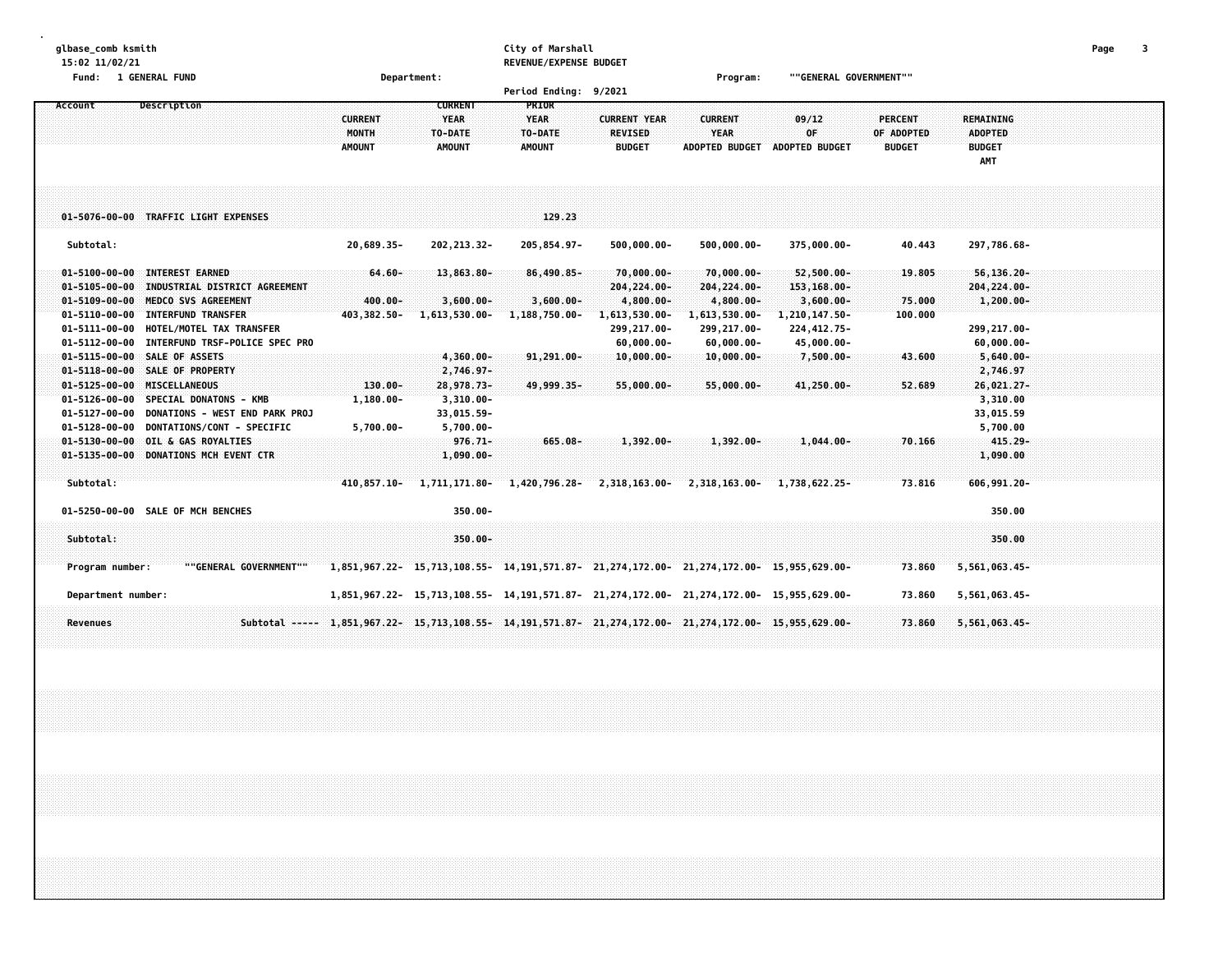### **glbase\_comb ksmith City of Marshall Page 4 15:02 11/02/21 REVENUE/EXPENSE BUDGET Fund: 1 GENERAL FUND Department: 1 GENERAL GOVERNMENT Program: 1 LEGISLATIVE**

| Account                                        | Description                                                            | <b>CURRENT</b>                                    | <b>PRIOR</b>           |                                       |                               |                       |                              |                                    |  |
|------------------------------------------------|------------------------------------------------------------------------|---------------------------------------------------|------------------------|---------------------------------------|-------------------------------|-----------------------|------------------------------|------------------------------------|--|
|                                                |                                                                        | <b>YEAR</b><br><b>CURRENT</b><br>MONTH<br>TO-DATE | <b>YEAR</b><br>TO-DATE | <b>CURRENT YEAR</b><br><b>REVISED</b> | <b>CURRENT</b><br><b>YEAR</b> | 09/12<br>0F           | <b>PERCENT</b><br>OF ADOPTED | <b>REMAINING</b><br><b>ADOPTED</b> |  |
|                                                |                                                                        | <b>AMOUNT</b><br><b>AMOUNT</b>                    | <b>AMOUNT</b>          | <b>BUDGET</b>                         | <b>ADOPTED BUDGET</b>         | <b>ADOPTED BUDGET</b> | <b>BUDGET</b>                | <b>BUDGET</b>                      |  |
|                                                |                                                                        |                                                   |                        |                                       |                               |                       |                              | <b>AMT</b>                         |  |
|                                                |                                                                        |                                                   |                        |                                       |                               |                       |                              |                                    |  |
|                                                |                                                                        |                                                   |                        |                                       |                               |                       |                              |                                    |  |
|                                                |                                                                        |                                                   |                        |                                       |                               |                       |                              |                                    |  |
| $01 - 0303 - 01 - 01$                          | 01-0302-01-01 CODIFICATION<br><b>CODIFICATION</b>                      | 2,489.93                                          | 1,682.30               | 4,808.00                              | 4,808.00                      | 3,606.00              |                              | 4,808.00<br>2,489.93-              |  |
| $01 - 0304 - 01 - 01$                          | <b>CHARTER COMMISSION</b>                                              |                                                   | 47,653.92              |                                       |                               |                       |                              |                                    |  |
| $01 - 0305 - 01 - 01$                          | OTHER PROFESSIONAL SERVICES                                            | 10,000.00                                         |                        | 10,000.00                             |                               |                       |                              | $10,000.00 -$                      |  |
| $01 - 0307 - 01 - 01$                          | <b>INTERNET SERVICE</b>                                                | 303.92<br>1,455.44                                | 3,070.72               | 4,700.00                              | 4,700.00                      | 3,525.00              | 30.967                       | 3,244.56                           |  |
| $01 - 0312 - 01 - 01$                          | <b>GENERAL ADVERTISING</b>                                             |                                                   | 309.15                 | 4,000.00                              | 4,000.00                      | 3,000.00              |                              | 4,000.00                           |  |
| $01 - 0315 - 01 - 01$                          | <b>ELECTION CONTRACT FEES</b>                                          |                                                   | 330.00                 |                                       | 10,300.00                     | 7,725.00              |                              | 10,300.00                          |  |
| $01 - 0324 - 01 - 01$<br>$01 - 0345 - 01 - 01$ | <b>PRINTING &amp; REPRODUCTION</b><br><b>CONFERENCE &amp; TRAINING</b> |                                                   | 92.00                  | 150.00<br>12,171.23                   | 150.00<br>12,500.00           | 112.50<br>9,375.00    | 61.333                       | 58.00<br>12,500.00                 |  |
| $01 - 0346 - 01 - 01$                          | <b>DUES &amp; SUBSCRIPTION</b>                                         | 490.00                                            | 186.00                 | 700.00                                | 700.00                        | 525.00                | 70.000                       | 210.00                             |  |
|                                                | 01-0347-01-01 MISCELLANEOUS                                            | 1,128.77                                          | 256.75                 | 1,128.77                              | 500.00                        | 375.00                | 225.754                      | $628.77-$                          |  |
|                                                |                                                                        |                                                   |                        |                                       |                               |                       |                              |                                    |  |
| Subtotal:                                      |                                                                        | 303.92<br>15,656.14                               | 53,488.84              | 37,658.00                             | 37,658.00                     | 28,243.50             | 41.575                       | 22,001.86                          |  |
|                                                |                                                                        |                                                   |                        |                                       |                               |                       |                              |                                    |  |
|                                                | 01-0490-01-01 NON DEPRECIABLE CAPITAL ITEMS                            |                                                   | 639.84                 |                                       |                               |                       |                              |                                    |  |
| Subtotal:                                      |                                                                        |                                                   | 639.84                 |                                       |                               |                       |                              |                                    |  |
|                                                |                                                                        |                                                   |                        |                                       |                               |                       |                              |                                    |  |
| Program number:                                | <b>1 LEGISLATIVE</b>                                                   | 15,656.14<br>303.92                               | 54,128.68              | 37,658.00                             | 37,658.00                     | 28,243.50             | 41.575                       | 22,001.86                          |  |
|                                                |                                                                        |                                                   |                        |                                       |                               |                       |                              |                                    |  |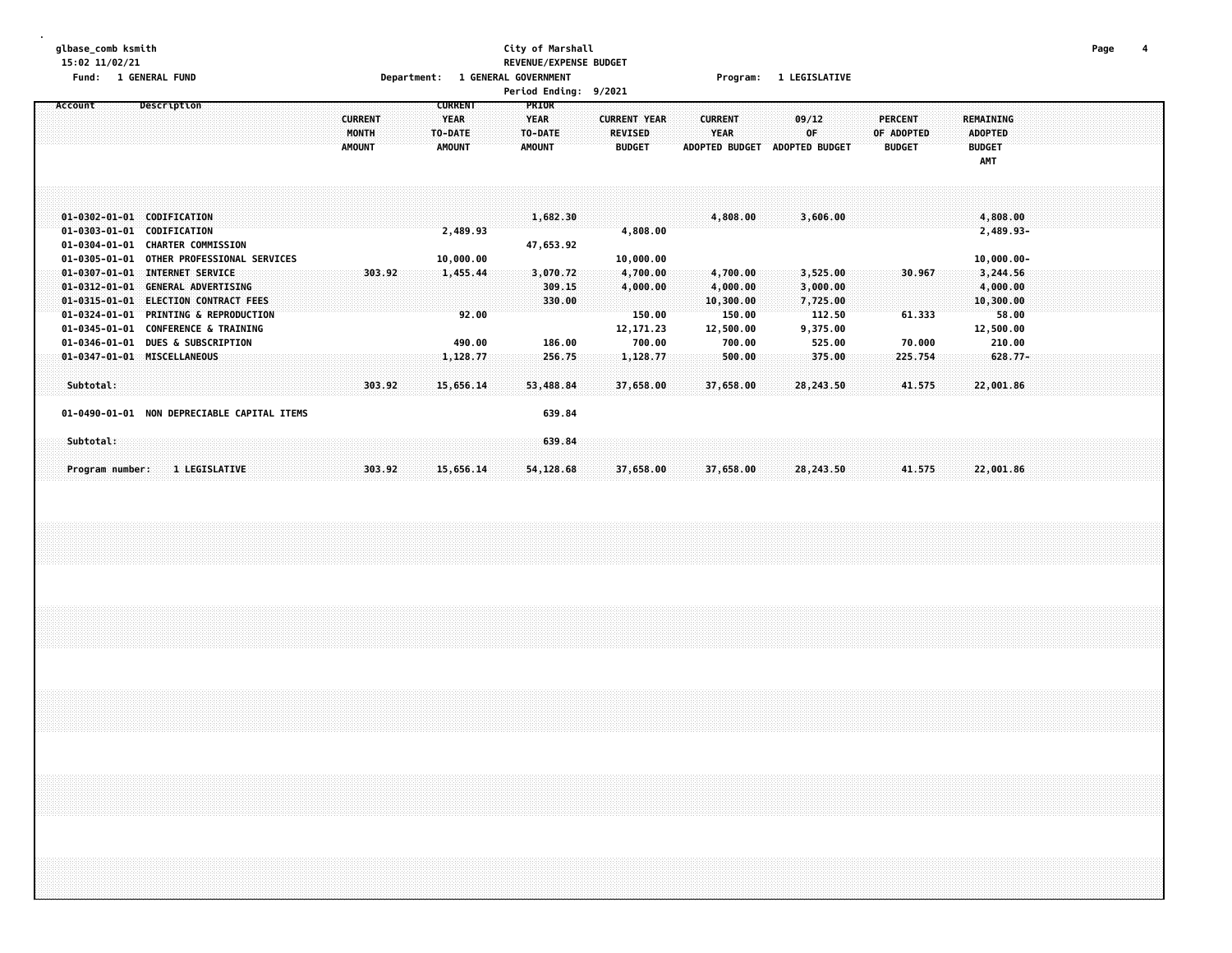#### **glbase\_comb ksmith City of Marshall Page 5 15:02 11/02/21 REVENUE/EXPENSE BUDGET** Fund: 1 GENERAL FUND CONTENT DEPARTMENT: 1 GENERAL GOVERNMENT COMPROMISE 2 CITY ATTORNEY

| $\cdots$<br>7.0014<br><b>CURRENT</b><br>Account<br>Description<br>PRIOR<br><b>CURRENT</b><br><b>YEAR</b><br><b>YEAR</b><br><b>CURRENT YEAR</b><br><b>CURRENT</b><br>09/12<br><b>PERCENT</b><br><b>REVISED</b><br>MONTH<br>TO-DATE<br>TO-DATE<br>YEAR<br>OF<br>OF ADOPTED<br><b>AMOUNT</b><br><b>AMOUNT</b><br><b>BUDGET</b><br><b>AMOUNT</b><br>ADOPTED BUDGET ADOPTED BUDGET<br><b>BUDGET</b><br>01-0305-01-03 OTHER PROFESSIONAL SERVICES<br>495.00<br>27,206.22<br>17,000.00<br>20,000.00<br>15,000.00<br>2.475<br>68,787.25<br>50,490.82<br>87,000.00<br>84,000.00<br>63,000.00<br>01-0316-01-03 CONTRACTED SERVICES<br>9,025.00<br>81.890<br>01-0346-01-03 DUES AND SUBSCRIPTION<br>413.61<br>3,308.88<br>2,835.56<br>4,861.00<br>4,861.00<br>3,645.75<br>68.070<br>Subtotal:<br>9,438.61<br>72,591.13<br>80,532.60<br>108,861.00<br>81,645.75<br>66.682<br>108,861.00<br><b>3 CITY ATTORNEY</b><br>9,438.61<br>72,591.13<br>80,532.60<br>66.682<br>108,861.00<br>108,861.00<br>81,645.75<br>Program number: |
|-------------------------------------------------------------------------------------------------------------------------------------------------------------------------------------------------------------------------------------------------------------------------------------------------------------------------------------------------------------------------------------------------------------------------------------------------------------------------------------------------------------------------------------------------------------------------------------------------------------------------------------------------------------------------------------------------------------------------------------------------------------------------------------------------------------------------------------------------------------------------------------------------------------------------------------------------------------------------------------------------------------------|
|                                                                                                                                                                                                                                                                                                                                                                                                                                                                                                                                                                                                                                                                                                                                                                                                                                                                                                                                                                                                                   |
|                                                                                                                                                                                                                                                                                                                                                                                                                                                                                                                                                                                                                                                                                                                                                                                                                                                                                                                                                                                                                   |
|                                                                                                                                                                                                                                                                                                                                                                                                                                                                                                                                                                                                                                                                                                                                                                                                                                                                                                                                                                                                                   |
|                                                                                                                                                                                                                                                                                                                                                                                                                                                                                                                                                                                                                                                                                                                                                                                                                                                                                                                                                                                                                   |
|                                                                                                                                                                                                                                                                                                                                                                                                                                                                                                                                                                                                                                                                                                                                                                                                                                                                                                                                                                                                                   |
|                                                                                                                                                                                                                                                                                                                                                                                                                                                                                                                                                                                                                                                                                                                                                                                                                                                                                                                                                                                                                   |
|                                                                                                                                                                                                                                                                                                                                                                                                                                                                                                                                                                                                                                                                                                                                                                                                                                                                                                                                                                                                                   |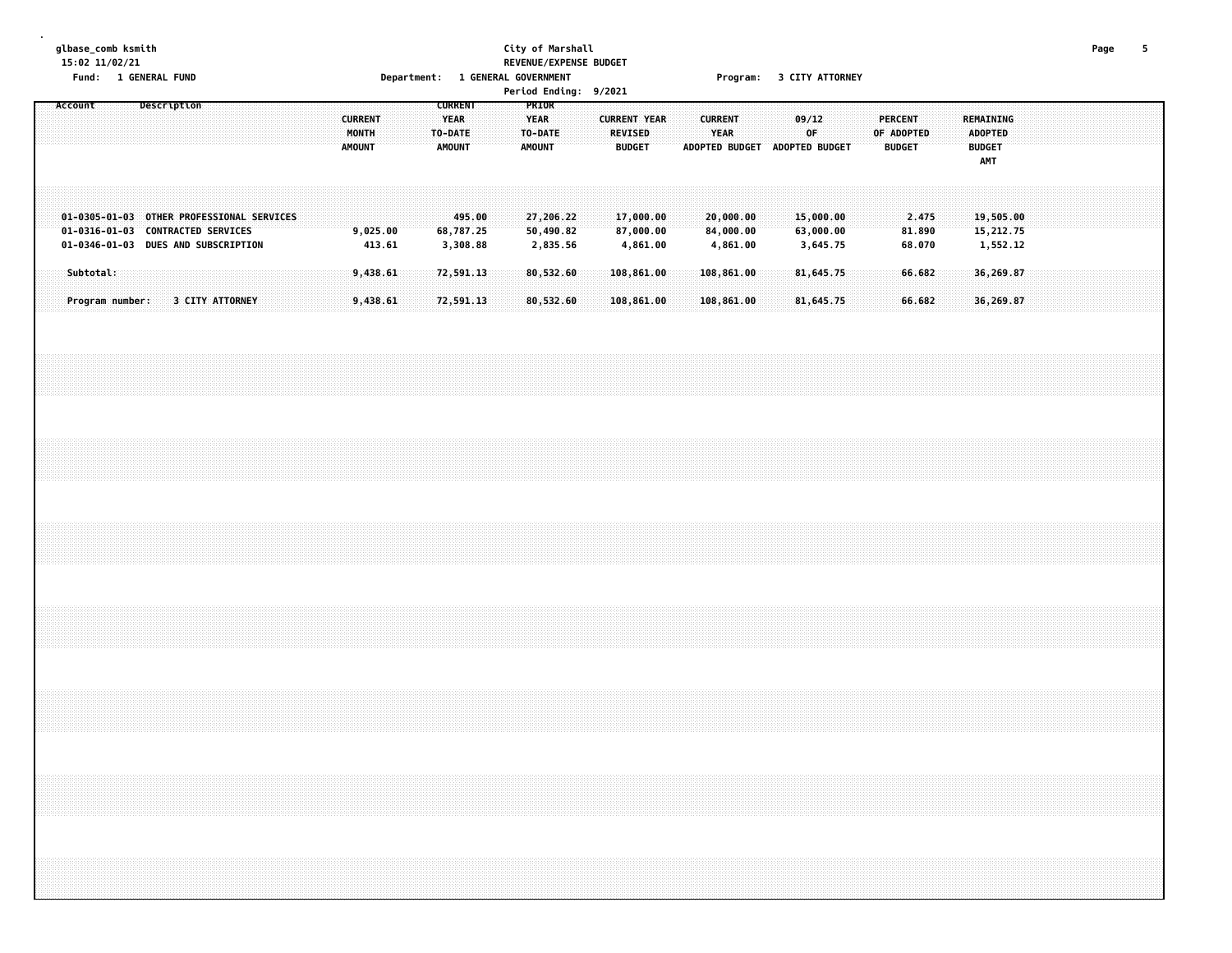#### **glbase\_comb ksmith City of Marshall Page 6 15:02 11/02/21 REVENUE/EXPENSE BUDGET Fund: 1 GENERAL FUND Department: 1 GENERAL GOVERNMENT Program: 4 ADMINISTRATION**

| Account                     | Description                               |                | <b>CURRENT</b> | <b>PRIOR</b>  |                     |                       |                |                |                |  |
|-----------------------------|-------------------------------------------|----------------|----------------|---------------|---------------------|-----------------------|----------------|----------------|----------------|--|
|                             |                                           | <b>CURRENT</b> | <b>YEAR</b>    | <b>YEAR</b>   | <b>CURRENT YEAR</b> | <b>CURRENT</b>        | 09/12          | <b>PERCENT</b> | REMAINING      |  |
|                             |                                           | MONTH          | TO-DATE        | TO-DATE       | <b>REVISED</b>      | YEAR                  | 0F             | OF ADOPTED     | <b>ADOPTED</b> |  |
|                             |                                           | <b>AMOUNT</b>  | <b>AMOUNT</b>  | <b>AMOUNT</b> | <b>BUDGET</b>       | <b>ADOPTED BUDGET</b> | ADOPTED BUDGET | <b>BUDGET</b>  | <b>BUDGET</b>  |  |
|                             |                                           |                |                |               |                     |                       |                |                | AMT            |  |
|                             |                                           |                |                |               |                     |                       |                |                |                |  |
|                             |                                           |                |                |               |                     |                       |                |                |                |  |
|                             |                                           |                |                |               |                     |                       |                |                |                |  |
|                             | 01-0101-01-04 SALARIES-OFFICIAL & ADMIN   | 6,538.49       | 62,661.69      | 61,747.76     | 86,487.00           | 86,487.00             | 64,865.25      | 72.452         | 23,825.31      |  |
| $01 - 0106 - 01 - 04$       | SALARIES-OFFICE & CLERICAL                | 5,594.37       | 49,913.96      | 70,989.77     | 89,550.00           | 100,380.00            | 75,285.00      | 49.725         | 50,466.04      |  |
|                             | 01-0110-01-04 SALARIES-PART TIME & HOURLY |                |                | 3,930.00      |                     |                       |                |                |                |  |
|                             | 01-0111-01-04 SALARIES-LONGEVITY          |                | 16.00          | 700.00        | 1,344.00            | 1,344.00              | 1,008.00       | 1.190          | 1,328.00       |  |
| $01 - 0122 - 01 - 04$       | <b>TMRS</b>                               | 2,090.01       | 19,633.06      | 22,491.89     | 32,159.00           | 32, 159.00            | 24, 119. 25    | 61.050         | 12,525.94      |  |
| $01 - 0133 - 01 - 04$       | <b>FICA</b>                               | 910.56         | 8,672.24       | 10,349.34     | 13,659.00           | 13,659.00             | 10,244.25      | 63.491         | 4,986.76       |  |
| $01 - 0134 - 01 - 04$       | <b>WORKER'S COMPENSATION</b>              |                | 321.42         | 300.57        | 426.00              | 426.00                | 319.50         | 75.451         | 104.58         |  |
| 01-0162-01-04 HSA           |                                           | 38.96          | 38.96          |               | 155.84              |                       |                |                | $38.96 -$      |  |
|                             |                                           |                |                |               |                     |                       |                |                |                |  |
| Subtotal:                   |                                           | 15, 172.39     | 141,257.33     | 170,509.33    | 223,780.84          | 234,455.00            | 175,841.25     | 60.249         | 93,197.67      |  |
|                             |                                           |                |                |               |                     |                       |                |                |                |  |
|                             | 01-0201-01-04 OFFICE SUPPLIES             | 234.38         | 810.20         | 711.42        | 1,000.00            | 1,000.00              | 750.00         | 81.020         | 189.80         |  |
|                             |                                           |                |                |               |                     |                       |                |                |                |  |
| Subtotal:                   |                                           | 234.38         | 810.20         | 711.42        | 1,000.00            | 1,000.00              | 750.00         | 81.020         | 189.80         |  |
|                             |                                           |                |                |               |                     |                       |                |                |                |  |
|                             | 01-0304-01-04 TELEPHONE-CELLULAR          | 37.99          | 151.96         | 303.92        | 500.00              | 500.00                | 375.00         | 30.392         | 348.04         |  |
|                             | 01-0311-01-04 TRANSPORTATION              | 450.00         | 3,600.00       | 4,043.50      | 5,400.00            | 5,400.00              | 4,050.00       | 66.667         | 1,800.00       |  |
|                             | 01-0323-01-04 SERVICE AGREEMENT-TECHNICAL |                |                |               | 1,162.00            |                       |                |                |                |  |
| $01 - 0324 - 01 - 04$       | <b>PRINTING &amp; REPRODUCTION</b>        | 332.14         | 3,045.34       | 2,786.49      | 2,400.83            | 4,000.00              | 3,000.00       | 76.134         | 954.66         |  |
| $01 - 0345 - 01 - 04$       | <b>CONFERENCE AND TRAINING</b>            |                | 233.97         | 920.00        | 1,500.00            | 1,500.00              | 1,125.00       | 15.598         | 1,266.03       |  |
| 01-0346-01-04               | <b>DUES &amp; SUBSCRIPTION</b>            | 197.60         | 197.60         | 276.10        | 197.60              |                       |                |                | 197.60-        |  |
| 01-0347-01-04 MISCELLANEOUS |                                           |                | 183.73         | 103.73        | 183.73              | 100.00                | 75.00          | 183.730        | $83.73 -$      |  |
|                             |                                           |                |                |               |                     |                       |                |                |                |  |
| Subtotal:                   |                                           | 1,017.73       | 7,412.60       | 8,433.74      | 11,344.16           | 11,500.00             | 8,625.00       | 64.457         | 4,087.40       |  |
|                             |                                           |                |                |               |                     |                       |                |                |                |  |
| Program number:             | <b>4 ADMINISTRATION</b>                   | 16,424.50      | 149,480.13     | 179,654.49    | 236,125.00          | 246,955.00            | 185,216.25     | 60.529         | 97,474.87      |  |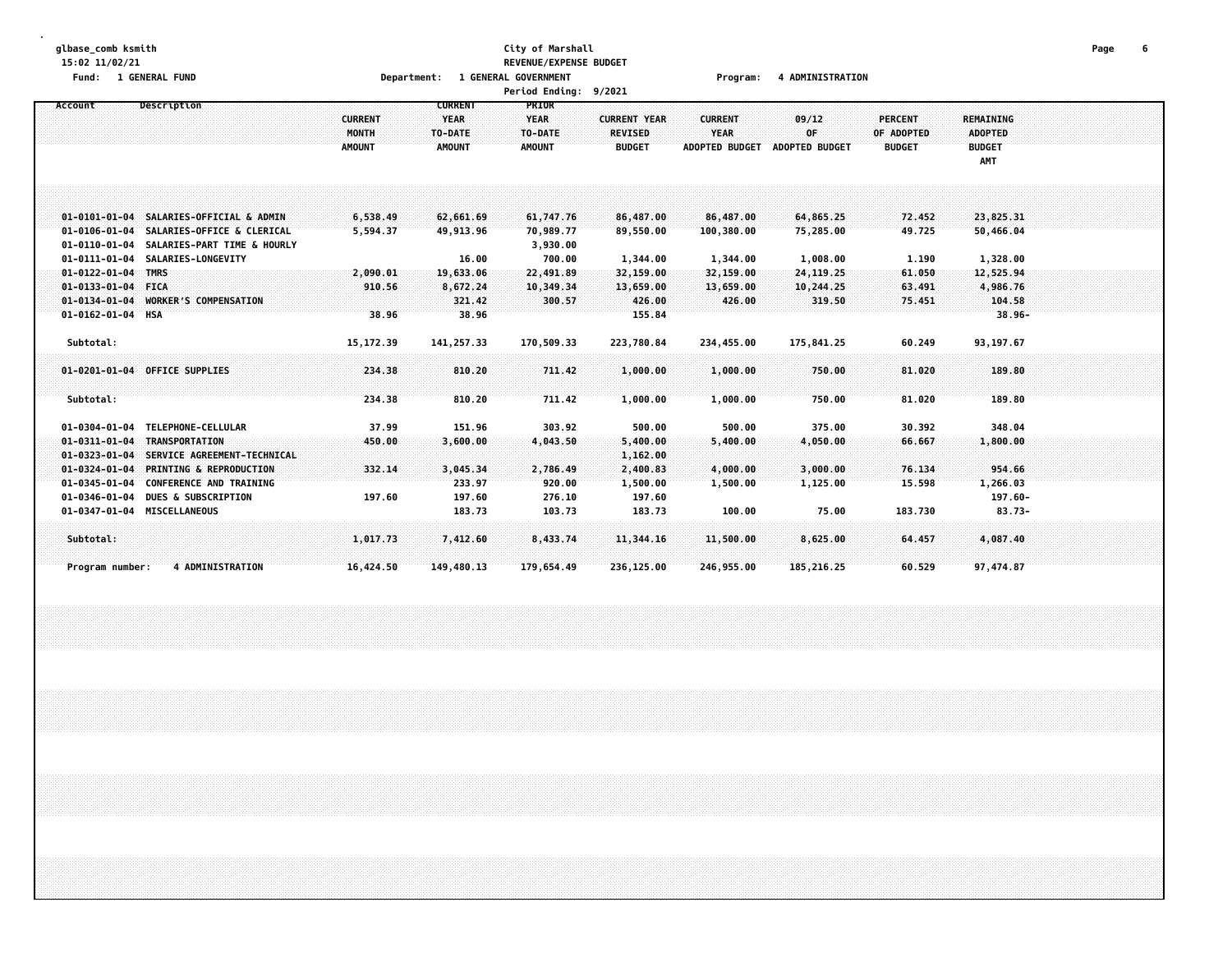#### **glbase\_comb ksmith City of Marshall Page 7 15:02 11/02/21 REVENUE/EXPENSE BUDGET** Fund: 1 GENERAL FUND COURCIES TO A DEPRIMENT A SENERAL GOVERNMENT COURD AT THE PROGRAM: 8 HUMAN RESOURCES

|                       | <b>Period Ending:</b><br>9/2021<br>PRIOR<br>Description<br><b>CURRENT</b><br><b>YEAR</b><br><b>YEAR</b><br><b>CURRENT</b><br><b>CURRENT YEAR</b><br><b>CURRENT</b><br>09/12<br><b>PERCENT</b><br><b>REMAINING</b><br>MONTH<br><b>YEAR</b><br>0F<br>TO-DATE<br><b>REVISED</b><br>OF ADOPTED<br><b>ADOPTED</b><br>TO-DATE<br><b>AMOUNT</b><br><b>AMOUNT</b><br><b>AMOUNT</b><br><b>BUDGET</b><br><b>ADOPTED BUDGET</b><br><b>ADOPTED BUDGET</b><br><b>BUDGET</b><br><b>BUDGET</b><br>AMT<br>01-0101-01-08 SALARIES OFFICIALS & ADMIN<br>4,995.20<br>47,016.03<br>69.099<br>21,025.97<br>48,353.60<br>68,042.00<br>68,042.00<br>51,031.50<br>01-0106-01-08 SALARIES-OFFICE & CLERICAL<br>2,656.00<br>26,078.00<br>45.516<br>14,382.20<br>31,598.00<br>23,698.50<br>17,215.80<br>01-0109-01-08 SALARIES-OVERTIME<br>100.00<br>100.00<br>75.00<br>100.00<br>01-0110-01-08 SALARIES-PART/TIME & HOURLY<br>4,904.84-<br>4,904.84<br>17,434.85<br>4,905.00<br>01-0111-01-08 SALARIES-LONGEVITY<br>1,512.00<br>2,016.00<br>16.00<br>2,016.00<br>01-0122-01-08 TMRS<br>1,287.47<br>8,168.26<br>8,057.88<br>17,084.00<br>17,084.00<br>12,813.00<br>47.812<br>8,915.74<br>01-0133-01-08 FICA-SALARY RESERVE<br>541.20<br>4,975.30<br>5,079.07<br>7,876.00<br>7,876.00<br>5,907.00<br>63.170<br>2,900.70<br>01-0134-01-08 WORKMEN'S COMPENSATION<br>170.52<br>183.99<br>55.48<br>226.00<br>226.00<br>169.50<br>75.451<br>Subtotal:<br>9,479.87<br>79,617.15<br>79,109.39<br>124,327.00<br>126,942.00<br>95,206.50<br>62.719<br>47,324.85<br>01-0201-01-08 OFFICE SUPPLIES<br>203.98<br>956.72<br>212.33<br>1,375.00<br>500.00<br>375.00<br>191.344<br>$456.72 -$<br>324.18<br>1,000.00<br>750.00<br>01-0205-01-08 FUEL, OIL, & LUBE<br>$566.62 -$<br>725.00<br>1,000.00<br>428.83<br>1,500.00<br>1,125.00<br>1,500.00<br>01-0213-01-08 MOTOR VEHICLE<br>399.10<br>$362.64 -$<br>956.72<br>Subtotal:<br>935.61<br>2,528.83<br>3,000.00<br>2,250.00<br>31.891<br>2,043.28<br>01-0304-01-08 TELEPHONE-CELLULAR<br>48.30<br>193.20<br>1,310.00<br>1,310.00<br>14.748<br>727.28<br>982.50<br>1,116.80<br>01-0311-01-08 TRANSPORTATION<br>100.00<br>577.52<br>900.00<br>1,200.00<br>1,200.00<br>900.00<br>48.127<br>622.48<br>01-0323-01-08 SERVICE AGREEMENT-TECHNICAL<br>2,228.31<br>3,750.00<br>3,750.00<br>2,812.50<br>1,521.69<br>2,228.31<br>686.47<br>59.422<br>$01 - 0324 - 01 - 08$<br><b>PRINTING &amp; REPRODUCTION</b><br>98.00<br>24.08<br>650.00<br>650.00<br>487.50<br>15.077<br>552.00 |           |           |           |             |            |            |         |             |  |  |  |  |  |
|-----------------------|-------------------------------------------------------------------------------------------------------------------------------------------------------------------------------------------------------------------------------------------------------------------------------------------------------------------------------------------------------------------------------------------------------------------------------------------------------------------------------------------------------------------------------------------------------------------------------------------------------------------------------------------------------------------------------------------------------------------------------------------------------------------------------------------------------------------------------------------------------------------------------------------------------------------------------------------------------------------------------------------------------------------------------------------------------------------------------------------------------------------------------------------------------------------------------------------------------------------------------------------------------------------------------------------------------------------------------------------------------------------------------------------------------------------------------------------------------------------------------------------------------------------------------------------------------------------------------------------------------------------------------------------------------------------------------------------------------------------------------------------------------------------------------------------------------------------------------------------------------------------------------------------------------------------------------------------------------------------------------------------------------------------------------------------------------------------------------------------------------------------------------------------------------------------------------------------------------------------------------------------------------------------------------------------------------------------------------------------------------------------------------------------------------------------------------------------------------------------------------------|-----------|-----------|-----------|-------------|------------|------------|---------|-------------|--|--|--|--|--|
| Account               |                                                                                                                                                                                                                                                                                                                                                                                                                                                                                                                                                                                                                                                                                                                                                                                                                                                                                                                                                                                                                                                                                                                                                                                                                                                                                                                                                                                                                                                                                                                                                                                                                                                                                                                                                                                                                                                                                                                                                                                                                                                                                                                                                                                                                                                                                                                                                                                                                                                                                     |           |           |           |             |            |            |         |             |  |  |  |  |  |
|                       |                                                                                                                                                                                                                                                                                                                                                                                                                                                                                                                                                                                                                                                                                                                                                                                                                                                                                                                                                                                                                                                                                                                                                                                                                                                                                                                                                                                                                                                                                                                                                                                                                                                                                                                                                                                                                                                                                                                                                                                                                                                                                                                                                                                                                                                                                                                                                                                                                                                                                     |           |           |           |             |            |            |         |             |  |  |  |  |  |
|                       |                                                                                                                                                                                                                                                                                                                                                                                                                                                                                                                                                                                                                                                                                                                                                                                                                                                                                                                                                                                                                                                                                                                                                                                                                                                                                                                                                                                                                                                                                                                                                                                                                                                                                                                                                                                                                                                                                                                                                                                                                                                                                                                                                                                                                                                                                                                                                                                                                                                                                     |           |           |           |             |            |            |         |             |  |  |  |  |  |
|                       |                                                                                                                                                                                                                                                                                                                                                                                                                                                                                                                                                                                                                                                                                                                                                                                                                                                                                                                                                                                                                                                                                                                                                                                                                                                                                                                                                                                                                                                                                                                                                                                                                                                                                                                                                                                                                                                                                                                                                                                                                                                                                                                                                                                                                                                                                                                                                                                                                                                                                     |           |           |           |             |            |            |         |             |  |  |  |  |  |
|                       |                                                                                                                                                                                                                                                                                                                                                                                                                                                                                                                                                                                                                                                                                                                                                                                                                                                                                                                                                                                                                                                                                                                                                                                                                                                                                                                                                                                                                                                                                                                                                                                                                                                                                                                                                                                                                                                                                                                                                                                                                                                                                                                                                                                                                                                                                                                                                                                                                                                                                     |           |           |           |             |            |            |         |             |  |  |  |  |  |
|                       |                                                                                                                                                                                                                                                                                                                                                                                                                                                                                                                                                                                                                                                                                                                                                                                                                                                                                                                                                                                                                                                                                                                                                                                                                                                                                                                                                                                                                                                                                                                                                                                                                                                                                                                                                                                                                                                                                                                                                                                                                                                                                                                                                                                                                                                                                                                                                                                                                                                                                     |           |           |           |             |            |            |         |             |  |  |  |  |  |
|                       |                                                                                                                                                                                                                                                                                                                                                                                                                                                                                                                                                                                                                                                                                                                                                                                                                                                                                                                                                                                                                                                                                                                                                                                                                                                                                                                                                                                                                                                                                                                                                                                                                                                                                                                                                                                                                                                                                                                                                                                                                                                                                                                                                                                                                                                                                                                                                                                                                                                                                     |           |           |           |             |            |            |         |             |  |  |  |  |  |
|                       |                                                                                                                                                                                                                                                                                                                                                                                                                                                                                                                                                                                                                                                                                                                                                                                                                                                                                                                                                                                                                                                                                                                                                                                                                                                                                                                                                                                                                                                                                                                                                                                                                                                                                                                                                                                                                                                                                                                                                                                                                                                                                                                                                                                                                                                                                                                                                                                                                                                                                     |           |           |           |             |            |            |         |             |  |  |  |  |  |
|                       |                                                                                                                                                                                                                                                                                                                                                                                                                                                                                                                                                                                                                                                                                                                                                                                                                                                                                                                                                                                                                                                                                                                                                                                                                                                                                                                                                                                                                                                                                                                                                                                                                                                                                                                                                                                                                                                                                                                                                                                                                                                                                                                                                                                                                                                                                                                                                                                                                                                                                     |           |           |           |             |            |            |         |             |  |  |  |  |  |
|                       |                                                                                                                                                                                                                                                                                                                                                                                                                                                                                                                                                                                                                                                                                                                                                                                                                                                                                                                                                                                                                                                                                                                                                                                                                                                                                                                                                                                                                                                                                                                                                                                                                                                                                                                                                                                                                                                                                                                                                                                                                                                                                                                                                                                                                                                                                                                                                                                                                                                                                     |           |           |           |             |            |            |         |             |  |  |  |  |  |
|                       |                                                                                                                                                                                                                                                                                                                                                                                                                                                                                                                                                                                                                                                                                                                                                                                                                                                                                                                                                                                                                                                                                                                                                                                                                                                                                                                                                                                                                                                                                                                                                                                                                                                                                                                                                                                                                                                                                                                                                                                                                                                                                                                                                                                                                                                                                                                                                                                                                                                                                     |           |           |           |             |            |            |         |             |  |  |  |  |  |
|                       |                                                                                                                                                                                                                                                                                                                                                                                                                                                                                                                                                                                                                                                                                                                                                                                                                                                                                                                                                                                                                                                                                                                                                                                                                                                                                                                                                                                                                                                                                                                                                                                                                                                                                                                                                                                                                                                                                                                                                                                                                                                                                                                                                                                                                                                                                                                                                                                                                                                                                     |           |           |           |             |            |            |         |             |  |  |  |  |  |
|                       |                                                                                                                                                                                                                                                                                                                                                                                                                                                                                                                                                                                                                                                                                                                                                                                                                                                                                                                                                                                                                                                                                                                                                                                                                                                                                                                                                                                                                                                                                                                                                                                                                                                                                                                                                                                                                                                                                                                                                                                                                                                                                                                                                                                                                                                                                                                                                                                                                                                                                     |           |           |           |             |            |            |         |             |  |  |  |  |  |
|                       |                                                                                                                                                                                                                                                                                                                                                                                                                                                                                                                                                                                                                                                                                                                                                                                                                                                                                                                                                                                                                                                                                                                                                                                                                                                                                                                                                                                                                                                                                                                                                                                                                                                                                                                                                                                                                                                                                                                                                                                                                                                                                                                                                                                                                                                                                                                                                                                                                                                                                     |           |           |           |             |            |            |         |             |  |  |  |  |  |
|                       |                                                                                                                                                                                                                                                                                                                                                                                                                                                                                                                                                                                                                                                                                                                                                                                                                                                                                                                                                                                                                                                                                                                                                                                                                                                                                                                                                                                                                                                                                                                                                                                                                                                                                                                                                                                                                                                                                                                                                                                                                                                                                                                                                                                                                                                                                                                                                                                                                                                                                     |           |           |           |             |            |            |         |             |  |  |  |  |  |
|                       |                                                                                                                                                                                                                                                                                                                                                                                                                                                                                                                                                                                                                                                                                                                                                                                                                                                                                                                                                                                                                                                                                                                                                                                                                                                                                                                                                                                                                                                                                                                                                                                                                                                                                                                                                                                                                                                                                                                                                                                                                                                                                                                                                                                                                                                                                                                                                                                                                                                                                     |           |           |           |             |            |            |         |             |  |  |  |  |  |
|                       |                                                                                                                                                                                                                                                                                                                                                                                                                                                                                                                                                                                                                                                                                                                                                                                                                                                                                                                                                                                                                                                                                                                                                                                                                                                                                                                                                                                                                                                                                                                                                                                                                                                                                                                                                                                                                                                                                                                                                                                                                                                                                                                                                                                                                                                                                                                                                                                                                                                                                     |           |           |           |             |            |            |         |             |  |  |  |  |  |
|                       |                                                                                                                                                                                                                                                                                                                                                                                                                                                                                                                                                                                                                                                                                                                                                                                                                                                                                                                                                                                                                                                                                                                                                                                                                                                                                                                                                                                                                                                                                                                                                                                                                                                                                                                                                                                                                                                                                                                                                                                                                                                                                                                                                                                                                                                                                                                                                                                                                                                                                     |           |           |           |             |            |            |         |             |  |  |  |  |  |
|                       |                                                                                                                                                                                                                                                                                                                                                                                                                                                                                                                                                                                                                                                                                                                                                                                                                                                                                                                                                                                                                                                                                                                                                                                                                                                                                                                                                                                                                                                                                                                                                                                                                                                                                                                                                                                                                                                                                                                                                                                                                                                                                                                                                                                                                                                                                                                                                                                                                                                                                     |           |           |           |             |            |            |         |             |  |  |  |  |  |
|                       |                                                                                                                                                                                                                                                                                                                                                                                                                                                                                                                                                                                                                                                                                                                                                                                                                                                                                                                                                                                                                                                                                                                                                                                                                                                                                                                                                                                                                                                                                                                                                                                                                                                                                                                                                                                                                                                                                                                                                                                                                                                                                                                                                                                                                                                                                                                                                                                                                                                                                     |           |           |           |             |            |            |         |             |  |  |  |  |  |
|                       |                                                                                                                                                                                                                                                                                                                                                                                                                                                                                                                                                                                                                                                                                                                                                                                                                                                                                                                                                                                                                                                                                                                                                                                                                                                                                                                                                                                                                                                                                                                                                                                                                                                                                                                                                                                                                                                                                                                                                                                                                                                                                                                                                                                                                                                                                                                                                                                                                                                                                     |           |           |           |             |            |            |         |             |  |  |  |  |  |
|                       |                                                                                                                                                                                                                                                                                                                                                                                                                                                                                                                                                                                                                                                                                                                                                                                                                                                                                                                                                                                                                                                                                                                                                                                                                                                                                                                                                                                                                                                                                                                                                                                                                                                                                                                                                                                                                                                                                                                                                                                                                                                                                                                                                                                                                                                                                                                                                                                                                                                                                     |           |           |           |             |            |            |         |             |  |  |  |  |  |
|                       |                                                                                                                                                                                                                                                                                                                                                                                                                                                                                                                                                                                                                                                                                                                                                                                                                                                                                                                                                                                                                                                                                                                                                                                                                                                                                                                                                                                                                                                                                                                                                                                                                                                                                                                                                                                                                                                                                                                                                                                                                                                                                                                                                                                                                                                                                                                                                                                                                                                                                     |           |           |           |             |            |            |         |             |  |  |  |  |  |
|                       |                                                                                                                                                                                                                                                                                                                                                                                                                                                                                                                                                                                                                                                                                                                                                                                                                                                                                                                                                                                                                                                                                                                                                                                                                                                                                                                                                                                                                                                                                                                                                                                                                                                                                                                                                                                                                                                                                                                                                                                                                                                                                                                                                                                                                                                                                                                                                                                                                                                                                     |           |           |           |             |            |            |         |             |  |  |  |  |  |
|                       |                                                                                                                                                                                                                                                                                                                                                                                                                                                                                                                                                                                                                                                                                                                                                                                                                                                                                                                                                                                                                                                                                                                                                                                                                                                                                                                                                                                                                                                                                                                                                                                                                                                                                                                                                                                                                                                                                                                                                                                                                                                                                                                                                                                                                                                                                                                                                                                                                                                                                     |           |           |           |             |            |            |         |             |  |  |  |  |  |
|                       |                                                                                                                                                                                                                                                                                                                                                                                                                                                                                                                                                                                                                                                                                                                                                                                                                                                                                                                                                                                                                                                                                                                                                                                                                                                                                                                                                                                                                                                                                                                                                                                                                                                                                                                                                                                                                                                                                                                                                                                                                                                                                                                                                                                                                                                                                                                                                                                                                                                                                     |           |           |           |             |            |            |         |             |  |  |  |  |  |
|                       |                                                                                                                                                                                                                                                                                                                                                                                                                                                                                                                                                                                                                                                                                                                                                                                                                                                                                                                                                                                                                                                                                                                                                                                                                                                                                                                                                                                                                                                                                                                                                                                                                                                                                                                                                                                                                                                                                                                                                                                                                                                                                                                                                                                                                                                                                                                                                                                                                                                                                     |           |           |           |             |            |            |         |             |  |  |  |  |  |
|                       | 01-0345-01-08 CONFERENCE AND TRAINING                                                                                                                                                                                                                                                                                                                                                                                                                                                                                                                                                                                                                                                                                                                                                                                                                                                                                                                                                                                                                                                                                                                                                                                                                                                                                                                                                                                                                                                                                                                                                                                                                                                                                                                                                                                                                                                                                                                                                                                                                                                                                                                                                                                                                                                                                                                                                                                                                                               |           |           |           | 1,200.00    | 1,200.00   | 900.00     |         | 1,200.00    |  |  |  |  |  |
| $01 - 0346 - 01 - 08$ | DUES & SUBSCRIPTIONS                                                                                                                                                                                                                                                                                                                                                                                                                                                                                                                                                                                                                                                                                                                                                                                                                                                                                                                                                                                                                                                                                                                                                                                                                                                                                                                                                                                                                                                                                                                                                                                                                                                                                                                                                                                                                                                                                                                                                                                                                                                                                                                                                                                                                                                                                                                                                                                                                                                                | 35.00     | 125.00    | 37.74     | 1,000.00    | 1,000.00   | 750.00     | 12.500  | 875.00      |  |  |  |  |  |
|                       | 01-0347-01-08 MISCELLANEOUS                                                                                                                                                                                                                                                                                                                                                                                                                                                                                                                                                                                                                                                                                                                                                                                                                                                                                                                                                                                                                                                                                                                                                                                                                                                                                                                                                                                                                                                                                                                                                                                                                                                                                                                                                                                                                                                                                                                                                                                                                                                                                                                                                                                                                                                                                                                                                                                                                                                         |           | 571.17    | 3.32      | 571.17      | 100.00     | 75.00      | 571.170 | $471.17 -$  |  |  |  |  |  |
|                       | 01-0355-01-08 H/R-CIVIL SERVICE                                                                                                                                                                                                                                                                                                                                                                                                                                                                                                                                                                                                                                                                                                                                                                                                                                                                                                                                                                                                                                                                                                                                                                                                                                                                                                                                                                                                                                                                                                                                                                                                                                                                                                                                                                                                                                                                                                                                                                                                                                                                                                                                                                                                                                                                                                                                                                                                                                                     | 357.45    | 8,167.45  | 2,319.73  | 14,500.00   | 14,500.00  | 10,875.00  | 56,327  | 6,332.55    |  |  |  |  |  |
| Subtotal:             |                                                                                                                                                                                                                                                                                                                                                                                                                                                                                                                                                                                                                                                                                                                                                                                                                                                                                                                                                                                                                                                                                                                                                                                                                                                                                                                                                                                                                                                                                                                                                                                                                                                                                                                                                                                                                                                                                                                                                                                                                                                                                                                                                                                                                                                                                                                                                                                                                                                                                     | 2,769.06  | 11,960.65 | 4,698.62  | 24, 181. 17 | 23,710.00  | 17,782.50  | 50.446  | 11,749.35   |  |  |  |  |  |
|                       |                                                                                                                                                                                                                                                                                                                                                                                                                                                                                                                                                                                                                                                                                                                                                                                                                                                                                                                                                                                                                                                                                                                                                                                                                                                                                                                                                                                                                                                                                                                                                                                                                                                                                                                                                                                                                                                                                                                                                                                                                                                                                                                                                                                                                                                                                                                                                                                                                                                                                     |           |           |           |             |            |            |         |             |  |  |  |  |  |
| Program number:       | 8 HUMAN RESOURCES                                                                                                                                                                                                                                                                                                                                                                                                                                                                                                                                                                                                                                                                                                                                                                                                                                                                                                                                                                                                                                                                                                                                                                                                                                                                                                                                                                                                                                                                                                                                                                                                                                                                                                                                                                                                                                                                                                                                                                                                                                                                                                                                                                                                                                                                                                                                                                                                                                                                   | 11,886.29 | 92,534.52 | 84,743.62 | 151,037.00  | 153,652.00 | 115,239.00 | 60.223  | 61, 117, 48 |  |  |  |  |  |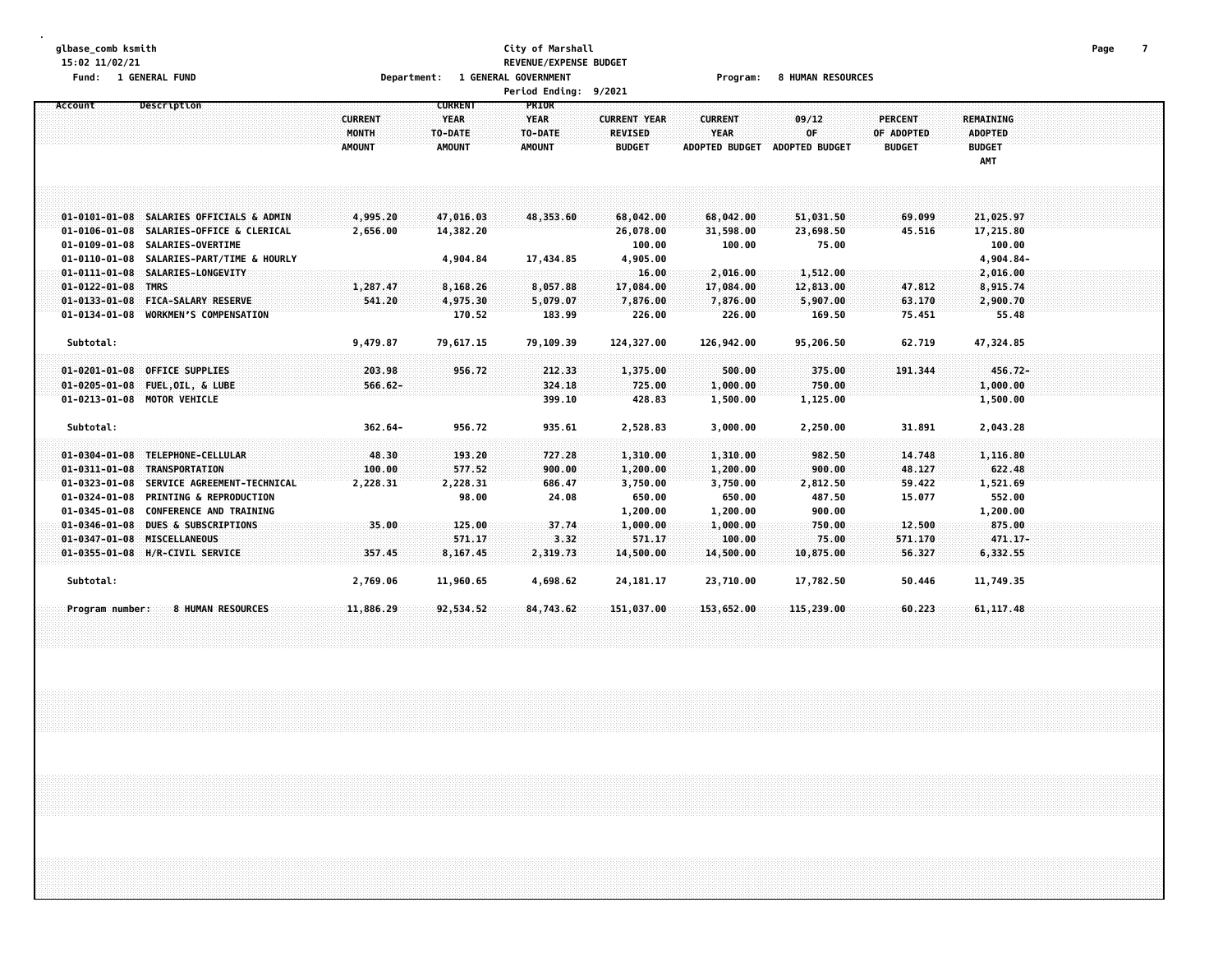### **glbase\_comb ksmith City of Marshall Page 8 15:02 11/02/21 REVENUE/EXPENSE BUDGET Fund: 1 GENERAL FUND Department: 1 GENERAL GOVERNMENT Program: 13 PURCHASING**

| Period Ending: 9/2021<br>PRIOR<br>Description<br><b>CURRENT</b><br>Account                                               |  |  |  |  |  |  |  |               |                         |                |  |  |                                         |       |  |                                  |        |  |                                                        |  |                               |                               |             |                              |  |                                               |                            |  |                                                     |                           |  |  |  |
|--------------------------------------------------------------------------------------------------------------------------|--|--|--|--|--|--|--|---------------|-------------------------|----------------|--|--|-----------------------------------------|-------|--|----------------------------------|--------|--|--------------------------------------------------------|--|-------------------------------|-------------------------------|-------------|------------------------------|--|-----------------------------------------------|----------------------------|--|-----------------------------------------------------|---------------------------|--|--|--|
|                                                                                                                          |  |  |  |  |  |  |  | <b>AMOUNT</b> | <b>CURRENT</b><br>MONTH |                |  |  | <b>YEAR</b><br>TO-DATE<br><b>AMOUNT</b> |       |  | <b>YEAR</b><br>TO-DATE<br>AMOUNT |        |  | <b>CURRENT YEAR</b><br><b>REVISED</b><br><b>BUDGET</b> |  | <b>CURRENT</b><br><b>YEAR</b> | ADOPTED BUDGET ADOPTED BUDGET | 09/12<br>OF |                              |  | <b>PERCENT</b><br>OF ADOPTED<br><b>BUDGET</b> |                            |  | REMAINING<br><b>ADOPTED</b><br><b>BUDGET</b><br>AMT |                           |  |  |  |
| 01-0323-01-13 SERVICE AGREEMENT-TECHNICAL<br>01-0345-01-13 CONFERENCE AND TRAINING<br>01-0346-01-13 DUES & SUBSCRIPTIONS |  |  |  |  |  |  |  |               |                         | 75.00          |  |  | 1,115.25<br>100.00                      | 75.00 |  | 1,418.00                         | 125.00 |  | 2,000.00<br>500.00<br>140.00                           |  | 2,000.00<br>500.00<br>140.00  |                               |             | 1,500.00<br>375.00<br>105.00 |  |                                               | 55.763<br>15.000<br>71.429 |  |                                                     | 884.75<br>425.00<br>40.00 |  |  |  |
| Subtotal:<br>Program number: 13 PURCHASING                                                                               |  |  |  |  |  |  |  |               |                         | 75.00<br>75.00 |  |  | 1,290.25<br>1,290.25                    |       |  | 1,543.00<br>1,543.00             |        |  | 2,640.00<br>2,640.00                                   |  | 2,640.00<br>2,640.00          |                               |             | 1,980.00<br>1,980.00         |  |                                               | 48.873<br>48.873           |  |                                                     | 1,349.75<br>1,349.75      |  |  |  |
| Department number: GENERAL GOVERNMENT                                                                                    |  |  |  |  |  |  |  |               | 38,128.32               |                |  |  | 331, 552.17                             |       |  | 400,602.39                       |        |  | 536,321.00                                             |  | 549,766.00                    |                               |             | 412,324.50                   |  |                                               | 60.308                     |  |                                                     | 218, 213.83               |  |  |  |
|                                                                                                                          |  |  |  |  |  |  |  |               |                         |                |  |  |                                         |       |  |                                  |        |  |                                                        |  |                               |                               |             |                              |  |                                               |                            |  |                                                     |                           |  |  |  |
|                                                                                                                          |  |  |  |  |  |  |  |               |                         |                |  |  |                                         |       |  |                                  |        |  |                                                        |  |                               |                               |             |                              |  |                                               |                            |  |                                                     |                           |  |  |  |
|                                                                                                                          |  |  |  |  |  |  |  |               |                         |                |  |  |                                         |       |  |                                  |        |  |                                                        |  |                               |                               |             |                              |  |                                               |                            |  |                                                     |                           |  |  |  |
|                                                                                                                          |  |  |  |  |  |  |  |               |                         |                |  |  |                                         |       |  |                                  |        |  |                                                        |  |                               |                               |             |                              |  |                                               |                            |  |                                                     |                           |  |  |  |
|                                                                                                                          |  |  |  |  |  |  |  |               |                         |                |  |  |                                         |       |  |                                  |        |  |                                                        |  |                               |                               |             |                              |  |                                               |                            |  |                                                     |                           |  |  |  |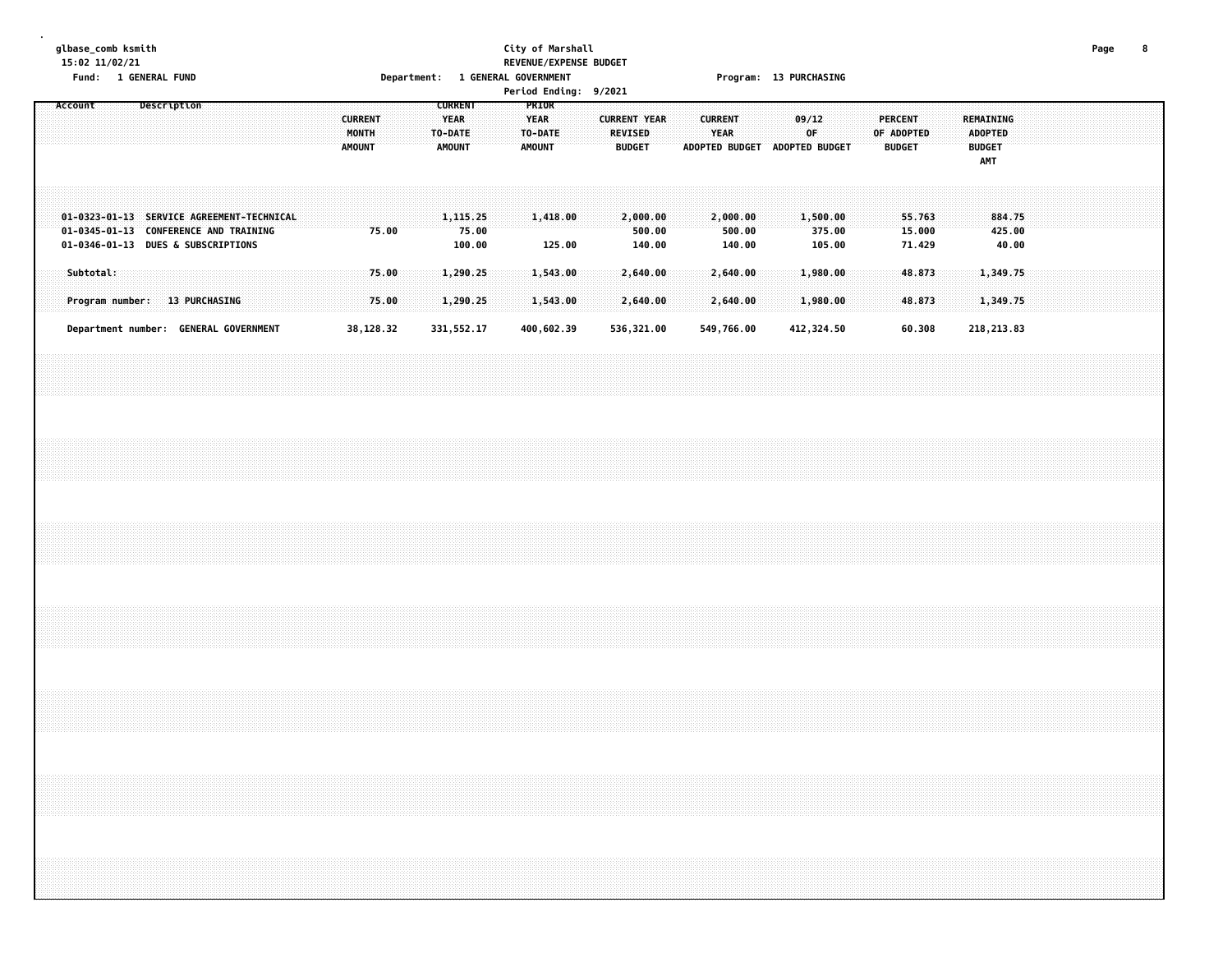#### **glbase\_comb ksmith City of Marshall Page 9 15:02 11/02/21 REVENUE/EXPENSE BUDGET Fund: 1 GENERAL FUND Department: 2 FINANCE Program: 2 FINANCE**

|                            |                                              |                         |                                          | ישוויים ביותר של וס                    |                                       |                               |                       |                              |                             |  |
|----------------------------|----------------------------------------------|-------------------------|------------------------------------------|----------------------------------------|---------------------------------------|-------------------------------|-----------------------|------------------------------|-----------------------------|--|
| Account                    | Description                                  | <b>CURRENT</b><br>MONTH | <b>CURRENT</b><br><b>YEAR</b><br>TO-DATE | <b>PRIOR</b><br><b>YEAR</b><br>TO-DATE | <b>CURRENT YEAR</b><br><b>REVISED</b> | <b>CURRENT</b><br><b>YEAR</b> | 09/12<br>0F           | <b>PERCENT</b><br>OF ADOPTED | REMAINING<br><b>ADOPTED</b> |  |
|                            |                                              | <b>AMOUNT</b>           | <b>AMOUNT</b>                            | <b>AMOUNT</b>                          | <b>BUDGET</b>                         | <b>ADOPTED BUDGET</b>         | <b>ADOPTED BUDGET</b> | <b>BUDGET</b>                | <b>BUDGET</b><br>AMT        |  |
|                            |                                              |                         |                                          |                                        |                                       |                               |                       |                              |                             |  |
|                            | 01-0101-02-02 SALARIES-OFFICIAL & ADMIN      | 6,628.80                | 59,268.04                                | 36,886.83                              | 90,296.00                             | 42,571.00                     | 31,928.25             | 139.222                      | 16,697.04-                  |  |
|                            | 01-0106-02-02 SALARIES-OFFICE & CLERICAL     | 7,204.80                | 54,544.56                                | 73,750.54                              | 82,171.00                             | 120,083.00                    | 90,062.25             | 45.422                       | 65,538.44                   |  |
|                            | 01-0109-02-02 SALARIES-OVERTIME              |                         |                                          |                                        | 500.00                                | 500.00                        | 375.00                |                              | 500.00                      |  |
|                            | 01-0111-02-02 SALARIES-LONGEVITY             |                         | 32.00                                    |                                        | 1,128.00                              | 1,128.00                      | 846.00                | 2.837                        | 1,096.00                    |  |
| $01 - 0122 - 02 - 02$ TMRS |                                              | 2,322.68                | 16,246.22                                | 18,413.04                              | 27,786.00                             | 27,786.00                     | 20,839.50             | 58.469                       | 11,539.78                   |  |
| 01-0133-02-02 FICA         |                                              | 1,065.78                | 8,750.50                                 | 8,110.97                               | 12,797.00                             | 12,797.00                     | 9,597.75              | 68.379                       | 4,046.50                    |  |
|                            | 01-0134-02-02 WORKER'S COMPENSATION          |                         | 278.64                                   | 274.08                                 | 379.39                                | 368.00                        | 276.00                | 75.717                       | 89.36                       |  |
| 01-0162-02-02 HSA          |                                              | 77.92                   | 77.92                                    |                                        | 311.68                                |                               |                       |                              | $77.92 -$                   |  |
| Subtotal:                  |                                              | 17,299.98               | 139, 197.88                              | 137,435.46                             | 215,369.07                            | 205,233.00                    | 153,924.75            | 67.824                       | 66,035.12                   |  |
|                            | 01-0201-02-02 OFFICE SUPPLIES                | 222.03                  | 5,554.75                                 | 3,578.29                               | 6,148.75                              | 4,500.00                      | 3,375.00              | 123.439                      | 1,054.75-                   |  |
|                            | 01-0218-02-02 SMALL TOOL & MINOR EQUIPMENT   |                         | 1,197.00                                 |                                        | 2,580.99                              |                               |                       |                              | $1,197.00 -$                |  |
|                            |                                              |                         |                                          |                                        |                                       |                               |                       |                              |                             |  |
| Subtotal:                  |                                              | 222.03                  | 6,751.75                                 | 3,578.29                               | 8,729.74                              | 4,500.00                      | 3,375.00              | 150.039                      | 2,251.75-                   |  |
|                            | 01-0304-02-02 TELEPHONE-CELLULAR             | $379.72 -$              |                                          | 552.57                                 | 993.00                                | 993.00                        | 744.75                |                              | 993.00                      |  |
|                            | 01-0305-02-02 OTHER PROFESSIONAL SERVICES    | 92.50                   | 647.50                                   | 101.50                                 | 1,500.00                              | 1,500.00                      | 1,125.00              | 43.167                       | 852.50                      |  |
|                            | 01-0311-02-02 TRANSPORTATION                 | 150.00                  | 869.84                                   | 1,911.27                               | 1,604.62                              | 3,000.00                      | 2,250.00              | 28.995                       | 2,130.16                    |  |
|                            | 01-0323-02-02 SERVICE AGREEMENT-TECHNICAL    |                         | 6,870.96                                 | 8,681.00                               | 13,900.00                             | 17,500.00                     | 13,125.00             | 39.263                       | 10,629.04                   |  |
|                            | 01-0324-02-02 PRINTING & REPRODUCTION        | 56.13                   | 397.11                                   | 536.44                                 | 397.11                                | 500.00                        | 375.00                | 79.422                       | 102.89                      |  |
|                            | 01-0342-02-02 REPAIR & MAINTENANCE EQUIPMENT |                         | 37.86                                    |                                        | 834.73                                | 1,000.00                      | 750.00                | 3.786                        | 962.14                      |  |
|                            | 01-0345-02-02 CONFERENCE & TRAINING          |                         | 2,684.39                                 | 138.05                                 | 2,684.39                              | 2,500.00                      | 1,875.00              | 107.376                      | $184.39 -$                  |  |
|                            | 01-0346-02-02 DUES & SUBSCRIPTION            |                         | 710.00                                   | 75.00                                  | 860.00                                | 707.00                        | 530.25                | 100.424                      | $3.00 -$                    |  |
|                            | 01-0347-02-02 MISCELLANEOUS                  |                         | 373.34                                   | 310.00                                 | 373.34                                |                               |                       |                              | $373.34-$                   |  |
| Subtotal:                  |                                              | $81.09 -$               | 12,591.00                                | 12,305.83                              | 23, 147. 19                           | 27,700.00                     | 20,775.00             | 45.455                       | 15,109.00                   |  |
| Program number:            | 2 FINANCE                                    | 17,440.92               | 158,540.63                               | 153, 319.58                            | 247,246.00                            | 237,433.00                    | 178,074.75            | 66.773                       | 78,892.37                   |  |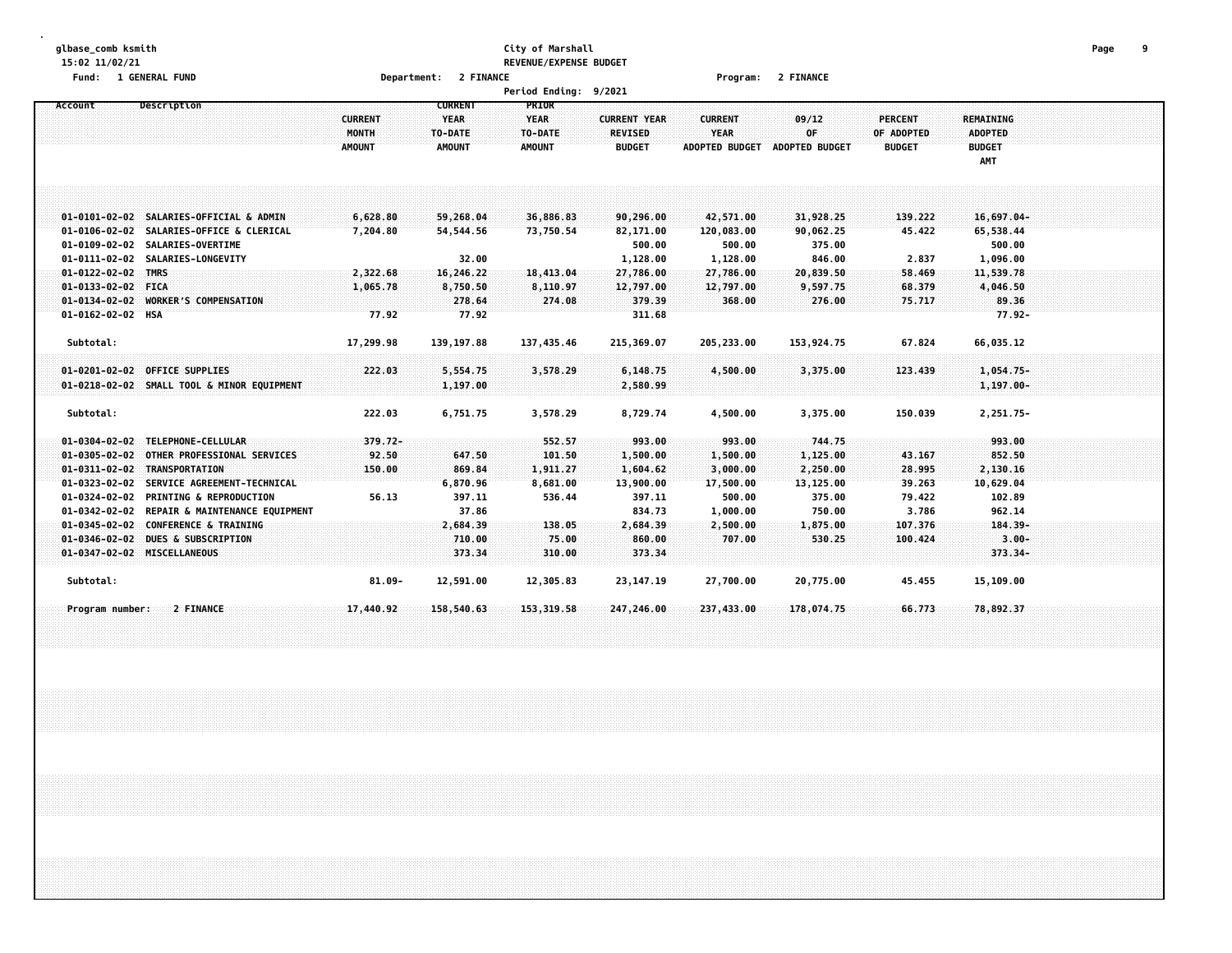### **glbase\_comb ksmith City of Marshall Page 10 15:02 11/02/21 REVENUE/EXPENSE BUDGET**

**Fund: 1 GENERAL FUND Department: 2 FINANCE Program: 3 CITY SECRETARY**

|  | <b>Period Endina:</b> | 9/2021 |  |
|--|-----------------------|--------|--|
|--|-----------------------|--------|--|

| Account                                                                              | Description                                                                                                | <b>CURRENT</b><br><b>MONTH</b><br><b>AMOUNT</b> | <b>CURRENT</b><br><b>YEAR</b><br>TO-DATE<br><b>AMOUNT</b> | <b>PRIOR</b><br><b>YEAR</b><br>TO-DATE<br><b>AMOUNT</b> | <b>CURRENT YEAR</b><br><b>REVISED</b><br><b>BUDGET</b> | <b>CURRENT</b><br>YEAR<br><b>ADOPTED BUDGET</b> | 09/12<br>0F.<br><b>ADOPTED BUDGET</b>        | <b>PERCENT</b><br>OF ADOPTED<br><b>BUDGET</b> | <b>REMAINING</b><br><b>ADOPTED</b><br><b>BUDGET</b><br>AMT |  |
|--------------------------------------------------------------------------------------|------------------------------------------------------------------------------------------------------------|-------------------------------------------------|-----------------------------------------------------------|---------------------------------------------------------|--------------------------------------------------------|-------------------------------------------------|----------------------------------------------|-----------------------------------------------|------------------------------------------------------------|--|
| $01 - 0103 - 02 - 03$<br>$01 - 0109 - 02 - 03$<br>$01 - 0111 - 02 - 03$              | 01-0101-02-03 SALARIES OFFICIALS & ADMIN<br>SALARIES-TECHNICIAN<br>SALARIES-OVERTIME<br>SALARIES-LONGEVITY | 3,646.40                                        | 35,941.85<br>1,355.52                                     | 36,886.78<br>15,226.60                                  | 54,821.00<br>1,695.00<br>200.00<br>264.00              | 42,571.00<br>21,143.00<br>200.00<br>264.00      | 31,928.25<br>15,857.25<br>150.00<br>198.00   | 84.428<br>6.411                               | 6,629.15<br>19,787.48<br>200.00<br>264.00                  |  |
| $01 - 0122 - 02 - 03$<br>$01 - 0133 - 02 - 03$<br>$01 - 0134 - 02 - 03$<br>Subtotal: | <b>TMRS</b><br>FICA<br><b>WORKMEN'S COMPENSATION</b>                                                       | 605.66<br>278.95<br>4,531.01                    | 6,229.91<br>2,867.51<br>111.66<br>46,506.45               | 8,838.35<br>4,061.72<br>109.77<br>65,123.22             | 11,158.00<br>5,139.00<br>148.00<br>73,425.00           | 11,158.00<br>5,139.00<br>148.00<br>80,623.00    | 8,368.50<br>3,854.25<br>111.00<br>60.467.25  | 55.834<br>55.799<br>75.446<br>57.684          | 4,928.09<br>2,271.49<br>36.34<br>34, 116.55                |  |
| Subtotal:<br>$01 - 0311 - 02 - 03$<br>$01 - 0345 - 02 - 03$                          | 01-0201-02-03 OFFICE SUPPLIES<br><b>TRANSPORTATION</b><br><b>CONFERENCE AND TRAINING</b>                   | 354.00<br>354.00<br>372.60                      | 731.16<br>731.16<br>209.83<br>1,796.38                    | 362.54<br>362.54<br>1,911.27                            | 1,740.00<br>1,740.00<br>3,000.00<br>3,000.00           | 1,740.00<br>1,740.00<br>3,000.00<br>3,000.00    | 1,305.00<br>1,305.00<br>2,250.00<br>2,250.00 | 42.021<br>42.021<br>6.994<br>59.879           | 1,008.84<br>1,008.84<br>2,790.17<br>1,203.62               |  |
| $01 - 0346 - 02 - 03$<br>Subtotal:<br>Program number:                                | <b>DUES &amp; SUBSCRIPTIONS</b><br>3 CITY SECRETARY                                                        | 372.60<br>5,257.61                              | :50.00<br>2,056.21<br>49,293.82                           | 870.83<br>2,782.10<br>68,267.86                         | 1,000.00<br>7,000.00<br>82,165.00                      | 1,000.00<br>7,000.00<br>89,363.00               | 750.00<br>5,250.00<br>67,022.25              | 5.000<br>29.374<br>55.161                     | 950.00<br>4,943.79<br>40,069.18                            |  |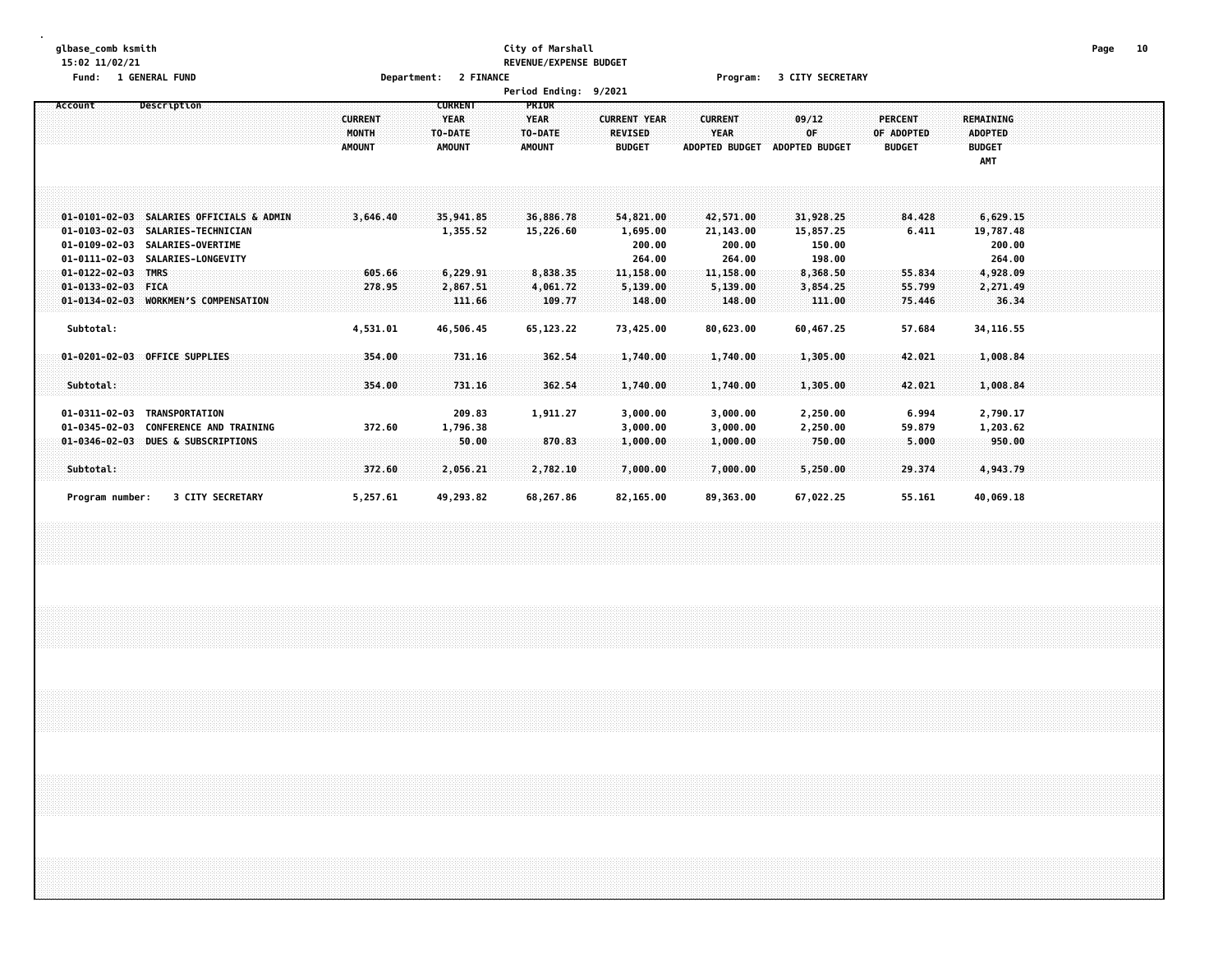### **glbase\_comb ksmith City of Marshall Page 11 15:02 11/02/21 REVENUE/EXPENSE BUDGET**

**Fund: 1 GENERAL FUND Department: 2 FINANCE Program: 5 MUNICIPAL COURT**

|                       |                                                                             |                         |                                          | Period Ending: 9/2021           |                                       |                               |                       |                       |                                    |  |
|-----------------------|-----------------------------------------------------------------------------|-------------------------|------------------------------------------|---------------------------------|---------------------------------------|-------------------------------|-----------------------|-----------------------|------------------------------------|--|
| Account               | Description                                                                 | <b>CURRENT</b><br>MONTH | <b>CURRENT</b><br><b>YEAR</b><br>TO-DATE | PRIOR<br><b>YEAR</b><br>TO-DATE | <b>CURRENT YEAR</b><br><b>REVISED</b> | <b>CURRENT</b><br><b>YEAR</b> | 09/12<br>0F           | PERCENT<br>OF ADOPTED | <b>REMAINING</b><br><b>ADOPTED</b> |  |
|                       |                                                                             | <b>AMOUNT</b>           | <b>AMOUNT</b>                            | <b>AMOUNT</b>                   | <b>BUDGET</b>                         | <b>ADOPTED BUDGET</b>         | <b>ADOPTED BUDGET</b> | <b>BUDGET</b>         | <b>BUDGET</b><br>AMT               |  |
|                       |                                                                             |                         |                                          |                                 |                                       |                               |                       |                       |                                    |  |
|                       | 01-0101-02-05 SALARIES OFFICIALS & ADMIN                                    | 3,664.00                | 30,917.44                                | 36,517.12                       | 47,284.00                             | 51,386.00                     | 38,539.50             | 60.167                | 20,468.56                          |  |
|                       | 01-0102-02-05 SALARIES-PROFESSIONAL                                         | 3,075.36                | 28,600.85                                | 28,908.38                       | 39,980.00                             | 39,980.00                     | 29,985.00             | 71.538                | 11,379.15                          |  |
|                       | 01-0106-02-05 SALARIES-OFFICE & CLERICAL<br>01-0109-02-05 SALARIES-OVERTIME | 5,422.40                | 49,416.27                                | 49,511.68                       | 69,671.00<br>200.00                   | 69,671.00<br>200.00           | 52,253.25<br>150.00   | 70.928                | 20,254.73<br>200.00                |  |
|                       | 01-0111-02-05 SALARIES-LONGEVITY                                            |                         | 48.00                                    |                                 | 1,968.00                              | 1,968.00                      | 1,476.00              | 2.439                 | 1,920.00                           |  |
| $01 - 0122 - 02 - 05$ | <b>TMRS</b>                                                                 | 1,509.26                | 13,351.48                                | 14,074.30                       | 20,468.00                             | 20,468.00                     | 15,351.00             | 65.231                | 7,116.52                           |  |
| $01 - 0133 - 02 - 05$ | <b>FICA-SALARY RESERVE</b>                                                  | 928.41                  | 8,308.26                                 | 8,760.20                        | 12,485.00                             | 12,485.00                     | 9,363.75              | 66.546                | 4,176.74                           |  |
|                       | 01-0134-02-05 WORKMEN'S COMPENSATION                                        |                         | 270.12                                   | 277.11                          | 358.00                                | 358.00                        | 268.50                | 75.453                | 87.88                              |  |
| Subtotal:             |                                                                             | 14,599.43               | 130,912.42                               | 138,048.79                      | 192,414.00                            | 196,516.00                    | 147,387.00            | 66.617                | 65,603.58                          |  |
|                       | 01-0201-02-05 OFFICE SUPPLIES                                               | 281.99                  | 1,585.93                                 | 778.32                          | 1,750.03                              | 1,250.00                      | 937.50                | 126.874               | 335.93-                            |  |
| Subtotal:             |                                                                             | 281.99                  | 1,585.93                                 | 778.32                          | 1,750.03                              | 1,250.00                      | 937.50                | 126.874               | $335.93 -$                         |  |
|                       | 01-0304-02-05 TELEPHONE-CELLULAR                                            | $120.72 -$              |                                          | 280.57                          | 470.00                                | 820.00                        | 615.00                |                       | 820.00                             |  |
| $01 - 0305 - 02 - 05$ | <b>PROFESSIONAL SERVICES</b>                                                |                         |                                          | 300.00                          |                                       | 1,200.00                      | 900.00                |                       | 1,200.00                           |  |
|                       | 01-0323-02-05 SERVICE AGREEMENT-TECHNICAL                                   | 51.26                   | 51.26                                    |                                 | 7,020.00                              |                               |                       |                       | $51.26 -$                          |  |
| $01 - 0324 - 02 - 05$ | <b>PRINTING &amp; REPRODUCTION</b>                                          | 150.00                  | 150.00                                   | 218.90                          | 1,578.00                              | 800.00                        | 600.00                | 18.750                | 650.00                             |  |
|                       | 01-0345-02-05 CONFERENCE AND TRAINING                                       |                         | 200.00                                   | 580.85                          | 500.00                                | 3,000.00                      | 2,250.00              | 6.667                 | 2,800.00                           |  |
|                       | 01-0346-02-05 DUES & SUBSCRIPTIONS                                          |                         |                                          |                                 |                                       | 180.00                        | 135.00                |                       | 180.00                             |  |
|                       | 01-0347-02-05 MISCELLANEOUS                                                 |                         | 533.97                                   | $45.54 -$                       | 533.97                                | 500.00                        | 375.00                | 106.794               | $33.97 -$                          |  |
| Subtotal:             |                                                                             | 80.54                   | 935.23                                   | 1,334.78                        | 10,101.97                             | 6,500.00                      | 4,875.00              | 14.388                | 5,564.77                           |  |
| Program number:       | 5 MUNICIPAL COURT                                                           | 14,961.96               | 133,433.58                               | 140, 161.89                     | 204,266.00                            | 204,266.00                    | 153,199.50            | 65.323                | 70,832.42                          |  |
|                       | Department number: FINANCE                                                  | 37,660.49               | 341,268.03                               | 361,749.33                      | 533,677.00                            | 531,062.00                    | 398,296.50            | 64.261                | 189,793.97                         |  |
|                       |                                                                             |                         |                                          |                                 |                                       |                               |                       |                       |                                    |  |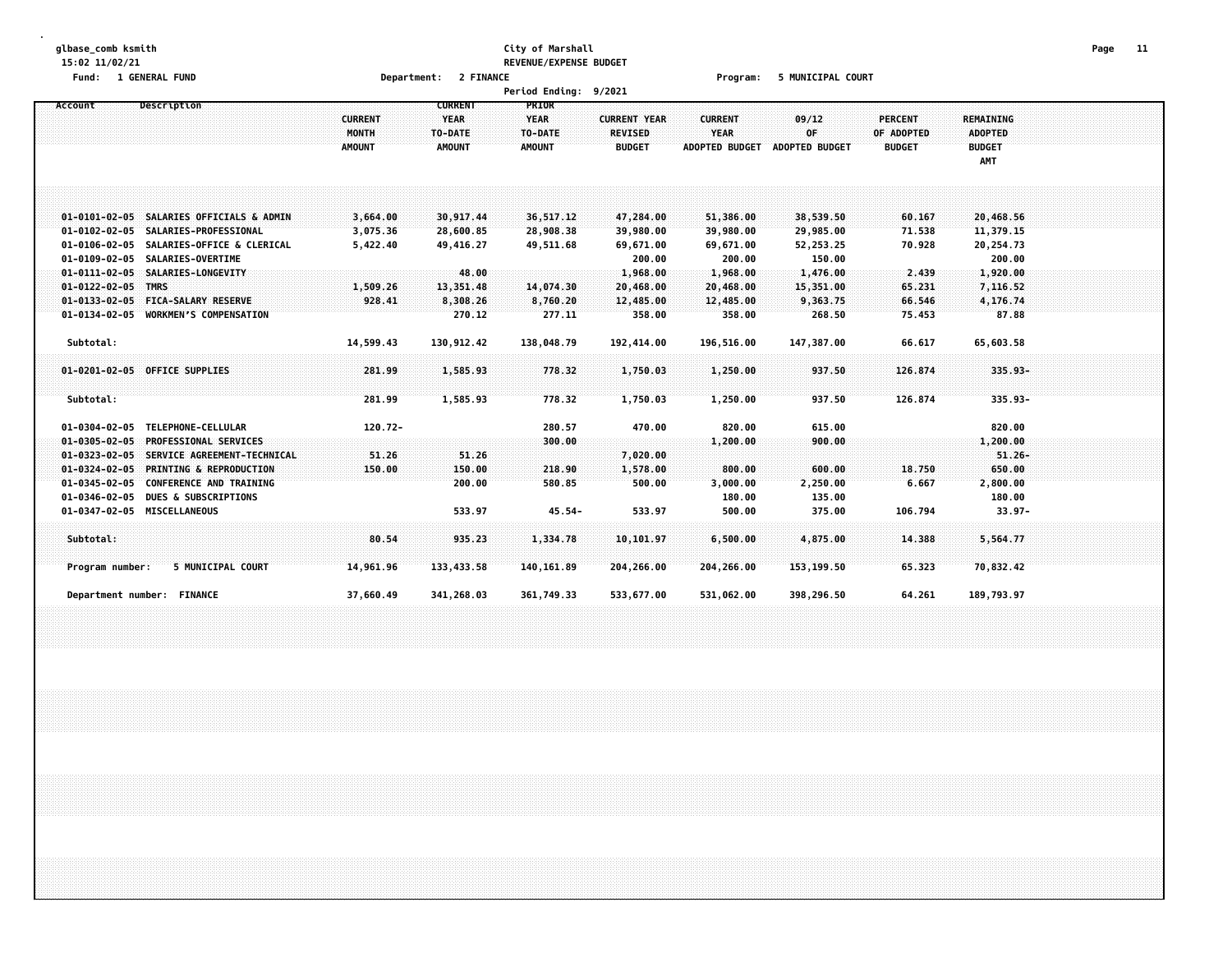### **glbase\_comb ksmith City of Marshall Page 12 15:02 11/02/21 REVENUE/EXPENSE BUDGET**

**Fund: 1 GENERAL FUND Department: 3 POLICE Program: 2 SPECIAL SERVICES**

|                        |                                              |                |                | <b>Period Ending:</b> | 9/2021              |                       |                |               |                      |  |  |
|------------------------|----------------------------------------------|----------------|----------------|-----------------------|---------------------|-----------------------|----------------|---------------|----------------------|--|--|
| Account                | <b>Description</b>                           |                | <b>CURRENT</b> | PRIOR                 |                     |                       |                |               |                      |  |  |
|                        |                                              | <b>CURRENT</b> | <b>YEAR</b>    | <b>YEAR</b>           | <b>CURRENT YEAR</b> | <b>CURRENT</b>        | 09/12          | PERCENT       | <b>REMAINING</b>     |  |  |
|                        |                                              | MONTH          | TO-DATE        | TO-DATE               | <b>REVISED</b>      | <b>YEAR</b>           | 0F             | OF ADOPTED    | <b>ADOPTED</b>       |  |  |
|                        |                                              | <b>AMOUNT</b>  | <b>AMOUNT</b>  | <b>AMOUNT</b>         | <b>BUDGET</b>       | <b>ADOPTED BUDGET</b> | ADOPTED BUDGET | <b>BUDGET</b> | <b>BUDGET</b><br>AMT |  |  |
|                        |                                              |                |                |                       |                     |                       |                |               |                      |  |  |
|                        |                                              |                |                |                       |                     |                       |                |               |                      |  |  |
|                        | 01-0101-03-02 SALARIES-OFFICIAL & ADMIN      | 7,640.00       | 69,296.64      | 68,702.72             | 96,676.00           | 96,676.00             | 72,507.00      | 71.679        | 27,379.36            |  |  |
| $01 - 0102 - 03 - 02$  | SALARIES PROFESSIONALS                       | 10,400.00      | 99,164.00      | 97,210.47             | 135,200.00          | 135,200.00            | 101,400.00     | 73.346        | 36,036.00            |  |  |
| $01 - 0104 - 03 - 02$  | SALARIES PROTECTIVE SERVICE                  |                | 11,906.73      |                       |                     |                       |                |               | 11,906.73-           |  |  |
|                        | 01-0106-03-02 SALARIES-OFFICE & CLERICAL     | 30,066.75      | 253,976.85     | 273,347.89            | 438,006.00          | 438,006.00            | 328,504.50     | 57.985        | 184,029.15           |  |  |
|                        | 01-0109-03-02 SALARIES-OVERTIME              | 3,227.16       | 26,257.71      | 20,569.43             | 10,903.00           | 10,903.00             | 8,177.25       | 240.830       | 15,354.71-           |  |  |
|                        | 01-0111-03-02 SALARIES-LONGEVITY             | 640.00         | 640.00         | 532.00                | 8,484.00            | 8,484.00              | 6,363.00       | 7.544         | 7,844.00             |  |  |
| $01 - 0112 - 03 - 02$  | SALARIES-INCENTIVE                           | 479.98         | 4,463.81       | 4,511.81              | 6,240.00            | 6,240.00              | 4,680.00       | 71.535        | 1,776.19             |  |  |
| $01 - 0113 - 03 - 02$  | UNIFORM ALLOWANCES                           |                | 1,440.00       | 1,584.00              | 1,440.00            | 1,440.00              | 1,080.00       | 100.000       |                      |  |  |
| $01 - 0115 - 03 - 02$  | SPECIAL ASSIGNMENT PAY                       | 192.30         | 2,188.39       | 1,807.62              | 5,834.00            | 5,834.00              | 4,375.50       | 37.511        | 3,645.61             |  |  |
| $01 - 0122 - 03 - 02$  | <b>TMRS</b>                                  | 8,927.21       | 78,720.48      | 77,344.50             | 117,953.00          | 117,953.00            | 88,464.75      | 66.739        | 39,232.52            |  |  |
| $01 - 0130 - 03 - 02$  | RELIEF FUND PAYMENT                          |                | 58.06          | 77.20                 | 84.00               | 84.00                 | 63.00          | 69,119        | 25.94                |  |  |
| 01-0133-03-02 FICA     |                                              | 2,822.96       | 24,484.00      | 24,584.37             | 38,714.00           | 38,714.00             | 29,035.50      | 63.243        | 14,230.00            |  |  |
| $01 - 0134 - 03 - 02$  | <b>WORKER'S COMPENSATION</b>                 |                | 3,534.18       | 4,581.27              | 4,684.00            | 4,684.00              | 3,513.00       | 75.452        | 1,149.82             |  |  |
| $01 - 0162 - 03 - 02$  | <b>HSA</b>                                   | 77.92          | 77.92          |                       |                     |                       |                |               | $77.92 -$            |  |  |
|                        | 01-0163-03-02 WEAPON REPLACEMENT ALLOWANCE   |                |                |                       | 1,350.00            | 1,350.00              | 1,012.50       |               | 1,350.00             |  |  |
| Subtotal:              |                                              | 64,474.28      | 576,208.77     | 574,853.28            | 865,568.00          | 865,568.00            | 649,176.00     | 66.570        | 289,359.23           |  |  |
|                        |                                              |                |                |                       |                     |                       |                |               |                      |  |  |
|                        | 01-0201-03-02 OFFICE SUPPLIES                | 1,460.93       | 4,456.78       | 295.67                | 9,950.27            | 10,000.00             | 7,500.00       | 44.568        | 5,543.22             |  |  |
|                        | 01-0205-03-02 FUEL, OIL, & LUBE              | 174.39         | 2,268.85       | 568.58                | 800.00              | 800.00                | 600.00         | 283.606       | 1,468.85-            |  |  |
| 01-0206-03-02 CLOTHING |                                              |                |                | 96.94                 |                     |                       |                |               |                      |  |  |
|                        | 01-0208-03-02 FOOD SUPPLIES                  |                |                | 135.11                |                     |                       |                |               |                      |  |  |
|                        | 01-0213-03-02 MOTOR VEHICLE                  |                | 1,101.92       | 4,505.19              | 1,101.92            |                       |                |               | $1,101.92 -$         |  |  |
| $01 - 0217 - 03 - 02$  | <b>OTHER SUPPLIES</b>                        | 150.00         | 420.64         | 810.01                | 1,266.00            | 1,266.00              | 949.50         | 33.226        | 845.36               |  |  |
| $01 - 0218 - 03 - 02$  | SMALL TOOLS & MINOR EQUIPMENT                |                | 1,104.98       | 57.97                 | 1,104.98            | 174.00                | 130.50         | 635,046       | 930.98-              |  |  |
| $01 - 0223 - 03 - 02$  | <b>WELFARE &amp; MORALE</b>                  | 17.06          | 71.02          | 133.42                |                     | 750.00                | 562.50         | 9.469         | 678.98               |  |  |
| 01-0225-03-02          | TACTICAL                                     |                | 34.08          | 1,752.06              | 8,000.00            | 8,000.00              | 6,000.00       | .426          | 7,965.92             |  |  |
| 01-0239-03-02          | <b>WELFARE &amp; MORAL</b>                   |                | 46.93          |                       | 750.00              |                       |                |               | 46.93-               |  |  |
| Subtotal:              |                                              | 1,802.38       | 9,505.20       | 8,354.95              | 22,973.17           | 20,990.00             | 15,742.50      | 45.284        | 11,484.80            |  |  |
|                        |                                              |                |                |                       |                     |                       |                |               |                      |  |  |
|                        | 01-0304-03-02 TELEPHONE-CELLULAR             | 1,638.45       | 5,073.24       | 12,895.16             | 17,900.00           | 17,900.00             | 13,425.00      | 28.342        | 12,826.76            |  |  |
| $01 - 0305 - 03 - 02$  | OTHER PROFESSIONAL SERVICES                  |                | 7,336.07       | 7,427.50              | 7,336.07            | 1,800.00              | 1,350.00       | 407.559       | 5,536.07-            |  |  |
|                        | 01-0306-03-02 DRUG TESTING                   |                |                | 40.00                 | 750.00              | 750.00                | 562.50         |               | 750.00               |  |  |
|                        | 01-0309-03-02 RADIO REPAIRS                  |                |                | 734.79                | 4,100.00            | 4,100.00              | 3,075.00       |               | 4,100.00             |  |  |
|                        | 01-0311-03-02 TRANSPORTATION                 | 1,100.00       | 4,600.00       | 4,500.00              | 6,000.00            | 6,000.00              | 4,500.00       | 76.667        | 1,400.00             |  |  |
|                        | 01-0315-03-02 PRE-EMPL TESTING-NON CIVIL SER |                |                | 190.00                | 500.00              | 500.00                | 375.00         |               | 500.00               |  |  |
|                        | 01-0317-03-02 ACCREDITATION/RECOGNITION      |                |                | 1,600.00              | 1,600.00            | 1,600.00              | 1,200.00       |               | 1,600.00             |  |  |
|                        | 01-0323-03-02 SERVICE AGREEMENT-TECHNICAL    | 3,808.73       | 69,746.24      | 45,472.04             | 85,306.45           | 92,452.00             | 69,339.00      | 75.440        | 22,705.76            |  |  |
|                        | 01-0324-03-02 PRINTING & REPRODUCTION        |                | 1,316.08       | 1,629.75              | 1,500.00            | 1,500.00              | 1,125.00       | 87.739        | 183.92               |  |  |
|                        | 01-0340-03-02 REPAIR & MAINTENANCE BUILDINGS |                |                | 38.00                 |                     |                       |                |               |                      |  |  |
|                        |                                              |                |                |                       |                     |                       |                |               |                      |  |  |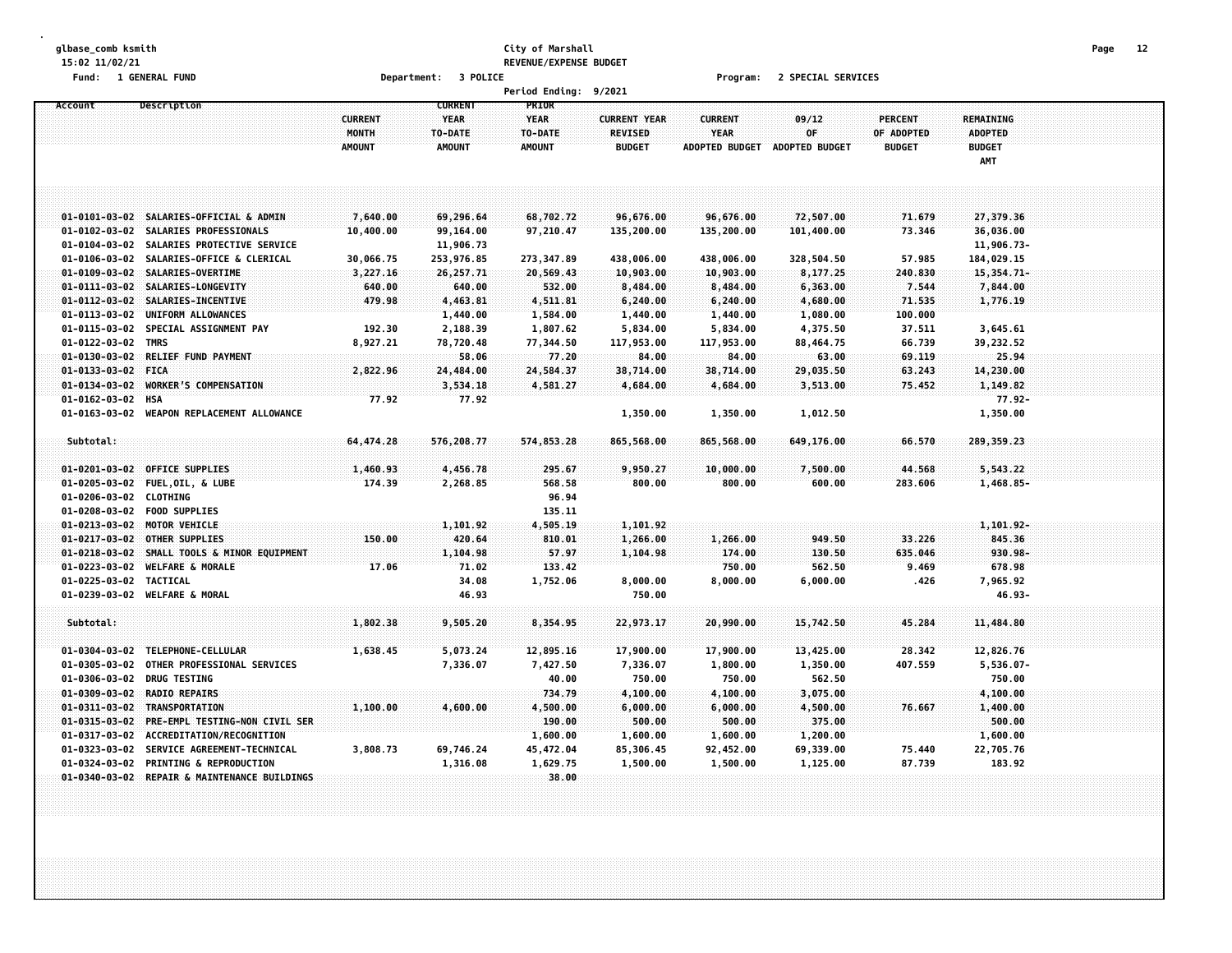# **glbase\_comb ksmith City of Marshall Page 13 15:02 11/02/21 REVENUE/EXPENSE BUDGET**

**Fund: 1 GENERAL FUND Department: 3 POLICE Program: 2 SPECIAL SERVICES**

|  | Account |           |                 | Description                                                                         |  |  |                                                                                                                           |  |  |  | <b>CURRENT</b><br>MONTH<br><b>AMOUNT</b> |                  |  | <b>CURRENT</b><br><b>YEAR</b><br>TO-DATE<br><b>AMOUNT</b> |                 |  | TO-DATE<br><b>AMOUNT</b> | PRIOR<br><b>YEAR</b> |                                   |            |  | <b>CURRENT YEAR</b><br><b>REVISED</b><br><b>BUDGET</b>              |  |  | <b>CURRENT</b><br>YEAR |                                                                   |  | ADOPTED BUDGET ADOPTED BUDGET | 09/12<br>0F           |                                      |  | OF ADOPTED | <b>PERCENT</b><br><b>BUDGET</b> |                                                             |  | <b>ADOPTED</b><br><b>BUDGET</b><br>AMT | REMAINING                                                              |  |  |  |  |  |
|--|---------|-----------|-----------------|-------------------------------------------------------------------------------------|--|--|---------------------------------------------------------------------------------------------------------------------------|--|--|--|------------------------------------------|------------------|--|-----------------------------------------------------------|-----------------|--|--------------------------|----------------------|-----------------------------------|------------|--|---------------------------------------------------------------------|--|--|------------------------|-------------------------------------------------------------------|--|-------------------------------|-----------------------|--------------------------------------|--|------------|---------------------------------|-------------------------------------------------------------|--|----------------------------------------|------------------------------------------------------------------------|--|--|--|--|--|
|  |         |           |                 | 01-0344-03-02 RENTALS<br>01-0347-03-02 MISCELLANEOUS<br>01-0359-03-02 JAIL CONTRACT |  |  | 01-0342-03-02 REPAIR & MAINTENANCE EQUIPMENT<br>01-0345-03-02 CONFERENCE & TRAINING<br>01-0346-03-02 DUES & SUBSCRIPTIONS |  |  |  | 2,284.00                                 | 150.00<br>166.40 |  | 2,635.85<br>1,136.40<br>2,388.08<br>13,732.00             | 514.08<br>98.46 |  |                          |                      | 2,200.04<br>1,045.44<br>14,416.00 | $299.07 -$ |  | 1,300.00<br>348.00<br>2,635.85<br>1,136.40<br>2,388.08<br>40,020.00 |  |  |                        | 1,300.00<br>348.00<br>2,200.00<br>915.00<br>1,000.00<br>40,020.00 |  |                               | 1,650.00<br>30,015.00 | 975.00<br>261.00<br>686.25<br>750.00 |  |            |                                 | 39.545<br>28.293<br>119.811<br>124.197<br>238.808<br>34.313 |  |                                        | 785.92<br>249.54<br>435.85-<br>$221.40 -$<br>$1,388.08 -$<br>26,288.00 |  |  |  |  |  |
|  |         | Subtotal: |                 |                                                                                     |  |  | 01-0382-03-02 PRE-EMPLOYMENT TESTING                                                                                      |  |  |  | 9,147.58                                 |                  |  | 108,602.03                                                | 25.53           |  |                          |                      | 91,889.65                         |            |  | 172,820.85                                                          |  |  |                        | 172,385.00                                                        |  |                               | 129,288.75            |                                      |  |            |                                 | 63.000                                                      |  |                                        | $25.53-$<br>63,782.97                                                  |  |  |  |  |  |
|  |         | Subtotal: |                 |                                                                                     |  |  | 01-0440-03-02 OTHER MACHIN & EQUIP-TACTICAL                                                                               |  |  |  |                                          |                  |  |                                                           |                 |  |                          |                      | 2,659.10<br>2,659.10              |            |  |                                                                     |  |  |                        |                                                                   |  |                               |                       |                                      |  |            |                                 |                                                             |  |                                        |                                                                        |  |  |  |  |  |
|  |         |           | Program number: |                                                                                     |  |  | 2 SPECIAL SERVICES                                                                                                        |  |  |  | 75,424.24                                |                  |  | 694,316.00                                                |                 |  |                          |                      |                                   | 677,756.98 |  | 1,061,362.02                                                        |  |  |                        | 1,058,943.00                                                      |  |                               | 794,207.25            |                                      |  |            |                                 | 65.567                                                      |  |                                        | 364,627.00                                                             |  |  |  |  |  |
|  |         |           |                 |                                                                                     |  |  |                                                                                                                           |  |  |  |                                          |                  |  |                                                           |                 |  |                          |                      |                                   |            |  |                                                                     |  |  |                        |                                                                   |  |                               |                       |                                      |  |            |                                 |                                                             |  |                                        |                                                                        |  |  |  |  |  |
|  |         |           |                 |                                                                                     |  |  |                                                                                                                           |  |  |  |                                          |                  |  |                                                           |                 |  |                          |                      |                                   |            |  |                                                                     |  |  |                        |                                                                   |  |                               |                       |                                      |  |            |                                 |                                                             |  |                                        |                                                                        |  |  |  |  |  |
|  |         |           |                 |                                                                                     |  |  |                                                                                                                           |  |  |  |                                          |                  |  |                                                           |                 |  |                          |                      |                                   |            |  |                                                                     |  |  |                        |                                                                   |  |                               |                       |                                      |  |            |                                 |                                                             |  |                                        |                                                                        |  |  |  |  |  |
|  |         |           |                 |                                                                                     |  |  |                                                                                                                           |  |  |  |                                          |                  |  |                                                           |                 |  |                          |                      |                                   |            |  |                                                                     |  |  |                        |                                                                   |  |                               |                       |                                      |  |            |                                 |                                                             |  |                                        |                                                                        |  |  |  |  |  |
|  |         |           |                 |                                                                                     |  |  |                                                                                                                           |  |  |  |                                          |                  |  |                                                           |                 |  |                          |                      |                                   |            |  |                                                                     |  |  |                        |                                                                   |  |                               |                       |                                      |  |            |                                 |                                                             |  |                                        |                                                                        |  |  |  |  |  |
|  |         |           |                 |                                                                                     |  |  |                                                                                                                           |  |  |  |                                          |                  |  |                                                           |                 |  |                          |                      |                                   |            |  |                                                                     |  |  |                        |                                                                   |  |                               |                       |                                      |  |            |                                 |                                                             |  |                                        |                                                                        |  |  |  |  |  |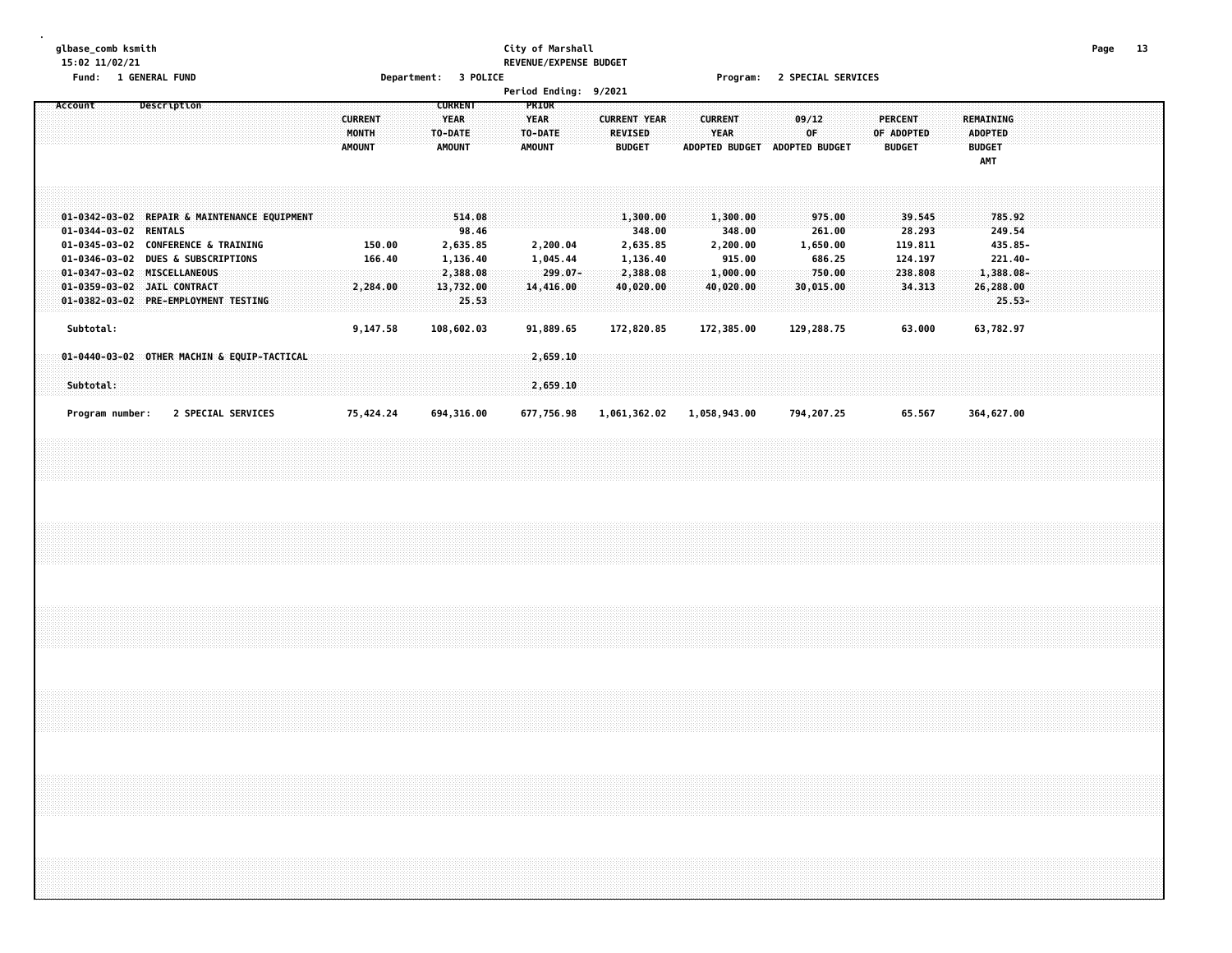#### **glbase\_comb ksmith City of Marshall Page 14 15:02 11/02/21 REVENUE/EXPENSE BUDGET Fund: 1 GENERAL FUND Department: 3 POLICE Program: 3 PATROL**

|                                                                                                                            |                                                                                                                                                                              |                                                 |                                                                     | <b>Period Ending:</b>                                 | 9/2021                                                                  |                                                                        |                                                                     |                                                            |                                                                         |  |
|----------------------------------------------------------------------------------------------------------------------------|------------------------------------------------------------------------------------------------------------------------------------------------------------------------------|-------------------------------------------------|---------------------------------------------------------------------|-------------------------------------------------------|-------------------------------------------------------------------------|------------------------------------------------------------------------|---------------------------------------------------------------------|------------------------------------------------------------|-------------------------------------------------------------------------|--|
| Account                                                                                                                    | Description                                                                                                                                                                  | <b>CURRENT</b><br>MONTH<br><b>AMOUNT</b>        | <b>CURRENT</b><br><b>YEAR</b><br>TO-DATE<br><b>AMOUNT</b>           | PRIOR<br><b>YEAR</b><br>TO-DATE<br><b>AMOUNT</b>      | <b>CURRENT YEAR</b><br><b>REVISED</b><br><b>BUDGET</b>                  | <b>CURRENT</b><br><b>YEAR</b><br><b>ADOPTED BUDGET</b>                 | 09/12<br>0F<br><b>ADOPTED BUDGET</b>                                | PERCENT<br>OF ADOPTED<br><b>BUDGET</b>                     | REMAINING<br><b>ADOPTED</b><br><b>BUDGET</b><br>AMT                     |  |
|                                                                                                                            |                                                                                                                                                                              |                                                 |                                                                     |                                                       |                                                                         |                                                                        |                                                                     |                                                            |                                                                         |  |
| $01 - 0103 - 03 - 03$<br>$01 - 0104 - 03 - 03$<br>$01 - 0109 - 03 - 03$                                                    | 01-0102-03-03 SALARIES-PROFESSIONAL<br>SALARIES-TECHNICIAN<br>SALARIES-PROTECTIVE SERVICE<br>SALARIES-OVERTIME                                                               | 26,456.00<br>10,105.28<br>86,068.48<br>5,906.08 | 251,525.31<br>92,439.38<br>829, 185.25<br>76,537.25                 | 246,759.40<br>89,578.24<br>974,059.50<br>67,820.06    | 345,413.00<br>202,062.00<br>1,337,537.00<br>40,653.00                   | 345,413.00<br>244,192.00<br>1,337,537.00<br>40,653.00                  | 259,059.75<br>183, 144.00<br>1,003,152.75<br>30,489.75              | 72.819<br>37.855<br>61.993<br>188.270                      | 93,887.69<br>151,752.62<br>508, 351.75<br>35,884.25-                    |  |
| $01 - 0113 - 03 - 03$<br>$01 - 0115 - 03 - 03$                                                                             | 01-0111-03-03 SALARIES-LONGEVITY<br>01-0112-03-03 SALARIES-INCENTIVE<br>UNIFORM ALLOWANCE<br>SPECIAL ASSIGNMENT PAY                                                          | 2,927.98<br>450.00                              | 29.00<br>28,750.71<br>180.00<br>2,660.00                            | 784.67<br>21,843.56<br>10,870.00                      | 16,812.00<br>30,120.00<br>1,550.00                                      | 16,812.00<br>30,120.00<br>1,550.00                                     | 12,609.00<br>22,590.00<br>1,162.50                                  | .172<br>95.454<br>171.613                                  | 16,783.00<br>1,369.29<br>180.00-<br>$1,110.00 -$                        |  |
| 01-0122-03-03<br>$01 - 0130 - 03 - 03$<br>$01 - 0133 - 03 - 03$<br>$01 - 0134 - 03 - 03$<br>$01 - 0163 - 03 - 03$          | TMRS<br><b>RELIEF FUND PAYMENTS</b><br><b>FICA</b><br><b>WORKER'S COMPENSATION</b><br>WEAPON REPLACEMENT ALLOWANCE                                                           | 21,910.91<br>1,891.64                           | 212,576.35<br>211.94<br>20,126.92<br>23,269.57                      | 230,956.63<br>255.40<br>23,228.96<br>32,415.57        | 338,217.00<br>253.00<br>29,525.00<br>30,840.00<br>19,950.00             | 338,217.00<br>253.00<br>29,525.00<br>30,840.00<br>19,950.00            | 253,662.75<br>189.75<br>22, 143. 75<br>23,130.00<br>14,962.50       | 62.852<br>83.771<br>68.169<br>75.453                       | 125,640.65<br>41.06<br>9,398.08<br>7,570.43<br>19,950.00                |  |
| $01 - 0165 - 03 - 03$<br>Subtotal:                                                                                         | <b>OVERTIME REIMBURSEMENT</b>                                                                                                                                                | 539.96-<br>155, 176.41                          | $2,461.01 -$<br>1,535,030.67                                        | $10,010.83-$<br>1,688,561.16                          | 2,392,932.00                                                            | 2,435,062.00                                                           | 1,826,296.50                                                        | 63.039                                                     | 2,461.01<br>900,031.33                                                  |  |
| $01 - 0203 - 03 - 03$<br>$01 - 0205 - 03 - 03$<br>01-0206-03-03 CLOTHING                                                   | 01-0201-03-03 OFFICE SUPPLIES<br>MEDICAL & CHEMICAL<br><b>FUEL, OIL &amp; LUBE</b>                                                                                           | 5,825.93<br>295.88                              | 49.73<br>46.65<br>70,294.61<br>5,247.37                             | 48,860.97<br>17,577.62                                | 49.73<br>86,668.00<br>9,750.00                                          | 86,668.00<br>9,750.00                                                  | 65,001.00<br>7,312.50                                               | 81.108<br>53.819                                           | $49,73-$<br>$46.65 -$<br>16,373.39<br>4,502.63                          |  |
| $01 - 0214 - 03 - 03$<br>01-0216-03-03 IN-CAR MEDIA<br>$01 - 0217 - 03 - 03$                                               | 01-0213-03-03 MOTOR VEHICLE<br>POLICE CAR GRAPHIC SUPPLIES<br><b>OTHER SUPPLIES</b>                                                                                          | 5,077.26<br>1,035.00<br>479.49                  | 26,691.94<br>1,035.00<br>3,008.56                                   | 27,462.53<br>360.00<br>226.42                         | 47,794.10<br>15,800.00                                                  | 58,527.00<br>8,000.00<br>15,800.00                                     | 43,895.25<br>6,000.00<br>11,850.00                                  | 45.606<br>19.042                                           | 31,835.06<br>$1,035.00 -$<br>8,000.00<br>12,791.44                      |  |
| $01 - 0218 - 03 - 03$<br>01-0224-03-03                                                                                     | SMALL TOOLS & MINOR EQUIPMENT<br><b>AMMUNITION</b><br>01-0228-03-03 PERSONNEL PROTECTVE EQUIP<br>01-0238-03-03 IN CARE MEDIA                                                 | 712.80                                          | 669.18<br>4,369.32<br>2,373.72                                      | 789.61<br>50.97                                       | 1,500.00<br>6,660.00<br>4,000.00<br>8,000.00                            | 1,500.00<br>6,660.00<br>4,000.00                                       | 1,125.00<br>4,995.00<br>3,000.00                                    | 44.612<br>65.605<br>59.343                                 | 830.82<br>2,290.68<br>1,626.28                                          |  |
| Subtotal:<br>01-0306-03-03                                                                                                 | <b>DRUG TESTING</b>                                                                                                                                                          | 13,426.36                                       | 113,786.08<br>30.00                                                 | 95, 328.12<br>65.00                                   | 180, 221.83<br>750.00                                                   | 190,905.00<br>750.00                                                   | 143, 178.75<br>562.50                                               | 59.604<br>4.000                                            | 77,118.92<br>720.00                                                     |  |
| 01-0309-03-03<br>$01 - 0332 - 03 - 03$<br>$01 - 0342 - 03 - 03$<br>$01 - 0345 - 03 - 03$<br>01-0346-03-03<br>01-0347-03-03 | <b>RADIO REPAIRS</b><br><b>LIABILITY INSURANCE</b><br>REPAIR & MAINTENANCE EQUIPMENT<br><b>CONFERENCE &amp; TRAINING</b><br><b>DUES &amp; SUBSCRIPTIONS</b><br>MISCELLANEOUS | 2,902.25<br>360.32<br>55.00<br>35.00            | 2,820.62<br>20,124.33<br>11,768.98<br>16,686.40<br>335.00<br>468.38 | 463.75<br>19,571.25<br>8,246.06<br>4,116.98<br>192.55 | 4,000.00<br>41,425.00<br>11,700.00<br>16,700.00<br>1,190.00<br>2,000.00 | 4,000.00<br>41,425.00<br>3,000.00<br>10,000.00<br>1,190.00<br>2,000.00 | 3,000.00<br>31,068.75<br>2,250.00<br>7,500.00<br>892.50<br>1,500.00 | 70.516<br>48.580<br>392,299<br>166.864<br>28.151<br>23.419 | 1,179.38<br>21,300.67<br>8,768.98-<br>$6,686.40-$<br>855.00<br>1,531.62 |  |
|                                                                                                                            | 01-0351-03-03 LAUNDRY SERVICE                                                                                                                                                | 14.95                                           | 229.55                                                              | 478.96                                                | 1,740.00                                                                | 1,740.00                                                               | 1,305.00                                                            | 13.193                                                     | 1,510.45                                                                |  |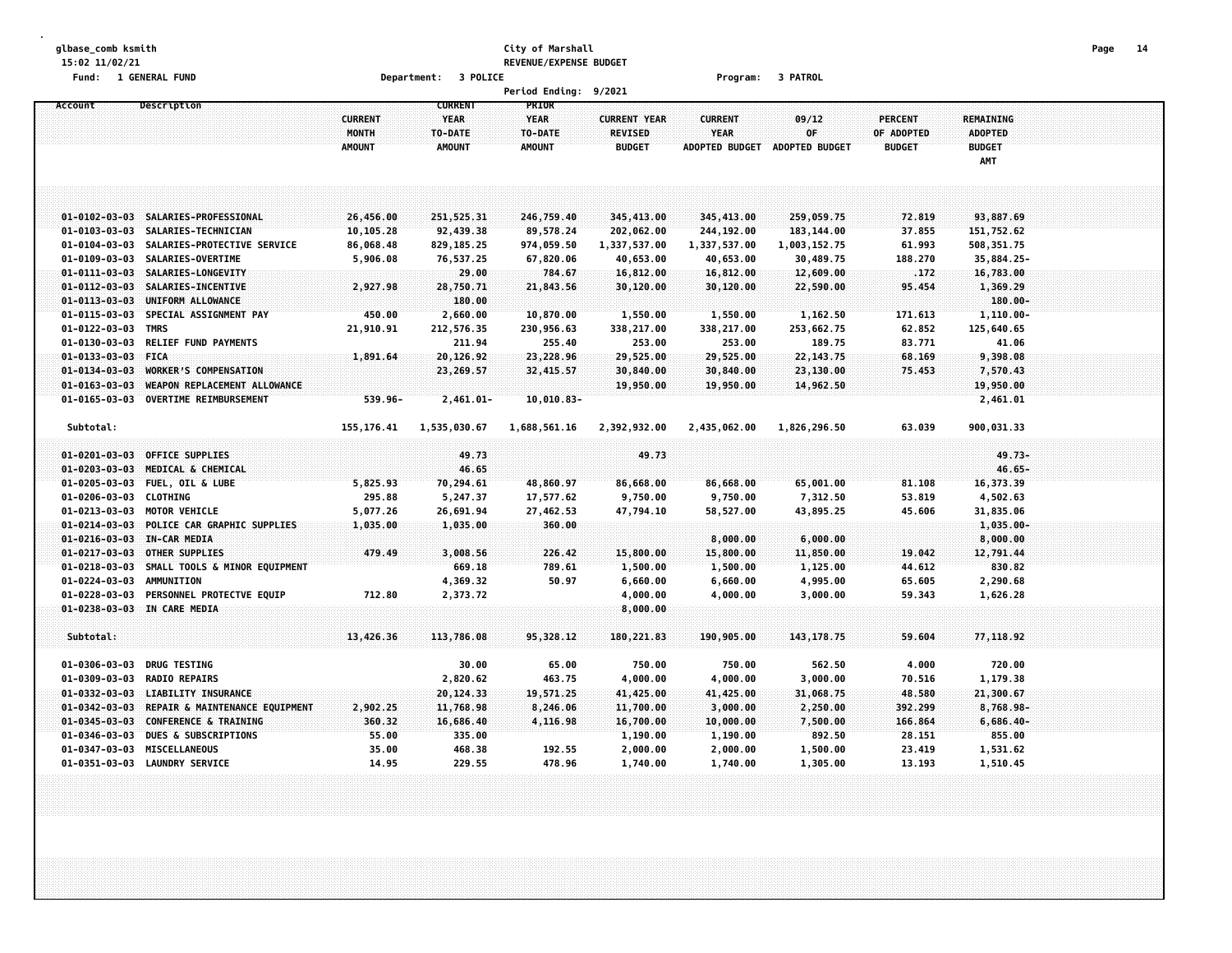## **glbase\_comb ksmith City of Marshall Page 15 15:02 11/02/21 REVENUE/EXPENSE BUDGET**

|                                                      | Fund: 1 GENERAL FUND           |  |  |                                          |            |              |                                                           | Department: 3 POLICE |                                           |              |                                              |                                 |  |                                                 | Program: 3 PATROL |  |                                      |  |                                        |        |  |                                                            |           |  |  |  |
|------------------------------------------------------|--------------------------------|--|--|------------------------------------------|------------|--------------|-----------------------------------------------------------|----------------------|-------------------------------------------|--------------|----------------------------------------------|---------------------------------|--|-------------------------------------------------|-------------------|--|--------------------------------------|--|----------------------------------------|--------|--|------------------------------------------------------------|-----------|--|--|--|
| Account                                              | <b>Description</b>             |  |  | <b>CURRENT</b><br>MONTH<br><b>AMOUNT</b> |            |              | <b>CURRENT</b><br><b>YEAR</b><br>TO-DATE<br><b>AMOUNT</b> |                      | PRIOR<br><b>YEAR</b><br>TO-DATE<br>AMOUNT |              | Period Ending: 9/2021<br><b>CURRENT YEAR</b> | <b>REVISED</b><br><b>BUDGET</b> |  | <b>CURRENT</b><br><b>YEAR</b><br>ADOPTED BUDGET |                   |  | 09/12<br>0F<br><b>ADOPTED BUDGET</b> |  | PERCENT<br>OF ADOPTED<br><b>BUDGET</b> |        |  | <b>REMAINING</b><br><b>ADOPTED</b><br><b>BUDGET</b><br>AMT |           |  |  |  |
| Subtotal:                                            |                                |  |  |                                          | 3,367.52   |              | 52,463.26                                                 |                      |                                           | 33, 134.55   |                                              | 79,505.00                       |  | 64,105.00                                       |                   |  | 48,078.75                            |  |                                        | 81.840 |  | 11,641.74                                                  |           |  |  |  |
| 01-0425-03-03 CARS & TRUCKS<br>$01 - 0460 - 03 - 03$ | <b>LEASE/PURCHASE PAYMENTS</b> |  |  |                                          |            |              | 6,340.34<br>122,459.32                                    |                      |                                           | 216,402.53   |                                              | 216,404.00                      |  | 216,404.00                                      |                   |  | 162,303.00                           |  |                                        | 56.588 |  | 93,944.68                                                  | 6,340.34- |  |  |  |
| Subtotal:                                            |                                |  |  |                                          |            |              | 128,799.66                                                |                      |                                           | 216,402.53   |                                              | 216,404.00                      |  | 216,404.00                                      |                   |  | 162,303.00                           |  |                                        | 59.518 |  | 87,604.34                                                  |           |  |  |  |
| Program number:                                      | 3 PATROL                       |  |  |                                          | 171,970.29 | 1,830,079.67 |                                                           |                      |                                           | 2,033,426.36 | 2,869,062.83                                 |                                 |  | 2,906,476.00                                    |                   |  | 2,179,857.00                         |  |                                        | 62.966 |  | 1,076,396.33                                               |           |  |  |  |
|                                                      |                                |  |  |                                          |            |              |                                                           |                      |                                           |              |                                              |                                 |  |                                                 |                   |  |                                      |  |                                        |        |  |                                                            |           |  |  |  |
|                                                      |                                |  |  |                                          |            |              |                                                           |                      |                                           |              |                                              |                                 |  |                                                 |                   |  |                                      |  |                                        |        |  |                                                            |           |  |  |  |
|                                                      |                                |  |  |                                          |            |              |                                                           |                      |                                           |              |                                              |                                 |  |                                                 |                   |  |                                      |  |                                        |        |  |                                                            |           |  |  |  |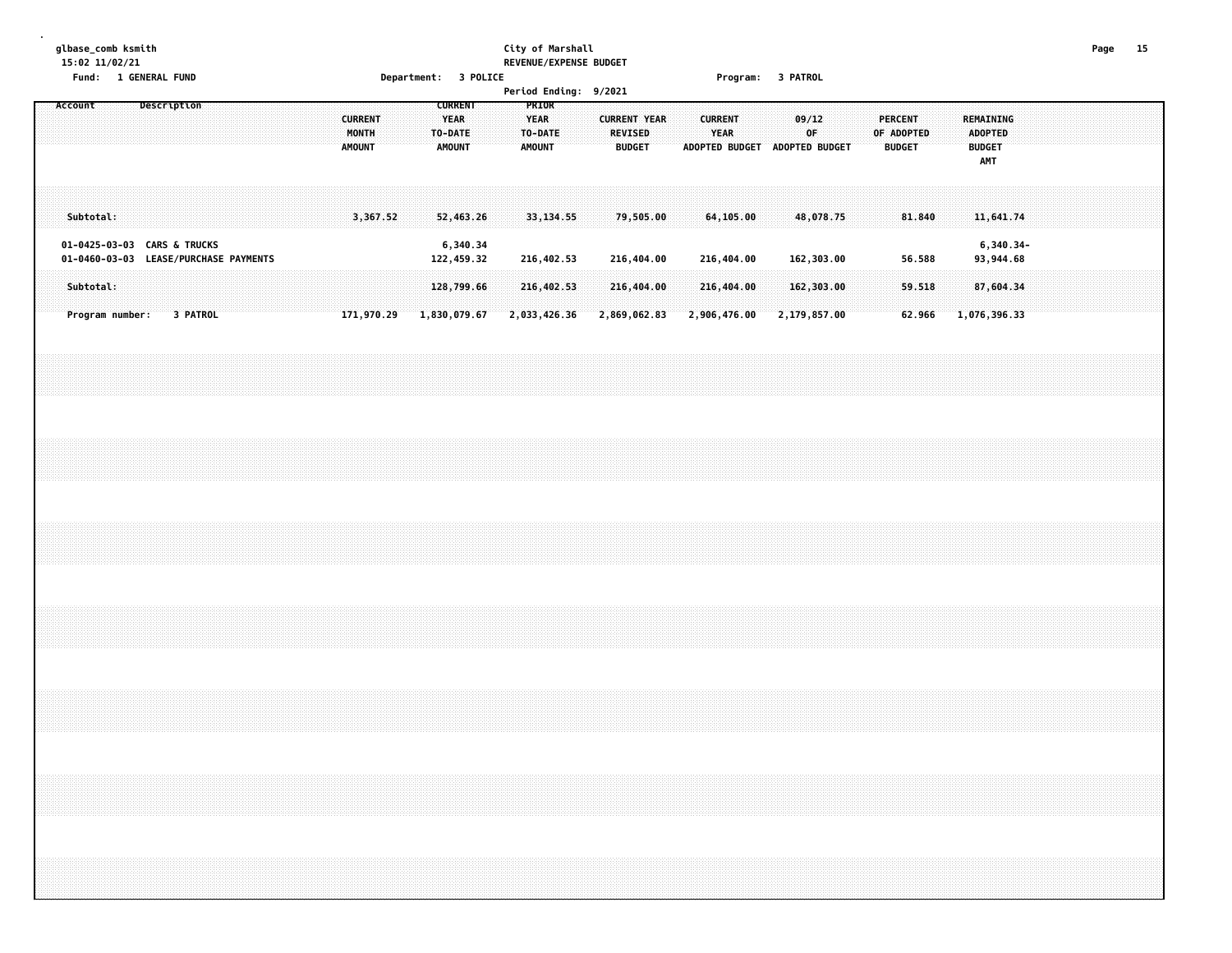### **glbase\_comb ksmith City of Marshall Page 16 15:02 11/02/21 REVENUE/EXPENSE BUDGET**

**Fund: 1 GENERAL FUND Department: 3 POLICE Program: 4 CID DIVISION**

|                        |                                             |                                          |                                                           | <b>Period Ending:</b>                                   | 9/2021                                                 |                                                        |                                |                                               |                                                     |  |
|------------------------|---------------------------------------------|------------------------------------------|-----------------------------------------------------------|---------------------------------------------------------|--------------------------------------------------------|--------------------------------------------------------|--------------------------------|-----------------------------------------------|-----------------------------------------------------|--|
| Account                | Description                                 | <b>CURRENT</b><br>MONTH<br><b>AMOUNT</b> | <b>CURRENT</b><br><b>YEAR</b><br>TO-DATE<br><b>AMOUNT</b> | <b>PRIOR</b><br><b>YEAR</b><br>TO-DATE<br><b>AMOUNT</b> | <b>CURRENT YEAR</b><br><b>REVISED</b><br><b>BUDGET</b> | <b>CURRENT</b><br><b>YEAR</b><br><b>ADOPTED BUDGET</b> | 09/12<br>0F.<br>ADOPTED BUDGET | <b>PERCENT</b><br>OF ADOPTED<br><b>BUDGET</b> | REMAINING<br><b>ADOPTED</b><br><b>BUDGET</b><br>AMT |  |
|                        |                                             |                                          |                                                           |                                                         |                                                        |                                                        |                                |                                               |                                                     |  |
| $01 - 0102 - 03 - 04$  | SALARIES-PROFESSIONAL                       | 11,001.60                                | 104,062.60                                                | 104,828.80                                              | 147,876.00                                             | 147,876.00                                             | 110,907.00                     | 70.372                                        | 43,813.40                                           |  |
| $01 - 0103 - 03 - 04$  | SALARIES-TECHNICIAN                         | 19,543.88                                | 182,690.64                                                | 177,564.82                                              | 252,725.00                                             | 252,725.00                                             | 189,543.75                     | 72.288                                        | 70,034.36                                           |  |
| 01-0104-03-04          | SALARIES-PROTECTIVE SERVICE                 | 29,953.08                                | 270,096.00                                                | 234,785.69                                              | 356,755.00                                             | 356,755.00                                             | 267,566.25                     | 75.709                                        | 86,659.00                                           |  |
| 01-0106-03-04          | SALARIES-OFFICE & CLERICAL                  | 2,284.80                                 | 15,307.68                                                 | 20,168.64                                               | 28,381.00                                              | 28,381.00                                              | 21,285.75                      | 53.936                                        | 13,073.32                                           |  |
| $01 - 0109 - 03 - 04$  | SALARIES-OVERTIME                           | 2,838.20                                 | 18,802.44                                                 | 14,849.09                                               | 11,913.00                                              | 11,913.00                                              | 8,934.75                       | 157.831                                       | $6,889.44-$                                         |  |
| $01 - 0111 - 03 - 04$  | SALARIES-LONGEVITY                          |                                          |                                                           |                                                         | 9,772.00                                               | 9,772.00                                               | 7,329.00                       |                                               | 9,772.00                                            |  |
| $01 - 0112 - 03 - 04$  | SALARIES-INCENTIVE                          | 1,719.23                                 | 14,658.36                                                 | 15,284.49                                               | 20,880.00                                              | 20,880.00                                              | 15,660.00                      | 70.203                                        | 6,221.64                                            |  |
| $01 - 0113 - 03 - 04$  | UNIFORM ALLOWANCE                           |                                          | 5,640.00                                                  | 5,928.00                                                | 7,920.00                                               | 7,920.00                                               | 5,940.00                       | 71.212                                        | 2,280.00                                            |  |
| 01-0115-03-04          | SPECIAL ASSIGNMENT PAY                      |                                          | 200.00                                                    |                                                         |                                                        |                                                        |                                |                                               | $200.00 -$                                          |  |
| 01-0122-03-04          | <b>TMRS</b>                                 | 11, 185. 31                              | 101,563.11                                                | 93,809.78                                               | 140,030.00                                             | 140,030.00                                             | 105,022.50                     | 72.530                                        | 38,466.89                                           |  |
| $01 - 0130 - 03 - 04$  | RELIEF FUND PAYMENTS                        |                                          | 88.00                                                     | 74.40                                                   | 96.00                                                  | 96.00                                                  | 72.00                          | 91.667                                        | 8.00                                                |  |
| $01 - 0133 - 03 - 04$  | <b>FICA</b>                                 | 1,081.79                                 | 9,844.95                                                  | 9,350.76                                                | 14,022.00                                              | 14,022.00                                              | 10,516.50                      | 70.211                                        | 4,177.05                                            |  |
| $01 - 0134 - 03 - 04$  | <b>WORKER'S COMPENSATION</b>                |                                          | 9,014.28                                                  | 13,833.87                                               | 11,947.00                                              | 11,947.00                                              | 8,960.25                       | 75.452                                        | 2,932.72                                            |  |
| $01 - 0162 - 03 - 04$  | <b>HSA</b>                                  | 77.92                                    | 77.92                                                     |                                                         |                                                        |                                                        |                                |                                               | $77.92 -$                                           |  |
| $01 - 0163 - 03 - 04$  | WEAPON REPLACEMENT ALLOWANCE                |                                          |                                                           |                                                         | 6,825.00                                               | 6,825.00                                               | 5,118.75                       |                                               | 6,825.00                                            |  |
| 01-0165-03-04          | OVERTIME REIMBURSEMENT                      | 4,295.26-                                | $9,592.77-$                                               |                                                         |                                                        |                                                        |                                |                                               | 9,592.77                                            |  |
|                        |                                             |                                          |                                                           |                                                         |                                                        |                                                        |                                |                                               |                                                     |  |
| Subtotal:              |                                             | 75,390.55                                | 722,453.21                                                | 690,478.34                                              | 1,009,142.00                                           | 1,009,142.00                                           | 756,856.50                     | 71.591                                        | 286,688.79                                          |  |
|                        |                                             |                                          |                                                           |                                                         |                                                        |                                                        |                                |                                               |                                                     |  |
|                        | 01-0205-03-04 FUEL, OIL & LUBE              | 1,502.88                                 | 15,984.11                                                 | 11,439.17                                               | 19,810.00                                              | 19,810.00                                              | 14,857.50                      | 80.687                                        | 3,825.89                                            |  |
| 01-0206-03-04 CLOTHING |                                             |                                          | 153.23                                                    |                                                         |                                                        |                                                        |                                |                                               | 153.23-                                             |  |
|                        | 01-0213-03-04 MOTOR VEHICLE                 | 38.00                                    | 5,544.16                                                  | 1,770.65                                                | 5,000.00                                               | 5,000.00                                               | 3,750.00                       | 110.883                                       | $544.16 -$                                          |  |
|                        | 01-0217-03-04 OTHER SUPPLIES                |                                          | 2,123.60                                                  | 1,338.30                                                | 261.00                                                 | 261.00                                                 | 195.75                         | 813.640                                       | 1,862.60-                                           |  |
|                        | 01-0218-03-04 SMALL TOOLS & MINOR EQUIPMENT | 1,592.63                                 | 2,487.63                                                  | 977.00                                                  | 2,000.00                                               | 2,000.00                                               | 1,500.00                       | 124.382                                       | $487.63 -$                                          |  |
|                        |                                             |                                          |                                                           |                                                         |                                                        |                                                        |                                |                                               |                                                     |  |
| Subtotal:              |                                             | 3,133.51                                 | 26,292.73                                                 | 15,525.12                                               | 27,071.00                                              | 27,071.00                                              | 20,303.25                      | 97.125                                        | 778.27                                              |  |
| $01 - 0342 - 03 - 04$  | REPAIR & MAINTENANCE EQUIPMENT              |                                          | 331.52                                                    |                                                         | 830.00                                                 | 830.00                                                 | 622.50                         | 39.942                                        | 498.48                                              |  |
| $01 - 0345 - 03 - 04$  | <b>CONFERENCE &amp; TRAINING</b>            | 3,457.83                                 | 5,628.82                                                  | 2,919.15                                                | 2,864.15                                               | 10,000.00                                              | 7,500.00                       | 56.288                                        | 4,371.18                                            |  |
| $01 - 0346 - 03 - 04$  | DUES & SUBSCRIPTIONS                        |                                          | 474.20                                                    | 2,586.90                                                | 3,000.00                                               | 3,000.00                                               | 2,250.00                       | 15.807                                        | 2,525.80                                            |  |
| $01 - 0347 - 03 - 04$  | MISCELLANEOUS                               |                                          | 957.82                                                    | $87.50 -$                                               | 1,000.00                                               | 1,000.00                                               | 750.00                         | 95.782                                        | 42.18                                               |  |
|                        | 01-0368-03-04 PRISONER TRANSFER             |                                          | 337.58                                                    |                                                         |                                                        |                                                        |                                |                                               | $337.58 -$                                          |  |
| Subtotal:              |                                             | 3,457.83                                 | 7,729.94                                                  | 5,418.55                                                | 7,694.15                                               | 14,830.00                                              | 11,122.50                      | 52.124                                        | 7,100.06                                            |  |
| Program number:        | <b>4 CID DIVISION</b>                       | 81,981.89                                | 756,475.88                                                | 711,422.01                                              | 1,043,907.15                                           | 1,051,043.00                                           | 788,282.25                     | 71.974                                        | 294, 567. 12                                        |  |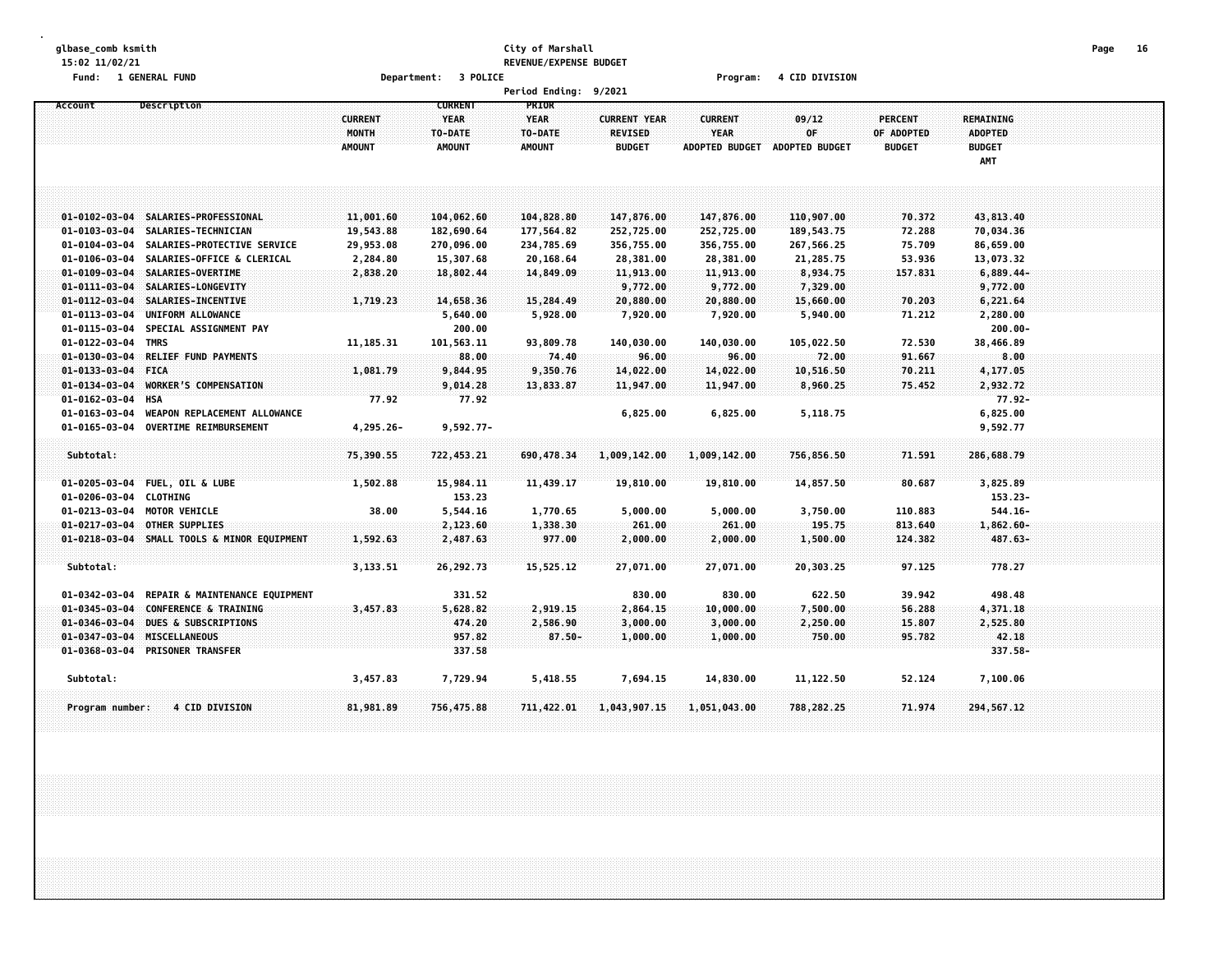### **glbase\_comb ksmith City of Marshall Page 17 15:02 11/02/21 REVENUE/EXPENSE BUDGET**

**Fund: 1 GENERAL FUND Department: 3 POLICE Program: 5 ANIMAL CONTROL**

|                             |                                             |                                          |                                                           | Period Ending: 9/2021                            |                                                        |                                                        |                                      |                                               |                                                            |  |
|-----------------------------|---------------------------------------------|------------------------------------------|-----------------------------------------------------------|--------------------------------------------------|--------------------------------------------------------|--------------------------------------------------------|--------------------------------------|-----------------------------------------------|------------------------------------------------------------|--|
| Account                     | Description                                 | <b>CURRENT</b><br>MONTH<br><b>AMOUNT</b> | <b>CURRENT</b><br><b>YEAR</b><br>TO-DATE<br><b>AMOUNT</b> | PRIOR<br><b>YEAR</b><br>TO-DATE<br><b>AMOUNT</b> | <b>CURRENT YEAR</b><br><b>REVISED</b><br><b>BUDGET</b> | <b>CURRENT</b><br><b>YEAR</b><br><b>ADOPTED BUDGET</b> | 09/12<br>0F<br><b>ADOPTED BUDGET</b> | <b>PERCENT</b><br>OF ADOPTED<br><b>BUDGET</b> | <b>REMAINING</b><br><b>ADOPTED</b><br><b>BUDGET</b><br>AMT |  |
|                             |                                             |                                          |                                                           |                                                  |                                                        |                                                        |                                      |                                               |                                                            |  |
|                             | 01-0103-03-05 SALARIES-TECHNICIAN           | 7,507.20                                 | 69,052.80                                                 | 69,184.00                                        | 97,353.00                                              | 97,353.00                                              | 73,014.75                            | 70.930                                        | 28,300.20                                                  |  |
|                             | 01-0109-03-05 SALARIES-OVERTIME             | 570.61                                   | 3,117.90                                                  | 1,248.63                                         | 3,889.00                                               | 3,889.00                                               | 2,916.75                             | 80.172                                        | 771.10                                                     |  |
|                             | 01-0111-03-05 SALARIES-LONGEVITY            |                                          |                                                           |                                                  | 816.00                                                 | 816.00                                                 | 612.00                               |                                               | 816.00                                                     |  |
| 01-0122-03-05 TMRS          |                                             | 1,341.72                                 | 11,987.58                                                 | 11,522.77                                        | 16,952.00                                              | 16,952.00                                              | 12,714.00                            | 70.715                                        | 4,964.42                                                   |  |
|                             | 01-0130-03-05 RELIEF FUND PAYMENTS          |                                          | 24.00                                                     | 26.40                                            |                                                        |                                                        |                                      |                                               | $24.00 -$                                                  |  |
| 01-0133-03-05 FICA          |                                             | 617.95                                   | 5,521.06                                                  | 5,388.10                                         | 7,807.00                                               | 7,807.00                                               | 5,855.25                             | 70.719                                        | 2,285.94                                                   |  |
|                             | 01-0134-03-05 WORKER'S COMPENSATION         |                                          | 1,616.19                                                  | 2,188.05                                         | 2,142.00                                               | 2,142.00                                               | 1,606.50                             | 75.452                                        | 525.81                                                     |  |
| Subtotal:                   |                                             | 10,037.48                                | 91,319.53                                                 | 89,557.95                                        | 128.959.00                                             | 128,959.00                                             | 96.719.25                            | 70.813                                        | 37,639.47                                                  |  |
|                             | 01-0201-03-05 OFFICE SUPPLIES               |                                          | 68.57                                                     | 83.93                                            | 500.00                                                 | 500.00                                                 | 375.00                               | 13,714                                        | 431.43                                                     |  |
| $01 - 0203 - 03 - 05$       | MEDICAL & CHEMICAL                          | 860.33                                   | 1,766.52                                                  | 2,114.08                                         | 5,000.00                                               | 5,000.00                                               | 3,750.00                             | 35.330                                        | 3,233.48                                                   |  |
|                             | 01-0205-03-05 FUEL, OIL & LUBE              | 156.73                                   | 2,744.21                                                  | 1,417.60                                         | 2,450.00                                               | 2,450.00                                               | 1,837.50                             | 112.009                                       | $294.21 -$                                                 |  |
| 01-0206-03-05 CLOTHING      |                                             |                                          |                                                           |                                                  | 348.00                                                 | 348.00                                                 | 261.00                               |                                               | 348.00                                                     |  |
| 01-0207-03-05 ANIMAL FOOD   |                                             | 513.33                                   | 1,855.88                                                  | 863.36                                           | 1,740.00                                               | 1,740.00                                               | 1,305.00                             | 106.660                                       | 115.88-                                                    |  |
| 01-0213-03-05 MOTOR VEHICLE |                                             |                                          | 1,649.24                                                  | 87.00                                            | 2,500.00                                               | 2,500.00                                               | 1,875.00                             | 65.970                                        | 850.76                                                     |  |
| $01 - 0217 - 03 - 05$       | <b>OTHER SUPPLIES</b>                       | 45.04                                    | 338.18                                                    | 166.96                                           | 348.00                                                 | 348.00                                                 | 261.00                               | 97.178                                        | 9.82                                                       |  |
|                             | 01-0218-03-05 SMALL TOOLS & MINOR EQUIPMENT |                                          |                                                           |                                                  | 500.00                                                 | 500.00                                                 | 375.00                               |                                               | 500.00                                                     |  |
|                             |                                             |                                          |                                                           |                                                  |                                                        |                                                        |                                      |                                               |                                                            |  |
| Subtotal:                   |                                             | 1,575.43                                 | 8,422.60                                                  | 4,732.93                                         | 13,386.00                                              | 13,386.00                                              | 10,039.50                            | 62.921                                        | 4,963.40                                                   |  |
| 01-0340-03-05               | REPAIR & MAINTENANCE BUILDINGS              |                                          | 250.00                                                    | 270.00                                           |                                                        |                                                        |                                      |                                               | $250.00 -$                                                 |  |
| $01 - 0342 - 03 - 05$       | REPAIR & MAINTENANCE EQUIPMENT              |                                          | 119.44                                                    |                                                  | 348.00                                                 | 348.00                                                 | 261.00                               | 34.322                                        | 228.56                                                     |  |
| $01 - 0345 - 03 - 05$       | <b>CONFERENCE &amp; TRAINING</b>            |                                          | 75.00                                                     | 336.91                                           | 1,000.00                                               | 1,000.00                                               | 750.00                               | 7.500                                         | 925.00                                                     |  |
| 01-0347-03-05 MISCELLANEOUS |                                             |                                          | 449.97                                                    | 262.63                                           | 348.00                                                 | 348.00                                                 | 261.00                               | 129.302                                       | $101.97 -$                                                 |  |
|                             |                                             |                                          |                                                           |                                                  |                                                        |                                                        |                                      |                                               |                                                            |  |
| Subtotal:                   |                                             |                                          | 894.41                                                    | 869.54                                           | 1,696.00                                               | 1,696.00                                               | 1,272.00                             | 52.736                                        | 801.59                                                     |  |
| Program number:             | 5 ANIMAL CONTROL                            | 11,612.91                                | 100,636.54                                                | 95,160.42                                        | 144,041.00                                             | 144,041.00                                             | 108,030.75                           | 69.867                                        | 43,404.46                                                  |  |
|                             |                                             |                                          |                                                           |                                                  |                                                        |                                                        |                                      |                                               |                                                            |  |
| Department number: POLICE   |                                             | 340,989.33                               | 3,381,508.09                                              | 3,517,765.77                                     | 5,118,373.00                                           | 5,160,503.00                                           | 3,870,377.25                         | 65.527                                        | 1,778,994.91                                               |  |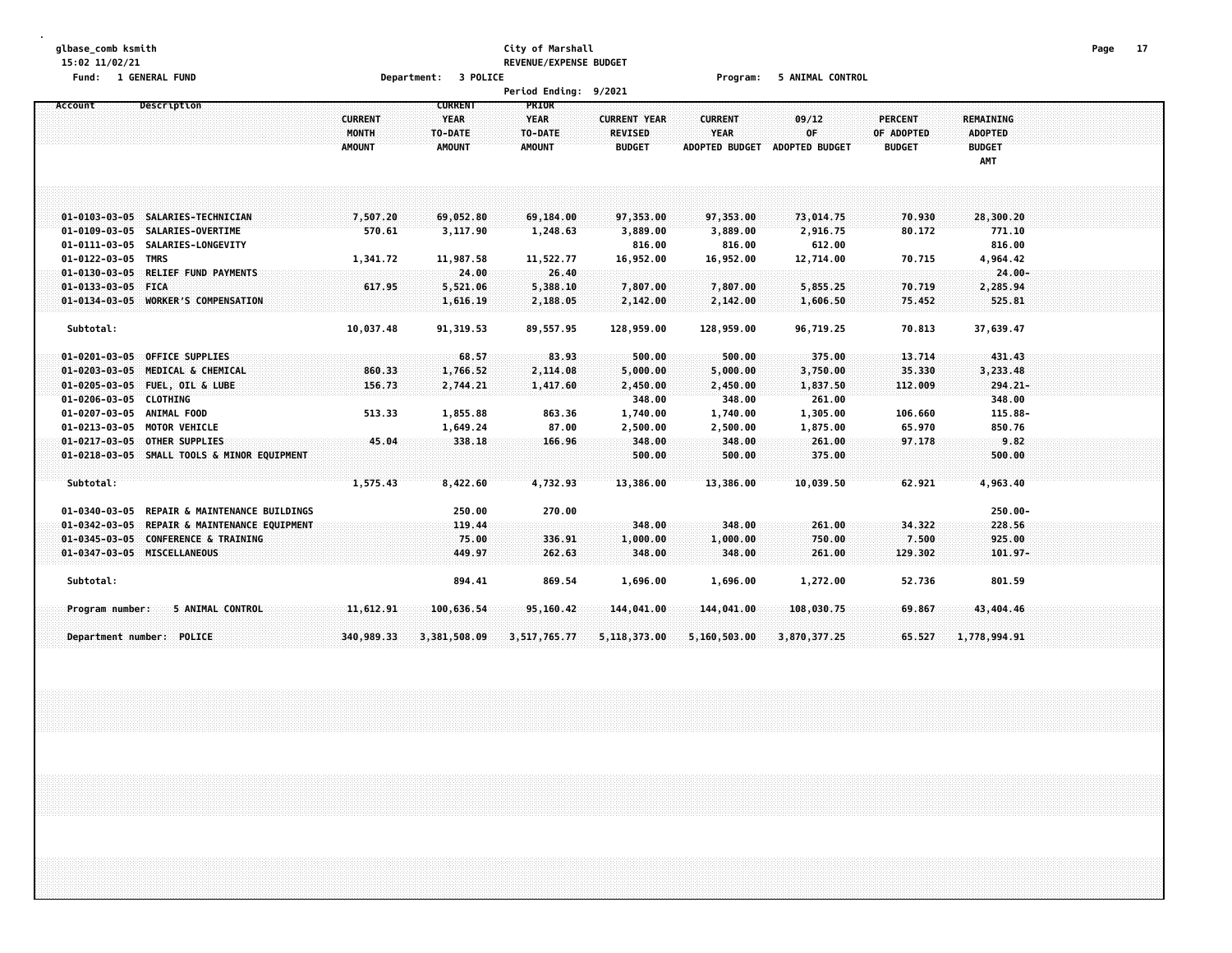#### **glbase\_comb ksmith City of Marshall Page 18 15:02 11/02/21 REVENUE/EXPENSE BUDGET**

**Fund: 1 GENERAL FUND Department: 4 FIRE Program: 1 FIRE PREVENTION**

|                                                                     |                                          |                                                           | Period Ending: 9/2021                     |                                                        |                                                        |                                      |                                               |                                                     |  |
|---------------------------------------------------------------------|------------------------------------------|-----------------------------------------------------------|-------------------------------------------|--------------------------------------------------------|--------------------------------------------------------|--------------------------------------|-----------------------------------------------|-----------------------------------------------------|--|
| Description<br>Account                                              | <b>CURRENT</b><br>MONTH<br><b>AMOUNT</b> | <b>CURRENT</b><br><b>YEAR</b><br>TO-DATE<br><b>AMOUNT</b> | PRIOR<br>YEAR<br>TO-DATE<br><b>AMOUNT</b> | <b>CURRENT YEAR</b><br><b>REVISED</b><br><b>BUDGET</b> | <b>CURRENT</b><br><b>YEAR</b><br><b>ADOPTED BUDGET</b> | 09/12<br>OF<br><b>ADOPTED BUDGET</b> | <b>PERCENT</b><br>OF ADOPTED<br><b>BUDGET</b> | REMAINING<br><b>ADOPTED</b><br><b>BUDGET</b><br>AMT |  |
|                                                                     |                                          |                                                           |                                           |                                                        |                                                        |                                      |                                               |                                                     |  |
| 01-0102-04-01 SALARIES-PROFESSIONAL                                 | 8,191.67                                 | 52,217.69                                                 | 81,622.08                                 | 115,139.00                                             | 115,139.00                                             | 86,354.25                            | 45.352                                        | 62,921.31                                           |  |
| 01-0109-04-01 SALARIES-OVERTIME<br>01-0111-04-01 SALARIES-LONGEVITY | 3,244.75                                 | 3,525.93                                                  | 526.83                                    | 2,000.00<br>1,840.00                                   | 2,000.00<br>1,840.00                                   | 1,500.00<br>1,380.00                 | 176.297                                       | 1,525.93-<br>1,840.00                               |  |
| 01-0112-04-01 SALARIES-INCENTIVE                                    | 1,158.46                                 | 5,517.61                                                  | 6,941.34                                  | 9,600.00                                               | 9,600.00                                               | 7,200.00                             | 57.475                                        | 4,082.39                                            |  |
| $01 - 0115 - 04 - 01$<br>SPECIAL ASSIGNMENT PAY                     | 769.24                                   | 7,292.39                                                  | 11,569.33                                 | 12,000.00                                              | 12,000.00                                              | 9,000.00                             | 60.770                                        | 4,707.61                                            |  |
| 01-0129-04-01 RELIEF FUND PAYMENTS                                  | 4.10                                     | 25.13                                                     | 38.54                                     | 52.00                                                  | 52.00                                                  | 39.00                                | 48.327                                        | 26.87                                               |  |
| $01 - 0132 - 04 - 01$<br><b>FIREMEN RELIEF &amp; RETIREMENT</b>     | 2,779.73                                 | 14,259.14                                                 | 19,930.56                                 | 30,909.00                                              | 29,459.00                                              | 22,094.25                            | 48.403                                        | 15,199.86                                           |  |
| 01-0133-04-01 FICA                                                  | 193.23                                   | 989.17                                                    | 1,452.34                                  | 2,054.00                                               | 2,054.00                                               | 1,540.50                             | 48.158                                        | 1,064.83                                            |  |
| <b>WORKER'S COMPENSATION</b><br>01-0134-04-01                       |                                          | 1,764.06                                                  | 2,299.35                                  | 2,338.00                                               | 2,338.00                                               | 1,753.50                             | 75.452                                        | 573.94                                              |  |
| 01-0163-04-01<br>WEAPON REPLACEMENT ALLOWANCE                       |                                          |                                                           |                                           | 1,050.00                                               | 1,050.00                                               | 787.50                               |                                               | 1,050.00                                            |  |
| Subtotal:                                                           | 16,341.18                                | 85,591.12                                                 | 124,380.37                                | 176,982.00                                             | 175,532.00                                             | 131,649.00                           | 48.761                                        | 89,940.88                                           |  |
| 01-0201-04-01 OFFICE SUPPLIES                                       |                                          | 24.76                                                     | 84.87                                     | 100.00                                                 | 100.00                                                 | 75.00                                | 24.760                                        | 75.24                                               |  |
| 01-0205-04-01 FUEL, OIL & LUBE                                      | 127.86                                   | 907.37                                                    | 467.85                                    | 665.00                                                 | 665.00                                                 | 498.75                               | 136.447                                       | 242.37-                                             |  |
| 01-0206-04-01 CLOTHING                                              |                                          |                                                           |                                           | 100.00                                                 | 100.00                                                 | 75.00                                |                                               | 100.00                                              |  |
| 01-0213-04-01 MOTOR VEHICLE                                         |                                          | 1,504.01                                                  | 126.11                                    | 2,500.00                                               | 2,500.00                                               | 1,875.00                             | 60.160                                        | 995.99                                              |  |
| 01-0217-04-01 OTHER SUPPLIES                                        |                                          | 83.36                                                     | 101.27                                    | 200.00                                                 | 200.00                                                 | 150.00                               | 41.680                                        | 116.64                                              |  |
| 01-0218-04-01 SMALL TOOLS & MINOR EQUIPMENT                         |                                          |                                                           | 30.98                                     | 200.00                                                 | 200.00                                                 | 150.00                               |                                               | 200.00                                              |  |
|                                                                     |                                          |                                                           |                                           |                                                        |                                                        |                                      |                                               |                                                     |  |
| Subtotal:                                                           | 127.86                                   | 2,519.50                                                  | 811.08                                    | 3,765.00                                               | 3,765.00                                               | 2,823.75                             | 66.919                                        | 1,245.50                                            |  |
| <b>RADIO REPAIRS</b><br>$01 - 0309 - 04 - 01$                       |                                          |                                                           |                                           | 100.00                                                 | 100.00                                                 | 75.00                                |                                               | 100.00                                              |  |
| $01 - 0324 - 04 - 01$<br><b>PRINTING &amp; REPRODUCTION</b>         | 176.45                                   | 176.45                                                    | 412.50                                    | 750.00                                                 | 750.00                                                 | 562.50                               | 23.527                                        | 573.55                                              |  |
| 01-0342-04-01 REPAIR & MAINTENANCE EQUIPMENT                        |                                          |                                                           |                                           | 100.00                                                 | 100.00                                                 | 75.00                                |                                               | 100.00                                              |  |
| 01-0345-04-01<br><b>CONFERENCE &amp; TRAINING</b>                   | 1,345.50                                 | 1,316.94                                                  | 759.33                                    | 850.00                                                 | 850.00                                                 | 637.50                               | 154.934                                       | 466.94-                                             |  |
| <b>DUES &amp; SUBSCRIPTION</b><br>01-0346-04-01                     |                                          |                                                           | 1,345.50                                  | 1,400.00                                               | 1,400.00                                               | 1,050.00                             |                                               | 1,400.00                                            |  |
| 01-0347-04-01 MISCELLANEOUS                                         |                                          |                                                           |                                           | 50.00                                                  | 50.00                                                  | 37.50                                |                                               | 50.00                                               |  |
| Subtotal:                                                           | 1,521.95                                 | 1,493.39                                                  | 2,517.33                                  | 3,250.00                                               | 3,250.00                                               | 2,437.50                             | 45.950                                        | 1,756.61                                            |  |
| <b>1 FIRE PREVENTION</b><br>Program number:                         | 17,990.99                                | 89,604.01                                                 | 127,708.78                                | 183,997.00                                             | 182,547.00                                             | 136,910.25                           | 49.085                                        | 92,942.99                                           |  |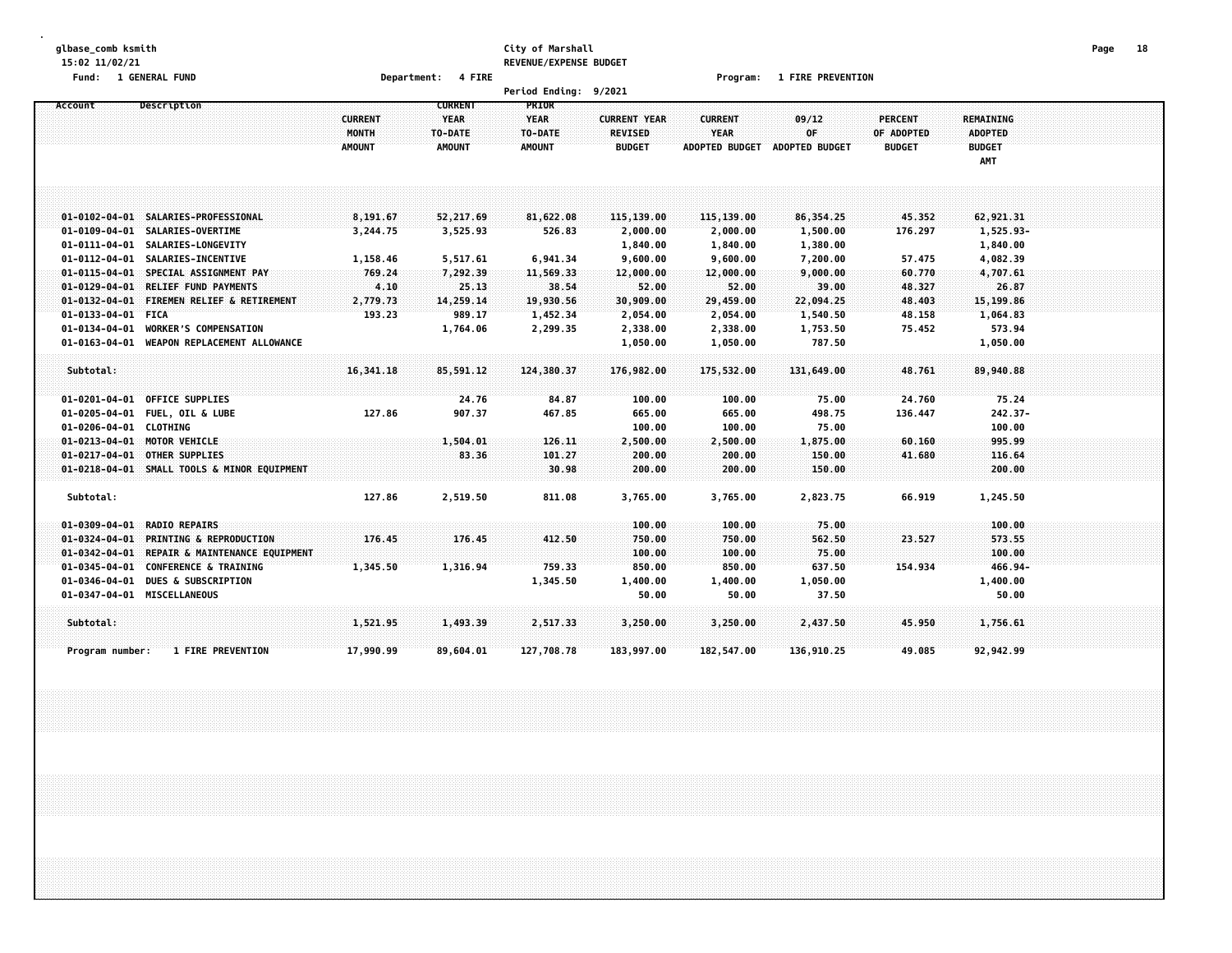#### **glbase\_comb ksmith City of Marshall Page 19 15:02 11/02/21 REVENUE/EXPENSE BUDGET**

**Fund: 1 GENERAL FUND Department: 4 FIRE Program: 2 FIRE SUPPRESSION**

| PRIOR<br><b>CURRENT</b><br>Description<br>Account<br><b>CURRENT</b><br><b>YEAR</b><br><b>YEAR</b><br><b>CURRENT YEAR</b><br><b>CURRENT</b><br>09/12<br><b>PERCENT</b><br><b>REMAINING</b><br>MONTH<br>TO-DATE<br><b>REVISED</b><br><b>YEAR</b><br>0F<br>OF ADOPTED<br><b>ADOPTED</b><br>TO-DATE<br><b>AMOUNT</b><br><b>AMOUNT</b><br>AMOUNT<br><b>BUDGET</b><br><b>ADOPTED BUDGET</b><br>ADOPTED BUDGET<br><b>BUDGET</b><br><b>BUDGET</b><br>AMT<br>01-0101-04-02 SALARIES-OFFICIAL & ADMIN<br>13,696.00<br>127,929.47<br>68,702.72<br>177,056.00<br>132,792.00<br>49,126.53<br>177,056.00<br>72.254<br>26,131.84<br>267,445.38<br>285,793.09<br>405,123.00<br>405,123.00<br>303,842.25<br>137,677.62<br>01-0102-04-02 SALARIES-PROFESSIONAL<br>66.016<br>01-0103-04-02 SALARIES-TECHNICIAN<br>12,071.59<br>104,020.38<br>170, 155.42<br>107,998.00<br>107,998.00<br>80,998.50<br>96.317<br>3,977.62<br>01-0104-04-02 SALARIES-PROTECTIVE SERVICE<br>61,573.74<br>537,426.69<br>588,691.16<br>835,424.00<br>835,424.00<br>626,568.00<br>64.330<br>297,997.31<br>01-0109-04-02 SALARIES-OVERTIME<br>36,291.96-<br>3,989.06<br>42,291.96<br>17,988.14<br>6,000.00<br>6,000.00<br>4,500.00<br>704.866<br>01-0111-04-02 SALARIES-LONGEVITY<br>197.00<br>12,576.00<br>12,576.00<br>9,432.00<br>12,576.00<br>01-0112-04-02 SALARIES-INCENTIVE<br>9,555.70<br>90,859.70<br>89,056.55<br>93,096.00<br>93,096.00<br>69,822.00<br>97.598<br>2,236.30<br>01-0113-04-02 UNIFORM ALLOWANCE<br>960.00<br>1,056.00<br>480.00<br>1,440.00<br>1,440.00<br>1,080.00<br>66.667<br>01-0118-04-02 PREMIUM PAY<br>3,299.35<br>30,186.78<br>31,398.84<br>38,581.00<br>38,581.00<br>28,935.75<br>78.243<br>8,394.22<br>01-0119-04-02 STEP PAY<br>216.34<br>4,103.42<br>3,691.36<br>7,000.00<br>7,000.00<br>5,250.00<br>58.620<br>2,896.58<br>01-0129-04-02 RELIEF FUND PAYMENTS<br>59.13<br>526.62<br>578.11<br>870.00<br>870.00<br>652.50<br>60.531<br>343.38<br>01-0132-04-02 FIREMEN RELIEF & RETIREMENT<br>27,471.09<br>251,906.94<br>249,960.33<br>368,941.00<br>352,121.00<br>264,090.75<br>100,214.06<br>71.540<br>01-0133-04-02 FICA<br>1,879.06<br>17,287.35<br>18,022.29<br>24,547.00<br>24,547.00<br>18,410.25<br>70.426<br>7,259.65<br>$01 - 0134 - 04 - 02$<br><b>WORKER'S COMPENSATION</b><br>21,090.23<br>27,726.03<br>6,861.77<br>27,952.00<br>27,952.00<br>20,964.00<br>75.452<br>$01 - 0162 - 04 - 02$<br>487.37<br>487.37<br>487.37-<br>HSA<br>525.00<br>$01 - 0163 - 04 - 02$<br>WEAPON REPLACEMENT ALLOWANCE<br>525.00<br>525.00<br>393.75<br>01-0165-04-02 OVERTIME REIMBURSEMENT<br>540.00<br>$4,800.00 -$<br>Subtotal:<br>160,970.27<br>1,496,522.29<br>1,548,217.04<br>2,107,129.00<br>2,090,309.00<br>1,567,731.75<br>71.593<br>593,786.71<br>01-0201-04-02 OFFICE SUPPLIES<br>800.00<br>14.82<br>54.56<br>785.18<br>338.25<br>800.00<br>600.00<br>98.148<br>267.33<br>44.97<br>112.50<br>178.220<br>117.33-<br>01-0202-04-02 AGRICULTURE<br>150.00<br>150.00<br>01-0205-04-02 FUEL, OIL & LUBE<br>1,563.23<br>13,889.41<br>8,959.95<br>17,592.00<br>17,592.00<br>13,194.00<br>78.953<br>3,702.59<br>01-0206-04-02 CLOTHING<br>40.00<br>17,643.96<br>15,214.50<br>18,600.00<br>18,600.00<br>13,950.00<br>94.860<br>956.04<br>52.87<br>$103.71-$<br>01-0208-04-02 FOOD SUPPLIES<br>253.71<br>150.00<br>150.00<br>112.50<br>169,140<br>37.50<br>50.00<br>01-0212-04-02 ELECTRICAL SUPPLIES<br>50.00<br>50.00<br>$01 - 0213 - 04 - 02$<br><b>MOTOR VEHICLE</b><br>7,233.53<br>72,029.88<br>81,756.51<br>92,987.00<br>55,000.00<br>41,250.00<br>130.963<br>17,029.88-<br>01-0217-04-02 OTHER SUPPLIES<br>179.17<br>1,279.17<br>1,533.02<br>1,125.00<br>85.278<br>220.83<br>1,500.00<br>1,500.00<br>61.94<br>922.08<br>146.65<br>01-0218-04-02 SMALL TOOLS & MINOR EQUIPMENT<br>1,853.35<br>2,000.00<br>2,000.00<br>1,500.00<br>92.668<br>01-0223-04-02 FIRE HOSE/ACCESS SUPPLIES<br>508.16<br>16.939<br>2,491.84<br>508.16<br>3,099.60<br>1,500.00<br>3,000.00<br>2,250.00<br>89.00<br>208.84<br>01-0226-04-02 HAZARD MATERIAL SUPPLIES<br>1,291.16<br>1,222.52<br>1,500.00<br>1,500.00<br>1,125.00<br>86.077<br>01-0228-04-02 PERSONNEL PROTECTVE EQUIP<br>6,433.17<br>85.50<br>9,000.00<br>14,000.00<br>10,500.00<br>45.951<br>7,566.83<br>Subtotal:<br>9,729.59<br>113,229.77<br>101.655<br>1,892.48-<br>116,234.48<br>145,829.00<br>114,342.00<br>85,756.50<br>01-0301-04-02 AUDIT SERVICES<br>8,975.00<br>11,000.00<br>11,000.00<br>8,250.00<br>11,000.00<br>415.70<br>2,160.30<br>3,026.60<br>6,360.00<br>6,360.00<br>4,770.00<br>33.967<br>4,199.70<br>01-0304-04-02 TELEPHONE-CELLULAR<br>$01 - 0306 - 04 - 02$<br><b>DRUG TESTING</b><br>110.00<br>200.00<br>150.00<br>200.00<br>01-0307-04-02 CHRONIC DISEASE PREVENTION<br>750.00<br>562.50<br>750.00<br>01-0309-04-02 RADIO REPAIRS<br>137.48<br>400.00<br>300.00<br>400.00<br>01-0311-04-02 TRANSPORTATION<br>672.75<br>5,382.00<br>6,054.75<br>8,073.00<br>8,073.00<br>6,054.75<br>66.667<br>2,691.00 |  |  | <b>Period Ending:</b> | 9/2021 |  |  |  |  |
|-------------------------------------------------------------------------------------------------------------------------------------------------------------------------------------------------------------------------------------------------------------------------------------------------------------------------------------------------------------------------------------------------------------------------------------------------------------------------------------------------------------------------------------------------------------------------------------------------------------------------------------------------------------------------------------------------------------------------------------------------------------------------------------------------------------------------------------------------------------------------------------------------------------------------------------------------------------------------------------------------------------------------------------------------------------------------------------------------------------------------------------------------------------------------------------------------------------------------------------------------------------------------------------------------------------------------------------------------------------------------------------------------------------------------------------------------------------------------------------------------------------------------------------------------------------------------------------------------------------------------------------------------------------------------------------------------------------------------------------------------------------------------------------------------------------------------------------------------------------------------------------------------------------------------------------------------------------------------------------------------------------------------------------------------------------------------------------------------------------------------------------------------------------------------------------------------------------------------------------------------------------------------------------------------------------------------------------------------------------------------------------------------------------------------------------------------------------------------------------------------------------------------------------------------------------------------------------------------------------------------------------------------------------------------------------------------------------------------------------------------------------------------------------------------------------------------------------------------------------------------------------------------------------------------------------------------------------------------------------------------------------------------------------------------------------------------------------------------------------------------------------------------------------------------------------------------------------------------------------------------------------------------------------------------------------------------------------------------------------------------------------------------------------------------------------------------------------------------------------------------------------------------------------------------------------------------------------------------------------------------------------------------------------------------------------------------------------------------------------------------------------------------------------------------------------------------------------------------------------------------------------------------------------------------------------------------------------------------------------------------------------------------------------------------------------------------------------------------------------------------------------------------------------------------------------------------------------------------------------------------------------------------------------------------------------------------------------------------------------------------------------------------------------------------------------------------------------------------------------------------------------------------------------------------------------------------------------------------------------------------------------------------------------------------------------------------------------------------------------------------------------------------------------------------------------------------------------------------------------------------------------------------------------------------------------------------------------------|--|--|-----------------------|--------|--|--|--|--|
|                                                                                                                                                                                                                                                                                                                                                                                                                                                                                                                                                                                                                                                                                                                                                                                                                                                                                                                                                                                                                                                                                                                                                                                                                                                                                                                                                                                                                                                                                                                                                                                                                                                                                                                                                                                                                                                                                                                                                                                                                                                                                                                                                                                                                                                                                                                                                                                                                                                                                                                                                                                                                                                                                                                                                                                                                                                                                                                                                                                                                                                                                                                                                                                                                                                                                                                                                                                                                                                                                                                                                                                                                                                                                                                                                                                                                                                                                                                                                                                                                                                                                                                                                                                                                                                                                                                                                                                                                                                                                                                                                                                                                                                                                                                                                                                                                                                                                                                                                                   |  |  |                       |        |  |  |  |  |
|                                                                                                                                                                                                                                                                                                                                                                                                                                                                                                                                                                                                                                                                                                                                                                                                                                                                                                                                                                                                                                                                                                                                                                                                                                                                                                                                                                                                                                                                                                                                                                                                                                                                                                                                                                                                                                                                                                                                                                                                                                                                                                                                                                                                                                                                                                                                                                                                                                                                                                                                                                                                                                                                                                                                                                                                                                                                                                                                                                                                                                                                                                                                                                                                                                                                                                                                                                                                                                                                                                                                                                                                                                                                                                                                                                                                                                                                                                                                                                                                                                                                                                                                                                                                                                                                                                                                                                                                                                                                                                                                                                                                                                                                                                                                                                                                                                                                                                                                                                   |  |  |                       |        |  |  |  |  |
|                                                                                                                                                                                                                                                                                                                                                                                                                                                                                                                                                                                                                                                                                                                                                                                                                                                                                                                                                                                                                                                                                                                                                                                                                                                                                                                                                                                                                                                                                                                                                                                                                                                                                                                                                                                                                                                                                                                                                                                                                                                                                                                                                                                                                                                                                                                                                                                                                                                                                                                                                                                                                                                                                                                                                                                                                                                                                                                                                                                                                                                                                                                                                                                                                                                                                                                                                                                                                                                                                                                                                                                                                                                                                                                                                                                                                                                                                                                                                                                                                                                                                                                                                                                                                                                                                                                                                                                                                                                                                                                                                                                                                                                                                                                                                                                                                                                                                                                                                                   |  |  |                       |        |  |  |  |  |
|                                                                                                                                                                                                                                                                                                                                                                                                                                                                                                                                                                                                                                                                                                                                                                                                                                                                                                                                                                                                                                                                                                                                                                                                                                                                                                                                                                                                                                                                                                                                                                                                                                                                                                                                                                                                                                                                                                                                                                                                                                                                                                                                                                                                                                                                                                                                                                                                                                                                                                                                                                                                                                                                                                                                                                                                                                                                                                                                                                                                                                                                                                                                                                                                                                                                                                                                                                                                                                                                                                                                                                                                                                                                                                                                                                                                                                                                                                                                                                                                                                                                                                                                                                                                                                                                                                                                                                                                                                                                                                                                                                                                                                                                                                                                                                                                                                                                                                                                                                   |  |  |                       |        |  |  |  |  |
|                                                                                                                                                                                                                                                                                                                                                                                                                                                                                                                                                                                                                                                                                                                                                                                                                                                                                                                                                                                                                                                                                                                                                                                                                                                                                                                                                                                                                                                                                                                                                                                                                                                                                                                                                                                                                                                                                                                                                                                                                                                                                                                                                                                                                                                                                                                                                                                                                                                                                                                                                                                                                                                                                                                                                                                                                                                                                                                                                                                                                                                                                                                                                                                                                                                                                                                                                                                                                                                                                                                                                                                                                                                                                                                                                                                                                                                                                                                                                                                                                                                                                                                                                                                                                                                                                                                                                                                                                                                                                                                                                                                                                                                                                                                                                                                                                                                                                                                                                                   |  |  |                       |        |  |  |  |  |
|                                                                                                                                                                                                                                                                                                                                                                                                                                                                                                                                                                                                                                                                                                                                                                                                                                                                                                                                                                                                                                                                                                                                                                                                                                                                                                                                                                                                                                                                                                                                                                                                                                                                                                                                                                                                                                                                                                                                                                                                                                                                                                                                                                                                                                                                                                                                                                                                                                                                                                                                                                                                                                                                                                                                                                                                                                                                                                                                                                                                                                                                                                                                                                                                                                                                                                                                                                                                                                                                                                                                                                                                                                                                                                                                                                                                                                                                                                                                                                                                                                                                                                                                                                                                                                                                                                                                                                                                                                                                                                                                                                                                                                                                                                                                                                                                                                                                                                                                                                   |  |  |                       |        |  |  |  |  |
|                                                                                                                                                                                                                                                                                                                                                                                                                                                                                                                                                                                                                                                                                                                                                                                                                                                                                                                                                                                                                                                                                                                                                                                                                                                                                                                                                                                                                                                                                                                                                                                                                                                                                                                                                                                                                                                                                                                                                                                                                                                                                                                                                                                                                                                                                                                                                                                                                                                                                                                                                                                                                                                                                                                                                                                                                                                                                                                                                                                                                                                                                                                                                                                                                                                                                                                                                                                                                                                                                                                                                                                                                                                                                                                                                                                                                                                                                                                                                                                                                                                                                                                                                                                                                                                                                                                                                                                                                                                                                                                                                                                                                                                                                                                                                                                                                                                                                                                                                                   |  |  |                       |        |  |  |  |  |
|                                                                                                                                                                                                                                                                                                                                                                                                                                                                                                                                                                                                                                                                                                                                                                                                                                                                                                                                                                                                                                                                                                                                                                                                                                                                                                                                                                                                                                                                                                                                                                                                                                                                                                                                                                                                                                                                                                                                                                                                                                                                                                                                                                                                                                                                                                                                                                                                                                                                                                                                                                                                                                                                                                                                                                                                                                                                                                                                                                                                                                                                                                                                                                                                                                                                                                                                                                                                                                                                                                                                                                                                                                                                                                                                                                                                                                                                                                                                                                                                                                                                                                                                                                                                                                                                                                                                                                                                                                                                                                                                                                                                                                                                                                                                                                                                                                                                                                                                                                   |  |  |                       |        |  |  |  |  |
|                                                                                                                                                                                                                                                                                                                                                                                                                                                                                                                                                                                                                                                                                                                                                                                                                                                                                                                                                                                                                                                                                                                                                                                                                                                                                                                                                                                                                                                                                                                                                                                                                                                                                                                                                                                                                                                                                                                                                                                                                                                                                                                                                                                                                                                                                                                                                                                                                                                                                                                                                                                                                                                                                                                                                                                                                                                                                                                                                                                                                                                                                                                                                                                                                                                                                                                                                                                                                                                                                                                                                                                                                                                                                                                                                                                                                                                                                                                                                                                                                                                                                                                                                                                                                                                                                                                                                                                                                                                                                                                                                                                                                                                                                                                                                                                                                                                                                                                                                                   |  |  |                       |        |  |  |  |  |
|                                                                                                                                                                                                                                                                                                                                                                                                                                                                                                                                                                                                                                                                                                                                                                                                                                                                                                                                                                                                                                                                                                                                                                                                                                                                                                                                                                                                                                                                                                                                                                                                                                                                                                                                                                                                                                                                                                                                                                                                                                                                                                                                                                                                                                                                                                                                                                                                                                                                                                                                                                                                                                                                                                                                                                                                                                                                                                                                                                                                                                                                                                                                                                                                                                                                                                                                                                                                                                                                                                                                                                                                                                                                                                                                                                                                                                                                                                                                                                                                                                                                                                                                                                                                                                                                                                                                                                                                                                                                                                                                                                                                                                                                                                                                                                                                                                                                                                                                                                   |  |  |                       |        |  |  |  |  |
|                                                                                                                                                                                                                                                                                                                                                                                                                                                                                                                                                                                                                                                                                                                                                                                                                                                                                                                                                                                                                                                                                                                                                                                                                                                                                                                                                                                                                                                                                                                                                                                                                                                                                                                                                                                                                                                                                                                                                                                                                                                                                                                                                                                                                                                                                                                                                                                                                                                                                                                                                                                                                                                                                                                                                                                                                                                                                                                                                                                                                                                                                                                                                                                                                                                                                                                                                                                                                                                                                                                                                                                                                                                                                                                                                                                                                                                                                                                                                                                                                                                                                                                                                                                                                                                                                                                                                                                                                                                                                                                                                                                                                                                                                                                                                                                                                                                                                                                                                                   |  |  |                       |        |  |  |  |  |
|                                                                                                                                                                                                                                                                                                                                                                                                                                                                                                                                                                                                                                                                                                                                                                                                                                                                                                                                                                                                                                                                                                                                                                                                                                                                                                                                                                                                                                                                                                                                                                                                                                                                                                                                                                                                                                                                                                                                                                                                                                                                                                                                                                                                                                                                                                                                                                                                                                                                                                                                                                                                                                                                                                                                                                                                                                                                                                                                                                                                                                                                                                                                                                                                                                                                                                                                                                                                                                                                                                                                                                                                                                                                                                                                                                                                                                                                                                                                                                                                                                                                                                                                                                                                                                                                                                                                                                                                                                                                                                                                                                                                                                                                                                                                                                                                                                                                                                                                                                   |  |  |                       |        |  |  |  |  |
|                                                                                                                                                                                                                                                                                                                                                                                                                                                                                                                                                                                                                                                                                                                                                                                                                                                                                                                                                                                                                                                                                                                                                                                                                                                                                                                                                                                                                                                                                                                                                                                                                                                                                                                                                                                                                                                                                                                                                                                                                                                                                                                                                                                                                                                                                                                                                                                                                                                                                                                                                                                                                                                                                                                                                                                                                                                                                                                                                                                                                                                                                                                                                                                                                                                                                                                                                                                                                                                                                                                                                                                                                                                                                                                                                                                                                                                                                                                                                                                                                                                                                                                                                                                                                                                                                                                                                                                                                                                                                                                                                                                                                                                                                                                                                                                                                                                                                                                                                                   |  |  |                       |        |  |  |  |  |
|                                                                                                                                                                                                                                                                                                                                                                                                                                                                                                                                                                                                                                                                                                                                                                                                                                                                                                                                                                                                                                                                                                                                                                                                                                                                                                                                                                                                                                                                                                                                                                                                                                                                                                                                                                                                                                                                                                                                                                                                                                                                                                                                                                                                                                                                                                                                                                                                                                                                                                                                                                                                                                                                                                                                                                                                                                                                                                                                                                                                                                                                                                                                                                                                                                                                                                                                                                                                                                                                                                                                                                                                                                                                                                                                                                                                                                                                                                                                                                                                                                                                                                                                                                                                                                                                                                                                                                                                                                                                                                                                                                                                                                                                                                                                                                                                                                                                                                                                                                   |  |  |                       |        |  |  |  |  |
|                                                                                                                                                                                                                                                                                                                                                                                                                                                                                                                                                                                                                                                                                                                                                                                                                                                                                                                                                                                                                                                                                                                                                                                                                                                                                                                                                                                                                                                                                                                                                                                                                                                                                                                                                                                                                                                                                                                                                                                                                                                                                                                                                                                                                                                                                                                                                                                                                                                                                                                                                                                                                                                                                                                                                                                                                                                                                                                                                                                                                                                                                                                                                                                                                                                                                                                                                                                                                                                                                                                                                                                                                                                                                                                                                                                                                                                                                                                                                                                                                                                                                                                                                                                                                                                                                                                                                                                                                                                                                                                                                                                                                                                                                                                                                                                                                                                                                                                                                                   |  |  |                       |        |  |  |  |  |
|                                                                                                                                                                                                                                                                                                                                                                                                                                                                                                                                                                                                                                                                                                                                                                                                                                                                                                                                                                                                                                                                                                                                                                                                                                                                                                                                                                                                                                                                                                                                                                                                                                                                                                                                                                                                                                                                                                                                                                                                                                                                                                                                                                                                                                                                                                                                                                                                                                                                                                                                                                                                                                                                                                                                                                                                                                                                                                                                                                                                                                                                                                                                                                                                                                                                                                                                                                                                                                                                                                                                                                                                                                                                                                                                                                                                                                                                                                                                                                                                                                                                                                                                                                                                                                                                                                                                                                                                                                                                                                                                                                                                                                                                                                                                                                                                                                                                                                                                                                   |  |  |                       |        |  |  |  |  |
|                                                                                                                                                                                                                                                                                                                                                                                                                                                                                                                                                                                                                                                                                                                                                                                                                                                                                                                                                                                                                                                                                                                                                                                                                                                                                                                                                                                                                                                                                                                                                                                                                                                                                                                                                                                                                                                                                                                                                                                                                                                                                                                                                                                                                                                                                                                                                                                                                                                                                                                                                                                                                                                                                                                                                                                                                                                                                                                                                                                                                                                                                                                                                                                                                                                                                                                                                                                                                                                                                                                                                                                                                                                                                                                                                                                                                                                                                                                                                                                                                                                                                                                                                                                                                                                                                                                                                                                                                                                                                                                                                                                                                                                                                                                                                                                                                                                                                                                                                                   |  |  |                       |        |  |  |  |  |
|                                                                                                                                                                                                                                                                                                                                                                                                                                                                                                                                                                                                                                                                                                                                                                                                                                                                                                                                                                                                                                                                                                                                                                                                                                                                                                                                                                                                                                                                                                                                                                                                                                                                                                                                                                                                                                                                                                                                                                                                                                                                                                                                                                                                                                                                                                                                                                                                                                                                                                                                                                                                                                                                                                                                                                                                                                                                                                                                                                                                                                                                                                                                                                                                                                                                                                                                                                                                                                                                                                                                                                                                                                                                                                                                                                                                                                                                                                                                                                                                                                                                                                                                                                                                                                                                                                                                                                                                                                                                                                                                                                                                                                                                                                                                                                                                                                                                                                                                                                   |  |  |                       |        |  |  |  |  |
|                                                                                                                                                                                                                                                                                                                                                                                                                                                                                                                                                                                                                                                                                                                                                                                                                                                                                                                                                                                                                                                                                                                                                                                                                                                                                                                                                                                                                                                                                                                                                                                                                                                                                                                                                                                                                                                                                                                                                                                                                                                                                                                                                                                                                                                                                                                                                                                                                                                                                                                                                                                                                                                                                                                                                                                                                                                                                                                                                                                                                                                                                                                                                                                                                                                                                                                                                                                                                                                                                                                                                                                                                                                                                                                                                                                                                                                                                                                                                                                                                                                                                                                                                                                                                                                                                                                                                                                                                                                                                                                                                                                                                                                                                                                                                                                                                                                                                                                                                                   |  |  |                       |        |  |  |  |  |
|                                                                                                                                                                                                                                                                                                                                                                                                                                                                                                                                                                                                                                                                                                                                                                                                                                                                                                                                                                                                                                                                                                                                                                                                                                                                                                                                                                                                                                                                                                                                                                                                                                                                                                                                                                                                                                                                                                                                                                                                                                                                                                                                                                                                                                                                                                                                                                                                                                                                                                                                                                                                                                                                                                                                                                                                                                                                                                                                                                                                                                                                                                                                                                                                                                                                                                                                                                                                                                                                                                                                                                                                                                                                                                                                                                                                                                                                                                                                                                                                                                                                                                                                                                                                                                                                                                                                                                                                                                                                                                                                                                                                                                                                                                                                                                                                                                                                                                                                                                   |  |  |                       |        |  |  |  |  |
|                                                                                                                                                                                                                                                                                                                                                                                                                                                                                                                                                                                                                                                                                                                                                                                                                                                                                                                                                                                                                                                                                                                                                                                                                                                                                                                                                                                                                                                                                                                                                                                                                                                                                                                                                                                                                                                                                                                                                                                                                                                                                                                                                                                                                                                                                                                                                                                                                                                                                                                                                                                                                                                                                                                                                                                                                                                                                                                                                                                                                                                                                                                                                                                                                                                                                                                                                                                                                                                                                                                                                                                                                                                                                                                                                                                                                                                                                                                                                                                                                                                                                                                                                                                                                                                                                                                                                                                                                                                                                                                                                                                                                                                                                                                                                                                                                                                                                                                                                                   |  |  |                       |        |  |  |  |  |
|                                                                                                                                                                                                                                                                                                                                                                                                                                                                                                                                                                                                                                                                                                                                                                                                                                                                                                                                                                                                                                                                                                                                                                                                                                                                                                                                                                                                                                                                                                                                                                                                                                                                                                                                                                                                                                                                                                                                                                                                                                                                                                                                                                                                                                                                                                                                                                                                                                                                                                                                                                                                                                                                                                                                                                                                                                                                                                                                                                                                                                                                                                                                                                                                                                                                                                                                                                                                                                                                                                                                                                                                                                                                                                                                                                                                                                                                                                                                                                                                                                                                                                                                                                                                                                                                                                                                                                                                                                                                                                                                                                                                                                                                                                                                                                                                                                                                                                                                                                   |  |  |                       |        |  |  |  |  |
|                                                                                                                                                                                                                                                                                                                                                                                                                                                                                                                                                                                                                                                                                                                                                                                                                                                                                                                                                                                                                                                                                                                                                                                                                                                                                                                                                                                                                                                                                                                                                                                                                                                                                                                                                                                                                                                                                                                                                                                                                                                                                                                                                                                                                                                                                                                                                                                                                                                                                                                                                                                                                                                                                                                                                                                                                                                                                                                                                                                                                                                                                                                                                                                                                                                                                                                                                                                                                                                                                                                                                                                                                                                                                                                                                                                                                                                                                                                                                                                                                                                                                                                                                                                                                                                                                                                                                                                                                                                                                                                                                                                                                                                                                                                                                                                                                                                                                                                                                                   |  |  |                       |        |  |  |  |  |
|                                                                                                                                                                                                                                                                                                                                                                                                                                                                                                                                                                                                                                                                                                                                                                                                                                                                                                                                                                                                                                                                                                                                                                                                                                                                                                                                                                                                                                                                                                                                                                                                                                                                                                                                                                                                                                                                                                                                                                                                                                                                                                                                                                                                                                                                                                                                                                                                                                                                                                                                                                                                                                                                                                                                                                                                                                                                                                                                                                                                                                                                                                                                                                                                                                                                                                                                                                                                                                                                                                                                                                                                                                                                                                                                                                                                                                                                                                                                                                                                                                                                                                                                                                                                                                                                                                                                                                                                                                                                                                                                                                                                                                                                                                                                                                                                                                                                                                                                                                   |  |  |                       |        |  |  |  |  |
|                                                                                                                                                                                                                                                                                                                                                                                                                                                                                                                                                                                                                                                                                                                                                                                                                                                                                                                                                                                                                                                                                                                                                                                                                                                                                                                                                                                                                                                                                                                                                                                                                                                                                                                                                                                                                                                                                                                                                                                                                                                                                                                                                                                                                                                                                                                                                                                                                                                                                                                                                                                                                                                                                                                                                                                                                                                                                                                                                                                                                                                                                                                                                                                                                                                                                                                                                                                                                                                                                                                                                                                                                                                                                                                                                                                                                                                                                                                                                                                                                                                                                                                                                                                                                                                                                                                                                                                                                                                                                                                                                                                                                                                                                                                                                                                                                                                                                                                                                                   |  |  |                       |        |  |  |  |  |
|                                                                                                                                                                                                                                                                                                                                                                                                                                                                                                                                                                                                                                                                                                                                                                                                                                                                                                                                                                                                                                                                                                                                                                                                                                                                                                                                                                                                                                                                                                                                                                                                                                                                                                                                                                                                                                                                                                                                                                                                                                                                                                                                                                                                                                                                                                                                                                                                                                                                                                                                                                                                                                                                                                                                                                                                                                                                                                                                                                                                                                                                                                                                                                                                                                                                                                                                                                                                                                                                                                                                                                                                                                                                                                                                                                                                                                                                                                                                                                                                                                                                                                                                                                                                                                                                                                                                                                                                                                                                                                                                                                                                                                                                                                                                                                                                                                                                                                                                                                   |  |  |                       |        |  |  |  |  |
|                                                                                                                                                                                                                                                                                                                                                                                                                                                                                                                                                                                                                                                                                                                                                                                                                                                                                                                                                                                                                                                                                                                                                                                                                                                                                                                                                                                                                                                                                                                                                                                                                                                                                                                                                                                                                                                                                                                                                                                                                                                                                                                                                                                                                                                                                                                                                                                                                                                                                                                                                                                                                                                                                                                                                                                                                                                                                                                                                                                                                                                                                                                                                                                                                                                                                                                                                                                                                                                                                                                                                                                                                                                                                                                                                                                                                                                                                                                                                                                                                                                                                                                                                                                                                                                                                                                                                                                                                                                                                                                                                                                                                                                                                                                                                                                                                                                                                                                                                                   |  |  |                       |        |  |  |  |  |
|                                                                                                                                                                                                                                                                                                                                                                                                                                                                                                                                                                                                                                                                                                                                                                                                                                                                                                                                                                                                                                                                                                                                                                                                                                                                                                                                                                                                                                                                                                                                                                                                                                                                                                                                                                                                                                                                                                                                                                                                                                                                                                                                                                                                                                                                                                                                                                                                                                                                                                                                                                                                                                                                                                                                                                                                                                                                                                                                                                                                                                                                                                                                                                                                                                                                                                                                                                                                                                                                                                                                                                                                                                                                                                                                                                                                                                                                                                                                                                                                                                                                                                                                                                                                                                                                                                                                                                                                                                                                                                                                                                                                                                                                                                                                                                                                                                                                                                                                                                   |  |  |                       |        |  |  |  |  |
|                                                                                                                                                                                                                                                                                                                                                                                                                                                                                                                                                                                                                                                                                                                                                                                                                                                                                                                                                                                                                                                                                                                                                                                                                                                                                                                                                                                                                                                                                                                                                                                                                                                                                                                                                                                                                                                                                                                                                                                                                                                                                                                                                                                                                                                                                                                                                                                                                                                                                                                                                                                                                                                                                                                                                                                                                                                                                                                                                                                                                                                                                                                                                                                                                                                                                                                                                                                                                                                                                                                                                                                                                                                                                                                                                                                                                                                                                                                                                                                                                                                                                                                                                                                                                                                                                                                                                                                                                                                                                                                                                                                                                                                                                                                                                                                                                                                                                                                                                                   |  |  |                       |        |  |  |  |  |
|                                                                                                                                                                                                                                                                                                                                                                                                                                                                                                                                                                                                                                                                                                                                                                                                                                                                                                                                                                                                                                                                                                                                                                                                                                                                                                                                                                                                                                                                                                                                                                                                                                                                                                                                                                                                                                                                                                                                                                                                                                                                                                                                                                                                                                                                                                                                                                                                                                                                                                                                                                                                                                                                                                                                                                                                                                                                                                                                                                                                                                                                                                                                                                                                                                                                                                                                                                                                                                                                                                                                                                                                                                                                                                                                                                                                                                                                                                                                                                                                                                                                                                                                                                                                                                                                                                                                                                                                                                                                                                                                                                                                                                                                                                                                                                                                                                                                                                                                                                   |  |  |                       |        |  |  |  |  |
|                                                                                                                                                                                                                                                                                                                                                                                                                                                                                                                                                                                                                                                                                                                                                                                                                                                                                                                                                                                                                                                                                                                                                                                                                                                                                                                                                                                                                                                                                                                                                                                                                                                                                                                                                                                                                                                                                                                                                                                                                                                                                                                                                                                                                                                                                                                                                                                                                                                                                                                                                                                                                                                                                                                                                                                                                                                                                                                                                                                                                                                                                                                                                                                                                                                                                                                                                                                                                                                                                                                                                                                                                                                                                                                                                                                                                                                                                                                                                                                                                                                                                                                                                                                                                                                                                                                                                                                                                                                                                                                                                                                                                                                                                                                                                                                                                                                                                                                                                                   |  |  |                       |        |  |  |  |  |
|                                                                                                                                                                                                                                                                                                                                                                                                                                                                                                                                                                                                                                                                                                                                                                                                                                                                                                                                                                                                                                                                                                                                                                                                                                                                                                                                                                                                                                                                                                                                                                                                                                                                                                                                                                                                                                                                                                                                                                                                                                                                                                                                                                                                                                                                                                                                                                                                                                                                                                                                                                                                                                                                                                                                                                                                                                                                                                                                                                                                                                                                                                                                                                                                                                                                                                                                                                                                                                                                                                                                                                                                                                                                                                                                                                                                                                                                                                                                                                                                                                                                                                                                                                                                                                                                                                                                                                                                                                                                                                                                                                                                                                                                                                                                                                                                                                                                                                                                                                   |  |  |                       |        |  |  |  |  |
|                                                                                                                                                                                                                                                                                                                                                                                                                                                                                                                                                                                                                                                                                                                                                                                                                                                                                                                                                                                                                                                                                                                                                                                                                                                                                                                                                                                                                                                                                                                                                                                                                                                                                                                                                                                                                                                                                                                                                                                                                                                                                                                                                                                                                                                                                                                                                                                                                                                                                                                                                                                                                                                                                                                                                                                                                                                                                                                                                                                                                                                                                                                                                                                                                                                                                                                                                                                                                                                                                                                                                                                                                                                                                                                                                                                                                                                                                                                                                                                                                                                                                                                                                                                                                                                                                                                                                                                                                                                                                                                                                                                                                                                                                                                                                                                                                                                                                                                                                                   |  |  |                       |        |  |  |  |  |
|                                                                                                                                                                                                                                                                                                                                                                                                                                                                                                                                                                                                                                                                                                                                                                                                                                                                                                                                                                                                                                                                                                                                                                                                                                                                                                                                                                                                                                                                                                                                                                                                                                                                                                                                                                                                                                                                                                                                                                                                                                                                                                                                                                                                                                                                                                                                                                                                                                                                                                                                                                                                                                                                                                                                                                                                                                                                                                                                                                                                                                                                                                                                                                                                                                                                                                                                                                                                                                                                                                                                                                                                                                                                                                                                                                                                                                                                                                                                                                                                                                                                                                                                                                                                                                                                                                                                                                                                                                                                                                                                                                                                                                                                                                                                                                                                                                                                                                                                                                   |  |  |                       |        |  |  |  |  |
|                                                                                                                                                                                                                                                                                                                                                                                                                                                                                                                                                                                                                                                                                                                                                                                                                                                                                                                                                                                                                                                                                                                                                                                                                                                                                                                                                                                                                                                                                                                                                                                                                                                                                                                                                                                                                                                                                                                                                                                                                                                                                                                                                                                                                                                                                                                                                                                                                                                                                                                                                                                                                                                                                                                                                                                                                                                                                                                                                                                                                                                                                                                                                                                                                                                                                                                                                                                                                                                                                                                                                                                                                                                                                                                                                                                                                                                                                                                                                                                                                                                                                                                                                                                                                                                                                                                                                                                                                                                                                                                                                                                                                                                                                                                                                                                                                                                                                                                                                                   |  |  |                       |        |  |  |  |  |
|                                                                                                                                                                                                                                                                                                                                                                                                                                                                                                                                                                                                                                                                                                                                                                                                                                                                                                                                                                                                                                                                                                                                                                                                                                                                                                                                                                                                                                                                                                                                                                                                                                                                                                                                                                                                                                                                                                                                                                                                                                                                                                                                                                                                                                                                                                                                                                                                                                                                                                                                                                                                                                                                                                                                                                                                                                                                                                                                                                                                                                                                                                                                                                                                                                                                                                                                                                                                                                                                                                                                                                                                                                                                                                                                                                                                                                                                                                                                                                                                                                                                                                                                                                                                                                                                                                                                                                                                                                                                                                                                                                                                                                                                                                                                                                                                                                                                                                                                                                   |  |  |                       |        |  |  |  |  |
|                                                                                                                                                                                                                                                                                                                                                                                                                                                                                                                                                                                                                                                                                                                                                                                                                                                                                                                                                                                                                                                                                                                                                                                                                                                                                                                                                                                                                                                                                                                                                                                                                                                                                                                                                                                                                                                                                                                                                                                                                                                                                                                                                                                                                                                                                                                                                                                                                                                                                                                                                                                                                                                                                                                                                                                                                                                                                                                                                                                                                                                                                                                                                                                                                                                                                                                                                                                                                                                                                                                                                                                                                                                                                                                                                                                                                                                                                                                                                                                                                                                                                                                                                                                                                                                                                                                                                                                                                                                                                                                                                                                                                                                                                                                                                                                                                                                                                                                                                                   |  |  |                       |        |  |  |  |  |
|                                                                                                                                                                                                                                                                                                                                                                                                                                                                                                                                                                                                                                                                                                                                                                                                                                                                                                                                                                                                                                                                                                                                                                                                                                                                                                                                                                                                                                                                                                                                                                                                                                                                                                                                                                                                                                                                                                                                                                                                                                                                                                                                                                                                                                                                                                                                                                                                                                                                                                                                                                                                                                                                                                                                                                                                                                                                                                                                                                                                                                                                                                                                                                                                                                                                                                                                                                                                                                                                                                                                                                                                                                                                                                                                                                                                                                                                                                                                                                                                                                                                                                                                                                                                                                                                                                                                                                                                                                                                                                                                                                                                                                                                                                                                                                                                                                                                                                                                                                   |  |  |                       |        |  |  |  |  |
|                                                                                                                                                                                                                                                                                                                                                                                                                                                                                                                                                                                                                                                                                                                                                                                                                                                                                                                                                                                                                                                                                                                                                                                                                                                                                                                                                                                                                                                                                                                                                                                                                                                                                                                                                                                                                                                                                                                                                                                                                                                                                                                                                                                                                                                                                                                                                                                                                                                                                                                                                                                                                                                                                                                                                                                                                                                                                                                                                                                                                                                                                                                                                                                                                                                                                                                                                                                                                                                                                                                                                                                                                                                                                                                                                                                                                                                                                                                                                                                                                                                                                                                                                                                                                                                                                                                                                                                                                                                                                                                                                                                                                                                                                                                                                                                                                                                                                                                                                                   |  |  |                       |        |  |  |  |  |
|                                                                                                                                                                                                                                                                                                                                                                                                                                                                                                                                                                                                                                                                                                                                                                                                                                                                                                                                                                                                                                                                                                                                                                                                                                                                                                                                                                                                                                                                                                                                                                                                                                                                                                                                                                                                                                                                                                                                                                                                                                                                                                                                                                                                                                                                                                                                                                                                                                                                                                                                                                                                                                                                                                                                                                                                                                                                                                                                                                                                                                                                                                                                                                                                                                                                                                                                                                                                                                                                                                                                                                                                                                                                                                                                                                                                                                                                                                                                                                                                                                                                                                                                                                                                                                                                                                                                                                                                                                                                                                                                                                                                                                                                                                                                                                                                                                                                                                                                                                   |  |  |                       |        |  |  |  |  |
|                                                                                                                                                                                                                                                                                                                                                                                                                                                                                                                                                                                                                                                                                                                                                                                                                                                                                                                                                                                                                                                                                                                                                                                                                                                                                                                                                                                                                                                                                                                                                                                                                                                                                                                                                                                                                                                                                                                                                                                                                                                                                                                                                                                                                                                                                                                                                                                                                                                                                                                                                                                                                                                                                                                                                                                                                                                                                                                                                                                                                                                                                                                                                                                                                                                                                                                                                                                                                                                                                                                                                                                                                                                                                                                                                                                                                                                                                                                                                                                                                                                                                                                                                                                                                                                                                                                                                                                                                                                                                                                                                                                                                                                                                                                                                                                                                                                                                                                                                                   |  |  |                       |        |  |  |  |  |
|                                                                                                                                                                                                                                                                                                                                                                                                                                                                                                                                                                                                                                                                                                                                                                                                                                                                                                                                                                                                                                                                                                                                                                                                                                                                                                                                                                                                                                                                                                                                                                                                                                                                                                                                                                                                                                                                                                                                                                                                                                                                                                                                                                                                                                                                                                                                                                                                                                                                                                                                                                                                                                                                                                                                                                                                                                                                                                                                                                                                                                                                                                                                                                                                                                                                                                                                                                                                                                                                                                                                                                                                                                                                                                                                                                                                                                                                                                                                                                                                                                                                                                                                                                                                                                                                                                                                                                                                                                                                                                                                                                                                                                                                                                                                                                                                                                                                                                                                                                   |  |  |                       |        |  |  |  |  |
|                                                                                                                                                                                                                                                                                                                                                                                                                                                                                                                                                                                                                                                                                                                                                                                                                                                                                                                                                                                                                                                                                                                                                                                                                                                                                                                                                                                                                                                                                                                                                                                                                                                                                                                                                                                                                                                                                                                                                                                                                                                                                                                                                                                                                                                                                                                                                                                                                                                                                                                                                                                                                                                                                                                                                                                                                                                                                                                                                                                                                                                                                                                                                                                                                                                                                                                                                                                                                                                                                                                                                                                                                                                                                                                                                                                                                                                                                                                                                                                                                                                                                                                                                                                                                                                                                                                                                                                                                                                                                                                                                                                                                                                                                                                                                                                                                                                                                                                                                                   |  |  |                       |        |  |  |  |  |
|                                                                                                                                                                                                                                                                                                                                                                                                                                                                                                                                                                                                                                                                                                                                                                                                                                                                                                                                                                                                                                                                                                                                                                                                                                                                                                                                                                                                                                                                                                                                                                                                                                                                                                                                                                                                                                                                                                                                                                                                                                                                                                                                                                                                                                                                                                                                                                                                                                                                                                                                                                                                                                                                                                                                                                                                                                                                                                                                                                                                                                                                                                                                                                                                                                                                                                                                                                                                                                                                                                                                                                                                                                                                                                                                                                                                                                                                                                                                                                                                                                                                                                                                                                                                                                                                                                                                                                                                                                                                                                                                                                                                                                                                                                                                                                                                                                                                                                                                                                   |  |  |                       |        |  |  |  |  |
|                                                                                                                                                                                                                                                                                                                                                                                                                                                                                                                                                                                                                                                                                                                                                                                                                                                                                                                                                                                                                                                                                                                                                                                                                                                                                                                                                                                                                                                                                                                                                                                                                                                                                                                                                                                                                                                                                                                                                                                                                                                                                                                                                                                                                                                                                                                                                                                                                                                                                                                                                                                                                                                                                                                                                                                                                                                                                                                                                                                                                                                                                                                                                                                                                                                                                                                                                                                                                                                                                                                                                                                                                                                                                                                                                                                                                                                                                                                                                                                                                                                                                                                                                                                                                                                                                                                                                                                                                                                                                                                                                                                                                                                                                                                                                                                                                                                                                                                                                                   |  |  |                       |        |  |  |  |  |
|                                                                                                                                                                                                                                                                                                                                                                                                                                                                                                                                                                                                                                                                                                                                                                                                                                                                                                                                                                                                                                                                                                                                                                                                                                                                                                                                                                                                                                                                                                                                                                                                                                                                                                                                                                                                                                                                                                                                                                                                                                                                                                                                                                                                                                                                                                                                                                                                                                                                                                                                                                                                                                                                                                                                                                                                                                                                                                                                                                                                                                                                                                                                                                                                                                                                                                                                                                                                                                                                                                                                                                                                                                                                                                                                                                                                                                                                                                                                                                                                                                                                                                                                                                                                                                                                                                                                                                                                                                                                                                                                                                                                                                                                                                                                                                                                                                                                                                                                                                   |  |  |                       |        |  |  |  |  |
|                                                                                                                                                                                                                                                                                                                                                                                                                                                                                                                                                                                                                                                                                                                                                                                                                                                                                                                                                                                                                                                                                                                                                                                                                                                                                                                                                                                                                                                                                                                                                                                                                                                                                                                                                                                                                                                                                                                                                                                                                                                                                                                                                                                                                                                                                                                                                                                                                                                                                                                                                                                                                                                                                                                                                                                                                                                                                                                                                                                                                                                                                                                                                                                                                                                                                                                                                                                                                                                                                                                                                                                                                                                                                                                                                                                                                                                                                                                                                                                                                                                                                                                                                                                                                                                                                                                                                                                                                                                                                                                                                                                                                                                                                                                                                                                                                                                                                                                                                                   |  |  |                       |        |  |  |  |  |
|                                                                                                                                                                                                                                                                                                                                                                                                                                                                                                                                                                                                                                                                                                                                                                                                                                                                                                                                                                                                                                                                                                                                                                                                                                                                                                                                                                                                                                                                                                                                                                                                                                                                                                                                                                                                                                                                                                                                                                                                                                                                                                                                                                                                                                                                                                                                                                                                                                                                                                                                                                                                                                                                                                                                                                                                                                                                                                                                                                                                                                                                                                                                                                                                                                                                                                                                                                                                                                                                                                                                                                                                                                                                                                                                                                                                                                                                                                                                                                                                                                                                                                                                                                                                                                                                                                                                                                                                                                                                                                                                                                                                                                                                                                                                                                                                                                                                                                                                                                   |  |  |                       |        |  |  |  |  |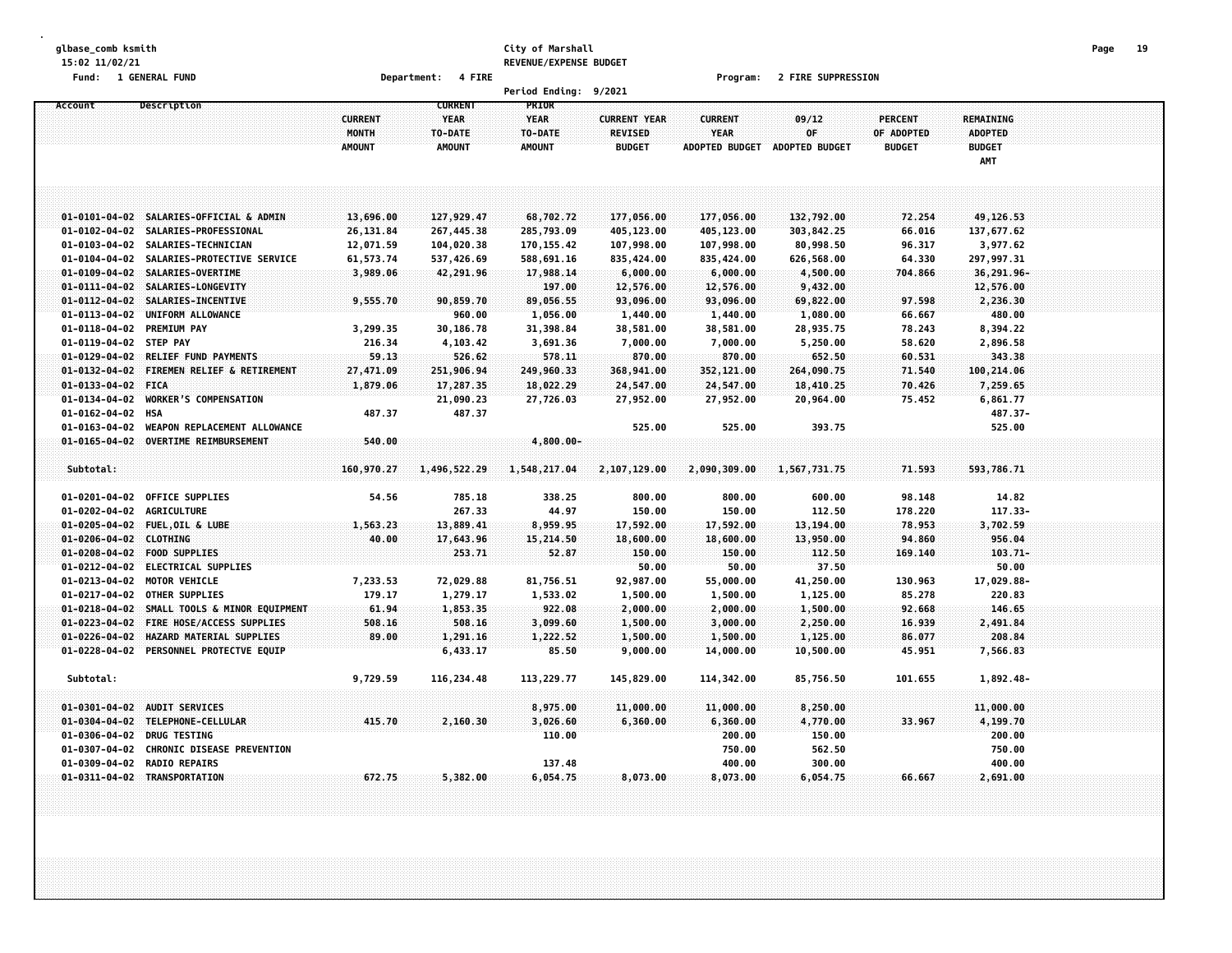#### **glbase\_comb ksmith City of Marshall Page 20 15:02 11/02/21 REVENUE/EXPENSE BUDGET**

**Fund: 1 GENERAL FUND Department: 4 FIRE Program: 2 FIRE SUPPRESSION**

|                                                                                                                                                                                              |                                                                                                                                                                                                                                                                                                             |                                                |                                                                                                    | <b>Period Ending:</b>                                                                   | 9/2021                                                                                                        |                                                                                            |                                                                                           |                                                                               |                                                                                                       |  |
|----------------------------------------------------------------------------------------------------------------------------------------------------------------------------------------------|-------------------------------------------------------------------------------------------------------------------------------------------------------------------------------------------------------------------------------------------------------------------------------------------------------------|------------------------------------------------|----------------------------------------------------------------------------------------------------|-----------------------------------------------------------------------------------------|---------------------------------------------------------------------------------------------------------------|--------------------------------------------------------------------------------------------|-------------------------------------------------------------------------------------------|-------------------------------------------------------------------------------|-------------------------------------------------------------------------------------------------------|--|
| Account                                                                                                                                                                                      | Description                                                                                                                                                                                                                                                                                                 | <b>CURRENT</b><br>MONTH<br><b>AMOUNT</b>       | <b>CURRENT</b><br><b>YEAR</b><br>TO-DATE<br><b>AMOUNT</b>                                          | PRIOR<br><b>YEAR</b><br>TO-DATE:<br><b>AMOUNT</b>                                       | <b>CURRENT YEAR</b><br><b>REVISED</b><br><b>BUDGET</b>                                                        | <b>CURRENT</b><br><b>YEAR</b><br><b>ADOPTED BUDGET</b>                                     | 09/12<br>0F<br><b>ADOPTED BUDGET</b>                                                      | <b>PERCENT</b><br>OF ADOPTED<br><b>BUDGET</b>                                 | REMAINING<br><b>ADOPTED</b><br><b>BUDGET</b><br>AMT                                                   |  |
| $01 - 0322 - 04 - 02$<br>$01 - 0323 - 04 - 02$<br>01-0324-04-02<br>$01 - 0342 - 04 - 02$<br>$01 - 0344 - 04 - 02$<br>$01 - 0345 - 04 - 02$<br>$01 - 0346 - 04 - 02$<br>$01 - 0383 - 04 - 02$ | 01-0318-04-02 RADIO REPAIRS<br>SERVICE AGREEMENT-OTHER<br>SERVICE AGREEMENT-TECHNICAL<br><b>PRINTING &amp; REPRODUCTION</b><br>REPAIR & MAINTENANCE EQUIPMENT<br><b>RENTALS</b><br><b>CONFERENCE &amp; TRAINING</b><br><b>DUES &amp; SUBSCRIPTION</b><br>01-0347-04-02 MISCELLANEOUS<br><b>DRUG TESTING</b> | 125.00<br>116.85<br>$1,320.50 -$<br>416.00     | 103.71<br>1,953.36<br>3,503.94<br>241.12<br>7,360.87<br>677.56<br>4,300.83<br>1,205.00<br>1,921.69 | 1,953.06<br>3,711.09<br>230.05<br>11,537.31<br>858.50<br>4,906.79<br>1,375.60<br>138.16 | 400.00<br>2,520.00<br>3,900.00<br>300.00<br>10,000.00<br>3,350.00<br>5,275.00<br>4,607.00<br>275.00<br>200.00 | 2,520.00<br>3,900.00<br>300.00<br>10,000.00<br>3,350.00<br>13,500.00<br>1,382.00<br>275.00 | 1,890.00<br>2,925.00<br>225.00<br>7,500.00<br>2,512.50<br>10,125.00<br>1,036.50<br>206.25 | 77.514<br>89.845<br>80.373<br>73.609<br>20.226<br>31.858<br>87.192<br>698.796 | $103.71 -$<br>566.64<br>396.06<br>58.88<br>2,639.13<br>2,672.44<br>9,199.17<br>177.00<br>$1,646.69 -$ |  |
| Subtotal:<br>01-0458-04-02<br>Subtotal:<br>Program number:                                                                                                                                   | 01-0395-04-02 CHRONIC DISEASE PREVENTION<br><b>REPLACEMENT FUND</b><br>01-0460-04-02 LEASE/PURCHASE PAYMENTS<br><b>2 FIRE SUPPRESSION</b>                                                                                                                                                                   | 425.80<br>24,133.00<br>24,133.00<br>195,258.66 | 28,810.38<br>48,265.00<br>121,752.08<br>170,017.08<br>1,811,584.23                                 | 43,014.39<br>36,201.00<br>123,933.14<br>160, 134, 14<br>1,864,595.34                    | 750.00<br>57,010.00<br>48,265.00<br>119,485.00<br>167,750.00<br>2,477,718.00                                  | 62,010.00<br>48,265.00<br>119,485.00<br>167,750.00<br>2,434,411.00                         | 46,507.50<br>36,198.75<br>89,613.75<br>125,812.50<br>1,825,808.25                         | 46.461<br>100.000<br>101.897<br>101.351<br>74.416                             | 33,199.62<br>2,267.08-<br>$2,267.08 -$<br>622,826.77                                                  |  |
|                                                                                                                                                                                              |                                                                                                                                                                                                                                                                                                             |                                                |                                                                                                    |                                                                                         |                                                                                                               |                                                                                            |                                                                                           |                                                                               |                                                                                                       |  |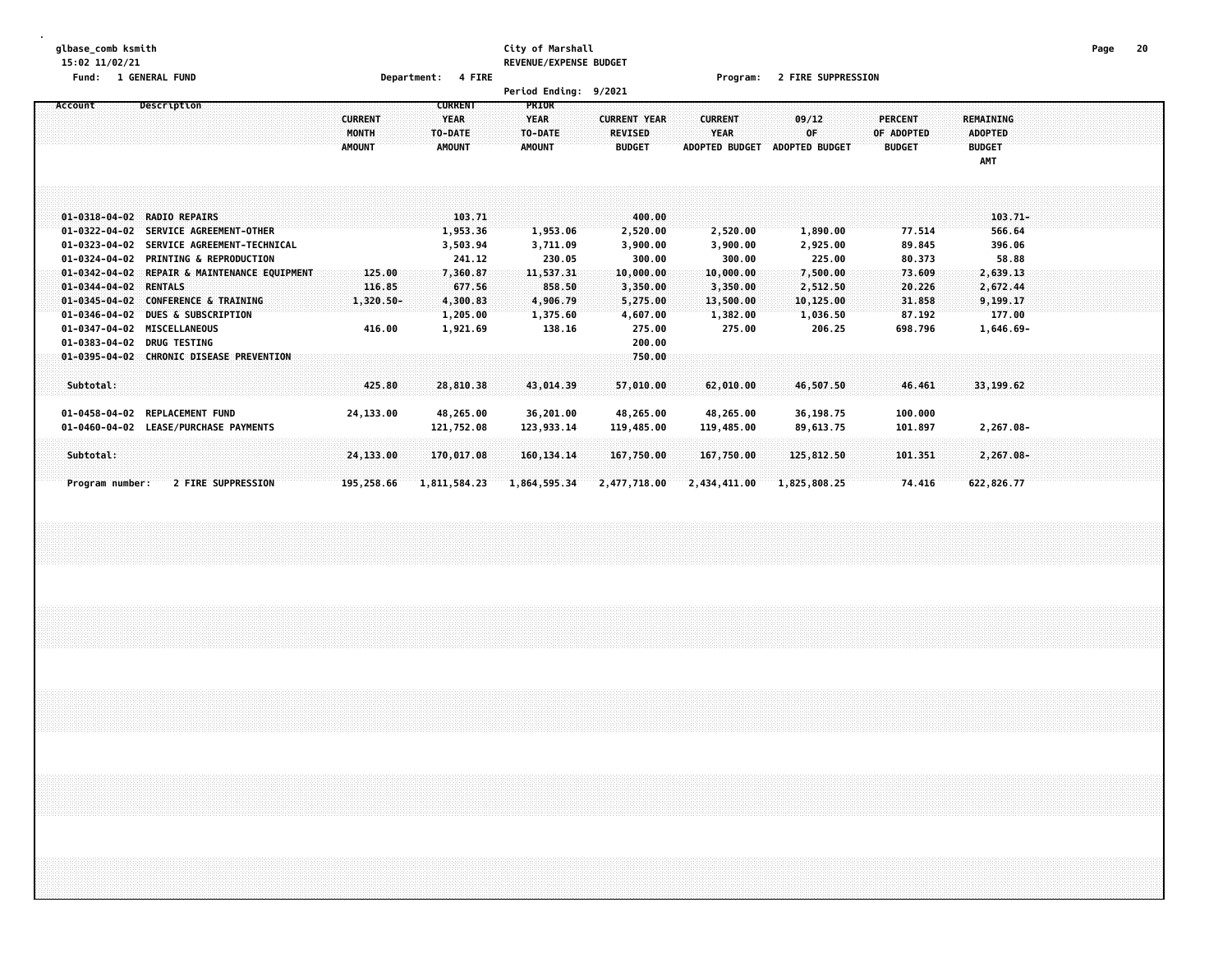#### **glbase\_comb ksmith City of Marshall Page 21 15:02 11/02/21 REVENUE/EXPENSE BUDGET**

**Fund: 1 GENERAL FUND Department: 4 FIRE Program: 3 EMERGENCY MEDICAL SERVICES**

|                        |                                          |                                          |                                                           | <b>Period Ending:</b>                            | 9/2021                                                 |                                                        |                                      |                                               |                                              |  |
|------------------------|------------------------------------------|------------------------------------------|-----------------------------------------------------------|--------------------------------------------------|--------------------------------------------------------|--------------------------------------------------------|--------------------------------------|-----------------------------------------------|----------------------------------------------|--|
| Account                | Description                              | <b>CURRENT</b><br>MONTH<br><b>AMOUNT</b> | <b>CURRENT</b><br><b>YEAR</b><br>TO-DATE<br><b>AMOUNT</b> | PRIOR<br><b>YEAR</b><br>TO-DATE<br><b>AMOUNT</b> | <b>CURRENT YEAR</b><br><b>REVISED</b><br><b>BUDGET</b> | <b>CURRENT</b><br><b>YEAR</b><br><b>ADOPTED BUDGET</b> | 09/12<br>0F<br><b>ADOPTED BUDGET</b> | <b>PERCENT</b><br>OF ADOPTED<br><b>BUDGET</b> | REMAINING<br><b>ADOPTED</b><br><b>BUDGET</b> |  |
|                        |                                          |                                          |                                                           |                                                  |                                                        |                                                        |                                      |                                               | AMT                                          |  |
|                        |                                          |                                          |                                                           |                                                  |                                                        |                                                        |                                      |                                               |                                              |  |
|                        | 01-0102-04-03 SALARIES-PROFESSIONAL      | 19,060.16                                | 183, 254.16                                               | 178,849.66                                       | 253,537.00                                             | 253,537.00                                             | 190, 152. 75                         | 72.279                                        | 70,282.84                                    |  |
|                        | 01-0103-04-03 SALARIES-TECHNICIAN        | 12,265.52                                | 116,526.07                                                | 114,391.17                                       | 214,452.00                                             | 214,452.00                                             | 160,839.00                           | 54.337                                        | 97,925.93                                    |  |
| $01 - 0104 - 04 - 03$  | SALARIES-PROTECTIVE SERVICE              | 31,485.23                                | 288,957.85                                                | 278,366.75                                       | 445,921.00                                             | 457,961.00                                             | 343,470.75                           | 63.097                                        | 169,003.15                                   |  |
|                        | 01-0106-04-03 SALARIES-OFFICE & CLERICAL | 2,723.20                                 | 25, 122. 24                                               | 25, 257.12                                       | 35,513.00                                              | 35,513.00                                              | 26,634.75                            | 70.741                                        | 10,390.76                                    |  |
| $01 - 0109 - 04 - 03$  | SALARIES-OVERTIME                        | 2,940.43                                 | 24,406.52                                                 | 6,096.33                                         | 4,500.00                                               | 4,500.00                                               | 3,375.00                             | 542.367                                       | 19,906.52-                                   |  |
| $01 - 0111 - 04 - 03$  | SALARIES-LONGEVITY                       |                                          | 580.67                                                    |                                                  | 11,268.00                                              | 11,268.00                                              | 8,451.00                             | 5.153                                         | 10,687.33                                    |  |
| $01 - 0112 - 04 - 03$  | <b>INCENTIVE PAY</b>                     | 4,020.92                                 | 37,553.27                                                 | 45,027.33                                        | 84,756.00                                              | 84,756.00                                              | 63,567.00                            | 44.308                                        | 47,202.73                                    |  |
| $01 - 0115 - 04 - 03$  | SPECIAL ASSIGNMENT PAY                   |                                          |                                                           |                                                  |                                                        | 26,487.00                                              | 19,865.25                            |                                               | 26,487.00                                    |  |
| $01 - 0118 - 04 - 03$  | <b>PREMIUM PAY</b>                       | 934.54                                   | 9,666.46                                                  | 11,917.81                                        | 25,224.00                                              | 25,224.00                                              | 18,918.00                            | 38.322                                        | 15,557.54                                    |  |
| 01-0119-04-03 STEP PAY |                                          | 623.74                                   | 6,515.26                                                  | 7,283.85                                         | 2,400.00                                               | 2,400.00                                               | 1,800.00                             | 271.469                                       | 4,115.26-                                    |  |
| $01 - 0122 - 04 - 03$  | TMRS                                     | 452.32                                   | 4,172.76                                                  | 4,132.06                                         | 6,042.00                                               | 6,042.00                                               | 4,531.50                             | 69.063                                        | 1,869.24                                     |  |
| $01 - 0129 - 04 - 03$  | RELIEF FUND PAYMENTS                     | 30.77                                    | 277.25                                                    | 282.35                                           | 335.00                                                 | 335.00                                                 | 251.25                               | 82.761                                        | 57.75                                        |  |
| $01 - 0132 - 04 - 03$  | FIREMEN RELIEF & RETIREMENT              | 14,836.76                                | 136,943.76                                                | 127,813.55                                       | 235,312.00                                             | 224,582.00                                             | 168,436.50                           | 60.977                                        | 87,638.24                                    |  |
| $01 - 0133 - 04 - 03$  | <b>FICA</b>                              | 1,217.06                                 | 11,377.65                                                 | 10,942.26                                        | 18,439.00                                              | 18,439.00                                              | 13,829.25                            | 61.704                                        | 7,061.35                                     |  |
| 01-0134-04-03          | <b>WORKER'S COMPENSATION</b>             |                                          | 13,512.75                                                 | 17,445.27                                        | 17,909.00                                              | 17,909.00                                              | 13,431.75                            | 75.452                                        | 4,396.25                                     |  |
| $01 - 0162 - 04 - 03$  | HSA                                      | 447.67                                   | 447.67                                                    |                                                  |                                                        |                                                        |                                      |                                               | 447.67-                                      |  |
| $01 - 0166 - 04 - 03$  | SALARY SVGS-NON EMERGENCY TRSF           |                                          |                                                           |                                                  | 46,961.00-                                             | 46,961.00-                                             | 35,220.75-                           |                                               | 46,961.00-                                   |  |
| $01 - 0167 - 04 - 03$  | OT SVGS-NON EMERGENCY TRSF               |                                          |                                                           |                                                  | 2,434.00-                                              | 2,434.00-                                              | 1,825.50-                            |                                               | $2,434.00 -$                                 |  |
|                        |                                          |                                          |                                                           |                                                  |                                                        |                                                        |                                      |                                               |                                              |  |
| Subtotal:              |                                          | 91,038.32                                | 859, 314.34                                               | 827,805.51                                       | 1,306,213.00                                           | 1,334,010.00                                           | 1,000,507.50                         | 64.416                                        | 474,695.66                                   |  |
| $01 - 0201 - 04 - 03$  | OFFICE SUPPLIES                          | 108.89                                   | 645.54                                                    | 1,387.23                                         | 1,000.00                                               | 1,000.00                                               | 750.00                               | 64.554                                        | 354.46                                       |  |
| $01 - 0203 - 04 - 03$  | MEDICAL & CHEMICAL                       | 2,055.26                                 | 59,564.41                                                 | 54,579.93                                        | 70,000.00                                              | 70,000.00                                              | 52,500.00                            | 85.092                                        | 10,435.59                                    |  |
| $01 - 0205 - 04 - 03$  | FUEL, OIL & LUBE                         | 2,759.29                                 | 30,707.18                                                 | 17,728.74                                        | 27,000.00                                              | 27,000.00                                              | 20,250.00                            | 113.730                                       | $3,707.18 -$                                 |  |
| $01 - 0208 - 04 - 03$  | <b>FOOD SUPPLIES</b>                     |                                          |                                                           |                                                  | 100.00                                                 | 100.00                                                 | 75.00                                |                                               | 100.00                                       |  |
| $01 - 0213 - 04 - 03$  | MOTOR VEHICLE                            | 6,306.05                                 | 29,097.50                                                 | 17,037.37                                        | 35,000.00                                              | 35,000.00                                              | 26,250.00                            | 83.136                                        | 5,902.50                                     |  |
| 01-0217-04-03          | OTHER SUPPLIES                           | 690.41                                   | 697.40                                                    | 5.98                                             | 1,500.00                                               | 1,500.00                                               | 1,125.00                             | 46.493                                        | 802.60                                       |  |
| $01 - 0218 - 04 - 03$  | SMALL TOOLS & MINOR EQUIPMENT            |                                          | 1,399.59                                                  | 4,092.03                                         | 1,000.00                                               | 1,000.00                                               | 750.00                               | 139.959                                       | 399.59-                                      |  |
| Subtotal:              |                                          | 11,919.90                                | 122, 111.62                                               | 94,831.28                                        | 135,600.00                                             | 135,600.00                                             | 101,700.00                           | 90.053                                        | 13,488.38                                    |  |
|                        |                                          |                                          |                                                           |                                                  |                                                        |                                                        |                                      |                                               |                                              |  |
| $01 - 0305 - 04 - 03$  | <b>EMERGENCY DOCTOR CONTRACT</b>         | 1,500.00                                 | 13,500.00                                                 | 13,500.00                                        | 18,600.00                                              | 18,600.00                                              | 13,950.00                            | 72.581                                        | 5,100.00                                     |  |
| $01 - 0306 - 04 - 03$  | <b>DRUG TESTING</b>                      |                                          |                                                           |                                                  | 100.00                                                 | 100.00                                                 | 75.00                                |                                               | 100.00                                       |  |
| 01-0307-04-03          | <b>CHRONIC DISEASE PREVENTION</b>        |                                          |                                                           |                                                  | 550.00                                                 | 550.00                                                 | 412.50                               |                                               | 550.00                                       |  |
| $01 - 0309 - 04 - 03$  | <b>RADIO REPAIRS</b>                     |                                          |                                                           |                                                  | 200.00                                                 | 200.00                                                 | 150.00                               |                                               | 200.00                                       |  |
| $01 - 0316 - 04 - 03$  | <b>CONTRACTED SERVICES</b>               | 11,400.41                                | 90,794.81                                                 | 83,021,31                                        | 112,000.00                                             | 112,000.00                                             | 84,000.00                            | 81,067                                        | 21,205.19                                    |  |
| $01 - 0322 - 04 - 03$  | SERVICE AGREEMENT-OTHER                  | 113.99                                   | 5,727.96                                                  | 12,080.58                                        | 11,000.00                                              | 11,000.00                                              | 8,250.00                             | 52.072                                        | 5,272.04                                     |  |
| 01-0342-04-03          | REPAIR & MAINTENANCE EQUIPMENT           |                                          | 517.47                                                    | 1,988.05                                         | 500.00                                                 | 500.00                                                 | 375.00                               | 103.494                                       | $17.47 -$                                    |  |
| 01-0345-04-03          | <b>CONFERENCE &amp; TRAINING</b>         | 478.58                                   | 835.58                                                    | 4,682.50                                         | 7,000.00                                               | 7,000.00                                               | 5,250.00                             | 11.937                                        | 6,164.42                                     |  |
| $01 - 0346 - 04 - 03$  | <b>DUES &amp; SUBSCRIPTIONS</b>          | 525.00                                   | 525.00                                                    | 705.00                                           | 932.00                                                 | 932.00                                                 | 699.00                               | 56.330                                        | 407.00                                       |  |
|                        | 01-0347-04-03 MISCELLANEOUS              |                                          | 332.00                                                    |                                                  | 500.00                                                 | 500.00                                                 | 375.00                               | 66.400                                        | 168.00                                       |  |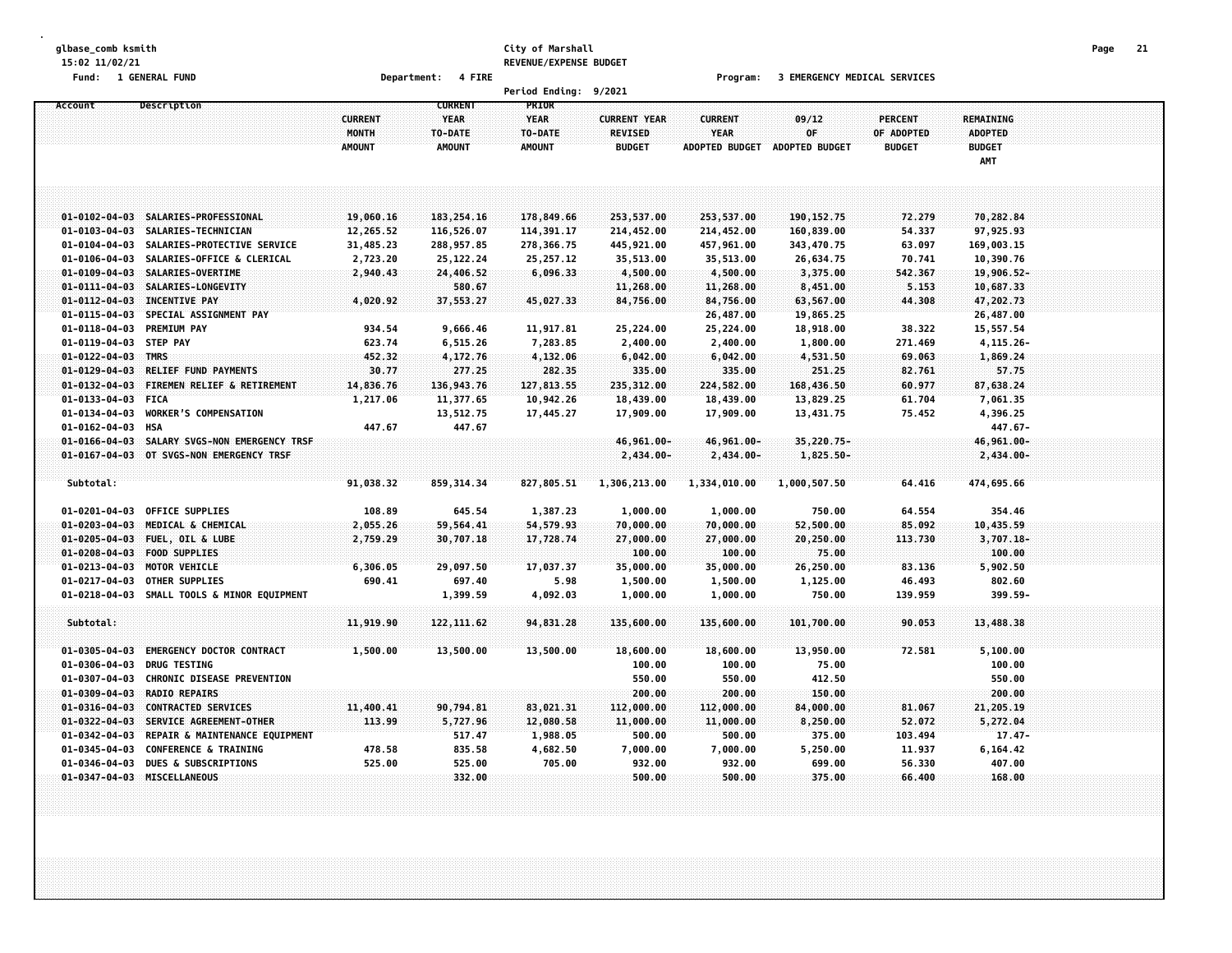#### **glbase\_comb ksmith City of Marshall Page 22 15:02 11/02/21 REVENUE/EXPENSE BUDGET**

**Fund: 1 GENERAL FUND Department: 4 FIRE Program: 3 EMERGENCY MEDICAL SERVICES**

| Account                                   |           |                 |  | Description |  |                            |  |  |                                          |           |  | <b>CURRENT</b>                          |            |  | PRIOR                            |  | Let ron Eliaring. 3/2021 |                                       |               |  |                               |            |  |                                                                                         |  |                                               |        |  |                                                            |  |  |  |  |
|-------------------------------------------|-----------|-----------------|--|-------------|--|----------------------------|--|--|------------------------------------------|-----------|--|-----------------------------------------|------------|--|----------------------------------|--|--------------------------|---------------------------------------|---------------|--|-------------------------------|------------|--|-----------------------------------------------------------------------------------------|--|-----------------------------------------------|--------|--|------------------------------------------------------------|--|--|--|--|
|                                           |           |                 |  |             |  |                            |  |  | <b>CURRENT</b><br>MONTH<br><b>AMOUNT</b> |           |  | <b>YEAR</b><br>TO-DATE<br><b>AMOUNT</b> |            |  | YEAR<br>TO-DATE<br><b>AMOUNT</b> |  |                          | <b>CURRENT YEAR</b><br><b>REVISED</b> | <b>BUDGET</b> |  | <b>CURRENT</b><br><b>YEAR</b> |            |  | 09/12<br>OF<br>ADOPTED BUDGET ADOPTED BUDGET                                            |  | <b>PERCENT</b><br>OF ADOPTED<br><b>BUDGET</b> |        |  | REMAINING<br><b>ADOPTED</b><br><b>BUDGET</b><br><b>AMT</b> |  |  |  |  |
|                                           | Subtotal: |                 |  |             |  |                            |  |  |                                          | 14,017.98 |  |                                         | 112,232.82 |  | 115,977.44                       |  |                          | 151,382.00                            |               |  |                               | 151,382.00 |  | 113,536.50                                                                              |  |                                               | 74.139 |  | 39,149.18                                                  |  |  |  |  |
| 01-0440-04-03 OTHER MACHINERY & EQUIPMENT |           |                 |  |             |  |                            |  |  |                                          |           |  |                                         |            |  | 14,673.98                        |  |                          |                                       |               |  |                               |            |  |                                                                                         |  |                                               |        |  |                                                            |  |  |  |  |
|                                           | Subtotal: | Program number: |  |             |  | 3 EMERGENCY MEDICAL SERVIC |  |  |                                          |           |  |                                         |            |  | 14,673.98                        |  |                          |                                       |               |  |                               |            |  | $116,976.20$ $1,093,658.78$ $1,053,288.21$ $1,593,195.00$ $1,620,992.00$ $1,215,744.00$ |  |                                               | 67.468 |  | 527, 333.22                                                |  |  |  |  |
|                                           |           |                 |  |             |  |                            |  |  |                                          |           |  |                                         |            |  |                                  |  |                          |                                       |               |  |                               |            |  |                                                                                         |  |                                               |        |  |                                                            |  |  |  |  |
|                                           |           |                 |  |             |  |                            |  |  |                                          |           |  |                                         |            |  |                                  |  |                          |                                       |               |  |                               |            |  |                                                                                         |  |                                               |        |  |                                                            |  |  |  |  |
|                                           |           |                 |  |             |  |                            |  |  |                                          |           |  |                                         |            |  |                                  |  |                          |                                       |               |  |                               |            |  |                                                                                         |  |                                               |        |  |                                                            |  |  |  |  |
|                                           |           |                 |  |             |  |                            |  |  |                                          |           |  |                                         |            |  |                                  |  |                          |                                       |               |  |                               |            |  |                                                                                         |  |                                               |        |  |                                                            |  |  |  |  |
|                                           |           |                 |  |             |  |                            |  |  |                                          |           |  |                                         |            |  |                                  |  |                          |                                       |               |  |                               |            |  |                                                                                         |  |                                               |        |  |                                                            |  |  |  |  |
|                                           |           |                 |  |             |  |                            |  |  |                                          |           |  |                                         |            |  |                                  |  |                          |                                       |               |  |                               |            |  |                                                                                         |  |                                               |        |  |                                                            |  |  |  |  |
|                                           |           |                 |  |             |  |                            |  |  |                                          |           |  |                                         |            |  |                                  |  |                          |                                       |               |  |                               |            |  |                                                                                         |  |                                               |        |  |                                                            |  |  |  |  |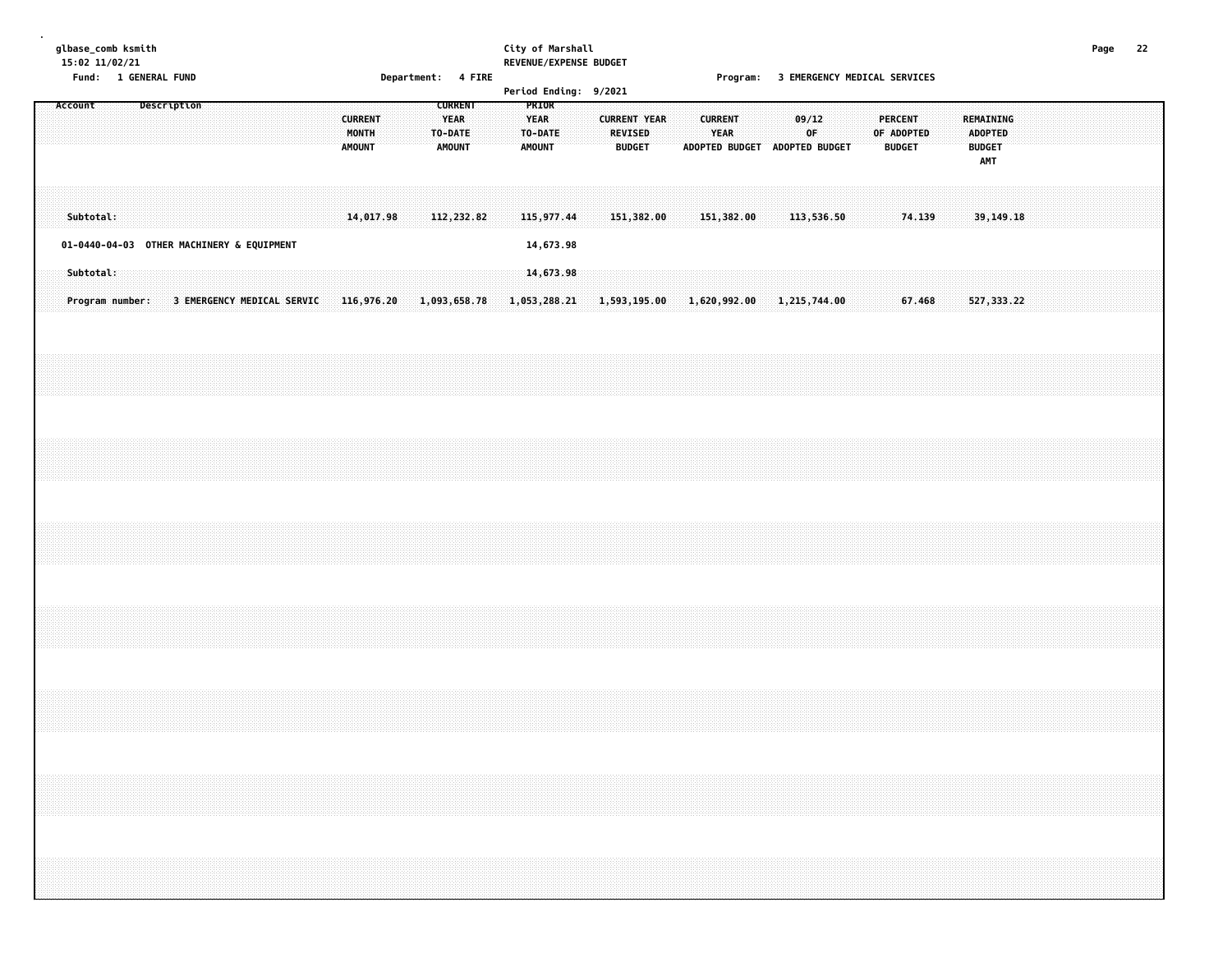#### **glbase\_comb ksmith City of Marshall Page 23 15:02 11/02/21 REVENUE/EXPENSE BUDGET**

**Fund: 1 GENERAL FUND Department: 4 FIRE Program: 4 EMERGENCY MANAGEMENT**

|                                                                                      |                                                                                                                 |                                                 |                                                           | <b>Period Ending:</b>                                   | 9/2021                                                 |                                                        |                                            |                                               |                                                                   |  |
|--------------------------------------------------------------------------------------|-----------------------------------------------------------------------------------------------------------------|-------------------------------------------------|-----------------------------------------------------------|---------------------------------------------------------|--------------------------------------------------------|--------------------------------------------------------|--------------------------------------------|-----------------------------------------------|-------------------------------------------------------------------|--|
| Account                                                                              | Description                                                                                                     | <b>CURRENT</b><br><b>MONTH</b><br><b>AMOUNT</b> | <b>CURRENT</b><br><b>YEAR</b><br>TO-DATE<br><b>AMOUNT</b> | <b>PRIOR</b><br><b>YEAR</b><br>TO-DATE<br><b>AMOUNT</b> | <b>CURRENT YEAR</b><br><b>REVISED</b><br><b>BUDGET</b> | <b>CURRENT</b><br><b>YEAR</b><br><b>ADOPTED BUDGET</b> | 09/12<br>0F.<br><b>ADOPTED BUDGET</b>      | <b>PERCENT</b><br>OF ADOPTED<br><b>BUDGET</b> | <b>REMAINING</b><br><b>ADOPTED</b><br><b>BUDGET</b><br><b>AMT</b> |  |
| $01 - 0133 - 04 - 04$                                                                | 01-0132-04-04 FIREMEN RELIEF & RETIREMENT<br><b>FICA-SALARY RESERVE</b><br>01-0134-04-04 WORKMEN'S COMPENSATION | 36.87<br>2.57                                   | 294.96<br>20.56<br>26.40                                  | 315.90<br>23.13<br>34.83                                | 442.00<br>31.00<br>35.00                               | 442.00<br>31.00<br>35.00                               | 331.50<br>23.25<br>26.25                   | 66.733<br>66.323<br>75.429                    | 147.04<br>10.44<br>8.60                                           |  |
| Subtotal:<br>$01 - 0304 - 04 - 04$<br>$01 - 0311 - 04 - 04$<br>$01 - 0323 - 04 - 04$ | TELEPHONE-CELLULAR<br><b>TRANSPORTATION</b><br>SERVICE AGREEMENT-TECHNICAL                                      | 39.44<br>75.98<br>177.25                        | 341.92<br>303.92<br>1,418.00<br>1,200.00                  | 373.86<br>607.84<br>1,595.25                            | 508.00<br>2,127.00<br>1,200.00                         | 508.00<br>2,127.00<br>1,200.00                         | 381.00<br>1,595.25<br>900.00               | 67.307<br>66.667<br>100.000                   | 166.08<br>$303.92 -$<br>709.00                                    |  |
| $01 - 0334 - 04 - 04$<br>$01 - 0342 - 04 - 04$<br>$01 - 0345 - 04 - 04$<br>Subtotal: | INTERNET-SATELLITE SERVICE<br>REPAIR & MAINTENANCE-SIREN<br><b>CONFERENCE AND TRAINING</b>                      | 277.46<br>530.69                                | 2,063.05<br>7,610.00<br>12,594.97                         | 2,127.57<br>7,594.51<br>11,925.17                       | 4,015.00<br>5,000.00<br>300.00<br>12,642.00            | 4,015.00<br>5,000.00<br>300.00<br>12,642.00            | 3,011.25<br>3,750.00<br>225.00<br>9,481.50 | 51.384<br>152,200<br>99.628                   | 1,951.95<br>2,610.00-<br>300.00<br>47.03                          |  |
| Program number:<br>Department number: FIRE                                           | 4 EMERGENCY MANAGEMENT                                                                                          | 570.13<br>330,795.98                            | 12,936.89<br>3,007,783.91                                 | 12,299.03<br>3,057,891.36                               | 13,150.00<br>4,268,060.00                              | 13,150.00<br>4,251,100.00                              | 9,862.50<br>3,188,325.00                   | 98.379<br>70.753                              | 213.11<br>1, 243, 316, 09                                         |  |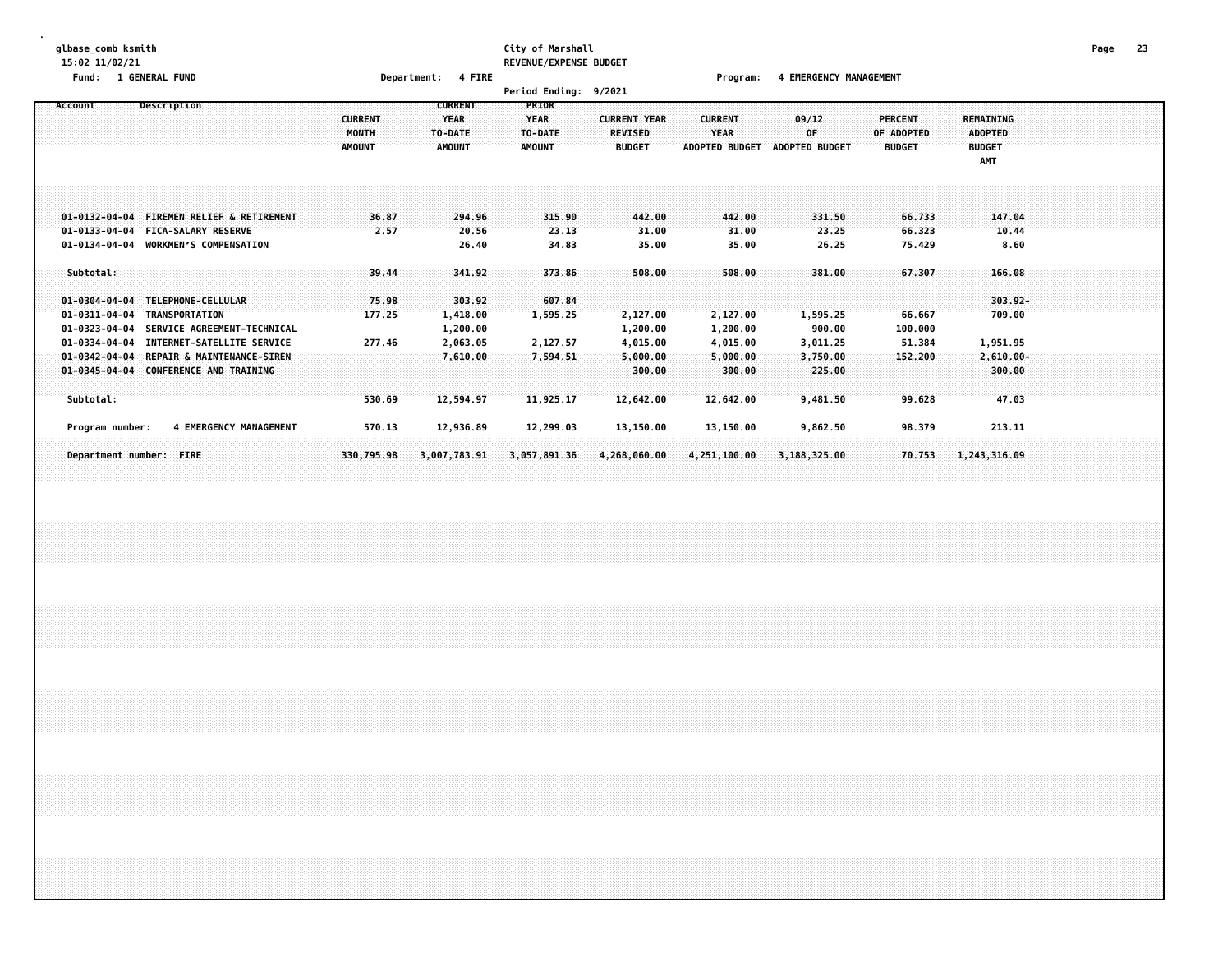#### **glbase\_comb ksmith City of Marshall Page 24 15:02 11/02/21 REVENUE/EXPENSE BUDGET Fund: 1 GENERAL FUND Department: 5 PUBLIC WORKS Program: 2 STREET MAINTENANCE**

|                                                |                                                                                                                                           |                                          |                                                           | <b>Period Ending:</b>                            | 9/2021                                                 |                                                        |                                             |                                               |                                                            |  |  |
|------------------------------------------------|-------------------------------------------------------------------------------------------------------------------------------------------|------------------------------------------|-----------------------------------------------------------|--------------------------------------------------|--------------------------------------------------------|--------------------------------------------------------|---------------------------------------------|-----------------------------------------------|------------------------------------------------------------|--|--|
| Account                                        | Description                                                                                                                               | <b>CURRENT</b><br>MONTH<br><b>AMOUNT</b> | <b>CURRENT</b><br><b>YEAR</b><br>TO-DATE<br><b>AMOUNT</b> | PRIOR<br><b>YEAR</b><br>TO-DATE<br><b>AMOUNT</b> | <b>CURRENT YEAR</b><br><b>REVISED</b><br><b>BUDGET</b> | <b>CURRENT</b><br><b>YEAR</b><br><b>ADOPTED BUDGET</b> | 09/12<br>0F<br><b>ADOPTED BUDGET</b>        | <b>PERCENT</b><br>OF ADOPTED<br><b>BUDGET</b> | <b>REMAINING</b><br><b>ADOPTED</b><br><b>BUDGET</b><br>AMT |  |  |
|                                                | 01-0107-05-02 SALARIES-SKILLED CRAFT                                                                                                      | 14,348.80                                | 132,000.34                                                | 131,458.96                                       | 185,352.00                                             | 185,352.00                                             | 139,014.00                                  | 71.216                                        | 53,351.66                                                  |  |  |
|                                                | 01-0108-05-02 SALARIES-SERVICE MAINTENANCE<br>01-0109-05-02 SALARIES-OVERTIME<br>01-0111-05-02 SALARIES-LONGEVITY                         | 10,812.14<br>1,337.13                    | 88,956.50<br>5,730.93                                     | 47,633.26<br>6,056.43                            | 142,750.00<br>11,080.00                                | 142,750.00<br>11,080.00                                | 107,062.50<br>8,310.00                      | 62.316<br>51.723                              | 53,793.50<br>5,349.07                                      |  |  |
| 01-0122-05-02 TMRS<br>01-0133-05-02 FICA       |                                                                                                                                           | 4,401.31<br>2,025.13                     | 37,652.85<br>17,324.19                                    | 30,290.31<br>14, 147.24                          | 3,648.00<br>56,944.00<br>26,227.00                     | 3,648.00<br>56,944.00<br>26,227.00                     | 2,736.00<br>42,708.00<br>19,670.25          | 66.123<br>66.055                              | 3,648.00<br>19,291.15<br>8,902.81                          |  |  |
| Subtotal:                                      | 01-0134-05-02 WORKER'S COMPENSATION                                                                                                       | 32,924.51                                | 6,109.38<br>287,774.19                                    | 9,703.86<br>239,290.06                           | 8,097.00<br>434,098.00                                 | 8,097.00<br>434,098.00                                 | 6,072.75<br>325,573.50                      | 75.452<br>66.292                              | 1,987.62<br>146, 323.81                                    |  |  |
| $01 - 0203 - 05 - 02$                          | 01-0201-05-02 OFFICE SUPPLIES<br>MEDICAL & CHEMICAL<br>01-0205-05-02 FUEL, OIL & LUBE                                                     | 31.80<br>74.99<br>1,438.91               | 47.80<br>3,882.94<br>26,730.50                            | 26.24<br>295.65<br>21,886.03                     | 440.00<br>4,500.00<br>37,000.00                        | 500.00<br>3,500.00<br>30,000.00                        | 375.00<br>2,625.00<br>22,500.00             | 9.560<br>110.941<br>89.102                    | 452.20<br>382.94-<br>3,269.50                              |  |  |
|                                                | 01-0206-05-02 CLOTHING<br>01-0210-05-02 SIGN SUPPLIES<br>01-0213-05-02 MOTOR VEHICLE                                                      | 42.98<br>498.35<br>7.50                  | 1,522.33<br>4,882.14<br>7,572.59                          | 2,002.30<br>14, 191.66<br>29,643.64              | 4,300.00<br>15,000.00<br>20,000.00                     | 4,300.00<br>15,000.00<br>35,000.00                     | 3,225.00<br>11,250.00<br>26,250.00          | 35.403<br>32.548<br>21.636                    | 2,777.67<br>10,117.86<br>27,427.41                         |  |  |
| $01 - 0217 - 05 - 02$<br>$01 - 0218 - 05 - 02$ | 01-0216-05-02 STREET MAINTENANCE<br><b>OTHER SUPPLIES</b><br>SMALL TOOLS & MINOR EQUIPMENT<br>01-0219-05-02 REPAIR & MAINTENANCE SUPPLIES | 6,681.96<br>14.94<br>16.51<br>224.95     | 58,405.65<br>92.58<br>1,190.84<br>927.22                  | 37,592.29<br>40.45<br>1,005.66<br>2,938.85       | 66,500.00<br>1,000.00<br>2,000.00<br>1,500.00          | 55,000.00<br>1,000.00<br>2,000.00<br>3,000.00          | 41,250.00<br>750.00<br>1,500.00<br>2,250.00 | 106.192<br>9.258<br>59.542<br>30.907          | $3,405.65 -$<br>907.42<br>809.16<br>2,072.78               |  |  |
| Subtotal:                                      |                                                                                                                                           | 9,032.89                                 | 105,254.59                                                | 109,622.77                                       | 152,240.00                                             | 149,300.00                                             | 111,975.00                                  | 70.499                                        | 44,045.41                                                  |  |  |
|                                                | 01-0304-05-02 TELEPHONE-CELLULAR<br>01-0306-05-02 SPRAY CONTRACT<br>01-0308-05-02 TELEPHONE-LAND                                          | 195.40<br>750.00                         | 631.54<br>750.00                                          | 1,115.37<br>750.00                               | 1,300.00<br>750.00<br>100.00                           | 1,300.00<br>750.00<br>100.00                           | 975.00<br>562.50<br>75.00                   | 48.580<br>100,000                             | 668.46<br>100.00                                           |  |  |
|                                                | 01-0309-05-02 RADIO REPAIRS<br>01-0316-05-02 CONTRACTED SERVICES<br>01-0317-05-02 CONTRACT SVG-MOSQUITO SPRAY                             | 1,066.66                                 | 39.51<br>13,732.60                                        | 39.51<br>998.06<br>5,074.50                      | 500.00<br>16,500.00                                    | 500.00<br>22,500.00<br>18,000.00                       | 375.00<br>16,875.00<br>13,500.00            | 7.902<br>61.034                               | 460.49<br>8,767.40<br>18,000.00                            |  |  |
| $01 - 0324 - 05 - 02$<br>$01 - 0342 - 05 - 02$ | <b>PRINTING &amp; REPRODUCTION</b><br>REPAIR & MAINTENANCE EQUIPMENT<br>01-0344-05-02 RENTALS<br>01-0345-05-02 CONFERENCE & TRAINING      | 1,860.61                                 | 15,238.88<br>175.15                                       | 42.00<br>1,466.43                                | 21,500.00<br>350.00<br>300.00                          | 1,500.00<br>350.00<br>300.00                           | 1,125.00<br>262.50<br>225.00                | 1,015.925<br>50.043                           | 13,738.88-<br>174.85<br>300.00                             |  |  |
| $01 - 0356 - 05 - 02$                          | 01-0346-05-02 DUES & SUBSCRIPTIONS<br>01-0347-05-02 MISCELLANEOUS<br>ELECTRIC SERVICE-STREET LIGHTS                                       | 25,271.05                                | 356.37<br>232,551.06                                      | 205.00<br>596.45<br>251,582.18                   | 200.00<br>360.00<br>350,000.00                         | 200.00<br>300.00<br>350,000.00                         | 150.00<br>225.00<br>262,500.00              | 118.790<br>66,443                             | 200.00<br>$56.37 -$<br>117,448.94                          |  |  |
|                                                | 01-0365-05-02 REPAIR & MAINT OF TRAFFIC SGNL<br>01-0366-05-02 REPAIR & MAINT -STREET LIGHTS<br>01-0367-05-02 SPRAY CONTRACT               | 16.94                                    | 10,341.06<br>658.42                                       | 19,585.96                                        | 2,000.00<br>19,250.00<br>750.00                        | 2,000.00<br>20,000.00                                  | 1,500.00<br>15,000.00                       | 51.705                                        | 2,000.00<br>9,658.94<br>658.42-                            |  |  |
|                                                | 01-0371-05-02 MOSQUITO SPRAY                                                                                                              | 1,678.50                                 | 5,427.00                                                  |                                                  | 9,000.00                                               |                                                        |                                             |                                               | $5,427.00 -$                                               |  |  |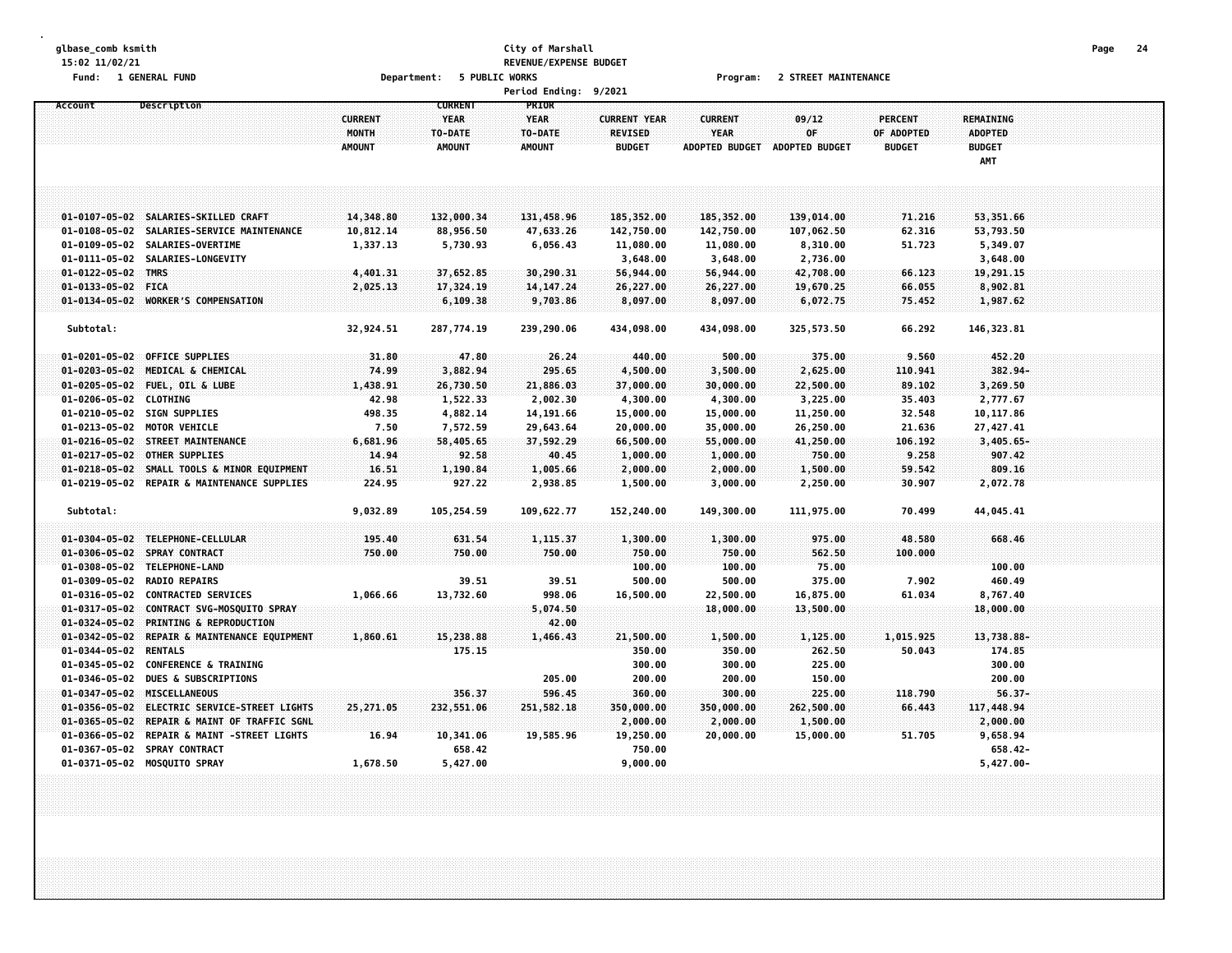# **glbase\_comb ksmith City of Marshall Page 25 15:02 11/02/21 REVENUE/EXPENSE BUDGET**

**Fund: 1 GENERAL FUND Department: 5 PUBLIC WORKS Program: 2 STREET MAINTENANCE**

| <b>Period Endina:</b><br>9/2021 |
|---------------------------------|
|---------------------------------|

|  | Account |           |                 |  | Description                                                                                                 |  |  |  | <b>CURRENT</b><br>MONTH<br><b>AMOUNT</b> |                          |  | <b>CURRENT</b><br><b>YEAR</b><br>TO-DATE<br><b>AMOUNT</b> |  | <b>YEAR</b><br><b>AMOUNT</b> | PRIOR<br>TO-DATE           |  | <b>CURRENT YEAR</b>          | <b>REVISED</b><br><b>BUDGET</b> |  | <b>CURRENT</b> | YEAR                       | ADOPTED BUDGET ADOPTED BUDGET | 09/12<br>0F.               |          |  | <b>PERCENT</b><br>OF ADOPTED<br><b>BUDGET</b> |                   |  | REMAINING<br><b>ADOPTED</b><br><b>BUDGET</b><br>AMT |          |  |  |  |  |
|--|---------|-----------|-----------------|--|-------------------------------------------------------------------------------------------------------------|--|--|--|------------------------------------------|--------------------------|--|-----------------------------------------------------------|--|------------------------------|----------------------------|--|------------------------------|---------------------------------|--|----------------|----------------------------|-------------------------------|----------------------------|----------|--|-----------------------------------------------|-------------------|--|-----------------------------------------------------|----------|--|--|--|--|
|  |         | Subtotal: |                 |  |                                                                                                             |  |  |  |                                          | 30,839.16                |  | 279,901.59                                                |  |                              | 281,455.46                 |  | 422,860.00                   |                                 |  |                | 417,800.00                 |                               | 313,350.00                 |          |  |                                               | 66.994            |  | 137,898.41                                          |          |  |  |  |  |
|  |         |           |                 |  | 01-0408-05-02 IMPROVEMENTS-STREETS<br>01-0458-05-02 REPLACEMENT FUND<br>01-0460-05-02 SIDEWALK IMPROVEMENTS |  |  |  |                                          | 490,469.99               |  | 1,175,639.20                                              |  |                              | 566,415.79<br>4,800.00     |  | 1,239,295.00                 | 6,402.00<br>8,000.00            |  |                | 989,295.00<br>6,402.00     |                               | 741,971.25                 | 4,801.50 |  |                                               | 118.836           |  | 186, 344. 20-                                       | 6,402.00 |  |  |  |  |
|  |         | Subtotal: | Program number: |  | 2 STREET MAINTENANCE                                                                                        |  |  |  |                                          | 490,469.99<br>563,266.55 |  | 1,175,639.20<br>1,848,569.57                              |  |                              | 571,215.79<br>1,201,584.08 |  | 1,253,697.00<br>2,262,895.00 |                                 |  |                | 995,697.00<br>1,996,895.00 |                               | 746,772.75<br>1,497,671.25 |          |  |                                               | 118.072<br>92.572 |  | 179,942.20-<br>148, 325.43                          |          |  |  |  |  |
|  |         |           |                 |  |                                                                                                             |  |  |  |                                          |                          |  |                                                           |  |                              |                            |  |                              |                                 |  |                |                            |                               |                            |          |  |                                               |                   |  |                                                     |          |  |  |  |  |
|  |         |           |                 |  |                                                                                                             |  |  |  |                                          |                          |  |                                                           |  |                              |                            |  |                              |                                 |  |                |                            |                               |                            |          |  |                                               |                   |  |                                                     |          |  |  |  |  |
|  |         |           |                 |  |                                                                                                             |  |  |  |                                          |                          |  |                                                           |  |                              |                            |  |                              |                                 |  |                |                            |                               |                            |          |  |                                               |                   |  |                                                     |          |  |  |  |  |
|  |         |           |                 |  |                                                                                                             |  |  |  |                                          |                          |  |                                                           |  |                              |                            |  |                              |                                 |  |                |                            |                               |                            |          |  |                                               |                   |  |                                                     |          |  |  |  |  |
|  |         |           |                 |  |                                                                                                             |  |  |  |                                          |                          |  |                                                           |  |                              |                            |  |                              |                                 |  |                |                            |                               |                            |          |  |                                               |                   |  |                                                     |          |  |  |  |  |
|  |         |           |                 |  |                                                                                                             |  |  |  |                                          |                          |  |                                                           |  |                              |                            |  |                              |                                 |  |                |                            |                               |                            |          |  |                                               |                   |  |                                                     |          |  |  |  |  |
|  |         |           |                 |  |                                                                                                             |  |  |  |                                          |                          |  |                                                           |  |                              |                            |  |                              |                                 |  |                |                            |                               |                            |          |  |                                               |                   |  |                                                     |          |  |  |  |  |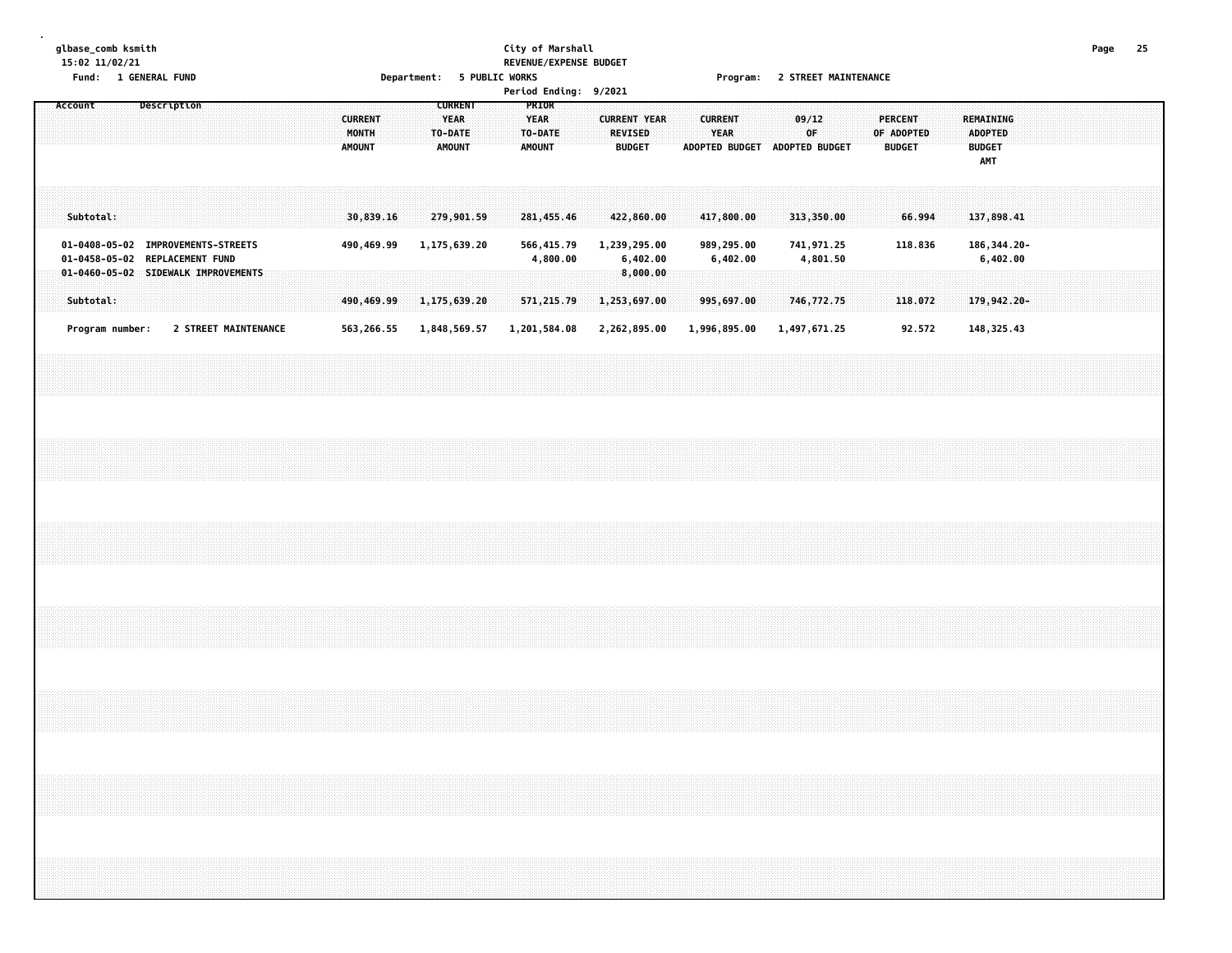### **glbase\_comb ksmith City of Marshall Page 26 15:02 11/02/21 REVENUE/EXPENSE BUDGET**

**Fund: 1 GENERAL FUND Department: 5 PUBLIC WORKS Program: 3 SANITATION/COLLECTION**

| <b>Period Ending:</b> | 9/2021 |
|-----------------------|--------|
|                       |        |

|  |         |           |                 |  |             |                                                                                                                                                                     |  |  |  |                                          |  |                                                           |              |  |                                                   |                          | rer court indicity. 372021 |                                 |                                                   |  |                                      |  |                               |              |                       |  |                                               |        |               |                                 |                                  |  |  |  |
|--|---------|-----------|-----------------|--|-------------|---------------------------------------------------------------------------------------------------------------------------------------------------------------------|--|--|--|------------------------------------------|--|-----------------------------------------------------------|--------------|--|---------------------------------------------------|--------------------------|----------------------------|---------------------------------|---------------------------------------------------|--|--------------------------------------|--|-------------------------------|--------------|-----------------------|--|-----------------------------------------------|--------|---------------|---------------------------------|----------------------------------|--|--|--|
|  | Account |           |                 |  | Description |                                                                                                                                                                     |  |  |  | <b>CURRENT</b><br>MONTH<br><b>AMOUNT</b> |  | <b>CURRENT</b><br><b>YEAR</b><br>TO-DATE<br><b>AMOUNT</b> |              |  | PRIOR<br><b>YEAR</b><br>TO-DATE:<br><b>AMOUNT</b> |                          |                            | <b>REVISED</b><br><b>BUDGET</b> | <b>CURRENT YEAR</b>                               |  | <b>CURRENT</b><br>YEAR               |  | ADOPTED BUDGET ADOPTED BUDGET | 09/12<br>0F. |                       |  | <b>PERCENT</b><br>OF ADOPTED<br><b>BUDGET</b> |        | REMAINING     | ADOPTED<br><b>BUDGET</b><br>AMT |                                  |  |  |  |
|  |         |           |                 |  |             | 01-0305-05-03 OTHER-SANITATION CONTRACT<br>01-0317-05-03 BRUSH & TREE DISPOSAL<br>01-0319-05-03 TIRE DISPOSAL                                                       |  |  |  |                                          |  |                                                           |              |  |                                                   | 1,993,208.86<br>1,040.00 |                            |                                 |                                                   |  | 2,760,576.00<br>6,000.00<br>2,000.00 |  | 2,070,432.00                  |              | 4,500.00<br>1,500.00  |  |                                               |        | 2,760,576.00  |                                 | 6,000.00<br>2,000.00<br>2,000.00 |  |  |  |
|  |         |           |                 |  |             | 01-0342-05-03 CART REPAIR & REPLACEMENT<br>01-0362-05-03 CONVENIENCE STATION REFUSE FEE<br>01-0392-05-03 SANITATION CONTRACT<br>01-0393-05-03 BRUSH & TREE DISPOSAL |  |  |  | 7,380.46<br>15,974.23                    |  | 56,185.88<br>1,611,229.88                                 |              |  |                                                   | 57,630.82                |                            |                                 | 2,000.00<br>96,000.00<br>2,760,576.00<br>6,000.00 |  | 2,000.00<br>96,000.00                |  |                               |              | 1,500.00<br>72,000.00 |  |                                               | 58.527 | 1,611,229.88- |                                 | 39,814.12                        |  |  |  |
|  |         | Subtotal: |                 |  |             | 01-0394-05-03 TIRE DISPOSAL                                                                                                                                         |  |  |  | 23,354.69                                |  |                                                           | 1,667,415.76 |  |                                                   | 2,051,879.68             |                            |                                 | 2,000.00<br>2,866,576.00                          |  | 2,866,576.00                         |  | 2,149,932.00                  |              |                       |  |                                               | 58.168 | 1,199,160.24  |                                 |                                  |  |  |  |
|  |         |           | Program number: |  |             | 3 SANITATION/COLLECTION                                                                                                                                             |  |  |  | 23,354.69                                |  |                                                           | 1,667,415.76 |  |                                                   | 2,051,879.68             |                            |                                 | 2,866,576.00                                      |  | 2,866,576.00                         |  | 2,149,932.00                  |              |                       |  |                                               | 58.168 | 1,199,160.24  |                                 |                                  |  |  |  |
|  |         |           |                 |  |             |                                                                                                                                                                     |  |  |  |                                          |  |                                                           |              |  |                                                   |                          |                            |                                 |                                                   |  |                                      |  |                               |              |                       |  |                                               |        |               |                                 |                                  |  |  |  |
|  |         |           |                 |  |             |                                                                                                                                                                     |  |  |  |                                          |  |                                                           |              |  |                                                   |                          |                            |                                 |                                                   |  |                                      |  |                               |              |                       |  |                                               |        |               |                                 |                                  |  |  |  |
|  |         |           |                 |  |             |                                                                                                                                                                     |  |  |  |                                          |  |                                                           |              |  |                                                   |                          |                            |                                 |                                                   |  |                                      |  |                               |              |                       |  |                                               |        |               |                                 |                                  |  |  |  |
|  |         |           |                 |  |             |                                                                                                                                                                     |  |  |  |                                          |  |                                                           |              |  |                                                   |                          |                            |                                 |                                                   |  |                                      |  |                               |              |                       |  |                                               |        |               |                                 |                                  |  |  |  |
|  |         |           |                 |  |             |                                                                                                                                                                     |  |  |  |                                          |  |                                                           |              |  |                                                   |                          |                            |                                 |                                                   |  |                                      |  |                               |              |                       |  |                                               |        |               |                                 |                                  |  |  |  |
|  |         |           |                 |  |             |                                                                                                                                                                     |  |  |  |                                          |  |                                                           |              |  |                                                   |                          |                            |                                 |                                                   |  |                                      |  |                               |              |                       |  |                                               |        |               |                                 |                                  |  |  |  |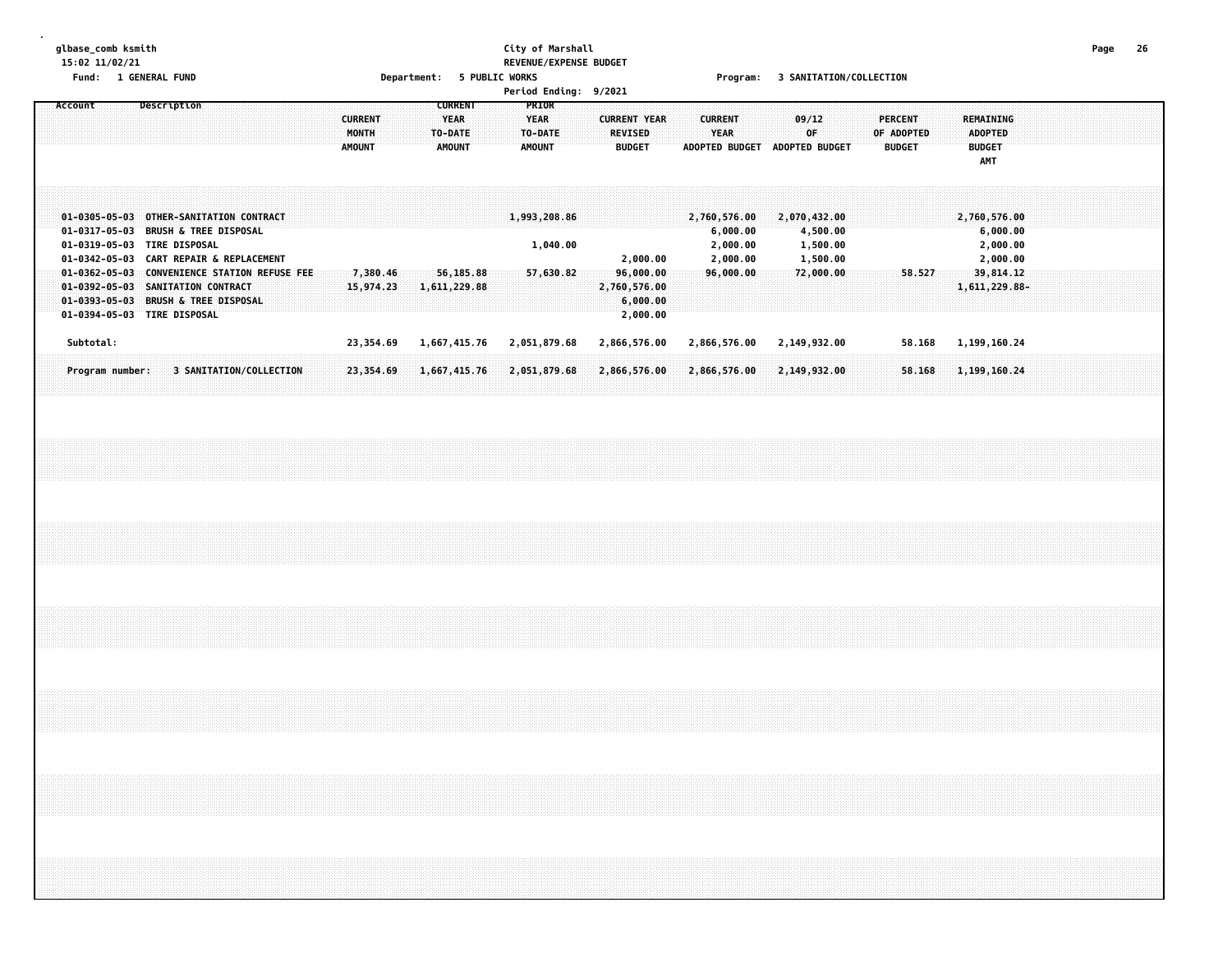### **glbase\_comb ksmith City of Marshall Page 27 15:02 11/02/21 REVENUE/EXPENSE BUDGET**

Fund: 1 GENERAL FUND CONDUCT MARINT CONDUCT AND RESPONDENT TO A DEPARTMENT COMMUNITY APPEARANCE/ROW MAINT

| Account                    | <b>Description</b>                           | <b>CURRENT</b><br><b>MONTH</b> | <b>CURRENT</b><br><b>YEAR</b><br>TO-DATE | PRIOR<br><b>YEAR</b><br>TO-DATE | <b>CURRENT YEAR</b><br><b>REVISED</b> | <b>CURRENT</b><br><b>YEAR</b> | 09/12<br>0F.   | <b>PERCENT</b><br>OF ADOPTED | <b>REMAINING</b><br><b>ADOPTED</b> |  |
|----------------------------|----------------------------------------------|--------------------------------|------------------------------------------|---------------------------------|---------------------------------------|-------------------------------|----------------|------------------------------|------------------------------------|--|
|                            |                                              | <b>AMOUNT</b>                  | <b>AMOUNT</b>                            | <b>AMOUNT</b>                   | <b>BUDGET</b>                         | <b>ADOPTED BUDGET</b>         | ADOPTED BUDGET | <b>BUDGET</b>                | <b>BUDGET</b><br>AMT               |  |
|                            |                                              |                                |                                          |                                 |                                       |                               |                |                              |                                    |  |
|                            | 01-0107-05-06 SALARIES-SKILLED CRAFT         | 4,045.86                       | 41,859.63                                | 52,751.57                       | 113,867.00                            | 113,867.00                    | 85,400.25      | 36.762                       | 72,007.37                          |  |
|                            | 01-0108-05-06 SALARIES-SERVICE MAINTENANCE   | 5,319.78                       | 49,518.67                                | 19,809.72                       | 28,381.00                             | 28,381.00                     | 21,285.75      | 174.478                      | 21, 137.67-                        |  |
|                            | 01-0109-05-06 SALARIES-OVERTIME              |                                | 664.52                                   | 2,105.16                        |                                       |                               |                |                              | 664.52-                            |  |
| 01-0110-05-06              | <b>SALARIES-PART/TIME &amp; HOURLY</b>       |                                |                                          | 2,653.15                        |                                       |                               |                |                              |                                    |  |
| $01 - 0111 - 05 - 06$      | <b>SALARIES-LONGEVITY</b>                    | 96.00                          | 96.00                                    |                                 | 816.00                                | 816.00                        | 612.00         | 11,765                       | 720.00                             |  |
| 01-0122-05-06 TMRS         |                                              | 1,571.58                       | 15,304.25                                | 13,013.18                       | 23,763.00                             | 23,763.00                     | 17,822.25      | 64.404                       | 8,458.75                           |  |
| 01-0133-05-06 FICA         |                                              | 717.21                         | 6,991.79                                 | 5,914.95                        | 10,944.00                             | 10,944.00                     | 8,208.00       | 63.887                       | 3,952.21                           |  |
|                            | 01-0134-05-06 WORKER'S COMPENSATION          |                                | 2,760.03                                 | 3,185.16                        | 3,658.00                              | 3,658.00                      | 2,743.50       | 75.452                       | 897.97                             |  |
| 01-0162-05-06 HSA          |                                              | 155.84                         | 155.84                                   |                                 |                                       |                               |                |                              | 155.84-                            |  |
| Subtotal:                  |                                              | 11,906.27                      | 117,350.73                               | 99,432,89                       | 181,429.00                            | 181,429.00                    | 136,071.75     | 64,681                       | 64,078.27                          |  |
|                            |                                              |                                |                                          |                                 |                                       |                               |                |                              |                                    |  |
| 01-0202-05-06 AGRICULTURAL |                                              | 300.00                         | 484.97                                   |                                 | 650.00                                | 1,000.00                      | 750.00         | 48.497                       | 515.03                             |  |
|                            | 01-0203-05-06 MEDICAL & CHEMICAL             |                                | 321.75                                   |                                 | 350.00                                |                               |                |                              | $321.75 -$                         |  |
|                            | 01-0205-05-06 FUEL, OIL & LUBE               | 531.80                         | 2,987.44                                 | 966.26                          | 8,800.00                              | 13,000.00                     | 9,750.00       | 22.980                       | 10,012.56                          |  |
| 01-0206-05-06 CLOTHING     |                                              |                                | 331.78                                   | 554.63                          | 650.00                                |                               |                |                              | 331.78-                            |  |
| 01-0211-05-06 GARBAGE BAGS |                                              |                                |                                          |                                 | $3,000.00 -$                          | 500.00                        | 375.00         |                              | 500.00                             |  |
|                            | 01-0213-05-06 MOTOR VEHICLE                  | 25.00                          | 1,046.78                                 | 2,041.19                        | 5,800.00                              | 10,000.00                     | 7,500.00       | 10.468                       | 8,953.22                           |  |
|                            | 01-0217-05-06 OTHER SUPPLIES                 | 198.89                         | 402.92                                   | 1,087.03                        | 675.00                                | 1,000.00                      | 750.00         | 40.292                       | 597.08                             |  |
|                            | 01-0218-05-06 SMALL TOOLS & MINOR EQUIPMENT  | 204.10                         | 10,388.11                                | 2,368.96                        | 12,200.00                             | 5,000.00                      | 3,750.00       | 207.762                      | $5,388.11-$                        |  |
|                            | 01-0219-05-06 REPAIR & MAINTENANCE SUPPLIES  |                                | 284.29                                   | 1,636.98                        | 1,000.00                              | 1,000.00                      | 750.00         | 28.429                       | 715.71                             |  |
| Subtotal:                  |                                              | 1,259.79                       | 16,248.04                                | 8,655.05                        | 27,125.00                             | 31,500.00                     | 23,625.00      | 51.581                       | 15,251.96                          |  |
|                            |                                              |                                |                                          |                                 |                                       |                               |                |                              |                                    |  |
| $01 - 0304 - 05 - 06$      | TELEPHONE-CELLULAR                           |                                |                                          |                                 | 1,000.00                              | 1,000.00                      | 750.00         |                              | 1,000.00                           |  |
|                            | 01-0342-05-06 REPAIR & MAINTENANCE EQUIPMENT | 296.18                         | 6,418.89                                 | 1,797.50                        | 10,500.00                             | 2,000.00                      | 1,500.00       | 320.945                      | 4,418.89-                          |  |
| 01-0344-05-06 RENTALS      |                                              |                                |                                          |                                 | 175.00                                | 500.00                        | 375.00         |                              | 500.00                             |  |
|                            | 01-0347-05-06 MISCELLANEOUS                  |                                | 184.85                                   | 6.64                            | 500.00                                | 500.00                        | 375.00         | 36.970                       | 315.15                             |  |
| Subtotal:                  |                                              | 296.18                         | 6,603.74                                 | 1,804.14                        | 12,175.00                             | 4,000.00                      | 3,000.00       | 165.094                      | $2,603.74-$                        |  |
| Program number:            | 6 COMMUNITY APPEARANCE/ROW                   | 13,462.24                      | 140,202.51                               | 109,892.08                      | 220,729.00                            | 216,929.00                    | 162,696.75     | 64.631                       | 76,726.49                          |  |
|                            | Department number: PUBLIC WORKS              | 600,083.48                     | 3,656,187.84                             | 3, 363, 355.84                  | 5,350,200.00                          | 5,080,400.00                  | 3,810,300.00   | 71.967                       | 1,424,212.16                       |  |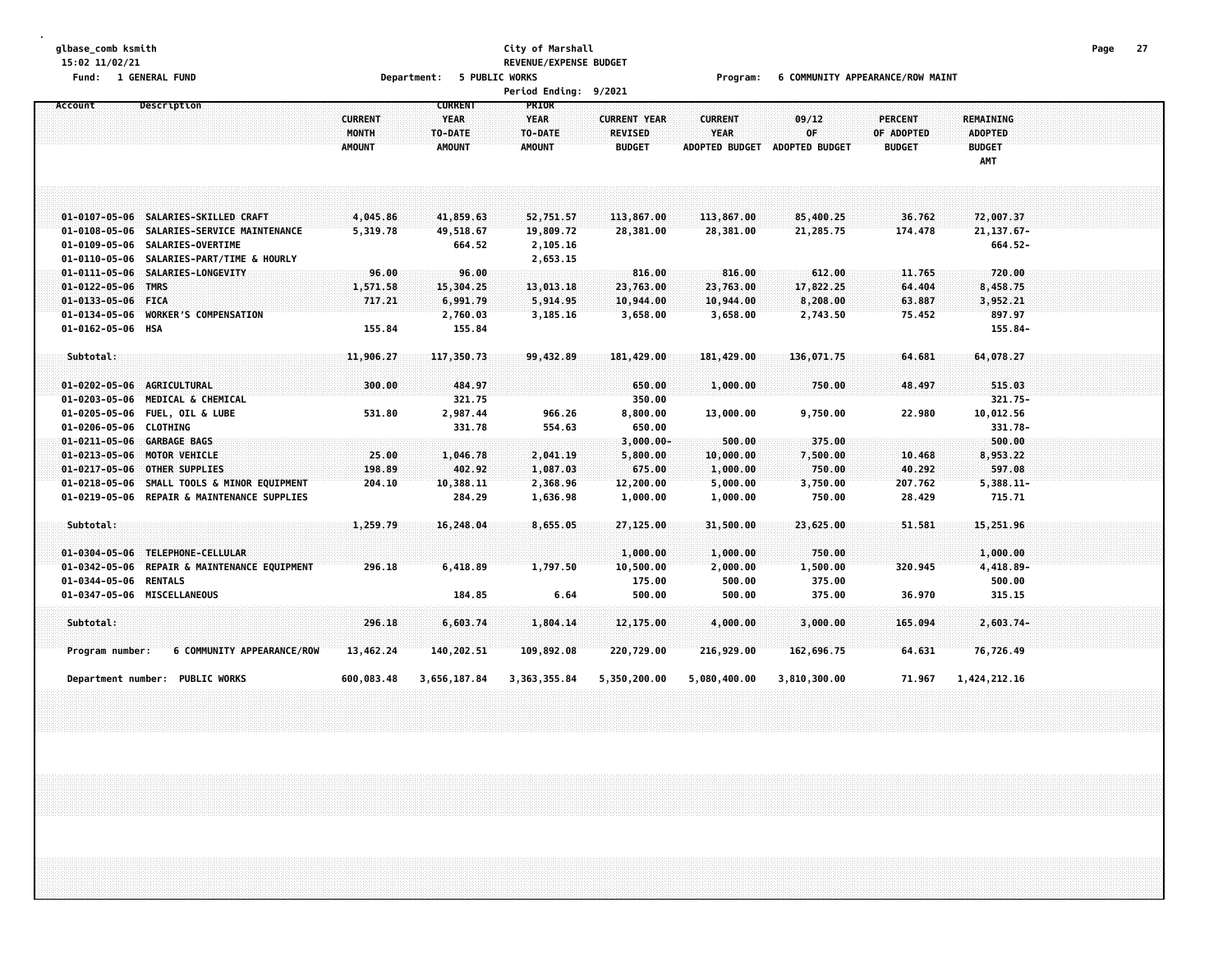#### **glbase\_comb ksmith City of Marshall Page 28 15:02 11/02/21 REVENUE/EXPENSE BUDGET Fund: 1 GENERAL FUND Department: 12 NONDEPARTMENTAL Program: NONDEPARTMENTAL**

|                       |                                                        |                                          |                                                           | Period Ending: 9/2021                                   |                                                        |                                                        |                                      |                                               |                                                            |  |
|-----------------------|--------------------------------------------------------|------------------------------------------|-----------------------------------------------------------|---------------------------------------------------------|--------------------------------------------------------|--------------------------------------------------------|--------------------------------------|-----------------------------------------------|------------------------------------------------------------|--|
| Account               | Description                                            | <b>CURRENT</b><br>MONTH<br><b>AMOUNT</b> | <b>CURRENT</b><br><b>YEAR</b><br>TO-DATE<br><b>AMOUNT</b> | <b>PRIOR</b><br><b>YEAR</b><br>TO-DATE<br><b>AMOUNT</b> | <b>CURRENT YEAR</b><br><b>REVISED</b><br><b>BUDGET</b> | <b>CURRENT</b><br><b>YEAR</b><br><b>ADOPTED BUDGET</b> | 09/12<br>0F<br><b>ADOPTED BUDGET</b> | <b>PERCENT</b><br>OF ADOPTED<br><b>BUDGET</b> | <b>REMAINING</b><br><b>ADOPTED</b><br><b>BUDGET</b><br>AMT |  |
|                       |                                                        |                                          |                                                           |                                                         |                                                        |                                                        |                                      |                                               |                                                            |  |
|                       | 01-0112-12-00 EDUCATIONAL & INCENTIVE                  |                                          | 1,987.00                                                  | 1,880.00                                                | 4,000.00                                               | 4,000.00                                               | 3,000.00                             | 49.675                                        | 2,013.00                                                   |  |
| $01 - 0120 - 12 - 00$ | <b>EMPLOYEE ASSISTANCE PROGRAM</b>                     |                                          |                                                           |                                                         | 11,904.00                                              | 11,904.00                                              | 8,928.00                             |                                               | 11,904.00                                                  |  |
| 01-0122-12-00         | TMRS for DRAG-UP                                       | 3,310.12                                 | 14,322.55                                                 | 14,532.63                                               | 16,206.00                                              | 16,206.00                                              | 12,154.50                            | 88.378                                        | 1,883.45                                                   |  |
|                       | 01-0123-12-00 LIFE INSURANCE                           | 584.07                                   | 2,574.65                                                  | 2,210.13                                                | 7,855.00                                               | 7,855.00                                               | 5,891.25                             | 32.777                                        | 5,280.35                                                   |  |
|                       | 01-0124-12-00 HEALTH INSURANCE                         | 108,455.00                               | 989,848.56                                                | 1,006,237.26                                            | 1,446,062.00                                           | 1,446,062.00                                           | 1,084,546.50                         | 68.451                                        | 456, 213.44                                                |  |
| $01 - 0125 - 12 - 00$ | DENTAL INSURANCE                                       | 3,611.96                                 | 32,657.48                                                 | 33,455.84                                               | 56,876.00                                              | 56,876.00                                              | 42,657.00                            | 57.419                                        | 24,218.52                                                  |  |
| $01 - 0127 - 12 - 00$ | SICK LEAVE-ACCRUED PAYMENTS                            | 8,991.43                                 | 91,201.88                                                 | 81,606.61                                               | 93,366.00                                              | 93,366.00                                              | 70,024.50                            | 97.682                                        | 2,164.12                                                   |  |
| $01 - 0128 - 12 - 00$ | VACATION-ACCRUED PAYMENTS                              | 11,263.19                                | 56,435.52                                                 | 50,984.06                                               | 71,000.00                                              | 71,000.00                                              | 53,250.00                            | 79.487                                        | 14,564.48                                                  |  |
|                       | 01-0133-12-00 FICA for DRAG-UP                         | 1,529.25                                 | 6,906.63                                                  | 4,712.54                                                | 5,000.00                                               | 5,000.00                                               | 3,750.00                             | 138.133                                       | $1,906.63-$                                                |  |
| 01-0162-12-00 HSA     |                                                        | 3,518.09                                 | 6,234.09                                                  |                                                         |                                                        |                                                        |                                      |                                               | $6, 234.09 -$                                              |  |
|                       |                                                        |                                          |                                                           |                                                         |                                                        |                                                        |                                      |                                               |                                                            |  |
| Subtotal:             |                                                        | 141, 263. 11                             | 1,202,168.36                                              | 1,195,619.07                                            | 1,712,269.00                                           | 1,712,269.00                                           | 1,284,201.75                         | 70.209                                        | 510,100.64                                                 |  |
|                       |                                                        |                                          |                                                           |                                                         |                                                        |                                                        |                                      |                                               |                                                            |  |
|                       | 01-0301-12-00 AUDIT SERVICES                           |                                          |                                                           |                                                         | 34,000.00                                              | 34,000.00                                              | 25,500.00                            |                                               | 34,000.00                                                  |  |
| $01 - 0302 - 12 - 00$ | HEALTH INSURANCE SERVICES                              |                                          | 14,386.00                                                 | 15,282.00                                               | 20,526.00                                              | 20,526.00                                              | 15,394.50                            | 70.087                                        | 6,140.00                                                   |  |
|                       | 01-0305-12-00 PROFESSIONAL SERVICES                    | 5,037.50                                 | 10,812.50                                                 | 73,635.00                                               | 42,850.00                                              | 42,850.00                                              | 32,137.50                            | 25.233                                        | 32,037.50                                                  |  |
|                       | 01-0307-12-00 TELEPHONE - INTERNET                     | 4,355.56                                 | 40,934.17                                                 | 34,979.16                                               | 45,000.00                                              | 45,000.00                                              | 33,750.00                            | 90.965                                        | 4,065.83                                                   |  |
|                       | 01-0308-12-00 TELEPHONE - LAND                         |                                          | 16,630.38                                                 | 21,950.88                                               | 14,000.00                                              | 14,000.00                                              | 10,500.00                            | 118.788                                       | $2,630.38 -$                                               |  |
| $01 - 0309 - 12 - 00$ | TELEPHONE - WIRING                                     |                                          |                                                           |                                                         | 20,000.00                                              | 20,000.00                                              | 15,000.00                            |                                               | 20,000.00                                                  |  |
| 01-0310-12-00         | <b>POSTAGE &amp; FREIGHT</b>                           | 889.27                                   | 10,588.84                                                 | 15,380.33                                               | 48,000.00                                              | 48,000.00                                              | 36,000.00                            | 22.060                                        | 37,411.16                                                  |  |
| $01 - 0312 - 12 - 00$ | <b>GENERAL ADVERTISING</b>                             | 2,784.20                                 | 8,352.48                                                  | 3,719.40                                                | 5,000.00                                               | 5,000.00                                               | 3,750.00                             | 167.050                                       | $3,352.48-$                                                |  |
|                       | 01-0316-12-00 MARSHALL/HARRISON HEALTH DIST            | 5,745.00                                 | 51,705.00                                                 | 51,705.00                                               | 68,940.00                                              | 68,940.00                                              | 51,705.00                            | 75.000                                        | 17,235.00                                                  |  |
| $01 - 0323 - 12 - 00$ | SERVICE AGREEMENT-TECHNICAL                            |                                          | 5,326.65                                                  | 9,130.60                                                | 7,625.00                                               | 7,625.00                                               | 5,718.75                             | 69.858                                        | 2,298.35                                                   |  |
| $01 - 0324 - 12 - 00$ | PRINTING & REPRODUCTION                                |                                          | 817.12                                                    | 812.00                                                  | 700.00                                                 | 700.00                                                 | 525.00                               | 116.731                                       | 117.12-                                                    |  |
| $01 - 0326 - 12 - 00$ | <b>PROPERTY INSURANCE</b>                              |                                          | 82,845.99                                                 | 87, 319, 23                                             | 110,850.00                                             | 110,850.00                                             | 83,137.50                            | 74,737                                        | 28,004.01                                                  |  |
| 01-0331-12-00         | UNEMPLOYMENT INSURANCE                                 | 2,796.78                                 | 49,217.00                                                 | 28,183.73                                               | 31,152.00                                              | 31,152.00                                              | 23,364.00                            | 157.990                                       | $18,065.00 -$                                              |  |
| 01-0332-12-00         | <b>LIABILITY INSURANCE</b>                             |                                          | 40,624.41                                                 | 33,414.75                                               | 55,828.00                                              | 55,828.00                                              | 41,871.00                            | 72.767                                        | 15,203.59                                                  |  |
| 01-0334-12-00 HSA FEE |                                                        | 116.97                                   | 862.05                                                    |                                                         |                                                        |                                                        |                                      |                                               | $862.05 -$                                                 |  |
| $01 - 0343 - 12 - 00$ | DUES/ETCOG                                             |                                          |                                                           | 3,528.00                                                |                                                        | 3,590.00                                               | 2,692.50                             |                                               | 3,590.00                                                   |  |
| $01 - 0344 - 12 - 00$ | <b>RENTALS</b>                                         | 310.97                                   | 932.91                                                    | 932.90                                                  | 1,244.00                                               | 1,244.00                                               | 933.00                               | 74.993                                        | 311.09                                                     |  |
| $01 - 0346 - 12 - 00$ | SUB/NEWSPAPERS - BNA                                   |                                          | 175.00                                                    |                                                         | 200.00                                                 | 200.00                                                 | 150.00                               | 87.500                                        | 25.00                                                      |  |
| 01-0347-12-00         | MISCELLANEOUS                                          | 1,482.86                                 | 10,118.98                                                 | 6,632.90                                                | 15,000.00                                              | 15,000.00                                              | 11,250.00                            | 67.460                                        | 4,881.02                                                   |  |
|                       | 01-0348-12-00 I-69 ALLIANCE DUES                       |                                          |                                                           | 5,750.00                                                |                                                        | 5,750.00                                               | 4,312.50                             |                                               | 5,750.00                                                   |  |
|                       | 01-0349-12-00 DUES/TML & NLC                           |                                          | 2,008.50                                                  | 2,237.40                                                | 1,747.00                                               | 1,747.00                                               | 1,310.25                             | 114.969                                       | 261.50-                                                    |  |
| $01 - 0350 - 12 - 00$ | LOT CLEARING EXPENSE                                   |                                          |                                                           |                                                         | 2,850.00                                               | 2,850.00                                               | 2,137.50                             |                                               | 2,850.00                                                   |  |
| $01 - 0351 - 12 - 00$ | <b>ETCOG TRANSIT</b>                                   |                                          | 35,000.00                                                 | 35,000.00                                               | 35,000.00                                              | 35,000.00                                              | 26,250.00                            | 100,000                                       |                                                            |  |
| $01 - 0374 - 12 - 00$ | DISASTER-WINTER WEATHER                                |                                          | 36,099.74                                                 |                                                         |                                                        |                                                        |                                      |                                               | 36,099.74-                                                 |  |
| 01-0376-12-00         | DUES - ETCOG                                           |                                          | 3,528.00                                                  |                                                         | 3,590.00                                               |                                                        |                                      |                                               | $3,528.00 -$                                               |  |
| 01-0379-12-00         | <b>DISASTER RELIEF</b><br>01-0381-12-00 SEVERE WEATHER | 100.67                                   | 40,242.89                                                 | 38,755.29                                               |                                                        |                                                        |                                      |                                               | 40,242.89-                                                 |  |
|                       |                                                        |                                          |                                                           |                                                         | 5,000.00                                               |                                                        |                                      |                                               |                                                            |  |
|                       | 01-0389-12-00 I69 ALLUANCE DUES                        |                                          | 5,750.00                                                  |                                                         | 5,750.00                                               |                                                        |                                      |                                               | $5,750.00 -$                                               |  |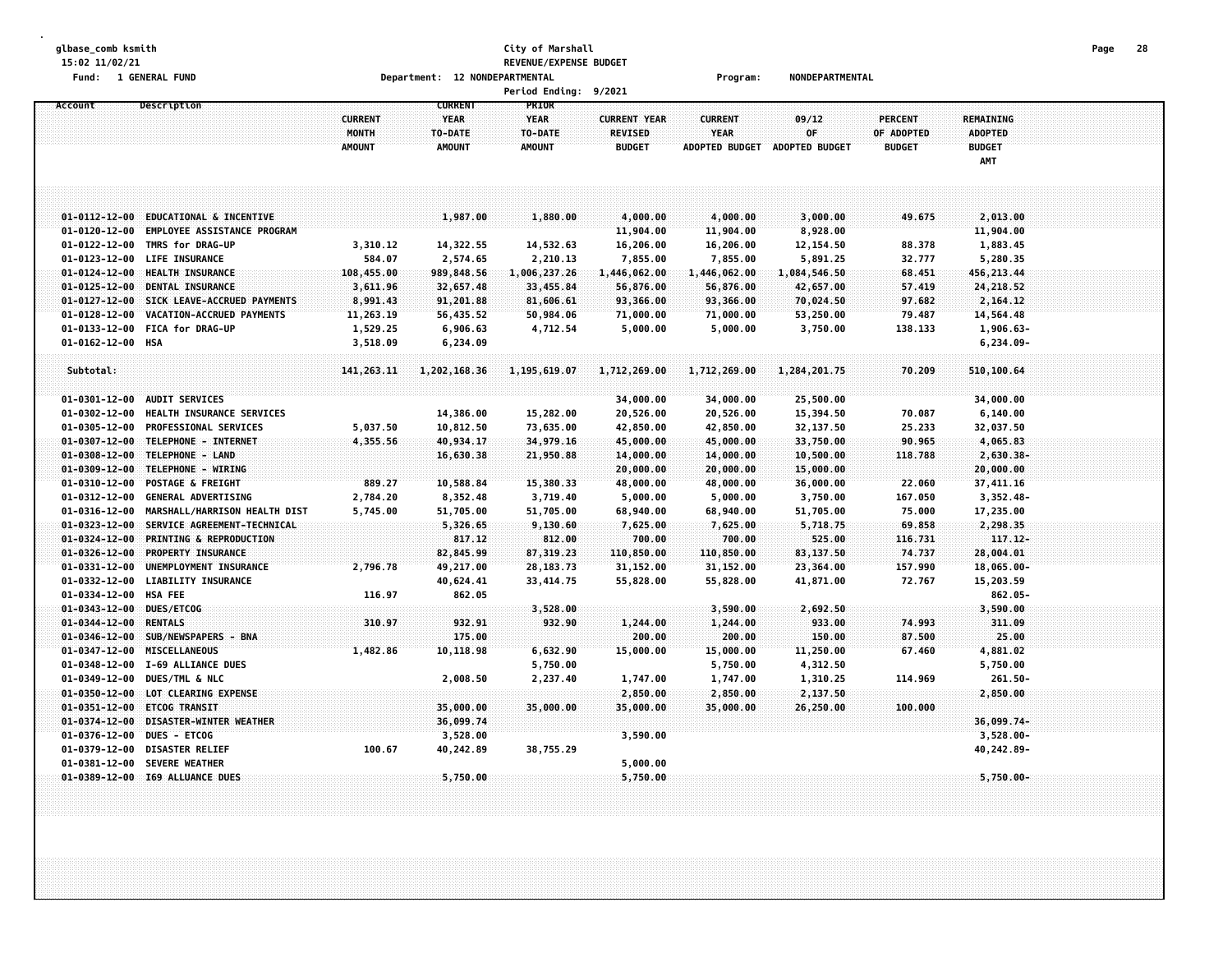### **glbase\_comb ksmith City of Marshall Page 29 15:02 11/02/21 REVENUE/EXPENSE BUDGET Fund: 1 GENERAL FUND Department: 12 NONDEPARTMENTAL Program: NONDEPARTMENTAL**

|  | Account |           |                                                       |  | Description |  |                        |  |  | <b>CURRENT</b><br>MONTH<br><b>AMOUNT</b> |  |  | <b>CURRENT</b><br><b>YEAR</b><br>TO-DATE<br><b>AMOUNT</b> |  | <b>YEAR</b><br>TO-DATE<br><b>AMOUNT</b> | PRIOR |  | $1 \, \text{cm}$ coupletions, $3/2022$<br><b>CURRENT YEAR</b><br><b>REVISED</b><br><b>BUDGET</b> |  | <b>CURRENT</b><br>YEAR       | ADOPTED BUDGET ADOPTED BUDGET | 09/12<br>0F |                              |  | <b>PERCENT</b><br>OF ADOPTED<br><b>BUDGET</b> |                  |  | <b>ADOPTED</b><br><b>BUDGET</b><br>AMT | <b>REMAINING</b>           |  |  |  |  |
|--|---------|-----------|-------------------------------------------------------|--|-------------|--|------------------------|--|--|------------------------------------------|--|--|-----------------------------------------------------------|--|-----------------------------------------|-------|--|--------------------------------------------------------------------------------------------------|--|------------------------------|-------------------------------|-------------|------------------------------|--|-----------------------------------------------|------------------|--|----------------------------------------|----------------------------|--|--|--|--|
|  |         |           | 01-0397-12-00 PROPERTY TAX - HCAD                     |  |             |  |                        |  |  |                                          |  |  | 756.36                                                    |  |                                         |       |  |                                                                                                  |  |                              |                               |             |                              |  |                                               |                  |  |                                        | 756.36-                    |  |  |  |  |
|  |         | Subtotal: |                                                       |  |             |  |                        |  |  | 23,619.78                                |  |  | 467,714.97                                                |  | 468,348.57                              |       |  | 574,852.00                                                                                       |  | 569,852.00                   |                               |             | 427,389.00                   |  |                                               | 82.077           |  |                                        | 102,137.03                 |  |  |  |  |
|  |         |           | Program number:<br>Department number: NONDEPARTMENTAL |  |             |  | <b>NONDEPARTMENTAL</b> |  |  | 164,882.89<br>164,882.89                 |  |  | 1,669,883.33<br>1,669,883.33                              |  | 1,663,967.64<br>1,663,967.64            |       |  | 2,287,121.00<br>2,287,121.00                                                                     |  | 2,282,121.00<br>2,282,121.00 |                               |             | 1,711,590.75<br>1,711,590.75 |  |                                               | 73.172<br>73.172 |  |                                        | 612, 237.67<br>612, 237.67 |  |  |  |  |
|  |         |           |                                                       |  |             |  |                        |  |  |                                          |  |  |                                                           |  |                                         |       |  |                                                                                                  |  |                              |                               |             |                              |  |                                               |                  |  |                                        |                            |  |  |  |  |
|  |         |           |                                                       |  |             |  |                        |  |  |                                          |  |  |                                                           |  |                                         |       |  |                                                                                                  |  |                              |                               |             |                              |  |                                               |                  |  |                                        |                            |  |  |  |  |
|  |         |           |                                                       |  |             |  |                        |  |  |                                          |  |  |                                                           |  |                                         |       |  |                                                                                                  |  |                              |                               |             |                              |  |                                               |                  |  |                                        |                            |  |  |  |  |
|  |         |           |                                                       |  |             |  |                        |  |  |                                          |  |  |                                                           |  |                                         |       |  |                                                                                                  |  |                              |                               |             |                              |  |                                               |                  |  |                                        |                            |  |  |  |  |
|  |         |           |                                                       |  |             |  |                        |  |  |                                          |  |  |                                                           |  |                                         |       |  |                                                                                                  |  |                              |                               |             |                              |  |                                               |                  |  |                                        |                            |  |  |  |  |
|  |         |           |                                                       |  |             |  |                        |  |  |                                          |  |  |                                                           |  |                                         |       |  |                                                                                                  |  |                              |                               |             |                              |  |                                               |                  |  |                                        |                            |  |  |  |  |
|  |         |           |                                                       |  |             |  |                        |  |  |                                          |  |  |                                                           |  |                                         |       |  |                                                                                                  |  |                              |                               |             |                              |  |                                               |                  |  |                                        |                            |  |  |  |  |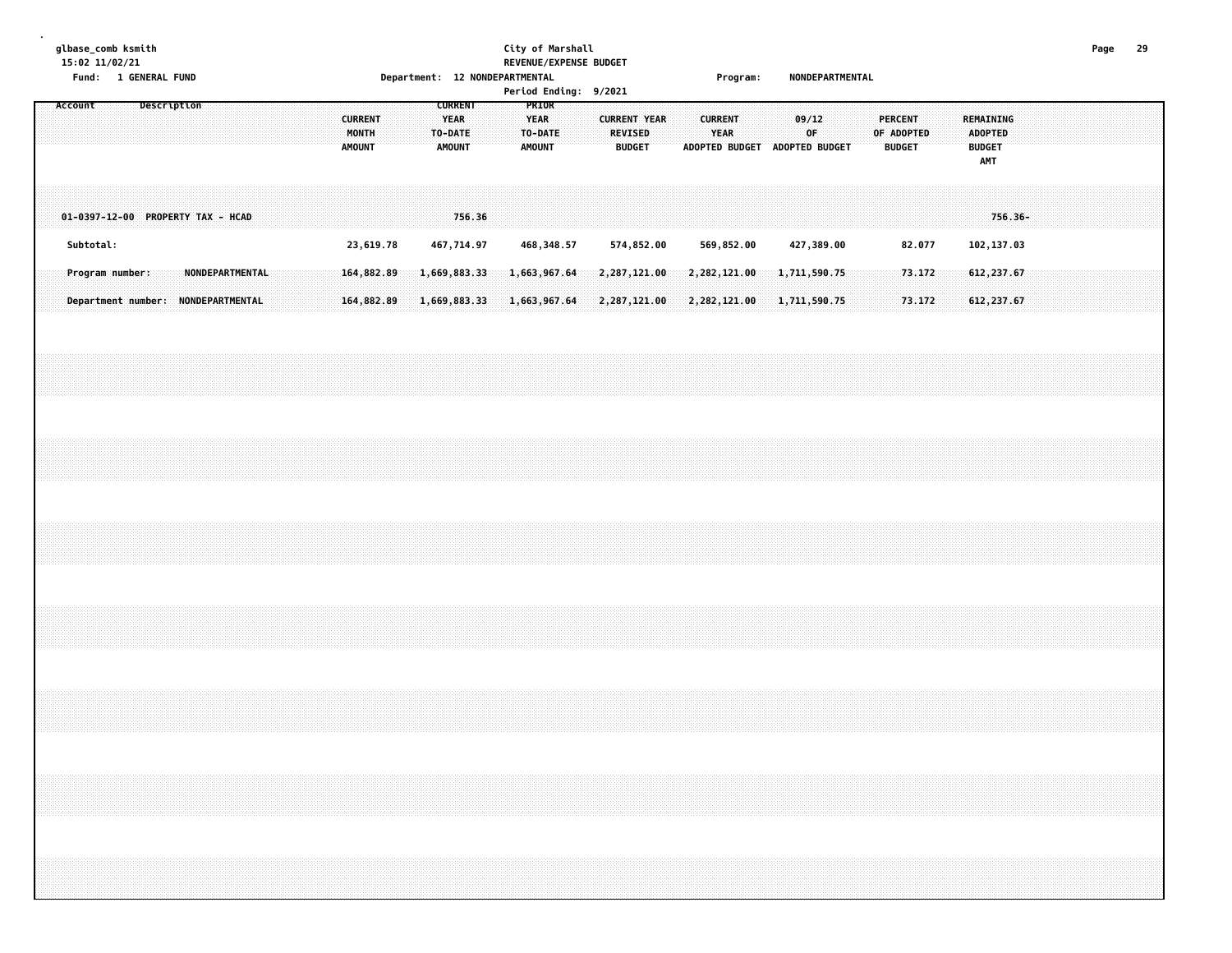### **glbase\_comb ksmith City of Marshall Page 30 15:02 11/02/21 REVENUE/EXPENSE BUDGET Fund: 1 GENERAL FUND Department: 13 APPRAISAL DISTRICT Program: APPRAISAL DISTRICT**

|         |                 |  |             |  |                                          |  |  |                                          |           | peper emersity and rule in |             |                                                           |  |                              | .                | Period Ending: 9/2021 |                                                        |  |                               | .                             |  |             |  |            |                                 |  |                                                     |  |  |  |  |
|---------|-----------------|--|-------------|--|------------------------------------------|--|--|------------------------------------------|-----------|----------------------------|-------------|-----------------------------------------------------------|--|------------------------------|------------------|-----------------------|--------------------------------------------------------|--|-------------------------------|-------------------------------|--|-------------|--|------------|---------------------------------|--|-----------------------------------------------------|--|--|--|--|
| Account |                 |  | Description |  |                                          |  |  | <b>CURRENT</b><br>MONTH<br><b>AMOUNT</b> |           |                            |             | <b>CURRENT</b><br><b>YEAR</b><br>TO-DATE<br><b>AMOUNT</b> |  | <b>YEAR</b><br><b>AMOUNT</b> | PRIOR<br>TO-DATE |                       | <b>CURRENT YEAR</b><br><b>REVISED</b><br><b>BUDGET</b> |  | <b>CURRENT</b><br><b>YEAR</b> | ADOPTED BUDGET ADOPTED BUDGET |  | 09/12<br>OF |  | OF ADOPTED | <b>PERCENT</b><br><b>BUDGET</b> |  | REMAINING<br><b>ADOPTED</b><br><b>BUDGET</b><br>AMT |  |  |  |  |
|         |                 |  |             |  | 01-0306-13-00 APPRAISAL DISTRICT CHARGES |  |  |                                          | 25,378.25 |                            | 101,513.00  |                                                           |  |                              | 93,308.00        |                       | 101,513.00                                             |  |                               | 101,513.00                    |  | 76, 134. 75 |  |            | 100.000                         |  |                                                     |  |  |  |  |
|         | Subtotal:       |  |             |  |                                          |  |  |                                          | 25,378.25 |                            | 101,513.00  |                                                           |  |                              | 93,308.00        |                       | 101,513.00                                             |  |                               | 101,513.00                    |  | 76,134.75   |  |            | 100.000                         |  |                                                     |  |  |  |  |
|         | Program number: |  |             |  | APPRAISAL DISTRICT                       |  |  |                                          | 25,378,25 |                            | 101, 513.00 |                                                           |  |                              | 93,308,00        |                       | 101, 513, 00                                           |  |                               | 101, 513.00                   |  | 76,134.75   |  |            | 100.000                         |  |                                                     |  |  |  |  |
|         |                 |  |             |  | Department number: APPRAISAL DISTRICT    |  |  |                                          | 25,378.25 |                            | 101,513.00  |                                                           |  |                              | 93,308.00        |                       | 101,513.00                                             |  |                               | 101,513.00                    |  | 76, 134. 75 |  |            | 100.000                         |  |                                                     |  |  |  |  |
|         |                 |  |             |  |                                          |  |  |                                          |           |                            |             |                                                           |  |                              |                  |                       |                                                        |  |                               |                               |  |             |  |            |                                 |  |                                                     |  |  |  |  |
|         |                 |  |             |  |                                          |  |  |                                          |           |                            |             |                                                           |  |                              |                  |                       |                                                        |  |                               |                               |  |             |  |            |                                 |  |                                                     |  |  |  |  |
|         |                 |  |             |  |                                          |  |  |                                          |           |                            |             |                                                           |  |                              |                  |                       |                                                        |  |                               |                               |  |             |  |            |                                 |  |                                                     |  |  |  |  |
|         |                 |  |             |  |                                          |  |  |                                          |           |                            |             |                                                           |  |                              |                  |                       |                                                        |  |                               |                               |  |             |  |            |                                 |  |                                                     |  |  |  |  |
|         |                 |  |             |  |                                          |  |  |                                          |           |                            |             |                                                           |  |                              |                  |                       |                                                        |  |                               |                               |  |             |  |            |                                 |  |                                                     |  |  |  |  |
|         |                 |  |             |  |                                          |  |  |                                          |           |                            |             |                                                           |  |                              |                  |                       |                                                        |  |                               |                               |  |             |  |            |                                 |  |                                                     |  |  |  |  |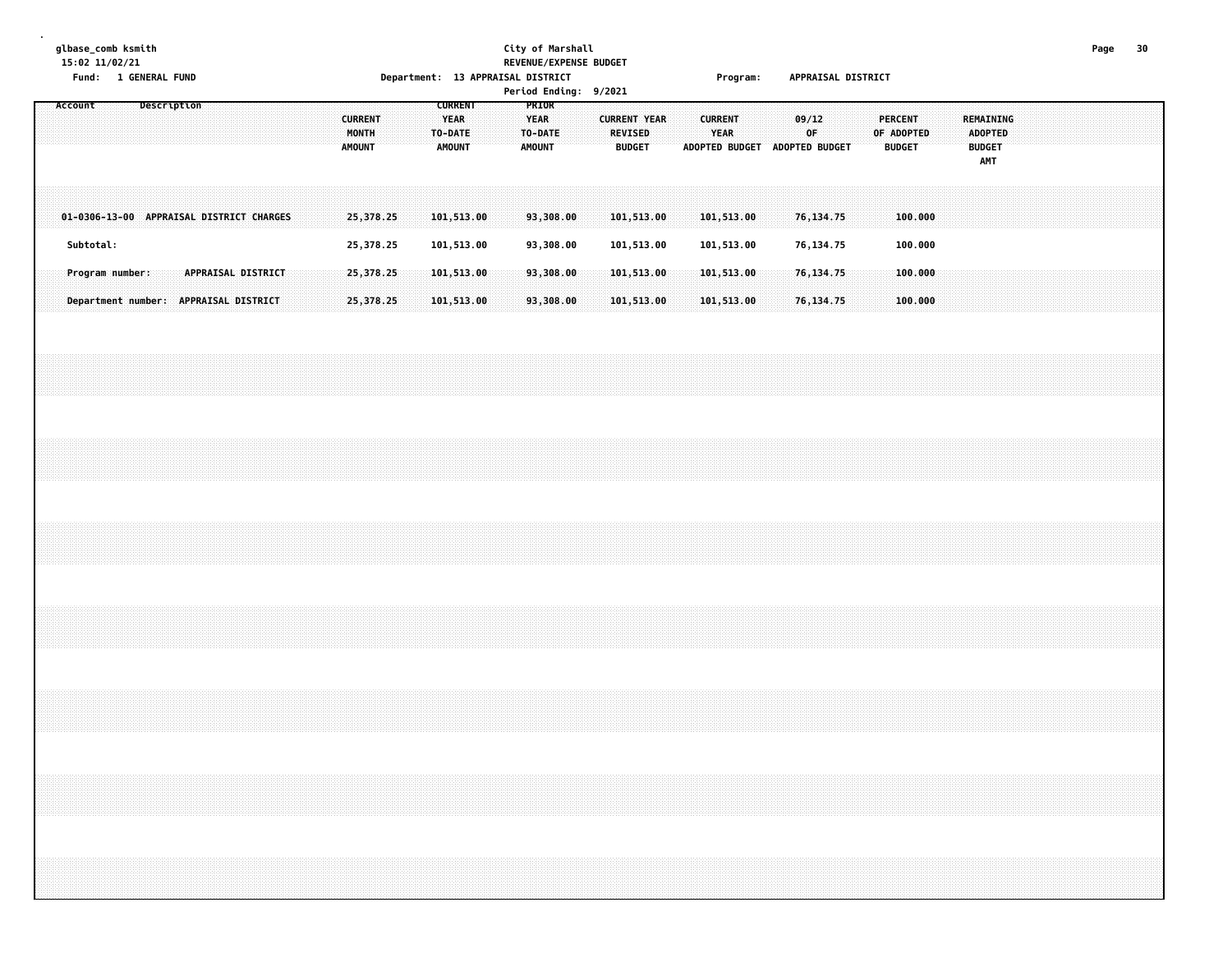### **glbase\_comb ksmith City of Marshall Page 31 15:02 11/02/21 REVENUE/EXPENSE BUDGET** Fund: 1 GENERAL FUND CONTENTS OF THE RESERVE OPPRIMING THE PARKS & RECREATION CONTENTS OF THE PROGRAM: 1 ADMINISTRATION

| Account               | Description                                                      |                                | <b>CURRENT</b>         | <b>PRIOR</b>           |                                       |  |                               |                               |                    |  |                       |  |                             |  |  |  |
|-----------------------|------------------------------------------------------------------|--------------------------------|------------------------|------------------------|---------------------------------------|--|-------------------------------|-------------------------------|--------------------|--|-----------------------|--|-----------------------------|--|--|--|
|                       |                                                                  | <b>CURRENT</b><br><b>MONTH</b> | <b>YEAR</b><br>TO-DATE | <b>YEAR</b><br>TO-DATE | <b>CURRENT YEAR</b><br><b>REVISED</b> |  | <b>CURRENT</b><br><b>YEAR</b> |                               | 09/12<br><b>OF</b> |  | PERCENT<br>OF ADOPTED |  | REMAINING<br><b>ADOPTED</b> |  |  |  |
|                       |                                                                  | <b>AMOUNT</b>                  | <b>AMOUNT</b>          | <b>AMOUNT</b>          | <b>BUDGET</b>                         |  |                               | ADOPTED BUDGET ADOPTED BUDGET |                    |  | <b>BUDGET</b>         |  | <b>BUDGET</b>               |  |  |  |
|                       |                                                                  |                                |                        |                        |                                       |  |                               |                               |                    |  |                       |  | AMT                         |  |  |  |
|                       |                                                                  |                                |                        |                        |                                       |  |                               |                               |                    |  |                       |  |                             |  |  |  |
|                       |                                                                  |                                |                        |                        |                                       |  |                               |                               |                    |  |                       |  |                             |  |  |  |
|                       |                                                                  |                                |                        |                        |                                       |  |                               |                               |                    |  |                       |  |                             |  |  |  |
|                       | 01-0101-14-01 SALARIES OFFICIALS & ADMIN                         |                                |                        | 3,940.66               |                                       |  |                               |                               |                    |  |                       |  |                             |  |  |  |
|                       | 01-0106-14-01 SALARIES-OFFICE & CLERICAL                         |                                | $358.32 -$             | 16,841.10              |                                       |  |                               |                               |                    |  |                       |  | 358.32                      |  |  |  |
| 01-0122-14-01 TMRS    | 01-0111-14-01 SALARIES-LONGEVITY                                 |                                | $59.52 -$              | 88.00<br>3,512.45      |                                       |  |                               |                               |                    |  |                       |  | 59.52                       |  |  |  |
|                       | 01-0133-14-01 FICA-SALARY RESERVE                                |                                | $27.41 -$              | 1,631.03               |                                       |  |                               |                               |                    |  |                       |  | 27.41                       |  |  |  |
|                       | 01-0134-14-01 WORKMEN'S COMPENSATION                             |                                |                        | 121.89                 |                                       |  |                               |                               |                    |  |                       |  |                             |  |  |  |
|                       |                                                                  |                                |                        |                        |                                       |  |                               |                               |                    |  |                       |  |                             |  |  |  |
| Subtotal:             |                                                                  |                                | 445.25-                | 26, 135. 13            |                                       |  |                               |                               |                    |  |                       |  | 445.25                      |  |  |  |
|                       |                                                                  |                                |                        |                        |                                       |  |                               |                               |                    |  |                       |  |                             |  |  |  |
|                       |                                                                  |                                |                        |                        |                                       |  |                               |                               |                    |  |                       |  |                             |  |  |  |
|                       | 01-0201-14-01 OFFICE SUPPLIES                                    |                                |                        | 40.00                  |                                       |  |                               |                               |                    |  |                       |  |                             |  |  |  |
|                       |                                                                  |                                |                        |                        |                                       |  |                               |                               |                    |  |                       |  |                             |  |  |  |
| Subtotal:             |                                                                  |                                |                        | 40.00                  |                                       |  |                               |                               |                    |  |                       |  |                             |  |  |  |
|                       |                                                                  |                                |                        |                        |                                       |  |                               |                               |                    |  |                       |  |                             |  |  |  |
|                       | 01-0304-14-01 TELEPHONE-CELLULAR<br>01-0311-14-01 TRANSPORTATION |                                |                        | 127.44<br>600.00       |                                       |  |                               |                               |                    |  |                       |  |                             |  |  |  |
|                       | 01-0324-14-01 PRINTING & REPRODUCTION                            |                                |                        | 85.98                  |                                       |  |                               |                               |                    |  |                       |  |                             |  |  |  |
| 01-0344-14-01 RENTALS |                                                                  |                                |                        | 1,515.42               |                                       |  |                               |                               |                    |  |                       |  |                             |  |  |  |
|                       | 01-0347-14-01 MISCELLANEOUS                                      |                                |                        | 61.99                  |                                       |  |                               |                               |                    |  |                       |  |                             |  |  |  |
|                       |                                                                  |                                |                        |                        |                                       |  |                               |                               |                    |  |                       |  |                             |  |  |  |
| Subtotal:             |                                                                  |                                |                        | 2,390.83               |                                       |  |                               |                               |                    |  |                       |  |                             |  |  |  |
|                       |                                                                  |                                |                        |                        |                                       |  |                               |                               |                    |  |                       |  |                             |  |  |  |
| Program number:       | <b>1 ADMINISTRATION</b>                                          |                                | 445.25-                | 28,565.96              |                                       |  |                               |                               |                    |  |                       |  | 445.25                      |  |  |  |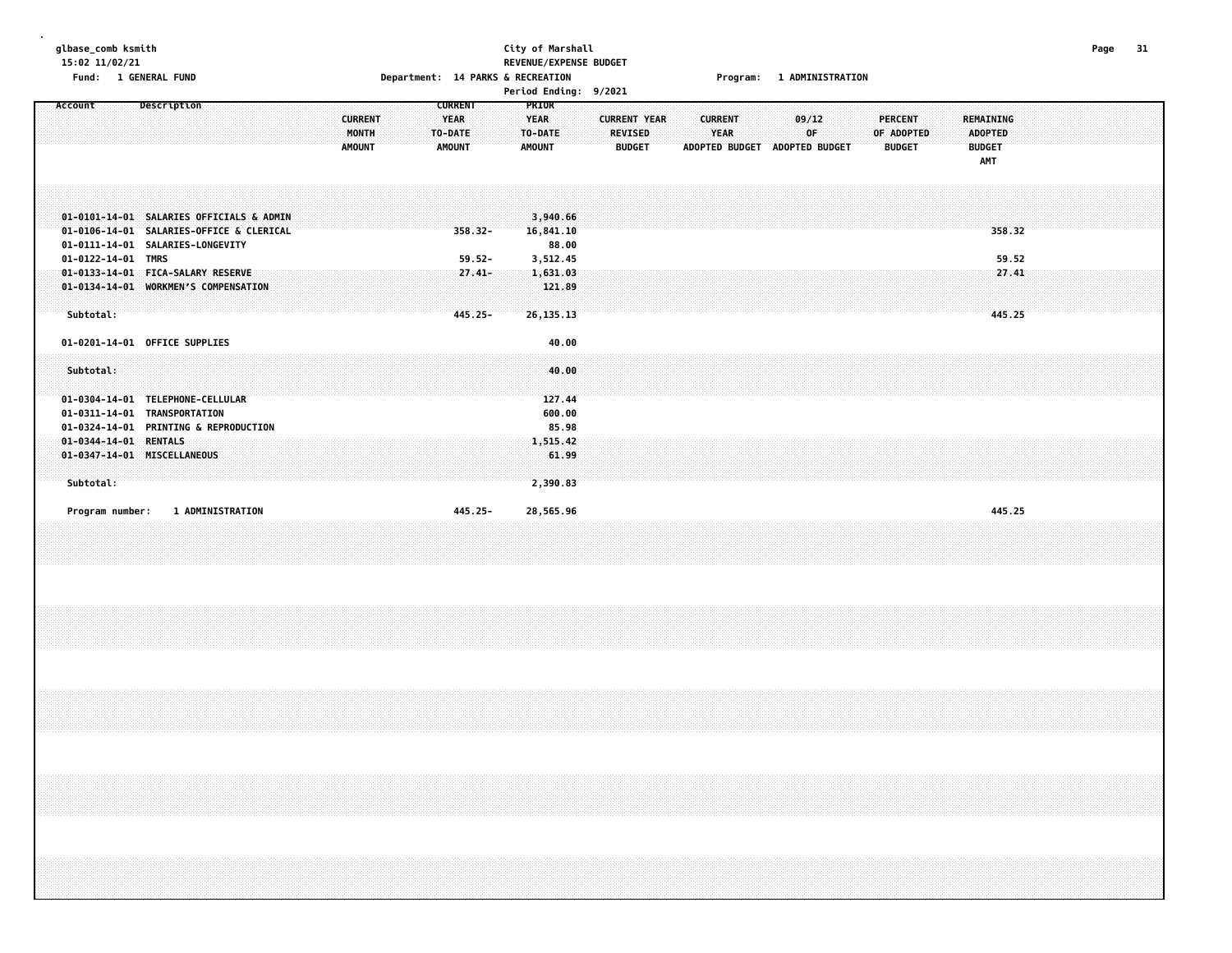#### **glbase\_comb ksmith City of Marshall Page 32 15:02 11/02/21 REVENUE/EXPENSE BUDGET Fund: 1 GENERAL FUND Department: 14 PARKS & RECREATION Program: 4 PARKS Period Ending: 9/2021**

|                        |                                   |                         |                                          | rertoa chathg:                  | <b>9/4021</b>                         |                        |                |                              |                                    |  |
|------------------------|-----------------------------------|-------------------------|------------------------------------------|---------------------------------|---------------------------------------|------------------------|----------------|------------------------------|------------------------------------|--|
| Account                | Description                       | <b>CURRENT</b><br>MONTH | <b>CURRENT</b><br><b>YEAR</b><br>TO-DATE | PRIOR<br><b>YEAR</b><br>TO-DATE | <b>CURRENT YEAR</b><br><b>REVISED</b> | <b>CURRENT</b><br>YEAR | 09/12<br>0F    | <b>PERCENT</b><br>OF ADOPTED | <b>REMAINING</b><br><b>ADOPTED</b> |  |
|                        |                                   | <b>AMOUNT</b>           | <b>AMOUNT</b>                            | <b>AMOUNT</b>                   | <b>BUDGET</b>                         | <b>ADOPTED BUDGET</b>  | ADOPTED BUDGET | <b>BUDGET</b>                | <b>BUDGET</b><br>AMT               |  |
|                        |                                   |                         |                                          |                                 |                                       |                        |                |                              |                                    |  |
|                        |                                   |                         |                                          |                                 |                                       |                        |                |                              |                                    |  |
|                        | 01-0103-14-04 SALARIES-TECHNICIAN | 3,496.60                | 31,102.67                                | 31,530.29                       | 41,862.00                             | 41,862.00              | 31,396.50      | 74.298                       | 10,759.33                          |  |
| $01 - 0106 - 14 - 04$  | SALARIES-OFFICE & CLERICAL        |                         | 1,401.56                                 | 5,613.66                        |                                       |                        |                |                              | 1,401.56-                          |  |
| 01-0107-14-04          | SALARIES-SKILLED CRAFT            | 2,744.81                | 24,958.55                                | 24,485.12                       | 34,455.00                             | 34,455.00              | 25,841.25      | 72.438                       | 9,496.45                           |  |
| 01-0108-14-04          | SALARIES-SERVICE MAINTENANCE      | 6,612.37                | 61,634.43                                | 57,775.15                       | 85,142.00                             | 85,142.00              | 63,856.50      | 72.390                       | 23,507.57                          |  |
| $01 - 0109 - 14 - 04$  | SALARIES-OVERTIME                 |                         | 767.28                                   | 4,538.94                        | 10,000.00                             | 10,000.00              | 7,500.00       | 7.673                        | 9,232.72                           |  |
| $01 - 0111 - 14 - 04$  | SALARIES-LONGEVITY                |                         | 80.00                                    |                                 | 3,264.00                              | 3,264.00               | 2,448.00       | 2.451                        | 3,184.00                           |  |
| $01 - 0122 - 14 - 04$  | <b>TMRS</b>                       | 2,135.03                | 19,922.84                                | 20,277.11                       | 29,021.00                             | 29,021.00              | 21,765.75      | 68.650                       | 9,098.16                           |  |
| $01 - 0133 - 14 - 04$  | <b>FICA-SALARY RESERVE</b>        | 930.04                  | 8,682.36                                 | 9,034.16                        | 13,366.00                             | 13,366.00              | 10,024.50      | 64.959                       | 4,683.64                           |  |
| $01 - 0134 - 14 - 04$  | WORKMEN'S COMPENSATION            |                         | 1,592.79                                 | 2,421.99                        | 2,111.00                              | 2,111.00               | 1,583.25       | 75.452                       | 518.21                             |  |
| Subtotal:              |                                   | 15,918.85               | 150, 142.48                              | 155,676.42                      | 219,221.00                            | 219,221.00             | 164, 415.75    | 68.489                       | 69,078.52                          |  |
|                        |                                   |                         |                                          |                                 |                                       |                        |                |                              |                                    |  |
| $01 - 0201 - 14 - 04$  | <b>OFFICE SUPPLIES</b>            |                         |                                          |                                 | 350.00                                | 350.00                 | 262.50         |                              | 350.00                             |  |
| $01 - 0202 - 14 - 04$  | <b>AGRICULTURAL</b>               | 503.20                  | 2,026.91                                 | 1,049.91                        | 3,000.00                              | 3,000.00               | 2,250.00       | 67.564                       | 973.09                             |  |
| $01 - 0203 - 14 - 04$  | MEDICAL & CHEMICAL                | 636.82                  | 1,795.95                                 | 820.61                          | 3,000.00                              | 3,000.00               | 2,250.00       | 59.865                       | 1,204.05                           |  |
| 01-0205-14-04          | FUEL, OIL, & LUBE                 | 484.24                  | 9,473.30                                 | 9,480.95                        | 14,100.00                             | 12,600.00              | 9,450.00       | 75.185                       | 3,126.70                           |  |
| 01-0206-14-04 CLOTHING |                                   |                         | 1,582.19                                 | 1,251.56                        | 2,200.00                              | 1,400.00               | 1,050.00       | 113.014                      | $182.19 -$                         |  |
| $01 - 0211 - 14 - 04$  | <b>GARBAGE BAGS</b>               |                         | 4,818.75                                 | 4,160.00                        | 6,500.00                              | 8,000.00               | 6,000.00       | 60.234                       | 3,181.25                           |  |
| $01 - 0212 - 14 - 04$  | ELECTRICAL SUPPLIES               |                         |                                          |                                 | 500.00                                | 500.00                 | 375.00         |                              | 500.00                             |  |
| $01 - 0213 - 14 - 04$  | MOTOR VEHICLE-POOL VEHICLES       | 573.38                  | 2,121.53                                 | 5,364.43                        | 12,000.00                             | 12,000.00              | 9,000.00       | 17.679                       | 9,878.47                           |  |
| 01-0214-14-04          | PLUMBING SUPPLIES                 |                         |                                          | 26.46                           | 500.00                                | 500.00                 | 375.00         |                              | 500.00                             |  |
| 01-0215-14-04          | <b>BUILDING SUPPLIES</b>          |                         |                                          |                                 | 500.00                                | 500.00                 | 375.00         |                              | 500.00                             |  |
| $01 - 0217 - 14 - 04$  | OTHER SUPPLIES                    | 369.97                  | 2,763.10                                 | 1,926.15                        | 4,700.00                              | 7,000.00               | 5,250.00       | 39.473                       | 4,236.90                           |  |
| $01 - 0218 - 14 - 04$  | SMALL TOOL & MINOR EQUIPMENT      | 639.61                  | 5,303.62                                 | 1,059.29                        | 6,000.00                              | 7,000.00               | 5,250.00       | 75.766                       | 1,696.38                           |  |
| $01 - 0219 - 14 - 04$  | REPAIR & MAINTENANCE SUPPLIES     | 270.63                  | 4,333.09                                 | 1,065.93                        | 4,500.00                              | 4,500.00               | 3,375.00       | 96,291                       | 166.91                             |  |
| Subtotal:              |                                   | 3,477.85                | 34,218.44                                | 26,205.29                       | 57,850.00                             | 60,350.00              | 45,262.50      | 56.700                       | 26,131.56                          |  |
| $01 - 0304 - 14 - 04$  | TELEPHONE-CELLULAR                | 115.97                  | 463.73                                   | 927.05                          | 1,500.00                              | 1,500.00               | 1,125.00       | 30.915                       | 1,036.27                           |  |
| $01 - 0323 - 14 - 04$  | SERVICE AGREEMENT-TECHNICAL       |                         |                                          |                                 | 2,500.00                              | 2,500.00               | 1,875.00       |                              | 2,500.00                           |  |
| 01-0337-14-04          | <b>ELECTRIC SERVICE</b>           | 473.42                  | 13,821.54                                | 13,532.04                       | 20,000.00                             | 20,000.00              | 15,000.00      | 69.108                       | 6,178.46                           |  |
| $01 - 0340 - 14 - 04$  | REPAIR & MAINTENANCE BUILDINGS    |                         | 338.72                                   | 351.89                          | 3,400.00                              | 4,400.00               | 3,300.00       | 7.698                        | 4,061.28                           |  |
| 01-0341-14-04          | REPAIR & MAINTENANCE-LIGHTS       |                         | 784.78                                   | 12,126.88                       | 16,500.00                             | 15,000.00              | 11,250.00      | 5.232                        | 14,215.22                          |  |
| $01 - 0342 - 14 - 04$  | REPAIR & MAINTENANCE EQUIPMENT    | 728.85                  | 3,053.88                                 | 3,909.61                        | 10,000.00                             | 10,000.00              | 7,500.00       | 30.539                       | 6,946.12                           |  |
| $01 - 0343 - 14 - 04$  | REPAIR & MAINTENANCE-PARKS        |                         | 4,563.03                                 | 7,420.74                        | 23,500.00                             | 25,000.00              | 18,750.00      | 18.252                       | 20,436.97                          |  |
| $01 - 0344 - 14 - 04$  | <b>RENTALS</b>                    |                         | 2,050.00                                 | 2,340.00                        | 3,000.00                              | 2,000.00               | 1,500.00       | 102.500                      | $50.00 -$                          |  |
| $01 - 0347 - 14 - 04$  | MISCELLANEOUS                     |                         | 32.54                                    | 129.02                          | 200.00                                | 200.00                 | 150.00         | 16.270                       | 167.46                             |  |
| 01-0363-14-04          | REPAIR & MAINT-TELEGRAPH PARK     |                         |                                          |                                 | 3,000.00                              |                        |                |                              |                                    |  |
| 01-0364-14-04          | REP & MAINT GROUNDS-CITY PARK     |                         | 2,133.84                                 | 3,747.31                        | 20,000.00                             | 20,000.00              | 15,000.00      | 10.669                       | 17,866.16                          |  |
| $01 - 0365 - 14 - 04$  | REP & MAINT GROUNDS-TELEGRAPH     |                         |                                          |                                 |                                       | 3,000.00               | 2,250.00       |                              | 3,000.00                           |  |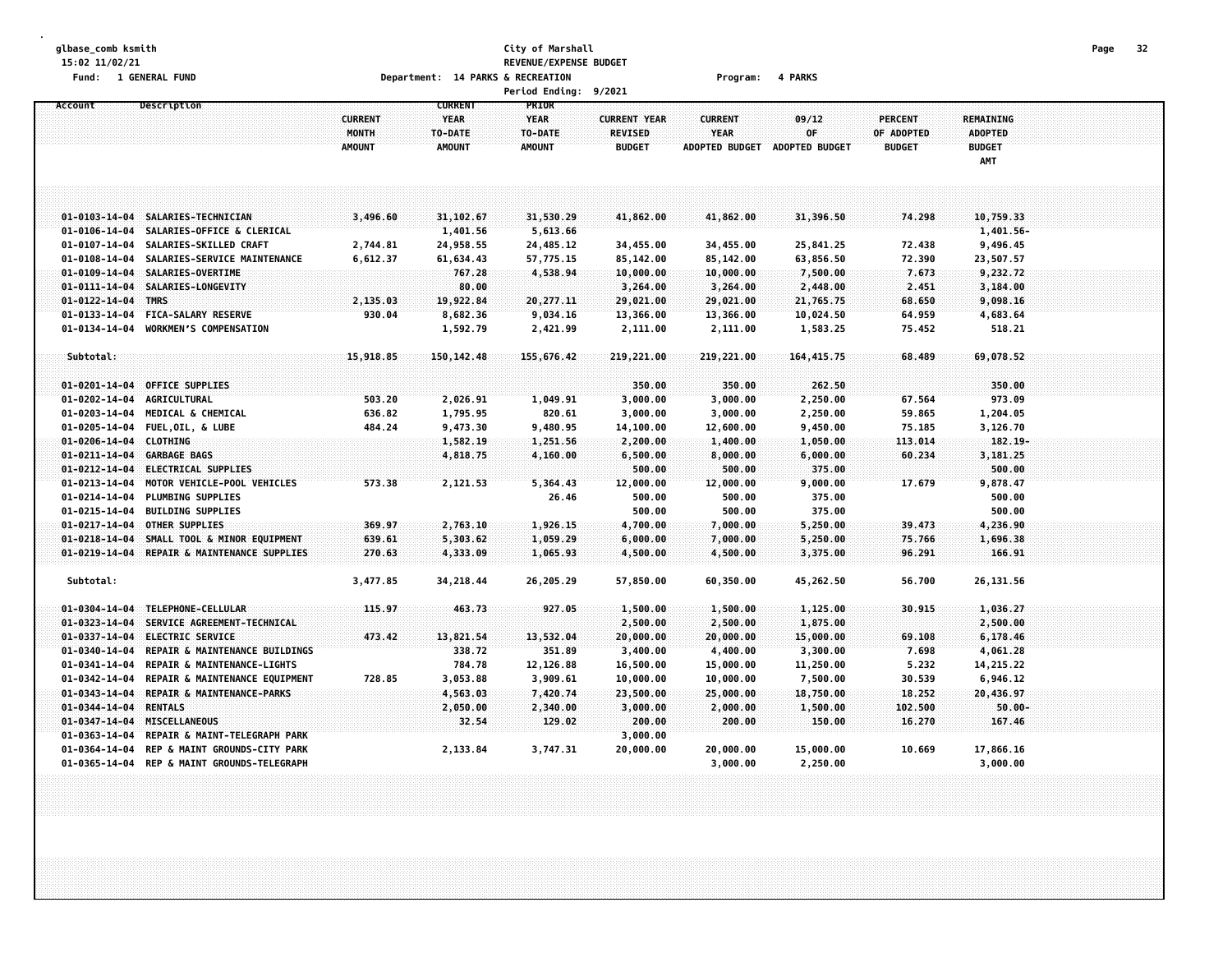#### **glbase\_comb ksmith City of Marshall Page 33 15:02 11/02/21 REVENUE/EXPENSE BUDGET Fund: 1 GENERAL FUND Department: 14 PARKS & RECREATION Program: 4 PARKS**

|  | Account   |  |  | Description             |  |                                          |  | <b>CURRENT</b><br>MONTH<br><b>AMOUNT</b> |                      |  | <b>CURRENT</b><br><b>YEAR</b><br>TO-DATE<br><b>AMOUNT</b> |                                      |  | PRIOR<br><b>YEAR</b><br>TO-DATE<br><b>AMOUNT</b> |  | <b>CURRENT YEAR</b> | <b>REVISED</b><br><b>BUDGET</b>      |  | <b>CURRENT</b><br><b>YEAR</b><br>ADOPTED BUDGET ADOPTED BUDGET |  | 09/12<br>0F                        |  | <b>PERCENT</b><br>OF ADOPTED | <b>BUDGET</b>                |  | <b>ADOPTED</b><br><b>BUDGET</b><br>AMT | <b>REMAINING</b> |  |  |  |  |
|--|-----------|--|--|-------------------------|--|------------------------------------------|--|------------------------------------------|----------------------|--|-----------------------------------------------------------|--------------------------------------|--|--------------------------------------------------|--|---------------------|--------------------------------------|--|----------------------------------------------------------------|--|------------------------------------|--|------------------------------|------------------------------|--|----------------------------------------|------------------|--|--|--|--|
|  | Subtotal: |  |  |                         |  |                                          |  |                                          | 1,318.24             |  |                                                           | 27,242.06                            |  | 44,484.54                                        |  |                     | 103,600.00                           |  | 103,600.00                                                     |  | 77,700.00                          |  |                              | 26.295                       |  |                                        | 76,357.94        |  |  |  |  |
|  | Subtotal: |  |  | Program number: 4 PARKS |  | 01-0458-14-04 EQUIPMENT REPLACEMENT FUND |  | 25,940.94                                | 5,226.00<br>5,226.00 |  |                                                           | 12,761.00<br>12,761.00<br>224,363.98 |  | 14,772.00<br>14,772.00<br>241, 138.25            |  |                     | 12,761.00<br>12,761.00<br>393,432.00 |  | 12,761.00<br>12,761.00<br>395,932.00                           |  | 9,570.75<br>9,570.75<br>296,949.00 |  |                              | 100.000<br>100.000<br>56.667 |  |                                        | 171,568.02       |  |  |  |  |
|  |           |  |  |                         |  |                                          |  |                                          |                      |  |                                                           |                                      |  |                                                  |  |                     |                                      |  |                                                                |  |                                    |  |                              |                              |  |                                        |                  |  |  |  |  |
|  |           |  |  |                         |  |                                          |  |                                          |                      |  |                                                           |                                      |  |                                                  |  |                     |                                      |  |                                                                |  |                                    |  |                              |                              |  |                                        |                  |  |  |  |  |
|  |           |  |  |                         |  |                                          |  |                                          |                      |  |                                                           |                                      |  |                                                  |  |                     |                                      |  |                                                                |  |                                    |  |                              |                              |  |                                        |                  |  |  |  |  |
|  |           |  |  |                         |  |                                          |  |                                          |                      |  |                                                           |                                      |  |                                                  |  |                     |                                      |  |                                                                |  |                                    |  |                              |                              |  |                                        |                  |  |  |  |  |
|  |           |  |  |                         |  |                                          |  |                                          |                      |  |                                                           |                                      |  |                                                  |  |                     |                                      |  |                                                                |  |                                    |  |                              |                              |  |                                        |                  |  |  |  |  |
|  |           |  |  |                         |  |                                          |  |                                          |                      |  |                                                           |                                      |  |                                                  |  |                     |                                      |  |                                                                |  |                                    |  |                              |                              |  |                                        |                  |  |  |  |  |
|  |           |  |  |                         |  |                                          |  |                                          |                      |  |                                                           |                                      |  |                                                  |  |                     |                                      |  |                                                                |  |                                    |  |                              |                              |  |                                        |                  |  |  |  |  |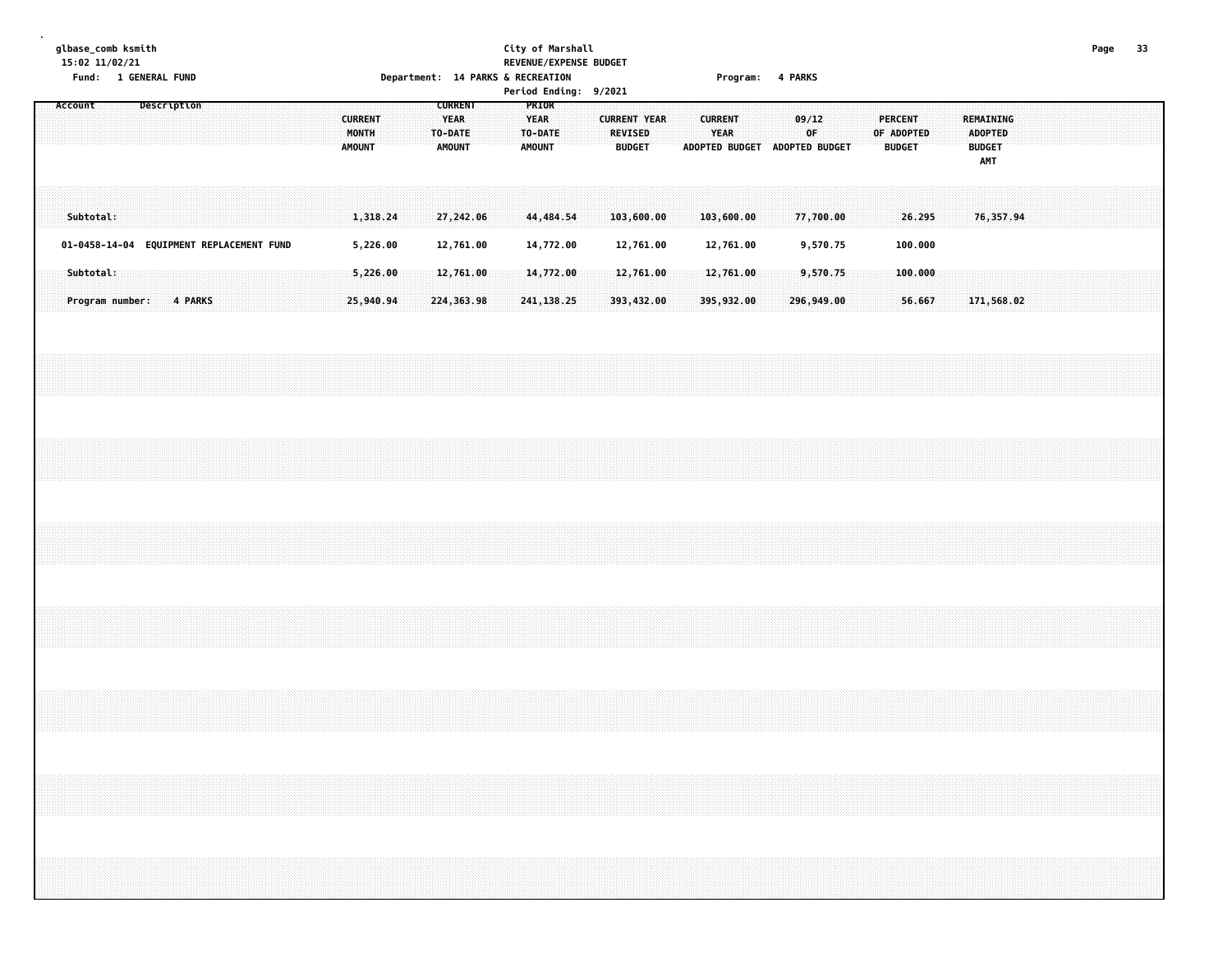### **glbase\_comb ksmith City of Marshall Page 34 15:02 11/02/21 REVENUE/EXPENSE BUDGET** Fund: 1 GENERAL FUND CONTENTS OPERATOR CONTENTS OPERATOR DEPRITS ON THE RECREATION CONTENTS OF PROGRAMS OF RECREATION

| Account                     | Description                                  |                | <b>CURRENT</b> | PRIOR         |                     |                       |                       |                |                |  |
|-----------------------------|----------------------------------------------|----------------|----------------|---------------|---------------------|-----------------------|-----------------------|----------------|----------------|--|
|                             |                                              | <b>CURRENT</b> | <b>YEAR</b>    | <b>YEAR</b>   | <b>CURRENT YEAR</b> | <b>CURRENT</b>        | 09/12                 | <b>PERCENT</b> | REMAINING      |  |
|                             |                                              | MONTH          | TO-DATE        | TO-DATE       | <b>REVISED</b>      | <b>YEAR</b>           | 0F                    | OF ADOPTED     | <b>ADOPTED</b> |  |
|                             |                                              | <b>AMOUNT</b>  | <b>AMOUNT</b>  | <b>AMOUNT</b> | <b>BUDGET</b>       | <b>ADOPTED BUDGET</b> | <b>ADOPTED BUDGET</b> | <b>BUDGET</b>  | <b>BUDGET</b>  |  |
|                             |                                              |                |                |               |                     |                       |                       |                | AMT            |  |
|                             |                                              |                |                |               |                     |                       |                       |                |                |  |
|                             |                                              |                |                |               |                     |                       |                       |                |                |  |
|                             |                                              |                |                |               |                     |                       |                       |                |                |  |
|                             | 01-0109-14-05 SALARIES-OVERTIME              |                |                |               | 500.00              | 500.00                | 375.00                |                | 500.00         |  |
|                             | 01-0110-14-05 SALARIES-PART/TIME & HOURLY    |                |                |               | 1,705.00            | 1,705.00              | 1,278.75              |                | 1,705.00       |  |
|                             | 01-0133-14-05 FICA-SALARY RESERVE            |                |                |               | 169.00              | 169.00                | 126.75                |                | 169.00         |  |
|                             | 01-0134-14-05 WORKMEN'S COMPENSATION         |                | 19.62          | 31.05         | 26.00               | 26.00                 | 19.50                 | 75.462         | 6.38           |  |
|                             |                                              |                |                |               |                     |                       |                       |                |                |  |
| Subtotal:                   |                                              |                | 19.62          | 31.05         | 2,400.00            | 2,400.00              | 1,800.00              | .818           | 2,380.38       |  |
|                             |                                              |                |                |               |                     |                       |                       |                |                |  |
| $01 - 0201 - 14 - 05$       | <b>OFFICE SUPPLIES</b>                       |                |                |               | 100.00              | 100.00                | 75.00                 |                | 100.00         |  |
| $01 - 0203 - 14 - 05$       | <b>MEDICAL &amp; CHEMICAL</b>                |                |                |               |                     | 6,000.00              | 4,500.00              |                | 6,000.00       |  |
| $01 - 0217 - 14 - 05$       | <b>OTHER SUPPLIES</b>                        |                |                |               | 500.00              | 500.00                | 375.00                |                | 500.00         |  |
| $01 - 0218 - 14 - 05$       | SMALL TOOL & MINOR EQUIPMENT                 |                |                |               |                     | 500.00                | 375.00                |                | 500.00         |  |
|                             | 01-0219-14-05 REPAIR & MAINTENANCE SUPPLIES  |                |                | 99.10         | 700.00              | 1,500.00              | 1,125.00              |                | 1,500.00       |  |
|                             |                                              |                |                |               |                     |                       |                       |                |                |  |
| Subtotal:                   |                                              |                |                | 99.10         | 1,300.00            | 8,600.00              | 6,450.00              |                | 8,600.00       |  |
|                             |                                              |                |                |               |                     |                       |                       |                |                |  |
| $01 - 0305 - 14 - 05$       | <b>PROFESSIONAL SERVICES</b>                 | 5,000.00       | 20,000.00      |               | 20,000.00           |                       |                       |                | $20,000.00 -$  |  |
| $01 - 0337 - 14 - 05$       | <b>ELECTRIC SERVICE</b>                      | 1,344.92       | 11, 118.91     | 11,774.26     | 14, 100.00          | 14, 100.00            | 10,575.00             | 78.858         | 2,981.09       |  |
| $01 - 0338 - 14 - 05$       | <b>GAS SERVICE</b>                           | 40.83          | 344.01         | 345.55        | 400.00              | 150.00                | 112.50                | 229.340        | $194.01 -$     |  |
|                             | 01-0342-14-05 REPAIR & MAINTENANCE EQUIPMENT |                |                |               | 250.00              | 4,000.00              | 3,000.00              |                | 4,000.00       |  |
|                             | 01-0345-14-05 CONFERENCE AND TRAINING        |                |                |               | 500.00              | 500.00                | 375.00                |                | 500.00         |  |
| 01-0347-14-05 MISCELLANEOUS |                                              |                |                |               | 150.00              | 150.00                | 112.50                |                | 150.00         |  |
|                             |                                              |                |                |               |                     |                       |                       |                |                |  |
| Subtotal:                   |                                              | 6,385.75       | 31,462.92      | 12, 119.81    | 35,400.00           | 18,900.00             | 14,175.00             | 166.470        | $12,562.92-$   |  |
|                             |                                              |                |                |               |                     |                       |                       |                |                |  |
| Program number:             | <b>5 RECREATION</b>                          | 6,385.75       | 31,482.54      | 12,249.96     | 39,100.00           | 29,900.00             | 22,425.00             | 105,293        | 1,582.54-      |  |
|                             |                                              |                |                |               |                     |                       |                       |                |                |  |
|                             | Department number: PARKS & RECREATION        | 32,326.69      | 255,401.27     | 281,954.17    | 432,532.00          | 425,832.00            | 319,374.00            | 59.977         | 170,430.73     |  |
|                             |                                              |                |                |               |                     |                       |                       |                |                |  |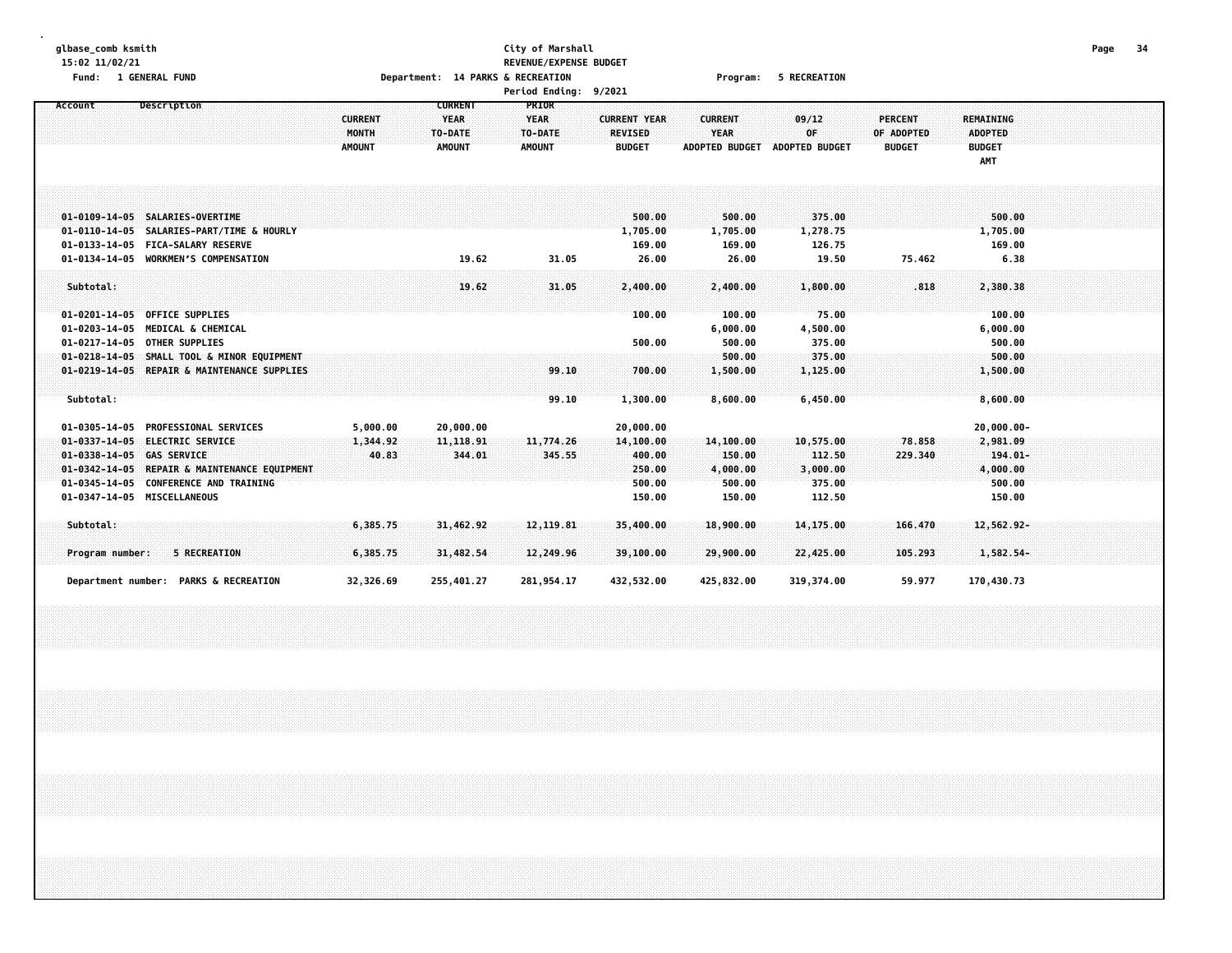#### **glbase\_comb ksmith City of Marshall Page 35 15:02 11/02/21 REVENUE/EXPENSE BUDGET** Fund: 1 GENERAL FUND CONTENT OF THE SCONOMIC DEVICE OF THE SCONOMIC DEVICE OF THE SCONOMIC DEVICE OF THE PLANNING **Period Ending: 9/2021**

**Account Description CURRENT PRIOR CURRENT YEAR YEAR CURRENT YEAR CURRENT 09/12 PERCENT REMAINING MONTH TO-DATE TO-DATE REVISED YEAR OF OF ADOPTED ADOPTED AMOUNT AMOUNT AMOUNT BUDGET ADOPTED BUDGET ADOPTED BUDGET BUDGET BUDGET AMT** 01-0101-15-01 SALARIES OFFICIALS & ADMIN 6.421.12 75.268.56 63.604.16 98.268.56 70.706.00 53.029.50 106.453 4.562.56-**01-0102-15-01 SALARIES-PROFESSIONAL 22,788.72 14,292.92 64,825.00 48,618.75 64,825.00** 01-0103-15-01 SALARIES-TECHNICIAN 1.815.20 16.411.20 16.092.80 22.767.20 22.645.00 16.983.75 72.472 6.233.80 01-0106-15-01 SALARIES-OFFICE & CLERICAL 2,928.80 37,247.60 46,323.20 55,050.00 28,656.00 21,492.00 129.982 8,591.60-**01-0111-15-01 SALARIES-LONGEVITY 1,153.00 1,153.00 864.75 1,153.00 01-0122-15-01 TMRS 1,929.27 22,125.80 25,486.66 32,767.00 32,767.00 24,575.25 67.525 10,641.20 01-0133-15-01 FICA-SALARY RESERVE 825.79 9,637.97 11,423.64 15,091.00 15,091.00 11,318.25 63.866 5,453.03 01-0134-15-01 WORKMENS COMPENSATION 479.82 551.70 654.82 449.00 336.75 106.864 30.82- 01-0162-15-01 HSA 77.92 77.92 315.00 77.92- 01-0168-15-01 WAGE REIMB FROM CDBG 31,826.55- 32,013.80- 4,067.50- 31,826.55 Subtotal: 13,998.10 129,422.32 154,257.08 236,292.00 236,292.00 177,219.00 54.772 106,869.68** 01-0201-15-01 OFFICE SUPPLIES 17.64 2,674.83 1,372.42 3,644.00 600.00 450.00 445.805 2,074.83- **Subtotal: 17.64 2,674.83 1,372.42 3,644.00 600.00 450.00 445.805 2,074.83- 01-0304-15-01 TELEPHONE-CELLULAR 555.00 01-0305-15-01 PROFESSIONAL SERVICES 2,429.90 3,454.56 3,674.84 12,500.00 9,375.00 19.439 10,070.10** 01-0311-15-01 TRANSPORTATION 450.00 4,280.65 6,977.44 5,630.65 9,288.00 6,966.00 46.088 5,007.35 **01-0312-15-01 GENERAL ADVERTISING 1,670.25 971.31 2,000.00 1,000.00 750.00 167.025 670.25- 01-0319-15-01 PLATT FEES 51.18 300.00 300.00 225.00 17.060 248.82 01-0324-15-01 PRINTING & REPRODUCTION 149.99 49.52 150.00 149.99-** 01-0345-15-01 CONFERENCE AND TRAINING (1.000 COS.00 250.00 250.00 250.00 1.250.00 937.50 12.000 1.100.00 01-0346-15-01 DUES & SUBSCRIPTIONS 1.954.00 1.954.00 1.954.00 750.00 195.400 954.00-**01-0347-15-01 MISCELLANEOUS 156.00 01-0348-15-01 FACADE GRANT PROGRAM 25,000.00 18,750.00 25,000.00 01-0390-15-01 CENSUS PROGRAM 9,027.85 Subtotal: 450.00 10,685.97 21,660.76 14,115.49 50,338.00 37,753.50 21.228 39,652.03 01-0420-15-01 IMPROVEMENTS - DATA PROCESSING 16,000.00 16,000.00 10,000.00 7,500.00 160.000 6,000.00- Subtotal: 16,000.00 16,000.00 10,000.00 7,500.00 160.000 6,000.00- 01-0701-15-01 CRADLE ENTREPRENEURSHIP 50,000.00 01-0702-15-01 FACADE DOWNTOWN 50,000.00 Subtotal: 100,000.00** Program number: 1 PLANNING 188,446.88 158,783.12 177,290.26 370,051.49 297,230.00 222,922.50 53.421 138,446.88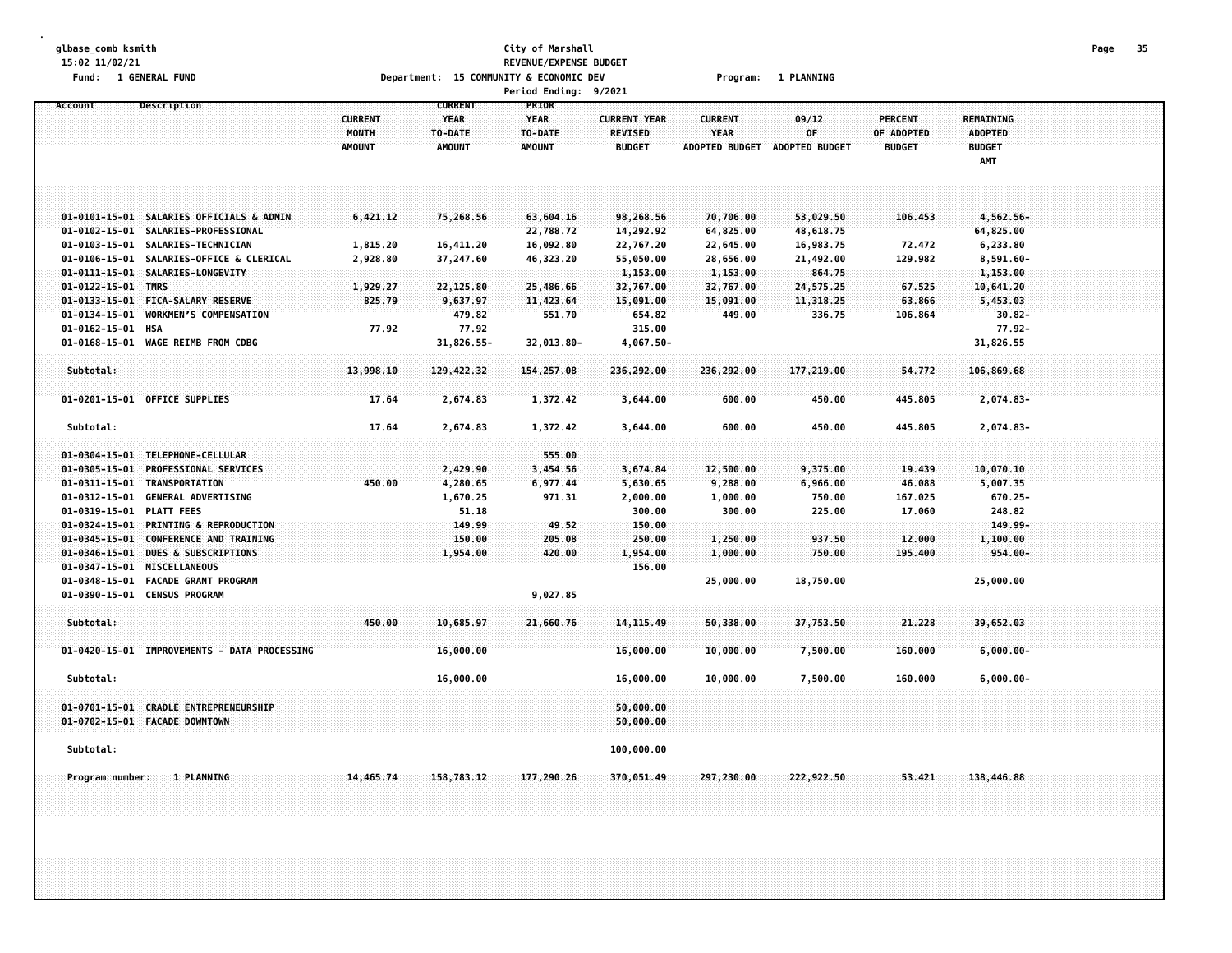#### **glbase\_comb ksmith City of Marshall Page 36 15:02 11/02/21 REVENUE/EXPENSE BUDGET** Fund: 1 GENERAL FUND CONNECTIONS COMMUNITY & COMMUNITY & ECONOMIC DEV Program: 2 BUILDING PERMITS & INSPECTIONS

|                             |                                              |                |                | Period Ending: 9/2021 |                     |                       |                       |                |                |  |  |
|-----------------------------|----------------------------------------------|----------------|----------------|-----------------------|---------------------|-----------------------|-----------------------|----------------|----------------|--|--|
| Account                     | Description                                  |                | <b>CURRENT</b> | <b>PRIOR</b>          |                     |                       |                       |                |                |  |  |
|                             |                                              | <b>CURRENT</b> | <b>YEAR</b>    | <b>YEAR</b>           | <b>CURRENT YEAR</b> | <b>CURRENT</b>        | 09/12                 | <b>PERCENT</b> | REMAINING      |  |  |
|                             |                                              | MONTH          | TO-DATE        | TO-DATE               | <b>REVISED</b>      | <b>YEAR</b>           | 0F                    | OF ADOPTED     | <b>ADOPTED</b> |  |  |
|                             |                                              | <b>AMOUNT</b>  | <b>AMOUNT</b>  | <b>AMOUNT</b>         | <b>BUDGET</b>       | <b>ADOPTED BUDGET</b> | <b>ADOPTED BUDGET</b> | <b>BUDGET</b>  | <b>BUDGET</b>  |  |  |
|                             |                                              |                |                |                       |                     |                       |                       |                | AMT            |  |  |
|                             |                                              |                |                |                       |                     |                       |                       |                |                |  |  |
|                             |                                              |                |                |                       |                     |                       |                       |                |                |  |  |
|                             | 01-0101-15-02 SALARIES OFFICIALS & ADMIN     | 3,924.80       | 36,338.56      | 36,309.28             | 48,512.00           | 50,412.00             | 37,809.00             | 72.083         | 14,073.44      |  |  |
|                             | 01-0103-15-02 SALARIES-TECHNICIAN            | 5,665.60       | 37,453.28      | 33,286.24             | 54,780.08           | 46,158.00             | 34,618.50             | 81.141         | 8,704.72       |  |  |
|                             | 01-0111-15-02 SALARIES-LONGEVITY             |                |                |                       | 720.00              | 720.00                | 540.00                |                | 720.00         |  |  |
| 01-0122-15-02 TMRS          |                                              | 1,592.96       | 12,256.83      | 11,385.83             | 17, 145.33          | 16,160.00             | 12,120.00             | 75.847         | 3,903.17       |  |  |
|                             | 01-0133-15-02 FICA-SALARY RESERVE            | 733.67         | 5,645.08       | 5,324.05              | 7,895.58            | 7,443.00              | 5,582.25              | 75.844         | 1,797.92       |  |  |
|                             | 01-0134-15-02 WORKMEN'S COMPENSATION         |                | 214.29         | 342.96                | 284.00              | 284.00                | 213.00                | 75.454         | 69.71          |  |  |
|                             |                                              |                |                |                       |                     |                       |                       |                |                |  |  |
| Subtotal:                   |                                              | 11,917.03      | 91,908.04      | 86.648.36             | 129,336.99          | 121.177.00            | 90.882.75             | 75.846         | 29,268.96      |  |  |
|                             |                                              |                |                |                       |                     |                       |                       |                |                |  |  |
|                             | 01-0201-15-02 OFFICE SUPPLIES                | 115.96         | 805.67         | 191.17                | 805.67              | 750.00                | 562.50                | 107.423        | $55.67 -$      |  |  |
|                             | 01-0205-15-02 FUEL, OIL, & LUBE              | 227.98         | 1,747.72       | 1,297.53              | 2,285.00            | 4,785.00              | 3,588.75              | 36.525         | 3,037.28       |  |  |
| 01-0206-15-02 CLOTHING      |                                              | $78.70 -$      | 444.69         | 635.00                | 444.69              | 500.00                | 375.00                | 88.938         | 55.31          |  |  |
|                             | 01-0213-15-02 MOTOR VEHICLE-POOL VEHICLES    |                | 409.64         | 308.58                | 700.00              | 700.00                | 525.00                | 58.520         | 290.36         |  |  |
|                             | 01-0218-15-02 SMALL TOOL & MINOR EQUIPMENT   |                |                | 395.76                |                     |                       |                       |                |                |  |  |
| Subtotal:                   |                                              | 265.24         | 3,407.72       | 2,828.04              | 4,235.36            | 6,735.00              | 5,051.25              | 50.597         | 3,327.28       |  |  |
|                             |                                              |                |                |                       |                     |                       |                       |                |                |  |  |
|                             | 01-0304-15-02 TELEPHONE-CELLULAR             |                |                |                       |                     | 1,500.00              | 1,125.00              |                | 1,500.00       |  |  |
|                             | 01-0305-15-02 PROFESSIONAL SERVICES          |                |                |                       |                     | 1,000.00              | 750.00                |                | 1,000.00       |  |  |
|                             | 01-0342-15-02 REPAIR & MAINTENANCE EQUIPMENT |                |                |                       |                     | 350.00                | 262.50                |                | 350.00         |  |  |
|                             | 01-0345-15-02 CONFERENCE AND TRAINING        |                | 82.50          | 145.00                | 82.50               | 1,000.00              | 750.00                | 8.250          | 917.50         |  |  |
|                             | 01-0346-15-02 DUES & SUBSCRIPTIONS           |                |                |                       |                     | 400.00                | 300.00                |                | 400.00         |  |  |
| 01-0347-15-02 MISCELLANEOUS |                                              |                | 119.76         | 160.77                | 119.76              | 100.00                | 75.00                 | 119.760        | $19.76 -$      |  |  |
|                             |                                              |                |                |                       |                     |                       |                       |                |                |  |  |
| Subtotal:                   |                                              |                | 202.26         | 305,77                | 202.26              | 4,350.00              | 3,262.50              | 4,650          | 4,147.74       |  |  |
|                             | 01-0458-15-02 EQUIPMENT REPLACEMENT FUND     |                |                | 2,964.00              |                     |                       |                       |                |                |  |  |
| Subtotal:                   |                                              |                |                | 2,964.00              |                     |                       |                       |                |                |  |  |
|                             |                                              |                |                |                       |                     |                       |                       |                |                |  |  |
| Program number:             | 2 BUILDING PERMITS & INSPE                   | 12, 182. 27    | 95,518.02      | 92,746.17             | 133,774.61          | 132,262.00            | 99,196.50             | 72.219         | 36,743.98      |  |  |
|                             |                                              |                |                |                       |                     |                       |                       |                |                |  |  |
|                             |                                              |                |                |                       |                     |                       |                       |                |                |  |  |
|                             |                                              |                |                |                       |                     |                       |                       |                |                |  |  |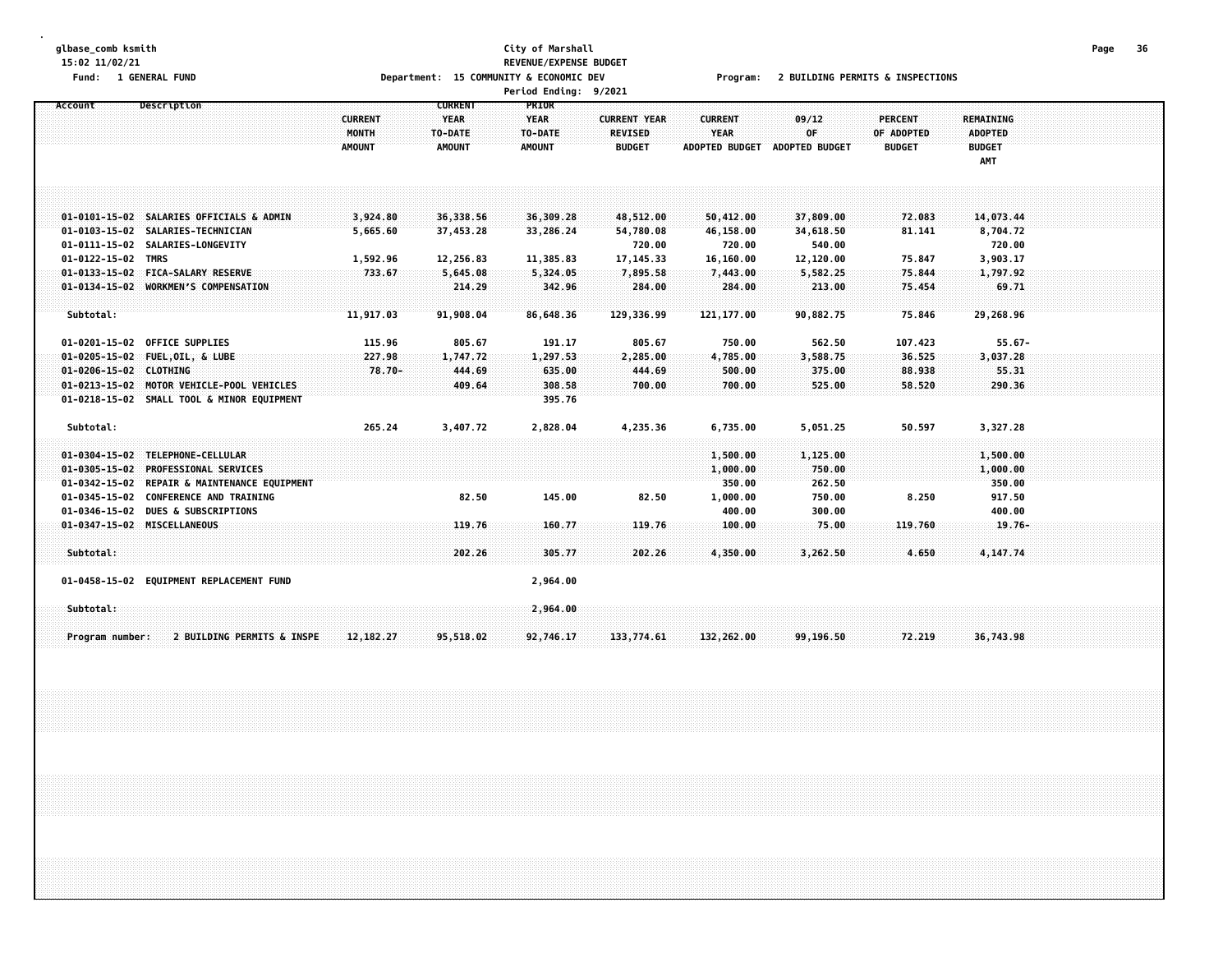### **glbase\_comb ksmith City of Marshall Page 37 15:02 11/02/21 REVENUE/EXPENSE BUDGET** Fund: 1 GENERAL FUND CODE CONTROLLER THE SECONDUCT OF SECONOMIC DEV PROGRAM: 1 SODE ENFORCEMENT **Period Ending: 9/2021**

| Account<br>Description                                      |                | <b>CURRENT</b> | PRIOR         |                     |                       |                       |                |                  |  |
|-------------------------------------------------------------|----------------|----------------|---------------|---------------------|-----------------------|-----------------------|----------------|------------------|--|
|                                                             | <b>CURRENT</b> | <b>YEAR</b>    | <b>YEAR</b>   | <b>CURRENT YEAR</b> | <b>CURRENT</b>        | 09/12                 | <b>PERCENT</b> | <b>REMAINING</b> |  |
|                                                             | MONTH          | TO-DATE        | TO-DATE       | <b>REVISED</b>      | <b>YEAR</b>           | 0F                    | OF ADOPTED     | <b>ADOPTED</b>   |  |
|                                                             | AMOUNT         | <b>AMOUNT</b>  | <b>AMOUNT</b> | <b>BUDGET</b>       | <b>ADOPTED BUDGET</b> | <b>ADOPTED BUDGET</b> | <b>BUDGET</b>  | <b>BUDGET</b>    |  |
|                                                             |                |                |               |                     |                       |                       |                | AMT              |  |
|                                                             |                |                |               |                     |                       |                       |                |                  |  |
|                                                             |                |                |               |                     |                       |                       |                |                  |  |
| 01-0102-15-03 SALARIES-PROFESSIONAL                         | 5,112.00       | 47,160.00      | 47,404.00     | 62,496.00           | 19,695.00             | 14,771.25             | 239.452        | 27,465.00-       |  |
| 01-0108-15-03 SALARIES-SERVICE MAINTENANCE                  |                |                |               | 28,381.00           | 28,381.00             | 21,285.75             |                | 28,381.00        |  |
| 01-0109-15-03 SALARIES-OVERTIME                             | 254.90         | 1,066.43       | 1,079.73      | 1,066.43            |                       |                       |                | 1,066.43-        |  |
| 01-0111-15-03 SALARIES-LONGEVITY                            |                |                |               | 816.00              | 72.00                 | 54.00                 |                | 72.00            |  |
| <b>TMRS</b><br>$01 - 0122 - 15 - 03$                        | 891.44         | 8,010.38       | 7,931.93      | 10,557.68           | 7,997.00              | 5,997.75              | 100.167        | $13.38 -$        |  |
| 01-0133-15-03 FICA-SALARY RESERVE                           | 363.45         | 3,274.73       | 3,339.74      | 4,306.61            | 3,683.00              | 2,762.25              | 88.915         | 408.27           |  |
| <b>WORKMEN'S COMPENSATION</b><br>$01 - 0134 - 15 - 03$      |                | 653.79         | 130.26        | 785.00              | 785.00                | 588.75                | 83.285         | 131.21           |  |
| 01-0168-15-03 WAGE REIMB FROM CDBG                          |                | 27,692.15-     | 43,991.54-    | 27,692.15-          |                       |                       |                | 27,692.15        |  |
|                                                             |                |                |               |                     |                       |                       |                |                  |  |
| Subtotal:                                                   | 6,621.79       | 32,473.18      | 15,894.12     | 80,716.57           | 60,613.00             | 45,459.75             | 53.575         | 28,139.82        |  |
| <b>OFFICE SUPPLIES</b><br>$01 - 0201 - 15 - 03$             | 56.18          | 161.44         | 447.50        | 250.00              | 250.00                | 187.50                | 64.576         | 88.56            |  |
| $01 - 0205 - 15 - 03$<br>FUEL, OIL, & LUBE                  | 758.51         | 1,951.81       | 1,855.26      | 4,310.00            | 4,310.00              | 3,232.50              | 45.286         | 2,358.19         |  |
| $01 - 0206 - 15 - 03$<br><b>CLOTHING</b>                    |                | 174.07         | 85.00         | 200.00              | 200.00                | 150.00                | 87.035         | 25.93            |  |
| MOTOR VEHICLE-POOL VEHICLES<br>$01 - 0213 - 15 - 03$        |                | $33.40 -$      | 1,187.06      |                     |                       |                       |                | 33.40            |  |
|                                                             |                |                |               |                     |                       |                       |                |                  |  |
| Subtotal:                                                   | 814.69         | 2,253.92       | 3,574.82      | 4,760.00            | 4,760.00              | 3,570.00              | 47.351         | 2,506.08         |  |
|                                                             |                |                |               |                     |                       |                       |                |                  |  |
| TELEPHONE-CELLULAR<br>$01 - 0304 - 15 - 03$                 | 104.75         | 418.97         | 862.27        | 942.72              | 360.00                | 270.00                | 116.381        | $58.97 -$        |  |
| WASTE DISPOSAL-CONDEMMED STRUC<br>$01 - 0320 - 15 - 03$     |                | 816.59         | 37,300.00     | 16,563.71           | 35,000.00             | 26,250.00             | 2.333          | 34, 183. 41      |  |
| <b>PRINTING &amp; REPRODUCTION</b><br>$01 - 0324 - 15 - 03$ |                |                |               |                     | 2,250.00              | 1,687.50              |                | 2,250.00         |  |
| 01-0342-15-03 REPAIR & MAINTENANCE EQUIPMENT                |                | 121.10         | 1,362.03      | 500.00              | 500.00                | 375.00                | 24.220         | 378.90           |  |
|                                                             |                |                |               |                     |                       |                       |                |                  |  |
| Subtotal:                                                   | 104.75         | 1,356.66       | 39,524.30     | 18,006.43           | 38,110.00             | 28,582.50             | 3.560          | 36,753.34        |  |
|                                                             |                |                |               |                     |                       |                       |                |                  |  |
| 01-0458-15-03 EQUIPMENT REPLACEMENT FUND                    | 1,731.00       | 4,196.00       | 3,147.00      | 4,196.00            | 4,196.00              | 3,147.00              | 100.000        |                  |  |
| Subtotal:                                                   | 1,731.00       | 4,196.00       | 3,147.00      | 4,196.00            | 4,196.00              | 3,147.00              | 100.000        |                  |  |
|                                                             |                |                |               |                     |                       |                       |                |                  |  |
| <b>3 CODE ENFORCEMENT</b><br>Program number:                | 9,272.23       | 40,279.76      | 62,140.24     | 107,679.00          | 107,679.00            | 80,759.25             | 37.407         | 67.399.24        |  |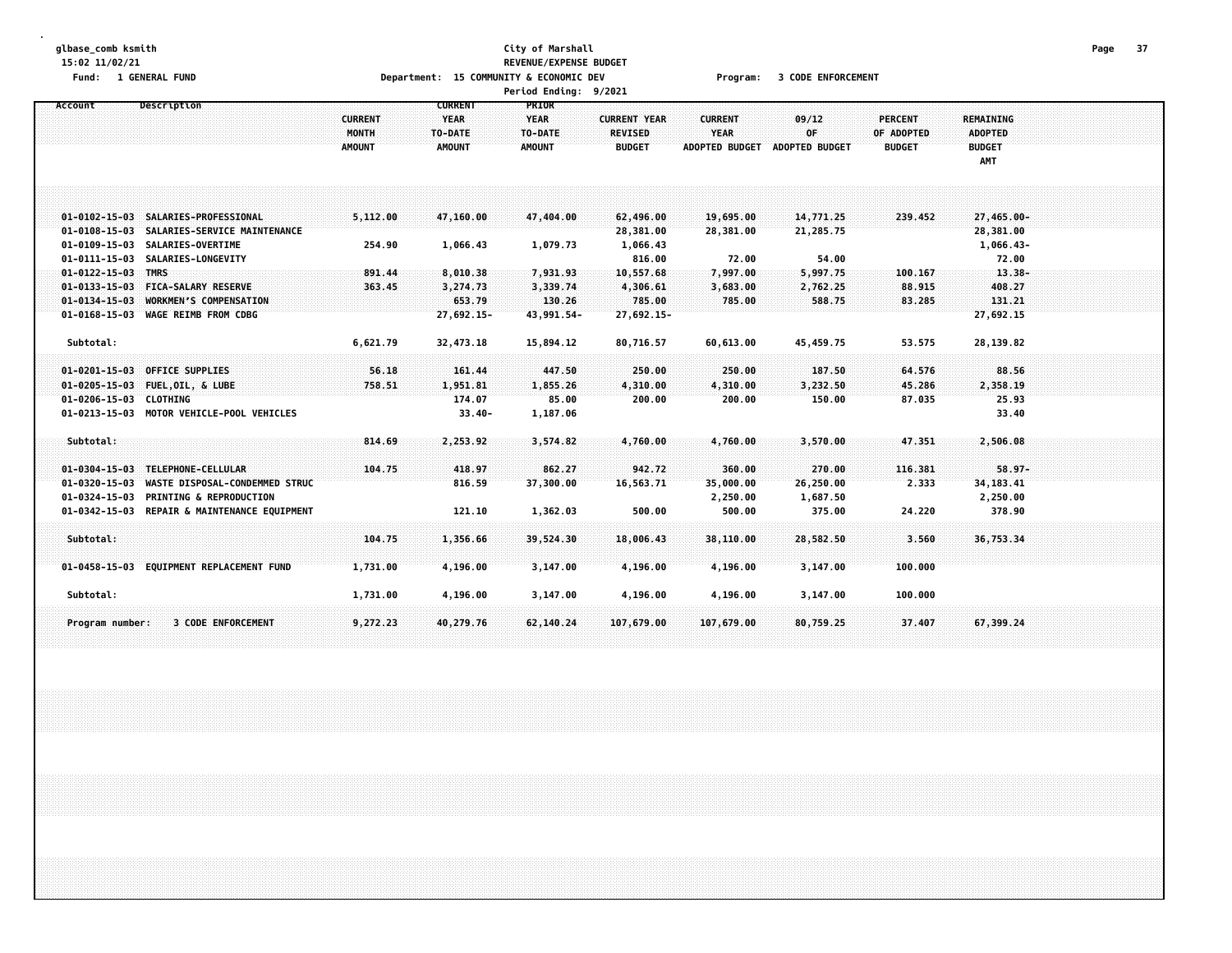## **glbase\_comb ksmith City of Marshall Page 38 15:02 11/02/21 REVENUE/EXPENSE BUDGET** Fund: 1 GENERAL FUND CONNECTIONS Department: 15 COMMUNITY & ECONOMIC DEV Program: 4 HEALTH INSPECTIONS

| <b>Period Ending:</b> |  | 9/2021 |
|-----------------------|--|--------|
|-----------------------|--|--------|

| Account                | Description                               |                | <b>CURRENT</b> | <b>PRIOR</b>  |                     |                       |                       |                |                  |  |
|------------------------|-------------------------------------------|----------------|----------------|---------------|---------------------|-----------------------|-----------------------|----------------|------------------|--|
|                        |                                           | <b>CURRENT</b> | <b>YEAR</b>    | <b>YEAR</b>   | <b>CURRENT YEAR</b> | <b>CURRENT</b>        | 09/12                 | <b>PERCENT</b> | <b>REMAINING</b> |  |
|                        |                                           | MONTH          | TO-DATE        | TO-DATE       | <b>REVISED</b>      | YEAR                  | 0F                    | OF ADOPTED     | <b>ADOPTED</b>   |  |
|                        |                                           | <b>AMOUNT</b>  | <b>AMOUNT</b>  | <b>AMOUNT</b> | <b>BUDGET</b>       | <b>ADOPTED BUDGET</b> | <b>ADOPTED BUDGET</b> | <b>BUDGET</b>  | <b>BUDGET</b>    |  |
|                        |                                           |                |                |               |                     |                       |                       |                | AMT              |  |
|                        |                                           |                |                |               |                     |                       |                       |                |                  |  |
|                        |                                           |                |                |               |                     |                       |                       |                |                  |  |
|                        |                                           |                |                |               |                     |                       |                       |                |                  |  |
|                        | 01-0101-15-04 SALARIES OFFICIALS & ADMIN  | 2,516.80       | 21,637.89      | 23,327.04     | 32,825.00           | 32,825.00             | 24,618.75             | 65.919         | 11, 187. 11      |  |
|                        | 01-0109-15-04 SALARIES-OVERTIME           |                | 363.65         |               | 363.65              |                       |                       |                | $363.65 -$       |  |
| $01 - 0111 - 15 - 04$  | SALARIES-LONGEVITY                        |                |                |               | 528.00              | 528.00                | 396.00                |                | 528.00           |  |
| 01-0122-15-04          | <b>TMRS</b>                               | 418.04         | 3,548.84       | 3,816.31      | 5,540.00            | 5,540.00              | 4,155.00              | 64.058         | 1,991.16         |  |
|                        | 01-0133-15-04 FICA-SALARY RESERVE         | 192.53         | 1,683.11       | 1,784.52      | 2,552.00            | 2,552.00              | 1,914.00              | 65.953         | 868.89           |  |
|                        | 01-0134-15-04 WORKMEN'S COMPENSATION      |                | 73.20          | 117.36        | 97.00               | 97.00                 | 72.75                 | 75.464         | 23.80            |  |
|                        |                                           |                |                |               |                     |                       |                       |                |                  |  |
| Subtotal:              |                                           | 3,127.37       | 27,306.69      | 29,045.23     | 41,905.65           | 41,542.00             | 31,156.50             | 65.733         | 14,235.31        |  |
|                        |                                           |                |                |               |                     |                       |                       |                |                  |  |
|                        | 01-0201-15-04 OFFICE SUPPLIES             |                | 359.03         | 113.51        | 500.00              | 500.00                | 375.00                | 71.806         | 140.97           |  |
|                        | 01-0205-15-04 FUEL, OIL, & LUBE           | 65.58          | 562.41         | 560.25        | 2,245.00            | 2,245.00              | 1,683.75              | 25,052         | 1,682.59         |  |
| 01-0206-15-04 CLOTHING |                                           |                |                |               | 150.00              | 150.00                | 112.50                |                | 150.00           |  |
|                        | 01-0213-15-04 MOTOR VEHICLE-POOL VEHICLES |                | 223.95         | 550.05        | 357.00              | 357.00                | 267.75                | 62.731         | 133.05           |  |
|                        |                                           |                |                |               |                     |                       |                       |                |                  |  |
| Subtotal:              |                                           | 65.58          | 1,145.39       | 1,223.81      | 3,252.00            | 3,252.00              | 2,439.00              | 35.221         | 2,106.61         |  |
|                        |                                           |                |                |               |                     |                       |                       |                |                  |  |
| $01 - 0304 - 15 - 04$  | TELEPHONE-CELLULAR                        | 40.25          | 160.97         | 330.57        | 300.00              | 300.00                | 225.00                | 53.657         | 139.03           |  |
| $01 - 0312 - 15 - 04$  | <b>GENERAL ADVERTISING</b>                |                |                |               | 200.00              | 200.00                | 150.00                |                | 200.00           |  |
| $01 - 0324 - 15 - 04$  | <b>PRINTING &amp; REPRODUCTION</b>        |                |                | 145.00        | 86.35               | 450.00                | 337.50                |                | 450.00           |  |
| $01 - 0345 - 15 - 04$  | <b>CONFERENCE AND TRAINING</b>            |                | 499.00         |               | 1,915.90            | 1,250.00              | 937.50                | 39.920         | 751.00           |  |
| 01-0346-15-04          | <b>DUES &amp; SUBSCRIPTIONS</b>           |                |                |               | 100.00              | 100.00                | 75.00                 |                | 100.00           |  |
|                        | 01-0347-15-04 MISCELLANEOUS               |                | 58.36          |               | 100.00              | 100.00                | 75.00                 | 58.360         | 41.64            |  |
|                        |                                           |                |                |               |                     |                       |                       |                |                  |  |
| Subtotal:              |                                           | 40.25          | 718.33         | 475.57        | 2,702.25            | 2,400.00              | 1,800.00              | 29.930         | 1,681.67         |  |
|                        |                                           |                |                |               |                     |                       |                       |                |                  |  |
| Program number:        | <b>4 HEALTH INSPECTIONS</b>               | 3,233.20       | 29,170.41      | 30,744.61     | 47,859.90           | 47,194.00             | 35,395.50             | 61.810         | 18,023.59        |  |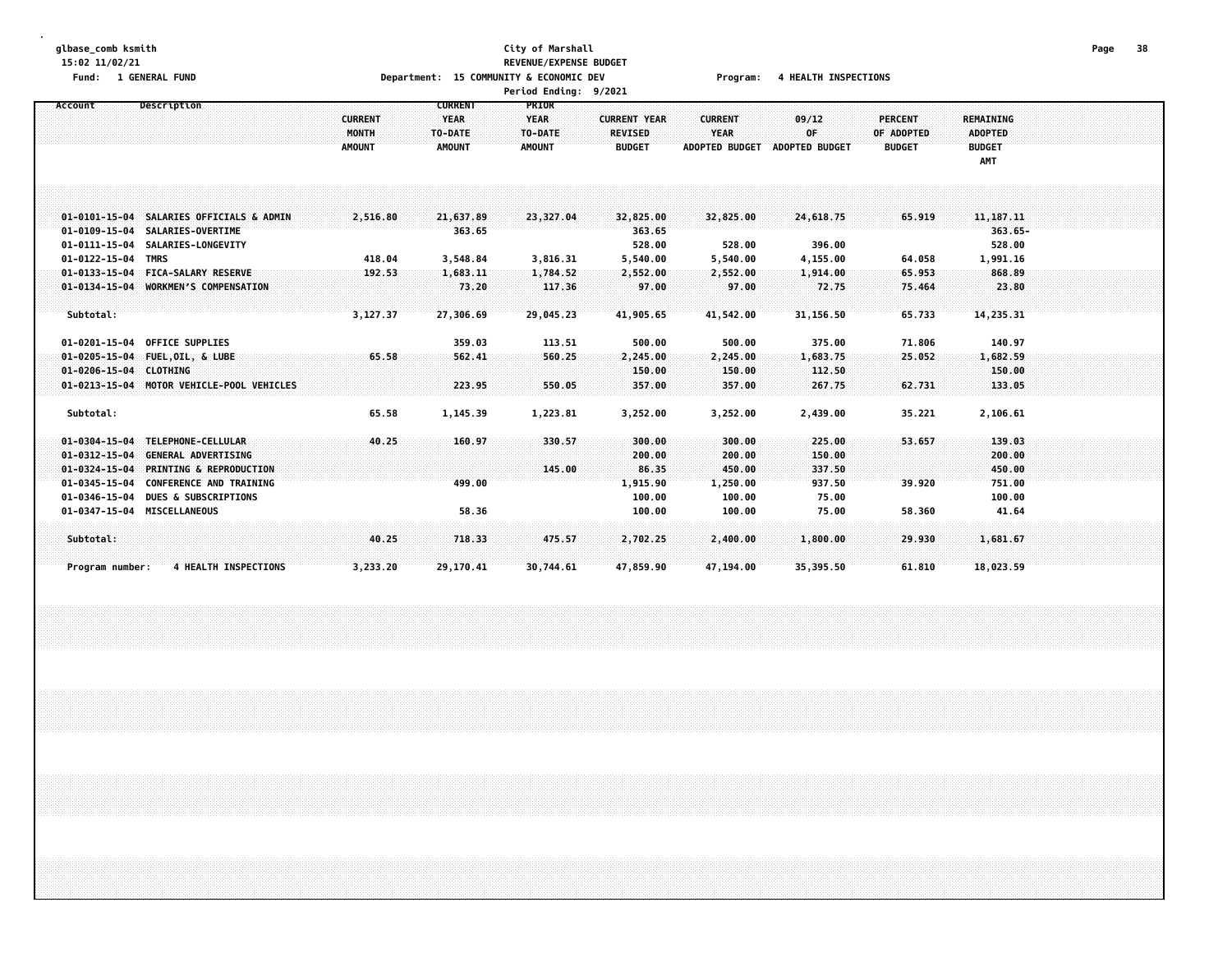# **glbase\_comb ksmith City of Marshall Page 39 15:02 11/02/21 REVENUE/EXPENSE BUDGET** Fund: 1 GENERAL FUND CONDITION TO Department: 15 COMMUNITY & ECONOMIC DEV Program: 5 MAIN STREET

|                                                          |                                          |                                                           | <b>Period Ending:</b>                                   | 9/2021                                                 |                                                        |                                      |                                               |                                                            |  |
|----------------------------------------------------------|------------------------------------------|-----------------------------------------------------------|---------------------------------------------------------|--------------------------------------------------------|--------------------------------------------------------|--------------------------------------|-----------------------------------------------|------------------------------------------------------------|--|
| Description<br>Account                                   | <b>CURRENT</b><br>MONTH<br><b>AMOUNT</b> | <b>CURRENT</b><br><b>YEAR</b><br>TO-DATE<br><b>AMOUNT</b> | <b>PRIOR</b><br><b>YEAR</b><br>TO-DATE<br><b>AMOUNT</b> | <b>CURRENT YEAR</b><br><b>REVISED</b><br><b>BUDGET</b> | <b>CURRENT</b><br><b>YEAR</b><br><b>ADOPTED BUDGET</b> | 09/12<br>0F<br><b>ADOPTED BUDGET</b> | <b>PERCENT</b><br>OF ADOPTED<br><b>BUDGET</b> | <b>REMAINING</b><br><b>ADOPTED</b><br><b>BUDGET</b><br>AMT |  |
| 01-0102-15-05 SALARIES-PROFESSIONAL                      | 3,330.72                                 | 22,403.84                                                 | 25,997.52                                               | 35,358.84                                              | 46,158.00                                              | 34,618.50                            | 48.537                                        | 23,754.16                                                  |  |
| 01-0108-15-05 SALARIES-SERVICE MAINTENANCE               | 2,083.20                                 | 10,416.00                                                 |                                                         | 16,665.60                                              |                                                        |                                      |                                               | $10,416.00 -$                                              |  |
| 01-0109-15-05 SALARIES-OVERTIME                          | 117.18                                   | 253.89                                                    |                                                         | 605.43                                                 |                                                        |                                      |                                               | 253.89-                                                    |  |
| 01-0111-15-05 SALARIES-LONGEVITY                         |                                          |                                                           |                                                         | 192.00                                                 | 192.00                                                 | 144.00                               |                                               | 192.00                                                     |  |
| $01 - 0122 - 15 - 05$ TMRS                               | 951.93                                   | 5,677.83                                                  | 4,521.50                                                | 8,759.31                                               | 8,097.00                                               | 6,072.75                             | 70.123                                        | 2,419.17                                                   |  |
| 01-0133-15-05 FICA-SALARY RESERVE                        | 391.31                                   | 2,403.02                                                  | 2,114.26                                                | 3,729.00                                               | 3,729.00                                               | 2,796.75                             | 64.441                                        | 1,325.98                                                   |  |
| 01-0134-15-05 WORKMEN'S COMPENSATION                     |                                          | 81.48                                                     | 79.50                                                   | 108.00                                                 | 108.00                                                 | 81.00                                | 75.444                                        | 26.52                                                      |  |
| Subtotal:                                                | 6,874.34                                 | 41,236.06                                                 | 32,712.78                                               | 65,418.18                                              | 58,284.00                                              | 43,713.00                            | 70.750                                        | 17,047.94                                                  |  |
| 01-0201-15-05 OFFICE SUPPLIES                            | 24,47                                    | 761.76                                                    | 308.98                                                  | 761.76                                                 | 750.00                                                 | 562.50                               | 101.568                                       | $11.76-$                                                   |  |
| 01-0205-15-05 FUEL, OIL, & LUBE                          |                                          | 80.26                                                     |                                                         | 80.26                                                  |                                                        |                                      |                                               | $80.26 -$                                                  |  |
| 01-0217-15-05 OTHER SUPPLIES                             |                                          | 706.39                                                    |                                                         | 750.00                                                 | 750.00                                                 | 562.50                               | 94.185                                        | 43.61                                                      |  |
| Subtotal:                                                | 24.47                                    | 1,548.41                                                  | 308.98                                                  | 1,592.02                                               | 1,500.00                                               | 1,125.00                             | 103.227                                       | $48.41 -$                                                  |  |
| 01-0304-15-05 TELEPHONE-CELLULAR                         | 40.25                                    | 160.97                                                    | 330.57                                                  | 362.22                                                 |                                                        |                                      |                                               | $160.97 -$                                                 |  |
| 01-0311-15-05 TRANSPORTATION                             | 200.00                                   | 1,109.65                                                  | 1,640.03                                                | 1,709.65                                               | 2,400.00                                               | 1,800.00                             | 46.235                                        | 1,290.35                                                   |  |
| $01 - 0345 - 15 - 05$<br><b>CONFERENCE AND TRAINING</b>  |                                          |                                                           |                                                         |                                                        | 1,500.00                                               | 1,125.00                             |                                               | 1,500.00                                                   |  |
| $01 - 0346 - 15 - 05$<br><b>DUES &amp; SUBSCRIPTIONS</b> | 391.23                                   | 926.23                                                    | 608.42                                                  | 926.23                                                 | 1,500.00                                               | 1,125.00                             | 61.749                                        | 573.77                                                     |  |
| 01-0347-15-05 MISCELLANEOUS                              |                                          | 337.43                                                    |                                                         | 382.43                                                 |                                                        |                                      |                                               | 337.43-                                                    |  |
| 01-0364-15-05 REPAIR & MAINTENANCE GROUNDS               | 753.79                                   | 3,895.38                                                  | 2,863.44                                                | 4,500.00                                               | 7,500.00                                               | 5,625.00                             | 51.938                                        | 3,604.62                                                   |  |
| 01-0373-15-05 PROMOTION                                  | 243.03                                   | 2,214.90                                                  | 800.00                                                  | 7,838.27                                               | 10,000.00                                              | 7,500.00                             | 22.149                                        | 7,785.10                                                   |  |
| Subtotal:                                                | 1,628.30                                 | 8,644.56                                                  | 6,242,46                                                | 15,718.80                                              | 22,900.00                                              | 17,175.00                            | 37,749                                        | 14,255.44                                                  |  |
| Program number:<br><b>5 MAIN STREET</b>                  | 8,527.11                                 | 51,429.03                                                 | 39,264.22                                               | 82,729.00                                              | 82,684.00                                              | 62,013.00                            | 62.199                                        | 31,254.97                                                  |  |
| COMMUNITY & ECONOMIC DEV<br>Department number:           | 47,680.55                                | 375,180.34                                                | 402,185.50                                              | 742,094.00                                             | 667,049.00                                             | 500,286.75                           | 56.245                                        | 291,868.66                                                 |  |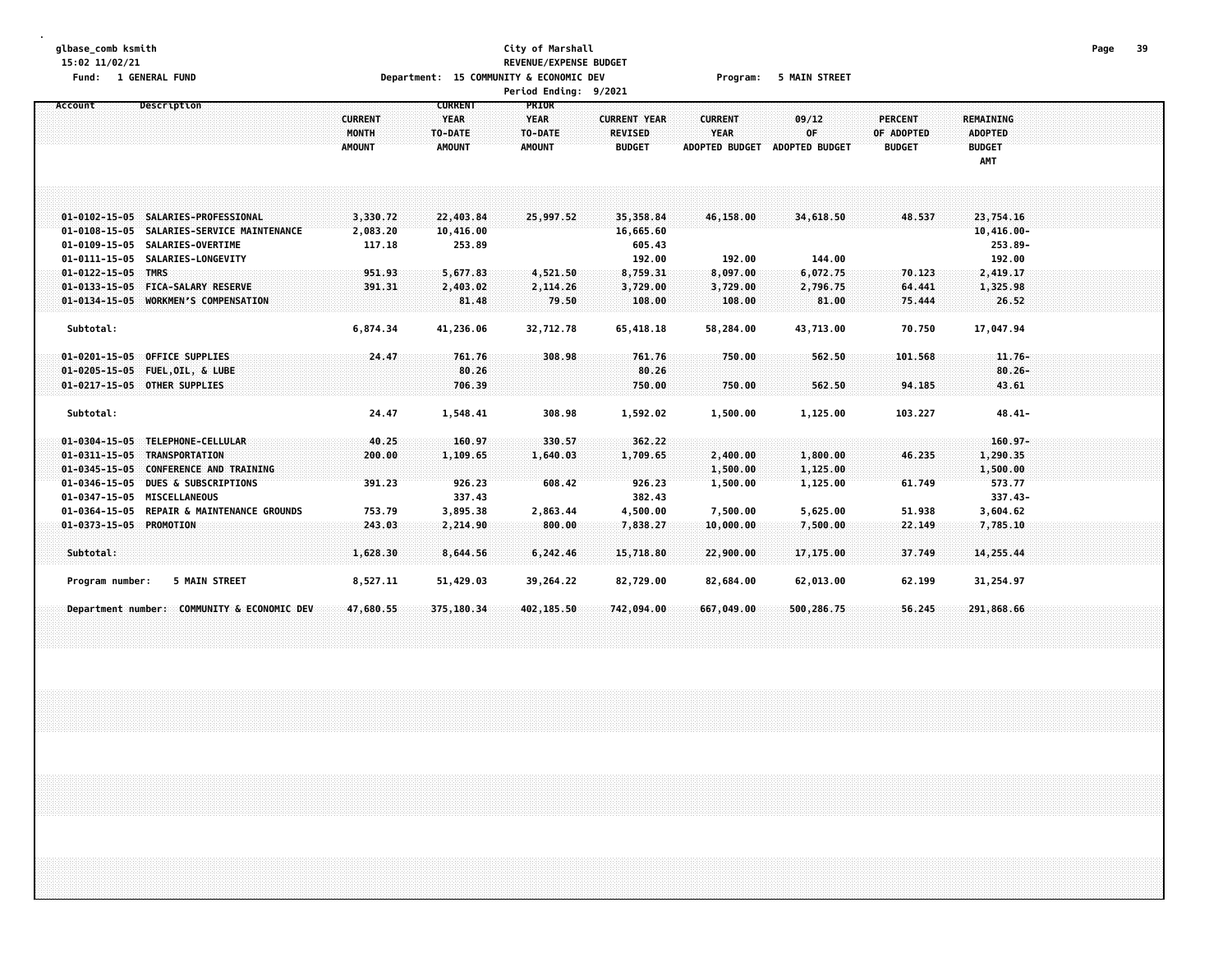### **glbase\_comb ksmith City of Marshall Page 40 15:02 11/02/21 REVENUE/EXPENSE BUDGET** Department: 16 SUPPORT SERVICES TO THE RESERVE Program: 2 INFORMATION TECHNOLOGY

| runu.     | <b>T ACMERAT LAMP</b>                                                                     |                                          | Department. To Surruni                                    | <b>SENVILLS</b>                                  |                                                        | rı oğlam.                                              | <b><i>L</i></b> INFUNIMERUN FELANULUUT |                                               |                                                     |  |  |
|-----------|-------------------------------------------------------------------------------------------|------------------------------------------|-----------------------------------------------------------|--------------------------------------------------|--------------------------------------------------------|--------------------------------------------------------|----------------------------------------|-----------------------------------------------|-----------------------------------------------------|--|--|
|           |                                                                                           |                                          |                                                           | Period Ending: 9/2021                            |                                                        |                                                        |                                        |                                               |                                                     |  |  |
| Account   | Description                                                                               | <b>CURRENT</b><br>MONTH<br><b>AMOUNT</b> | <b>CURRENT</b><br><b>YEAR</b><br>TO-DATE<br><b>AMOUNT</b> | PRIOR<br><b>YEAR</b><br>TO-DATE<br><b>AMOUNT</b> | <b>CURRENT YEAR</b><br><b>REVISED</b><br><b>BUDGET</b> | <b>CURRENT</b><br><b>YEAR</b><br><b>ADOPTED BUDGET</b> | 09/12<br>OF<br><b>ADOPTED BUDGET</b>   | <b>PERCENT</b><br>OF ADOPTED<br><b>BUDGET</b> | <b>REMAINING</b><br>ADOPTED<br><b>BUDGET</b><br>AMT |  |  |
|           |                                                                                           |                                          |                                                           |                                                  |                                                        |                                                        |                                        |                                               |                                                     |  |  |
|           | 01-0103-16-02 SALARIES-TECHNICIAN<br>01-0106-16-02 SALARIES-OFFICE CLERICAL               | 11,065.60                                | 104,067.31<br>760.50                                      | 100,456.12                                       | 112,337.00                                             | 112,337.00                                             | 84, 252. 75                            | 92.638                                        | 8,269.69<br>760.50-                                 |  |  |
|           | 01-0109-16-02 SALARIES-OVERTIME<br>01-0111-16-02 SALARIES-LONGEVITY                       | 884.57                                   | 13,863.26                                                 | 19,859.06                                        | 4,000.00<br>1,728.00                                   | 4,000.00<br>1,728.00                                   | 3,000.00<br>1,296.00                   | 346.582                                       | 9,863.26-<br>1,728.00                               |  |  |
|           | 01-0122-16-02 TMRS<br>01-0133-16-02 FICA-SALARY RESERVE                                   | 1,984.91<br>914.19                       | 19,714.59<br>9,079.88                                     | 19,683.56<br>9,204.11                            | 19,611.00<br>9,032.00                                  | 19,611.00<br>9,032.00                                  | 14,708.25<br>6,774.00                  | 100.528<br>100.530                            | $103.59 -$<br>$47.88 -$                             |  |  |
|           | 01-0134-16-02 WORKMEN'S COMPENSATION                                                      |                                          | 196.17                                                    | 257.43                                           | 260.00                                                 | 260.00                                                 | 195.00                                 | 75.450                                        | 63.83                                               |  |  |
| Subtotal: |                                                                                           | 14,849.27                                | 147,681.71                                                | 149,460.28                                       | 146,968.00                                             | 146,968.00                                             | 110,226.00                             | 100.486                                       | 713.71-                                             |  |  |
|           | 01-0201-16-02 OFFICE SUPPLIES                                                             |                                          | 301.14                                                    | 294.57                                           | 750.00                                                 | 750.00                                                 | 562.50                                 | 40,152                                        | 448.86                                              |  |  |
|           | 01-0205-16-02 FUEL, OIL, & LUBE<br>01-0213-16-02 MOTOR VEHICLE-POOL VEHICLES              | 365.30                                   | 4,088.39<br>$3,558.06 -$                                  | 2,266.97<br>2,464.01                             | 5,100.00<br>1,000.00                                   | 3,600.00<br>1,000.00                                   | 2,700.00<br>750.00                     | 113.566<br>$-355.806$                         | $488.39 -$<br>4,558.06                              |  |  |
|           | 01-0218-16-02 SMALL TOOL & MINOR EQUIPMENT                                                |                                          | 306.40                                                    | 434.60                                           | 3,600.00                                               | 3,600.00                                               | 2,700.00                               | 8.511                                         | 3,293.60                                            |  |  |
| Subtotal: |                                                                                           | 365.30                                   | 1,137.87                                                  | 5,460.15                                         | 10,450.00                                              | 8,950.00                                               | 6,712.50                               | 12.714                                        | 7,812.13                                            |  |  |
|           | 01-0304-16-02 TELEPHONE-CELLULAR                                                          | 309.59                                   | 2,117.20                                                  | 2,472.56                                         | 5,900.00                                               | 5,900.00                                               | 4,425.00                               | 35.885                                        | 3,782.80                                            |  |  |
|           | 01-0308-16-02 TELEPHONE-LAND<br>01-0316-16-02 CONTRACTED SERVICES                         |                                          | 172.50<br>1,114.56                                        | 187.50                                           | 320.00<br>10,000.00                                    | 120.00<br>10,000.00                                    | 90.00<br>7,500.00                      | 143.750<br>11.146                             | $52.50 -$<br>8,885.44                               |  |  |
|           | 01-0323-16-02 SERVICE AGREEMENT-TECHNICAL<br>01-0342-16-02 REPAIR & MAINTENANCE EQUIPMENT | 1,100.26<br>653.03                       | 42,528.89<br>3,996.60                                     | 27,045.85<br>2,478.63-                           | 83,500.00<br>8,000.00                                  | 89,500.00<br>8,000.00                                  | 67,125.00<br>6,000.00                  | 47.518<br>49.958                              | 46,971.11<br>4,003.40                               |  |  |
|           | 01-0345-16-02 CONFERENCE AND TRAINING<br>01-0346-16-02 DUES & SUBSCRIPTIONS               |                                          | 6,488.65                                                  | 119.00                                           | 800.00<br>6,750.00                                     | 1,000.00<br>750.00                                     | 750.00<br>562.50                       | 865.153                                       | 1,000.00<br>$5,738.65 -$                            |  |  |
|           | 01-0347-16-02 MISCELLANEOUS                                                               |                                          | 581.31                                                    | 248.84                                           | 650.00                                                 | 650.00                                                 | 487.50                                 | 89,432                                        | 68.69                                               |  |  |
| Subtotal: |                                                                                           | 2,062.88                                 | 56,999.71                                                 | 27,595.12                                        | 115,920.00                                             | 115,920.00                                             | 86,940.00                              | 49.172                                        | 58,920.29                                           |  |  |
|           | 01-0420-16-02 IMPROVEMENTS - DATA PROCESSING                                              | 6,860.00                                 | 24,128.33                                                 | 4,450.18                                         | 45,000.00                                              | 45,000.00                                              | 33,750.00                              | 53.619                                        | 20,871.67                                           |  |  |
|           | 01-0421-16-02 COMPUTER REPLACEMENT<br>01-0458-16-02 EQUIPMENT REPLACEMENT FUND            | 8,010.99<br>5,290.00                     | 8,502.56<br>10,580.00                                     | 15,667.51<br>10,791.00                           | 17,500.00<br>10,580.00                                 | 17,500.00<br>10,580.00                                 | 13,125.00<br>7,935.00                  | 48.586<br>100.000                             | 8,997.44                                            |  |  |
| Subtotal: |                                                                                           | 20,160.99                                | 43,210.89                                                 | 30,908.69                                        | 73,080.00                                              | 73,080.00                                              | 54,810.00                              | 59.128                                        | 29,869.11                                           |  |  |
|           |                                                                                           |                                          |                                                           |                                                  |                                                        |                                                        |                                        |                                               |                                                     |  |  |

Program number: 2 INFORMATION TECHNOLOGY 37,438.44 249,030.18 213,424.24 346,418.00 344,918.00 258,688.50 72.200 95,887.82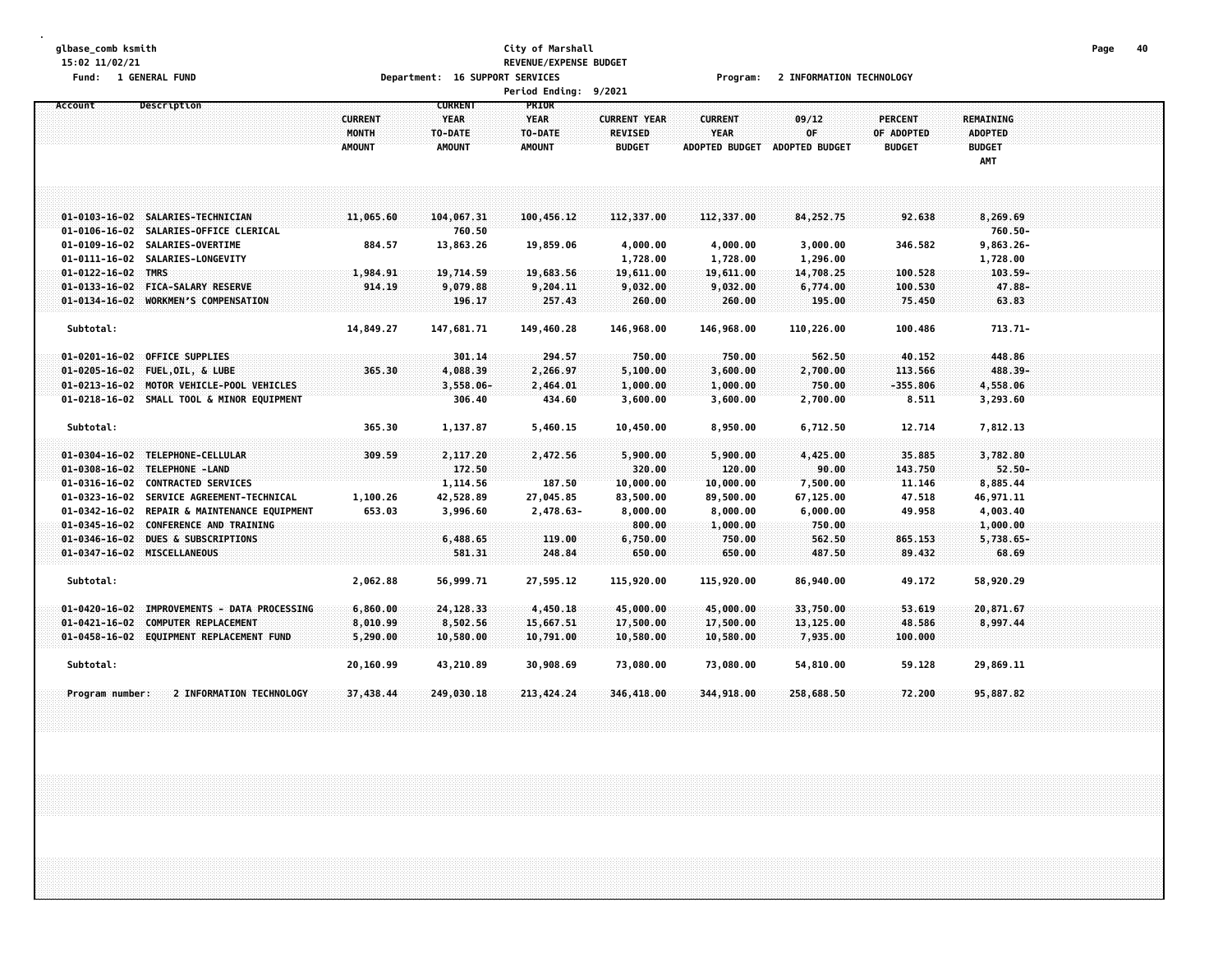### **glbase\_comb ksmith City of Marshall Page 41 15:02 11/02/21 REVENUE/EXPENSE BUDGET Fund: 1 GENERAL FUND Department: 16 SUPPORT SERVICES Program: 4 BUILDINGS Period Ending: 9/2021**

|                        |                                            |                                |                                          | Pertod Ending: 9/2021           |                                       |                               |                       |                              |                                    |  |
|------------------------|--------------------------------------------|--------------------------------|------------------------------------------|---------------------------------|---------------------------------------|-------------------------------|-----------------------|------------------------------|------------------------------------|--|
| Account                | Description                                | <b>CURRENT</b><br><b>MONTH</b> | <b>CURRENT</b><br><b>YEAR</b><br>TO-DATE | PRIOR<br><b>YEAR</b><br>TO-DATE | <b>CURRENT YEAR</b><br><b>REVISED</b> | <b>CURRENT</b><br><b>YEAR</b> | 09/12<br>0F           | <b>PERCENT</b><br>OF ADOPTED | <b>REMAINING</b><br><b>ADOPTED</b> |  |
|                        |                                            | <b>AMOUNT</b>                  | <b>AMOUNT</b>                            | <b>AMOUNT</b>                   | <b>BUDGET</b>                         | <b>ADOPTED BUDGET</b>         | <b>ADOPTED BUDGET</b> | <b>BUDGET</b>                | <b>BUDGET</b><br>AMT               |  |
|                        |                                            |                                |                                          |                                 |                                       |                               |                       |                              |                                    |  |
|                        |                                            |                                |                                          |                                 |                                       |                               |                       |                              |                                    |  |
|                        |                                            |                                |                                          |                                 |                                       |                               |                       |                              |                                    |  |
|                        | 01-0103-16-04 SALARIES-TECHNICIAN          | 3,539.20                       | 32,874.53                                | 32,886.24                       | 77,121.00                             | 77,121.00                     | 57,840.75             | 42.627                       | 44,246.47                          |  |
|                        | 01-0106-16-04 SALARIES-OFFICE & CLERICAL   |                                | 760.50                                   |                                 |                                       |                               |                       |                              | 760.50-                            |  |
|                        | 01-0108-16-04 SALARIES-SERVICE MAINTENANCE | 2,619.78                       | 48,948.15                                | 67,266.59                       | 93,946.00                             | 93,946.00                     | 70,459.50             | 52.102                       | 44,997.85                          |  |
|                        | 01-0109-16-04 SALARIES-OVERTIME            |                                | 2,192.52                                 | 3,352.23                        | 200.00                                | 200.00                        | 150.00                | 1,096.260                    | $1,992.52-$                        |  |
|                        | 01-0111-16-04 SALARIES-LONGEVITY           |                                | 200.00                                   |                                 | 1,248.00                              | 1,248.00                      | 936.00                | 16.026                       | 1,048.00                           |  |
| 01-0122-16-04 TMRS     |                                            | 1,023.01                       | 14, 114, 47                              | 16,933.44                       | 28,655.00                             | 28,655.00                     | 21,491.25             | 49.257                       | 14,540.53                          |  |
| $01 - 0133 - 16 - 04$  | <b>FICA-SALARY RESERVE</b>                 | 471.16                         | 6,500.63                                 | 7,918.13                        | 13,197.00                             | 13,197.00                     | 9,897.75              | 49.258                       | 6,696.37                           |  |
| $01 - 0134 - 16 - 04$  | <b>WORKMEN'S COMPENSATION</b>              |                                | 1,567.14                                 | 2,027.52                        | 2,077.00                              | 2,077.00                      | 1,557.75              | 75.452                       | 509.86                             |  |
|                        |                                            |                                |                                          |                                 |                                       |                               |                       |                              |                                    |  |
| Subtotal:              |                                            | 7,653.15                       | 107, 157.94                              | 130,384.15                      | 216,444.00                            | 216,444.00                    | 162,333.00            | 49.508                       | 109,286.06                         |  |
|                        |                                            |                                |                                          |                                 |                                       |                               |                       |                              |                                    |  |
| $01 - 0201 - 16 - 04$  | <b>OFFICE SUPPLIES</b>                     |                                | 1,392.82                                 |                                 | 1,400.00                              | 300.00                        | 225.00                | 464.273                      | 1,092.82-                          |  |
| $01 - 0202 - 16 - 04$  | JANITORIAL SUPPLIES-WEISMAN                |                                |                                          | 100.80                          |                                       |                               |                       |                              |                                    |  |
| $01 - 0204 - 16 - 04$  | <b>JANITORIAL</b>                          | 4,593.32                       | 23,145.28                                | 18,718.10                       | 25,000.00                             | 21,000.00                     | 15,750.00             | 110.216                      | $2,145.28 -$                       |  |
|                        | 01-0205-16-04 FUEL, OIL, & LUBE            | 338.28                         | 4,061.01                                 | 1,565.45                        | 5,000.00                              | 2,000.00                      | 1,500.00              | 203.051                      | $2,061.01 -$                       |  |
| 01-0206-16-04 CLOTHING |                                            |                                | 471.74                                   | 612.54                          | 750.00                                | 750.00                        | 562.50                | 62.899                       | 278.26                             |  |
|                        | 01-0212-16-04 ELECTRICAL SUPPLIES          |                                | 30.17                                    |                                 | 600.00                                | 600.00                        | 450.00                | 5.028                        | 569.83                             |  |
| $01 - 0213 - 16 - 04$  | MOTOR VEHICLE-POOL VEHICLES                | 1,560.30-                      | $104.79 -$                               | 2,186.02                        | 3,500.00                              | 3,500.00                      | 2,625.00              | $-2.994$                     | 3,604.79                           |  |
| $01 - 0217 - 16 - 04$  | OTHER SUPPLIES                             | 608.79                         | 1,362.59                                 | 185.20                          | 2,000.00                              | 500.00                        | 375.00                | 272.518                      | 862.59-                            |  |
|                        | 01-0218-16-04 SMALL TOOL & MINOR EQUIPMENT | 428.28                         | 3,028.48                                 | 4,768.29                        | 3,200.00                              | 2,200.00                      | 1,650.00              | 137.658                      | 828.48-                            |  |
| Subtotal:              |                                            | 4,408.37                       | 33,387.30                                | 28,136.40                       | 41,450.00                             | 30,850.00                     | 23,137.50             | 108.225                      | 2,537.30-                          |  |
| 01-0304-16-04          | TELEPHONE-CELLULAR                         | 137.18                         | 532.75                                   | 806.81                          | 800.00                                | 800.00                        | 600.00                | 66.594                       | 267.25                             |  |
| $01 - 0305 - 16 - 04$  | <b>PROFESSIONAL SERVICES</b>               |                                |                                          |                                 |                                       | 1,000.00                      | 750.00                |                              | 1,000.00                           |  |
|                        | 01-0309-16-04 RADIO REPAIRS                |                                | 270.51                                   | 39.51                           | 485.00                                | 85.00                         | 63.75                 | 318.247                      | $185.51 -$                         |  |
|                        | 01-0322-16-04 SERVICE AGREEMENT-OTHER      | 458.68                         | 1,802.08                                 | 1,326.21                        | 2,400.00                              | 900.00                        | 675.00                | 200.231                      | $902.08 -$                         |  |
|                        | 01-0323-16-04 SERVICE AGREEMENT-TECHNICAL  |                                |                                          |                                 | 100.00                                | 500.00                        | 375.00                |                              | 500.00                             |  |
|                        | 01-0337-16-04 ELECTRIC SERVICE             | 15, 154. 38                    | 117,595.85                               | 124,067.25                      | 130,000.00                            | 130,000.00                    | 97,500.00             | 90.458                       | 12,404.15                          |  |
| $01 - 0338 - 16 - 04$  | <b>GAS SERVICE</b>                         | 528.83                         | 18,378.08                                | 15,395.00                       | 26,000.00                             | 26,000.00                     | 19,500.00             | 70.685                       | 7,621.92                           |  |
| $01 - 0339 - 16 - 04$  | REPAIR & MAINT-ROOF                        |                                |                                          |                                 |                                       | 25,000.00                     | 18,750.00             |                              | 25,000.00                          |  |
| $01 - 0340 - 16 - 04$  | REPAIR & MAINTENANCE BUILDINGS             | 2,417.95                       | 24,880.91                                | 38,657.50                       | 36,400.00                             | 40,000.00                     | 30,000.00             | 62.202                       | 15, 119.09                         |  |
| 01-0341-16-04          | REPAIR & MAINT-WEISMAN                     | 715.92                         | 818.00                                   | 8,105.28                        |                                       | 20,000.00                     | 15,000.00             | 4.090                        | 19,182.00                          |  |
| 01-0342-16-04          | REPAIR & MAINT-EQUIPMENT                   | 833.25                         | 15, 174. 14                              | 26,127.90                       | 25,000.00                             | 25,000.00                     | 18,750.00             | 60.697                       | 9,825.86                           |  |
| $01 - 0343 - 16 - 04$  | REPAIR & MAINT-AIR CONDITIONER             |                                | 1,798.16                                 | 22,422.11                       | $8,000.00 -$                          | 50,000.00                     | 37,500.00             | 3.596                        | 48,201.84                          |  |
| $01 - 0344 - 16 - 04$  | <b>RENTALS</b>                             |                                | 2,203.00                                 | 1,216.50                        | 2,500.00                              | 2,000.00                      | 1,500.00              | 110,150                      | $203.00 -$                         |  |
|                        | 01-0347-16-04 MISCELLANEOUS                |                                | 154.18                                   | 77.00                           | 200.00                                | 200.00                        | 150.00                | 77.090                       | 45.82                              |  |
|                        | 01-0355-16-04 ELECTRIC SERV-PERKINS BLDG   |                                |                                          | 13.14                           |                                       |                               |                       |                              |                                    |  |
|                        | 01-0358-16-04 GUARANTEED SVGS-SCHNEIDER EL |                                |                                          |                                 | 106,588.00-                           | 106,588.00-                   | 79,941.00-            |                              | 106,588.00-                        |  |

**01-0361-16-04 REPAIR/MAINT AC 539.32 23,124.86 50,000.00 23,124.86- 01-0364-16-04 REPAIR & MAINTENANCE GROUNDS 700.00 700.00-**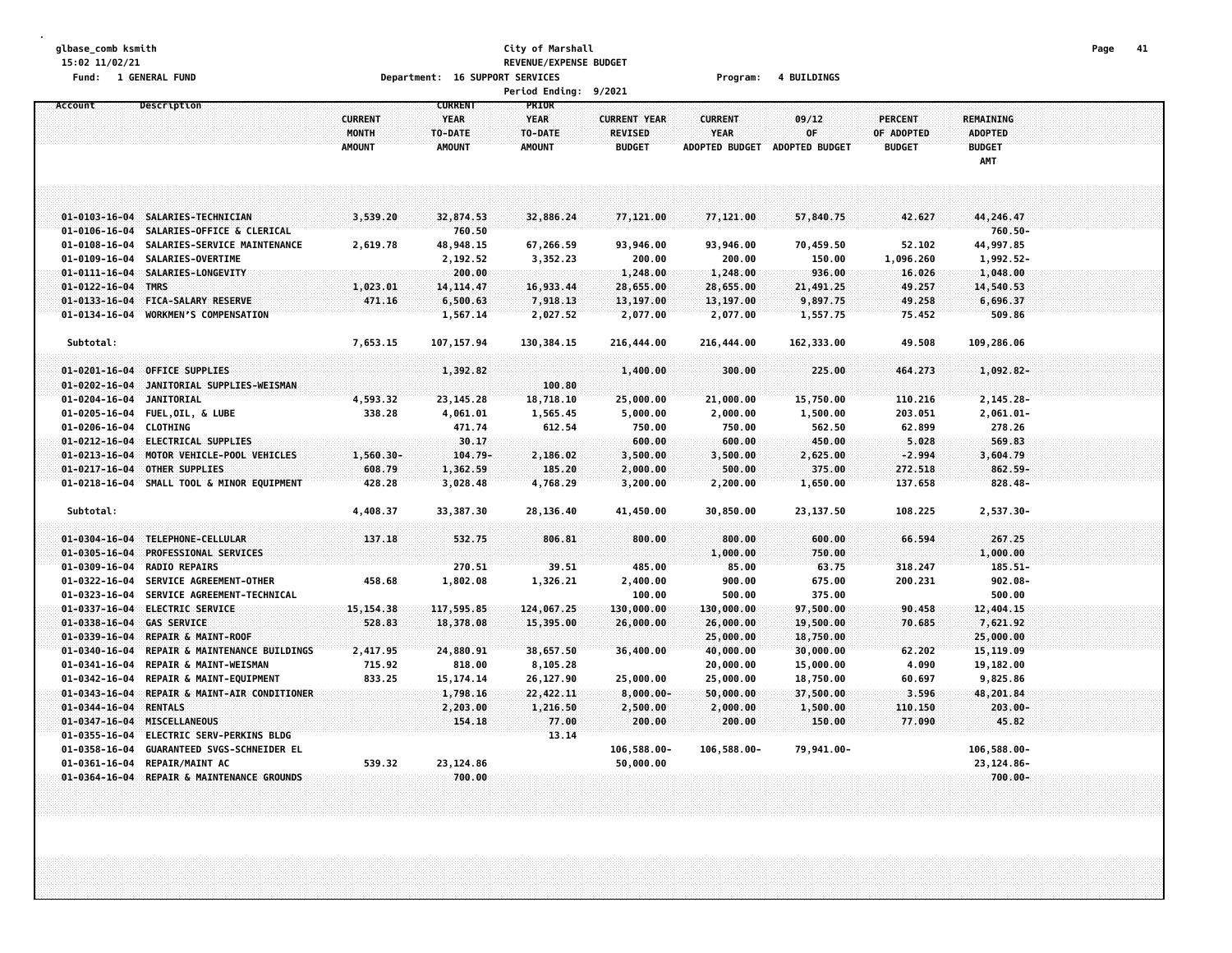## **glbase\_comb ksmith City of Marshall Page 42 15:02 11/02/21 REVENUE/EXPENSE BUDGET Fund: 1 GENERAL FUND Department: 16 SUPPORT SERVICES Program: 4 BUILDINGS**

**Period Ending: 9/2021**

|  | Account |           |                 | Description                 |                    |                                                                                                                                |  |                                              |  | <b>CURRENT</b><br>MONTH<br><b>AMOUNT</b> |        |  | <b>CURRENT</b><br><b>YEAR</b><br>TO-DATE<br><b>AMOUNT</b> |                            |  | <b>YEAR</b><br><b>AMOUNT</b> | PRIOR<br>TO-DATE                   |  | <b>CURRENT YEAR</b> | <b>REVISED</b><br><b>BUDGET</b> |                                     |  | <b>CURRENT</b><br>YEAR |                          |  | 09/12<br>0F<br>ADOPTED BUDGET ADOPTED BUDGET |  | <b>PERCENT</b><br><b>BUDGET</b> | OF ADOPTED       |  | <b>BUDGET</b><br>AMT | REMAINING<br><b>ADOPTED</b> |            |  |  |  |  |
|--|---------|-----------|-----------------|-----------------------------|--------------------|--------------------------------------------------------------------------------------------------------------------------------|--|----------------------------------------------|--|------------------------------------------|--------|--|-----------------------------------------------------------|----------------------------|--|------------------------------|------------------------------------|--|---------------------|---------------------------------|-------------------------------------|--|------------------------|--------------------------|--|----------------------------------------------|--|---------------------------------|------------------|--|----------------------|-----------------------------|------------|--|--|--|--|
|  |         |           |                 | 01-0374-16-04 PASS CONTRACT |                    | 01-0370-16-04 EXTERMINATION CONTRACT<br>01-0385-16-04 REPAIR & MAINT - ROOFS                                                   |  | 01-0365-16-04 REPAIR & MAINT OF TRAFFIC SGNL |  | 5,970.32                                 | 625.00 |  |                                                           | 7,528.00<br>5,970.32       |  |                              | 3,698.00<br>11,846.47<br>16,993.34 |  |                     |                                 | 16,000.00<br>15,825.00<br>25,000.00 |  |                        | 16,000.00<br>15,825.00   |  | 12,000.00<br>11,868.75                       |  |                                 | 47.050<br>37.727 |  |                      | 8,472.00<br>9,854.68        |            |  |  |  |  |
|  |         | Subtotal: |                 |                             |                    |                                                                                                                                |  | 01-0386-16-04 REPAIRS & MAINT - WEISMAN BLDG |  | 27,799.32                                | 418.49 |  |                                                           | 15,550.33<br>236,481.17    |  |                              | 270,792.02                         |  |                     |                                 | 20,000,00<br>236,122.00             |  |                        | 246,722.00               |  | 185,041.50                                   |  |                                 | 95.849           |  |                      | 10,240.83                   | 15,550.33- |  |  |  |  |
|  |         | Subtotal: |                 |                             |                    | 01-0405-16-04 IMPROVEMENTS-BUILDINGS<br>01-0411-16-04 IMPROVEMENTS-#2 FIRE STATION<br>01-0458-16-04 EQUIPMENT REPLACEMENT FUND |  |                                              |  |                                          |        |  |                                                           | 88.80<br>88.80             |  |                              | 5,535.00<br>4,359.00<br>9,894.00   |  |                     |                                 | 20,000.00<br>20,000.00              |  |                        | 20,000.00<br>20,000.00   |  | 15,000.00<br>15,000.00                       |  |                                 | .444             |  |                      | 20,000.00<br>19,911.20      | $88.80 -$  |  |  |  |  |
|  |         |           | Program number: |                             | <b>4 BUILDINGS</b> | Department number: SUPPORT SERVICES                                                                                            |  |                                              |  | 39,860.84<br>77,299.28                   |        |  |                                                           | 377, 115.21<br>626, 145.39 |  |                              | 439,206.57<br>652,630.81           |  |                     |                                 | 514,016.00<br>860,434.00            |  |                        | 514,016.00<br>858,934.00 |  | 385,512.00<br>644,200.50                     |  |                                 | 73.366<br>72.898 |  |                      | 136,900.79<br>232,788.61    |            |  |  |  |  |
|  |         |           |                 |                             |                    |                                                                                                                                |  |                                              |  |                                          |        |  |                                                           |                            |  |                              |                                    |  |                     |                                 |                                     |  |                        |                          |  |                                              |  |                                 |                  |  |                      |                             |            |  |  |  |  |
|  |         |           |                 |                             |                    |                                                                                                                                |  |                                              |  |                                          |        |  |                                                           |                            |  |                              |                                    |  |                     |                                 |                                     |  |                        |                          |  |                                              |  |                                 |                  |  |                      |                             |            |  |  |  |  |
|  |         |           |                 |                             |                    |                                                                                                                                |  |                                              |  |                                          |        |  |                                                           |                            |  |                              |                                    |  |                     |                                 |                                     |  |                        |                          |  |                                              |  |                                 |                  |  |                      |                             |            |  |  |  |  |
|  |         |           |                 |                             |                    |                                                                                                                                |  |                                              |  |                                          |        |  |                                                           |                            |  |                              |                                    |  |                     |                                 |                                     |  |                        |                          |  |                                              |  |                                 |                  |  |                      |                             |            |  |  |  |  |
|  |         |           |                 |                             |                    |                                                                                                                                |  |                                              |  |                                          |        |  |                                                           |                            |  |                              |                                    |  |                     |                                 |                                     |  |                        |                          |  |                                              |  |                                 |                  |  |                      |                             |            |  |  |  |  |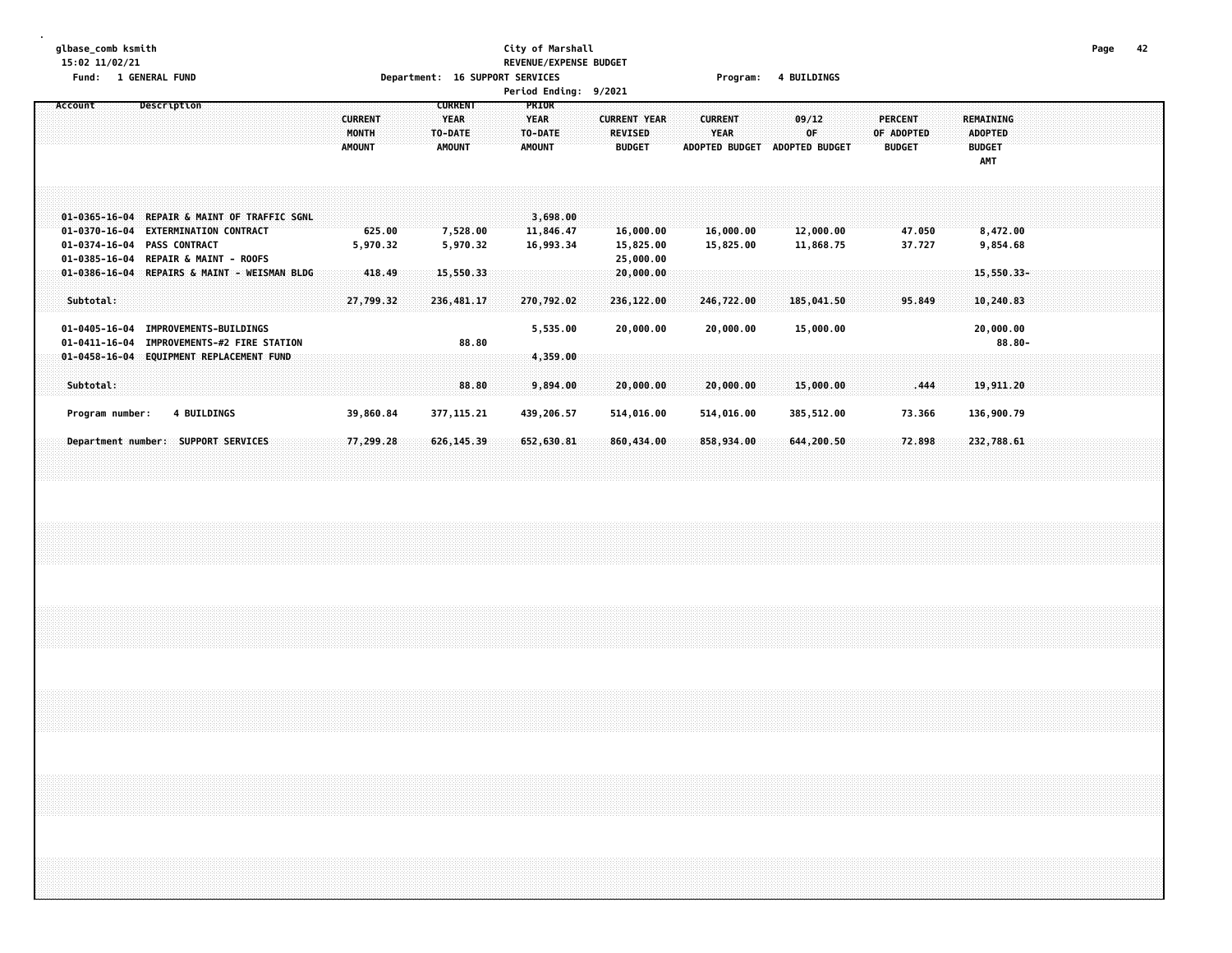### **glbase\_comb ksmith City of Marshall Page 43 15:02 11/02/21 REVENUE/EXPENSE BUDGET** Fund: 1 GENERAL FUND CONTERS Department: 17 TOURISM & CULTURAL ARTS Program: 1 CONVENTION/COMMUNITY CENTERS **Period Ending: 9/2021**

| Account                   | Description                                  |                | <b>CURRENT</b> | <b>PRIOR</b>  |                     |                       |                       |                |                  |  |
|---------------------------|----------------------------------------------|----------------|----------------|---------------|---------------------|-----------------------|-----------------------|----------------|------------------|--|
|                           |                                              | <b>CURRENT</b> | <b>YEAR</b>    | <b>YEAR</b>   | <b>CURRENT YEAR</b> | <b>CURRENT</b>        | 09/12                 | <b>PERCENT</b> | <b>REMAINING</b> |  |
|                           |                                              | MONTH          | TO-DATE        | TO-DATE       | <b>REVISED</b>      | <b>YEAR</b>           | 0F                    | OF ADOPTED     | <b>ADOPTED</b>   |  |
|                           |                                              | <b>AMOUNT</b>  | <b>AMOUNT</b>  | <b>AMOUNT</b> | <b>BUDGET</b>       | <b>ADOPTED BUDGET</b> | <b>ADOPTED BUDGET</b> | <b>BUDGET</b>  | <b>BUDGET</b>    |  |
|                           |                                              |                |                |               |                     |                       |                       |                | AMT              |  |
|                           |                                              |                |                |               |                     |                       |                       |                |                  |  |
|                           | 01-0106-17-01 SALARIES-OFFICE & CLERICAL     | 2,113.60       | 19,495.36      | 8,749.44      | 27,555.00           | 27,555.00             | 20,666.25             | 70.751         | 8,059.64         |  |
|                           | 01-0108-17-01 SALARIES-SERVICE MAINTENANCE   | 2,751.08       | 35,466.72      | 37,187.44     | 51,238.00           | 51,238.00             | 38,428.50             | 69.220         | 15,771.28        |  |
|                           | 01-0109-17-01 SALARIES-OVERTIME              | 485.66         | 2,070.32       | 654.32        | 3,000.00            | 3,000.00              | 2,250.00              | 69.011         | 929.68           |  |
|                           | 01-0110-17-01 SALARIES-PART/TIME & HOURLY    | 168.74         | 168.74         |               | 9,048.00            | 9,048.00              | 6,786.00              | 1.865          | 8,879.26         |  |
|                           | 01-0111-17-01 SALARIES-LONGEVITY             | 640.00         | 640.00         |               | 1,200.00            | 1,200.00              | 900.00                | 53.333         | 560.00           |  |
| 01-0122-17-01 TMRS        |                                              | 1,023.02       | 9,607.42       | 7,622.32      | 13,785.00           | 13,785.00             | 10,338.75             | 69.695         | 4,177.58         |  |
|                           | 01-0133-17-01 FICA-SALARY RESERVE            | 468.00         | 4,421.68       | 3,564.21      | 7,041.00            | 7,041.00              | 5,280.75              | 62.799         | 2,619.32         |  |
|                           | 01-0134-17-01 WORKMEN'S COMPENSATION         |                | 632.28         | 972.12        | 838.00              | 838.00                | 628.50                | 75.451         | 205.72           |  |
| Subtotal:                 |                                              | 7,650.10       | 72,502.52      | 58,749.85     | 113,705.00          | 113,705.00            | 85,278.75             | 63.764         | 41,202.48        |  |
| 01-0204-17-01 JANITORIAL  |                                              |                | 806.54         | 2,186.20      | 2,000.00            | 2,000.00              | 1,500.00              | 40.327         | 1,193.46         |  |
|                           | 01-0205-17-01 FUEL, OIL, & LUBE              |                | 347.86         | 592.41        | 1,000.00            | 1,000.00              | 750.00                | 34.786         | 652.14           |  |
|                           | 01-0213-17-01 MOTOR VEHICLE-POOL VEHICLES    |                | 522.11         | 1,456.06      | 1,000.00            | 1,000.00              | 750.00                | 52.211         | 477.89           |  |
|                           | 01-0219-17-01 REPAIR & MAINTENANCE SUPPLIES  |                | 924.50         |               | 924.50              |                       |                       |                | $924.50 -$       |  |
| Subtotal:                 |                                              |                | 2,601.01       | 4,234.67      | 4,924.50            | 4,000.00              | 3,000.00              | 65.025         | 1,398.99         |  |
|                           |                                              |                |                |               |                     |                       |                       |                |                  |  |
|                           | 01-0322-17-01 SERVICE AGREEMENT-OTHER        |                |                | 822.33        |                     |                       |                       |                |                  |  |
|                           | 01-0326-17-01 TEXAS MULTIPLE PERIL INSURANCE |                | 10, 111.26     | 9,040.53      | 10, 111.26          | 8,511.00              | 6,383.25              | 118.802        | $1,600.26 -$     |  |
|                           | 01-0337-17-01 ELECTRIC SERVICE               | 5,778.63       | 33,803.28      | 39,929.17     | 68,875.24           | 71,400.00             | 53,550.00             | 47.344         | 37,596.72        |  |
| 01-0338-17-01 GAS SERVICE |                                              | 126.67         | 7,209.29       | 6,538.56      | 9,000.00            | 9,000.00              | 6,750.00              | 80.103         | 1,790.71         |  |
|                           | 01-0342-17-01 REPAIR & MAINTENANCE EQUIPMENT |                |                | 187.52        |                     |                       |                       |                |                  |  |
|                           |                                              |                |                |               |                     |                       |                       |                |                  |  |
| Subtotal:                 |                                              | 5,905.30       | 51, 123.83     | 56,518.11     | 87,986.50           | 88,911.00             | 66,683.25             | 57,500         | 37,787.17        |  |
|                           | 01-0426-17-01 FURNITURE & FIXTURES           |                | 1,999.42       |               | 2,000.00            | 3,000.00              | 2,250.00              | 66.647         | 1,000.58         |  |
|                           | 01-0458-17-01 EQUIPMENT REPLACEMENT FUND     |                |                |               | 1,000.00            |                       |                       |                |                  |  |
| Subtotal:                 |                                              |                | 1,999.42       |               | 3,000.00            | 3,000.00              | 2,250.00              | 66.647         | 1,000.58         |  |
| Program number:           | 1 CONVENTION/COMMUNITY CEN                   | 13,555.40      | 128,226.78     | 119,502.63    | 209,616.00          | 209,616.00            | 157,212.00            | 61.172         | 81,389.22        |  |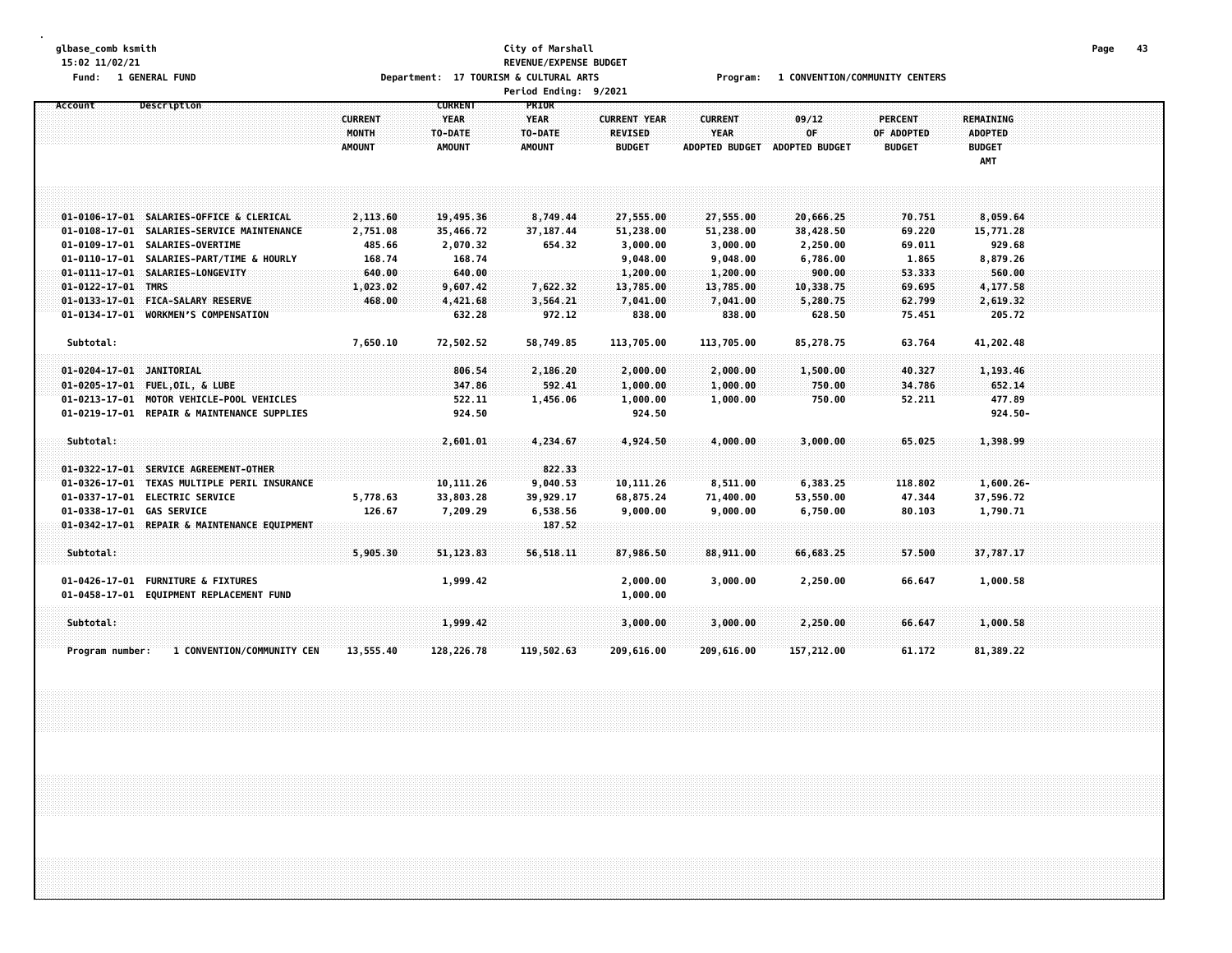# **glbase\_comb ksmith City of Marshall Page 44 15:02 11/02/21 REVENUE/EXPENSE BUDGET** Fund: 1 GENERAL FUND CONTEXT SARENA COLLECTION OPPORTMENT: 17 TOURISM & CULTURAL ARTS COLLECTION Program: 3 ARENA

**Period Ending: 9/2021 Account Description CURRENT PRIOR CURRENT YEAR YEAR CURRENT YEAR CURRENT 09/12 PERCENT REMAINING MONTH TO-DATE TO-DATE REVISED YEAR OF OF ADOPTED ADOPTED AMOUNT AMOUNT AMOUNT BUDGET ADOPTED BUDGET ADOPTED BUDGET BUDGET BUDGET AMT** 01-0102-17-03 SALARTES-PROFESSIONAL 3.900.80 35.972.16 22.867.04 50.835.00 50.835.00 38.126.25 70.763 14.862.84 01-0108-17-03 SALARIES-SERVICE MAINTENANCE 2.113.60 19.495.36 9.011.52 28.381.00 28.381.00 21.285.75 68.692 8.885.64 **01-0109-17-03 SALARIES-OVERTIME 1,734.98 1,982.16 6,000.00 6,000.00 4,500.00 28.916 4,265.02 01-0110-17-03 SALARIES-PART/TIME & HOURLY 5,000.00 5,000.00 3,750.00 5,000.00 01-0111-17-03 SALARIES-LONGEVITY 1,008.00 1,008.00 756.00 1,008.00 01-0122-17-03 TMRS 998.98 9,501.30 5,539.62 14,322.00 14,322.00 10,741.50 66.341 4,820.70** 01-0133-17-03 FICA-SALARY RESERVE 390.94 3,767.42 2,211.40 6,979.00 6,979.00 5,234.25 53.982 3,211.58 **01-0134-17-03 WORKMENS COMPENSATION 831.48 1,264.38 1,102.00 1,102.00 826.50 75.452 270.52 Subtotal: 7,404.32 71,302.70 42,876.12 113,627.00 113,627.00 85,220.25 62.752 42,324.30 01-0202-17-03 AGRICULTURAL 7,466.00 4,274.80 13,793.90 11,000.00 8,250.00 67.873 3,534.00 01-0203-17-03 MEDICAL & CHEMICAL 49.92 1,100.00 1,100.00 825.00 4.538 1,050.08 01-0204-17-03 JANITORIAL 100.00 100.00 75.00 100.00** 01-0205-17-03 FUEL.OIL.&LUBE 1.255.43 2.825.06 1.688.64 4.035.00 4.035.00 3.026.25 70.014 1.209.94 **01-0206-17-03 CLOTHING 200.00 200.00 150.00 200.00 01-0212-17-03 ELECTRICAL SUPPLIES 750.00 750.00 562.50 750.00 01-0213-17-03 MOTOR VEHICLE-POOL VEHICLES 108.27 750.00 750.00 562.50 750.00** 01-0218-17-03 SMALL TOOL & MINOR EOUIPMENT 533.95 533.95 600.00 2.000.00 1.500.00 26.698 1.466.05 **01-0219-17-03 REPAIR & MAINTENANCE SUPPLIES 382.98 368.85 600.00 1,000.00 750.00 38.298 617.02 Subtotal: 1,255.43 11,257.91 6,440.56 21,928.90 20,935.00 15,701.25 53.776 9,677.09 01-0304-17-03 TELEPHONE-CELLULAR 42.86 171.38 334.28 500.00 500.00 375.00 34.276 328.62 01-0312-17-03 GENERAL ADVERTISING 100.00 100.00 75.00 100.00 01-0316-17-03 CONTRACTED SERVICES 1,500.00 1,125.00 1,500.00 01-0322-17-03 SERVICE AGREEMENT-OTHER 400.00 400.00 300.00 400.00** 01-0326-17-03 TEXAS MULTIPLE PERIL INSURANCE 8 8 3,279.10 2,931.87 3,279.10 2,753.00 2,064.75 119.110 526.10-**01-0337-17-03 ELECTRIC SERVICE 1,165.96 13,171.83 11,875.57 22,000.00 22,000.00 16,500.00 59.872 8,828.17 01-0338-17-03 GAS SERVICE 431.37 458.75 1,200.00 1,200.00 900.00 35.948 768.63** 01-0342-17-03 REPAIR & MAINTENANCE EQUIPMENT 70.01 4,393.01 2,019.10 7,554.07 8,700.00 6,525.00 50.494 4,306.99 **01-0344-17-03 RENTALS 150.00 1,330.93 900.00 1,780.93 200.00 150.00 665.465 1,130.93- 01-0346-17-03 DUES & SUBSCRIPTIONS 465.00 348.75 465.00 Subtotal: 1,428.83 22,777.62 18,519.57 36,824.10 37,818.00 28,363.50 60.230 15,040.38 01-0436-17-03 IMPROVEMENTS - ARENA 12,500.00 Subtotal: 12,500.00** Program number: 3 ARENA 67,041.77 388.58 105,338.23 67,836.25 184,880.00 172,380.00 129,285.00 61.108 67,041.77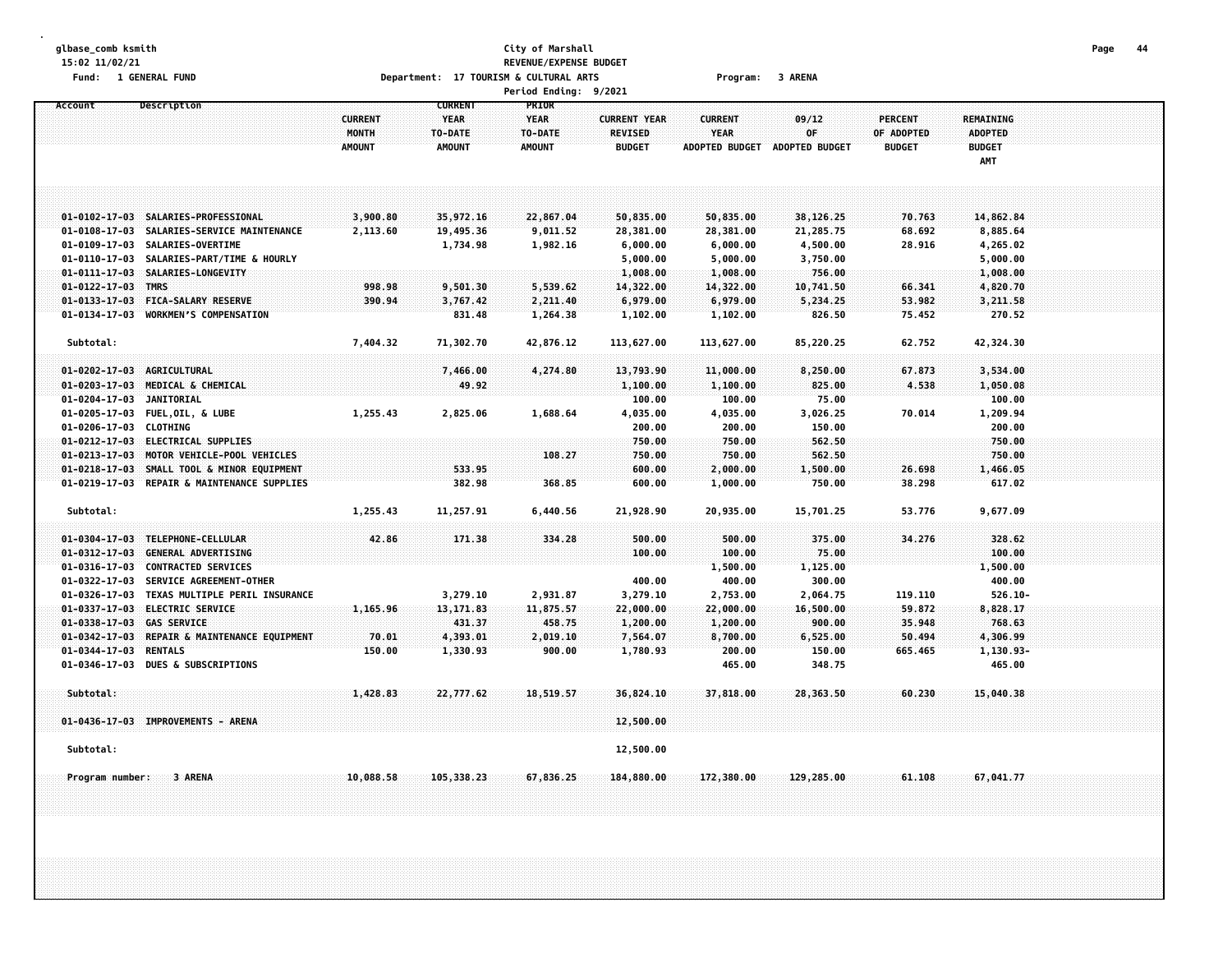### **glbase\_comb ksmith City of Marshall Page 45 15:02 11/02/21 REVENUE/EXPENSE BUDGET** Fund: 1 GENERAL FUND CORPORT THE SERVICE OF DEPARTMENT: 17 TOURISM & CULTURAL ARTS Program: 5 MEMORIAL CITY HALL PERF CTR

**Period Ending: 9/2021**

| Account                 | Description                                 |                  | <b>CURRENT</b>     | <b>PRIOR</b>  |                     |                       |                       |                |                  |  |
|-------------------------|---------------------------------------------|------------------|--------------------|---------------|---------------------|-----------------------|-----------------------|----------------|------------------|--|
|                         |                                             | <b>CURRENT</b>   | <b>YEAR</b>        | <b>YEAR</b>   | <b>CURRENT YEAR</b> | <b>CURRENT</b>        | 09/12                 | <b>PERCENT</b> | <b>REMAINING</b> |  |
|                         |                                             | <b>MONTH</b>     | TO-DATE            | TO-DATE       | <b>REVISED</b>      | <b>YEAR</b>           | 0F                    | OF ADOPTED     | <b>ADOPTED</b>   |  |
|                         |                                             | <b>AMOUNT</b>    | <b>AMOUNT</b>      | <b>AMOUNT</b> | <b>BUDGET</b>       | <b>ADOPTED BUDGET</b> | <b>ADOPTED BUDGET</b> | <b>BUDGET</b>  | <b>BUDGET</b>    |  |
|                         |                                             |                  |                    |               |                     |                       |                       |                | AMT              |  |
|                         |                                             |                  |                    |               |                     |                       |                       |                |                  |  |
|                         |                                             |                  |                    |               |                     |                       |                       |                |                  |  |
|                         |                                             |                  |                    |               |                     |                       |                       |                |                  |  |
|                         | 01-0102-17-05 SALARIES-PROFESSIONAL         | 4,643.76         | 40,678.48          | 40,377.04     | 57,121.00           | 57,121.00             | 42,840.75             | 71.215         | 16,442.52        |  |
|                         | 01-0110-17-05 SALARIES-PART/TIME & HOURLY   | 1,323.56         | 11,850.74          | 11,665.13     | 9,048.00            | 9,048.00              | 6,786.00              | 130.976        | 2,802.74-        |  |
|                         | 01-0111-17-05 SALARIES-LONGEVITY            |                  |                    |               | 96.00               | 96.00                 | 72.00                 |                | 96.00            |  |
| 01-0122-17-05 TMRS      |                                             | 771.32           | 6,756.66           | 6,605.68      | 9,504.00            | 9,504.00              | 7,128.00              | 71.093         | 2,747.34         |  |
|                         | 01-0133-17-05 FICA-SALARY RESERVE           | 456.49           | 4,018.47           | 3,981.22      | 5,069.00            | 5,069.00              | 3,801.75              | 79.275         | 1,050.53         |  |
|                         | 01-0134-17-05 WORKMEN'S COMPENSATION        |                  | 110.16             | 109.02        | 146.00              | 146.00                | 109.50                | 75.452         | 35.84            |  |
|                         |                                             |                  |                    |               |                     |                       |                       |                |                  |  |
| Subtotal:               |                                             | 7,195.13         | 63,414.51          | 62,738.09     | 80,984.00           | 80,984.00             | 60,738.00             | 78.305         | 17,569.49        |  |
|                         |                                             |                  |                    |               |                     |                       |                       |                |                  |  |
|                         | 01-0201-17-05 OFFICE SUPPLIES               |                  | 1,761.71           | 2,068.79      | 2,106.95            | 1,500.00              | 1,125.00              | 117.447        | $261.71 -$       |  |
|                         | 01-0217-17-05 OTHER SUPPLIES                | $14.06 -$        | 540.11             | 719.96        | 1,000.00            | 1,000.00              | 750.00                | 54,011         | 459.89           |  |
|                         |                                             |                  |                    |               |                     |                       |                       |                |                  |  |
| Subtotal:               |                                             | $14.06 -$        | 2,301.82           | 2,788.75      | 3,106.95            | 2,500.00              | 1,875.00              | 92.073         | 198.18           |  |
|                         | 01-0323-17-05 SERVICE AGREEMENT-TECHNICAL   |                  | 77.89              |               | 777.89              |                       |                       |                | $77.89 -$        |  |
|                         | 01-0345-17-05 CONFERENCE AND TRAINING       | 132.18<br>400.20 |                    | $5.67 -$      |                     | 2,000.00              | 1,500.00              | 105.108        | $102.15 -$       |  |
|                         | 01-0346-17-05 DUES & SUBSCRIPTIONS          |                  | 2,102.15<br>879.00 |               | 2,102.15<br>879.00  | 5,000.00              | 3,750.00              | 17.580         | 4,121.00         |  |
|                         | 01-0347-17-05 MISCELLANEOUS                 | 75.00            | 1,045.00           | 3,266.22      | 1,400.00            | 1,000.00              | 750.00                | 104.500        | 45.00-           |  |
|                         | 01-0364-17-05 REPAIR & MAINTENANCE GROUNDS  |                  | 363.04             | 406.40        | 370.00              |                       |                       |                | $363.04 -$       |  |
| 01-0373-17-05 PROMOTION |                                             | 16,420.00        | 29,936.72          | 23,147.63     | 60,094.96           | 25,000.00             | 18,750.00             | 119.747        | 4,936.72-        |  |
|                         |                                             |                  |                    |               |                     |                       |                       |                |                  |  |
| Subtotal:               |                                             | 17,027.38        | 34,403.80          | 26,814.58     | 65,624.00           | 33,000.00             | 24,750.00             | 104.254        | 1,403.80-        |  |
|                         |                                             |                  |                    |               |                     |                       |                       |                |                  |  |
| $01 - 0426 - 17 - 05$   | <b>FURNITURE &amp; FIXTURES</b>             |                  |                    | 1,802.67      |                     | 2,000.00              | 1,500.00              |                | 2,000.00         |  |
|                         | 01-0490-17-05 NON DEPRECIABLE CAPITAL ITEMS |                  | 8,724.05           |               | 8,724.05            |                       |                       |                | $8,724.05-$      |  |
|                         |                                             |                  |                    |               |                     |                       |                       |                |                  |  |
| Subtotal:               |                                             |                  | 8,724.05           | 1,802.67      | 8,724.05            | 2,000.00              | 1,500.00              | 436.203        | 6,724.05-        |  |
|                         |                                             |                  |                    |               |                     |                       |                       |                |                  |  |
| Program number:         | 5 MEMORIAL CITY HALL PERF                   | 24,208.45        | 108,844.18         | 94, 144.09    | 158,439.00          | 118,484.00            | 88,863.00             | 91.864         | 9,639.82         |  |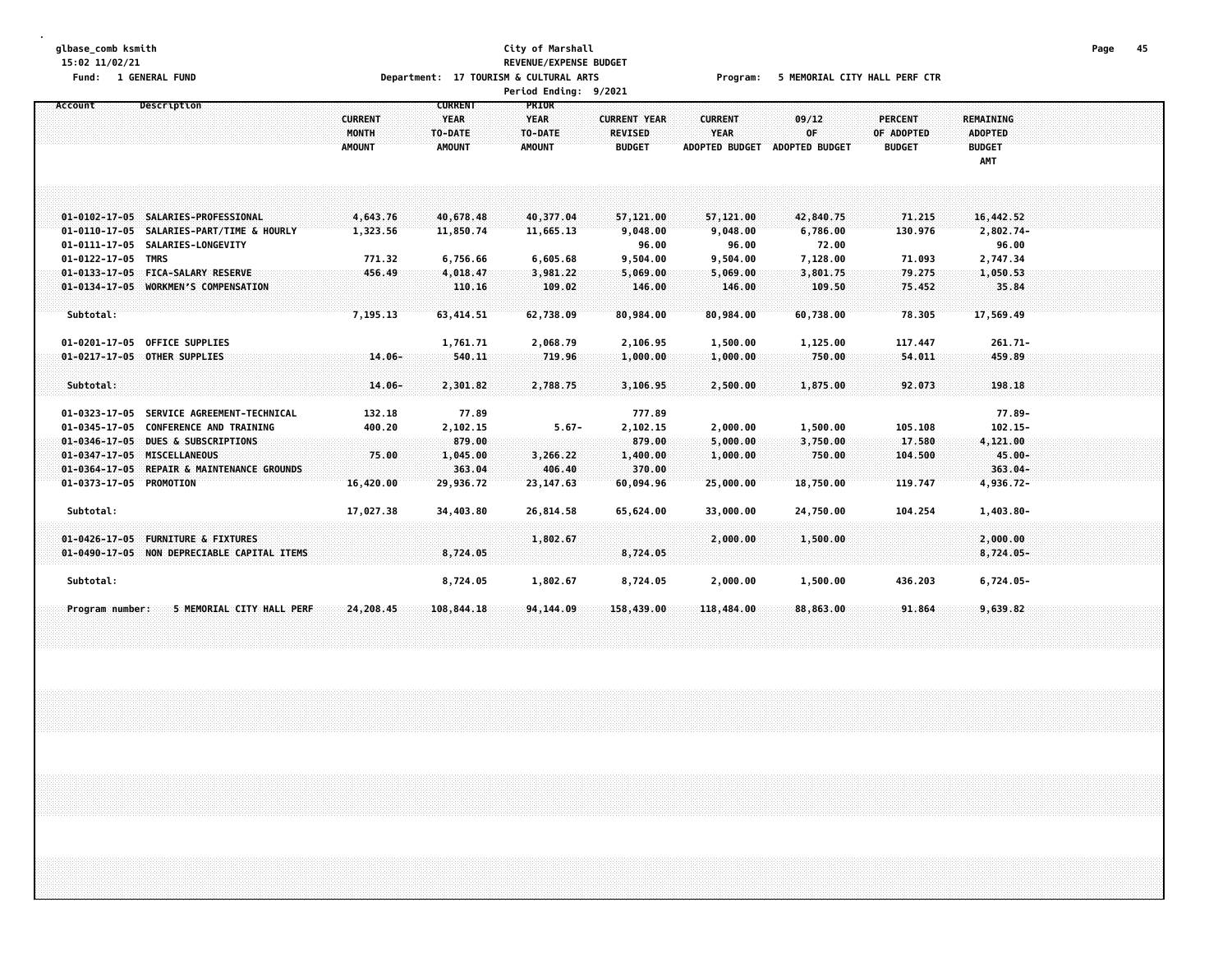### **glbase\_comb ksmith City of Marshall Page 46 15:02 11/02/21 REVENUE/EXPENSE BUDGET** Fund: 1 GENERAL FUND COURSE COURSE Department: 17 TOURISM & CULTURAL ARTS Program: 6 GOLF COURSE **Period Ending: 9/2021**

|                            |                                                                  |                         |                                          | rer cours invenige              | 77.064                                |                               |                  |                              |                      |  |
|----------------------------|------------------------------------------------------------------|-------------------------|------------------------------------------|---------------------------------|---------------------------------------|-------------------------------|------------------|------------------------------|----------------------|--|
| Account                    | Description                                                      | <b>CURRENT</b><br>MONTH | <b>CURRENT</b><br><b>YEAR</b><br>TO-DATE | PRIOR<br><b>YEAR</b><br>TO-DATE | <b>CURRENT YEAR</b><br><b>REVISED</b> | <b>CURRENT</b><br><b>YEAR</b> | 09/12<br>0F      | <b>PERCENT</b><br>OF ADOPTED | REMAINING<br>ADOPTED |  |
|                            |                                                                  | <b>AMOUNT</b>           | <b>AMOUNT</b>                            | <b>AMOUNT</b>                   | <b>BUDGET</b>                         | <b>ADOPTED BUDGET</b>         | ADOPTED BUDGET   | <b>BUDGET</b>                | <b>BUDGET</b><br>AMT |  |
|                            |                                                                  |                         |                                          |                                 |                                       |                               |                  |                              |                      |  |
|                            | 01-0101-17-06 SALARIES OFFICIALS & ADMIN                         | 3,558.40                | 39,449.33                                | 34, 344. 37                     | 50,168.00                             | 47,068.00                     | 35,301.00        | 83.813                       | 7,618.67             |  |
|                            | 01-0109-17-06 SALARIES-OVERTIME                                  | 500.40                  | 5,632.93                                 | 8,183.60                        | 8,525.00                              | 8,525.00                      | 6,393.75         | 66.075                       | 2,892.07             |  |
|                            | 01-0110-17-06 SALARIES-PART/TIME & HOURLY                        | 1,892.52                | 16,926.61                                | 26,517.85                       | 32,300.00                             | 45,000.00                     | 33,750.00        | 37.615                       | 28,073.39            |  |
|                            | 01-0111-17-06 SALARIES-LONGEVITY                                 |                         | 256.00                                   |                                 | 768.00                                | 768.00                        | 576.00           | 33.333                       | 512.00               |  |
| 01-0122-17-06 TMRS         |                                                                  |                         | 4,053.47                                 | 6,957.58                        | 9,362.00                              | 9,362.00                      | 7,021.50         | 43.297                       | 5,308.53             |  |
|                            | 01-0133-17-06 FICA-SALARY RESERVE                                | 455.29                  | 4,754.75                                 | 5,265.37                        | 7,754.00                              | 7,754.00                      | 5,815.50         | 61.320                       | 2,999.25             |  |
|                            | 01-0134-17-06 WORKMEN'S COMPENSATION                             |                         | 1,034.46                                 | 1,585.38                        | 1,371.00                              | 1,371.00                      | 1,028.25         | 75.453                       | 336.54               |  |
| Subtotal:                  |                                                                  | 6,406.61                | 72,107.55                                | 82,854.15                       | 110,248.00                            | 119,848.00                    | 89,886.00        | 60.166                       | 47,740.45            |  |
|                            | 01-0201-17-06 OFFICE SUPPLIES                                    | 7.05                    | 163.05                                   | 155.92                          | 525.00                                | 425.00                        | 318.75           | 38.365                       | 261.95               |  |
| 01-0202-17-06 AGRICULTURAL |                                                                  |                         | 1,141.66                                 | 1,215.63                        | 1,650.00                              | 4,150.00                      | 3,112.50         | 27.510                       | 3,008.34             |  |
|                            | 01-0203-17-06 MEDICAL & CHEMICAL                                 |                         | 115.00                                   | 129.77                          | 700.00                                | 2,700.00                      | 2,025.00         | 4.259                        | 2,585.00             |  |
|                            | 01-0205-17-06 FUEL, OIL, & LUBE                                  |                         | 940.34                                   | 2,469.32                        | 1,400.00                              | 4,000.00                      | 3,000.00         | 23.509                       | 3,059.66             |  |
| 01-0206-17-06 CLOTHING     |                                                                  |                         |                                          |                                 |                                       | 300.00                        | 225.00           |                              | 300.00               |  |
|                            | 01-0208-17-06 FOOD SUPPLIES                                      | 47.13                   | 47.13                                    | 475.56                          | 750.00                                | 4,750.00                      | 3,562.50         | .992                         | 4,702.87             |  |
| 01-0209-17-06 PRO SHOP     |                                                                  | 118.46                  | 3,146.79                                 | 2,914.22                        | 3,600.00                              | 2,000.00                      | 1,500.00         | 157.340                      | $1,146.79-$          |  |
|                            | 01-0210-17-06 DRIVING RANGE<br>01-0212-17-06 ELECTRICAL SUPPLIES |                         |                                          |                                 | 150.00                                | 1,200.00<br>150.00            | 900.00<br>112.50 |                              | 1,200.00<br>150.00   |  |
|                            | 01-0213-17-06 MOTOR VEHICLE-POOL VEHICLES                        |                         | 534.70                                   | 795.97                          | 1,500.00                              | 5,500.00                      | 4,125.00         | 9.722                        | 4,965.30             |  |
|                            | 01-0217-17-06 OTHER SUPPLIES                                     | 1,190.44                | 1,399.31                                 | 197.30                          | 1,314.31                              | 1,000.00                      | 750.00           | 139.931                      | 399.31-              |  |
|                            | 01-0218-17-06 SMALL TOOL & MINOR EQUIPMENT                       |                         | 228.95                                   | 683.16                          | 585.00                                | 500.00                        | 375.00           | 45.790                       | 271.05               |  |
|                            | 01-0219-17-06 REPAIR & MAINTENANCE SUPPLIES                      | 701.70                  | 941.13                                   | 525.18                          | 1,550.00                              | 6,050.00                      | 4,537.50         | 15.556                       | 5,108.87             |  |
|                            | 01-0236-17-06 DRIVING RANGE                                      |                         | 597.00                                   |                                 | 1,200.00                              |                               |                  |                              | 597.00-              |  |
| Subtotal:                  |                                                                  | 2,064.78                | 9,255.06                                 | 9,562.03                        | 14,924.31                             | 32,725.00                     | 24,543.75        | 28.281                       | 23,469.94            |  |
|                            | 01-0304-17-06 TELEPHONE-CELLULAR                                 | 23.14                   | 92.56                                    | 129.14                          | 400.00                                | 400.00                        | 300.00           | 23.140                       | 307.44               |  |
|                            | 01-0322-17-06 SERVICE AGREEMENT-OTHER                            |                         | 196.27                                   | 85.44                           | 300.00                                | 300.00                        | 225.00           | 65.423                       | 103.73               |  |
|                            | 01-0337-17-06 ELECTRIC SERVICE                                   | 906.62                  | 8,311.81                                 | 8,199.42                        | 10,000.00                             | 10,000.00                     | 7,500.00         | 83.118                       | 1,688.19             |  |
|                            | 01-0340-17-06 REPAIR & MAINTENANCE BUILDINGS                     | 206.64                  | 2,275.54                                 |                                 | 2,275.54                              | 1,000.00                      | 750.00           | 227.554                      | 1,275.54-            |  |
|                            | 01-0342-17-06 REPAIR & MAINTENANCE EQUIPMENT                     | 165.36                  | 7,232.62                                 | 23,528.49                       | 7,517.62                              | 4,500.00                      | 3,375.00         | 160.725                      | 2,732.62-            |  |
| 01-0344-17-06 RENTALS      |                                                                  | 140.00                  | 1,994.80                                 | 3,847.99                        | 2,942.00                              | 10,942.00                     | 8,206.50         | 18.231                       | 8,947.20             |  |
|                            | 01-0346-17-06 DUES & SUBSCRIPTIONS                               | 187.96                  | 1,456.25                                 | 1,579.11                        | 1,992.53                              | 700.00                        | 525.00           | 208.036                      | 756.25-              |  |
|                            | 01-0347-17-06 MISCELLANEOUS                                      |                         | 147.60                                   | 971.22                          | 200.00                                | 200.00                        | 150.00           | 73.800                       | 52.40                |  |
|                            | 01-0364-17-06 REPAIR & MAINTENANCE GROUNDS                       | 1,960.65                | 12,488.13                                | 8,802.39                        | 21,000.00                             |                               |                  |                              | 12,488.13-           |  |
| Subtotal:                  |                                                                  | 3,590.37                | 34,195.58                                | 47,143.20                       | 46,627.69                             | 28,042.00                     | 21,031.50        | 121.944                      | $6, 153.58 -$        |  |
|                            | 01-0458-17-06 EQUIPMENT REPLACEMENT FUND                         | 2,417.99                | 5,297.00                                 | 3,972.00                        | 5,812.00                              | 5,297.00                      | 3,972.75         | 100.000                      |                      |  |

**01-0460-17-06 LEASE/PURCHASE PAYMENTS 5,593.37 3,436.89 8,300.00 5,593.37-**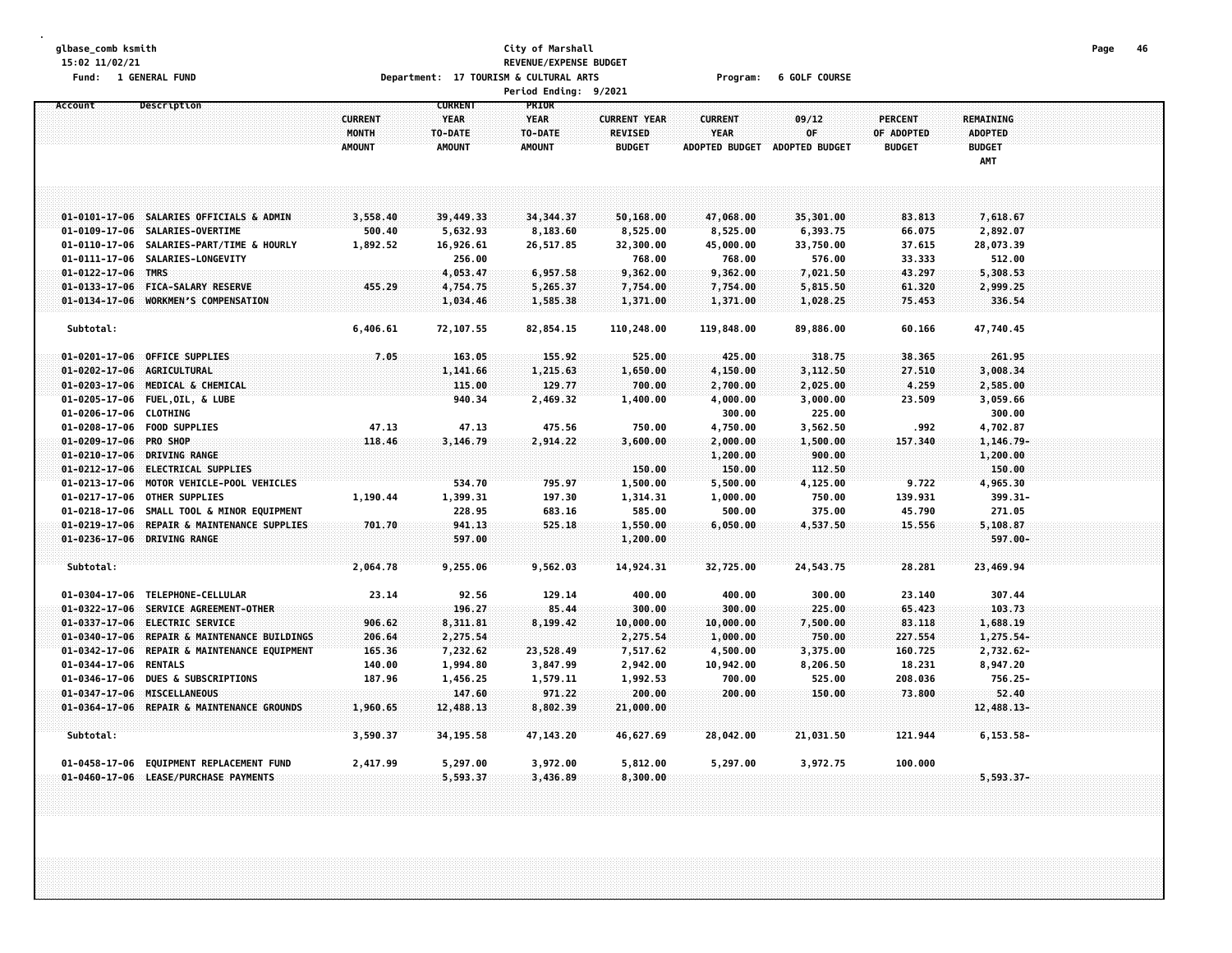## **glbase\_comb ksmith City of Marshall Page 47 15:02 11/02/21 REVENUE/EXPENSE BUDGET** Fund: 1 GENERAL FUND COURSE COURSE Department: 17 TOURISM & CULTURAL ARTS Program: 6 GOLF COURSE

**Period Ending: 9/2021**

| Account<br>Subtotal: |  |                 |  | Description   |  |  |  | <b>CURRENT</b><br>AMOUNT | MONTH | 2,417.99  |  | <b>CURRENT</b><br><b>YEAR</b><br>TO-DATE<br><b>AMOUNT</b><br>10,890.37 |  |  | PRIOR<br><b>YEAR</b><br>TO-DATE<br>AMOUNT | 7,408.89   |  | <b>BUDGET</b> | <b>CURRENT YEAR</b><br><b>REVISED</b><br>14,112.00 |  | <b>CURRENT</b><br><b>YEAR</b><br>ADOPTED BUDGET ADOPTED BUDGET<br>5,297.00 |  | 09/12<br>OF<br>3,972.75 |  |  | PERCENT<br>OF ADOPTED<br><b>BUDGET</b><br>205.595 |  | REMAINING<br>ADOPTED<br><b>BUDGET</b><br>AMT<br>$5,593.37-$ |  |  |  |  |
|----------------------|--|-----------------|--|---------------|--|--|--|--------------------------|-------|-----------|--|------------------------------------------------------------------------|--|--|-------------------------------------------|------------|--|---------------|----------------------------------------------------|--|----------------------------------------------------------------------------|--|-------------------------|--|--|---------------------------------------------------|--|-------------------------------------------------------------|--|--|--|--|
|                      |  | Program number: |  | 6 GOLF COURSE |  |  |  |                          |       | 14,479.75 |  | 126,448.56                                                             |  |  |                                           | 146,968.27 |  |               | 185,912.00                                         |  | 185,912.00                                                                 |  | 139,434.00              |  |  | 68.015                                            |  | 59,463.44                                                   |  |  |  |  |
|                      |  |                 |  |               |  |  |  |                          |       |           |  |                                                                        |  |  |                                           |            |  |               |                                                    |  |                                                                            |  |                         |  |  |                                                   |  |                                                             |  |  |  |  |
|                      |  |                 |  |               |  |  |  |                          |       |           |  |                                                                        |  |  |                                           |            |  |               |                                                    |  |                                                                            |  |                         |  |  |                                                   |  |                                                             |  |  |  |  |
|                      |  |                 |  |               |  |  |  |                          |       |           |  |                                                                        |  |  |                                           |            |  |               |                                                    |  |                                                                            |  |                         |  |  |                                                   |  |                                                             |  |  |  |  |
|                      |  |                 |  |               |  |  |  |                          |       |           |  |                                                                        |  |  |                                           |            |  |               |                                                    |  |                                                                            |  |                         |  |  |                                                   |  |                                                             |  |  |  |  |
|                      |  |                 |  |               |  |  |  |                          |       |           |  |                                                                        |  |  |                                           |            |  |               |                                                    |  |                                                                            |  |                         |  |  |                                                   |  |                                                             |  |  |  |  |
|                      |  |                 |  |               |  |  |  |                          |       |           |  |                                                                        |  |  |                                           |            |  |               |                                                    |  |                                                                            |  |                         |  |  |                                                   |  |                                                             |  |  |  |  |
|                      |  |                 |  |               |  |  |  |                          |       |           |  |                                                                        |  |  |                                           |            |  |               |                                                    |  |                                                                            |  |                         |  |  |                                                   |  |                                                             |  |  |  |  |
|                      |  |                 |  |               |  |  |  |                          |       |           |  |                                                                        |  |  |                                           |            |  |               |                                                    |  |                                                                            |  |                         |  |  |                                                   |  |                                                             |  |  |  |  |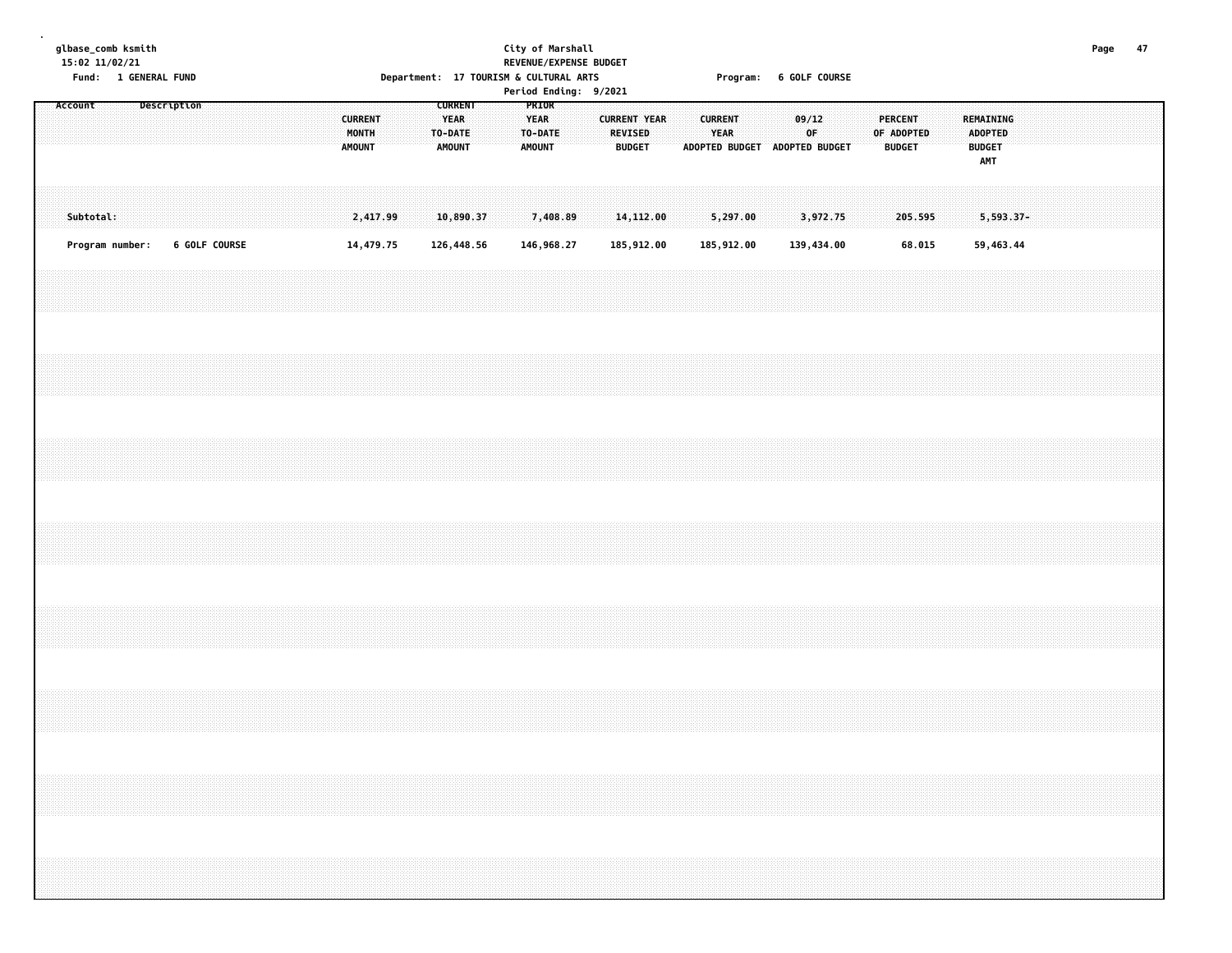### **glbase\_comb ksmith City of Marshall Page 48 15:02 11/02/21 REVENUE/EXPENSE BUDGET** Fund: 1 GENERAL FUND CONTENT CONTENTS OPPORTMENT: 17 TOURISM & CULTURAL ARTS CONTENTS Program: 7 LIBRARY **Period Ending: 9/2021**

**Account Description CURRENT PRIOR CURRENT YEAR YEAR CURRENT YEAR CURRENT 09/12 PERCENT REMAINING MONTH TO-DATE TO-DATE REVISED YEAR OF OF ADOPTED ADOPTED AMOUNT AMOUNT AMOUNT BUDGET ADOPTED BUDGET ADOPTED BUDGET BUDGET BUDGET AMT** 01-0101-17-07 SALARIES OFFICIALS & ADMIN 5.019.52 44.582.88 44.322.88 62.370.00 62.370.00 46.777.50 71.481 17.787.12 **01-0102-17-07 SALARIES-PROFESSIONAL 5,958.40 52,688.99 34,746.18 78,264.00 78,264.00 58,698.00 67.322 25,575.01** 01-0105-17-07 SALARIES-PARAPROFESSIONAL 2.264.00 21.263.27 30.557.92 86.094.00 86.094.00 64.570.50 24.698 64.830.73 01-0106-17-07 SALARIES-OFFICE & CLERICAL 6,424.00 51,399.61 33,413.36 28,381.00 28,381.00 21,285.75 181.106 23,018.61-**01-0110-17-07 SALARIES-PART/TIME & HOURLY 694.88 1,264.38 894.21 4,420.00 4,420.00 3,315.00 28.606 3,155.62 01-0111-17-07 SALARIES-LONGEVITY 40.00 72.00 2,544.00 2,544.00 1,908.00 1.572 2,504.00 01-0122-17-07 TMRS 3,266.52 28,232.86 23,413.18 42,796.00 42,796.00 32,097.00 65.971 14,563.14** 01-0133-17-07 FICA-SALARY RESERVE 1,507.80 12,911.26 10,997.94 20,049.00 20,049.00 15,036.75 64.399 7,137.74 **01-0134-17-07 WORKMENS COMPENSATION 372.72 442.14 494.00 494.00 370.50 75.449 121.28 Subtotal: 25,135.12 212,755.97 178,859.81 325,412.00 325,412.00 244,059.00 65.380 112,656.03** 01-0201-17-07 OFFICE SUPPLIES 5.34 5.59 5.594.66 2.434.55 11.000.00 11.000.00 8.250.00 50.861 5.405.34 **01-0212-17-07 ELECTRICAL SUPPLIES 50.00 50.00 37.50 50.00 01-0215-17-07 PROGRAM EXPENSES 2,229.01 1,506.43 7,000.00 5,250.00 31.843 4,770.99 01-0230-17-07 PROGRAM EXPENSES 573.49 4,440.03 7,000.00 4,440.03- Subtotal: 1,087.46 12,263.70 3,940.98 18,050.00 18,050.00 13,537.50 67.943 5,786.30** 01-0322-17-07 SERVICE AGREEMENT-OTHER 61.90 1.109.10 857.10 3.000.00 3.000.00 2.250.00 36.970 1.890.90 01-0323-17-07 SERVICE AGREEMENT-TECHNICAL 58.19 3.736.60 7.973.21 12.000.00 12.000.00 9.000.00 31.138 8.263.40 **01-0326-17-07 PROPERTY INSURANCE 2,938.58 2,627.55 3,315.00 3,315.00 2,486.25 88.645 376.42 01-0337-17-07 ELECTRIC SERVICE 1,828.81 11,952.34 12,055.30 17,000.00 17,000.00 12,750.00 70.308 5,047.66 01-0338-17-07 GAS SERVICE 51.80 1,750.79 1,229.63 2,000.00 2,000.00 1,500.00 87.540 249.21** 01-0342-17-07 REPAIR & MAINTENANCE EOUIPMENT 1.65.15 1.502.92 1.037.33 3.000.00 3.000.00 2.250.00 50.097 1.497.08 **01-0345-17-07 CONFERENCE AND TRAINING 490.00 100.00 100.00 75.00 100.00** 01-0346-17-07 DUES & SUBSCRIPTIONS 5.303.37 31.119.60 29.497.23 40.000.00 40.000.00 30.000.00 77.799 8.880.40 **01-0347-17-07 MISCELLANEOUS 434.55 435.00 200.00 150.00 217.275 234.55- 01-0364-17-07 REPAIR & MAINTENANCE GROUNDS 115.00 765.00 1,000.00 750.00 1,000.00 Subtotal: 7,469.22 54,544.48 55,882.35 81,615.00 81,615.00 61,211.25 66.831 27,070.52** 01-0414-17-07 IMPROVEMENTS BOOKS-PUBLICATION 2,623.39 39,539.04 36,394.00 60,000.00 60,000.00 45,000.00 65.898 20.460.96 **01-0420-17-07 IMPROVEMENTS - DATA PROCESSING 449.90 8,000.00 8,000.00 6,000.00 8,000.00 01-0440-17-07 OTHER MACHINERY & EQUIPMENT 2,493.90 6,000.00 6,000.00 4,500.00 6,000.00 Subtotal: 2,623.39 39,539.04 39,337.80 74,000.00 74,000.00 55,500.00 53.431 34,460.96** Program number: 7 LIBRARY 36,315.19 319,103.19 278,020.94 499,077.00 499,077.00 374,307.75 63.939 179,973.81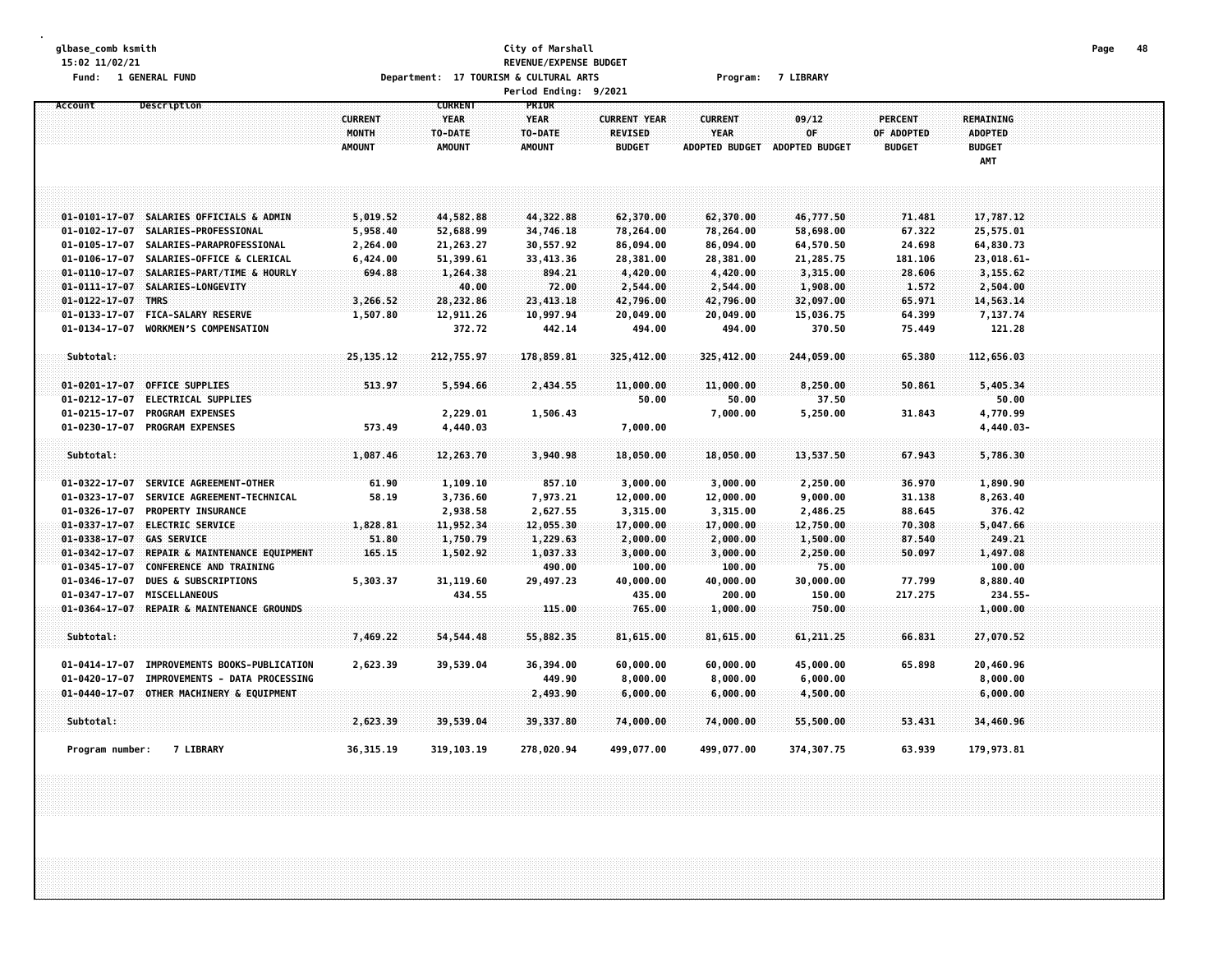### **glbase\_comb ksmith City of Marshall Page 49 15:02 11/02/21 REVENUE/EXPENSE BUDGET** Fund: 1 GENERAL FUND CONTENTS TO Department: 17 TOURISM & CULTURAL ARTS Program: 8 ADMINISTRATION **Period Ending: 9/2021**

| Account                                    | Description             |  |                               | <b>CURRENT</b>            | <b>PRIOR</b>  |                                 |                               |                             |                             |                      |  |  |
|--------------------------------------------|-------------------------|--|-------------------------------|---------------------------|---------------|---------------------------------|-------------------------------|-----------------------------|-----------------------------|----------------------|--|--|
|                                            |                         |  | <b>CURRENT</b>                | <b>YEAR</b>               | <b>YEAR</b>   | <b>CURRENT YEAR</b>             | <b>CURRENT</b>                | 09/12                       | PERCENT                     | <b>REMAINING</b>     |  |  |
|                                            |                         |  | <b>MONTH</b><br><b>AMOUNT</b> | TO-DATE:<br><b>AMOUNT</b> | TO-DATE       | <b>REVISED</b><br><b>BUDGET</b> | YEAR<br><b>ADOPTED BUDGET</b> | 0F<br><b>ADOPTED BUDGET</b> | OF ADOPTED<br><b>BUDGET</b> | <b>ADOPTED</b>       |  |  |
|                                            |                         |  |                               |                           | <b>AMOUNT</b> |                                 |                               |                             |                             | <b>BUDGET</b><br>AMT |  |  |
|                                            |                         |  |                               |                           |               |                                 |                               |                             |                             |                      |  |  |
|                                            |                         |  |                               |                           |               |                                 |                               |                             |                             |                      |  |  |
|                                            |                         |  |                               |                           |               |                                 |                               |                             |                             |                      |  |  |
| 01-0102-17-08 SALARIES-PROFESSIONAL        |                         |  | $3,030.14-$                   | 9,558.33                  | 6,373.15      | 19,822.00                       | 19,822.00                     | 14,866.50                   | 48.221                      | 10,263.67            |  |  |
| 01-0111-17-08 SALARIES-LONGEVITY           |                         |  | 28.80                         | 28.80                     |               | 43.00                           | 43.00                         | 32.25                       | 66.977                      | 14.20                |  |  |
| 01-0122-17-08 TMRS                         |                         |  | 488.54-                       | 1,672.21                  | 1,080.94      | 3,419.00                        | 3,419.00                      | 2,564.25                    | 48.909                      | 1,746.79             |  |  |
| 01-0133-17-08 FICA-SALARY RESERVE          |                         |  | 226.38-                       | 758.08                    | 505.44        | 1,575.00                        | 1,575.00                      | 1,181.25                    | 48.132                      | 816.92               |  |  |
| 01-0134-17-08 WORKMEN'S COMPENSATION       |                         |  |                               | 33.96                     | 36.33         | 45.00                           | 45.00                         | 33.75                       | 75.467                      | 11.04                |  |  |
| $01 - 0162 - 17 - 08$ HSA                  |                         |  | 23.38                         | 23.38                     |               |                                 |                               |                             |                             | $23.38 -$            |  |  |
|                                            |                         |  |                               |                           |               |                                 |                               |                             |                             |                      |  |  |
| Subtotal:                                  |                         |  | $3,692.88 -$                  | 12,074.76                 | 7,995.86      | 24,904.00                       | 24,904.00                     | 18,678.00                   | 48.485                      | 12,829.24            |  |  |
| 01-0311-17-08 TRANSPORTATION               |                         |  | 60.00                         | 480.00                    | 234.00        | 720.00                          | 720.00                        | 540.00                      | 66.667                      | 240.00               |  |  |
|                                            |                         |  |                               |                           |               |                                 |                               |                             |                             |                      |  |  |
| Subtotal:                                  |                         |  | 60.00                         | 480.00                    | 234.00        | 720.00                          | 720.00                        | 540.00                      | 66.667                      | 240.00               |  |  |
|                                            |                         |  |                               |                           |               |                                 |                               |                             |                             |                      |  |  |
| Program number:                            | <b>8 ADMINISTRATION</b> |  | $3,632.88 -$                  | 12,554.76                 | 8,229.86      | 25,624.00                       | 25,624.00                     | 19,218.00                   | 48.996                      | 13,069.24            |  |  |
|                                            |                         |  |                               |                           |               |                                 |                               |                             |                             |                      |  |  |
|                                            |                         |  |                               |                           |               |                                 |                               |                             |                             |                      |  |  |
| Department number: TOURISM & CULTURAL ARTS |                         |  | 95,014.49                     | 800,515.70                | 714,702.04    | 1,263,548.00                    | 1,211,093.00                  | 908, 319.75                 | 66.099                      | 410,577.30           |  |  |
|                                            |                         |  |                               |                           |               |                                 |                               |                             |                             |                      |  |  |
|                                            |                         |  |                               |                           |               |                                 |                               |                             |                             |                      |  |  |
|                                            |                         |  |                               |                           |               |                                 |                               |                             |                             |                      |  |  |
|                                            |                         |  |                               |                           |               |                                 |                               |                             |                             |                      |  |  |
|                                            |                         |  |                               |                           |               |                                 |                               |                             |                             |                      |  |  |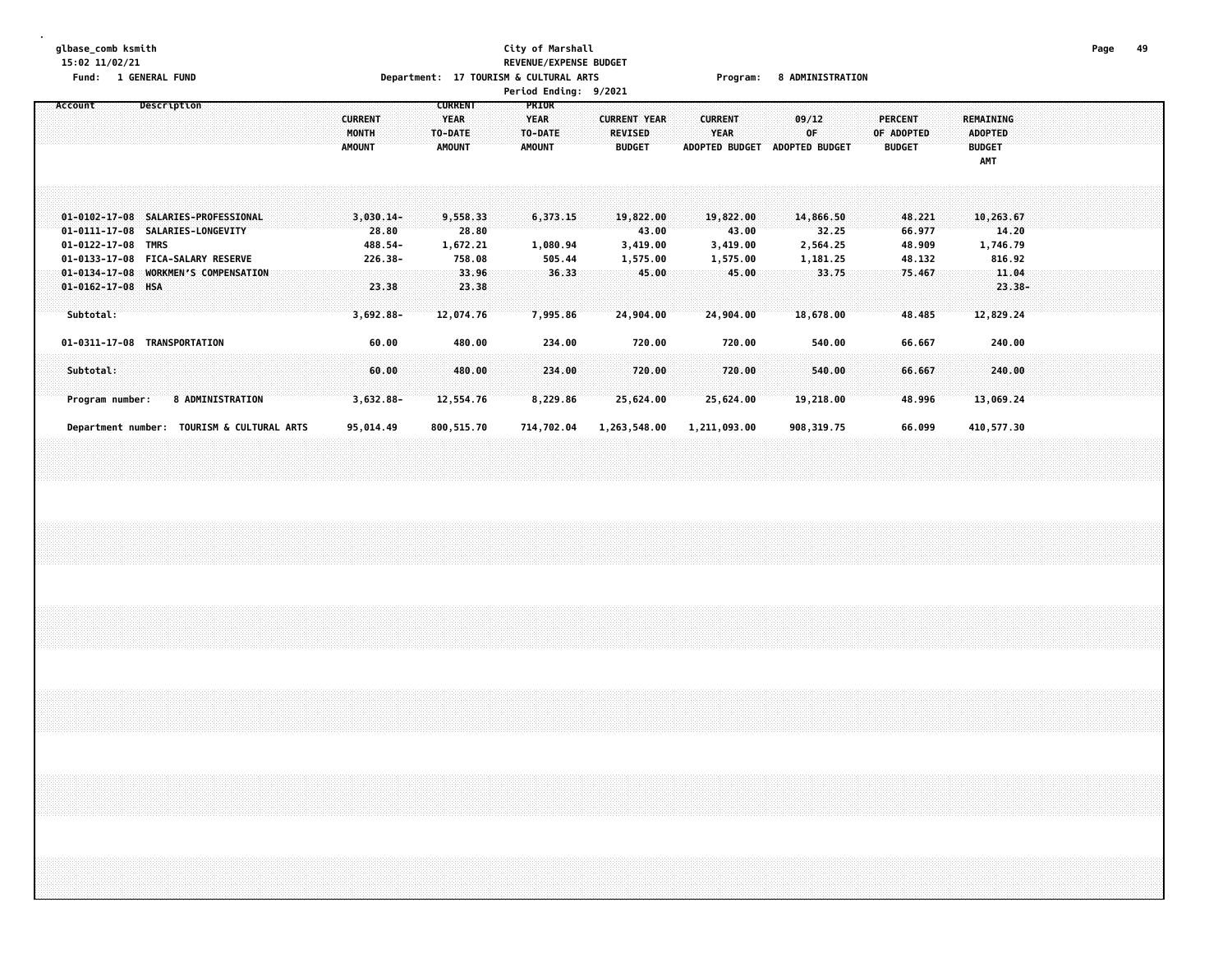# **glbase\_comb ksmith City of Marshall Page 50 15:02 11/02/21 REVENUE/EXPENSE BUDGET Fund: 1 GENERAL FUND Department: 22 INTERFUND TRANSFERS Program: INTERFUND TRANSFERS**

|  | <b>Period Ending:</b> | 9/2021 |
|--|-----------------------|--------|
|--|-----------------------|--------|

| Account                      |                                                        |  | Description    |  |                            |  | <b>CURRENT</b><br>MONTH<br><b>AMOUNT</b>                |  | <b>CURRENT</b><br><b>YEAR</b><br>TO-DATE<br><b>AMOUNT</b> |  | PRIOR<br><b>YEAR</b><br>TO-DATE<br><b>AMOUNT</b> |  | <b>CURRENT YEAR</b><br><b>REVISED</b><br><b>BUDGET</b> |  | <b>CURRENT</b><br>YEAR<br>ADOPTED BUDGET ADOPTED BUDGET |  | 09/12<br>OF              |  | <b>PERCENT</b><br>OF ADOPTED | <b>BUDGET</b>      |  | REMAINING<br><b>ADOPTED</b><br><b>BUDGET</b><br>AMT |  |  |  |  |
|------------------------------|--------------------------------------------------------|--|----------------|--|----------------------------|--|---------------------------------------------------------|--|-----------------------------------------------------------|--|--------------------------------------------------|--|--------------------------------------------------------|--|---------------------------------------------------------|--|--------------------------|--|------------------------------|--------------------|--|-----------------------------------------------------|--|--|--|--|
| 01-0522-22-00 INTERFUND TRSF |                                                        |  |                |  |                            |  |                                                         |  | 228,994.00                                                |  | 318,543.04                                       |  | 408,793.00                                             |  | 154,799.00                                              |  | 116,099.25               |  |                              | 147.930            |  | 74,195.00-                                          |  |  |  |  |
|                              | Subtotal:<br>Program number:                           |  |                |  | <b>INTERFUND TRANSFERS</b> |  |                                                         |  | 228,994.00<br>228,994.00                                  |  | 318,543.04<br>318,543.04                         |  | 408,793.00<br>408,793.00                               |  | 154,799.00<br>154,799.00                                |  | 116,099.25<br>116,099.25 |  |                              | 147.930<br>147.930 |  | 74,195.00-<br>74,195.00-                            |  |  |  |  |
|                              | Department number: INTERFUND TRANSFERS<br>Expenditures |  |                |  |                            |  | Subtotal ----- 1,790,239.75 14,775,933.07 14,828,655.89 |  | 228,994.00                                                |  | 318,543.04                                       |  | 408,793.00<br>21,902,666.00                            |  | 154,799.00<br>21,274,172.00 15,955,629.00               |  | 116,099.25               |  |                              | 147.930<br>69.455  |  | 74,195.00-<br>6,498,238.93                          |  |  |  |  |
|                              | Fund number:                                           |  | 1 GENERAL FUND |  |                            |  | $61,727.47-$                                            |  | 937, 175.48-                                              |  | 637,084.02                                       |  | 628,494.00                                             |  |                                                         |  |                          |  |                              |                    |  | 937, 175.48                                         |  |  |  |  |
|                              |                                                        |  |                |  |                            |  |                                                         |  |                                                           |  |                                                  |  |                                                        |  |                                                         |  |                          |  |                              |                    |  |                                                     |  |  |  |  |
|                              |                                                        |  |                |  |                            |  |                                                         |  |                                                           |  |                                                  |  |                                                        |  |                                                         |  |                          |  |                              |                    |  |                                                     |  |  |  |  |
|                              |                                                        |  |                |  |                            |  |                                                         |  |                                                           |  |                                                  |  |                                                        |  |                                                         |  |                          |  |                              |                    |  |                                                     |  |  |  |  |
|                              |                                                        |  |                |  |                            |  |                                                         |  |                                                           |  |                                                  |  |                                                        |  |                                                         |  |                          |  |                              |                    |  |                                                     |  |  |  |  |
|                              |                                                        |  |                |  |                            |  |                                                         |  |                                                           |  |                                                  |  |                                                        |  |                                                         |  |                          |  |                              |                    |  |                                                     |  |  |  |  |
|                              |                                                        |  |                |  |                            |  |                                                         |  |                                                           |  |                                                  |  |                                                        |  |                                                         |  |                          |  |                              |                    |  |                                                     |  |  |  |  |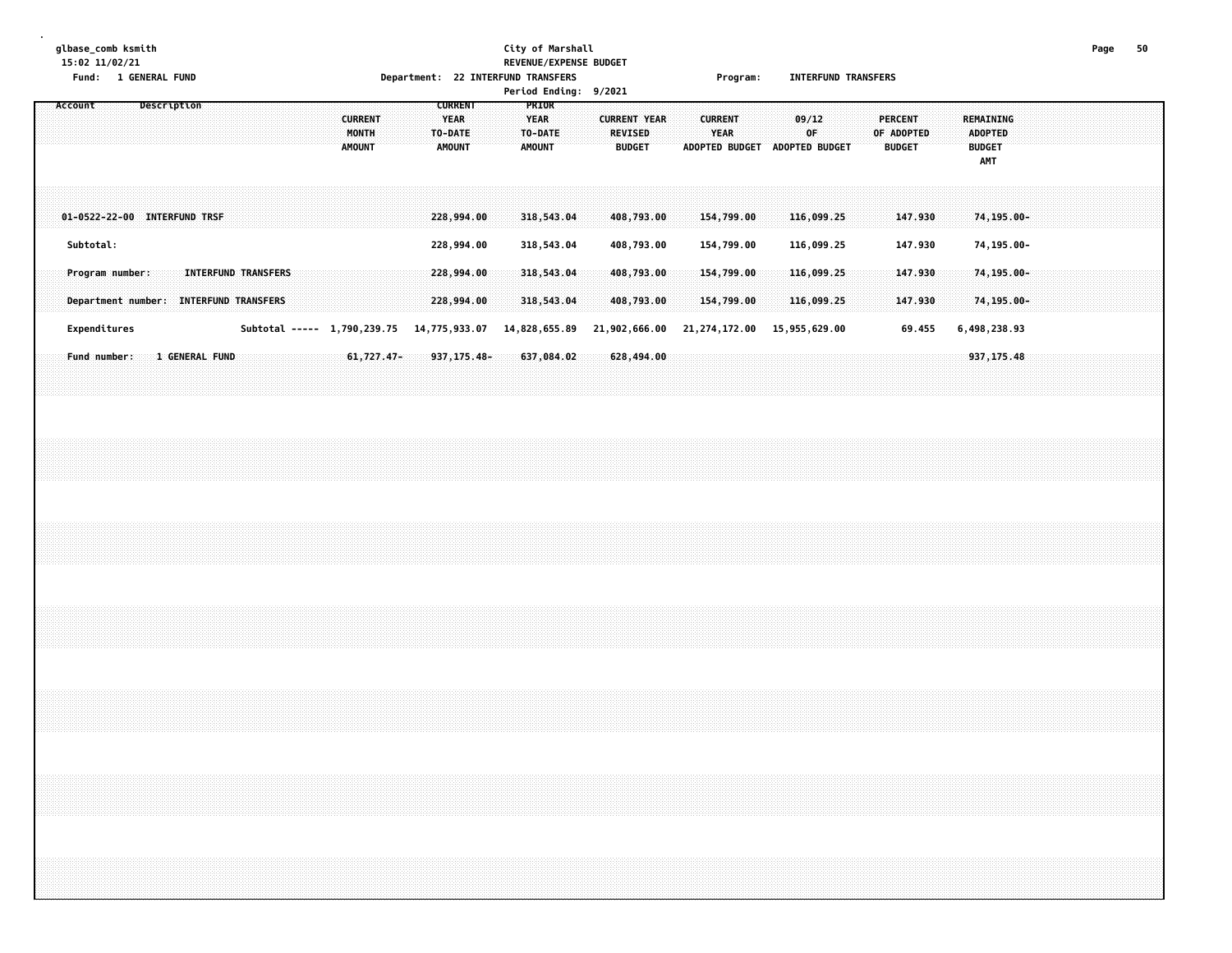**. glbase\_comb ksmith City of Marshall Page 51 15:02 11/02/21 REVENUE/EXPENSE BUDGET**

**Fund: 2 STRUCTURAL MODIFICATIONS Department: Program: Period Ending: 9/2021 Account Description CURRENT PRIOR CURRENT YEAR YEAR CURRENT YEAR CURRENT 09/12 PERCENT REMAINING MONTH TO-DATE TO-DATE REVISED YEAR OF OF ADOPTED ADOPTED AMOUNT AMOUNT AMOUNT BUDGET ADOPTED BUDGET ADOPTED BUDGET BUDGET BUDGET AMT 02-5118-00-00 SALE OF PROPERTY 15,100.00- 15,100.00- 15,100.00 Subtotal: 15,100.00- 15,100.00- 15,100.00 Program number: 15,100.00- 15,100.00- 15,100.00 Department number: 15,100.00- 15,100.00- 15,100.00 Revenues Subtotal ----- 15,100.00- 15,100.00- 15,100.00**

 **Fund number: 2 STRUCTURAL MODIFICATIONS 15,100.00- 15,100.00- 15,100.00**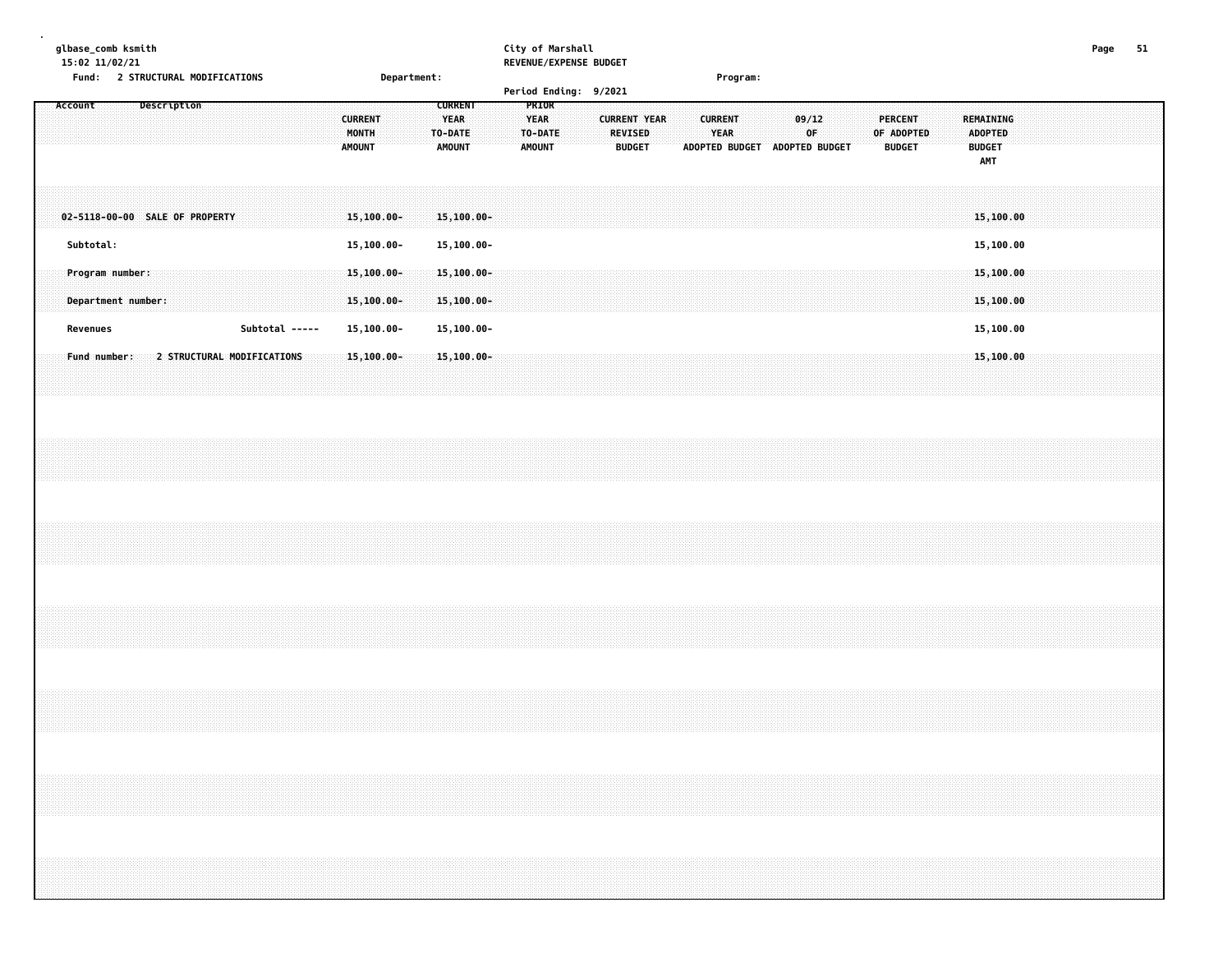### **glbase\_comb ksmith City of Marshall Page 52 15:02 11/02/21 REVENUE/EXPENSE BUDGET**

| 13.02 11/02/21<br>Fund: 3 MOTEL OCCUPANCY TAX FUND                                                                                                       | Department:                                                                                           | NEVENUE/EAFENJE DUVUEI                                                                                                       | ""HOTEL/MOTEL""<br>Program:                                            |                                                                                                      |
|----------------------------------------------------------------------------------------------------------------------------------------------------------|-------------------------------------------------------------------------------------------------------|------------------------------------------------------------------------------------------------------------------------------|------------------------------------------------------------------------|------------------------------------------------------------------------------------------------------|
| Description<br>Account                                                                                                                                   | <b>CURRENT</b><br><b>CURRENT</b><br><b>YEAR</b><br>MONTH<br>TO-DATE<br><b>AMOUNT</b><br><b>AMOUNT</b> | Period Ending: 9/2021<br>PRIOR<br><b>CURRENT YEAR</b><br>YEAR<br><b>REVISED</b><br>TO-DATE<br><b>AMOUNT</b><br><b>BUDGET</b> | 09/12<br><b>CURRENT</b><br>YEAR<br>0F<br>ADOPTED BUDGET ADOPTED BUDGET | <b>PERCENT</b><br>REMAINING<br>OF ADOPTED<br><b>ADOPTED</b><br><b>BUDGET</b><br><b>BUDGET</b><br>AMT |
| 03-4002-00-00 PENALTY - MOTEL TAX<br>03-4011-00-00 HOTEL/MOTEL TAX                                                                                       | $51.37 -$<br>93,720.87-<br>631, 232.52-                                                               | $510.59 -$<br>422,948.96-<br>$800,000.00 -$                                                                                  | $800,000.00 -$<br>$600,000.00 -$                                       | 51.37<br>168,767.48-<br>78.904                                                                       |
| Subtotal:<br>03-5100-00-00 INTEREST EARNED<br>03-5101-00-00 INTEREST EARNED - TEXPOOL D/S<br>03-5110-00-00 INTERFUND TRSF<br>03-5125-00-00 MISCELLANEOUS | 93,720.87-<br>631, 283.89-<br>$41.48 -$<br>$5.40 -$<br>$.01 -$                                        | 423, 459.55-<br>$800,000.00 -$<br>71.85-<br>$.57-$<br>40,000.00<br>$30.00 -$                                                 | $800,000.00 -$<br>$600,000.00 -$                                       | 168,716.11-<br>78.910<br>41.48<br>.01                                                                |
| Subtotal:<br>Program number:<br>""HOTEL/MOTEL""<br>Department number:                                                                                    | $41.49 -$<br>$5.40 -$<br>93,726.27-<br>631, 325.38-<br>93,726.27-<br>631, 325.38-                     | $102.42 -$<br>40,000.00<br>423,561.97-<br>760,000.00-<br>423,561.97-<br>760,000.00-                                          | $800,000.00 -$<br>$600,000.00 -$<br>$800,000.00 -$<br>$600,000.00 -$   | 41.49<br>78.916<br>168,674.62-<br>168,674.62-<br>78.916                                              |
| Revenues<br>Subtotal -----                                                                                                                               | 93,726.27-<br>$631,325.38 -$                                                                          | 423,561.97-<br>$760,000.00 -$                                                                                                | $800,000.00 -$<br>$600,000.00 -$                                       | 78.916<br>168,674.62-                                                                                |
|                                                                                                                                                          |                                                                                                       |                                                                                                                              |                                                                        |                                                                                                      |
|                                                                                                                                                          |                                                                                                       |                                                                                                                              |                                                                        |                                                                                                      |
|                                                                                                                                                          |                                                                                                       |                                                                                                                              |                                                                        |                                                                                                      |
|                                                                                                                                                          |                                                                                                       |                                                                                                                              |                                                                        |                                                                                                      |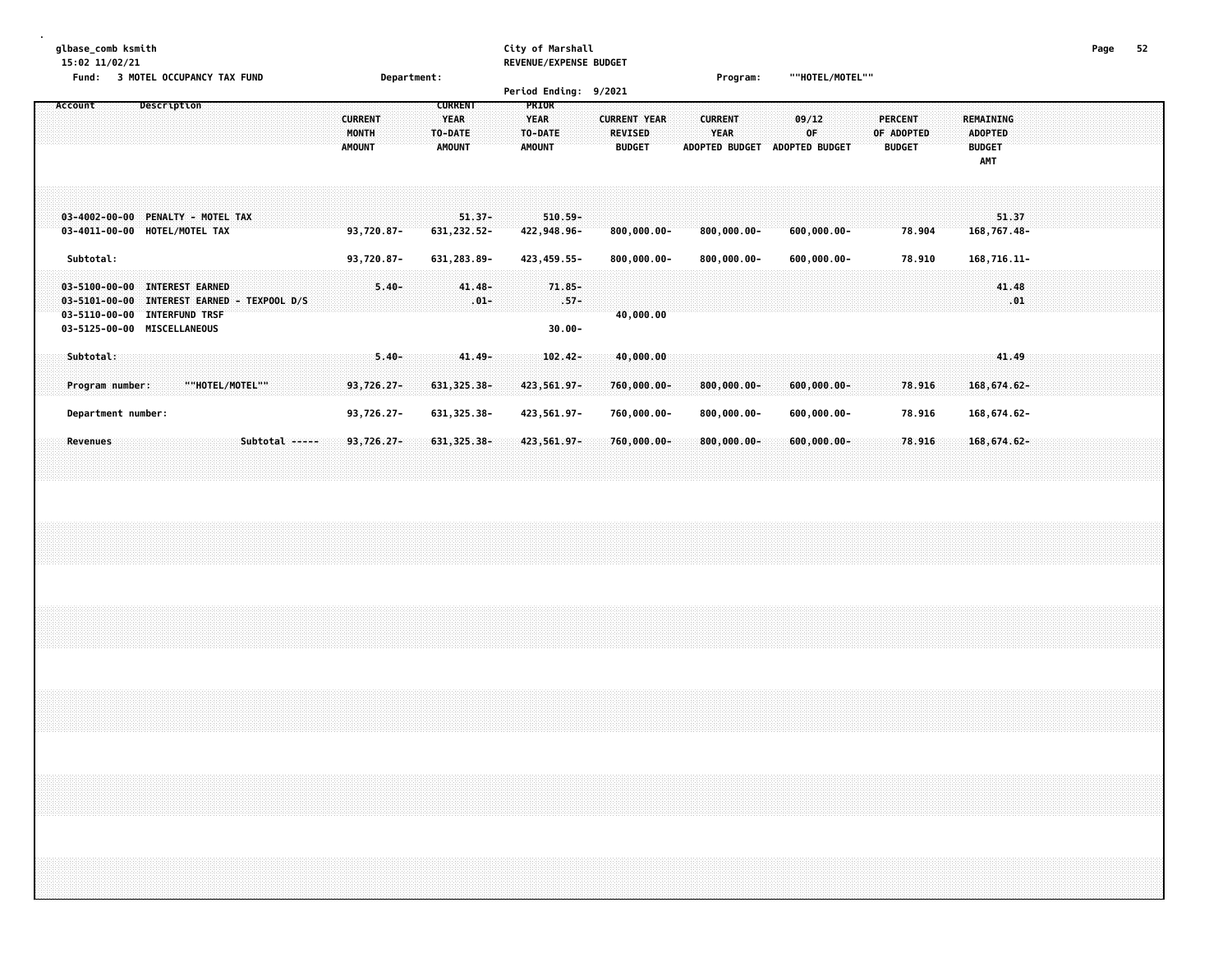# **glbase\_comb ksmith City of Marshall Page 53 15:02 11/02/21 REVENUE/EXPENSE BUDGET**

Fund: 3 MOTEL OCCUPANCY TAX FUND Department: 30 TOURIST & CONVENTION Frogram: 2 TOURISM & CONVENTION DEVELOP

|  | <b>Period Ending:</b> | 9/2021 |
|--|-----------------------|--------|
|--|-----------------------|--------|

| Description<br>Account                            |                | <b>CURRENT</b> | <b>PRIOR</b>  |                     |                       |                       |                |                  |  |
|---------------------------------------------------|----------------|----------------|---------------|---------------------|-----------------------|-----------------------|----------------|------------------|--|
|                                                   | <b>CURRENT</b> | <b>YEAR</b>    | <b>YEAR</b>   | <b>CURRENT YEAR</b> | <b>CURRENT</b>        | 09/12                 | <b>PERCENT</b> | <b>REMAINING</b> |  |
|                                                   | <b>MONTH</b>   | TO-DATE        | TO-DATE       | <b>REVISED</b>      | <b>YEAR</b>           | 0F                    | OF ADOPTED     | <b>ADOPTED</b>   |  |
|                                                   | <b>AMOUNT</b>  | <b>AMOUNT</b>  | <b>AMOUNT</b> | <b>BUDGET</b>       | <b>ADOPTED BUDGET</b> | <b>ADOPTED BUDGET</b> | <b>BUDGET</b>  | <b>BUDGET</b>    |  |
|                                                   |                |                |               |                     |                       |                       |                | AMT              |  |
|                                                   |                |                |               |                     |                       |                       |                |                  |  |
|                                                   |                |                |               |                     |                       |                       |                |                  |  |
|                                                   |                |                |               |                     |                       |                       |                |                  |  |
| 03-0106-30-02 SALARIES-OFFICE & CLERICAL          | 5,344.94       | 34,718.03      | 14,870.69     | 34,718.03           |                       |                       |                | 34,718.03-       |  |
| 03-0111-30-02 SALARIES-LONGEVITY                  | 67.20          | 67.20          |               | 67.20               |                       |                       |                | $67.20 -$        |  |
| 03-0122-30-02 TMRS                                | 922.20         | 5,963.79       | 2,522.16      | 5,963.79            |                       |                       |                | 5,963.79-        |  |
| 03-0133-30-02 FICA                                | 421.52         | 2,718.42       | 1,267.42      | 2,718.42            |                       |                       |                | 2,718.42-        |  |
| 03-0134-30-02 WORKMEN'S COMPENSATION              |                | 79.74          | 75.81         | 79.74               |                       |                       |                | $79.74-$         |  |
| $03 - 0162 - 30 - 02$ HSA                         | 54.54          | 54.54          |               | 54.54               |                       |                       |                | $54.54-$         |  |
|                                                   |                |                |               |                     |                       |                       |                |                  |  |
| Subtotal:                                         | 6,810.40       | 43,601.72      | 18,736.08     | 43,601.72           |                       |                       |                | 43,601.72-       |  |
|                                                   |                |                |               |                     |                       |                       |                |                  |  |
| 03-0311-30-02<br>TRANSPORTATION                   | 140.00         | 1,120.00       | 546.00        | 1,120.00            |                       |                       |                | 1,120.00-        |  |
| $03 - 0314 - 30 - 02$<br><b>TOURISM PROMOTION</b> | 2,604.58       | 68,282,53      | 92,437.15     | 285,830.28          | 437,552.00            | 328,164.00            | 15.606         | 369, 269.47      |  |
| $03 - 0329 - 30 - 02$<br><b>EVENTS SUPPORTER</b>  |                |                |               | 35,500.00-          |                       |                       |                |                  |  |
| $03 - 0350 - 30 - 02$<br>JOSEY RANCH              |                |                | 250.00        |                     |                       |                       |                |                  |  |
| 03-0365-30-02 WONDERLAND OF LIGHTS                | 4,524.35       | 11,283.17      | 11,039.74     | 95,000.00           |                       |                       |                | $11,283.17-$     |  |
|                                                   |                |                |               |                     |                       |                       |                |                  |  |
| Subtotal:                                         | 7,268.93       | 80,685.70      | 104,272.89    | 346,450.28          | 437,552.00            | 328,164.00            | 18.440         | 356,866.30       |  |
|                                                   |                |                |               |                     |                       |                       |                |                  |  |
| 03-0458-30-02 EQUIPMENT REPLACEMENT FUND          |                |                |               | 7,500.00            |                       |                       |                |                  |  |
|                                                   |                |                |               |                     |                       |                       |                |                  |  |
| Subtotal:                                         |                |                |               | 7,500.00            |                       |                       |                |                  |  |
|                                                   |                |                |               |                     |                       |                       |                |                  |  |
|                                                   |                |                |               |                     |                       |                       |                |                  |  |
| 2 TOURISM & CONVENTION DEV<br>Program number:     | 14,079.33      | 124, 287.42    | 123,008.97    | 397,552.00          | 437,552.00            | 328,164.00            | 28.405         | 313,264.58       |  |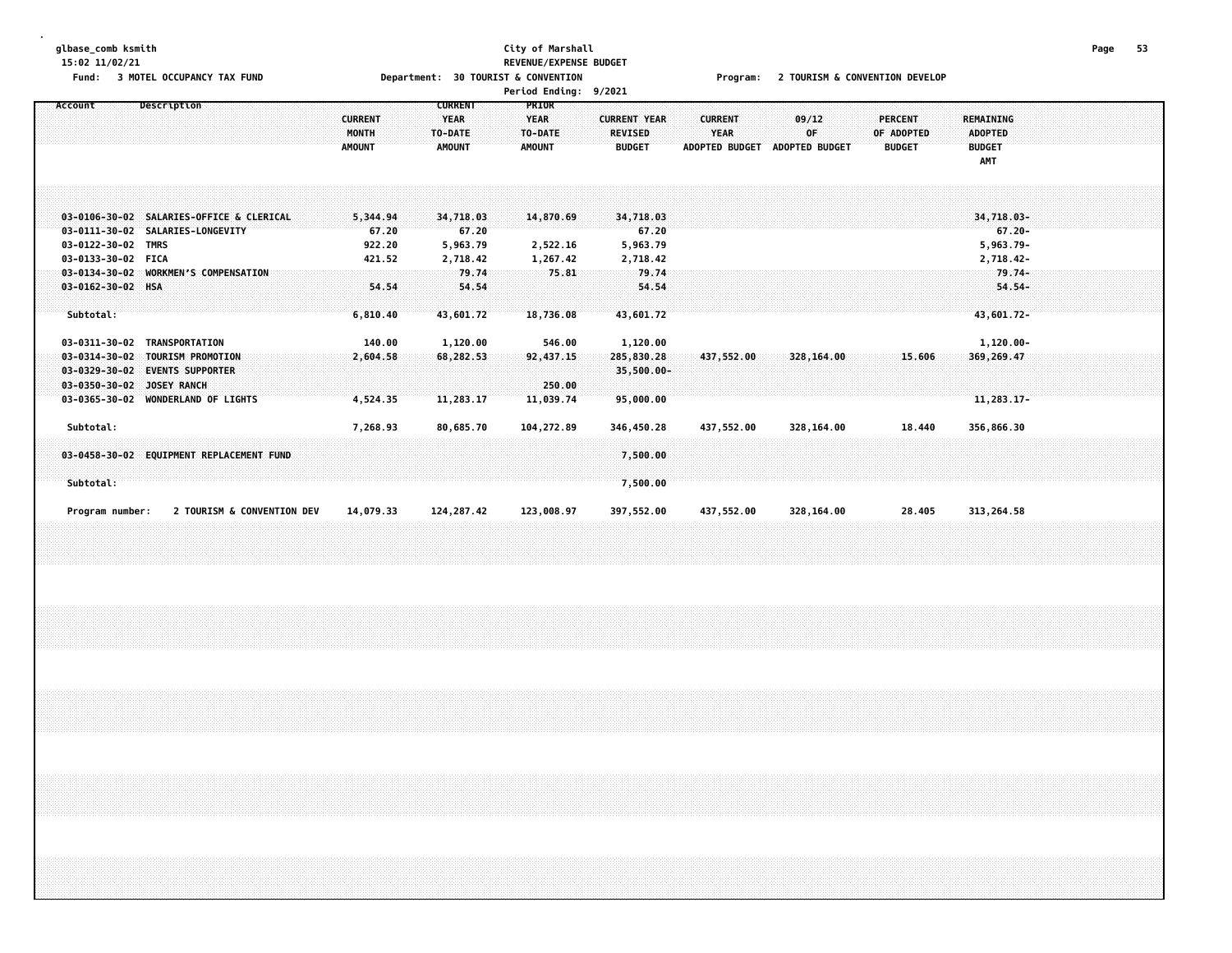## **glbase\_comb ksmith City of Marshall Page 54 15:02 11/02/21 REVENUE/EXPENSE BUDGET** Fund: 3 MOTEL OCCUPANCY TAX FUND **Department: 30 TOURIST & CONVENTION** Program: 5 DEBT SERVICE

**Period Ending: 9/2021**

| Account<br>Description                                                                              | <b>CURRENT</b><br>MONTH<br><b>AMOUNT</b>                                                             | <b>CURRENT</b><br><b>PRIOR</b><br><b>YEAR</b><br><b>YEAR</b><br>TO-DATE<br>TO-DATE<br>AMOUNT<br><b>AMOUNT</b> | <b>CURRENT YEAR</b><br><b>CURRENT</b><br><b>YEAR</b><br><b>REVISED</b><br><b>BUDGET</b><br>ADOPTED BUDGET | 09/12<br><b>PERCENT</b><br><b>OF</b><br>OF ADOPTED<br><b>ADOPTED BUDGET</b><br><b>BUDGET</b> | REMAINING<br><b>ADOPTED</b><br><b>BUDGET</b><br><b>AMT</b> |
|-----------------------------------------------------------------------------------------------------|------------------------------------------------------------------------------------------------------|---------------------------------------------------------------------------------------------------------------|-----------------------------------------------------------------------------------------------------------|----------------------------------------------------------------------------------------------|------------------------------------------------------------|
| <b>INTERFUND TRSF</b><br>03-0514-30-05<br><b>DEBT SERVICE PAYMENT</b><br>03-0515-30-05<br>Subtotal: |                                                                                                      | $63,231.00 -$<br>63,231.00-                                                                                   | 299,217.00<br>299,217.00<br>63,231.00<br>63,231.00<br>362,448.00<br>362,448.00                            | 224,412.75<br>47,423.25<br>$-100.000$<br>271,836.00<br>$-17.446$                             | 299,217.00<br>126,462.00<br>425,679.00                     |
|                                                                                                     |                                                                                                      |                                                                                                               |                                                                                                           |                                                                                              |                                                            |
| Program number:<br>Department number:<br>Expenditures                                               | <b>5 DEBT SERVICE</b><br><b>TOURIST &amp; CONVENTION</b><br>14,079.33<br>Subtotal -----<br>14,079.33 | $63,231.00 -$<br>61,056.42<br>123,008.97<br>61,056.42<br>123,008.97                                           | 362,448.00<br>362,448.00<br>800,000.00<br>760,000.00<br>760,000.00<br>800,000.00                          | 271,836.00<br>$-17.446$<br>7.632<br>600,000.00<br>7.632<br>600,000.00                        | 425,679.00<br>738,943.58<br>738,943.58                     |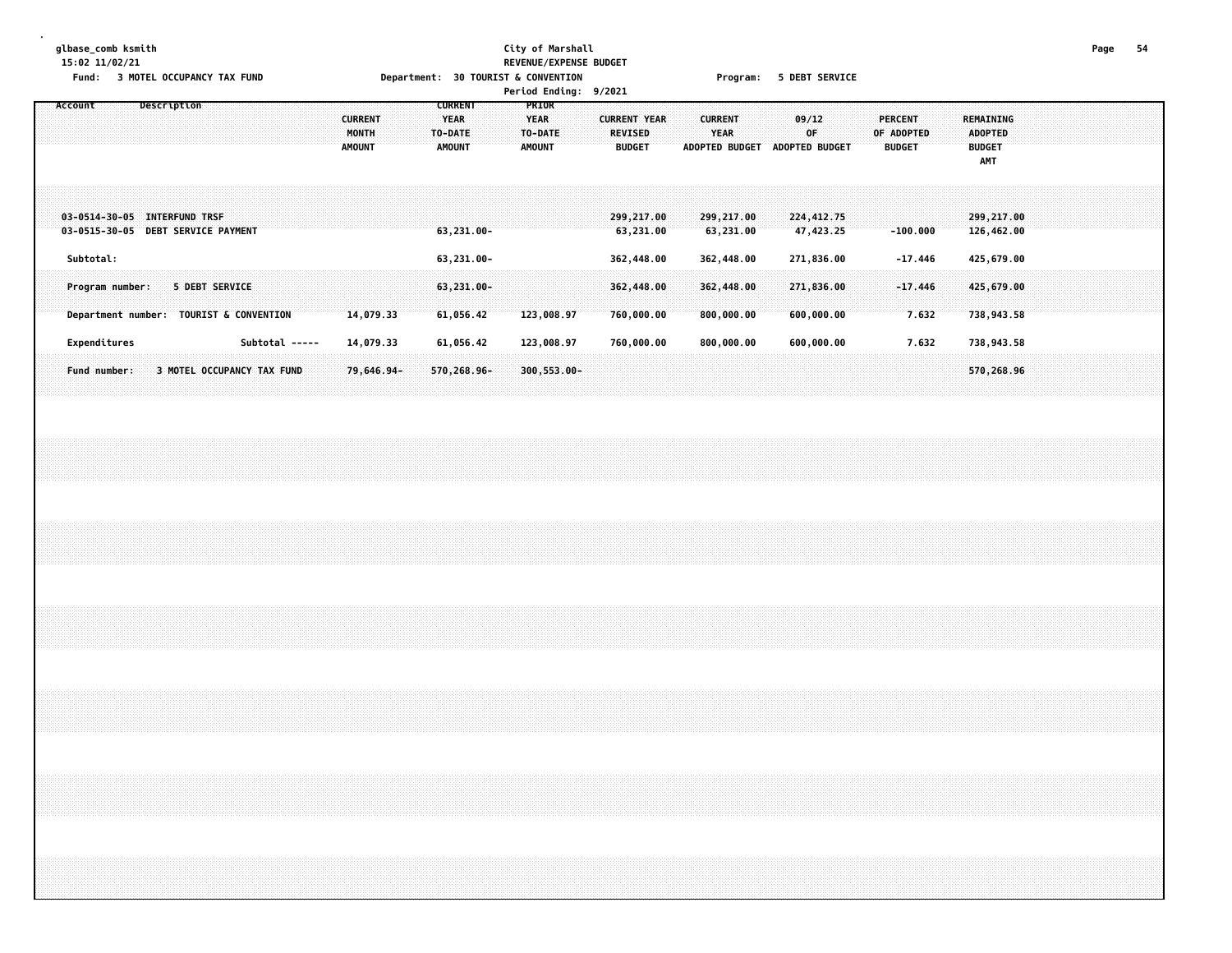### **glbase\_comb ksmith City of Marshall Page 55 15:02 11/02/21 REVENUE/EXPENSE BUDGET**

**Fund: 7 MUNI COURT TECHNOLOGY FUND Department: JUDICIAL EFFIENCY Program:**

| $\cdots$                                                                                                                   |                                      | T HONE COOK! TECHNOLOGI FOND |  |                |  |                                          | pepar circult .       |                                                           |                                    |  | <b>JUDICIAL LITTLING</b>                         |            | Period Ending: 9/2021 |                                 |                     |  | . . og . am .          |                               |              |  |            |                                 |  |                                                     |                               |  |                              |  |
|----------------------------------------------------------------------------------------------------------------------------|--------------------------------------|------------------------------|--|----------------|--|------------------------------------------|-----------------------|-----------------------------------------------------------|------------------------------------|--|--------------------------------------------------|------------|-----------------------|---------------------------------|---------------------|--|------------------------|-------------------------------|--------------|--|------------|---------------------------------|--|-----------------------------------------------------|-------------------------------|--|------------------------------|--|
| Account                                                                                                                    |                                      | Description                  |  |                |  | <b>CURRENT</b><br>MONTH<br><b>AMOUNT</b> |                       | <b>CURRENT</b><br><b>YEAR</b><br>TO-DATE<br><b>AMOUNT</b> |                                    |  | PRIOR<br><b>YEAR</b><br>TO-DATE<br><b>AMOUNT</b> |            |                       | <b>REVISED</b><br><b>BUDGET</b> | <b>CURRENT YEAR</b> |  | <b>CURRENT</b><br>YEAR | ADOPTED BUDGET ADOPTED BUDGET | 09/12<br>0F. |  | OF ADOPTED | <b>PERCENT</b><br><b>BUDGET</b> |  | REMAINING<br><b>ADOPTED</b><br><b>BUDGET</b><br>AMT |                               |  |                              |  |
| 07-5039-00-00 MUNICIPAL COURT TECHNOLOGY FEE<br>07-5040-00-00 JUDICIAL EFFIENCY FUND<br>07-5041-00-00 MUNI COURT TECH 2020 |                                      |                              |  |                |  |                                          | $166.77 -$<br>421.72- |                                                           | $1,406.16-$<br>79.78-<br>3,576.48- |  | $2,028.16-$<br>3,289.27-                         | $709.81 -$ |                       |                                 |                     |  |                        |                               |              |  |            |                                 |  |                                                     | 1,406.16<br>79.78<br>3,576.48 |  |                              |  |
| Subtotal:                                                                                                                  | Program number:                      |                              |  |                |  |                                          | $588.49 -$<br>588.49- |                                                           | $5,062.42-$<br>$5,062.42-$         |  | $6,027.24-$<br>6,027.24-                         |            |                       |                                 |                     |  |                        |                               |              |  |            |                                 |  |                                                     | 5,062.42<br>5,062,42          |  |                              |  |
|                                                                                                                            | Department number: JUDICIAL EFFIENCY |                              |  |                |  |                                          | 588.49-               |                                                           | 5,062.42-                          |  | 6,027.24-                                        |            |                       |                                 |                     |  |                        |                               |              |  |            |                                 |  |                                                     | 5,062.42                      |  |                              |  |
| <b>Revenues</b>                                                                                                            |                                      |                              |  | Subtotal ----- |  |                                          | $588.49 -$            |                                                           | $5,062.42-$                        |  | $6,027.24-$                                      |            |                       |                                 |                     |  |                        |                               |              |  |            |                                 |  |                                                     | 5,062.42                      |  |                              |  |
|                                                                                                                            |                                      |                              |  |                |  |                                          |                       |                                                           |                                    |  |                                                  |            |                       |                                 |                     |  |                        |                               |              |  |            |                                 |  |                                                     |                               |  |                              |  |
|                                                                                                                            |                                      |                              |  |                |  |                                          |                       |                                                           |                                    |  |                                                  |            |                       |                                 |                     |  |                        |                               |              |  |            |                                 |  |                                                     |                               |  |                              |  |
|                                                                                                                            |                                      |                              |  |                |  |                                          |                       |                                                           |                                    |  |                                                  |            |                       |                                 |                     |  |                        |                               |              |  |            |                                 |  |                                                     |                               |  |                              |  |
|                                                                                                                            |                                      |                              |  |                |  |                                          |                       |                                                           |                                    |  |                                                  |            |                       |                                 |                     |  |                        |                               |              |  |            |                                 |  |                                                     |                               |  |                              |  |
|                                                                                                                            |                                      |                              |  |                |  |                                          |                       |                                                           |                                    |  |                                                  |            |                       |                                 |                     |  |                        |                               |              |  |            |                                 |  |                                                     |                               |  | anananananananananananananan |  |
|                                                                                                                            |                                      |                              |  |                |  |                                          |                       |                                                           |                                    |  |                                                  |            |                       |                                 |                     |  |                        |                               |              |  |            |                                 |  |                                                     |                               |  |                              |  |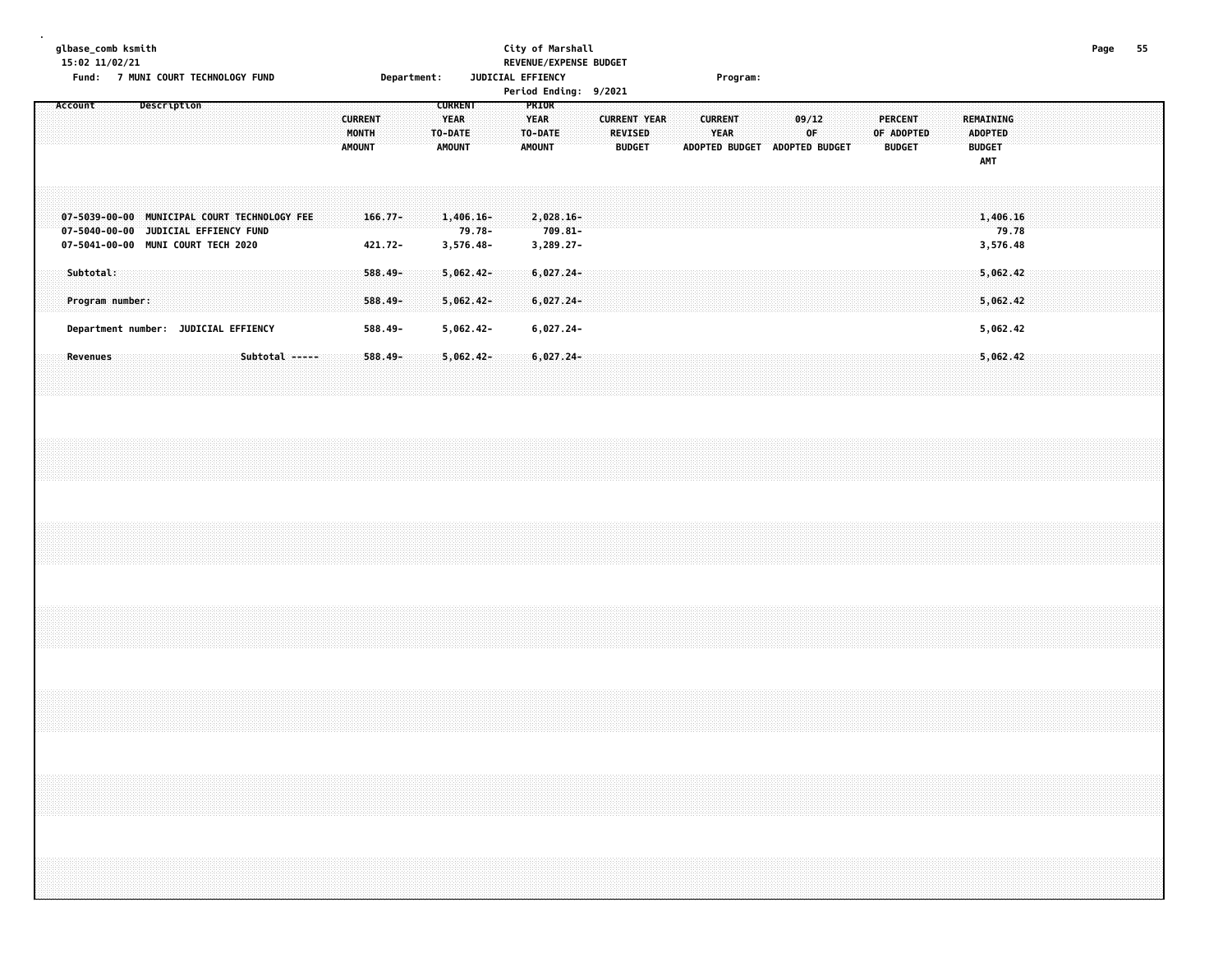### **glbase\_comb ksmith City of Marshall Page 56 15:02 11/02/21 REVENUE/EXPENSE BUDGET**

**Fund: 7 MUNI COURT TECHNOLOGY FUND Department: JUDICIAL EFFIENCY Program:**

| runu:                                                                            | <b>/ MONT COOK! IECHNOLOGI LOMD</b>  |                |                                          |                | bepartment: |                                                           |  | JUDICIAL EFFIENCT<br>Period Ending: 9/2021       |        |                                                        |  |                        | rrogram: |       |                                     |  |                                               |  |                                                     |            |  |  |  |
|----------------------------------------------------------------------------------|--------------------------------------|----------------|------------------------------------------|----------------|-------------|-----------------------------------------------------------|--|--------------------------------------------------|--------|--------------------------------------------------------|--|------------------------|----------|-------|-------------------------------------|--|-----------------------------------------------|--|-----------------------------------------------------|------------|--|--|--|
| Account                                                                          | Description                          |                | <b>CURRENT</b><br>MONTH<br><b>AMOUNT</b> |                |             | <b>CURRENT</b><br><b>YEAR</b><br>TO-DATE<br><b>AMOUNT</b> |  | PRIOR<br><b>YEAR</b><br>TO-DATE<br><b>AMOUNT</b> |        | <b>CURRENT YEAR</b><br><b>REVISED</b><br><b>BUDGET</b> |  | <b>CURRENT</b><br>YEAR |          | 09/12 | 0F<br>ADOPTED BUDGET ADOPTED BUDGET |  | <b>PERCENT</b><br>OF ADOPTED<br><b>BUDGET</b> |  | REMAINING<br>ADOPTED<br><b>BUDGET</b><br><b>AMT</b> |            |  |  |  |
| 07-0201-00-00 OFFICE SUPPLIES                                                    |                                      |                |                                          |                |             | 123.50                                                    |  |                                                  | 880.93 |                                                        |  |                        |          |       |                                     |  |                                               |  |                                                     | $123.50 -$ |  |  |  |
| Subtotal:                                                                        |                                      |                |                                          |                |             | 123.50                                                    |  |                                                  | 880.93 |                                                        |  |                        |          |       |                                     |  |                                               |  |                                                     | 123.50-    |  |  |  |
| 07-0323-00-00 SERVICE AGREEMENTS-TECHNICAL<br>07-0344-00-00 RENTALS<br>Subtotal: |                                      |                |                                          | 51.26<br>51.26 |             | 8,153.50<br>393.91<br>8,547.41                            |  | 11,559.45<br>11,979.58                           | 420.13 |                                                        |  |                        |          |       |                                     |  |                                               |  | $8, 153.50 -$<br>$8,547.41-$                        | 393.91-    |  |  |  |
| Program number:                                                                  |                                      |                |                                          | 51.26          |             | 8,670.91                                                  |  | 12,860.51                                        |        |                                                        |  |                        |          |       |                                     |  |                                               |  | 8,670.91-                                           |            |  |  |  |
|                                                                                  | Department number: JUDICIAL EFFIENCY |                |                                          | 51.26          |             | 8,670.91                                                  |  | 12,860.51                                        |        |                                                        |  |                        |          |       |                                     |  |                                               |  | 8,670.91-                                           |            |  |  |  |
| Expenditures                                                                     |                                      | Subtotal ----- |                                          | 51.26          |             | 8,670.91                                                  |  | 12,860.51                                        |        |                                                        |  |                        |          |       |                                     |  |                                               |  | $8,670.91 -$                                        |            |  |  |  |
| Fund number:                                                                     | 7 MUNI COURT TECHNOLOGY FUND         |                |                                          | 537.23-        |             | 3,608.49                                                  |  | 6,833.27                                         |        |                                                        |  |                        |          |       |                                     |  |                                               |  | $3,608.49 -$                                        |            |  |  |  |
|                                                                                  |                                      |                |                                          |                |             |                                                           |  |                                                  |        |                                                        |  |                        |          |       |                                     |  |                                               |  |                                                     |            |  |  |  |
|                                                                                  |                                      |                |                                          |                |             |                                                           |  |                                                  |        |                                                        |  |                        |          |       |                                     |  |                                               |  |                                                     |            |  |  |  |
|                                                                                  |                                      |                |                                          |                |             |                                                           |  |                                                  |        |                                                        |  |                        |          |       |                                     |  |                                               |  |                                                     |            |  |  |  |
|                                                                                  |                                      |                |                                          |                |             |                                                           |  |                                                  |        |                                                        |  |                        |          |       |                                     |  |                                               |  |                                                     |            |  |  |  |
|                                                                                  |                                      |                |                                          |                |             |                                                           |  |                                                  |        |                                                        |  |                        |          |       |                                     |  |                                               |  |                                                     |            |  |  |  |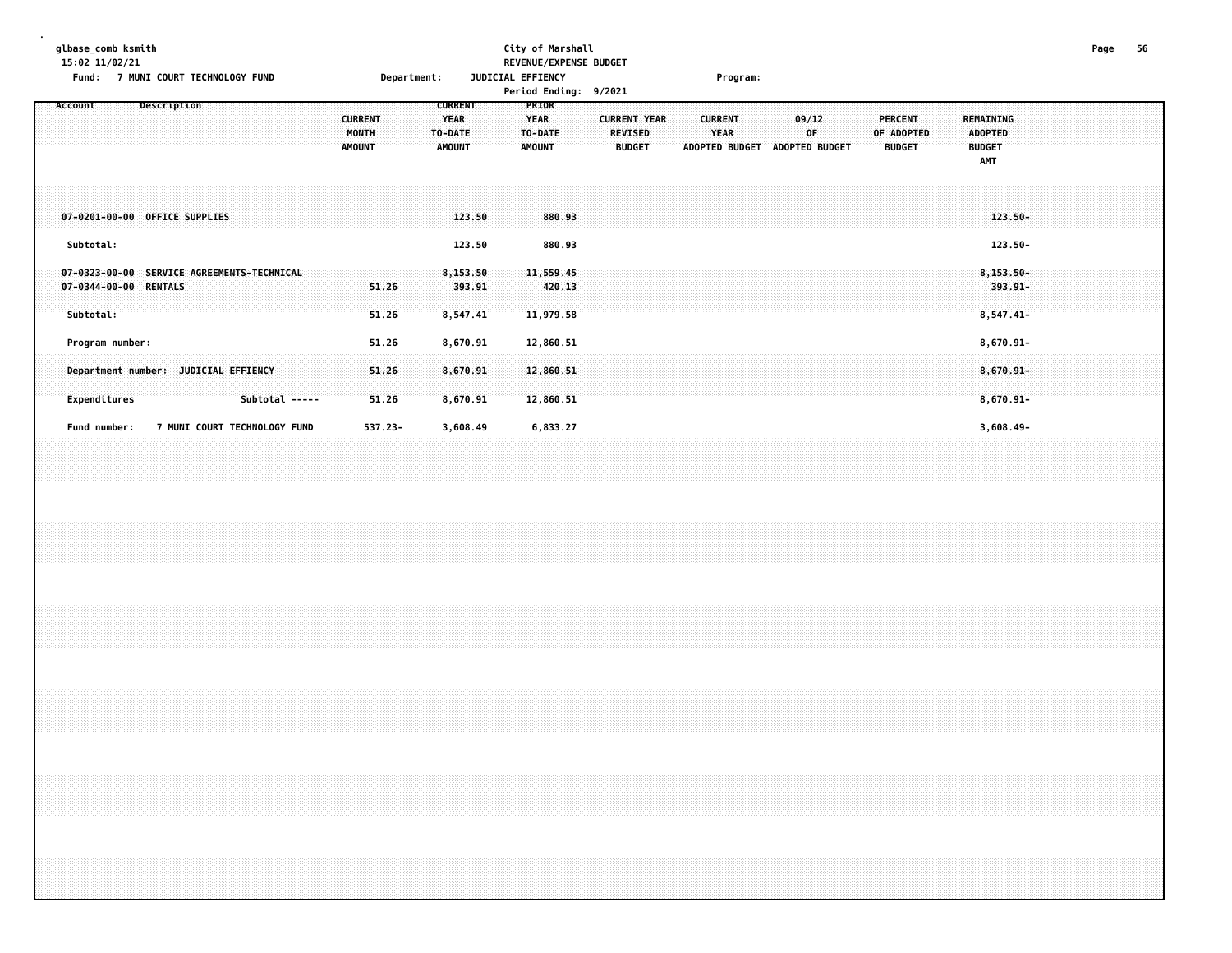| glbase_comb ksmith<br>15:02 11/02/21                          |                                                                                                       | City of Marshall<br>REVENUE/EXPENSE BUDGET       |                                                        |                                                        |                                      |                                        |                                                     | Page<br>-57 |
|---------------------------------------------------------------|-------------------------------------------------------------------------------------------------------|--------------------------------------------------|--------------------------------------------------------|--------------------------------------------------------|--------------------------------------|----------------------------------------|-----------------------------------------------------|-------------|
| Fund:<br>9 COMMUNITY DEVELOPMENT FUND                         | Department:                                                                                           |                                                  |                                                        | Program:                                               |                                      |                                        |                                                     |             |
|                                                               |                                                                                                       | Period Ending: 9/2021                            |                                                        |                                                        |                                      |                                        |                                                     |             |
| Description<br>Account                                        | <b>CURRENT</b><br><b>CURRENT</b><br><b>YEAR</b><br>MONTH<br>TO-DATE<br><b>AMOUNT</b><br><b>AMOUNT</b> | PRIOR<br><b>YEAR</b><br>TO-DATE<br><b>AMOUNT</b> | <b>CURRENT YEAR</b><br><b>REVISED</b><br><b>BUDGET</b> | <b>CURRENT</b><br><b>YEAR</b><br><b>ADOPTED BUDGET</b> | 09/12<br>0F<br><b>ADOPTED BUDGET</b> | PERCENT<br>OF ADOPTED<br><b>BUDGET</b> | REMAINING<br><b>ADOPTED</b><br><b>BUDGET</b><br>AMT |             |
| 09-4200-00-00 FEDERAL GRANTS                                  | 235,726.43-                                                                                           | 422,521.96-                                      |                                                        |                                                        |                                      |                                        | 235,726.43                                          |             |
| Subtotal:                                                     | 235,726.43-                                                                                           | 422,521.96-                                      |                                                        |                                                        |                                      |                                        | 235,726.43                                          |             |
| $09 - 5112 - 00 - 00$<br>TRANSFER FROM FD 01<br>Subtotal:     | 102,994.00-<br>$102,994.00 -$                                                                         |                                                  |                                                        |                                                        |                                      |                                        | 102,994.00<br>102,994.00                            |             |
| Program number:                                               | 338,720.43-                                                                                           | 422,521.96-                                      |                                                        |                                                        |                                      |                                        | 338,720.43                                          |             |
| Department number:<br>Subtotal -----------<br><b>Revenues</b> | 338,720.43-<br>338,720.43-                                                                            | 422,521.96-<br>422,521.96-                       |                                                        |                                                        |                                      |                                        | 338,720.43<br>338,720.43                            |             |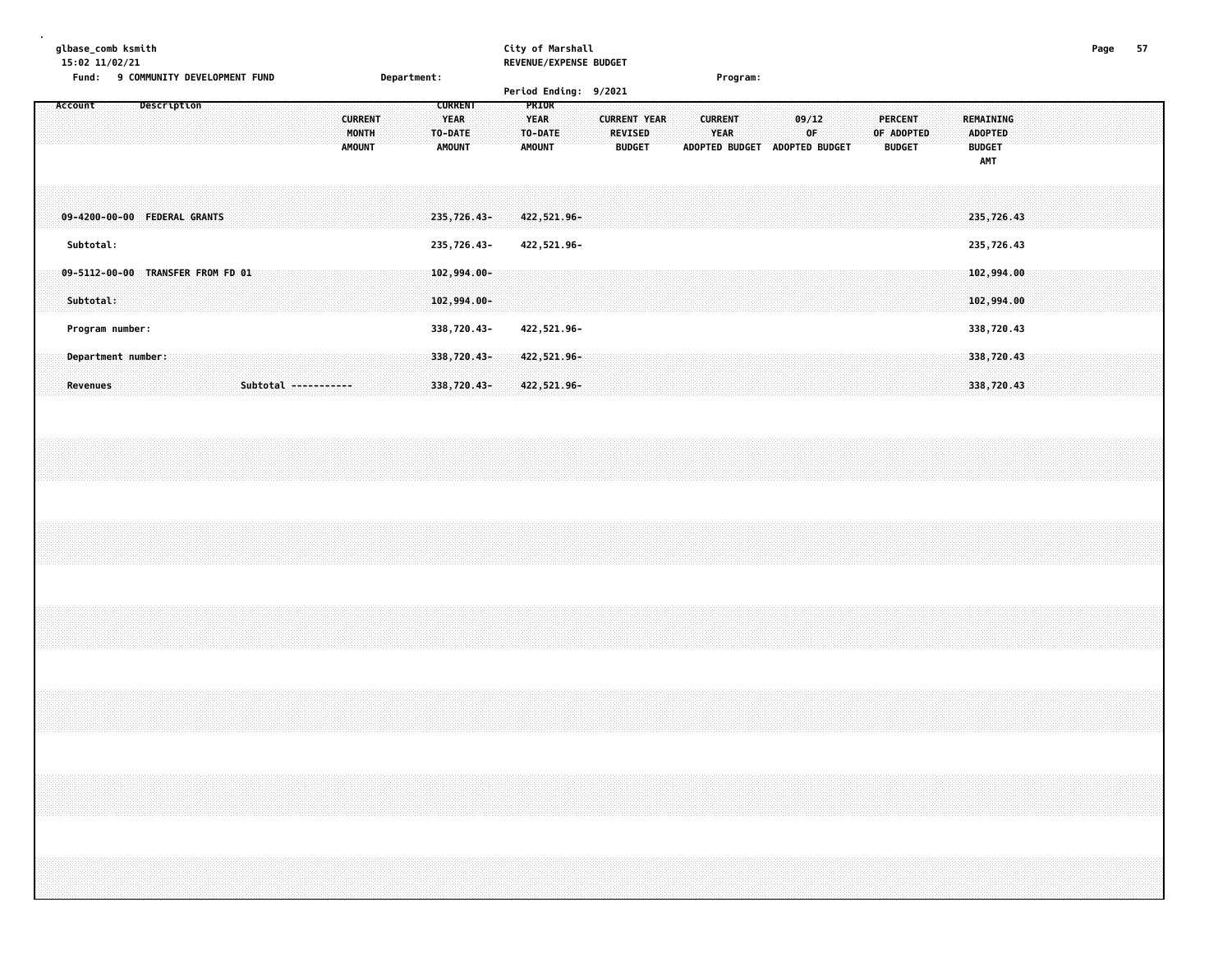### **glbase\_comb ksmith City of Marshall Page 58 15:02 11/02/21 REVENUE/EXPENSE BUDGET**

| 9 COMMUNITY DEVELOPMENT FUND<br>Fund:                                                                                                                                                                                      | Department:                                                                          | Program:                                                                                                                                                                                                                                                                                                                    |
|----------------------------------------------------------------------------------------------------------------------------------------------------------------------------------------------------------------------------|--------------------------------------------------------------------------------------|-----------------------------------------------------------------------------------------------------------------------------------------------------------------------------------------------------------------------------------------------------------------------------------------------------------------------------|
|                                                                                                                                                                                                                            |                                                                                      | Period Ending: 9/2021                                                                                                                                                                                                                                                                                                       |
| Account<br>Description<br><b>AMOUNT</b>                                                                                                                                                                                    | <b>CURRENT</b><br><b>YEAR</b><br><b>CURRENT</b><br>MONTH<br>TO-DATE<br><b>AMOUNT</b> | PRIOR<br><b>YEAR</b><br><b>CURRENT YEAR</b><br><b>CURRENT</b><br>09/12<br><b>PERCENT</b><br><b>REMAINING</b><br><b>OF</b><br>YEAR<br>TO-DATE<br><b>REVISED</b><br>OF ADOPTED<br><b>ADOPTED</b><br><b>AMOUNT</b><br><b>ADOPTED BUDGET</b><br><b>BUDGET</b><br><b>ADOPTED BUDGET</b><br><b>BUDGET</b><br><b>BUDGET</b><br>AMT |
| 09-0106-00-00 SALARIES CLERICAL<br>09-0106-00-00 SALARIES CLERICAL                                                                                                                                                         | 31,826.55                                                                            | 23,265.68<br>8,748.12<br>31,826.55-                                                                                                                                                                                                                                                                                         |
| Subtotal:                                                                                                                                                                                                                  | 31,826.55                                                                            | 32,013.80<br>31,826.55-                                                                                                                                                                                                                                                                                                     |
| 09-0302-00-00 ADMINISTRATION<br>09-0302-00-00 ADMINISTRATION<br>09-0302-00-00 ADMINISTRATION                                                                                                                               | 14,996.31<br>185.00<br>6,578.87<br>4,500.38                                          | 3,611.18<br>1,970.93<br>14,996.31-<br>$6,578.87-$                                                                                                                                                                                                                                                                           |
| Subtotal:                                                                                                                                                                                                                  | 4,685.38<br>21,575.18                                                                | 5,582.11<br>21,575.18-                                                                                                                                                                                                                                                                                                      |
| 09-0469-00-00 HOUSING REHAB<br><b>HOUSING REHAB</b><br>$09 - 0469 - 00 - 00$<br>09-0475-00-00 LITERACY COUNCIL                                                                                                             | 84,308.14                                                                            | 38,896.36<br>84,308.14-<br>6,335.26                                                                                                                                                                                                                                                                                         |
| 09-0475-00-00 LITERACY COUNCIL                                                                                                                                                                                             | 5,373.17                                                                             | 5,373.17-                                                                                                                                                                                                                                                                                                                   |
| 09-0477-00-00 HARRISON COUNTY FOOD BANK<br>09-0477-00-00 HARRISON COUNTY FOOD BANK<br>09-0477-00-00 HARRISON COUNTY FOOD BANK<br>09-0481-00-00 DEMOLITION<br>09-0481-00-00 DEMOLITION<br>09-0489-00-00 BOYS AND GIRLS CLUB | 3,667.95<br>1,557.75<br>1,557.75<br>3,800.00                                         | 13,331.41<br>$3,667.95 -$<br>1,557.75-<br>222, 104.54<br>76,702.17<br>$3,800.00 -$<br>2,250.00                                                                                                                                                                                                                              |
| Subtotal:<br>Program number:                                                                                                                                                                                               | 1,557.75<br>98,707.01<br>6,243.13<br>152,108.74                                      | 359,619.74<br>$98,707.01 -$<br>397, 215, 65<br>152, 108.74-                                                                                                                                                                                                                                                                 |
| Department number:                                                                                                                                                                                                         | 6,243.13<br>152,108.74                                                               | 397,215.65<br>152, 108.74-                                                                                                                                                                                                                                                                                                  |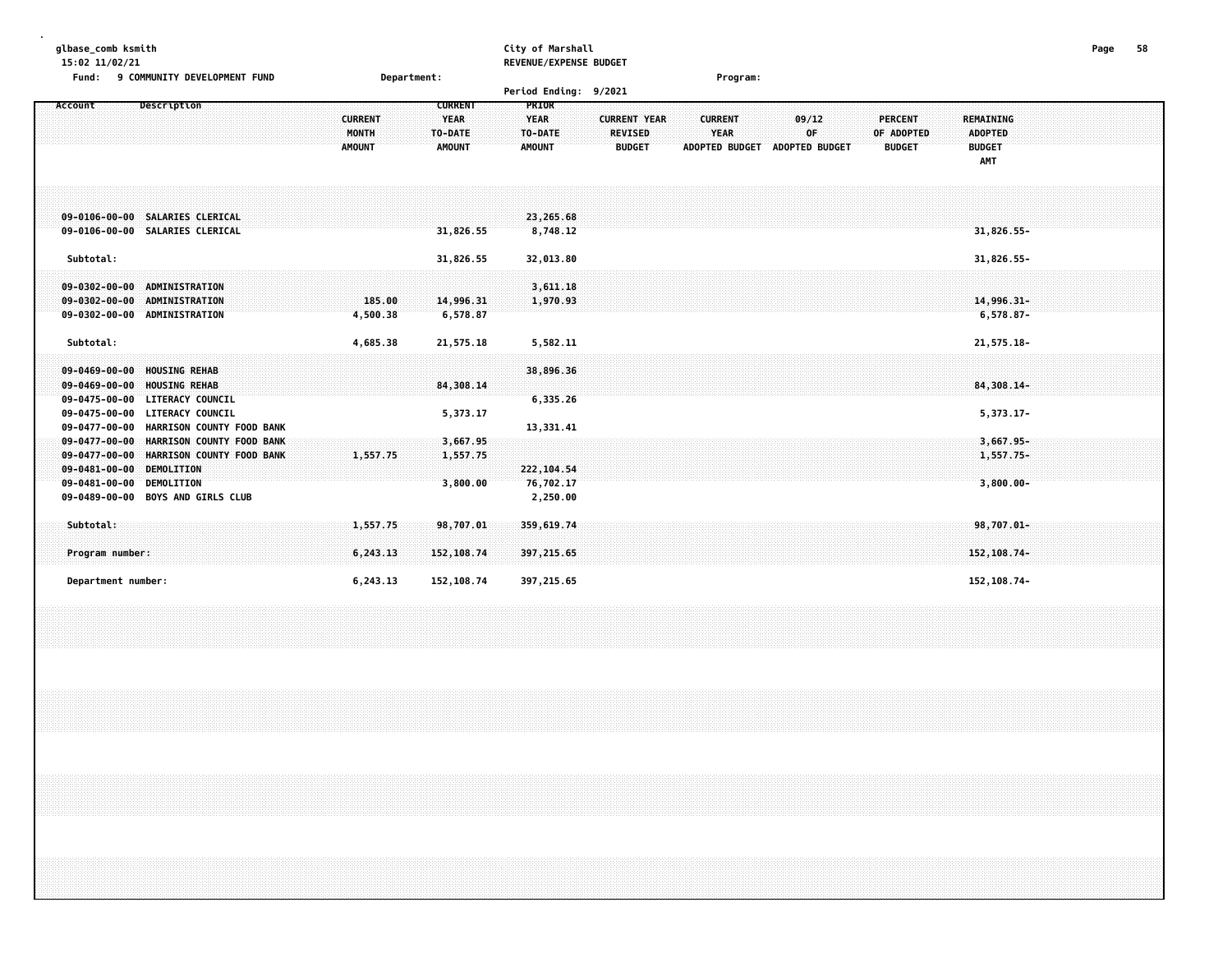# **glbase\_comb ksmith City of Marshall Page 59 15:02 11/02/21 REVENUE/EXPENSE BUDGET**

Fund: 9 COMMUNITY DEVELOPMENT FUND **Department: 10 CODE ENFORCEMENT** Program: CODE ENFORCEMENT

**Period Ending: 9/2021**

| <b>CURRENT</b><br><b>PRIOR</b><br>Description<br><b>YEAR</b><br><b>CURRENT YEAR</b><br>REMAINING<br><b>CURRENT</b><br><b>YEAR</b><br><b>CURRENT</b><br>09/12<br>PERCENT<br>MONTH<br>0F.<br>OF ADOPTED<br><b>ADOPTED</b><br>TO-DATE<br>TO-DATE<br><b>REVISED</b><br><b>YEAR</b><br><b>AMOUNT</b><br><b>AMOUNT</b><br>ADOPTED BUDGET<br><b>ADOPTED BUDGET</b><br><b>BUDGET</b><br><b>AMOUNT</b><br><b>BUDGET</b><br><b>BUDGET</b><br>AMT<br>09-0103-10-00 SALARIES TECHICIAN<br>32,914.68<br>09-0103-10-00 SALARIES TECHICIAN<br>11,076.86<br>$27,692.15-$<br>27,692.15<br>Subtotal:<br>27,692.15-<br>27,692.15<br>43,991.54<br>09-0302-10-00 CODE ENFORCEMENT<br>1,910.66<br>09-0302-10-00 ADMINISTRATION<br>203.15<br>$203.15 -$<br>724.00-<br>09-0302-10-00 ADMINISTRATION<br>724.00<br>724.00<br>Subtotal:<br>927.15<br>$927.15 -$<br>724.00<br>1,910.66<br><b>CODE ENFORCEMENT</b><br>28,619.30<br>45,902.20<br>$28,619.30 -$<br>724.00<br>Program number: | Department number: |  |         |
|---------------------------------------------------------------------------------------------------------------------------------------------------------------------------------------------------------------------------------------------------------------------------------------------------------------------------------------------------------------------------------------------------------------------------------------------------------------------------------------------------------------------------------------------------------------------------------------------------------------------------------------------------------------------------------------------------------------------------------------------------------------------------------------------------------------------------------------------------------------------------------------------------------------------------------------------------------------|--------------------|--|---------|
|                                                                                                                                                                                                                                                                                                                                                                                                                                                                                                                                                                                                                                                                                                                                                                                                                                                                                                                                                               |                    |  | Account |
|                                                                                                                                                                                                                                                                                                                                                                                                                                                                                                                                                                                                                                                                                                                                                                                                                                                                                                                                                               |                    |  |         |
|                                                                                                                                                                                                                                                                                                                                                                                                                                                                                                                                                                                                                                                                                                                                                                                                                                                                                                                                                               |                    |  |         |
|                                                                                                                                                                                                                                                                                                                                                                                                                                                                                                                                                                                                                                                                                                                                                                                                                                                                                                                                                               |                    |  |         |
|                                                                                                                                                                                                                                                                                                                                                                                                                                                                                                                                                                                                                                                                                                                                                                                                                                                                                                                                                               |                    |  |         |
|                                                                                                                                                                                                                                                                                                                                                                                                                                                                                                                                                                                                                                                                                                                                                                                                                                                                                                                                                               |                    |  |         |
|                                                                                                                                                                                                                                                                                                                                                                                                                                                                                                                                                                                                                                                                                                                                                                                                                                                                                                                                                               |                    |  |         |
|                                                                                                                                                                                                                                                                                                                                                                                                                                                                                                                                                                                                                                                                                                                                                                                                                                                                                                                                                               |                    |  |         |
|                                                                                                                                                                                                                                                                                                                                                                                                                                                                                                                                                                                                                                                                                                                                                                                                                                                                                                                                                               |                    |  |         |
|                                                                                                                                                                                                                                                                                                                                                                                                                                                                                                                                                                                                                                                                                                                                                                                                                                                                                                                                                               |                    |  |         |
|                                                                                                                                                                                                                                                                                                                                                                                                                                                                                                                                                                                                                                                                                                                                                                                                                                                                                                                                                               |                    |  |         |
|                                                                                                                                                                                                                                                                                                                                                                                                                                                                                                                                                                                                                                                                                                                                                                                                                                                                                                                                                               |                    |  |         |
|                                                                                                                                                                                                                                                                                                                                                                                                                                                                                                                                                                                                                                                                                                                                                                                                                                                                                                                                                               |                    |  |         |
|                                                                                                                                                                                                                                                                                                                                                                                                                                                                                                                                                                                                                                                                                                                                                                                                                                                                                                                                                               |                    |  |         |
|                                                                                                                                                                                                                                                                                                                                                                                                                                                                                                                                                                                                                                                                                                                                                                                                                                                                                                                                                               |                    |  |         |
|                                                                                                                                                                                                                                                                                                                                                                                                                                                                                                                                                                                                                                                                                                                                                                                                                                                                                                                                                               |                    |  |         |
|                                                                                                                                                                                                                                                                                                                                                                                                                                                                                                                                                                                                                                                                                                                                                                                                                                                                                                                                                               |                    |  |         |
|                                                                                                                                                                                                                                                                                                                                                                                                                                                                                                                                                                                                                                                                                                                                                                                                                                                                                                                                                               |                    |  |         |
|                                                                                                                                                                                                                                                                                                                                                                                                                                                                                                                                                                                                                                                                                                                                                                                                                                                                                                                                                               |                    |  |         |
|                                                                                                                                                                                                                                                                                                                                                                                                                                                                                                                                                                                                                                                                                                                                                                                                                                                                                                                                                               |                    |  |         |
|                                                                                                                                                                                                                                                                                                                                                                                                                                                                                                                                                                                                                                                                                                                                                                                                                                                                                                                                                               |                    |  |         |
|                                                                                                                                                                                                                                                                                                                                                                                                                                                                                                                                                                                                                                                                                                                                                                                                                                                                                                                                                               |                    |  |         |
|                                                                                                                                                                                                                                                                                                                                                                                                                                                                                                                                                                                                                                                                                                                                                                                                                                                                                                                                                               |                    |  |         |
|                                                                                                                                                                                                                                                                                                                                                                                                                                                                                                                                                                                                                                                                                                                                                                                                                                                                                                                                                               |                    |  |         |
|                                                                                                                                                                                                                                                                                                                                                                                                                                                                                                                                                                                                                                                                                                                                                                                                                                                                                                                                                               |                    |  |         |
|                                                                                                                                                                                                                                                                                                                                                                                                                                                                                                                                                                                                                                                                                                                                                                                                                                                                                                                                                               |                    |  |         |
|                                                                                                                                                                                                                                                                                                                                                                                                                                                                                                                                                                                                                                                                                                                                                                                                                                                                                                                                                               |                    |  |         |
|                                                                                                                                                                                                                                                                                                                                                                                                                                                                                                                                                                                                                                                                                                                                                                                                                                                                                                                                                               |                    |  |         |
|                                                                                                                                                                                                                                                                                                                                                                                                                                                                                                                                                                                                                                                                                                                                                                                                                                                                                                                                                               |                    |  |         |
|                                                                                                                                                                                                                                                                                                                                                                                                                                                                                                                                                                                                                                                                                                                                                                                                                                                                                                                                                               |                    |  |         |
|                                                                                                                                                                                                                                                                                                                                                                                                                                                                                                                                                                                                                                                                                                                                                                                                                                                                                                                                                               |                    |  |         |
|                                                                                                                                                                                                                                                                                                                                                                                                                                                                                                                                                                                                                                                                                                                                                                                                                                                                                                                                                               |                    |  |         |
|                                                                                                                                                                                                                                                                                                                                                                                                                                                                                                                                                                                                                                                                                                                                                                                                                                                                                                                                                               |                    |  |         |
|                                                                                                                                                                                                                                                                                                                                                                                                                                                                                                                                                                                                                                                                                                                                                                                                                                                                                                                                                               |                    |  |         |
|                                                                                                                                                                                                                                                                                                                                                                                                                                                                                                                                                                                                                                                                                                                                                                                                                                                                                                                                                               |                    |  |         |
|                                                                                                                                                                                                                                                                                                                                                                                                                                                                                                                                                                                                                                                                                                                                                                                                                                                                                                                                                               |                    |  |         |
|                                                                                                                                                                                                                                                                                                                                                                                                                                                                                                                                                                                                                                                                                                                                                                                                                                                                                                                                                               |                    |  |         |
|                                                                                                                                                                                                                                                                                                                                                                                                                                                                                                                                                                                                                                                                                                                                                                                                                                                                                                                                                               |                    |  |         |
|                                                                                                                                                                                                                                                                                                                                                                                                                                                                                                                                                                                                                                                                                                                                                                                                                                                                                                                                                               |                    |  |         |
|                                                                                                                                                                                                                                                                                                                                                                                                                                                                                                                                                                                                                                                                                                                                                                                                                                                                                                                                                               |                    |  |         |
|                                                                                                                                                                                                                                                                                                                                                                                                                                                                                                                                                                                                                                                                                                                                                                                                                                                                                                                                                               |                    |  |         |
|                                                                                                                                                                                                                                                                                                                                                                                                                                                                                                                                                                                                                                                                                                                                                                                                                                                                                                                                                               |                    |  |         |
|                                                                                                                                                                                                                                                                                                                                                                                                                                                                                                                                                                                                                                                                                                                                                                                                                                                                                                                                                               |                    |  |         |
|                                                                                                                                                                                                                                                                                                                                                                                                                                                                                                                                                                                                                                                                                                                                                                                                                                                                                                                                                               |                    |  |         |
|                                                                                                                                                                                                                                                                                                                                                                                                                                                                                                                                                                                                                                                                                                                                                                                                                                                                                                                                                               |                    |  |         |
|                                                                                                                                                                                                                                                                                                                                                                                                                                                                                                                                                                                                                                                                                                                                                                                                                                                                                                                                                               |                    |  |         |
|                                                                                                                                                                                                                                                                                                                                                                                                                                                                                                                                                                                                                                                                                                                                                                                                                                                                                                                                                               |                    |  |         |
|                                                                                                                                                                                                                                                                                                                                                                                                                                                                                                                                                                                                                                                                                                                                                                                                                                                                                                                                                               |                    |  |         |
|                                                                                                                                                                                                                                                                                                                                                                                                                                                                                                                                                                                                                                                                                                                                                                                                                                                                                                                                                               |                    |  |         |
|                                                                                                                                                                                                                                                                                                                                                                                                                                                                                                                                                                                                                                                                                                                                                                                                                                                                                                                                                               |                    |  |         |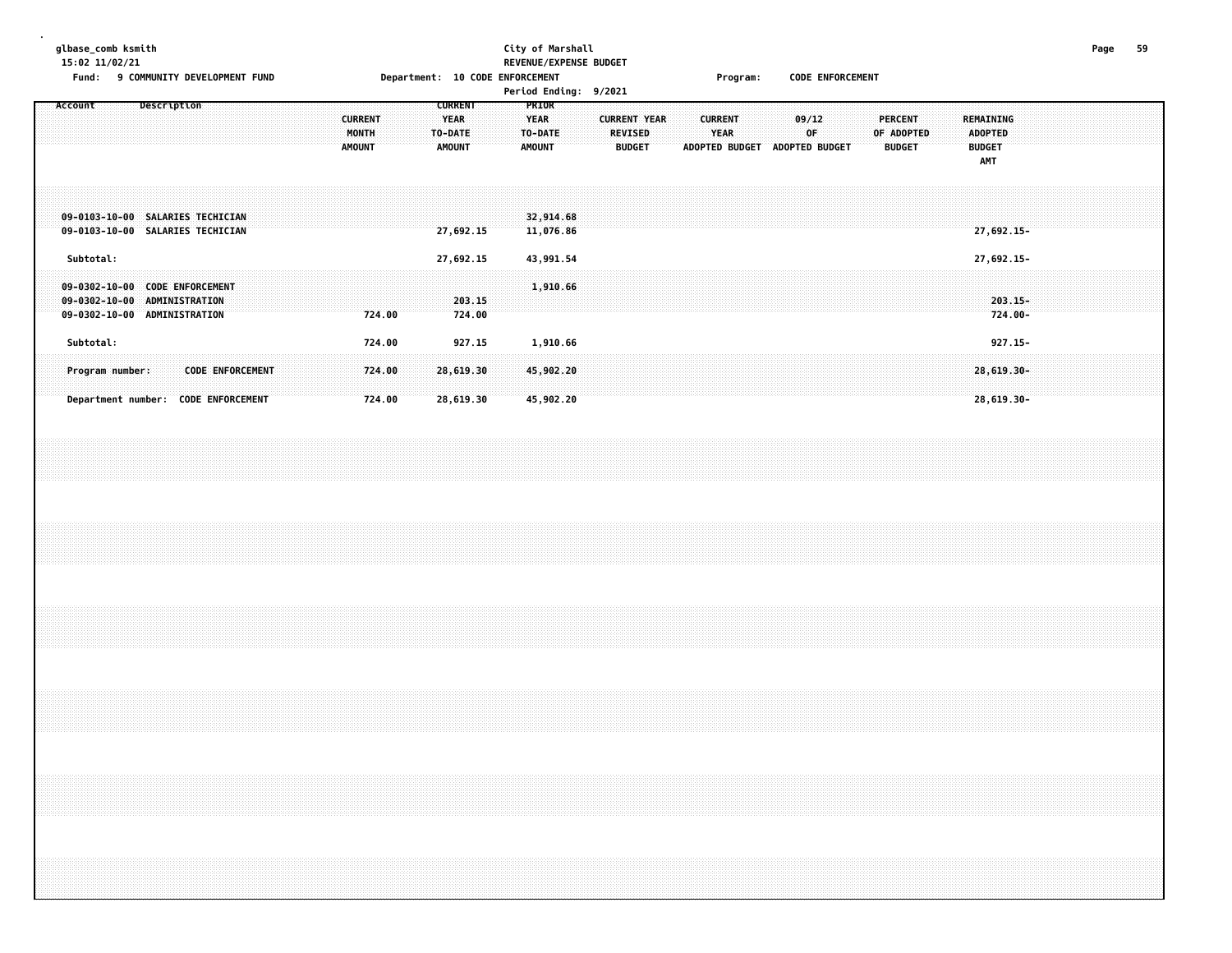# **glbase\_comb ksmith City of Marshall Page 60 15:02 11/02/21 REVENUE/EXPENSE BUDGET**

| Fund:     | 9 COMMUNITY DEVELOPMENT FUND                                                                              |                                | Department: 20 COVID 20-21               |                                 |                                       | Program:                      |                       |                              |                                    |  |
|-----------|-----------------------------------------------------------------------------------------------------------|--------------------------------|------------------------------------------|---------------------------------|---------------------------------------|-------------------------------|-----------------------|------------------------------|------------------------------------|--|
|           |                                                                                                           |                                |                                          | <b>Period Ending:</b>           | 9/2021                                |                               |                       |                              |                                    |  |
| Account   | Description                                                                                               | <b>CURRENT</b><br><b>MONTH</b> | <b>CURRENT</b><br><b>YEAR</b><br>TO-DATE | <b>PRIOR</b><br>YEAR<br>TO-DATE | <b>CURRENT YEAR</b><br><b>REVISED</b> | <b>CURRENT</b><br><b>YEAR</b> | 09/12<br>0F           | <b>PERCENT</b><br>OF ADOPTED | <b>REMAINING</b><br><b>ADOPTED</b> |  |
|           |                                                                                                           | <b>AMOUNT</b>                  | <b>AMOUNT</b>                            | <b>AMOUNT</b>                   | <b>BUDGET</b>                         | <b>ADOPTED BUDGET</b>         | <b>ADOPTED BUDGET</b> | <b>BUDGET</b>                | <b>BUDGET</b><br><b>AMT</b>        |  |
|           | $09 - 0100 - 20 - 00$<br><b>ADMINISTRATION</b>                                                            |                                | 250.00                                   | 1,562.50                        |                                       |                               |                       |                              | $250.00 -$                         |  |
|           | $09 - 0100 - 20 - 00$<br><b>ADMINISTRATION</b>                                                            | 1,562.50                       | 2,750.00                                 |                                 |                                       |                               |                       |                              | 2,750.00-                          |  |
| Subtotal: |                                                                                                           | 1,562.50                       | 3,000.00                                 | 1,562.50                        |                                       |                               |                       |                              | $3,000.00 -$                       |  |
|           | $09 - 0481 - 20 - 00$<br><b>HAZARD MITIGATION</b><br><b>ECONOMIC DEVELOPMENT</b><br>$09 - 0486 - 20 - 00$ |                                | 65,000.00                                | 5,829.88                        |                                       |                               |                       |                              | 65,000.00-                         |  |
|           | $09 - 0486 - 20 - 00$<br><b>ECONOMIC DEVELOPMENT</b>                                                      | 2,500.00                       | 10,000.00                                |                                 |                                       |                               |                       |                              | $10,000.00 -$                      |  |
| Subtotal: |                                                                                                           | 2,500.00                       | 75,000.00                                | 5,829.88                        |                                       |                               |                       |                              | 75,000.00-                         |  |
|           | Program number:                                                                                           | 4,062.50                       | 78,000.00                                | 7,392.38                        |                                       |                               |                       |                              | 78,000.00-                         |  |
|           | Department number: COVID 20-21                                                                            | 4,062.50                       | 78,000.00                                | 7,392.38                        |                                       |                               |                       |                              | 78,000.00-                         |  |
|           | Subtotal -----<br>Expenditures                                                                            | 11,029.63                      | 258,728.04                               | 450,510.23                      |                                       |                               |                       |                              | 258,728.04-                        |  |
|           | 9 COMMUNITY DEVELOPMENT FUND<br>Fund number:                                                              | 11,029.63                      | 79,992.39-                               | 27,988.27                       |                                       |                               |                       |                              | 79,992.39                          |  |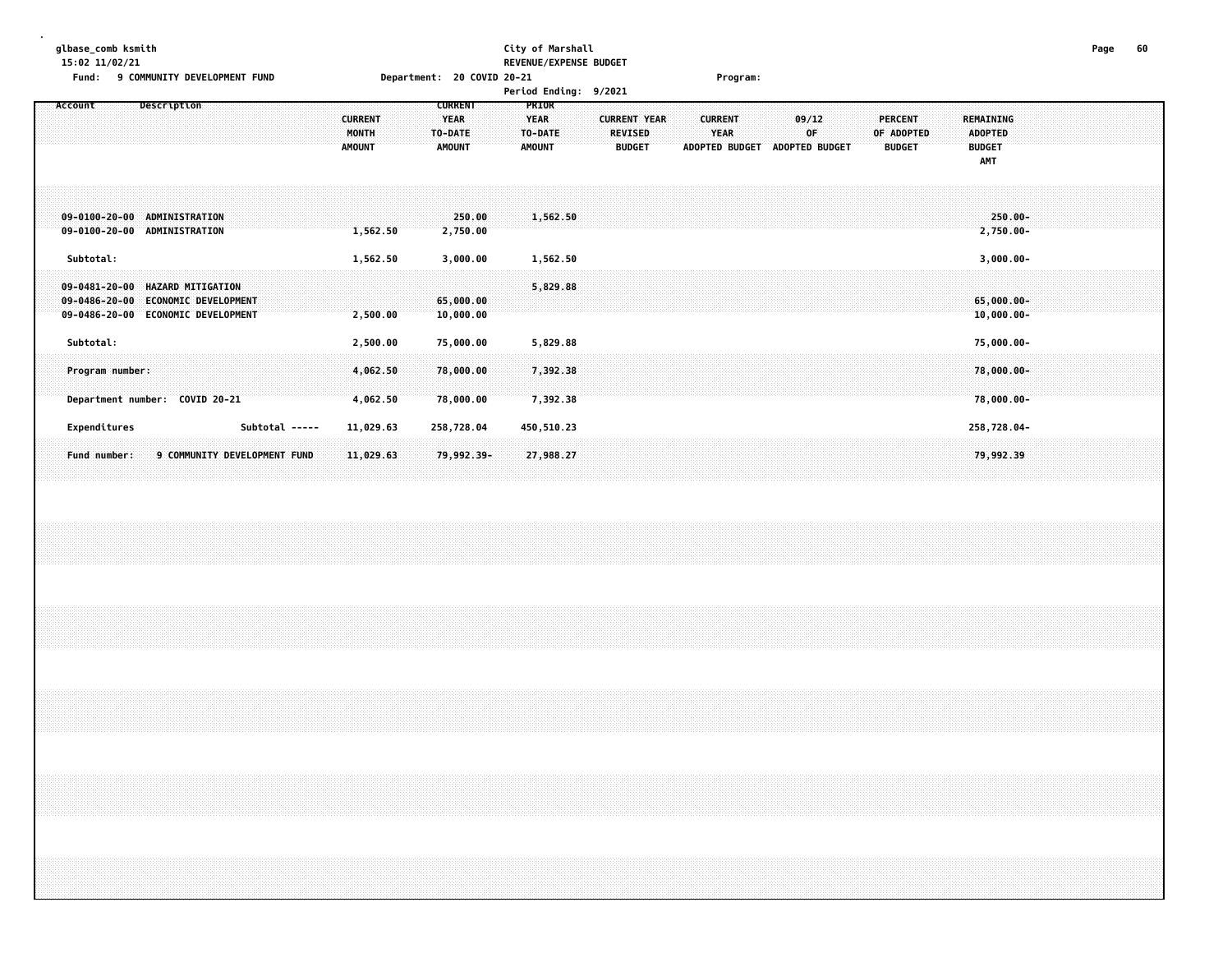| glbase_comb ksmith |  |
|--------------------|--|
|--------------------|--|

# **glbase\_comb ksmith City of Marshall Page 61**

**15:02 11/02/21 REVENUE/EXPENSE BUDGET**

|  |          |           |                                       |             | Fund: 13 LITTER CONTROL FUND               |  |                |  |                                          |                       | Department: |                                                    |                           |  |                                                   |                           | Period Ending: 9/2021 |                                                        |  |                        | Program:                      |  |                         |                              |              |                              |               |                  |  |                                                            |  |  |  |  |
|--|----------|-----------|---------------------------------------|-------------|--------------------------------------------|--|----------------|--|------------------------------------------|-----------------------|-------------|----------------------------------------------------|---------------------------|--|---------------------------------------------------|---------------------------|-----------------------|--------------------------------------------------------|--|------------------------|-------------------------------|--|-------------------------|------------------------------|--------------|------------------------------|---------------|------------------|--|------------------------------------------------------------|--|--|--|--|
|  | Account  |           |                                       | Description |                                            |  |                |  | <b>CURRENT</b><br>MONTH<br><b>AMOUNT</b> |                       |             | <b>CURRENT</b><br><b>YEAR</b><br>TO-DATE<br>AMOUNT |                           |  | PRIOR<br><b>YEAR</b><br>TO-DATE:<br><b>AMOUNT</b> |                           |                       | <b>CURRENT YEAR</b><br><b>REVISED</b><br><b>BUDGET</b> |  | <b>CURRENT</b><br>YEAR | ADOPTED BUDGET ADOPTED BUDGET |  | 09/12<br>0 <sup>F</sup> |                              |              | <b>PERCENT</b><br>OF ADOPTED | <b>BUDGET</b> |                  |  | REMAINING<br><b>ADOPTED</b><br><b>BUDGET</b><br><b>AMT</b> |  |  |  |  |
|  |          |           |                                       |             | 13-4423-00-00 CONTRIBUTIONS LITTER CONTROL |  |                |  |                                          | $559.00 -$            |             |                                                    | $4,903.00 -$              |  |                                                   | 4,487.00-                 |                       | $6,700.00 -$                                           |  |                        | $6,700.00 -$                  |  |                         | $5,025.00 -$                 |              |                              |               | 73.179           |  | $1,797.00 -$                                               |  |  |  |  |
|  |          | Subtotal: |                                       |             |                                            |  |                |  |                                          | 559.00-               |             |                                                    | 4,903.00-                 |  |                                                   | 4,487.00-                 |                       | $6,700.00 -$                                           |  |                        | $6,700.00-$                   |  |                         | $5,025.00 -$                 |              |                              |               | 73.179           |  | 1,797.00-                                                  |  |  |  |  |
|  |          |           | Program number:<br>Department number: |             |                                            |  |                |  |                                          | $559.00 -$<br>559.00- |             |                                                    | $4,903.00 -$<br>4,903.00- |  |                                                   | $4,487.00 -$<br>4,487.00- |                       | $6,700.00 -$<br>$6,700.00 -$                           |  |                        | $6,700.00 -$<br>6,700.00-     |  |                         | $5,025.00 -$<br>$5,025.00 -$ |              |                              |               | 73.179<br>73.179 |  | $1,797.00 -$<br>1,797.00-                                  |  |  |  |  |
|  | Revenues |           |                                       |             |                                            |  | Subtotal ----- |  |                                          | 559.00-               |             |                                                    | 4,903.00-                 |  |                                                   | 4,487.00-                 |                       | $6,700.00 -$                                           |  |                        | $6,700.00 -$                  |  |                         |                              | $5,025.00 -$ |                              |               | 73.179           |  | 1,797.00-                                                  |  |  |  |  |
|  |          |           |                                       |             |                                            |  |                |  |                                          |                       |             |                                                    |                           |  |                                                   |                           |                       |                                                        |  |                        |                               |  |                         |                              |              |                              |               |                  |  |                                                            |  |  |  |  |
|  |          |           |                                       |             |                                            |  |                |  |                                          |                       |             |                                                    |                           |  |                                                   |                           |                       |                                                        |  |                        |                               |  |                         |                              |              |                              |               |                  |  |                                                            |  |  |  |  |
|  |          |           |                                       |             |                                            |  |                |  |                                          |                       |             |                                                    |                           |  |                                                   |                           |                       |                                                        |  |                        |                               |  |                         |                              |              |                              |               |                  |  |                                                            |  |  |  |  |
|  |          |           |                                       |             |                                            |  |                |  |                                          |                       |             |                                                    |                           |  |                                                   |                           |                       |                                                        |  |                        |                               |  |                         |                              |              |                              |               |                  |  |                                                            |  |  |  |  |
|  |          |           |                                       |             |                                            |  |                |  |                                          |                       |             |                                                    |                           |  |                                                   |                           |                       |                                                        |  |                        |                               |  |                         |                              |              |                              |               |                  |  |                                                            |  |  |  |  |
|  |          |           |                                       |             |                                            |  |                |  |                                          |                       |             |                                                    |                           |  |                                                   |                           |                       |                                                        |  |                        |                               |  |                         |                              |              |                              |               |                  |  |                                                            |  |  |  |  |
|  |          |           |                                       |             |                                            |  |                |  |                                          |                       |             |                                                    |                           |  |                                                   |                           |                       |                                                        |  |                        |                               |  |                         |                              |              |                              |               |                  |  |                                                            |  |  |  |  |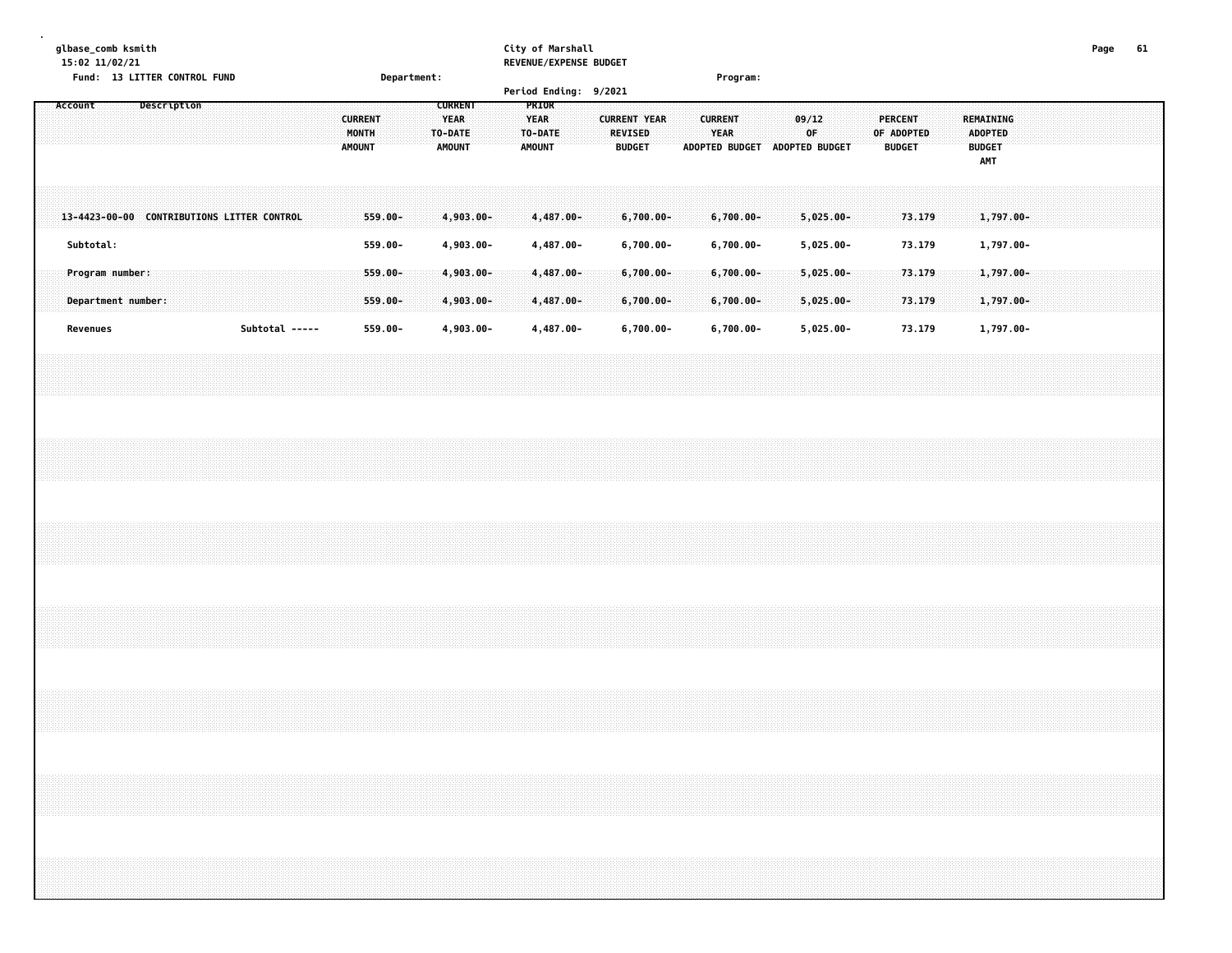### **glbase\_comb ksmith City of Marshall Page 62 15:02 11/02/21 REVENUE/EXPENSE BUDGET**

|                                | Fund: 13 LITTER CONTROL FUND          |             |                                                         |  |                      |                                          |         | Department: |                                                           |                                                  |                       |                                                        |                                                        | Program:             |                                      |                                               |                                                            |           |  |  |
|--------------------------------|---------------------------------------|-------------|---------------------------------------------------------|--|----------------------|------------------------------------------|---------|-------------|-----------------------------------------------------------|--------------------------------------------------|-----------------------|--------------------------------------------------------|--------------------------------------------------------|----------------------|--------------------------------------|-----------------------------------------------|------------------------------------------------------------|-----------|--|--|
|                                |                                       |             |                                                         |  |                      |                                          |         |             |                                                           |                                                  | Period Ending: 9/2021 |                                                        |                                                        |                      |                                      |                                               |                                                            |           |  |  |
| Account                        |                                       | Description |                                                         |  |                      | <b>CURRENT</b><br>MONTH<br><b>AMOUNT</b> |         |             | <b>CURRENT</b><br><b>YEAR</b><br><b>TO-DATE</b><br>AMOUNT | <b>PRIOR</b><br>YEAR<br>TO-DATE<br><b>AMOUNT</b> |                       | <b>CURRENT YEAR</b><br><b>REVISED</b><br><b>BUDGET</b> | <b>CURRENT</b><br><b>YEAR</b><br><b>ADOPTED BUDGET</b> |                      | 09/12<br><b>OF</b><br>ADOPTED BUDGET | <b>PERCENT</b><br>OF ADOPTED<br><b>BUDGET</b> | REMAINING<br><b>ADOPTED</b><br><b>BUDGET</b><br><b>AMT</b> |           |  |  |
| 13-0357-00-00<br>13-0358-00-00 |                                       |             | LITTER CONTROL-SPECIAL PICKUP<br>LITTER CONTROL-STREETS |  |                      |                                          |         |             | 631.74<br>175.00                                          |                                                  | 4,503.00              | 6,700.00                                               |                                                        | 6,700.00             | 5,025.00                             | 2.612                                         | 6,525.00                                                   | $631.74-$ |  |  |
| Subtotal:                      |                                       |             |                                                         |  |                      |                                          |         |             | 806.74                                                    |                                                  | 4,503.00              | 6,700.00                                               |                                                        | 6,700.00             | 5,025.00                             | 12.041                                        | 5,893.26                                                   |           |  |  |
|                                | Program number:<br>Department number: |             |                                                         |  |                      |                                          |         |             | 806.74<br>806.74                                          |                                                  | 4,503.00<br>4,503.00  | 6,700.00<br>6,700.00                                   |                                                        | 6,700.00<br>6,700.00 | 5,025.00<br>5,025.00                 | 12.041<br>12.041                              | 5,893.26<br>5,893.26                                       |           |  |  |
|                                | Expenditures                          |             |                                                         |  | Subtotal ----------- |                                          |         |             | 806.74                                                    |                                                  | 4,503.00              | 6,700.00                                               |                                                        | 6,700.00             | 5,025.00                             | 12.041                                        | 5,893.26                                                   |           |  |  |
|                                | Fund number:                          |             | <b>13 LITTER CONTROL FUND</b>                           |  |                      |                                          | 559.00- |             | $4,096.26 -$                                              |                                                  | 16.00                 |                                                        |                                                        |                      |                                      |                                               | 4,096.26                                                   |           |  |  |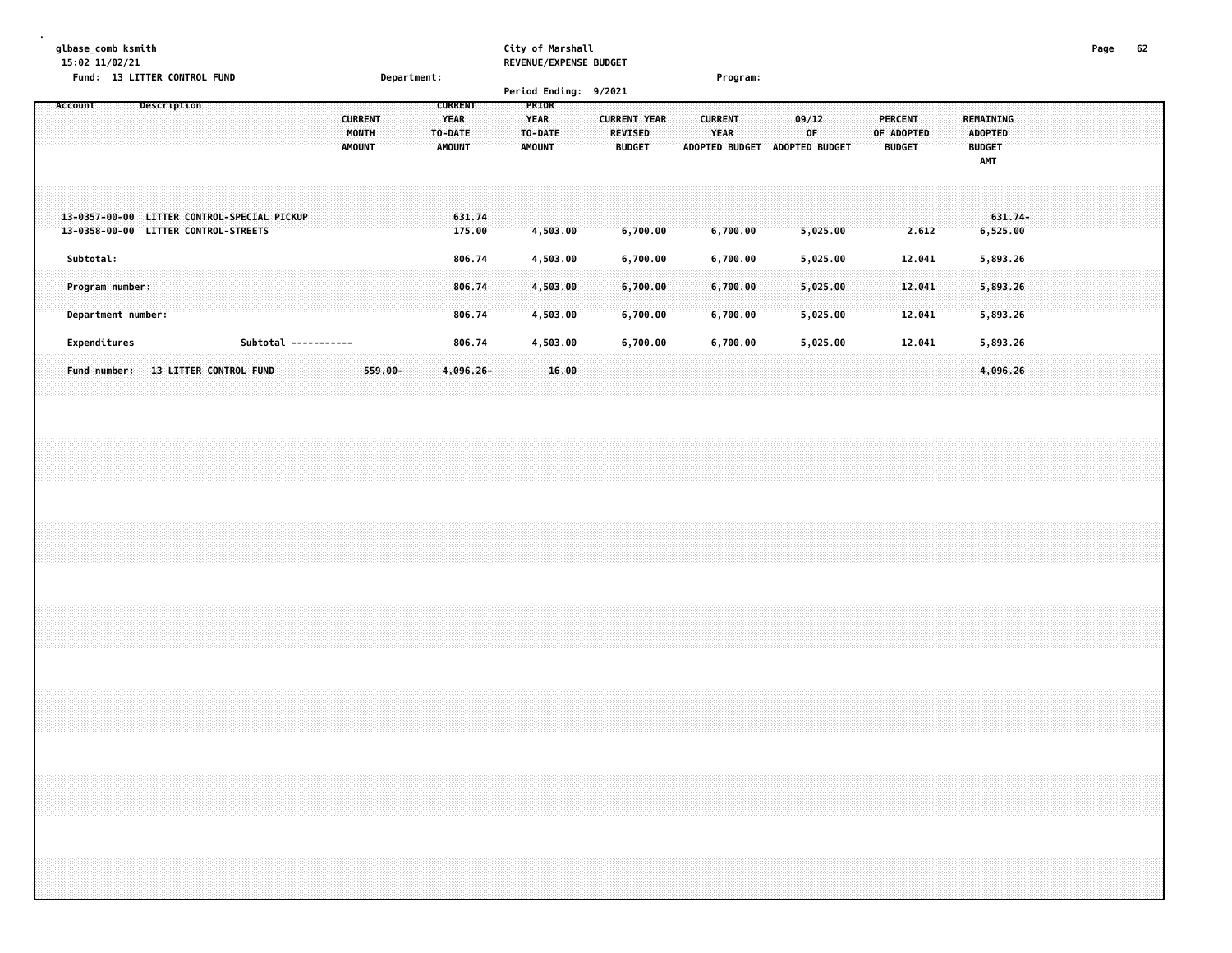# **glbase\_comb ksmith City of Marshall Page 63**

| 15:02 11/02/21                              |             |  |                |             |                | REVENUE/EXPENSE BUDGET |                     |                       |                       |                |                  |
|---------------------------------------------|-------------|--|----------------|-------------|----------------|------------------------|---------------------|-----------------------|-----------------------|----------------|------------------|
| Fund: 18 EQUIP REPLACEMENT FUND-W&S         |             |  |                | Department: |                |                        |                     | Program:              |                       |                |                  |
|                                             |             |  |                |             |                | Period Ending: 9/2021  |                     |                       |                       |                |                  |
| Account                                     | Description |  |                |             | <b>CURRENT</b> | <b>PRIOR</b>           |                     |                       |                       |                |                  |
|                                             |             |  | <b>CURRENT</b> |             | <b>YEAR</b>    | <b>YEAR</b>            | <b>CURRENT YEAR</b> | <b>CURRENT</b>        | 09/12                 | <b>PERCENT</b> | <b>REMAINING</b> |
|                                             |             |  | MONTH          |             | <b>TO-DATE</b> | <b>TO-DATE</b>         | <b>REVISED</b>      | <b>YEAR</b>           | -OF-                  | OF ADOPTED     | <b>ADOPTED</b>   |
|                                             |             |  | <b>AMOUNT</b>  |             | <b>AMOUNT</b>  | <b>AMOUNT</b>          | <b>BUDGET</b>       | <b>ADOPTED BUDGET</b> | <b>ADOPTED BUDGET</b> | <b>BUDGET</b>  | <b>BUDGET</b>    |
|                                             |             |  |                |             |                |                        |                     |                       |                       |                | AMT              |
|                                             |             |  |                |             |                |                        |                     |                       |                       |                |                  |
|                                             |             |  |                |             |                |                        |                     |                       |                       |                |                  |
|                                             |             |  |                |             |                |                        |                     |                       |                       |                |                  |
| 18-5100-00-00 INTEREST EARNED               |             |  |                | $5.45-$     | $48.67 -$      | $2,066.87-$            |                     |                       |                       |                | 48.67            |
| 18-5112-00-00 PAYMENT OF VEHIC & EQUIP COST |             |  | $39,433.00 -$  |             | 78,869.00-     | $68,838.00 -$          | 73,961.00-          | $73,961.00 -$         | $55,470.75 -$         | 106.636        | 4,908.00         |
|                                             |             |  |                |             |                |                        |                     |                       |                       |                |                  |
| Subtotal:                                   |             |  | 39,438.45-     |             | 78,917.67-     | 70,904.87-             | 73,961.00-          | 73,961.00-            | 55,470.75-            | 106.702        | 4,956.67         |
|                                             |             |  |                |             |                |                        |                     |                       |                       |                |                  |
| Program number:                             |             |  | $39,438.45 -$  |             | 78,917.67-     | 70,904.87-             | 73,961.00-          | 73,961.00-            | 55,470.75-            | 106.702        | 4,956.67         |
|                                             |             |  |                |             |                |                        |                     |                       |                       |                |                  |

 **Department number: 39,438.45- 78,917.67- 70,904.87- 73,961.00- 73,961.00- 55,470.75- 106.702 4,956.67** Revenues Subtotal ----- 39,438.45- 78,917.67- 70,904.87- 73,961.00- 73,961.00- 55,470.75- 106.702 4,956.67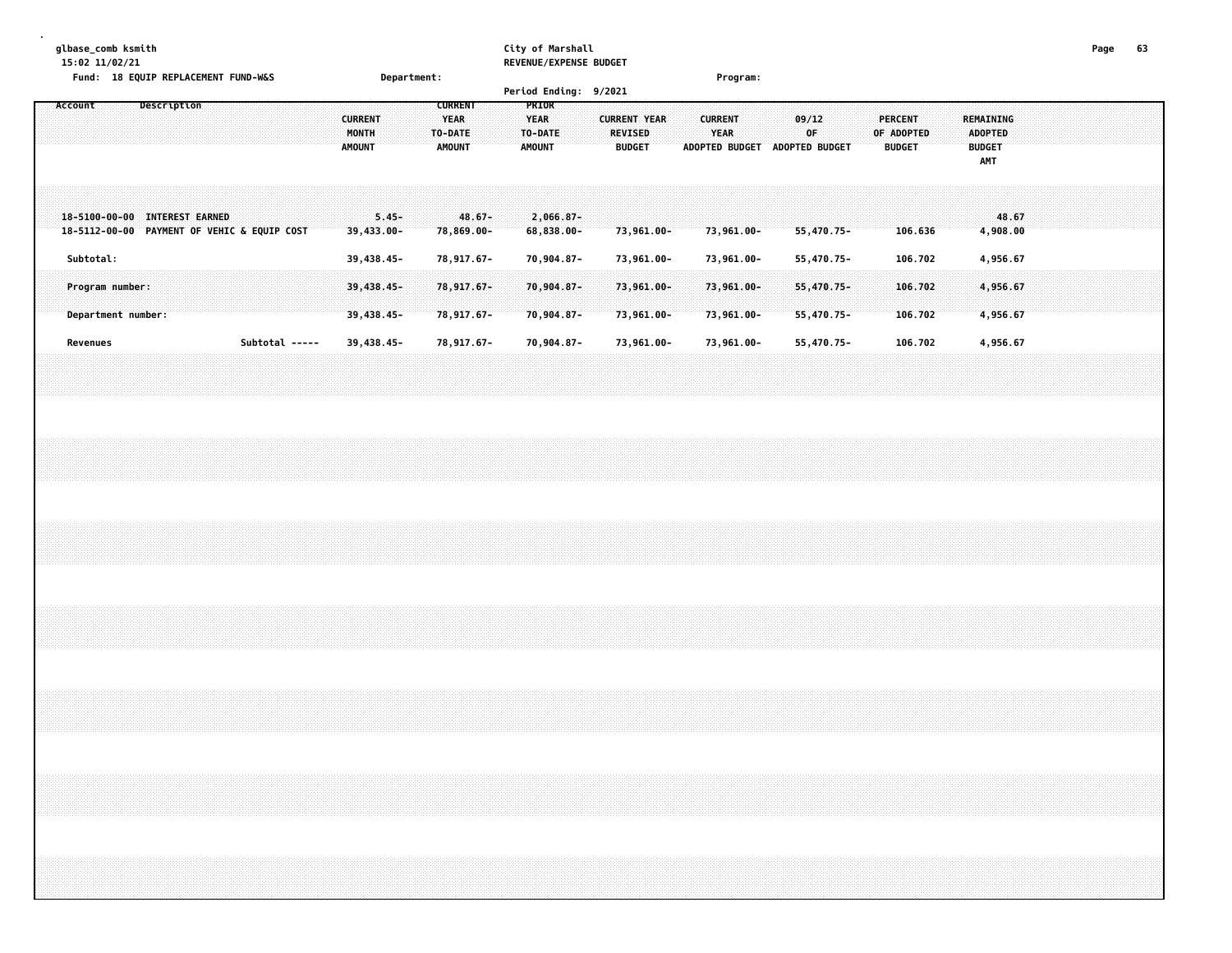### **glbase\_comb ksmith City of Marshall Page 64 15:02 11/02/21 REVENUE/EXPENSE BUDGET** Fund: 18 EQUIP REPLACEMENT FUND-W&S Department: 40 WATER UTILITIES Frogram: 3 WATER DIST/COLL

**Period Ending: 9/2021**

| Fund number:                  | Expenditures         | Program number:<br>Department number:       | Subtotal:  | 18-0425-40-03 CARS AND TRUCKS<br>18-0440-40-03 | Account                                                    |
|-------------------------------|----------------------|---------------------------------------------|------------|------------------------------------------------|------------------------------------------------------------|
|                               |                      |                                             |            |                                                |                                                            |
|                               |                      |                                             |            |                                                | Description                                                |
| 18 EQUIP REPLACEMENT FUND-W&S |                      | 3 WATER DIST/COLL<br><b>WATER UTILITIES</b> |            | OTHER MACHINERY AND EQUIPMENT                  |                                                            |
|                               |                      |                                             |            |                                                |                                                            |
|                               |                      |                                             |            |                                                |                                                            |
|                               | Subtotal ----------- |                                             |            |                                                |                                                            |
| $39,438.45-$                  |                      |                                             |            |                                                | <b>CURRENT</b><br>MONTH<br><b>AMOUNT</b>                   |
|                               |                      |                                             |            |                                                |                                                            |
| 22,332.33                     | 101,250.00           | 101,250.00<br>101,250.00                    | 101,250.00 | 202,500.00<br>101,250.00-                      | <b>CURRENT</b><br><b>YEAR</b><br>TO-DATE<br><b>AMOUNT</b>  |
|                               |                      |                                             |            |                                                |                                                            |
|                               |                      |                                             |            |                                                | <b>PRIOR</b><br><b>YEAR</b><br>TO-DATE<br><b>AMOUNT</b>    |
| 70,904.87-                    |                      |                                             |            |                                                |                                                            |
|                               |                      |                                             |            |                                                |                                                            |
| 180,155.00                    | 254,116.00           | 254,116.00<br>254,116.00                    | 254,116.00 | 254,116.00                                     | <b>CURRENT YEAR</b><br><b>REVISED</b><br><b>BUDGET</b>     |
|                               |                      |                                             |            |                                                |                                                            |
|                               |                      |                                             |            |                                                |                                                            |
| 180,155.00                    | 254,116.00           | 254,116.00<br>254,116.00                    | 254,116.00 | 254,116.00                                     | <b>CURRENT</b><br><b>YEAR</b><br><b>ADOPTED BUDGET</b>     |
|                               |                      |                                             |            |                                                |                                                            |
| 135,116.25                    | 190,587.00           | 190,587.00<br>190,587.00                    | 190,587.00 | 190,587.00                                     | 09/12<br><b>OF</b><br><b>ADOPTED BUDGET</b>                |
|                               |                      |                                             |            |                                                |                                                            |
|                               |                      |                                             |            |                                                |                                                            |
| 12.396                        | 39.844               | 39.844<br>39.844                            | 39.844     | $-39.844$                                      | PERCENT<br>OF ADOPTED<br><b>BUDGET</b>                     |
|                               |                      |                                             |            |                                                |                                                            |
| 157,822.67                    | 152,866.00           | 152,866.00<br>152,866.00                    | 152,866.00 | $202,500.00 -$<br>355,366.00                   | REMAINING<br><b>ADOPTED</b><br><b>BUDGET</b><br><b>AMT</b> |
|                               |                      |                                             |            |                                                |                                                            |
|                               |                      |                                             |            |                                                |                                                            |
|                               |                      |                                             |            |                                                |                                                            |
|                               |                      |                                             |            |                                                |                                                            |
|                               |                      |                                             |            |                                                |                                                            |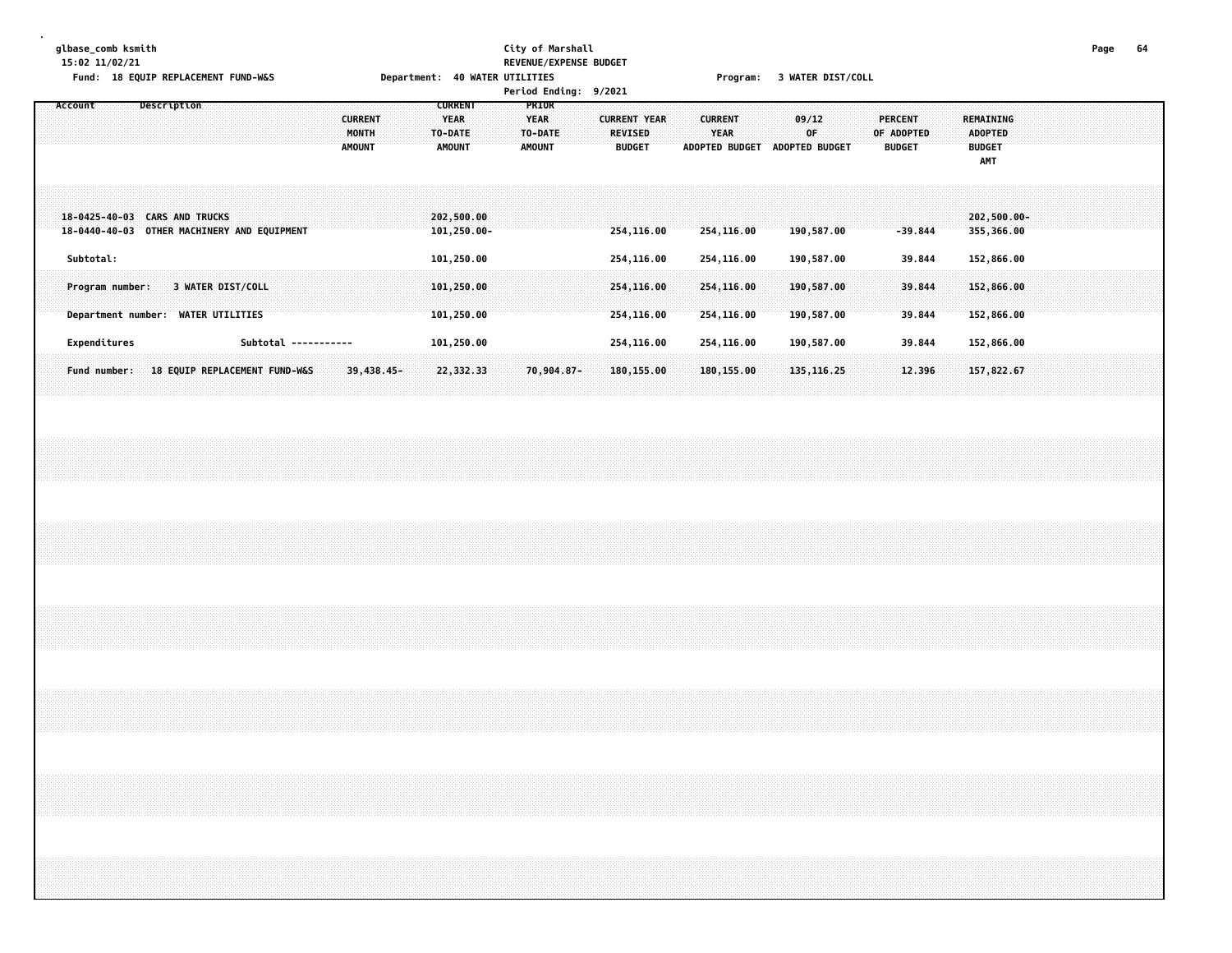|  | glbase_comb ksmith<br>15:02 11/02/21 |  |                                  |  |  |  |                |                                          |                   |  |                                                           |                          |  |                                                  |                       | City of Marshall<br>REVENUE/EXPENSE BUDGET |                                                 |                              |  |                               |                               |  |             |                       |  |                                 |                  |  |                      |                      |                       |  | Page 65 |  |
|--|--------------------------------------|--|----------------------------------|--|--|--|----------------|------------------------------------------|-------------------|--|-----------------------------------------------------------|--------------------------|--|--------------------------------------------------|-----------------------|--------------------------------------------|-------------------------------------------------|------------------------------|--|-------------------------------|-------------------------------|--|-------------|-----------------------|--|---------------------------------|------------------|--|----------------------|----------------------|-----------------------|--|---------|--|
|  |                                      |  | Fund: 21 D.A.R.E. DONATIONS FUND |  |  |  |                |                                          | Department:       |  |                                                           |                          |  |                                                  |                       | Period Ending: 9/2021                      |                                                 |                              |  |                               | Program:                      |  |             |                       |  |                                 |                  |  |                      |                      |                       |  |         |  |
|  | Account                              |  | Description                      |  |  |  |                | <b>CURRENT</b><br>MONTH<br><b>AMOUNT</b> |                   |  | <b>CURRENT</b><br><b>YEAR</b><br>TO-DATE<br><b>AMOUNT</b> |                          |  | PRIOR<br><b>YEAR</b><br>TO-DATE<br><b>AMOUNT</b> |                       |                                            | <b>CURRENT YEAR</b><br>REVISED<br><b>BUDGET</b> |                              |  | <b>CURRENT</b><br><b>YEAR</b> | ADOPTED BUDGET ADOPTED BUDGET |  | 09/12<br>0F |                       |  | <b>PERCENT</b><br><b>BUDGET</b> | OF ADOPTED       |  | <b>BUDGET</b><br>AMT | REMAINING<br>ADOPTED |                       |  |         |  |
|  |                                      |  | 21-5044-00-00 DARE/DAP           |  |  |  |                |                                          | 78.90-            |  |                                                           | 959.93-                  |  |                                                  | $326.64 -$            |                                            |                                                 | $1,000.00 -$                 |  |                               | $1,000.00 -$                  |  | $750.00 -$  |                       |  |                                 | 95.993           |  |                      |                      | $40.07 -$             |  |         |  |
|  | Subtotal:                            |  |                                  |  |  |  |                |                                          | 78.90-            |  |                                                           | 959.93-                  |  |                                                  | 326.64-               |                                            |                                                 | $1,000.00-$                  |  |                               | $1,000.00-$                   |  |             | 750.00-               |  |                                 | 95.993           |  |                      |                      | $40.07 -$             |  |         |  |
|  | Subtotal:                            |  | 21-5100-00-00 INTEREST EARNED    |  |  |  |                |                                          | $.44 -$<br>$.44-$ |  |                                                           | $4.34 -$<br>$4.34 -$     |  |                                                  | $99.88 -$<br>99.88-   |                                            |                                                 |                              |  |                               |                               |  |             |                       |  |                                 |                  |  |                      |                      | 4.34<br>4.34          |  |         |  |
|  | Program number:                      |  |                                  |  |  |  |                |                                          | 79.34-            |  |                                                           | $964.27 -$               |  |                                                  | 426.52-               |                                            |                                                 | $1,000.00-$                  |  |                               | $1,000.00-$                   |  |             | 750.00-               |  |                                 | 96.427           |  |                      |                      | $35.73 -$             |  |         |  |
|  | Revenues                             |  | Department number:               |  |  |  | Subtotal ----- |                                          | 79.34-<br>79.34-  |  |                                                           | $964.27 -$<br>$964.27 -$ |  |                                                  | $426.52 -$<br>426.52- |                                            |                                                 | $1,000.00 -$<br>$1,000.00 -$ |  |                               | $1,000.00 -$<br>$1,000.00 -$  |  |             | $750.00 -$<br>750.00- |  |                                 | 96,427<br>96.427 |  |                      |                      | $35.73 -$<br>$35.73-$ |  |         |  |
|  |                                      |  |                                  |  |  |  |                |                                          |                   |  |                                                           |                          |  |                                                  |                       |                                            |                                                 |                              |  |                               |                               |  |             |                       |  |                                 |                  |  |                      |                      |                       |  |         |  |
|  |                                      |  |                                  |  |  |  |                |                                          |                   |  |                                                           |                          |  |                                                  |                       |                                            |                                                 |                              |  |                               |                               |  |             |                       |  |                                 |                  |  |                      |                      |                       |  |         |  |
|  |                                      |  |                                  |  |  |  |                |                                          |                   |  |                                                           |                          |  |                                                  |                       |                                            |                                                 |                              |  |                               |                               |  |             |                       |  |                                 |                  |  |                      |                      |                       |  |         |  |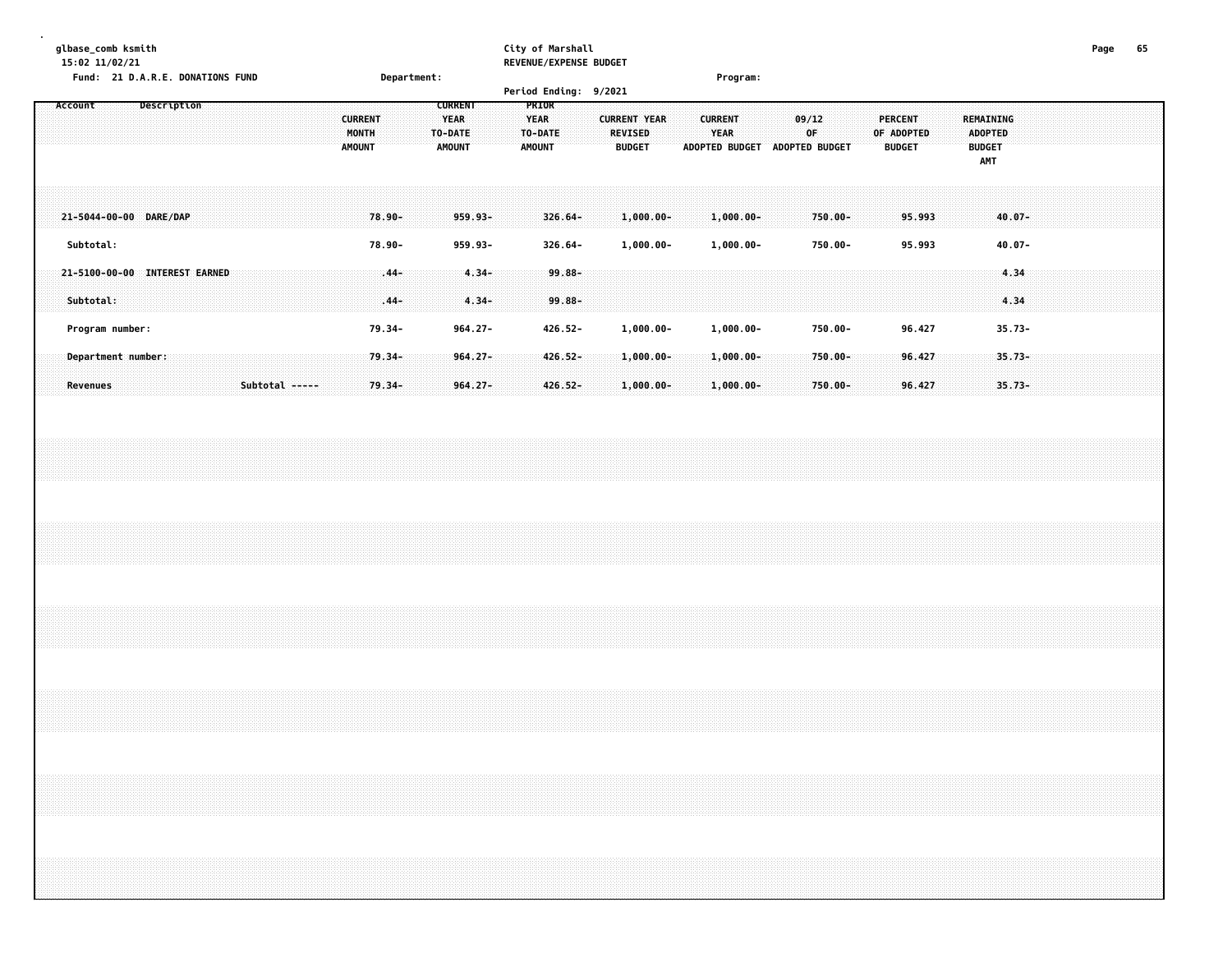| glbase comb ksmith                      |             | City of Marshall              | Page | oo |
|-----------------------------------------|-------------|-------------------------------|------|----|
| 15:02 11/02/21                          |             | <b>REVENUE/EXPENSE BUDGET</b> |      |    |
| <b>Fund: 21 D.A.R.E. DONATIONS FUND</b> | Department: | Program:                      |      |    |
|                                         |             | Deviad Cadina: 0/3031         |      |    |

|                                                                   |                                |                            |                                          |        |                                                    | $r$ er tou Enutrig. $\frac{1}{2}$ /2021          |                                                        |                                                        |                                  |                                        |                                                            |  |
|-------------------------------------------------------------------|--------------------------------|----------------------------|------------------------------------------|--------|----------------------------------------------------|--------------------------------------------------|--------------------------------------------------------|--------------------------------------------------------|----------------------------------|----------------------------------------|------------------------------------------------------------|--|
| Account                                                           | Description                    |                            | <b>CURRENT</b><br>MONTH<br><b>AMOUNT</b> |        | <b>CURRENT</b><br><b>YEAR</b><br>TO-DATE<br>AMOUNT | <b>PRIOR</b><br><b>YEAR</b><br>TO-DATE<br>AMOUNT | <b>CURRENT YEAR</b><br><b>REVISED</b><br><b>BUDGET</b> | <b>CURRENT</b><br><b>YEAR</b><br><b>ADOPTED BUDGET</b> | 09/12<br>0F<br>ADOPTED BUDGET    | PERCENT<br>OF ADOPTED<br><b>BUDGET</b> | <b>REMAINING</b><br><b>ADOPTED</b><br><b>BUDGET</b><br>AMT |  |
| 21-0217-00-00 OTHER SUPPLIES                                      |                                |                            |                                          |        |                                                    |                                                  | 2,200.00                                               | 2,200.00                                               | 1,650.00                         |                                        | 2,200.00                                                   |  |
| Subtotal:                                                         |                                |                            |                                          |        |                                                    |                                                  | 2,200.00                                               | 2,200.00                                               | 1,650.00                         |                                        | 2,200.00                                                   |  |
| $21 - 0345 - 00 - 00$<br>21-0347-00-00 MISCELLANEOUS<br>Subtotal: | <b>CONFERENCE AND TRAINING</b> |                            |                                          |        | 2,000.00<br>2,000.00                               | 2,000.00<br>2,000.00                             | 2,000.00<br>2,000.00<br>4,000.00                       | 2,000.00<br>2,000.00<br>4,000.00                       | 1,500.00<br>1,500.00<br>3,000.00 | 100.000<br>50.000                      | 2,000.00<br>2,000.00                                       |  |
| Program number:                                                   |                                |                            |                                          |        | 2,000.00                                           | 2,000.00                                         | 6,200.00                                               | 6, 200.00                                              | 4,650.00                         | 32.258                                 | 4,200.00                                                   |  |
| Department number:                                                |                                |                            |                                          |        | 2,000.00                                           | 2,000.00                                         | 6,200.00                                               | 6,200.00                                               | 4,650.00                         | 32.258                                 | 4,200.00                                                   |  |
| Expenditures                                                      |                                |                            | Subtotal -----------                     |        | 2,000.00                                           | 2,000.00                                         | 6,200.00                                               | 6,200.00                                               | 4,650.00                         | 32.258                                 | 4,200.00                                                   |  |
| Fund number:                                                      |                                | 21 D.A.R.E. DONATIONS FUND |                                          | 79.34- | 1,035.73                                           | 1,573.48                                         | 5,200.00                                               | 5,200.00                                               | 3,900.00                         | 19.918                                 | 4,164.27                                                   |  |
|                                                                   |                                |                            |                                          |        |                                                    |                                                  |                                                        |                                                        |                                  |                                        |                                                            |  |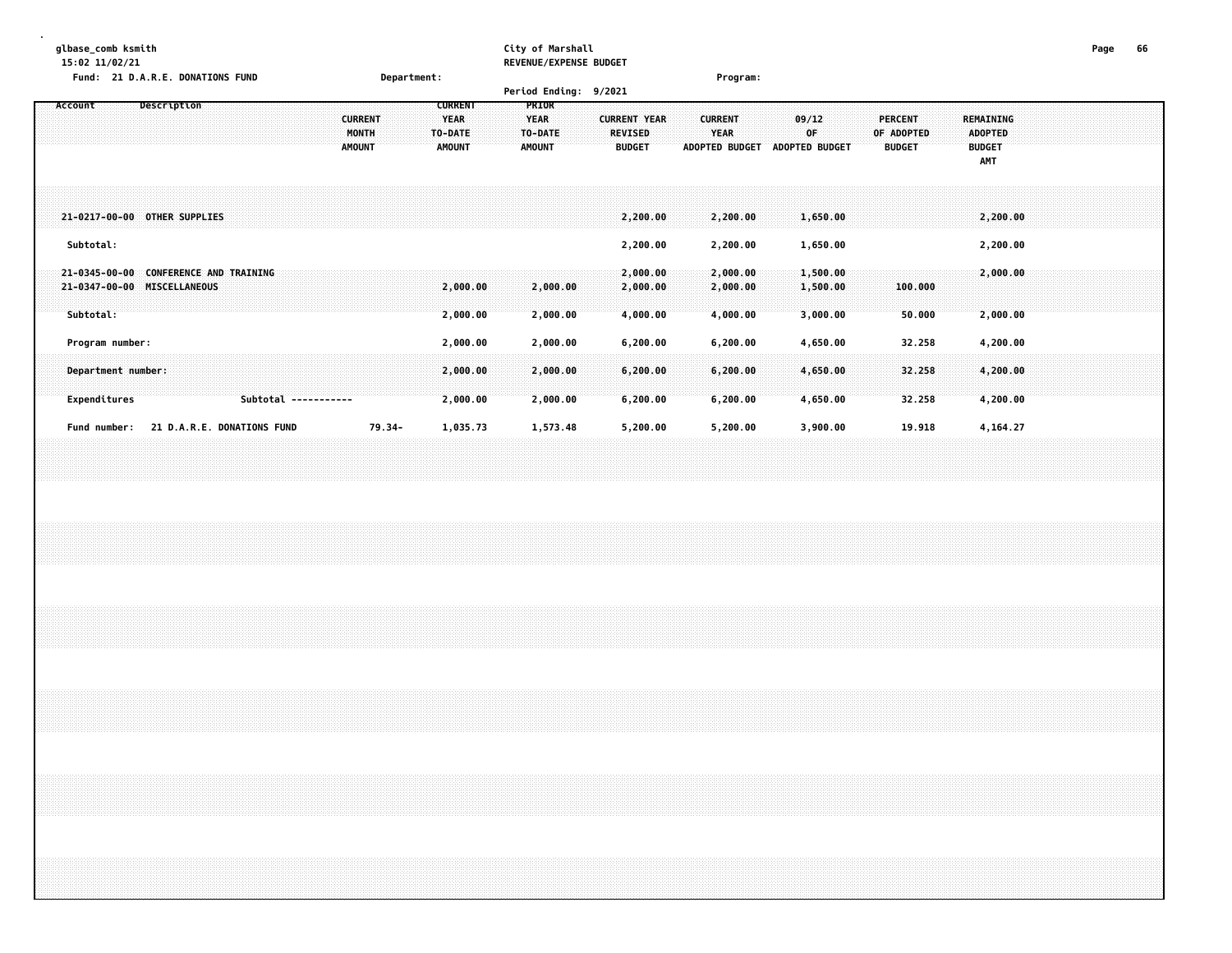| µlbase_comb ksmith |  |
|--------------------|--|
|--------------------|--|

### **glbase\_comb ksmith City of Marshall Page 67 15:02 11/02/21 REVENUE/EXPENSE BUDGET**

|         | Fund: 22 MEM CITY HALL RESTOR-OTHER   |  |             |  |                      |  |  |                                          |  | Department: |                                                           |                       |  |                                                  |                              | Period Ending: 9/2021 |                                                        |  |                               | Program: |                               |       |    |  |            |                                 |  |                                                            |                  |  |  |  |  |
|---------|---------------------------------------|--|-------------|--|----------------------|--|--|------------------------------------------|--|-------------|-----------------------------------------------------------|-----------------------|--|--------------------------------------------------|------------------------------|-----------------------|--------------------------------------------------------|--|-------------------------------|----------|-------------------------------|-------|----|--|------------|---------------------------------|--|------------------------------------------------------------|------------------|--|--|--|--|
| Account |                                       |  | Description |  |                      |  |  | <b>CURRENT</b><br>MONTH<br><b>AMOUNT</b> |  |             | <b>CURRENT</b><br><b>YEAR</b><br>TO-DATE<br><b>AMOUNT</b> |                       |  | PRIOR<br><b>YEAR</b><br>TO-DATE<br><b>AMOUNT</b> |                              |                       | <b>CURRENT YEAR</b><br><b>REVISED</b><br><b>BUDGET</b> |  | <b>CURRENT</b><br><b>YEAR</b> |          | ADOPTED BUDGET ADOPTED BUDGET | 09/12 | 0F |  | OF ADOPTED | <b>PERCENT</b><br><b>BUDGET</b> |  | REMAINING<br><b>ADOPTED</b><br><b>BUDGET</b><br><b>AMT</b> |                  |  |  |  |  |
|         | 22-5130-00-00 DONATIONS-FUND RAISING  |  |             |  |                      |  |  |                                          |  |             |                                                           | $350.00 -$            |  |                                                  | $3,542.00 -$                 |                       |                                                        |  |                               |          |                               |       |    |  |            |                                 |  |                                                            | 350.00           |  |  |  |  |
|         | Subtotal:                             |  |             |  |                      |  |  |                                          |  |             |                                                           | 350.00-               |  |                                                  | 3,542.00-                    |                       |                                                        |  |                               |          |                               |       |    |  |            |                                 |  |                                                            | 350.00           |  |  |  |  |
|         | Program number:<br>Department number: |  |             |  |                      |  |  |                                          |  |             |                                                           | 350.00-<br>$350.00 -$ |  |                                                  | $3,542.00 -$<br>$3,542.00 -$ |                       |                                                        |  |                               |          |                               |       |    |  |            |                                 |  |                                                            | 350.00<br>350.00 |  |  |  |  |
|         | Revenues                              |  |             |  | Subtotal ----------- |  |  |                                          |  |             |                                                           | 350.00-               |  |                                                  | 3,542.00-                    |                       |                                                        |  |                               |          |                               |       |    |  |            |                                 |  |                                                            | 350.00           |  |  |  |  |
|         |                                       |  |             |  |                      |  |  |                                          |  |             |                                                           |                       |  |                                                  |                              |                       |                                                        |  |                               |          |                               |       |    |  |            |                                 |  |                                                            |                  |  |  |  |  |
|         |                                       |  |             |  |                      |  |  |                                          |  |             |                                                           |                       |  |                                                  |                              |                       |                                                        |  |                               |          |                               |       |    |  |            |                                 |  |                                                            |                  |  |  |  |  |
|         |                                       |  |             |  |                      |  |  |                                          |  |             |                                                           |                       |  |                                                  |                              |                       |                                                        |  |                               |          |                               |       |    |  |            |                                 |  |                                                            |                  |  |  |  |  |
|         |                                       |  |             |  |                      |  |  |                                          |  |             |                                                           |                       |  |                                                  |                              |                       |                                                        |  |                               |          |                               |       |    |  |            |                                 |  |                                                            |                  |  |  |  |  |
|         |                                       |  |             |  |                      |  |  |                                          |  |             |                                                           |                       |  |                                                  |                              |                       |                                                        |  |                               |          |                               |       |    |  |            |                                 |  |                                                            |                  |  |  |  |  |
|         |                                       |  |             |  |                      |  |  |                                          |  |             |                                                           |                       |  |                                                  |                              |                       |                                                        |  |                               |          |                               |       |    |  |            |                                 |  |                                                            |                  |  |  |  |  |
|         |                                       |  |             |  |                      |  |  |                                          |  |             |                                                           |                       |  |                                                  |                              |                       |                                                        |  |                               |          |                               |       |    |  |            |                                 |  |                                                            |                  |  |  |  |  |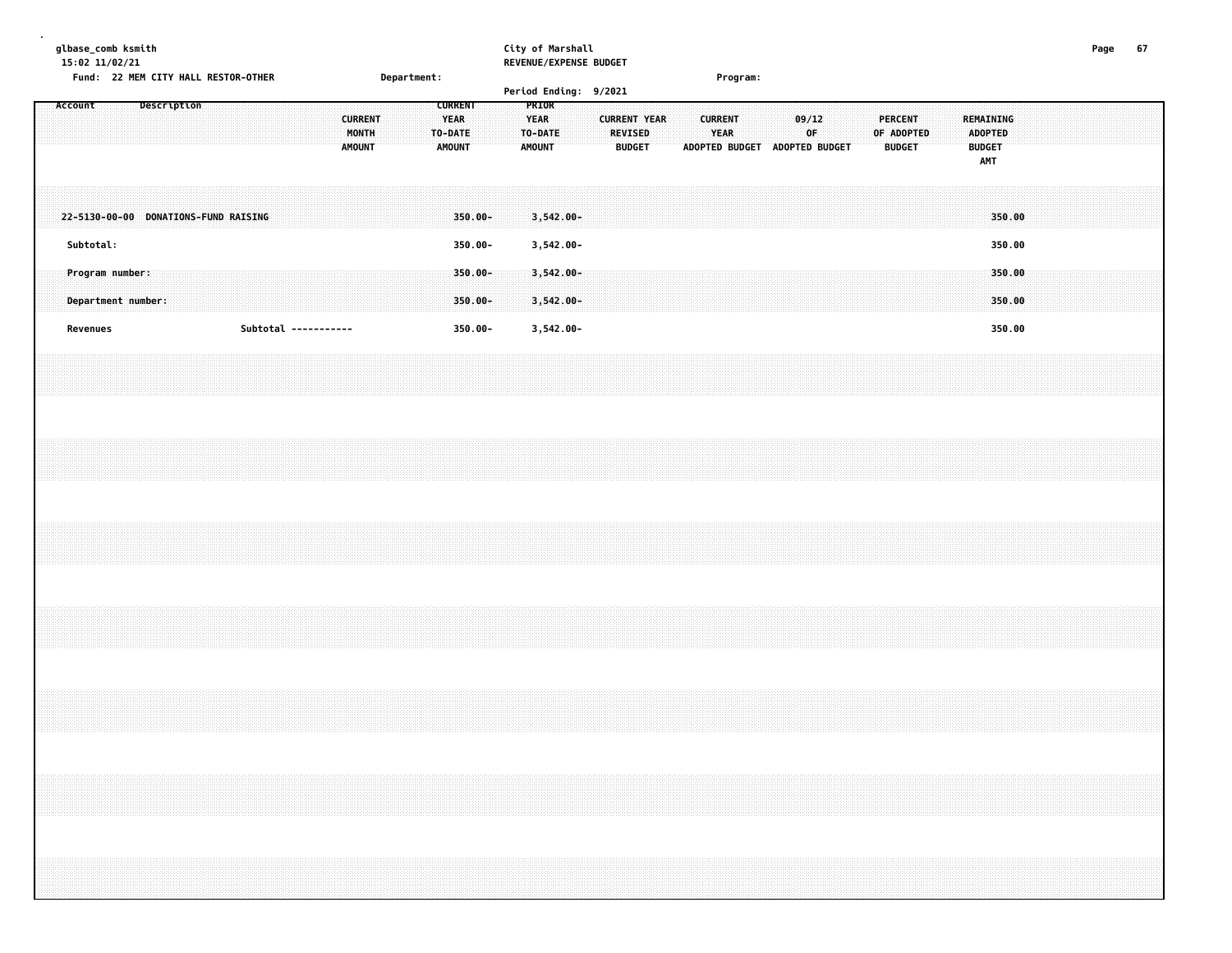| glbase_comb ksmith<br>15:02 11/02/21          | Fund: 22 MEM CITY HALL RESTOR-OTHER |             |  |  |                                                       |                                          | Department: |                                                           |  | City of Marshall                                 |                      | REVENUE/EXPENSE BUDGET |                                                        |  |                               | Program: |             |                               |  |                                               |  |                                                     |        |  | Page | 68 |  |
|-----------------------------------------------|-------------------------------------|-------------|--|--|-------------------------------------------------------|------------------------------------------|-------------|-----------------------------------------------------------|--|--------------------------------------------------|----------------------|------------------------|--------------------------------------------------------|--|-------------------------------|----------|-------------|-------------------------------|--|-----------------------------------------------|--|-----------------------------------------------------|--------|--|------|----|--|
| Account                                       |                                     | Description |  |  |                                                       | <b>CURRENT</b><br>MONTH<br><b>AMOUNT</b> |             | <b>CURRENT</b><br><b>YEAR</b><br>TO-DATE<br><b>AMOUNT</b> |  | PRIOR<br><b>YEAR</b><br>TO-DATE<br><b>AMOUNT</b> |                      | Period Ending: 9/2021  | <b>CURRENT YEAR</b><br><b>REVISED</b><br><b>BUDGET</b> |  | <b>CURRENT</b><br><b>YEAR</b> |          | 09/12<br>0F | ADOPTED BUDGET ADOPTED BUDGET |  | <b>PERCENT</b><br>OF ADOPTED<br><b>BUDGET</b> |  | REMAINING<br><b>ADOPTED</b><br><b>BUDGET</b><br>AMT |        |  |      |    |  |
| 22-0520-00-00 INTERFUND TRANSFER<br>Subtotal: |                                     |             |  |  |                                                       |                                          |             |                                                           |  |                                                  | 3,542.00<br>3,542.00 |                        |                                                        |  |                               |          |             |                               |  |                                               |  |                                                     |        |  |      |    |  |
| Program number:<br>Department number:         |                                     |             |  |  |                                                       |                                          |             |                                                           |  |                                                  | 3,542.00<br>3,542.00 |                        |                                                        |  |                               |          |             |                               |  |                                               |  |                                                     |        |  |      |    |  |
| Expenditures<br>Fund number:                  |                                     |             |  |  | Subtotal -----------<br>22 MEM CITY HALL RESTOR-OTHER |                                          |             | 350.00-                                                   |  |                                                  | 3,542.00             |                        |                                                        |  |                               |          |             |                               |  |                                               |  |                                                     | 350.00 |  |      |    |  |
|                                               |                                     |             |  |  |                                                       |                                          |             |                                                           |  |                                                  |                      |                        |                                                        |  |                               |          |             |                               |  |                                               |  |                                                     |        |  |      |    |  |
|                                               |                                     |             |  |  |                                                       |                                          |             |                                                           |  |                                                  |                      |                        |                                                        |  |                               |          |             |                               |  |                                               |  |                                                     |        |  |      |    |  |
|                                               |                                     |             |  |  |                                                       |                                          |             |                                                           |  |                                                  |                      |                        |                                                        |  |                               |          |             |                               |  |                                               |  |                                                     |        |  |      |    |  |
|                                               |                                     |             |  |  |                                                       |                                          |             |                                                           |  |                                                  |                      |                        |                                                        |  |                               |          |             |                               |  |                                               |  |                                                     |        |  |      |    |  |
|                                               |                                     |             |  |  |                                                       |                                          |             |                                                           |  |                                                  |                      |                        |                                                        |  |                               |          |             |                               |  |                                               |  |                                                     |        |  |      |    |  |
|                                               |                                     |             |  |  |                                                       |                                          |             |                                                           |  |                                                  |                      |                        |                                                        |  |                               |          |             |                               |  |                                               |  |                                                     |        |  |      |    |  |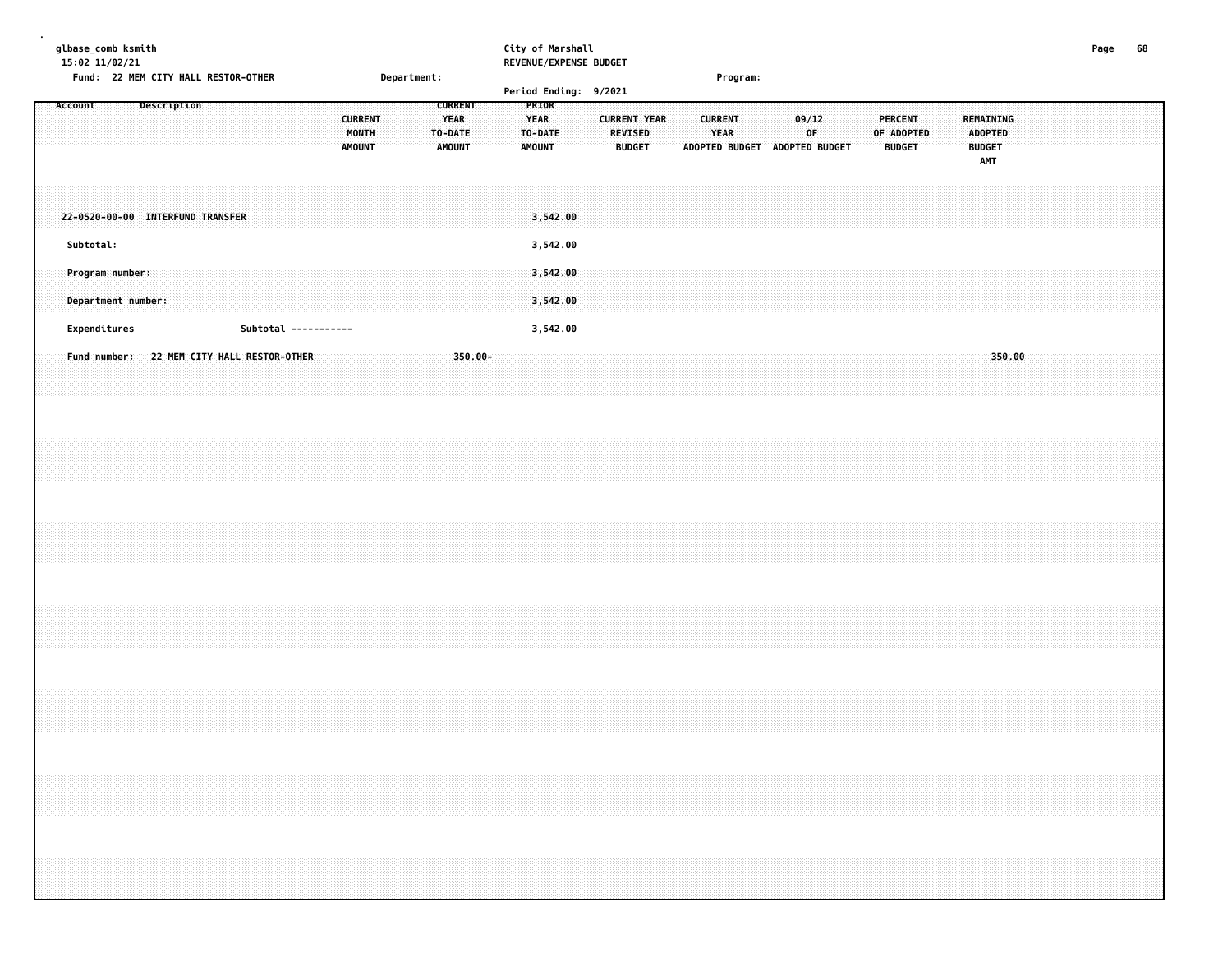# **glbase\_comb ksmith City of Marshall Page 69**

| $15:02$ $11/02/21$<br>Fund: 27 2001 C/O DEBT SERVICE FUND<br>Department: |           |                 |  |  |                                            |  |  |  |  |  | REVENUE/EXPENSE BUDGET |  |                                   |                   |  |                                                    |                      |  |  |                                         | Program: |                        |                       |  |                                 |                     |  |  |                        |  |  |                               |             |  |  |  |                                 |            |  |           |                                        |              |  |  |  |  |
|--------------------------------------------------------------------------|-----------|-----------------|--|--|--------------------------------------------|--|--|--|--|--|------------------------|--|-----------------------------------|-------------------|--|----------------------------------------------------|----------------------|--|--|-----------------------------------------|----------|------------------------|-----------------------|--|---------------------------------|---------------------|--|--|------------------------|--|--|-------------------------------|-------------|--|--|--|---------------------------------|------------|--|-----------|----------------------------------------|--------------|--|--|--|--|
|                                                                          |           |                 |  |  |                                            |  |  |  |  |  |                        |  |                                   |                   |  |                                                    |                      |  |  |                                         |          |                        | Period Ending: 9/2021 |  |                                 |                     |  |  |                        |  |  |                               |             |  |  |  |                                 |            |  |           |                                        |              |  |  |  |  |
|                                                                          | Account   |                 |  |  | Description                                |  |  |  |  |  |                        |  | <b>CURRENT</b><br>MONTH<br>AMOUNT |                   |  | <b>CURRENT</b><br><b>YEAR</b><br>TO-DATE<br>AMOUNT |                      |  |  | <b>YEAR</b><br>TO-DATE<br><b>AMOUNT</b> | PRIOR    |                        |                       |  | <b>REVISED</b><br><b>BUDGET</b> | <b>CURRENT YEAR</b> |  |  | <b>CURRENT</b><br>YEAR |  |  | ADOPTED BUDGET ADOPTED BUDGET | 09/12<br>0F |  |  |  | <b>PERCENT</b><br><b>BUDGET</b> | OF ADOPTED |  | REMAINING | <b>ADOPTED</b><br><b>BUDGET</b><br>AMT |              |  |  |  |  |
|                                                                          |           |                 |  |  | 27-5100-00-00 INTEREST EARNED              |  |  |  |  |  |                        |  |                                   | $.18 -$           |  |                                                    | $1.40 -$             |  |  |                                         |          | $33.18 -$              |                       |  |                                 |                     |  |  |                        |  |  |                               |             |  |  |  |                                 |            |  |           |                                        | 1.40         |  |  |  |  |
|                                                                          | Subtotal: |                 |  |  |                                            |  |  |  |  |  |                        |  |                                   | $.18 -$           |  |                                                    | $1.40 -$             |  |  |                                         |          | $33.18 -$              |                       |  |                                 |                     |  |  |                        |  |  |                               |             |  |  |  |                                 |            |  |           |                                        | 1.40         |  |  |  |  |
|                                                                          |           | Program number: |  |  | Department number:                         |  |  |  |  |  |                        |  |                                   | $.18 -$<br>$.18-$ |  |                                                    | $1.40 -$<br>$1.40 -$ |  |  |                                         |          | $33.18 -$<br>$33.18 -$ |                       |  |                                 |                     |  |  |                        |  |  |                               |             |  |  |  |                                 |            |  |           |                                        | 1.40<br>1.40 |  |  |  |  |
|                                                                          |           | Revenues        |  |  |                                            |  |  |  |  |  | Subtotal -----         |  |                                   | $.18 -$           |  |                                                    | $1.40 -$             |  |  |                                         |          | $33.18 -$              |                       |  |                                 |                     |  |  |                        |  |  |                               |             |  |  |  |                                 |            |  |           |                                        | 1.40         |  |  |  |  |
|                                                                          |           |                 |  |  | Fund number: 27 2001 C/O DEBT SERVICE FUND |  |  |  |  |  |                        |  |                                   | $.18 -$           |  |                                                    | $1.40 -$             |  |  |                                         |          | $33.18 -$              |                       |  |                                 |                     |  |  |                        |  |  |                               |             |  |  |  |                                 |            |  |           |                                        | 1.40         |  |  |  |  |
|                                                                          |           |                 |  |  |                                            |  |  |  |  |  |                        |  |                                   |                   |  |                                                    |                      |  |  |                                         |          |                        |                       |  |                                 |                     |  |  |                        |  |  |                               |             |  |  |  |                                 |            |  |           |                                        |              |  |  |  |  |
|                                                                          |           |                 |  |  |                                            |  |  |  |  |  |                        |  |                                   |                   |  |                                                    |                      |  |  |                                         |          |                        |                       |  |                                 |                     |  |  |                        |  |  |                               |             |  |  |  |                                 |            |  |           |                                        |              |  |  |  |  |
|                                                                          |           |                 |  |  |                                            |  |  |  |  |  |                        |  |                                   |                   |  |                                                    |                      |  |  |                                         |          |                        |                       |  |                                 |                     |  |  |                        |  |  |                               |             |  |  |  |                                 |            |  |           |                                        |              |  |  |  |  |
|                                                                          |           |                 |  |  |                                            |  |  |  |  |  |                        |  |                                   |                   |  |                                                    |                      |  |  |                                         |          |                        |                       |  |                                 |                     |  |  |                        |  |  |                               |             |  |  |  |                                 |            |  |           |                                        |              |  |  |  |  |
|                                                                          |           |                 |  |  |                                            |  |  |  |  |  |                        |  |                                   |                   |  |                                                    |                      |  |  |                                         |          |                        |                       |  |                                 |                     |  |  |                        |  |  |                               |             |  |  |  |                                 |            |  |           |                                        |              |  |  |  |  |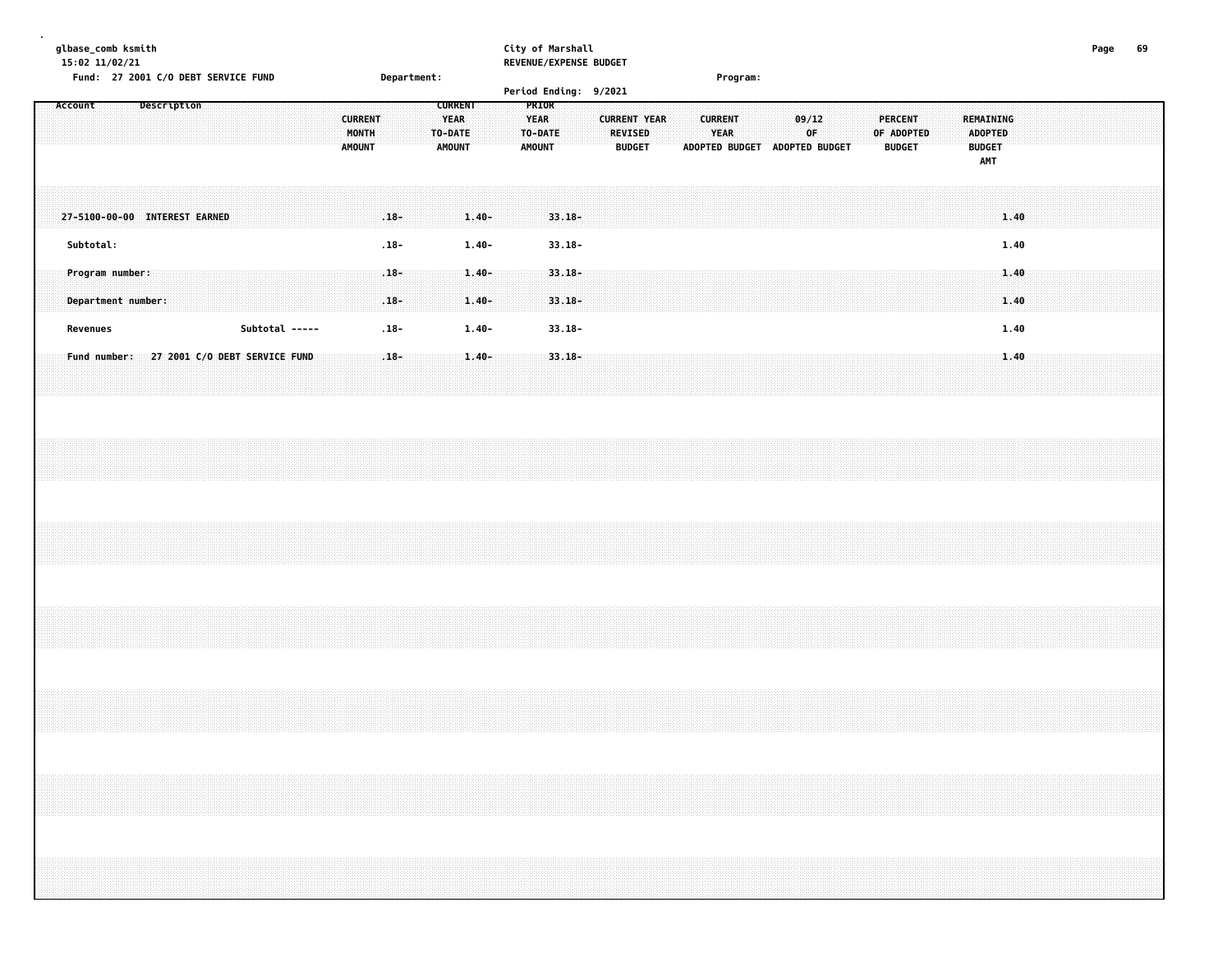| glbase_comb ksmith<br>15:02 11/02/21<br>Fund: 30 LIBRARY ENDOWMENT FUND | Department:                                                                         | City of Marshall<br>REVENUE/EXPENSE BUDGET                                                        | Program:                                                                      |                                                                                                      | Page<br>70 |
|-------------------------------------------------------------------------|-------------------------------------------------------------------------------------|---------------------------------------------------------------------------------------------------|-------------------------------------------------------------------------------|------------------------------------------------------------------------------------------------------|------------|
| Description<br>Account                                                  | <b>CURRENT</b>                                                                      | Period Ending: 9/2021<br>PRIOR                                                                    |                                                                               |                                                                                                      |            |
|                                                                         | <b>CURRENT</b><br><b>YEAR</b><br>MONTH<br>TO-DATE<br><b>AMOUNT</b><br><b>AMOUNT</b> | <b>YEAR</b><br><b>CURRENT YEAR</b><br><b>REVISED</b><br>TO-DATE<br><b>BUDGET</b><br><b>AMOUNT</b> | <b>CURRENT</b><br>09/12<br><b>YEAR</b><br>0F<br>ADOPTED BUDGET ADOPTED BUDGET | <b>PERCENT</b><br><b>REMAINING</b><br>OF ADOPTED<br>ADOPTED<br><b>BUDGET</b><br><b>BUDGET</b><br>AMT |            |
| 30-4002-00-00 PENALTY & INTEREST<br>Subtotal:                           | $1.00 -$                                                                            |                                                                                                   |                                                                               | 1.00                                                                                                 |            |
| 30-5100-00-00 INTEREST EARNED<br>Subtotal:                              | $1.00 -$<br>$1.36 -$<br>$127.51 -$<br>$1.36 -$<br>$127.51-$                         | $645.93 -$<br>645.93-                                                                             |                                                                               | 1.00<br>127.51<br>127.51                                                                             |            |
| Program number:                                                         | $1.36 -$<br>$128.51 -$                                                              | 645.93-                                                                                           |                                                                               | 128.51                                                                                               |            |
| Department number:<br><b>Revenues</b><br>Subtotal -----                 | $1.36 -$<br>$128.51 -$<br>$1.36 -$<br>$128.51 -$                                    | $645.93 -$<br>645.93-                                                                             |                                                                               | 128.51<br>128.51                                                                                     |            |
| Fund number: 30 LIBRARY ENDOWMENT FUND                                  | $128.51 -$<br>$1.36 -$                                                              | 645.93-                                                                                           |                                                                               | 128.51                                                                                               |            |
|                                                                         |                                                                                     |                                                                                                   |                                                                               |                                                                                                      |            |
|                                                                         |                                                                                     |                                                                                                   |                                                                               |                                                                                                      |            |
|                                                                         |                                                                                     |                                                                                                   |                                                                               |                                                                                                      |            |
|                                                                         |                                                                                     |                                                                                                   |                                                                               |                                                                                                      |            |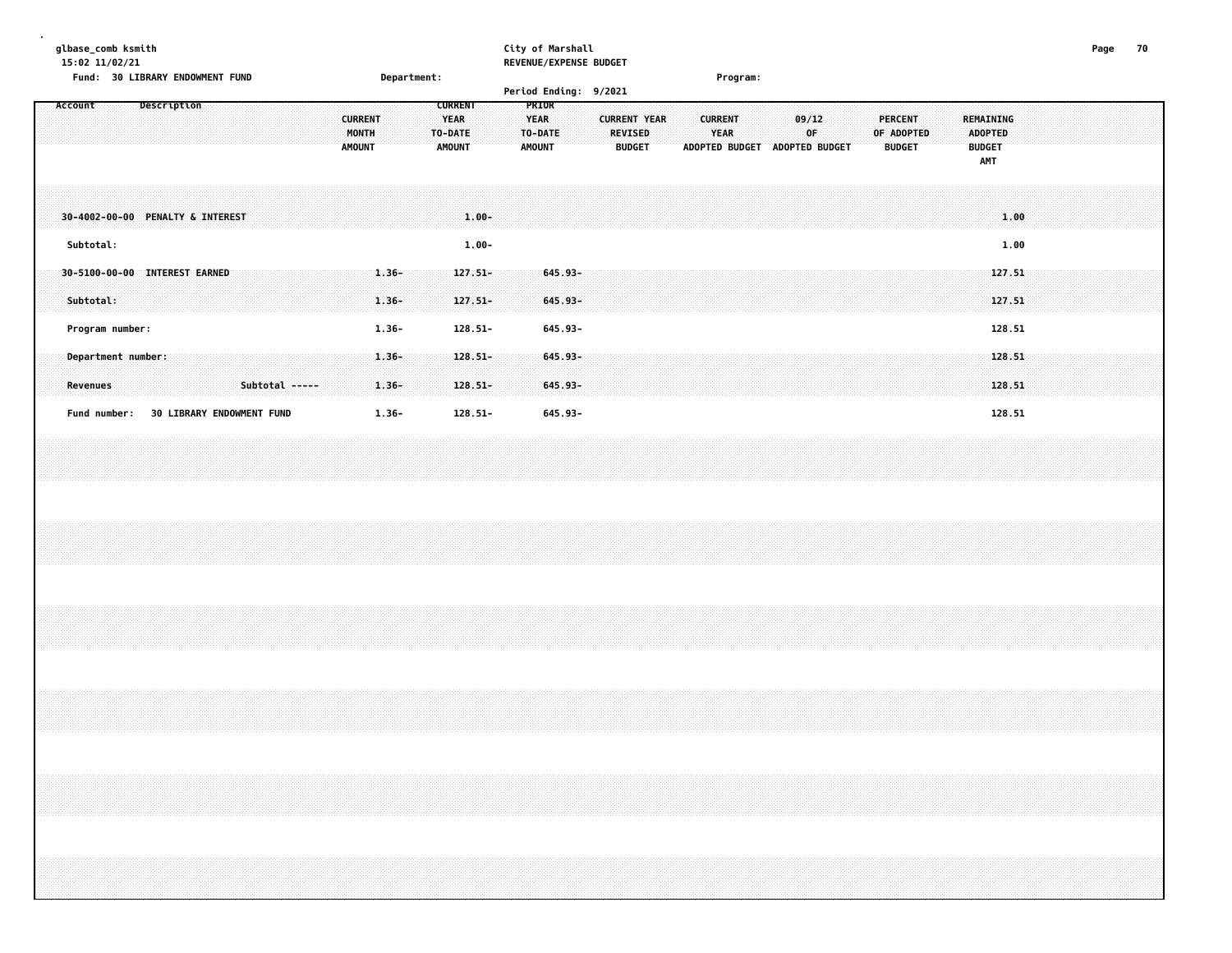### **glbase\_comb ksmith City of Marshall Page 71 15:02 11/02/21 REVENUE/EXPENSE BUDGET**

|         |                 | Fund: 31 LIBRARY - UNITED WAY        |  |  |                |  |                                          | Department: |         |                                                |  |                                                  |                           | Period Ending: 9/2021 |                                 |                     |  |                               | Program: |                               |             |  |                       |               |  |                                                            |                      |  |  |  |
|---------|-----------------|--------------------------------------|--|--|----------------|--|------------------------------------------|-------------|---------|------------------------------------------------|--|--------------------------------------------------|---------------------------|-----------------------|---------------------------------|---------------------|--|-------------------------------|----------|-------------------------------|-------------|--|-----------------------|---------------|--|------------------------------------------------------------|----------------------|--|--|--|
| Account |                 | Description                          |  |  |                |  | <b>CURRENT</b><br>MONTH<br><b>AMOUNT</b> |             | TO-DATE | <b>CURRENT</b><br><b>YEAR</b><br><b>AMOUNT</b> |  | PRIOR<br><b>YEAR</b><br>TO-DATE<br><b>AMOUNT</b> |                           |                       | <b>REVISED</b><br><b>BUDGET</b> | <b>CURRENT YEAR</b> |  | <b>CURRENT</b><br><b>YEAR</b> |          | ADOPTED BUDGET ADOPTED BUDGET | 09/12<br>OF |  | PERCENT<br>OF ADOPTED | <b>BUDGET</b> |  | <b>REMAINING</b><br>ADOPTED<br><b>BUDGET</b><br><b>AMT</b> |                      |  |  |  |
|         |                 | 31-5140-00-00 UNITED WAY DONATIONS   |  |  |                |  | $166.67 -$                               |             |         | $1,500.03 -$                                   |  |                                                  | $1,493.79-$               |                       |                                 |                     |  |                               |          |                               |             |  |                       |               |  |                                                            | 1,500.03             |  |  |  |
|         | Subtotal:       |                                      |  |  |                |  | $166.67 -$                               |             |         | 1,500.03-                                      |  |                                                  | 1,493.79-                 |                       |                                 |                     |  |                               |          |                               |             |  |                       |               |  |                                                            | 1,500.03             |  |  |  |
|         | Program number: | Department number:                   |  |  |                |  | $166.67 -$<br>$166.67 -$                 |             |         | $1,500.03 -$<br>1,500.03-                      |  |                                                  | $1,493.79 -$<br>1,493.79- |                       |                                 |                     |  |                               |          |                               |             |  |                       |               |  |                                                            | 1,500.03<br>1,500.03 |  |  |  |
|         | Revenues        |                                      |  |  | Subtotal ----- |  | $166.67 -$                               |             |         | 1,500.03-                                      |  |                                                  | 1,493.79-                 |                       |                                 |                     |  |                               |          |                               |             |  |                       |               |  |                                                            | 1,500.03             |  |  |  |
|         |                 | Fund number: 31 LIBRARY - UNITED WAY |  |  |                |  | $166.67 -$                               |             |         | $1,500.03 -$                                   |  |                                                  | 1,493.79-                 |                       |                                 |                     |  |                               |          |                               |             |  |                       |               |  |                                                            | 1,500.03             |  |  |  |
|         |                 |                                      |  |  |                |  |                                          |             |         |                                                |  |                                                  |                           |                       |                                 |                     |  |                               |          |                               |             |  |                       |               |  |                                                            |                      |  |  |  |
|         |                 |                                      |  |  |                |  |                                          |             |         |                                                |  |                                                  |                           |                       |                                 |                     |  |                               |          |                               |             |  |                       |               |  |                                                            |                      |  |  |  |
|         |                 |                                      |  |  |                |  |                                          |             |         |                                                |  |                                                  |                           |                       |                                 |                     |  |                               |          |                               |             |  |                       |               |  |                                                            |                      |  |  |  |
|         |                 |                                      |  |  |                |  |                                          |             |         |                                                |  |                                                  |                           |                       |                                 |                     |  |                               |          |                               |             |  |                       |               |  |                                                            |                      |  |  |  |
|         |                 |                                      |  |  |                |  |                                          |             |         |                                                |  |                                                  |                           |                       |                                 |                     |  |                               |          |                               |             |  |                       |               |  |                                                            |                      |  |  |  |
|         |                 |                                      |  |  |                |  |                                          |             |         |                                                |  |                                                  |                           |                       |                                 |                     |  |                               |          |                               |             |  |                       |               |  |                                                            |                      |  |  |  |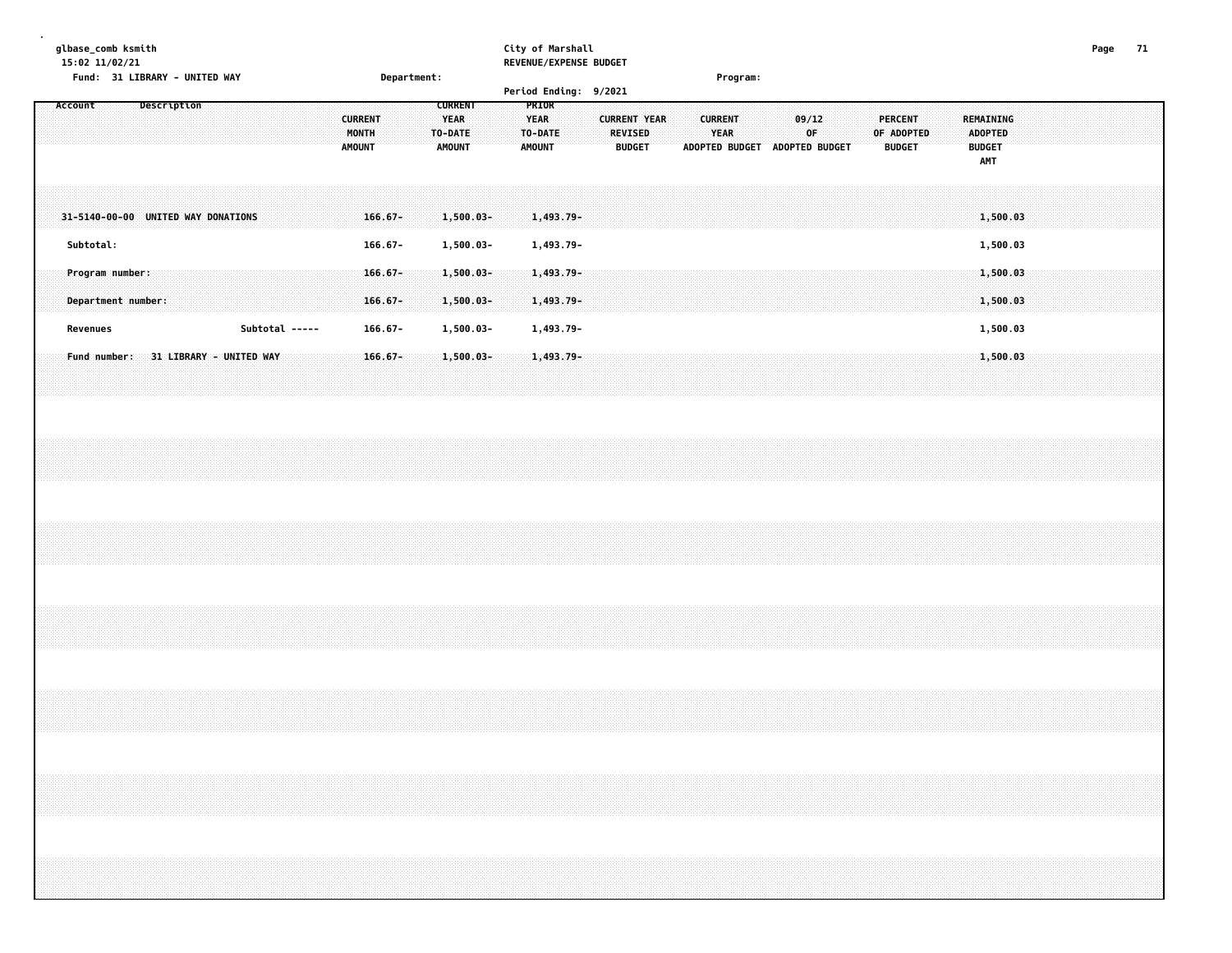**glbase\_comb ksmith City of Marshall Page 72 15:02 11/02/21 REVENUE/EXPENSE BUDGET Fund: 33 LIBRARY - JOE HIRSCH MEMORIAL Department: Program: Period Ending: 9/2021 Account Description CURRENT PRIOR CURRENT YEAR YEAR CURRENT YEAR CURRENT 09/12 PERCENT REMAINING MONTH TO-DATE TO-DATE REVISED YEAR OF OF ADOPTED ADOPTED AMOUNT AMOUNT AMOUNT BUDGET ADOPTED BUDGET ADOPTED BUDGET BUDGET BUDGET AMT 33-5100-00-00 INTEREST .11- .94- 21.30- .94 Subtotal: .11- .94- 21.30- .94 Program number: .11- .94- 21.30- .94 Department number: .11- .94- 21.30- .94 Revenues Subtotal ----- .11- .94- 21.30- .94 Fund number: 33 LIBRARY - JOE HIRSCH MEMORI .11- .94- 21.30- .94**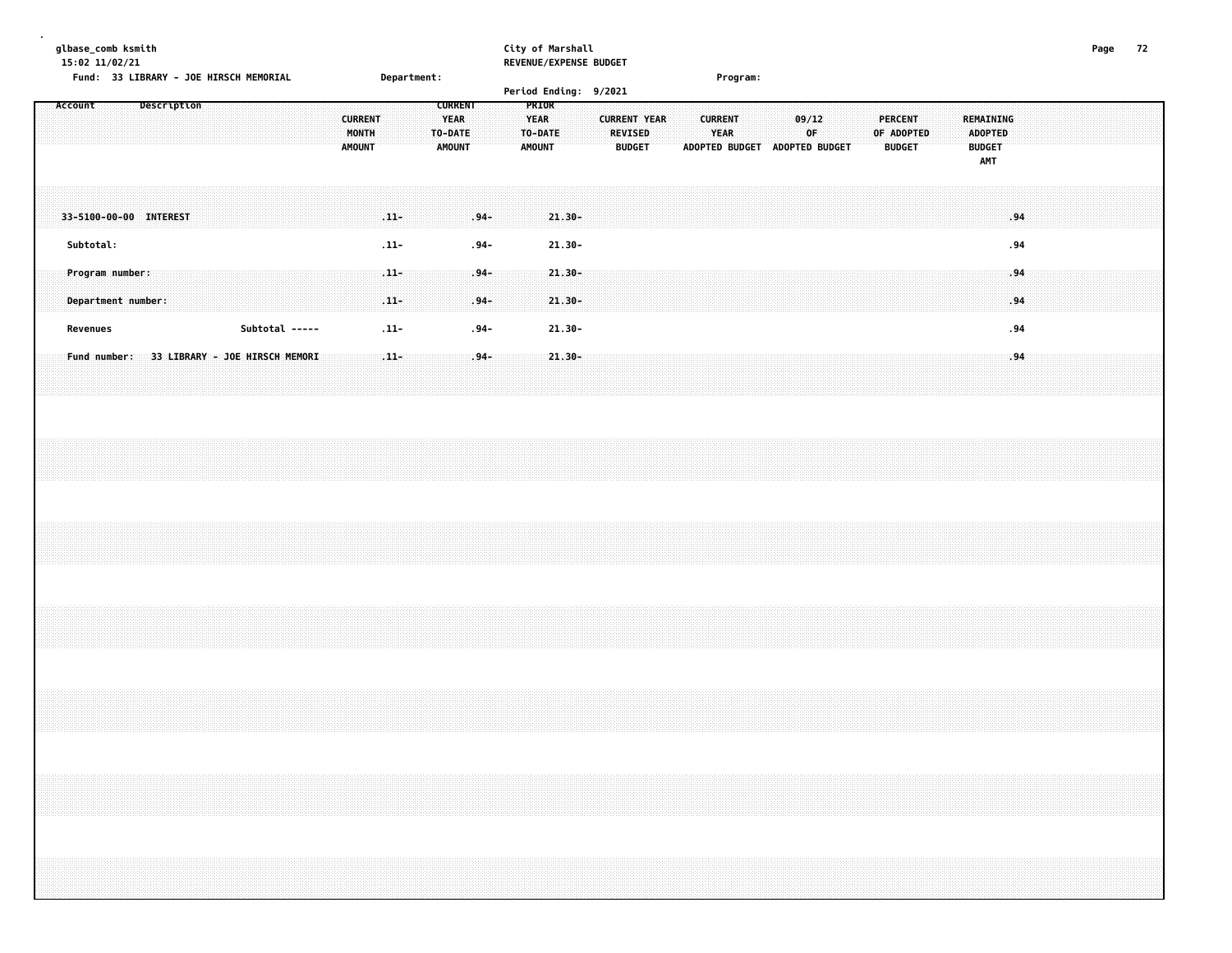### **glbase\_comb ksmith City of Marshall Page 73 15:02 11/02/21 REVENUE/EXPENSE BUDGET**

|         |           |                                       |             |  | Fund: 35 SALES TAX COLLECTED      |                |  |  |                                          | Department: |  |                                                           |  |  |                                                  |  | Period Ending: 9/2021 |                                                        |  |                               | Program: |                               |                         |  |                                               |  |                                                     |  |  |  |  |  |
|---------|-----------|---------------------------------------|-------------|--|-----------------------------------|----------------|--|--|------------------------------------------|-------------|--|-----------------------------------------------------------|--|--|--------------------------------------------------|--|-----------------------|--------------------------------------------------------|--|-------------------------------|----------|-------------------------------|-------------------------|--|-----------------------------------------------|--|-----------------------------------------------------|--|--|--|--|--|
| Account |           |                                       | Description |  |                                   |                |  |  | <b>CURRENT</b><br>MONTH<br><b>AMOUNT</b> |             |  | <b>CURRENT</b><br><b>YEAR</b><br>TO-DATE<br><b>AMOUNT</b> |  |  | PRIOR<br><b>YEAR</b><br>TO-DATE<br><b>AMOUNT</b> |  |                       | <b>CURRENT YEAR</b><br><b>REVISED</b><br><b>BUDGET</b> |  | <b>CURRENT</b><br><b>YEAR</b> |          | ADOPTED BUDGET ADOPTED BUDGET | 09/12<br>0 <sup>F</sup> |  | <b>PERCENT</b><br>OF ADOPTED<br><b>BUDGET</b> |  | REMAINING<br><b>ADOPTED</b><br><b>BUDGET</b><br>AMT |  |  |  |  |  |
|         |           |                                       |             |  | 35-4013-00-00 SALES TAX COLLECTED |                |  |  | 22,908.59-                               |             |  | 188, 517.40-                                              |  |  | 182,925.33-                                      |  |                       |                                                        |  |                               |          |                               |                         |  |                                               |  | 188,517.40                                          |  |  |  |  |  |
|         | Subtotal: |                                       |             |  |                                   |                |  |  | 22,908.59-                               |             |  | 188,517.40-                                               |  |  | 182,925.33-                                      |  |                       |                                                        |  |                               |          |                               |                         |  |                                               |  | 188,517.40                                          |  |  |  |  |  |
|         |           | Program number:<br>Department number: |             |  |                                   |                |  |  | 22,908.59-<br>22,908.59-                 |             |  | $188,517.40-$<br>188,517.40-                              |  |  | $182, 925.33 -$<br>182,925.33-                   |  |                       |                                                        |  |                               |          |                               |                         |  |                                               |  | 188,517.40<br>188,517.40                            |  |  |  |  |  |
|         | Revenues  |                                       |             |  |                                   | Subtotal ----- |  |  | 22,908.59-                               |             |  | 188,517.40-                                               |  |  | 182,925.33-                                      |  |                       |                                                        |  |                               |          |                               |                         |  |                                               |  | 188,517.40                                          |  |  |  |  |  |
|         |           |                                       |             |  |                                   |                |  |  |                                          |             |  |                                                           |  |  |                                                  |  |                       |                                                        |  |                               |          |                               |                         |  |                                               |  |                                                     |  |  |  |  |  |
|         |           |                                       |             |  |                                   |                |  |  |                                          |             |  |                                                           |  |  |                                                  |  |                       |                                                        |  |                               |          |                               |                         |  |                                               |  |                                                     |  |  |  |  |  |
|         |           |                                       |             |  |                                   |                |  |  |                                          |             |  |                                                           |  |  |                                                  |  |                       |                                                        |  |                               |          |                               |                         |  |                                               |  |                                                     |  |  |  |  |  |
|         |           |                                       |             |  |                                   |                |  |  |                                          |             |  |                                                           |  |  |                                                  |  |                       |                                                        |  |                               |          |                               |                         |  |                                               |  |                                                     |  |  |  |  |  |
|         |           |                                       |             |  |                                   |                |  |  |                                          |             |  |                                                           |  |  |                                                  |  |                       |                                                        |  |                               |          |                               |                         |  |                                               |  |                                                     |  |  |  |  |  |
|         |           |                                       |             |  |                                   |                |  |  |                                          |             |  |                                                           |  |  |                                                  |  |                       |                                                        |  |                               |          |                               |                         |  |                                               |  |                                                     |  |  |  |  |  |
|         |           |                                       |             |  |                                   |                |  |  |                                          |             |  |                                                           |  |  |                                                  |  |                       |                                                        |  |                               |          |                               |                         |  |                                               |  |                                                     |  |  |  |  |  |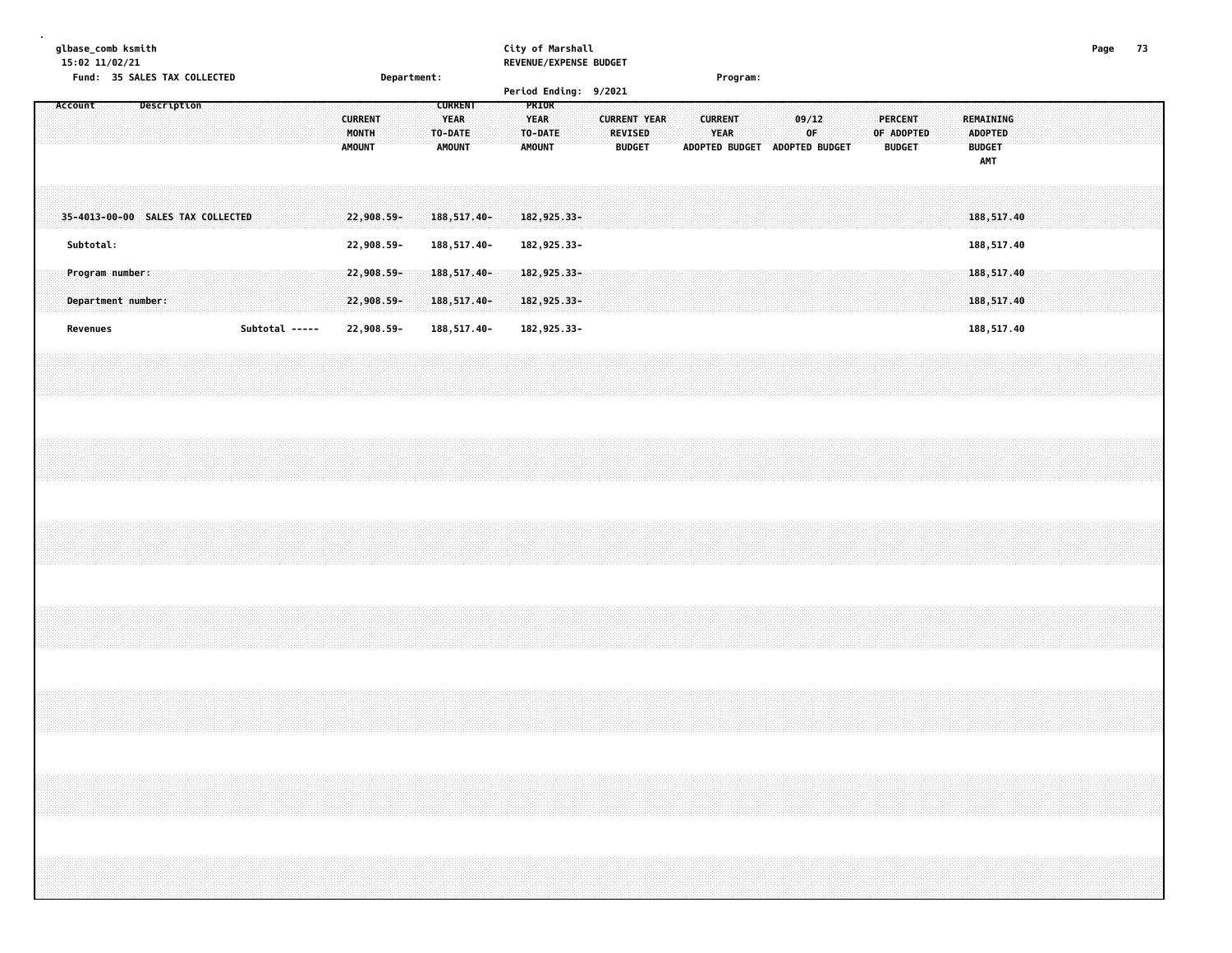# **glbase\_comb ksmith City of Marshall Page 74**

**15:02 11/02/21 REVENUE/EXPENSE BUDGET**

|         | Fund: 35 SALES TAX COLLECTED          |  |             |  |  |                |  |                                          |           | Department: |                          |                               |  |               |                                 | Period Ending: 9/2021 |                                                        |  |                        | Program:                      |  |             |  |                                 |            |  |                                                            |          |  |  |  |  |
|---------|---------------------------------------|--|-------------|--|--|----------------|--|------------------------------------------|-----------|-------------|--------------------------|-------------------------------|--|---------------|---------------------------------|-----------------------|--------------------------------------------------------|--|------------------------|-------------------------------|--|-------------|--|---------------------------------|------------|--|------------------------------------------------------------|----------|--|--|--|--|
| Account |                                       |  | Description |  |  |                |  | <b>CURRENT</b><br>MONTH<br><b>AMOUNT</b> |           |             | TO-DATE<br><b>AMOUNT</b> | <b>CURRENT</b><br><b>YEAR</b> |  | <b>AMOUNT</b> | PRIOR<br><b>YEAR</b><br>TO-DATE |                       | <b>CURRENT YEAR</b><br><b>REVISED</b><br><b>BUDGET</b> |  | <b>CURRENT</b><br>YEAR | ADOPTED BUDGET ADOPTED BUDGET |  | 09/12<br>OF |  | <b>PERCENT</b><br><b>BUDGET</b> | OF ADOPTED |  | REMAINING<br><b>ADOPTED</b><br><b>BUDGET</b><br><b>AMT</b> |          |  |  |  |  |
|         | 35-0349-00-00 SALES TAX - TO STATE    |  |             |  |  |                |  | 20,872.96                                |           |             |                          | 184,784.06                    |  |               | 191,584.37                      |                       |                                                        |  |                        |                               |  |             |  |                                 |            |  | 184,784.06-                                                |          |  |  |  |  |
|         | Subtotal:                             |  |             |  |  |                |  | 20,872.96                                |           |             |                          | 184,784.06                    |  |               | 191,584.37                      |                       |                                                        |  |                        |                               |  |             |  |                                 |            |  | 184,784.06-                                                |          |  |  |  |  |
|         | Program number:<br>Department number: |  |             |  |  |                |  | 20,872,96<br>20,872.96                   |           |             |                          | 184,784.06<br>184,784.06      |  |               | 191,584.37<br>191,584.37        |                       |                                                        |  |                        |                               |  |             |  |                                 |            |  | $184,784.06 -$<br>184,784.06-                              |          |  |  |  |  |
|         | Expenditures                          |  |             |  |  | Subtotal ----- |  | 20,872.96                                |           |             |                          | 184,784.06                    |  |               | 191,584.37                      |                       |                                                        |  |                        |                               |  |             |  |                                 |            |  | 184,784.06-                                                |          |  |  |  |  |
|         | Fund number: 35 SALES TAX COLLECTED   |  |             |  |  |                |  |                                          | 2,035.63- |             |                          | 3,733.34-                     |  |               | 8,659.04                        |                       |                                                        |  |                        |                               |  |             |  |                                 |            |  |                                                            | 3,733.34 |  |  |  |  |
|         |                                       |  |             |  |  |                |  |                                          |           |             |                          |                               |  |               |                                 |                       |                                                        |  |                        |                               |  |             |  |                                 |            |  |                                                            |          |  |  |  |  |
|         |                                       |  |             |  |  |                |  |                                          |           |             |                          |                               |  |               |                                 |                       |                                                        |  |                        |                               |  |             |  |                                 |            |  |                                                            |          |  |  |  |  |
|         |                                       |  |             |  |  |                |  |                                          |           |             |                          |                               |  |               |                                 |                       |                                                        |  |                        |                               |  |             |  |                                 |            |  |                                                            |          |  |  |  |  |
|         |                                       |  |             |  |  |                |  |                                          |           |             |                          |                               |  |               |                                 |                       |                                                        |  |                        |                               |  |             |  |                                 |            |  |                                                            |          |  |  |  |  |
|         |                                       |  |             |  |  |                |  |                                          |           |             |                          |                               |  |               |                                 |                       |                                                        |  |                        |                               |  |             |  |                                 |            |  |                                                            |          |  |  |  |  |
|         |                                       |  |             |  |  |                |  |                                          |           |             |                          |                               |  |               |                                 |                       |                                                        |  |                        |                               |  |             |  |                                 |            |  |                                                            |          |  |  |  |  |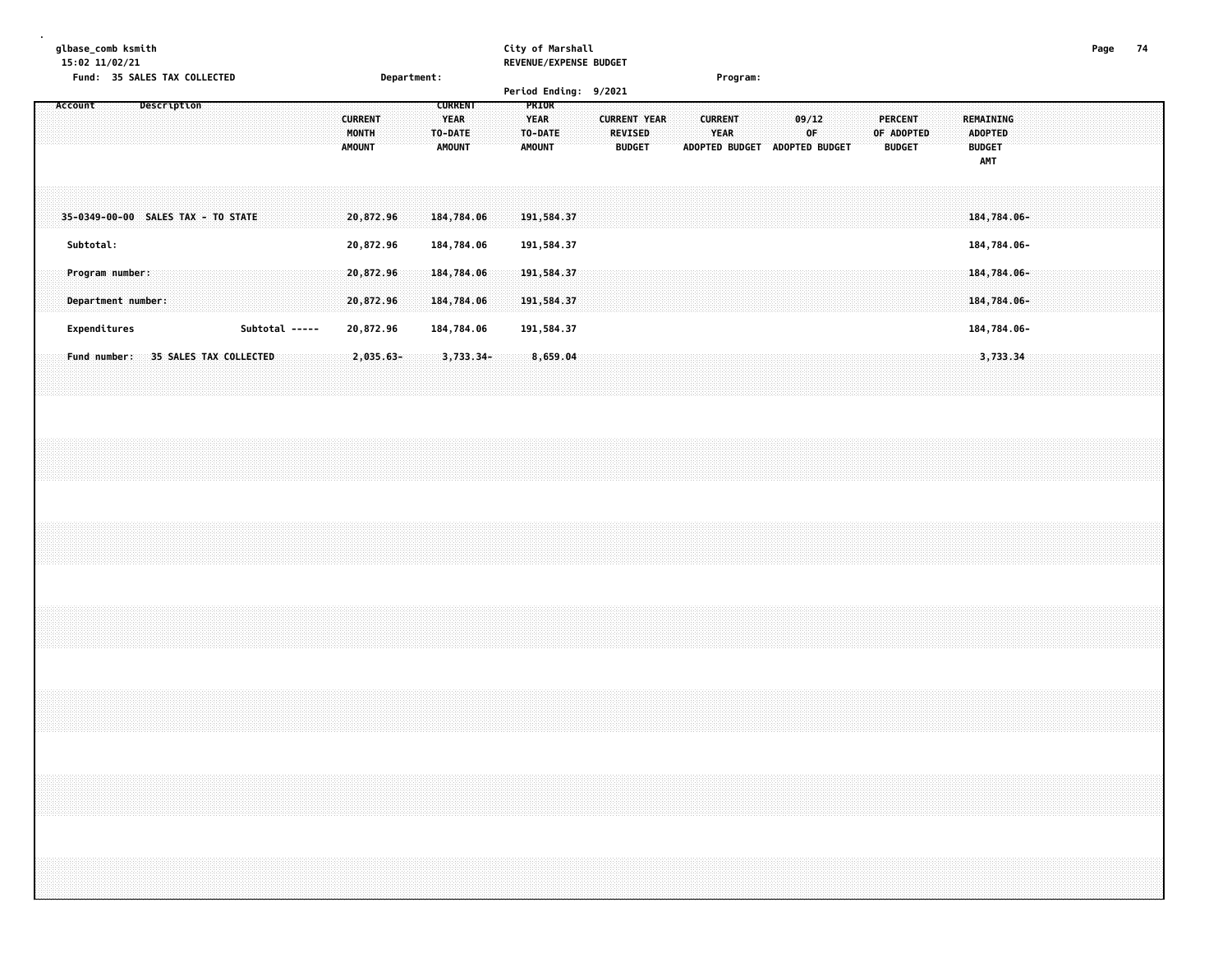### **glbase\_comb ksmith City of Marshall Page 75 15:02 11/02/21 REVENUE/EXPENSE BUDGET**

| Fund: 40 WATER & SEWER FUND                                                                                                                                                                                      | Department:                                                             |                                                                                |                                                                            |                                                                                       | Program:                                                                          |                                                                               |                                                |                                                                                |  |
|------------------------------------------------------------------------------------------------------------------------------------------------------------------------------------------------------------------|-------------------------------------------------------------------------|--------------------------------------------------------------------------------|----------------------------------------------------------------------------|---------------------------------------------------------------------------------------|-----------------------------------------------------------------------------------|-------------------------------------------------------------------------------|------------------------------------------------|--------------------------------------------------------------------------------|--|
|                                                                                                                                                                                                                  |                                                                         |                                                                                | Period Ending: 9/2021                                                      |                                                                                       |                                                                                   |                                                                               |                                                |                                                                                |  |
| Description<br>Account                                                                                                                                                                                           | <b>CURRENT</b><br><b>MONTH</b><br><b>AMOUNT</b>                         | <b>CURRENT</b><br><b>YEAR</b><br>TO-DATE<br><b>AMOUNT</b>                      | <b>PRIOR</b><br><b>YEAR</b><br>TO-DATE<br><b>AMOUNT</b>                    | <b>CURRENT YEAR</b><br><b>REVISED</b><br><b>BUDGET</b>                                | <b>CURRENT</b><br><b>YEAR</b><br><b>ADOPTED BUDGET</b>                            | 09/12<br>0F<br>ADOPTED BUDGET                                                 | <b>PERCENT</b><br>OF ADOPTED<br><b>BUDGET</b>  | <b>REMAINING</b><br><b>ADOPTED</b><br><b>BUDGET</b><br>AMT                     |  |
| 40-4002-00-00 PENALTY & INTEREST - W/S                                                                                                                                                                           |                                                                         |                                                                                | $100.00 -$                                                                 |                                                                                       |                                                                                   |                                                                               |                                                |                                                                                |  |
| Subtotal:                                                                                                                                                                                                        |                                                                         |                                                                                | $100.00 -$                                                                 |                                                                                       |                                                                                   |                                                                               |                                                |                                                                                |  |
| 40-4135-00-00<br>WASTE WATER DISCHARGE PERMIT<br>40-4150-00-00 BACK FLOW PREVENTION FEE<br>Subtotal:                                                                                                             |                                                                         | $7,269.60 -$<br>$1,152.00 -$<br>$8,421.60 -$                                   | $5,358.80 -$<br>$1,116.00-$<br>$6,474.80 -$                                | $2,500.00 -$<br>$1,215.00 -$<br>$3,715.00 -$                                          | $2,500.00 -$<br>$1,215.00 -$<br>$3,715.00 -$                                      | $1,875.00 -$<br>$911.25 -$<br>2,786.25-                                       | 290.784<br>94.815<br>226.692                   | 4,769.60<br>$63.00 -$<br>4,706.60                                              |  |
| 40-4300-00-00 WATER SALES<br>40-4305-00-00<br><b>SEWER SALES</b><br>40-4308-00-00<br><b>RECOVERED CHG OFFS</b><br>40-4310-00-00<br>WATER CONNECTIONS/EXTENSIONS<br>SEWER CONNECTIONS/EXTENSIONS<br>40-4315-00-00 | 503,676.12-<br>353,924.39-<br>$1,421.27-$<br>$1,860.00 -$<br>$500.00 -$ | 3,650,373.53-<br>2,910,341.26-<br>$14,947.71-$<br>$9,620.00 -$<br>$4,500.00 -$ | 3,909,584.19-<br>2,793,371.64-<br>19,940.23-<br>11,875.00-<br>$6,675.00 -$ | 5,611,070.00-<br>$3,700,657.00 -$<br>$16,562.00 -$<br>$36,000.00 -$<br>$12, 240.00 -$ | 5,611,070.00-<br>3,700,657.00-<br>$16,562.00 -$<br>$36,000.00 -$<br>$12,240.00 -$ | 4,208,302.50-<br>2,775,492.75-<br>12,421.50-<br>$27,000.00 -$<br>$9,180.00 -$ | 65.057<br>78.644<br>90.253<br>26.722<br>36.765 | 1,960,696.47-<br>790, 315.74-<br>$1,614.29 -$<br>$26,380.00 -$<br>$7,740.00 -$ |  |
| W/BILLING SERVICE FEES<br>40-4320-00-00<br>40-4325-00-00 WASTE HAULER FEES                                                                                                                                       | $6, 156.13 -$<br>4,694.00-                                              | 45,309.30-<br>40,993.80-                                                       | 22,721.29-<br>32,120.50-                                                   | $50,000.00 -$<br>$61,464.00 -$                                                        | $50,000.00 -$<br>61,464.00-                                                       | 37,500.00-<br>46,098.00-                                                      | 90.619<br>66.696                               | 4,690.70-<br>20,470.20-                                                        |  |
| Subtotal:                                                                                                                                                                                                        | 872, 231.91-                                                            | $6,676,085.60 -$                                                               | 6,796,287.85-                                                              | 9,487,993.00-                                                                         | 9,487,993.00-                                                                     | 7,115,994.75-                                                                 | 70.364                                         | 2,811,907.40-                                                                  |  |
| 40-4435-00-00 POLLUTION CONTROL FEES                                                                                                                                                                             |                                                                         | $5,420.00 -$                                                                   | $6,835.00 -$                                                               | 7,685.00-                                                                             | 7,685.00-                                                                         | $5,763.75-$                                                                   | 70.527                                         | $2,265.00 -$                                                                   |  |
| Subtotal:                                                                                                                                                                                                        |                                                                         | $5,420.00 -$                                                                   | $6,835.00 -$                                                               | 7,685.00-                                                                             | 7,685.00-                                                                         | $5,763.75-$                                                                   | 70.527                                         | $2,265.00 -$                                                                   |  |
| 40-5100-00-00 INTEREST EARNED<br>40-5120-00-00 I & S FUND INTEREST                                                                                                                                               | $10.95 -$<br>$2.10 -$                                                   | $2,048.63-$<br>$30.33 -$                                                       | 22,047.19-<br>$982.77 -$                                                   | 15,000.00-<br>$500.00 -$                                                              | 15,000.00-<br>$500.00 -$                                                          | 11,250.00-<br>375.00-                                                         | 13.658<br>6.066                                | 12,951.37-<br>$469.67 -$                                                       |  |
| 40-5125-00-00 MISCELLANEOUS                                                                                                                                                                                      | $28.92 -$                                                               | 4,678.85-                                                                      | $11, 110.15 -$                                                             | $26,500.00 -$                                                                         | $26,500.00 -$                                                                     | 19,875.00-                                                                    | 17.656                                         | $21,821.15-$                                                                   |  |
| Subtotal:                                                                                                                                                                                                        | 41.97-                                                                  | $6,757.81 -$                                                                   | 34, 140. 11-                                                               | 42,000.00-                                                                            | 42,000.00-                                                                        | $31,500.00 -$                                                                 | 16.090                                         | 35, 242.19-                                                                    |  |
| Program number:                                                                                                                                                                                                  | 872, 273.88-                                                            | $6,696,685.01 -$                                                               | 6,843,837.76-                                                              | 9,541,393.00-                                                                         | 9,541,393.00-                                                                     | 7,156,044.75-                                                                 | 70.186                                         | 2,844,707.99-                                                                  |  |
| Department number:                                                                                                                                                                                               | 872, 273.88-                                                            | 6,696,685.01-                                                                  | 6,843,837.76-                                                              | 9,541,393.00-                                                                         | 9,541,393.00-                                                                     | 7,156,044.75-                                                                 | 70.186                                         | 2,844,707.99-                                                                  |  |
| Subtotal -----<br>Revenues                                                                                                                                                                                       | 872,273.88-                                                             | 6,696,685.01-                                                                  |                                                                            | $6,843,837.76 - 9,541,393.00 -$                                                       |                                                                                   | 9,541,393.00- 7,156,044.75-                                                   | 70.186                                         | 2,844,707.99-                                                                  |  |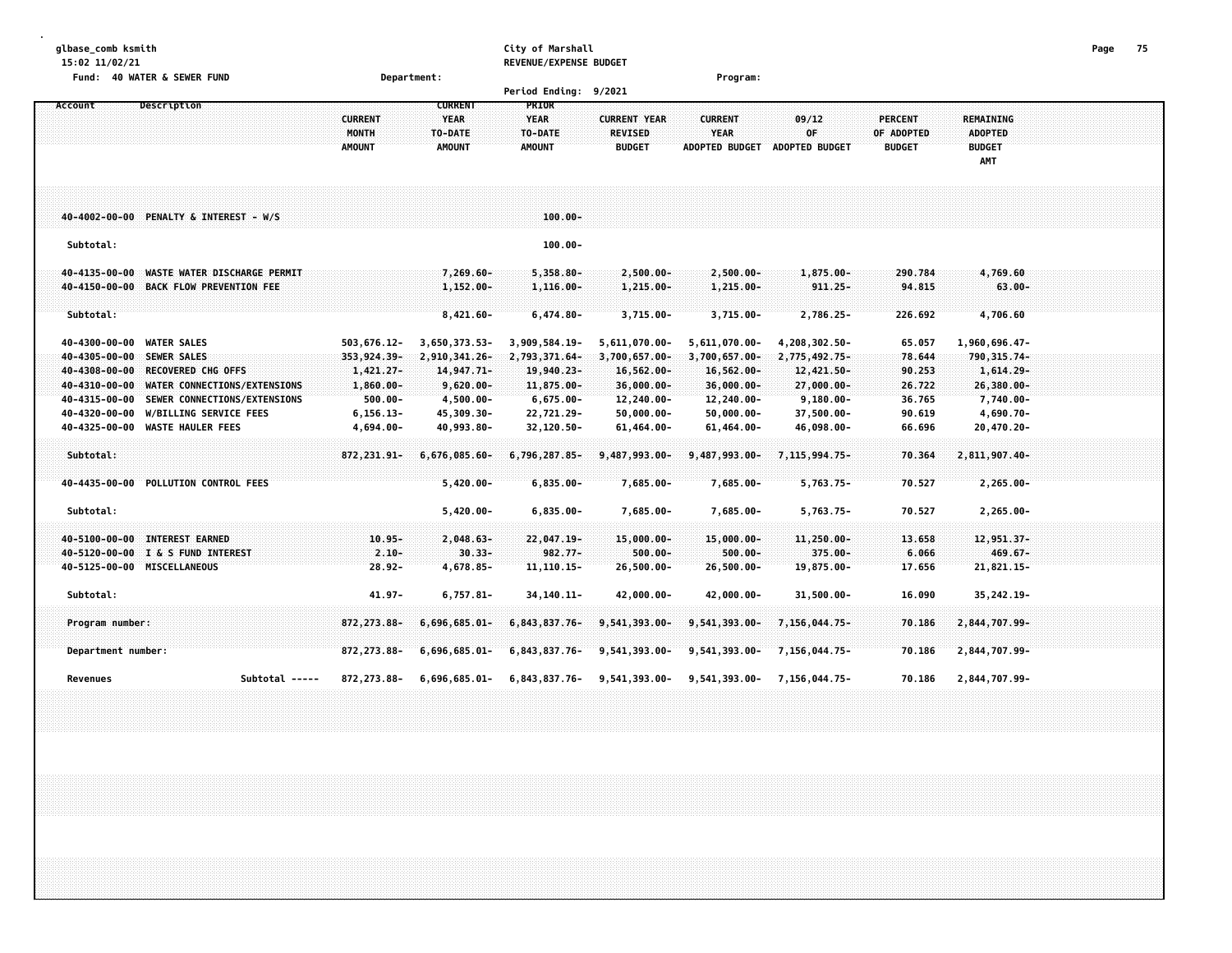## **glbase\_comb ksmith City of Marshall Page 76 15:02 11/02/21 REVENUE/EXPENSE BUDGET** Fund: 40 WATER & SEWER FUND **Department: 20 PUBLIC WORKS Film Construct Program: 1 ADMINISTRATION**

|                        |                                                                                        |                |                     | <b>Period Ending:</b>  | 9/2021              |                      |                               |                |                      |  |
|------------------------|----------------------------------------------------------------------------------------|----------------|---------------------|------------------------|---------------------|----------------------|-------------------------------|----------------|----------------------|--|
| Account                | Description                                                                            |                | <b>CURRENT</b>      | PRIOR                  |                     |                      |                               |                |                      |  |
|                        |                                                                                        | <b>CURRENT</b> | <b>YEAR</b>         | <b>YEAR</b>            | <b>CURRENT YEAR</b> | <b>CURRENT</b>       | 09/12                         | <b>PERCENT</b> | REMAINING            |  |
|                        |                                                                                        | <b>MONTH</b>   | TO-DATE             | TO-DATE                | <b>REVISED</b>      | <b>YEAR</b>          | 0F.                           | OF ADOPTED     | <b>ADOPTED</b>       |  |
|                        |                                                                                        | <b>AMOUNT</b>  | <b>AMOUNT</b>       | <b>AMOUNT</b>          | <b>BUDGET</b>       |                      | ADOPTED BUDGET ADOPTED BUDGET | <b>BUDGET</b>  | <b>BUDGET</b>        |  |
|                        |                                                                                        |                |                     |                        |                     |                      |                               |                | AMT                  |  |
|                        |                                                                                        |                |                     |                        |                     |                      |                               |                |                      |  |
|                        |                                                                                        |                |                     |                        |                     |                      |                               |                |                      |  |
|                        |                                                                                        |                |                     |                        |                     |                      |                               |                |                      |  |
|                        | 40-0101-20-01 SALARIES-OFFICIAL & ADMIN                                                | 15,010.47      | 140, 136.75         | 142,600.55             | 195,269.00          | 195,269.00           | 146,451.75                    | 71.766         | 55, 132.25           |  |
|                        | 40-0106-20-01 SALARIES-OFFICE & CLERICAL<br>40-0108-20-01 SALARIES-SERVICE MAINTENANCE | 2,929.60       | 26,804.34<br>662.88 | 26,489.54<br>20,770.24 | 37,650.00           | 37,650.00            | 28,237.50                     | 71.193         | 10,845.66<br>662.88- |  |
|                        | 40-0109-20-01 SALARIES-OVERTIME                                                        |                | 25.03               |                        | 750.00              | 750.00               | 562.50                        | 3.337          | 724.97               |  |
|                        | 40-0110-20-01 SALARIES-PART/TIME & HOURLY                                              |                |                     |                        | 2,080.00            | 2,080.00             | 1,560.00                      |                | 2,080.00             |  |
|                        | 40-0111-20-01 SALARIES-LONGEVITY                                                       |                |                     |                        | 672.00              | 672.00               | 504.00                        |                | 672.00               |  |
| 40-0122-20-01 TMRS     |                                                                                        | 3,137.63       | 29,105.46           | 32,558.09              | 40,818.00           | 40,818.00            | 30,613.50                     | 71.305         | 11,712.54            |  |
| 40-0133-20-01 FICA     |                                                                                        | 1,391.05       | 12,929.48           | 14,741.21              | 17,806.00           | 17,806.00            | 13,354.50                     | 72.613         | 4,876.52             |  |
|                        | 40-0134-20-01 WORKER'S COMPENSATION                                                    |                | 411.21              | 1,957.89               | 545.00              | 545.00               | 408.75                        | 75.451         | 133.79               |  |
| 40-0162-20-01 HSA      |                                                                                        | 38.96          | 38.96               |                        |                     |                      |                               |                | 38.96-               |  |
|                        |                                                                                        |                |                     |                        |                     |                      |                               |                |                      |  |
| Subtotal:              |                                                                                        | 22,507.71      | 210, 114. 11        | 239, 117.52            | 295,590.00          | 295,590.00           | 221,692.50                    | 71.083         | 85,475.89            |  |
|                        |                                                                                        |                |                     |                        |                     |                      |                               |                |                      |  |
|                        | 40-0201-20-01 OFFICE SUPPLIES                                                          | 37.55          | 1,797.09            | 457.40                 | 1,800.00            | 300.00               | 225.00                        | 599.030        | $1,497.09 -$         |  |
|                        | 40-0205-20-01 FUEL, OIL & LUBE                                                         | 248.10         | 2,374.73            | 1,484.55               | 5,500.00            | 1,500.00             | 1,125.00                      | 158.315        | 874.73-              |  |
| 40-0206-20-01 CLOTHING |                                                                                        |                |                     | 312.02                 | 300.00              | 300.00               | 225.00                        |                | 300.00               |  |
|                        | 40-0213-20-01 MOTOR VEHICLE SUP/POOL VEHICLE                                           |                |                     | 459.96                 | 600.00              | 600.00               | 450.00                        |                | 600.00               |  |
|                        | 40-0217-20-01 OTHER SUPPLIES                                                           |                |                     | 86.97                  | 100.00              | 100.00               | 75.00                         |                | 100.00               |  |
|                        |                                                                                        |                |                     |                        |                     |                      |                               |                |                      |  |
| Subtotal:              |                                                                                        | 285.65         | 4,171.82            | 2,800.90               | 8,300.00            | 2,800.00             | 2,100.00                      | 148.994        | 1,371.82-            |  |
|                        |                                                                                        |                |                     |                        |                     |                      |                               |                |                      |  |
|                        | 40-0304-20-01 TELEPHONE-CELLULAR                                                       | 16.43          | 82.11               | 127.14                 | 1,000.00            | 1,000.00             | 750.00                        | 8.211          | 917.89               |  |
|                        | 40-0309-20-01 RADIO REPAIRS                                                            |                | 39.51               | 39.51                  | 50.00               |                      |                               |                | $39.51 -$            |  |
|                        | 40-0311-20-01 TRANSPORTATION                                                           | 950.00         | 7,600.00            | 9,150.00               | 8,850.00            | 11,400.00            | 8,550.00                      | 66.667         | 3,800.00             |  |
|                        | 40-0324-20-01 PRINTING & REPRODUCTION                                                  |                | 1,389.00            | 1,442.49               | 2,500.00            | 2,500.00             | 1,875.00                      | 55,560         | 1,111.00             |  |
|                        | 40-0342-20-01 REPAIR & MAINTENANCE EQUIPMENT                                           |                |                     |                        | 500.00              | 500.00               | 375.00                        |                | 500.00               |  |
| 40-0344-20-01 RENTALS  | 40-0345-20-01 CONFERENCE & TRAINING                                                    | $1,413.19-$    | 1,591.45            | 212.50<br>772.95       | 3,300.00<br>200.00  | 1,000.00<br>2,500.00 | 750.00<br>1,875.00            | 159.145        | 591.45-<br>2,500.00  |  |
|                        | 40-0346-20-01 DUES & SUBSCRIPTION                                                      |                | 19.00               | 274.00                 | 300.00              | 300.00               | 225,00                        | 6.333          | 281.00               |  |
|                        | 40-0347-20-01 MISCELLANEOUS                                                            |                | 114.85              | 15.00                  | 500.00              | 500.00               | 375.00                        | 22.970         | 385.15               |  |
|                        |                                                                                        |                |                     |                        |                     |                      |                               |                |                      |  |
| Subtotal:              |                                                                                        | 446.76-        | 10,835.92           | 12,033.59              | 17,200.00           | 19,700.00            | 14,775.00                     | 55.005         | 8,864.08             |  |
|                        |                                                                                        |                |                     |                        |                     |                      |                               |                |                      |  |
|                        | 40-0458-20-01 REPLACEMENT FUND                                                         | 2,454.00       | 4,908.00            | 3,681.00               | 4,908.00            | 4,908.00             | 3,681.00                      | 100.000        |                      |  |
|                        |                                                                                        |                |                     |                        |                     |                      |                               |                |                      |  |
| Subtotal:              |                                                                                        | 2,454.00       | 4,908.00            | 3,681.00               | 4,908.00            | 4,908.00             | 3,681.00                      | 100,000        |                      |  |
|                        |                                                                                        |                |                     |                        |                     |                      |                               |                |                      |  |
| Program number:        | 1 ADMINISTRATION                                                                       | 24,800.60      | 230,029.85          | 257,633.01             | 325,998.00          | 322,998.00           | 242,248.50                    | 71.217         | 92,968.15            |  |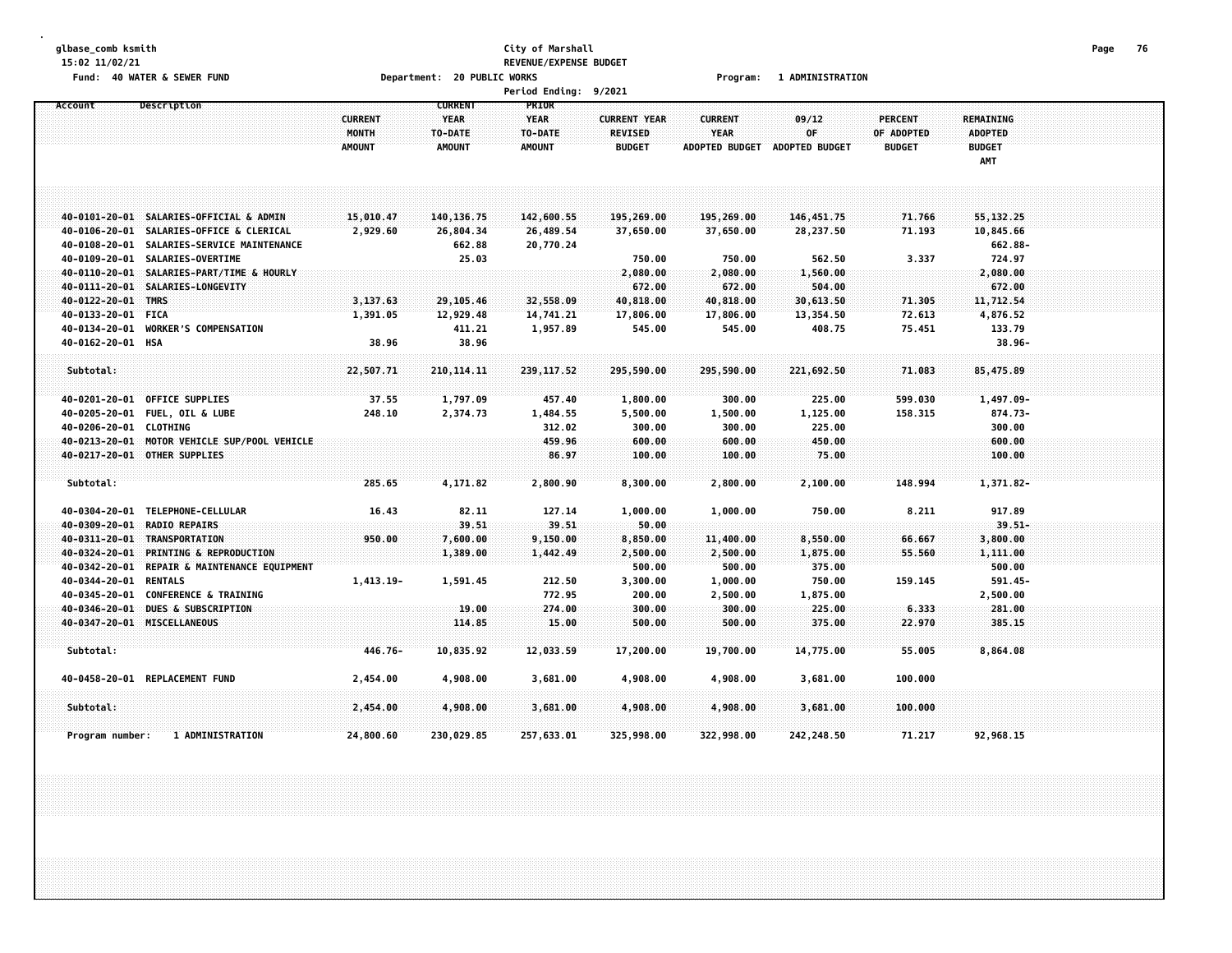### **glbase\_comb ksmith City of Marshall Page 77 15:02 11/02/21 REVENUE/EXPENSE BUDGET** Fund: 40 WATER & SEWER FUND **Department: 20 PUBLIC WORKS Film Contain Constru**ent: 20 Mater PRODUCTION

|                          |                                                                   |                               |                          | Period Ending: 9/2021    |                                       |                               |                               |                             |                                 |  |
|--------------------------|-------------------------------------------------------------------|-------------------------------|--------------------------|--------------------------|---------------------------------------|-------------------------------|-------------------------------|-----------------------------|---------------------------------|--|
| Account                  | Description                                                       |                               | <b>CURRENT</b>           | PRIOR                    |                                       |                               |                               |                             |                                 |  |
|                          |                                                                   | <b>CURRENT</b>                | <b>YEAR</b>              | <b>YEAR</b>              | <b>CURRENT YEAR</b><br><b>REVISED</b> | <b>CURRENT</b><br><b>YEAR</b> | 09/12<br>0F                   | <b>PERCENT</b>              | <b>REMAINING</b>                |  |
|                          |                                                                   | <b>MONTH</b><br><b>AMOUNT</b> | TO-DATE<br><b>AMOUNT</b> | TO-DATE<br><b>AMOUNT</b> | <b>BUDGET</b>                         |                               | ADOPTED BUDGET ADOPTED BUDGET | OF ADOPTED<br><b>BUDGET</b> | <b>ADOPTED</b><br><b>BUDGET</b> |  |
|                          |                                                                   |                               |                          |                          |                                       |                               |                               |                             | AMT                             |  |
|                          |                                                                   |                               |                          |                          |                                       |                               |                               |                             |                                 |  |
|                          |                                                                   |                               |                          |                          |                                       |                               |                               |                             |                                 |  |
|                          |                                                                   |                               |                          |                          |                                       |                               |                               |                             |                                 |  |
|                          | 40-0101-20-02 SALARIES-OFFICIAL & ADMIN                           | 3,592.00                      | 32,854.41                | 36,047.68                | 46,137.00                             | 46,137.00                     | 34,602.75                     | 71.211                      | 13,282.59                       |  |
|                          | 40-0103-20-02 SALARIES-TECHNICIAN                                 |                               |                          | 27,164.64                | 32,825.00                             | 32,825.00                     | 24,618.75                     |                             | 32,825.00                       |  |
| 40-0107-20-02            | SALARIES-SKILLED CRAFT                                            | 17,464.10                     | 164, 179.24              | 150,455.84               | 231,704.00                            | 231,704.00                    | 173,778.00                    | 70.857                      | 67,524.76                       |  |
|                          | 40-0109-20-02 SALARIES-OVERTIME                                   | 3,872.16                      | 30,260.30                | 22,210.09                | 3,410.00                              | 3,410.00                      | 2,557.50                      | 887.399                     | 26,850.30-                      |  |
|                          | 40-0111-20-02 SALARIES-LONGEVITY                                  |                               |                          | 452.00                   | 3,840.00                              | 3,840.00                      | 2,880.00                      |                             | 3,840.00                        |  |
| 40-0122-20-02 TMRS       |                                                                   | 4,140.57                      | 37,285.88                | 38,704.50                | 52,724.00                             | 52,724.00                     | 39,543.00                     | 70.719                      | 15,438.12                       |  |
| 40-0133-20-02 FICA       |                                                                   | 1,897.66                      | 17,305.89                | 18,020.02                | 24,321.00                             | 24,321.00                     | 18,240.75                     | 71.156                      | 7,015.11                        |  |
|                          | 40-0134-20-02 WORKER'S COMPENSATION                               |                               | 3,710.73                 | 5,859.27                 | 4,918.00                              | 4,918.00                      | 3,688.50                      | 75.452                      | 1,207.27                        |  |
| Subtotal:                |                                                                   | 30,966.49                     | 285,596.45               | 298,914.04               | 399,879.00                            | 399,879.00                    | 299,909.25                    | 71.421                      | 114,282.55                      |  |
|                          |                                                                   |                               |                          |                          |                                       |                               |                               |                             |                                 |  |
|                          | 40-0201-20-02 OFFICE SUPPLIES                                     | 706.80                        | 962.96                   | 153.87                   | 1,000.00                              | 1,000.00                      | 750.00                        | 96.296                      | 37.04                           |  |
|                          | 40-0203-20-02 MEDICAL & CHEMICAL                                  | 23,473.43                     | 183,929.71               | 217,391.70               | 275,000.00                            | 275,000.00                    | 206,250.00                    | 66.884                      | 91,070.29                       |  |
| 40-0204-20-02 JANITORIAL |                                                                   | 150.59                        | 1,383.67                 | 1,567.14                 | 2,000.00                              | 2,000.00                      | 1,500.00                      | 69.184                      | 616.33                          |  |
|                          | 40-0205-20-02 FUEL, OIL & LUBE                                    | 828.95                        | 12,644.39                | 5,931.98                 | 13,500.00                             | 8,000.00                      | 6,000.00                      | 158.055                     | 4,644.39-                       |  |
| 40-0206-20-02 CLOTHING   |                                                                   |                               | 1,487.90                 | 1,069.42                 | 2,400.00                              | 2,400.00                      | 1,800.00                      | 61.996                      | 912.10                          |  |
|                          | 40-0212-20-02 ELECTRIC SUPPLIES                                   |                               |                          | 32.21                    | 300.00                                | 300.00                        | 225.00                        |                             | 300.00                          |  |
|                          | 40-0213-20-02 MOTOR VEHICLE                                       | 732.69                        | 4,935.65                 | 4,583.58                 | 4,500.00                              | 4,500.00                      | 3,375.00                      | 109.681                     | $435.65 -$                      |  |
|                          | 40-0217-20-02 OTHER SUPPLIES                                      | 27.76                         | 785.25                   | 977.90                   | 2,000.00                              | 2,000.00                      | 1,500.00                      | 39.263                      | 1,214.75                        |  |
|                          | 40-0218-20-02 SMALL TOOLS & MINOR EQUIPMENT                       | 124.93                        | 1,768.73                 | 2,769.79                 | 3,500.00                              | 3,500.00                      | 2,625.00                      | 50.535                      | 1,731.27                        |  |
|                          | 40-0219-20-02 REPAIR & MAINTENANCE SUPPLIES                       | 309.48                        | 3,044.48                 | 5,450.93                 | 6,500.00                              | 12,000.00                     | 9,000.00                      | 25.371                      | 8,955.52                        |  |
|                          |                                                                   |                               |                          |                          |                                       |                               |                               |                             |                                 |  |
| Subtotal:                |                                                                   | 26,354.63                     | 210,942.74               | 239,928.52               | 310,700.00                            | 310,700.00                    | 233,025.00                    | 67.893                      | 99,757.26                       |  |
|                          |                                                                   |                               |                          |                          |                                       |                               |                               |                             |                                 |  |
| 40-0305-20-02            | 40-0304-20-02 TELEPHONE - CELLULAR<br>OTHER PROFESSIONAL SERVICES | 40.25<br>751.00               | 160.97<br>11,433.64      | 345,01<br>21, 173. 12    | 700.00<br>30,000.00                   | 700.00<br>30,000.00           | 525.00<br>22,500.00           | 22,996<br>38.112            | 539.03<br>18,566.36             |  |
|                          | 40-0306-20-02 SPRAY CONTRACT                                      |                               | 1,145.00                 | 1,590.00                 | 2,500.00                              | 2,500.00                      | 1,875.00                      | 45.800                      | 1,355.00                        |  |
|                          | 40-0309-20-02 RADIO REPAIRS                                       |                               | 79.02                    | 79.02                    | 1,000.00                              | 1,000.00                      | 750.00                        | 7.902                       | 920.98                          |  |
|                          | 40-0311-20-02 TRANSPORTATION                                      |                               |                          | 250.00                   |                                       |                               |                               |                             |                                 |  |
| 40-0324-20-02            | <b>PRINTING &amp; REPRODUCTION</b>                                |                               |                          | 318.25                   | 2,000.00                              | 2,000.00                      | 1,500.00                      |                             | 2,000.00                        |  |
| 40-0337-20-02            | <b>ELECTRIC SERVICE</b>                                           | 33,685.93                     | 255,768.83               | 235, 361.25              | 370,000.00                            | 335,000.00                    | 251,250.00                    | 76.349                      | 79,231.17                       |  |
|                          | 40-0340-20-02 REPAIR & MAINTENANCE BUILDINGS                      |                               | 1,381.16                 | 2,275.86                 | 10,000.00                             | 10,000.00                     | 7,500.00                      | 13.812                      | 8,618.84                        |  |
| 40-0342-20-02            | REPAIR & MAINTENANCE EQUIPMENT                                    | 2,190.84                      | 50,518.07                | 15,881.69                | 100,000.00                            | 100,000.00                    | 75,000.00                     | 50.518                      | 49,481.93                       |  |
|                          | 40-0343-20-02 REPAIR & MAINT-AIR CONDITIONER                      |                               |                          | 398.87                   |                                       |                               |                               |                             |                                 |  |
| 40-0344-20-02 RENTALS    |                                                                   | 24.81                         | 421.77                   | 534.08                   | 1,000.00                              | 1,000.00                      | 750.00                        | 42.177                      | 578.23                          |  |
|                          | 40-0345-20-02 CONFERENCE & TRAINING                               | 511.00                        | 2,247.00                 | 90.00                    | 2,500.00                              | 2,500.00                      | 1,875.00                      | 89,880                      | 253.00                          |  |
|                          | 40-0346-20-02 DUES & SUBSCRIPTION                                 |                               | 120.00                   | 534.43                   | 1,050.00                              | 1,550.00                      | 1,162.50                      | 7.742                       | 1,430.00                        |  |
|                          | 40-0347-20-02 MISCELLANEOUS                                       |                               | 510.70                   | 350.00                   | 600.00                                | 100.00                        | 75.00                         | 510.700                     | $410.70 -$                      |  |
|                          | 40-0369-20-02 STATE AND FEDERAL FEES                              |                               | 25,769.10                | 25,440.80                | 26,500.00                             | 26,500.00                     | 19,875.00                     | 97.242                      | 730.90                          |  |
|                          |                                                                   |                               |                          |                          |                                       |                               |                               |                             |                                 |  |
| Subtotal:                |                                                                   | 37,203.83                     | 349,555.26               | 304,622.38               | 547,850.00                            | 512,850.00                    | 384,637.50                    | 68.159                      | 163,294.74                      |  |
|                          |                                                                   |                               |                          |                          |                                       |                               |                               |                             |                                 |  |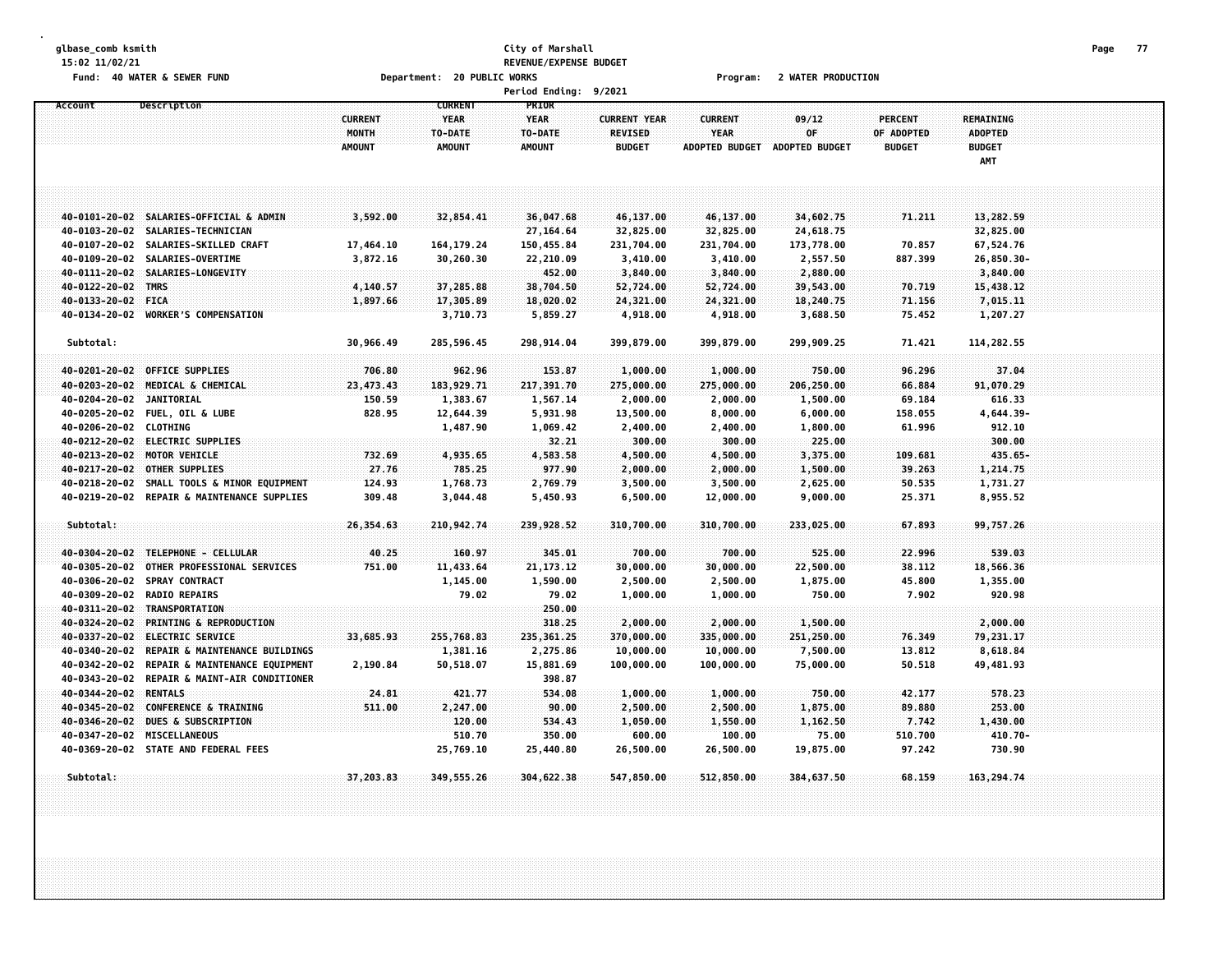# **glbase\_comb ksmith City of Marshall Page 78 15:02 11/02/21 REVENUE/EXPENSE BUDGET**

Fund: 40 WATER & SEWER FUND **Department: 20 PUBLIC WORKS Film Contain Constru**ent: 20 Mater PRODUCTION

| <b>Period Ending:</b> |  | 9/2021 |
|-----------------------|--|--------|
|-----------------------|--|--------|

|  | Account                     |  |  | Description |                                                                                                                                   |  |  | <b>CURRENT</b><br>MONTH<br><b>AMOUNT</b> |                      |  | <b>YEAR</b><br>TO-DATE<br><b>AMOUNT</b> | <b>CURRENT</b>         |  | PRIOR<br><b>YEAR</b><br>TO-DATE<br><b>AMOUNT</b> |                        |  | <b>CURRENT YEAR</b><br><b>REVISED</b> | <b>BUDGET</b>          |  | <b>CURRENT</b><br>YEAR |                        | ADOPTED BUDGET ADOPTED BUDGET | 09/12<br>OF            |  | <b>PERCENT</b><br>OF ADOPTED<br><b>BUDGET</b> |  | <b>BUDGET</b> | <b>REMAINING</b><br><b>ADOPTED</b><br>AMT |  |  |  |  |
|--|-----------------------------|--|--|-------------|-----------------------------------------------------------------------------------------------------------------------------------|--|--|------------------------------------------|----------------------|--|-----------------------------------------|------------------------|--|--------------------------------------------------|------------------------|--|---------------------------------------|------------------------|--|------------------------|------------------------|-------------------------------|------------------------|--|-----------------------------------------------|--|---------------|-------------------------------------------|--|--|--|--|
|  | 40-0425-20-02 CARS & TRUCKS |  |  |             | 40-0405-20-02 IMPROVEMENTS-BUILDINGS<br>40-0422-20-02 BUILDING REPAIRS & MAINTENANCE<br>40-0440-20-02 OTHER MACHINERY & EQUIPMENT |  |  |                                          |                      |  |                                         | 20,600.00<br>8,360.00  |  |                                                  | 9,774.71               |  |                                       | 2,000.00               |  |                        | 2,000.00               |                               | 1,500.00               |  |                                               |  |               | 2,000.00<br>20,600.00-<br>8,360.00-       |  |  |  |  |
|  | Subtotal:                   |  |  |             | 40-0458-20-02 REPLACEMENT FUND                                                                                                    |  |  |                                          | 8,534.00<br>8,534.00 |  |                                         | 17,069.00<br>46,029.00 |  |                                                  | 12,801.00<br>22,575.71 |  |                                       | 17,069.00<br>19,069.00 |  |                        | 17,069.00<br>19,069.00 |                               | 12,801.75<br>14,301.75 |  | 100.000<br>241.381                            |  |               | 26,960.00-                                |  |  |  |  |
|  | Program number:             |  |  |             | 2 WATER PRODUCTION                                                                                                                |  |  | 103,058.95                               |                      |  |                                         | 892, 123.45            |  |                                                  | 866,040.65             |  | 1,277,498.00                          |                        |  |                        | 1,242,498.00           |                               | 931,873.50             |  | 71.801                                        |  |               | 350, 374.55                               |  |  |  |  |
|  |                             |  |  |             |                                                                                                                                   |  |  |                                          |                      |  |                                         |                        |  |                                                  |                        |  |                                       |                        |  |                        |                        |                               |                        |  |                                               |  |               |                                           |  |  |  |  |
|  |                             |  |  |             |                                                                                                                                   |  |  |                                          |                      |  |                                         |                        |  |                                                  |                        |  |                                       |                        |  |                        |                        |                               |                        |  |                                               |  |               |                                           |  |  |  |  |
|  |                             |  |  |             |                                                                                                                                   |  |  |                                          |                      |  |                                         |                        |  |                                                  |                        |  |                                       |                        |  |                        |                        |                               |                        |  |                                               |  |               |                                           |  |  |  |  |
|  |                             |  |  |             |                                                                                                                                   |  |  |                                          |                      |  |                                         |                        |  |                                                  |                        |  |                                       |                        |  |                        |                        |                               |                        |  |                                               |  |               |                                           |  |  |  |  |
|  |                             |  |  |             |                                                                                                                                   |  |  |                                          |                      |  |                                         |                        |  |                                                  |                        |  |                                       |                        |  |                        |                        |                               |                        |  |                                               |  |               |                                           |  |  |  |  |
|  |                             |  |  |             |                                                                                                                                   |  |  |                                          |                      |  |                                         |                        |  |                                                  |                        |  |                                       |                        |  |                        |                        |                               |                        |  |                                               |  |               |                                           |  |  |  |  |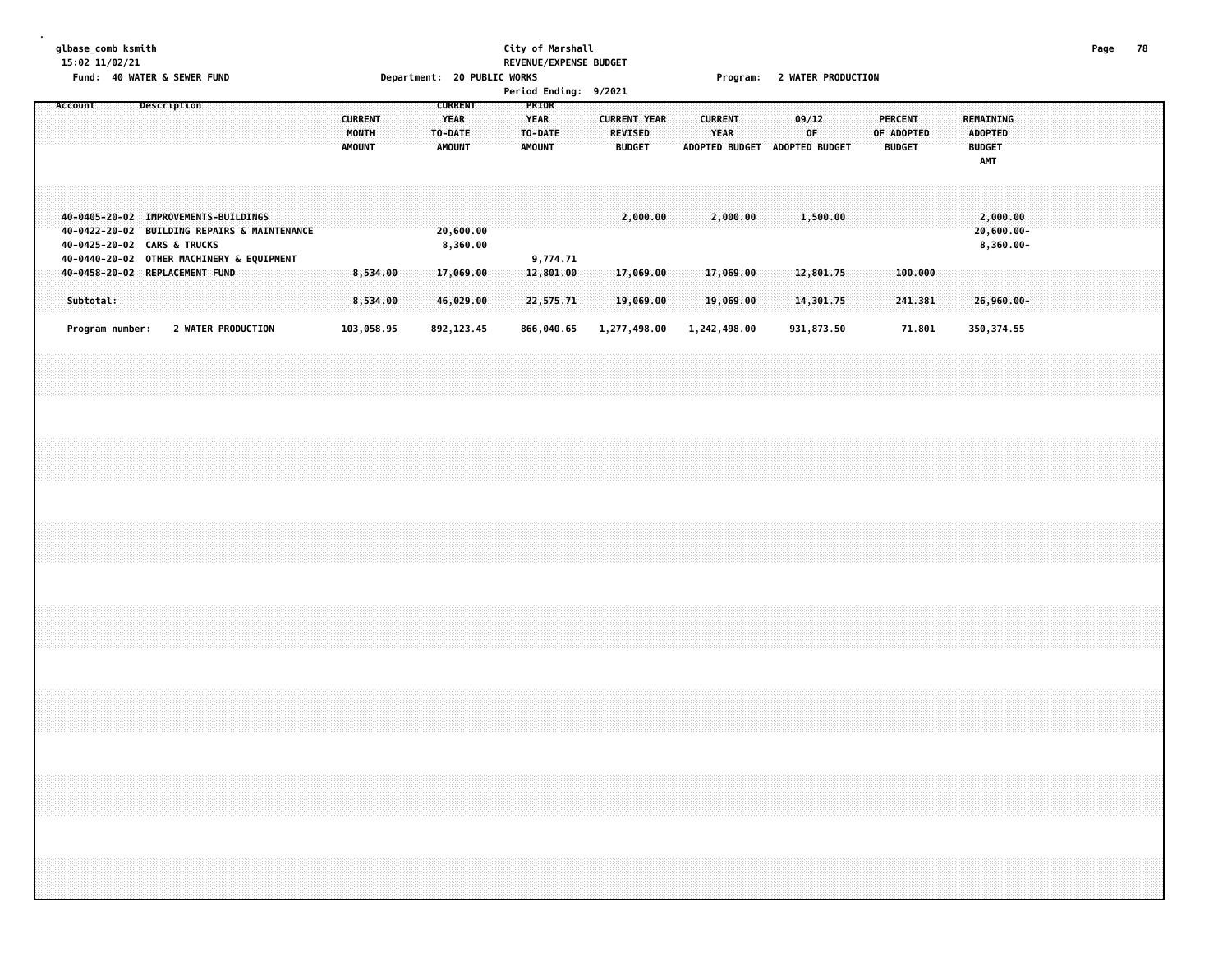# **glbase\_comb ksmith City of Marshall Page 79 15:02 11/02/21 REVENUE/EXPENSE BUDGET**

Fund: 40 WATER & SEWER FUND Department: 20 PUBLIC WORKS Program: 3 WATER DISTRIBUTION/COLLECTION

|                        |                                              |                |                | <b>Period Ending:</b> | 9/2021              |                       |                       |                   |                  |  |
|------------------------|----------------------------------------------|----------------|----------------|-----------------------|---------------------|-----------------------|-----------------------|-------------------|------------------|--|
| Account                | <b>Description</b>                           |                | <b>CURRENT</b> | PRIOR                 |                     |                       |                       |                   |                  |  |
|                        |                                              | <b>CURRENT</b> | <b>YEAR</b>    | <b>YEAR</b>           | <b>CURRENT YEAR</b> | <b>CURRENT</b>        | 09/12                 | <b>PERCENT</b>    | <b>REMAINING</b> |  |
|                        |                                              | MONTH          | TO-DATE        | TO-DATE               | REVISED             | <b>YEAR</b>           | 0F                    | <b>OF ADOPTED</b> | ADOPTED          |  |
|                        |                                              | <b>AMOUNT</b>  | <b>AMOUNT</b>  | <b>AMOUNT</b>         | <b>BUDGET</b>       | <b>ADOPTED BUDGET</b> | <b>ADOPTED BUDGET</b> | <b>BUDGET</b>     | <b>BUDGET</b>    |  |
|                        |                                              |                |                |                       |                     |                       |                       |                   | AMT              |  |
|                        |                                              |                |                |                       |                     |                       |                       |                   |                  |  |
|                        |                                              |                |                |                       |                     |                       |                       |                   |                  |  |
|                        |                                              |                |                |                       |                     |                       |                       |                   |                  |  |
|                        | 40-0101-20-03 SALARIES-OFFICIAL & ADMIN      | 5,961.60       | 54,518.56      | 54,206.96             | 76,549.00           | 76,549.00             | 57,411.75             | 71.220            | 22,030.44        |  |
|                        | 40-0107-20-03 SALARIES-SKILLED CRAFT         | 14,497.44      | 151,727.35     | 178,957.92            | 256,272.00          | 256,272.00            | 192,204.00            | 59.206            | 104,544.65       |  |
| 40-0108-20-03          | SALARIES-SERVICE MAINTENANCE                 | 23,654.84      | 219,294.68     | 236, 225.47           | 368,461.00          | 368,461.00            | 276,345.75            | 59.516            | 149, 166. 32     |  |
|                        | 40-0109-20-03 SALARIES-OVERTIME              | 3,775.12       | 35,083.05      | 27,727.54             | 27,129.00           | 27,129.00             | 20,346.75             | 129.319           | 7,954.05-        |  |
|                        | 40-0111-20-03 SALARIES-LONGEVITY             |                | 244.00         | 408.00                | 7,344.00            | 7,344.00              | 5,508.00              | 3.322             | 7,100.00         |  |
| 40-0122-20-03 TMRS     |                                              | 7,954.40       | 76,550.20      | 81,395.25             | 122,209.00          | 122,209.00            | 91,656.75             | 62.639            | 45,658.80        |  |
| 40-0133-20-03          | <b>FICA</b>                                  | 3,648.79       | 35,125.66      | 37,892.08             | 56,285.00           | 56,285.00             | 42,213.75             | 62.407            | 21, 159.34       |  |
| 40-0134-20-03          | <b>WORKER'S COMPENSATION</b>                 |                | 8,589.48       | 12,925.35             | 11,384.00           | 11,384.00             | 8,538.00              | 75.452            | 2,794.52         |  |
| Subtotal:              |                                              | 59,492.19      |                |                       |                     |                       |                       | 62.782            |                  |  |
|                        |                                              |                | 581, 132.98    | 629,738.57            | 925,633.00          | 925,633.00            | 694,224.75            |                   | 344,500.02       |  |
|                        | 40-0201-20-03 OFFICE SUPPLIES                | 8.80           | 966.86         | 294.46                | 1,050.00            | 750.00                | 562.50                | 128.915           | $216.86 -$       |  |
| 40-0203-20-03          | MEDICAL & CHEMICAL                           | 1,548.50       | 8,332.10       | 4,551.97              | 9,700.00            | 10,000.00             | 7,500.00              | 83.321            | 1,667.90         |  |
| 40-0204-20-03          | JANITORIAL SUPPLIES                          | 75.31          | 691.94         | 797.16                | 700.00              | 300.00                | 225.00                | 230.647           | 391.94-          |  |
|                        | 40-0205-20-03 FUEL, OIL & LUBE               | 5,146.90       | 67,704.25      | 26,600.15             | 80,000.00           | 40,000.00             | 30,000.00             | 169.261           | 27,704.25-       |  |
| 40-0206-20-03 CLOTHING |                                              |                | 5,262.95       | 5,585.55              | 8,000.00            | 8,000.00              | 6,000.00              | 65.787            | 2,737.05         |  |
|                        | 40-0213-20-03 MOTOR VEHICLE                  | 2,151.52       | 29,342.89      | 35,541.49             | 40,000.00           | 25,000.00             | 18,750.00             | 117.372           | 4,342.89-        |  |
| $40 - 0217 - 20 - 03$  | OTHER SUPPLIES                               | 270.13         | 666.35         | 59.04                 | 900.00              | 1,300.00              | 975.00                | 51.258            | 633.65           |  |
| 40-0218-20-03          | SMALL TOOLS & MINOR EQUIPMENT                | 938.14         | 4,449.62       | 1,932.70              | 6,000.00            | 6,000.00              | 4,500.00              | 74.160            | 1,550.38         |  |
| 40-0219-20-03          | REPAIR & MAINTENANCE SUPPLIES                | 2,646.30       | 94,261.49      | 100,860.74            | 135,000.00          | 135,000.00            | 101,250.00            | 69.823            | 40,738.51        |  |
| 40-0220-20-03          | <b>WATER METERS &amp; BOXES</b>              | 7,197.45       | 29,853.52      | 98, 163. 31           | 100,000.00          | 100,000.00            | 75,000.00             | 29.854            | 70,146.48        |  |
|                        |                                              |                |                |                       |                     |                       |                       |                   |                  |  |
| Subtotal:              |                                              | 19,983.05      | 241,531.97     | 274,386.57            | 381,350.00          | 326,350.00            | 244,762.50            | 74.010            | 84,818.03        |  |
|                        |                                              |                |                |                       |                     |                       |                       |                   |                  |  |
| 40-0304-20-03          | TELEPHONE - CELLULAR                         | 113.36         | 487.28         | 950.44                | 2,300.00            | 2,300.00              | 1,725.00              | 21,186            | 1,812.72         |  |
| 40-0306-20-03          | SPRAY CONTRACT                               |                | 858.43         | 1,600.00              | 4,000.00            | 4,000.00              | 3,000.00              | 21.461            | 3,141.57         |  |
| 40-0309-20-03          | <b>RADIO REPAIRS</b>                         |                | 510.96         | 118.53                | 600.00              | 500.00                | 375.00                | 102.192           | $10.96 -$        |  |
| 40-0316-20-03          | <b>CONTRACTED SERVICES</b>                   | 174.99         | 22,304.62      | 4,590.32              | 35,000.00           | 35,000.00             | 26,250.00             | 63.727            | 12,695.38        |  |
| $40 - 0323 - 20 - 03$  | SERVICE AGREEMENT-TECHNICAL                  | 456.47         | 3,652.80       | 5,130.55              | 5,000.00            |                       |                       |                   | $3,652.80 -$     |  |
| 40-0340-20-03          | REPAIR & MAINTENANCE BUILDINGS               |                |                |                       | 3,000.00            | 3,000.00              | 2,250.00              |                   | 3,000.00         |  |
| 40-0342-20-03          | REPAIR & MAINTENANCE EQUIPMENT               |                | 7,545.79       | 1,306.86              | 10,000.00           | 7,000.00              | 5,250.00              | 107.797           | $545.79-$        |  |
| 40-0344-20-03          | <b>RENTALS</b>                               | 24.81          | 454.18         | 1,392.71              | 1,000.00            | 1,000.00              | 750.00                | 45.418            | 545.82           |  |
| 40-0345-20-03          | <b>CONFERENCE &amp; TRAINING</b>             |                | 421.00         | 1,015.74              | 2,500.00            | 3,000.00              | 2,250.00              | 14.033            | 2,579.00         |  |
| 40-0346-20-03          | DUES AND SUBSCRIPTIONS                       |                | 60.00          | 433.43                | 1,400.00            | 1,500.00              | 1,125.00              | 4.000             | 1,440.00         |  |
|                        | 40-0347-20-03 MISCELLANEOUS                  |                | 1,061.80       | 712.30                | 1,500.00            | 1,000.00              | 750.00                | 106.180           | 61.80-           |  |
|                        |                                              |                |                |                       |                     |                       |                       |                   |                  |  |
| Subtotal:              |                                              | 769.63         | 37,356.86      | 17,250.88             | 66,300.00           | 58,300.00             | 43,725.00             | 64.077            | 20,943.14        |  |
|                        |                                              |                |                |                       |                     |                       |                       |                   |                  |  |
|                        | 40-0411-20-03 IMPROVEMENTS-SEWER MAINS & SVS |                | 59,767.90      | 56,483.63             | 339,968.00          | 655,218.00            | 491,413.50            | 9.122             | 595,450.10       |  |
|                        | 40-0412-20-03 IMPROVEMENTS-WATER MAINS & SVS | 18,883.00      | 504,565.34     | 61,586.07             | 655,217.00          | 655,217.00            | 491, 412.75           | 77.007            | 150,651.66       |  |
|                        | 40-0425-20-03 CARS & TRUCKS                  |                |                | 36,397.00             |                     |                       |                       |                   |                  |  |
|                        |                                              |                |                |                       |                     |                       |                       |                   |                  |  |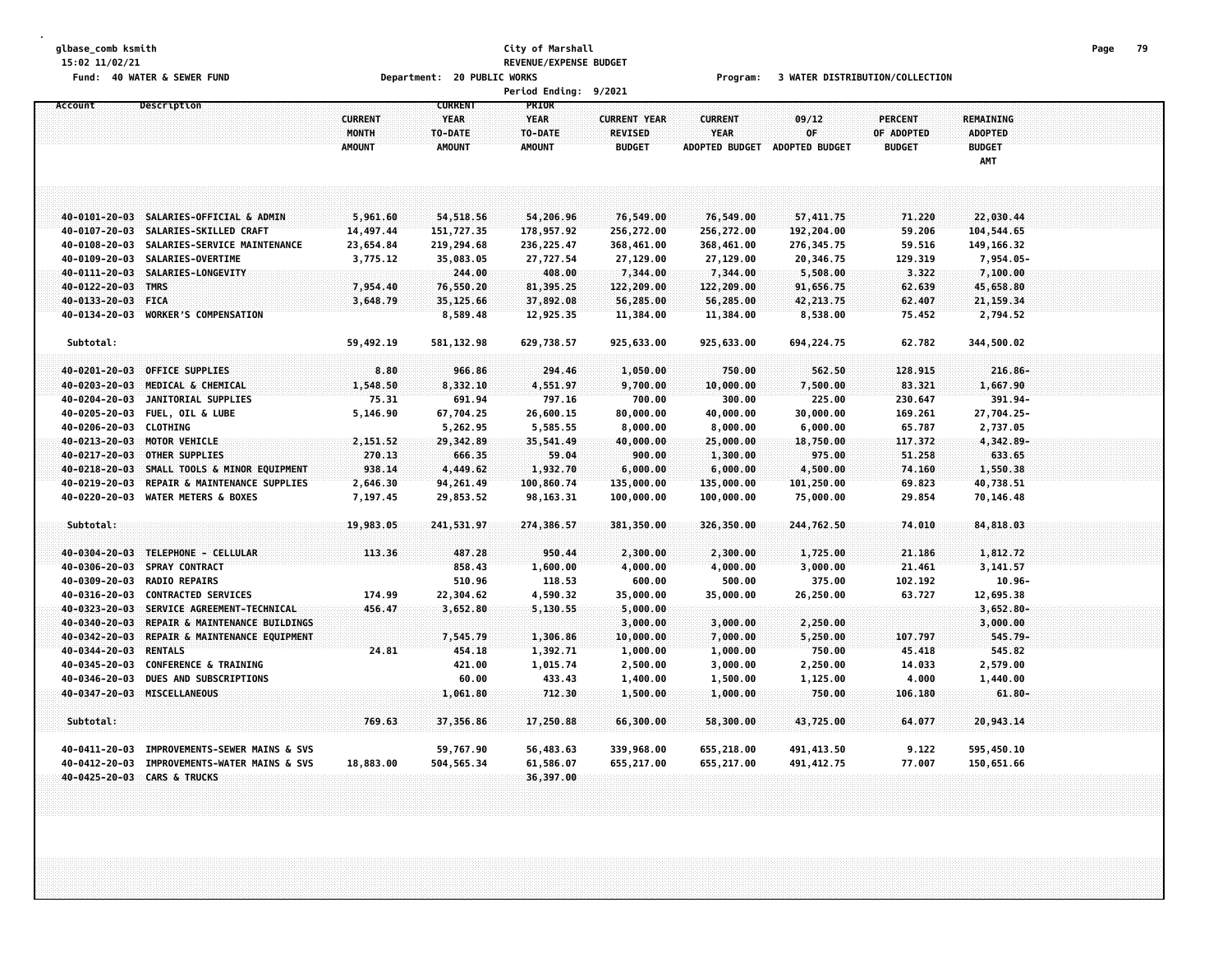# **glbase\_comb ksmith City of Marshall Page 80 15:02 11/02/21 REVENUE/EXPENSE BUDGET**

Fund: 40 WATER & SEWER FUND **Department: 20 PUBLIC WORKS** For the Second Program: 3 WATER DISTRIBUTION/COLLECTION

|         |                              |                                                                                                    |  |                            |  |                                          |           |  |                                                           |                            |  | PRIOR                                   |                              | Period Ending: 9/2021        |                                     |  |                        |                                     |                               |                                     |  |                                               |                  |  |                                                            |  |  |  |  |
|---------|------------------------------|----------------------------------------------------------------------------------------------------|--|----------------------------|--|------------------------------------------|-----------|--|-----------------------------------------------------------|----------------------------|--|-----------------------------------------|------------------------------|------------------------------|-------------------------------------|--|------------------------|-------------------------------------|-------------------------------|-------------------------------------|--|-----------------------------------------------|------------------|--|------------------------------------------------------------|--|--|--|--|
| Account |                              | Description                                                                                        |  |                            |  | <b>CURRENT</b><br>MONTH<br><b>AMOUNT</b> |           |  | <b>CURRENT</b><br><b>YEAR</b><br>TO-DATE<br><b>AMOUNT</b> |                            |  | <b>YEAR</b><br>TO-DATE<br><b>AMOUNT</b> |                              | <b>CURRENT YEAR</b>          | <b>REVISED</b><br><b>BUDGET</b>     |  | <b>CURRENT</b><br>YEAR |                                     | ADOPTED BUDGET ADOPTED BUDGET | 09/12<br>OF                         |  | <b>PERCENT</b><br>OF ADOPTED<br><b>BUDGET</b> |                  |  | REMAINING<br><b>ADOPTED</b><br><b>BUDGET</b><br><b>AMT</b> |  |  |  |  |
|         |                              | 40-0435-20-03 FIRE HYDRANT<br>40-0442-20-03 ANNUAL MANHOLE REHAB<br>40-0458-20-03 REPLACEMENT FUND |  |                            |  |                                          | 26,246.00 |  |                                                           | 52,492.00                  |  |                                         | 4,005.19<br>43,917.00        |                              | 25,000.00<br>25,000.00<br>52,492.00 |  |                        | 25,000.00<br>25,000.00<br>52,492.00 |                               | 18,750.00<br>18,750.00<br>39,369.00 |  |                                               | 100.000          |  | 25,000.00<br>25,000.00                                     |  |  |  |  |
|         | Subtotal:<br>Program number: |                                                                                                    |  | 3 WATER DISTRIBUTION/COLLE |  | 125, 373.87                              | 45,129.00 |  |                                                           | 616,825.24<br>1,476,847.05 |  |                                         | 202,388.89<br>1, 123, 764.91 | 1,097,677.00<br>2,470,960.00 |                                     |  |                        | 1,412,927.00<br>2,723,210.00        | 2,042,407.50                  | 1,059,695.25                        |  |                                               | 43.656<br>54.232 |  | 796, 101.76<br>1,246,362.95                                |  |  |  |  |
|         |                              |                                                                                                    |  |                            |  |                                          |           |  |                                                           |                            |  |                                         |                              |                              |                                     |  |                        |                                     |                               |                                     |  |                                               |                  |  |                                                            |  |  |  |  |
|         |                              |                                                                                                    |  |                            |  |                                          |           |  |                                                           |                            |  |                                         |                              |                              |                                     |  |                        |                                     |                               |                                     |  |                                               |                  |  |                                                            |  |  |  |  |
|         |                              |                                                                                                    |  |                            |  |                                          |           |  |                                                           |                            |  |                                         |                              |                              |                                     |  |                        |                                     |                               |                                     |  |                                               |                  |  |                                                            |  |  |  |  |
|         |                              |                                                                                                    |  |                            |  |                                          |           |  |                                                           |                            |  |                                         |                              |                              |                                     |  |                        |                                     |                               |                                     |  |                                               |                  |  |                                                            |  |  |  |  |
|         |                              |                                                                                                    |  |                            |  |                                          |           |  |                                                           |                            |  |                                         |                              |                              |                                     |  |                        |                                     |                               |                                     |  |                                               |                  |  |                                                            |  |  |  |  |
|         |                              |                                                                                                    |  |                            |  |                                          |           |  |                                                           |                            |  |                                         |                              |                              |                                     |  |                        |                                     |                               |                                     |  |                                               |                  |  |                                                            |  |  |  |  |
|         |                              |                                                                                                    |  |                            |  |                                          |           |  |                                                           |                            |  |                                         |                              |                              |                                     |  |                        |                                     |                               |                                     |  |                                               |                  |  |                                                            |  |  |  |  |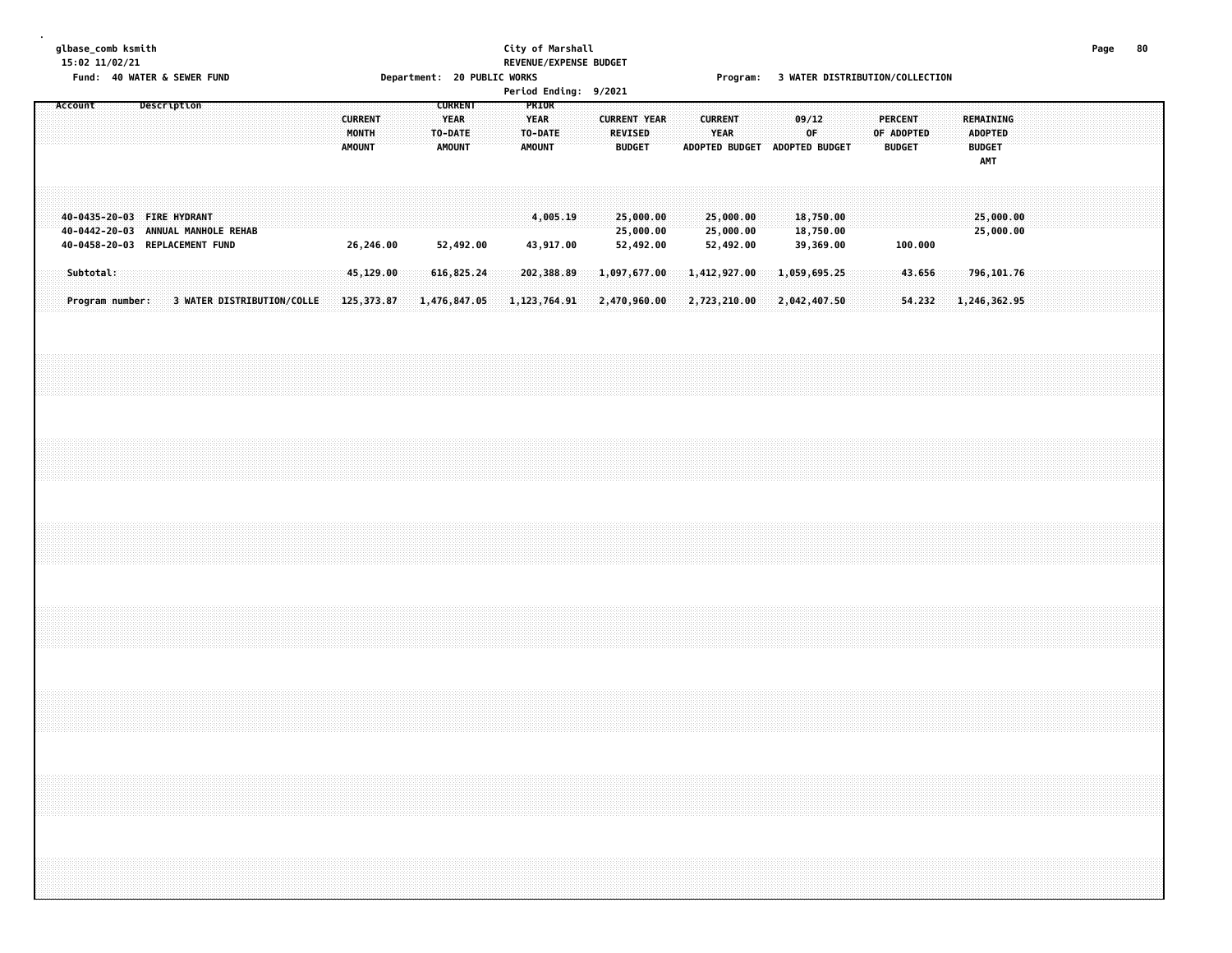# **glbase\_comb ksmith City of Marshall Page 81 15:02 11/02/21 REVENUE/EXPENSE BUDGET**

Fund: 40 WATER & SEWER FUND **Department: 20 PUBLIC WORKS Film Construct Program:** 4 WASTEWATER TREATMENT

|  | <b>Period Ending:</b> | 9/2021 |
|--|-----------------------|--------|
|--|-----------------------|--------|

| Account               | Description                          |                | <b>CURRENT</b> | PRIOR         |                     |                       |                       |                |                  |  |
|-----------------------|--------------------------------------|----------------|----------------|---------------|---------------------|-----------------------|-----------------------|----------------|------------------|--|
|                       |                                      | <b>CURRENT</b> | <b>YEAR</b>    | <b>YEAR</b>   | <b>CURRENT YEAR</b> | <b>CURRENT</b>        | 09/12                 | <b>PERCENT</b> | <b>REMAINING</b> |  |
|                       |                                      | MONTH          | TO-DATE        | TO-DATE       | <b>REVISED</b>      | <b>YEAR</b>           | 0F                    | OF ADOPTED     | <b>ADOPTED</b>   |  |
|                       |                                      | <b>AMOUNT</b>  | <b>AMOUNT</b>  | <b>AMOUNT</b> | <b>BUDGET</b>       | <b>ADOPTED BUDGET</b> | <b>ADOPTED BUDGET</b> | <b>BUDGET</b>  | <b>BUDGET</b>    |  |
|                       |                                      |                |                |               |                     |                       |                       |                | AMT              |  |
|                       |                                      |                |                |               |                     |                       |                       |                |                  |  |
|                       |                                      |                |                |               |                     |                       |                       |                |                  |  |
|                       |                                      |                |                |               |                     |                       |                       |                |                  |  |
| 40-0101-20-04         | SALARIES-OFFICIALS & ADMIN           |                |                | 3,260.48      |                     |                       |                       |                |                  |  |
| 40-0103-20-04         | SALARIES-TECHNICIAN                  | 6,977.60       | 63,905.36      | 60,275.52     | 85,100.00           | 85,100.00             | 63,825.00             | 75.094         | 21, 194.64       |  |
| 40-0107-20-04         | SALARIES-SKILLED CRAFT               | 12,306.03      | 186,490.25     | 179,762.38    | 286,494.00          | 286,494.00            | 214,870.50            | 65.094         | 100,003.75       |  |
| 40-0108-20-04         | SALARIES-SERVICE MAINTENANCE         | 2,176.00       | 20,075.68      | 20,168.64     | 28,381.00           | 28,381.00             | 21,285.75             | 70.736         | 8,305.32         |  |
|                       | 40-0109-20-04 SALARIES-OVERTIME      | 4,119.58       | 33,656.93      | 26,995.44     | 9,810.00            | 9,810.00              | 7,357.50              | 343.088        | 23,846.93-       |  |
| 40-0111-20-04         | SALARIES-LONGEVITY                   |                | 144.00         | 208.00        | 3,456.00            | 3,456.00              | 2,592.00              | 4.167          | 3,312.00         |  |
| 40-0122-20-04         | <b>TMRS</b>                          | 4,248.75       | 50,539.77      | 47,594.60     | 68,639.00           | 68,639.00             | 51,479.25             | 73.631         | 18,099.23        |  |
| 40-0133-20-04 FICA    |                                      | 1,952.85       | 23,243.55      | 22,222.12     | 31,613.00           | 31,613.00             | 23,709.75             | 73.525         | 8,369.45         |  |
|                       | 40-0134-20-04 WORKER'S COMPENSATION  |                | 4,101.57       | 6,044.76      | 5,436.00            | 5,436.00              | 4,077.00              | 75.452         | 1,334.43         |  |
|                       |                                      |                |                |               |                     |                       |                       |                |                  |  |
| Subtotal:             |                                      | 31,780.81      | 382, 157.11    | 366,531.94    | 518,929.00          | 518,929.00            | 389,196.75            | 73.643         | 136,771.89       |  |
|                       |                                      |                |                |               |                     |                       |                       |                |                  |  |
| 40-0201-20-04         | <b>OFFICE SUPPLIES</b>               | 8.80           | 1,243.16       | 492.18        | 1,750.00            | 1,000.00              | 750.00                | 124.316        | $243.16 -$       |  |
| 40-0203-20-04         | MEDICAL & CHEMICAL                   | 699.05         | 25,567.81      | 13,570.69     | 27,000.00           | 25,000.00             | 18,750.00             | 102.271        | $567.81 -$       |  |
| 40-0204-20-04         | <b>JANITORIAL</b>                    | 75.30          | 761.77         | 791.26        | 1,500.00            | 500.00                | 375.00                | 152.354        | $261.77 -$       |  |
| 40-0205-20-04         | FUEL, OIL & LUBE                     | 424.00         | 9,025.59       | 8,300.00      | 12,000.00           | 12,000.00             | 9,000.00              | 75.213         | 2,974.41         |  |
| $40 - 0206 - 20 - 04$ | CLOTHING                             |                | 1,057.97       | 2,212.98      | 3,300.00            | 3,300.00              | 2,475.00              | 32.060         | 2,242.03         |  |
| 40-0212-20-04         | <b>ELECTRICAL SUPPLIES</b>           | 16.00          | 6,059.10       | 5,328.05      | 35,000.00           | 35,000.00             | 26,250.00             | 17.312         | 28,940.90        |  |
| 40-0213-20-04         | MOTOR VEHICLE                        | 77.23          | 8,764.66       | 10,526.31     | 10,500.00           | 8,000.00              | 6,000.00              | 109.558        | 764.66-          |  |
| 40-0217-20-04         | OTHER SUPPLIES                       | 138.58         | 4,227.94       | 4,232.65      | 9,000.00            | 9,000.00              | 6,750.00              | 46.977         | 4,772.06         |  |
| 40-0218-20-04         | SMALL TOOLS & MINOR EQUIPMENT        | 1,414.24       | 7,216.72       | 4,253.91      | 11,000.00           | 3,000.00              | 2,250.00              | 240.557        | 4,216.72-        |  |
| 40-0219-20-04         | REPAIR & MAINTENANCE SUPPLIES        | 384.94         | 11,318.86      | 3,734.05      | 25,000.00           | 25,000.00             | 18,750.00             | 45.275         | 13,681.14        |  |
|                       |                                      |                |                |               |                     |                       |                       |                |                  |  |
| Subtotal:             |                                      | 3,238.14       | 75,243.58      | 53,442.08     | 136,050.00          | 121,800.00            | 91,350.00             | 61.776         | 46,556.42        |  |
|                       |                                      |                |                |               |                     |                       |                       |                |                  |  |
|                       | TELEPHONE - CELLULAR                 |                |                |               |                     |                       |                       |                |                  |  |
| 40-0304-20-04         |                                      | 170.74         | 532.90         | 1,022.96      | 1,775.00            | 1,775.00              | 1,331.25              | 30.023         | 1,242.10         |  |
| 40-0305-20-04         | OTHER PROFESSIONAL SERVICES          | 5,477.37       | 44,462.83      | 65,073.57     | 100,000.00          | 100,000.00            | 75,000.00             | 44.463         | 55,537.17        |  |
| 40-0306-20-04         | SPRAY CONTRACT                       |                | 1,050.00       | 1,500.00      | 1,500.00            | 1,500.00              | 1,125.00              | 70.000         | 450.00           |  |
| 40-0309-20-04         | <b>RADIO REPAIRS</b>                 |                |                |               | 200.00              | 200.00                | 150.00                |                | 200.00           |  |
| 40-0311-20-04         | TRANSPORTATION                       |                |                | 250.00        |                     |                       |                       |                |                  |  |
| 40-0323-20-04         | SERVICE AGREEMENT-TECHNICAL          |                | 7,104.00       | 7,722.00      | 15,000.00           | 15,000.00             | 11,250.00             | 47.360         | 7,896.00         |  |
| 40-0324-20-04         | <b>PRINTING &amp; REPRODUCTION</b>   | $140.00 -$     | 240.00-        | $82.00 -$     | 400.00              | 400.00                | 300.00                | $-60.000$      | 640.00           |  |
| 40-0337-20-04         | <b>ELECTRIC SERVICE</b>              | 33,560.30      | 254,993.31     | 234,642.15    | 350,000.00          | 350,000.00            | 262,500.00            | 72.855         | 95,006.69        |  |
| 40-0340-20-04         | REPAIR & MAINTENANCE BUILDINGS       |                | 230.20         |               | 4,000.00            | 4,000.00              | 3,000.00              | 5.755          | 3,769.80         |  |
| 40-0342-20-04         | REPAIR & MAINTENANCE EQUIPMENT       | 1,138.00       | 176,867.26     | 117,410.29    | 220,000.00          | 170,000.00            | 127,500.00            | 104.040        | $6,867.26-$      |  |
| 40-0344-20-04         | <b>RENTALS</b>                       | 19,935.69      | 105,202.09     | 9,849.50      | 158,000.00          | 8,000.00              | 6,000.00              | 1,315.026      | 97,202.09-       |  |
| 40-0345-20-04         | CONFERENCE & TRAINING                | 475.00         | 4,307.25       | 1,195.88      | 4,000.00            | 4,000.00              | 3,000.00              | 107.681        | 307.25-          |  |
| 40-0346-20-04         | DUES AND SUBSCRIPTIONS               |                | 50.00          | 758.42        | 1,000.00            | 1,000.00              | 750.00                | 5.000          | 950.00           |  |
|                       | 40-0347-20-04 MISCELLANEOUS          |                | 52.30          | 129.77        | 500.00              | 500.00                | 375.00                | 10.460         | 447.70           |  |
|                       | 40-0369-20-04 STATE AND FEDERAL FEES |                | 251.38         | 200.00        | 53,000.00           | 53,000.00             | 39,750.00             | .474           | 52,748.62        |  |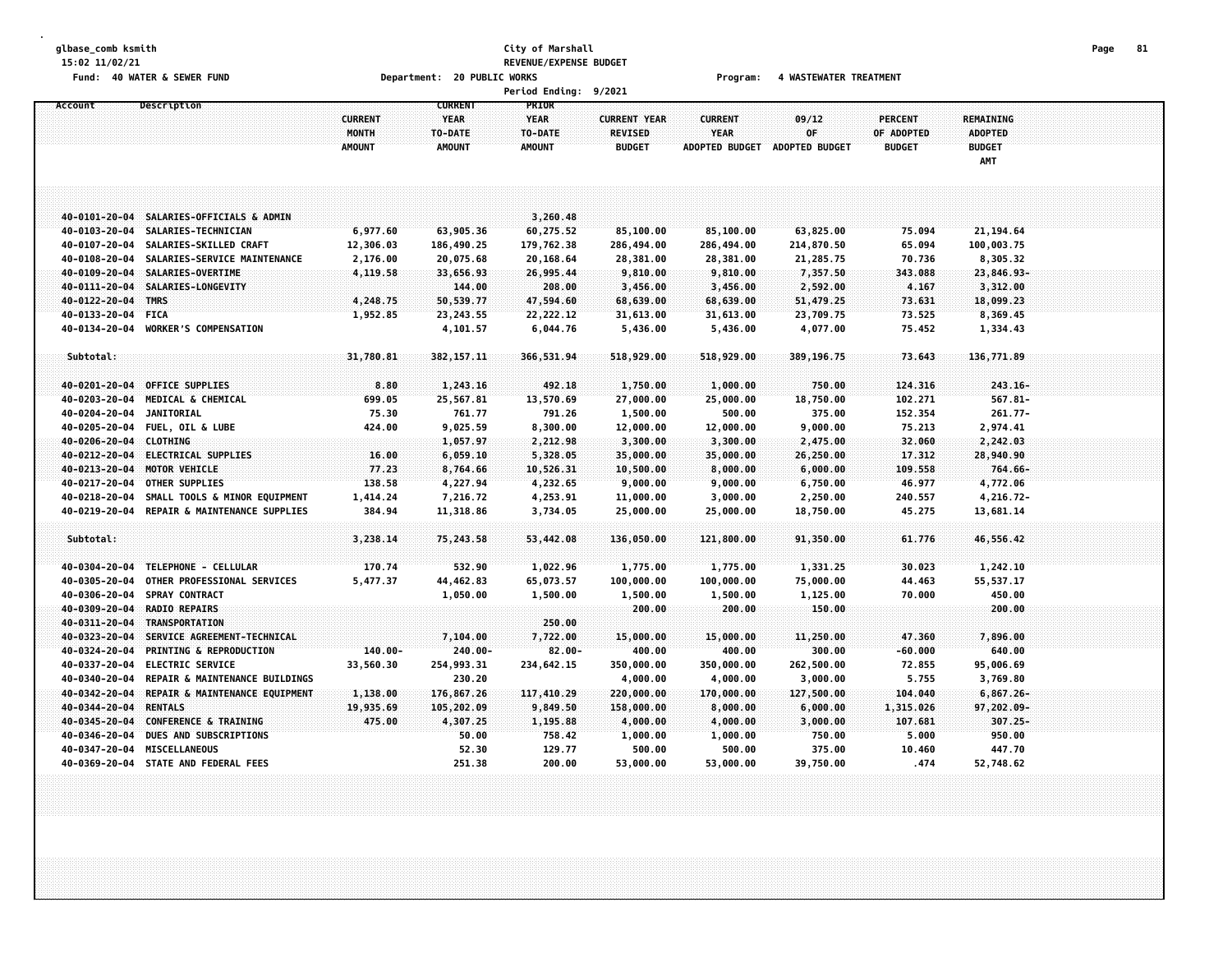# **glbase\_comb ksmith City of Marshall Page 82 15:02 11/02/21 REVENUE/EXPENSE BUDGET**

Fund: 40 WATER & SEWER FUND **Department: 20 PUBLIC WORKS Film Construct Program:** 4 WASTEWATER TREATMENT

| <b>Period Ending:</b> |  | 9/2021 |
|-----------------------|--|--------|
|-----------------------|--|--------|

| Account |           |                                                                                                |  | Description            |  |  |  | <b>CURRENT</b><br>MONTH<br><b>AMOUNT</b> |  | <b>CURRENT</b><br><b>YEAR</b><br>TO-DATE<br>AMOUNT |  | <b>YEAR</b><br><b>AMOUNT</b> | PRIOR<br>TO-DATE                                 |  | REVISED | <b>CURRENT YEAR</b><br><b>BUDGET</b> |  | <b>CURRENT</b><br><b>YEAR</b> |            | ADOPTED BUDGET ADOPTED BUDGET          | 09/12<br>OF |  | PERCENT<br>OF ADOPTED | <b>BUDGET</b> |  | REMAINING<br><b>ADOPTED</b><br><b>BUDGET</b> |  |  |  |  |
|---------|-----------|------------------------------------------------------------------------------------------------|--|------------------------|--|--|--|------------------------------------------|--|----------------------------------------------------|--|------------------------------|--------------------------------------------------|--|---------|--------------------------------------|--|-------------------------------|------------|----------------------------------------|-------------|--|-----------------------|---------------|--|----------------------------------------------|--|--|--|--|
|         | Subtotal: |                                                                                                |  |                        |  |  |  | 60,617.10                                |  | 594,863.52                                         |  |                              | 439,672.54                                       |  |         | 909,375.00                           |  |                               | 709,375.00 |                                        | 532,031.25  |  |                       | 83.857        |  | <b>AMT</b><br>114,511.48                     |  |  |  |  |
|         | Subtotal: | 40-0440-20-04 OTHER MACHINERY & EQUIPMENT<br>40-0458-20-04 REPLACEMENT FUND<br>Program number: |  | 4 WASTEWATER TREATMENT |  |  |  |                                          |  | 95,636.05 1,052,264.21                             |  |                              | 44,467.00<br>5,139.00<br>49,606.00<br>909,252.56 |  |         |                                      |  |                               |            | 1,564,354.00 1,350,104.00 1,012,578.00 |             |  |                       | 77.939        |  | 297,839.79                                   |  |  |  |  |
|         |           |                                                                                                |  |                        |  |  |  |                                          |  |                                                    |  |                              |                                                  |  |         |                                      |  |                               |            |                                        |             |  |                       |               |  |                                              |  |  |  |  |
|         |           |                                                                                                |  |                        |  |  |  |                                          |  |                                                    |  |                              |                                                  |  |         |                                      |  |                               |            |                                        |             |  |                       |               |  |                                              |  |  |  |  |
|         |           |                                                                                                |  |                        |  |  |  |                                          |  |                                                    |  |                              |                                                  |  |         |                                      |  |                               |            |                                        |             |  |                       |               |  |                                              |  |  |  |  |
|         |           |                                                                                                |  |                        |  |  |  |                                          |  |                                                    |  |                              |                                                  |  |         |                                      |  |                               |            |                                        |             |  |                       |               |  |                                              |  |  |  |  |
|         |           |                                                                                                |  |                        |  |  |  |                                          |  |                                                    |  |                              |                                                  |  |         |                                      |  |                               |            |                                        |             |  |                       |               |  |                                              |  |  |  |  |
|         |           |                                                                                                |  |                        |  |  |  |                                          |  |                                                    |  |                              |                                                  |  |         |                                      |  |                               |            |                                        |             |  |                       |               |  |                                              |  |  |  |  |
|         |           |                                                                                                |  |                        |  |  |  |                                          |  |                                                    |  |                              |                                                  |  |         |                                      |  |                               |            |                                        |             |  |                       |               |  |                                              |  |  |  |  |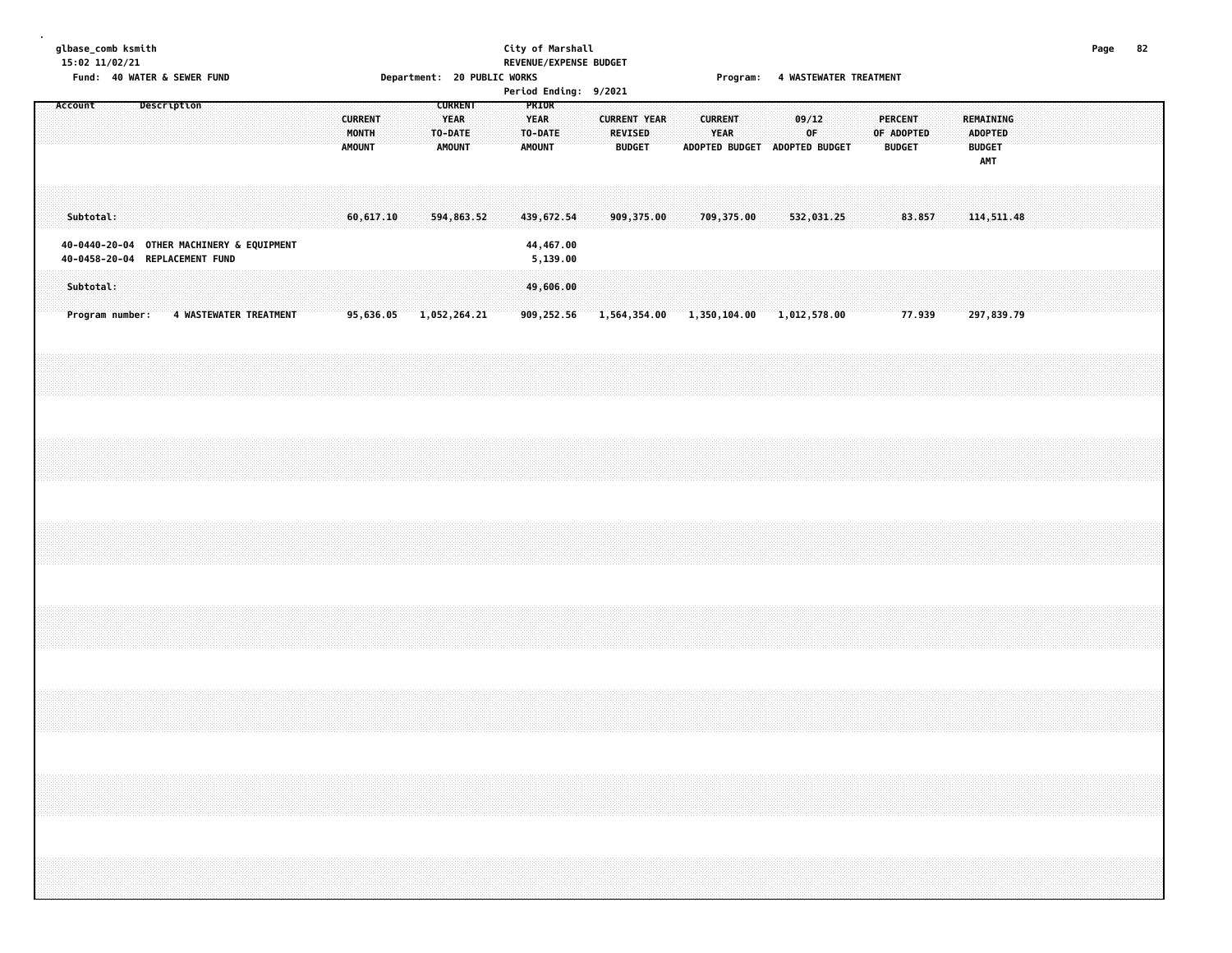## **glbase\_comb ksmith City of Marshall Page 83 15:02 11/02/21 REVENUE/EXPENSE BUDGET** Fund: 40 WATER & SEWER FUND **Department: 20 PUBLIC WORKS** Fund: 40 WATER BILLING

|                        |                                             |                |                | <b>Period Ending:</b> | 9/2021              |                       |                       |                |                |  |
|------------------------|---------------------------------------------|----------------|----------------|-----------------------|---------------------|-----------------------|-----------------------|----------------|----------------|--|
| Account                | Description                                 |                | <b>CURRENT</b> | <b>PRIOR</b>          |                     |                       |                       |                |                |  |
|                        |                                             | <b>CURRENT</b> | <b>YEAR</b>    | <b>YFAR</b>           | <b>CURRENT YEAR</b> | <b>CURRENT</b>        | 09/12                 | <b>PERCENT</b> | REMAINING      |  |
|                        |                                             | MONTH          | TO-DATE        | TO-DATE               | <b>REVISED</b>      | <b>YEAR</b>           | 0F.                   | OF ADOPTED     | <b>ADOPTED</b> |  |
|                        |                                             | <b>AMOUNT</b>  | <b>AMOUNT</b>  | <b>AMOUNT</b>         | <b>BUDGET</b>       | <b>ADOPTED BUDGET</b> | <b>ADOPTED BUDGET</b> | <b>BUDGET</b>  | <b>BUDGET</b>  |  |
|                        |                                             |                |                |                       |                     |                       |                       |                | AMT            |  |
|                        |                                             |                |                |                       |                     |                       |                       |                |                |  |
|                        |                                             |                |                |                       |                     |                       |                       |                |                |  |
|                        | 40-0101-20-06 SALARIES-OFFICE & ADMIN       | 4,180.80       | 35,938.40      | 34,441.60             | 48,465.00           | 48,465.00             | 36,348.75             | 74.153         | 12,526.60      |  |
|                        | 40-0106-20-06 SALARIES-OFFICE & CLERICAL    | 10,693.29      | 87,031.84      | 83,835.15             | 118,157.00          | 118,157.00            | 88,617.75             | 73.658         | 31, 125.16     |  |
|                        | 40-0107-20-06 SALARIES-SKILLED CRAFT        | 11,554.70      | 100,769.74     | 101,600.39            | 153,776.00          | 153,776.00            | 115,332.00            | 65.530         | 53,006.26      |  |
|                        | 40-0109-20-06 SALARIES-OVERTIME             | 33.82          | 1,575.65       |                       | 1,710.00            | 1,710.00              | 1,282.50              | 92.143         | 134.35         |  |
|                        | 40-0111-20-06 SALARIES-LONGEVITY            |                |                |                       | 3,456.00            | 3,456.00              | 2,592.00              |                | 3,456.00       |  |
| 40-0122-20-06          | <b>TMRS</b>                                 | 4,395.45       | 37,425.14      | 35,971.89             | 54,076.00           | 54,076.00             | 40,557.00             | 69.208         | 16,650.86      |  |
| 40-0133-20-06 FICA     |                                             | 1,945.92       | 16,600.12      | 15,856.86             | 24,906.00           | 24,906.00             | 18,679.50             | 66.651         | 8,305.88       |  |
|                        | 40-0134-20-06 WORKER'S COMPENSATION         |                | 2,117.94       | 3,042.81              | 2,807.00            | 2,807.00              | 2,105.25              | 75.452         | 689.06         |  |
| Subtotal:              |                                             | 32,803.98      | 281,458.83     | 274,748.70            | 407,353.00          | 407,353.00            | 305, 514.75           | 69.095         | 125,894.17     |  |
|                        |                                             |                |                |                       |                     |                       |                       |                |                |  |
|                        | 40-0201-20-06 OFFICE SUPPLIES               | 301.90         | 1,982.06       | 1,956.29              | 3,400.00            | 3,400.00              | 2,550.00              | 58.296         | 1,417.94       |  |
|                        | 40-0205-20-06 FUEL, OIL & LUBE              | 612.64         | 6,789.90       | 4,979.68              | 10,000.00           | 10,000.00             | 7,500.00              | 67.899         | 3,210.10       |  |
| 40-0206-20-06 CLOTHING |                                             | 207.48         | 841.59         | 754.28                | 1,200.00            | 1,200.00              | 900.00                | 70.133         | 358.41         |  |
|                        | 40-0213-20-06 MOTOR VEHICLE                 | 878.48         | 1,481.16       | 2,615.53              | 3,000.00            | 3,000.00              | 2,250.00              | 49.372         | 1,518.84       |  |
|                        | 40-0217-20-06 OTHER SUPPLIES                |                | 78.32          | 98.88                 | 1,400.00            | 1,400.00              | 1,050.00              | 5.594          | 1,321.68       |  |
|                        | 40-0218-20-06 SMALL TOOLS & MINOR EQUIPMENT | 447.80         | 1,828.27       | 809.14                | 2,000.00            | 2,000.00              | 1,500.00              | 91.414         | 171.73         |  |
|                        | 40-0220-20-06 WATER METERS & BOXES          | 634.40         | 634.40         | 212.80                | 2,000.00            | 2,000.00              | 1,500.00              | 31.720         | 1,365.60       |  |
|                        |                                             |                |                |                       |                     |                       |                       |                |                |  |
| Subtotal:              |                                             | 3,082.70       | 13,635.70      | 11,426.60             | 23,000.00           | 23,000.00             | 17,250.00             | 59.286         | 9,364.30       |  |
| 40-0304-20-06          | TELEPHONE-CELLULAR                          | 395.18         | 2,415.57       | 2,267.48              | 3,000.00            | 3,000.00              | 2,250.00              | 80.519         | 584.43         |  |
| 40-0305-20-06          | OTHER PROFESSIONAL SERVICES                 |                |                | 43.50                 | 1,000.00            | 1,000.00              | 750.00                |                | 1,000.00       |  |
| 40-0309-20-06          | <b>RADIO REPAIRS</b>                        |                |                |                       | 200.00              | 200.00                | 150.00                |                | 200.00         |  |
| 40-0310-20-06          | POSTAGE & FREIGHT                           | 7,190.14       | 35,595.62      | 32,748.35             | 54,000.00           | 54,000.00             | 40,500.00             | 65,918         | 18,404.38      |  |
| 40-0316-20-06          | <b>CONTRACTED SERVICES</b>                  | 884.28         | 11,876.58      | 13,503.16             | 21,000.00           | 21,000.00             | 15,750.00             | 56.555         | 9,123.42       |  |
| 40-0323-20-06          | SERVICE AGREEMENT-TECHNICAL                 |                | 10,678.01      | 11,449.20             | 7,140.00            | 7,140.00              | 5,355.00              | 149.552        | $3,538.01 -$   |  |
| 40-0324-20-06          | <b>PRINTING &amp; REPRODUCTION</b>          |                | 123.00         | 708.44                | 1,200.00            | 1,200.00              | 900.00                | 10.250         | 1,077.00       |  |
| 40-0342-20-06          | REPAIR & MAINTENANCE EQUIPMENT              |                | 952.40         | 1,088.00              | 1,350.00            | 1,350.00              | 1,012.50              | 70.548         | 397.60         |  |
| 40-0345-20-06          | <b>CONFERENCE &amp; TRAINING</b>            |                |                |                       | 1,000.00            | 1,500.00              | 1,125.00              |                | 1,500.00       |  |
| 40-0346-20-06          | <b>DUES &amp; SUBSCRIPTIONS</b>             |                |                |                       | 100.00              | 100.00                | 75.00                 |                | 100.00         |  |
|                        | <b>40-0347-20-06 MISCELLANEOUS</b>          |                | 886.34         | 571.32                | 1,000.00            | 500.00                | 375.00                | 177.268        | 386.34-        |  |
| Subtotal:              |                                             | 8,469.60       | 62,527.52      | 62,379.45             | 90,990.00           | 90,990.00             | 68,242.50             | 68.719         | 28,462.48      |  |
| Program number:        | <b>6 WATER BILLING</b>                      | 44,356.28      | 357,622.05     | 348, 554, 75          | 521,343.00          | 521,343.00            | 391,007.25            | 68,596         | 163,720.95     |  |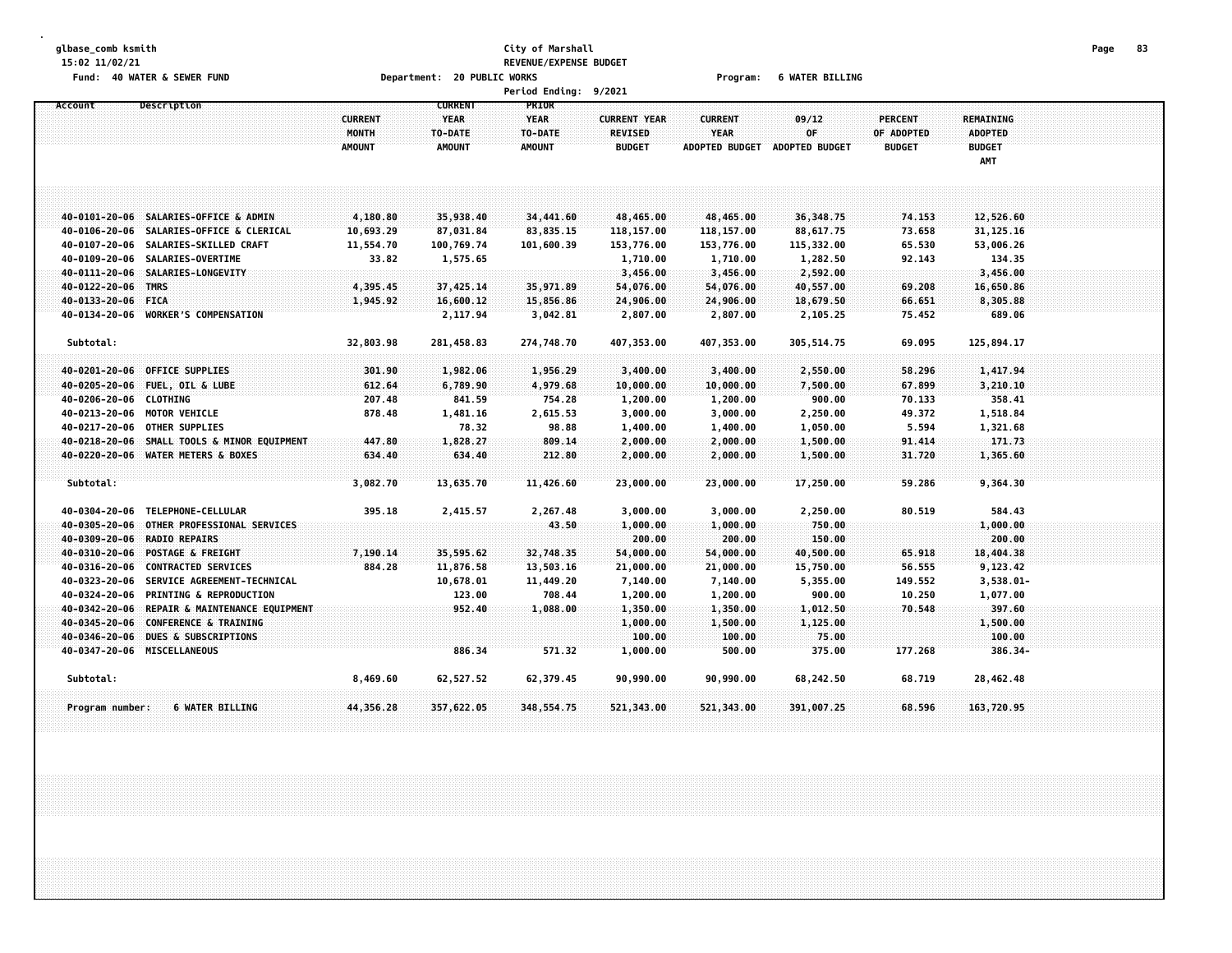# **glbase\_comb ksmith City of Marshall Page 84 15:02 11/02/21 REVENUE/EXPENSE BUDGET Fund: 40 WATER & SEWER FUND Department: 20 PUBLIC WORKS Program: 7 ENGINEERING**

| Account<br>Description                                                      |                | <b>CURRENT</b> | PRIOR         |                     |                       |                       |               |                    |  |
|-----------------------------------------------------------------------------|----------------|----------------|---------------|---------------------|-----------------------|-----------------------|---------------|--------------------|--|
|                                                                             | <b>CURRENT</b> | <b>YEAR</b>    | <b>YEAR</b>   | <b>CURRENT YEAR</b> | <b>CURRENT</b>        | 09/12                 | PERCENT       | <b>REMAINING</b>   |  |
|                                                                             | <b>MONTH</b>   | TO-DATE        | TO-DATE       | <b>REVISED</b>      | <b>YEAR</b>           | 0F                    | OF ADOPTED    | <b>ADOPTED</b>     |  |
|                                                                             | <b>AMOUNT</b>  | <b>AMOUNT</b>  | <b>AMOUNT</b> | <b>BUDGET</b>       | <b>ADOPTED BUDGET</b> | <b>ADOPTED BUDGET</b> | <b>BUDGET</b> | <b>BUDGET</b>      |  |
|                                                                             |                |                |               |                     |                       |                       |               | AMT                |  |
|                                                                             |                |                |               |                     |                       |                       |               |                    |  |
|                                                                             |                |                |               |                     |                       |                       |               |                    |  |
|                                                                             |                |                |               |                     |                       |                       |               |                    |  |
| 40-0103-20-07<br>SALARIES-TECHNICIAN<br>SALARIES-LONGEVITY<br>40-0111-20-07 | 1,815.20       | 16,411.20      | 16,092.80     | 22,645.00<br>600.00 | 22,645.00<br>600.00   | 16,983.75<br>450.00   | 72.472        | 6,233.80<br>600.00 |  |
| 40-0122-20-07<br><b>TMRS</b>                                                | 301.50         | 2,725.87       | 2,632.76      | 3,861.00            | 3,861.00              | 2,895.75              | 70.600        | 1,135.13           |  |
| 40-0133-20-07<br><b>FICA</b>                                                | 80.72          | 743.81         | 775.97        | 1,778.00            | 1,778.00              | 1,333.50              | 41.834        | 1,034.19           |  |
| <b>WORKER'S COMPENSATION</b><br>40-0134-20-07                               |                | 49.80          | 67.38         | 66.00               | 66.00                 | 49.50                 | 75.455        | 16.20              |  |
|                                                                             |                |                |               |                     |                       |                       |               |                    |  |
| Subtotal:                                                                   | 2,197.42       | 19,930.68      | 19,568.91     | 28,950.00           | 28,950.00             | 21,712.50             | 68.845        | 9,019.32           |  |
|                                                                             |                |                |               |                     |                       |                       |               |                    |  |
| <b>FUEL, OIL &amp; LUBE</b><br>40-0205-20-07                                |                |                | 1,547.35      |                     |                       |                       |               |                    |  |
| <b>MOTOR VEHICLE</b><br>40-0213-20-07                                       |                | 7.50           |               |                     |                       |                       |               | $7.50 -$           |  |
| Subtotal:                                                                   |                | 7.50           | 1,547.35      |                     |                       |                       |               | $7.50 -$           |  |
|                                                                             |                |                |               |                     |                       |                       |               |                    |  |
| SERVICE AGREEMENT-TECHNICAL<br>40-0323-20-07                                |                | 1,153.00       |               |                     |                       |                       |               | $1,153.00 -$       |  |
| <b>PRINT &amp; REPRODUCTION</b><br>40-0324-20-07                            |                | 761.82         | 1,074.00      | 500.00              | 500.00                | 375.00                | 152.364       | 261.82-            |  |
| 40-0342-20-07<br>REPAIR & MAINTENANCE EQUIPMENT                             |                |                |               | 500.00              | 500.00                | 375.00                |               | 500.00             |  |
|                                                                             |                |                |               |                     |                       |                       |               |                    |  |
| Subtotal:                                                                   |                | 1,914.82       | 1,074.00      | 1,000.00            | 1,000.00              | 750.00                | 191.482       | $914.82 -$         |  |
| <b>REPLACEMENT FUND</b><br>40-0458-20-07                                    | 1,071.00       | 2,143.00       | 1,605.00      | 2,143.00            | 2,143.00              | 1,607.25              | 100.000       |                    |  |
|                                                                             |                |                |               |                     |                       |                       |               |                    |  |
| Subtotal:                                                                   | 1,071.00       | 2,143.00       | 1,605.00      | 2,143.00            | 2,143.00              | 1,607.25              | 100.000       |                    |  |
|                                                                             |                |                |               |                     |                       |                       |               |                    |  |
| 7 ENGINEERING<br>Program number:                                            | 3,268.42       | 23,996.00      | 23,795.26     | 32,093.00           | 32,093.00             | 24,069.75             | 74.770        | 8,097.00           |  |
|                                                                             |                |                |               |                     |                       |                       |               |                    |  |
| Department number: PUBLIC WORKS                                             | 396,494.17     | 4,032,882.61   | 3,529,041.14  | 6,192,246.00        | 6,192,246.00          | 4,644,184.50          | 65.128        | 2,159,363.39       |  |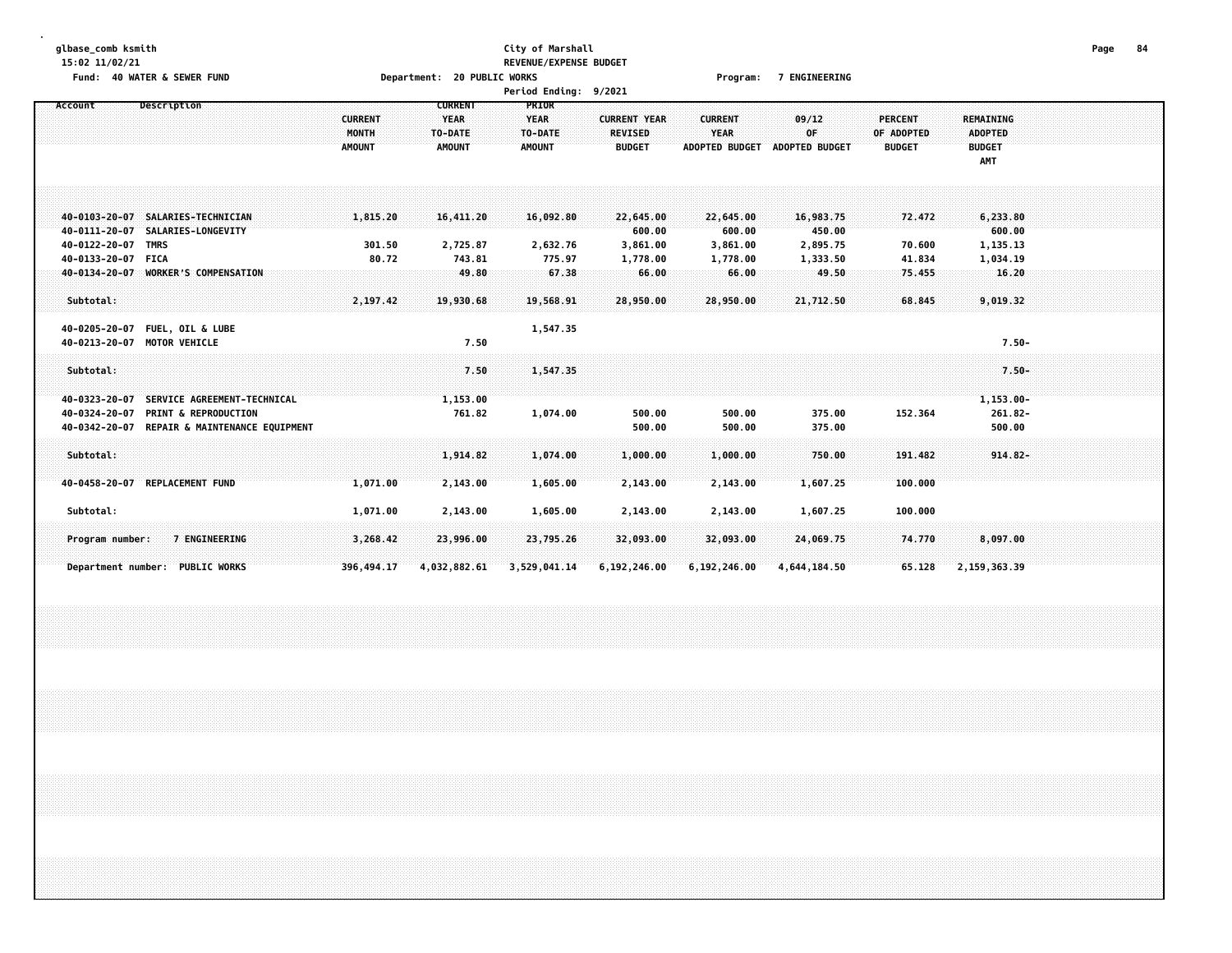# **glbase\_comb ksmith City of Marshall Page 85 15:02 11/02/21 REVENUE/EXPENSE BUDGET**

**Fund: 40 WATER & SEWER FUND Department: 21 NONDEPARTMENTAL Program: NONDEPARTMENTAL**

| <b>Period Ending:</b> | 9/2021 |
|-----------------------|--------|
|-----------------------|--------|

| Account                        | Description                                     | <b>CURRENT</b><br>MONTH<br><b>AMOUNT</b> | <b>CURRENT</b><br><b>YEAR</b><br>TO-DATE<br><b>AMOUNT</b> | PRIOR<br><b>YEAR</b><br>TO-DATE<br><b>AMOUNT</b> | <b>CURRENT YEAR</b><br><b>REVISED</b><br><b>BUDGET</b> | <b>CURRENT</b><br><b>YEAR</b><br><b>ADOPTED BUDGET</b> | 09/12<br>0F<br><b>ADOPTED BUDGET</b> | <b>PERCENT</b><br>OF ADOPTED<br><b>BUDGET</b> | REMAINING<br><b>ADOPTED</b><br><b>BUDGET</b><br>AMT |  |
|--------------------------------|-------------------------------------------------|------------------------------------------|-----------------------------------------------------------|--------------------------------------------------|--------------------------------------------------------|--------------------------------------------------------|--------------------------------------|-----------------------------------------------|-----------------------------------------------------|--|
|                                |                                                 |                                          |                                                           |                                                  |                                                        |                                                        |                                      |                                               |                                                     |  |
| 40-0122-21-00                  | TMRS for DRAG-UP                                | 942.19                                   | 3,734.42                                                  | 10,737.14                                        | 1,961.00                                               | 1,961.00                                               | 1,470.75                             | 190.434                                       | 1,773.42-                                           |  |
| $40 - 0123 - 21 - 00$          | <b>LIFE INSURANCE</b>                           | 250.31                                   | 1,103.35                                                  | 947.23                                           | 1,914.00                                               | 1,914.00                                               | 1,435.50                             | 57.646                                        | 810.65                                              |  |
| 40-0124-21-00                  | <b>HEALTH INSURANCE</b>                         | 46,480.72                                | 424,220.84                                                | 431, 334.76                                      | 593,983.00                                             | 593,983.00                                             | 445, 487.25                          | 71.420                                        | 169,762.16                                          |  |
| 40-0125-21-00                  | DENTAL INSURANCE                                | 1,548.01                                 | 13,996.20                                                 | 14,260.93                                        | 25,123.00                                              | 25,123.00                                              | 18,842.25                            | 55.711                                        | 11,126.80                                           |  |
| 40-0127-21-00                  | SICK LEAVE ACCRUED-RESERVE                      | 1,757.09                                 | 8,996.47                                                  | 39,550.29                                        | 15,000.00                                              | 15,000.00                                              | 11,250.00                            | 59.976                                        | 6,003.53                                            |  |
| 40-0128-21-00                  | VACATION ACCRUED-RESERVE                        | 3,915.36                                 | 13,486.52                                                 | 26,080.15                                        | 7,450.00                                               | 7,450.00                                               | 5,587.50                             | 181.027                                       | $6,036.52-$                                         |  |
| 40-0133-21-00                  | <b>FICA for DRAG-UP</b>                         | 433.94                                   | 1,719.96                                                  | 5,020.73                                         | 995.00                                                 | 995.00                                                 | 746.25                               | 172.860                                       | 724.96-                                             |  |
| 40-0162-21-00 HSA              |                                                 | 1,507.75                                 | 2,671.75                                                  |                                                  |                                                        |                                                        |                                      |                                               | 2,671.75-                                           |  |
| Subtotal:                      |                                                 | 56,835.37                                | 469,929.51                                                | 527,931.23                                       | 646,426.00                                             | 646,426.00                                             | 484,819.50                           | 72.697                                        | 176,496.49                                          |  |
|                                |                                                 |                                          |                                                           |                                                  |                                                        |                                                        |                                      |                                               |                                                     |  |
| 40-0301-21-00                  | <b>AUDIT SERVICES</b>                           |                                          |                                                           |                                                  | 15,000.00                                              | 15,000.00                                              | 11,250.00                            |                                               | 15,000.00                                           |  |
| 40-0302-21-00                  | HEALTH CONSULTANT SERVICES                      |                                          | 7,924.00                                                  | 10,188.00                                        | 25,000.00                                              | 25,000.00                                              | 18,750.00                            | 31.696                                        | 17,076.00                                           |  |
| 40-0305-21-00                  | <b>PROFESSSIONAL SERVICES</b>                   |                                          |                                                           | 1,573.84                                         | 18,035.00                                              | 18,035.00                                              | 13,526.25                            |                                               | 18,035.00                                           |  |
| 40-0307-21-00                  | TELEPHONE - INTERNET<br>TELEPHONE - LAND        |                                          | 15,833.42                                                 | 14,583.72                                        | 14,000.00                                              | 14,000.00                                              | 10,500.00                            | 113.096                                       | 1,833.42-                                           |  |
| 40-0308-21-00                  | TELEPHONE - WIRING                              | 98.16                                    | 10,430.79                                                 | 11,830.87                                        | 5,000.00                                               | 5,000.00                                               | 3,750.00                             | 208.616                                       | 5,430.79-                                           |  |
| 40-0309-21-00                  |                                                 |                                          |                                                           | 257.50                                           | 15,000.00                                              | 15,000.00                                              | 11,250.00                            |                                               | 15,000.00                                           |  |
| 40-0310-21-00                  | POSTAGE & FREIGHT<br><b>GENERAL ADVERTISING</b> | 725.51                                   | 7,127.18                                                  | 13,238.58<br>228.58                              | 18,000.00                                              | 18,000.00                                              | 13,500.00                            | 39.595                                        | 10,872.82<br>766.92-                                |  |
| 40-0312-21-00<br>40-0315-21-00 | <b>CREDIT CARD FEES</b>                         | 1,044.25                                 | 2,766.92<br>47, 122.22                                    | 46,245.63                                        | 2,000.00<br>60,000.00                                  | 2,000.00<br>60,000.00                                  | 1,500.00<br>45,000.00                | 138.346<br>78.537                             | 12,877.78                                           |  |
| 40-0317-21-00                  | RAW WATER RESERVATION FEE                       | 10,000.00                                | 123,475.00                                                | 114,000.00                                       | 153,475.00                                             | 153,475.00                                             | 115,106.25                           | 80.453                                        | 30,000.00                                           |  |
| 40-0321-21-00                  | <b>SALVINIA CONTROL</b>                         |                                          | 25,000.00                                                 | 25,000.00                                        | 25,000.00                                              | 25,000.00                                              | 18,750.00                            | 100.000                                       |                                                     |  |
| 40-0323-21-00                  | SERVICE AGREEMENT-TECHNICAL                     |                                          | 4,667.10                                                  | 7,342.12                                         | 15,000.00                                              | 15,000.00                                              | 11,250.00                            | 31.114                                        | 10,332.90                                           |  |
| 40-0324-21-00                  | <b>PRINT &amp; REPRODUCTION</b>                 |                                          | 481.91                                                    | 348.00                                           | 750.00                                                 | 750.00                                                 | 562.50                               | 64.255                                        | 268.09                                              |  |
| 40-0326-21-00                  | PROPERTY INSURANCE                              |                                          | 34,860.59                                                 | 37,422.48                                        | 43,693.00                                              | 43,693.00                                              | 32,769.75                            | 79,785                                        | 8,832.41                                            |  |
| 40-0331-21-00                  | UNEMPLOYMENT INSURANCE                          | 1,097.38                                 | 14,742.36                                                 | 8,610.57                                         | 9,435.00                                               | 9,435.00                                               | 7,076.25                             | 156.252                                       | 5,307.36-                                           |  |
| 40-0332-21-00                  | <b>LIABILITY INSURANCE</b>                      |                                          | 21,806.99                                                 | 19,684.76                                        | 35,525.00                                              | 35,525.00                                              | 26,643.75                            | 61.385                                        | 13,718.01                                           |  |
| 40-0334-21-00 HSA FEE          |                                                 | 50.13                                    | 369.45                                                    |                                                  |                                                        |                                                        |                                      |                                               | $369.45 -$                                          |  |
| 40-0344-21-00                  | <b>RENTALS</b>                                  | 310.96                                   | 932.88                                                    | 932.89                                           | 2,000.00                                               | 2,000.00                                               | 1,500.00                             | 46.644                                        | 1,067.12                                            |  |
| 40-0347-21-00                  | <b>MISCELLANEOUS</b>                            | 37.77                                    | 601.67                                                    | 634.99                                           | 3,000.00                                               | 3,000.00                                               | 2,250.00                             | 20.056                                        | 2,398.33                                            |  |
| 40-0349-21-00                  | DUES/TML & NLC                                  |                                          | 1,833.50                                                  | 1,833.50                                         | 1,740.00                                               | 1,740.00                                               | 1,305.00                             | 105.374                                       | $93.50 -$                                           |  |
| 40-0374-21-00                  | <b>DISASTER-WINTER WEATHER</b>                  |                                          | 117,976.27                                                |                                                  |                                                        |                                                        |                                      |                                               | 117,976.27-                                         |  |
| 40-0379-21-00                  | <b>DISASTER RELIEF</b>                          |                                          | 252.50                                                    | 3,185.92                                         |                                                        |                                                        |                                      |                                               | 252.50-                                             |  |
| Subtotal:                      |                                                 | 13,364.16                                | 438,204.75                                                | 317, 141.95                                      | 461,653.00                                             | 461,653.00                                             | 346,239.75                           | 94.921                                        | 23,448.25                                           |  |
|                                | 40-0458-21-00 REPLACEMENT FUND                  | 1,128.00                                 | 2,257.00                                                  | 1,695.00                                         | 2,257.00                                               | 2,257.00                                               | 1,692.75                             | 100.000                                       |                                                     |  |
|                                |                                                 |                                          |                                                           |                                                  |                                                        |                                                        |                                      |                                               |                                                     |  |
| Subtotal:                      |                                                 | 1,128.00                                 | 2,257.00                                                  | 1,695.00                                         | 2,257.00                                               | 2,257.00                                               | 1,692.75                             | 100.000                                       |                                                     |  |
| Program number:                | NONDEPARTMENTAL.                                | 71,327.53                                | 910,391.26                                                | 846,768.18                                       | 1,110,336.00                                           | 1,110,336.00                                           | 832,752.00                           | 81.992                                        | 199,944.74                                          |  |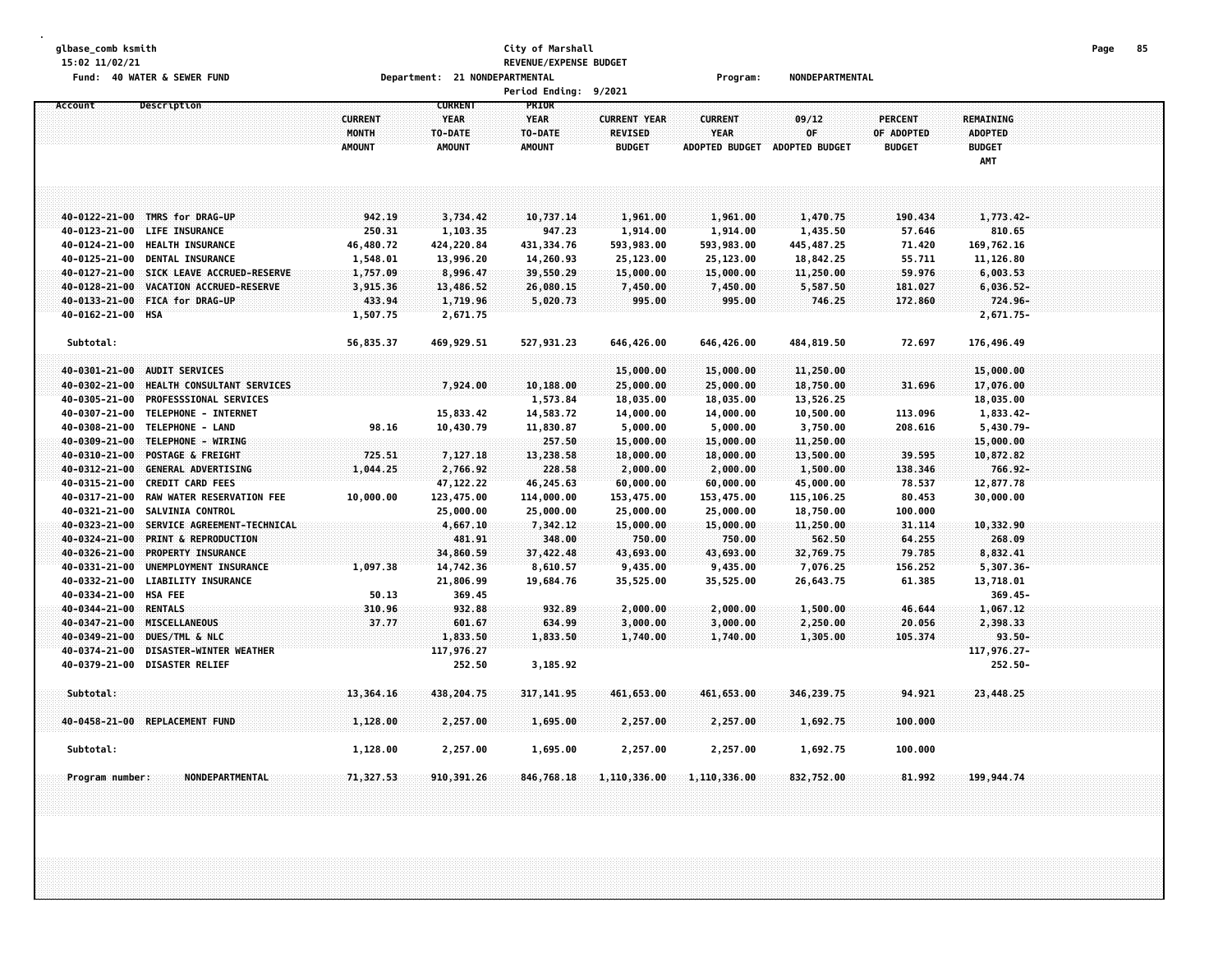| albase comb ksmith                   |
|--------------------------------------|
| 15:02 11/02/21                       |
| $Eund \leftarrow AB$ WATED $E$ CEWED |

# **glbase\_comb ksmith City of Marshall Page 86 15:02 11/02/21 REVENUE/EXPENSE BUDGET Fund: 40 WATER & SEWER FUND Department: 21 NONDEPARTMENTAL Program: NONDEPARTMENTAL**

| REMAINING<br><b>ADOPTED</b><br><b>BUDGET</b><br><b>AMT</b>     | 199,944.74                                 |  |  |  |  |
|----------------------------------------------------------------|--------------------------------------------|--|--|--|--|
|                                                                |                                            |  |  |  |  |
|                                                                |                                            |  |  |  |  |
|                                                                |                                            |  |  |  |  |
| <b>BUDGET</b>                                                  | 81.992                                     |  |  |  |  |
| <b>PERCENT</b><br>OF ADOPTED                                   |                                            |  |  |  |  |
|                                                                |                                            |  |  |  |  |
|                                                                |                                            |  |  |  |  |
|                                                                |                                            |  |  |  |  |
| 09/12<br>OF                                                    | 832,752.00                                 |  |  |  |  |
|                                                                |                                            |  |  |  |  |
|                                                                |                                            |  |  |  |  |
|                                                                |                                            |  |  |  |  |
| <b>CURRENT</b><br><b>YEAR</b><br>ADOPTED BUDGET ADOPTED BUDGET |                                            |  |  |  |  |
|                                                                |                                            |  |  |  |  |
|                                                                |                                            |  |  |  |  |
| REVISED<br><b>BUDGET</b>                                       |                                            |  |  |  |  |
| <b>CURRENT YEAR</b>                                            |                                            |  |  |  |  |
|                                                                |                                            |  |  |  |  |
|                                                                | $846,768.18$ 1, 110, 336.00 1, 110, 336.00 |  |  |  |  |
| PRIOR<br><b>YEAR</b><br>TO-DATE<br><b>AMOUNT</b>               |                                            |  |  |  |  |
|                                                                |                                            |  |  |  |  |
|                                                                |                                            |  |  |  |  |
| <b>CURRENT</b>                                                 | 910,391.26                                 |  |  |  |  |
| <b>YEAR</b><br>TO-DATE<br><b>AMOUNT</b>                        |                                            |  |  |  |  |
|                                                                |                                            |  |  |  |  |
|                                                                |                                            |  |  |  |  |
| <b>CURRENT</b><br>MONTH<br><b>AMOUNT</b>                       | 71,327.53                                  |  |  |  |  |
|                                                                |                                            |  |  |  |  |
|                                                                |                                            |  |  |  |  |
|                                                                |                                            |  |  |  |  |
|                                                                |                                            |  |  |  |  |
|                                                                | Department number: NONDEPARTMENTAL         |  |  |  |  |
|                                                                |                                            |  |  |  |  |
|                                                                |                                            |  |  |  |  |
|                                                                |                                            |  |  |  |  |
| Description                                                    |                                            |  |  |  |  |
|                                                                |                                            |  |  |  |  |
|                                                                |                                            |  |  |  |  |
| Account                                                        |                                            |  |  |  |  |
|                                                                |                                            |  |  |  |  |
|                                                                |                                            |  |  |  |  |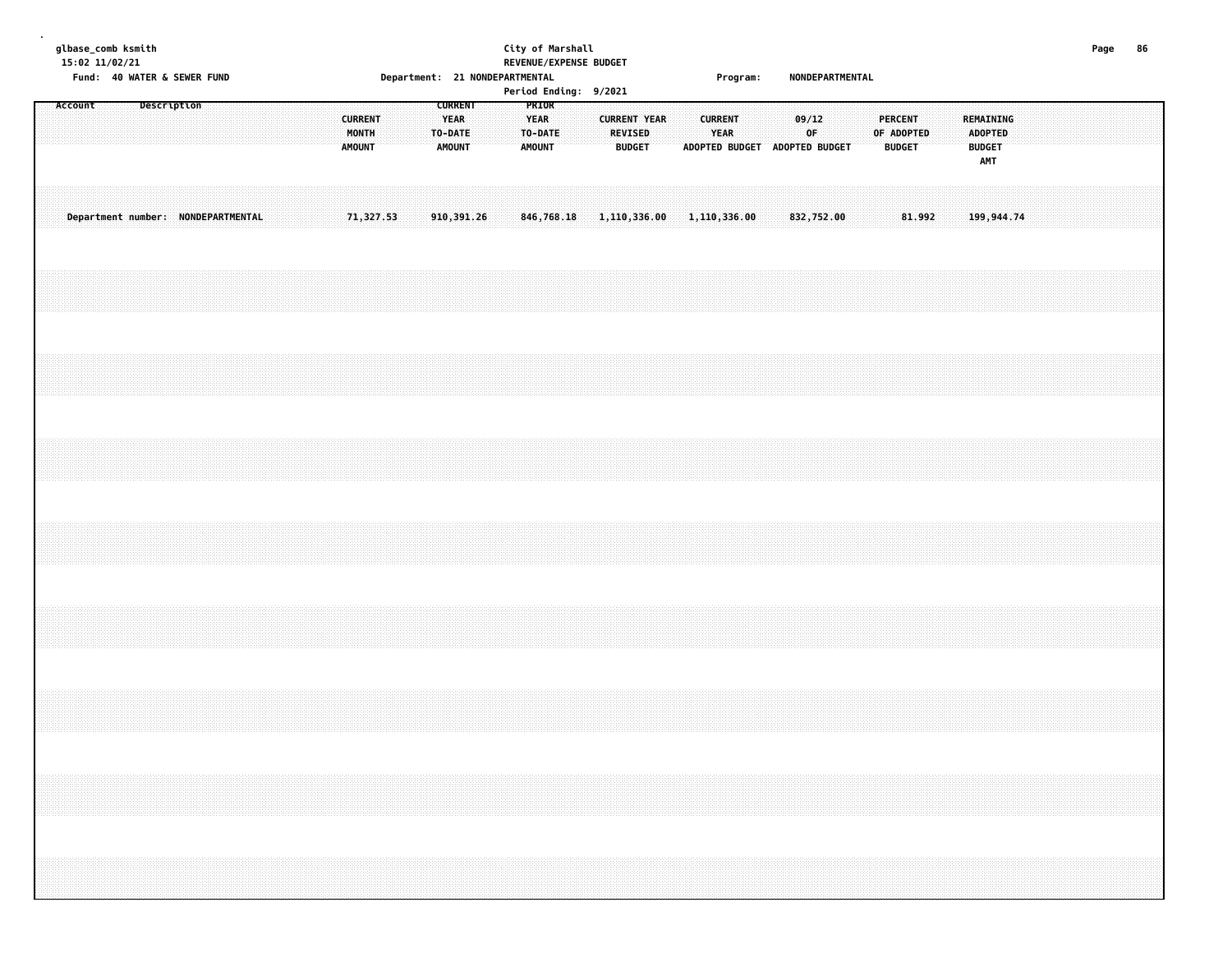# **glbase\_comb ksmith City of Marshall Page 87 15:02 11/02/21 REVENUE/EXPENSE BUDGET Fund: 40 WATER & SEWER FUND Department: 22 INTERFUND TRANSFERS Program: INTERFUND TRANSFERS**

|         |                 |  |  |                                                                      |  |                                                                                      |  |  |                                          |  |                              |                                                           |                                      |  |                                         |       | Period Ending: 9/2021                  |  |                                 |                                                 |  |                |                                                 |                               |                                                 |  |                                 |                               |  |                                                     |                       |                      |  |  |  |
|---------|-----------------|--|--|----------------------------------------------------------------------|--|--------------------------------------------------------------------------------------|--|--|------------------------------------------|--|------------------------------|-----------------------------------------------------------|--------------------------------------|--|-----------------------------------------|-------|----------------------------------------|--|---------------------------------|-------------------------------------------------|--|----------------|-------------------------------------------------|-------------------------------|-------------------------------------------------|--|---------------------------------|-------------------------------|--|-----------------------------------------------------|-----------------------|----------------------|--|--|--|
| Account |                 |  |  | Description                                                          |  |                                                                                      |  |  | <b>CURRENT</b><br>MONTH<br><b>AMOUNT</b> |  |                              | <b>CURRENT</b><br><b>YEAR</b><br>TO-DATE<br><b>AMOUNT</b> |                                      |  | <b>YEAR</b><br>TO-DATE<br><b>AMOUNT</b> | PRIOR |                                        |  | <b>REVISED</b><br><b>BUDGET</b> | <b>CURRENT YEAR</b>                             |  | <b>CURRENT</b> | <b>YEAR</b>                                     | ADOPTED BUDGET ADOPTED BUDGET | 09/12<br>0F                                     |  | <b>PERCENT</b><br><b>BUDGET</b> | OF ADOPTED                    |  | REMAINING<br><b>ADOPTED</b><br><b>BUDGET</b><br>AMT |                       |                      |  |  |  |
|         |                 |  |  | 40-0517-22-00 DEBT SVC PMT INTEREST<br>40-0518-22-00 BOND ISSUE COST |  | 40-0515-22-00 DEBT SERVICE PYMT W&S BONDS<br>40-0519-22-00 LOAN PAYMENT-FILTER MEDIA |  |  | 95,879.90                                |  |                              |                                                           | 616,000.00<br>11,021.00<br>95,879.90 |  |                                         |       | 1,353,000.00<br>30,149.55<br>95,879.90 |  |                                 | 521,000.00<br>6,901.00<br>1,500.00<br>95,880.00 |  |                | 521,000.00<br>6,901.00<br>1,500.00<br>95,880.00 |                               | 390,750.00<br>5,175.75<br>1,125.00<br>71,910.00 |  |                                 | 118.234<br>159.701<br>100.000 |  |                                                     | 4,120.00-<br>1,500.00 | $95,000.00 -$<br>.10 |  |  |  |
|         | Subtotal:       |  |  |                                                                      |  | 40-0520-22-00 INTERFUND TRNF GENERAL FUND                                            |  |  | 403,382.50<br>499,262.40                 |  | 1,613,530.00<br>2,336,430.90 |                                                           |                                      |  |                                         |       | 1,188,750.00<br>2,667,779.45           |  |                                 | 1,613,530.00<br>2,238,811.00                    |  |                | 1,613,530.00<br>2,238,811.00                    |                               | 1,210,147.50<br>1,679,108.25                    |  |                                 | 100.000<br>104.360            |  |                                                     |                       | 97,619.90-           |  |  |  |
|         | Program number: |  |  |                                                                      |  | <b>INTERFUND TRANSFERS</b>                                                           |  |  | 499,262.40                               |  | 2,336,430.90                 |                                                           |                                      |  |                                         |       | 2,667,779.45                           |  |                                 | 2,238,811.00                                    |  |                | 2,238,811.00                                    |                               | 1,679,108.25                                    |  |                                 | 104.360                       |  |                                                     |                       | 97,619.90-           |  |  |  |
|         | Expenditures    |  |  |                                                                      |  | Department number: INTERFUND TRANSFERS<br>Subtotal -----                             |  |  | 499,262.40<br>967,084.10                 |  | 2,336,430.90<br>7,279,704.77 |                                                           |                                      |  |                                         |       | 2,667,779.45<br>7,043,588.77           |  |                                 | 2,238,811.00<br>9,541,393.00                    |  |                | 2,238,811.00<br>9,541,393.00                    |                               | 1,679,108.25<br>7,156,044.75                    |  |                                 | 104,360<br>76.296             |  | 2,261,688.23                                        |                       | 97,619.90-           |  |  |  |
|         | Fund number:    |  |  |                                                                      |  | 40 WATER & SEWER FUND                                                                |  |  | 94,810.22                                |  |                              |                                                           | 583,019.76                           |  |                                         |       | 199,751.01                             |  |                                 |                                                 |  |                |                                                 |                               |                                                 |  |                                 |                               |  |                                                     |                       | 583,019.76-          |  |  |  |
|         |                 |  |  |                                                                      |  |                                                                                      |  |  |                                          |  |                              |                                                           |                                      |  |                                         |       |                                        |  |                                 |                                                 |  |                |                                                 |                               |                                                 |  |                                 |                               |  |                                                     |                       |                      |  |  |  |
|         |                 |  |  |                                                                      |  |                                                                                      |  |  |                                          |  |                              |                                                           |                                      |  |                                         |       |                                        |  |                                 |                                                 |  |                |                                                 |                               |                                                 |  |                                 |                               |  |                                                     |                       |                      |  |  |  |
|         |                 |  |  |                                                                      |  |                                                                                      |  |  |                                          |  |                              |                                                           |                                      |  |                                         |       |                                        |  |                                 |                                                 |  |                |                                                 |                               |                                                 |  |                                 |                               |  |                                                     |                       |                      |  |  |  |
|         |                 |  |  |                                                                      |  |                                                                                      |  |  |                                          |  |                              |                                                           |                                      |  |                                         |       |                                        |  |                                 |                                                 |  |                |                                                 |                               |                                                 |  |                                 |                               |  |                                                     |                       |                      |  |  |  |
|         |                 |  |  |                                                                      |  |                                                                                      |  |  |                                          |  |                              |                                                           |                                      |  |                                         |       |                                        |  |                                 |                                                 |  |                |                                                 |                               |                                                 |  |                                 |                               |  |                                                     |                       |                      |  |  |  |
|         |                 |  |  |                                                                      |  |                                                                                      |  |  |                                          |  |                              |                                                           |                                      |  |                                         |       |                                        |  |                                 |                                                 |  |                |                                                 |                               |                                                 |  |                                 |                               |  |                                                     |                       |                      |  |  |  |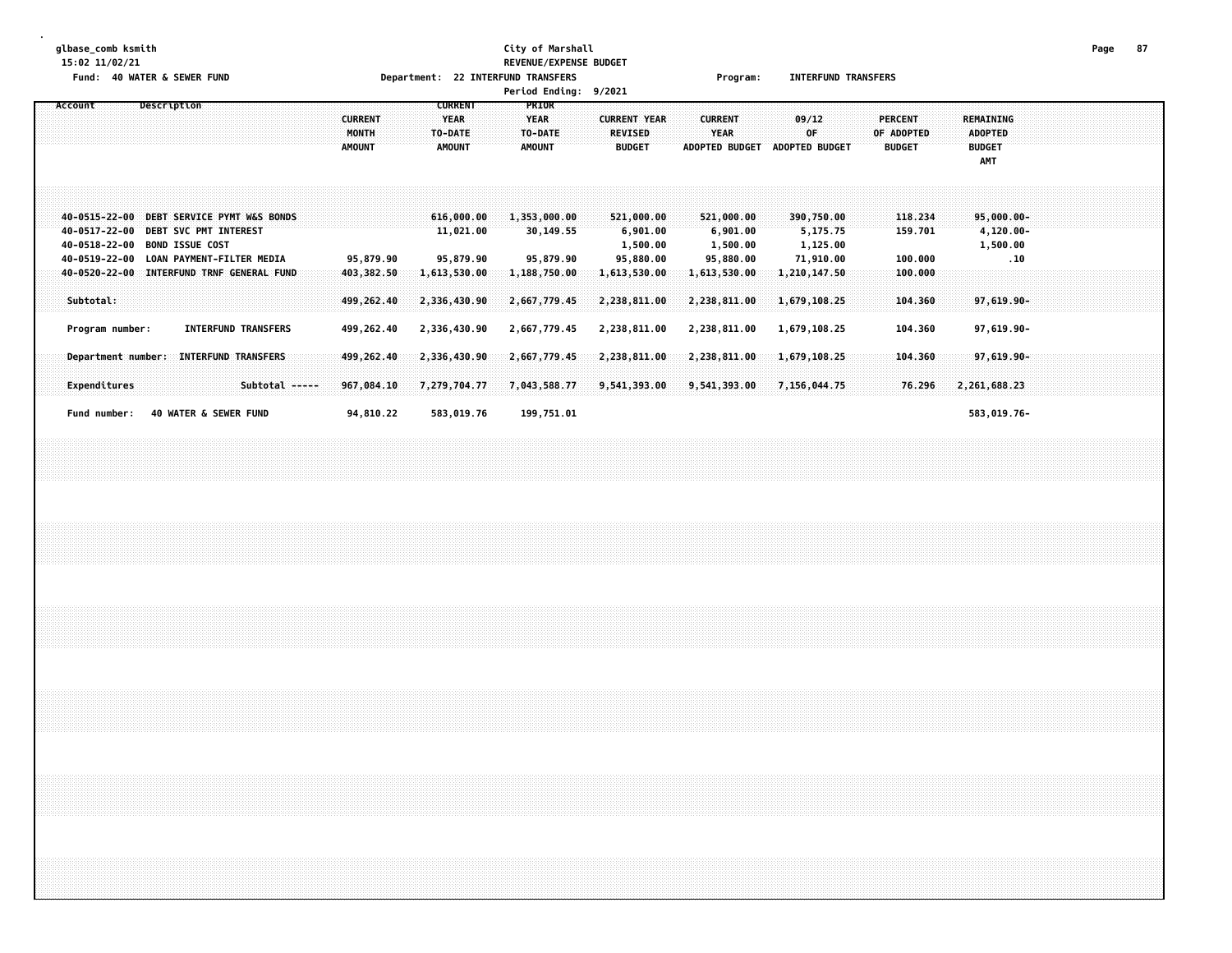# **glbase\_comb ksmith City of Marshall Page 88 15:02 11/02/21 REVENUE/EXPENSE BUDGET** Fund: 41 STORES INVENTORY FUND **Department: 1 CENTRAL STORES** Frogram: CENTRAL STORES

| Account |           |                 |  | Description |                                                            |  |  |                      | <b>CURRENT</b><br>MONTH<br>AMOUNT |  | <b>TURRENT</b><br><b>YEAR</b><br>TO-DATE<br><b>AMOUNT</b> |                            |  | PRIOR<br><b>YEAR</b><br>AMOUNT | TO-DATE                      |  | <b>REVISED</b><br><b>BUDGET</b> | <b>CURRENT YEAR</b> |  | <b>CURRENT</b><br><b>YEAR</b> |  | ADOPTED BUDGET ADOPTED BUDGET | 09/12<br>OF |  | <b>PERCENT</b><br>OF ADOPTED<br><b>BUDGET</b> |  |  | REMAINING<br>ADOPTED<br><b>BUDGET</b><br>AMT |  |  |  |  |
|---------|-----------|-----------------|--|-------------|------------------------------------------------------------|--|--|----------------------|-----------------------------------|--|-----------------------------------------------------------|----------------------------|--|--------------------------------|------------------------------|--|---------------------------------|---------------------|--|-------------------------------|--|-------------------------------|-------------|--|-----------------------------------------------|--|--|----------------------------------------------|--|--|--|--|
|         |           |                 |  |             | 41-5112-01-00 FUEL, OIL, & LUBE SALES                      |  |  |                      |                                   |  |                                                           | 191,094.13-                |  |                                | 162, 141.49-                 |  |                                 |                     |  |                               |  |                               |             |  |                                               |  |  | 191,094.13                                   |  |  |  |  |
|         | Subtotal: |                 |  |             |                                                            |  |  |                      |                                   |  |                                                           | 191,094.13-                |  |                                | 162, 141.49-                 |  |                                 |                     |  |                               |  |                               |             |  |                                               |  |  | 191,094.13                                   |  |  |  |  |
|         |           | Program number: |  |             | <b>CENTRAL STORES</b><br>Department number: CENTRAL STORES |  |  |                      |                                   |  |                                                           | 191,094.13-<br>191,094.13- |  |                                | 162, 141.49-<br>162, 141.49- |  |                                 |                     |  |                               |  |                               |             |  |                                               |  |  | 191,094.13<br>191,094.13                     |  |  |  |  |
|         | Revenues  |                 |  |             |                                                            |  |  | Subtotal ----------- |                                   |  |                                                           | 191,094.13-                |  |                                | 162, 141.49-                 |  |                                 |                     |  |                               |  |                               |             |  |                                               |  |  | 191,094.13                                   |  |  |  |  |
|         |           |                 |  |             |                                                            |  |  |                      |                                   |  |                                                           |                            |  |                                |                              |  |                                 |                     |  |                               |  |                               |             |  |                                               |  |  |                                              |  |  |  |  |
|         |           |                 |  |             |                                                            |  |  |                      |                                   |  |                                                           |                            |  |                                |                              |  |                                 |                     |  |                               |  |                               |             |  |                                               |  |  |                                              |  |  |  |  |
|         |           |                 |  |             |                                                            |  |  |                      |                                   |  |                                                           |                            |  |                                |                              |  |                                 |                     |  |                               |  |                               |             |  |                                               |  |  |                                              |  |  |  |  |
|         |           |                 |  |             |                                                            |  |  |                      |                                   |  |                                                           |                            |  |                                |                              |  |                                 |                     |  |                               |  |                               |             |  |                                               |  |  |                                              |  |  |  |  |
|         |           |                 |  |             |                                                            |  |  |                      |                                   |  |                                                           |                            |  |                                |                              |  |                                 |                     |  |                               |  |                               |             |  |                                               |  |  |                                              |  |  |  |  |
|         |           |                 |  |             |                                                            |  |  |                      |                                   |  |                                                           |                            |  |                                |                              |  |                                 |                     |  |                               |  |                               |             |  |                                               |  |  |                                              |  |  |  |  |
|         |           |                 |  |             |                                                            |  |  |                      |                                   |  |                                                           |                            |  |                                |                              |  |                                 |                     |  |                               |  |                               |             |  |                                               |  |  |                                              |  |  |  |  |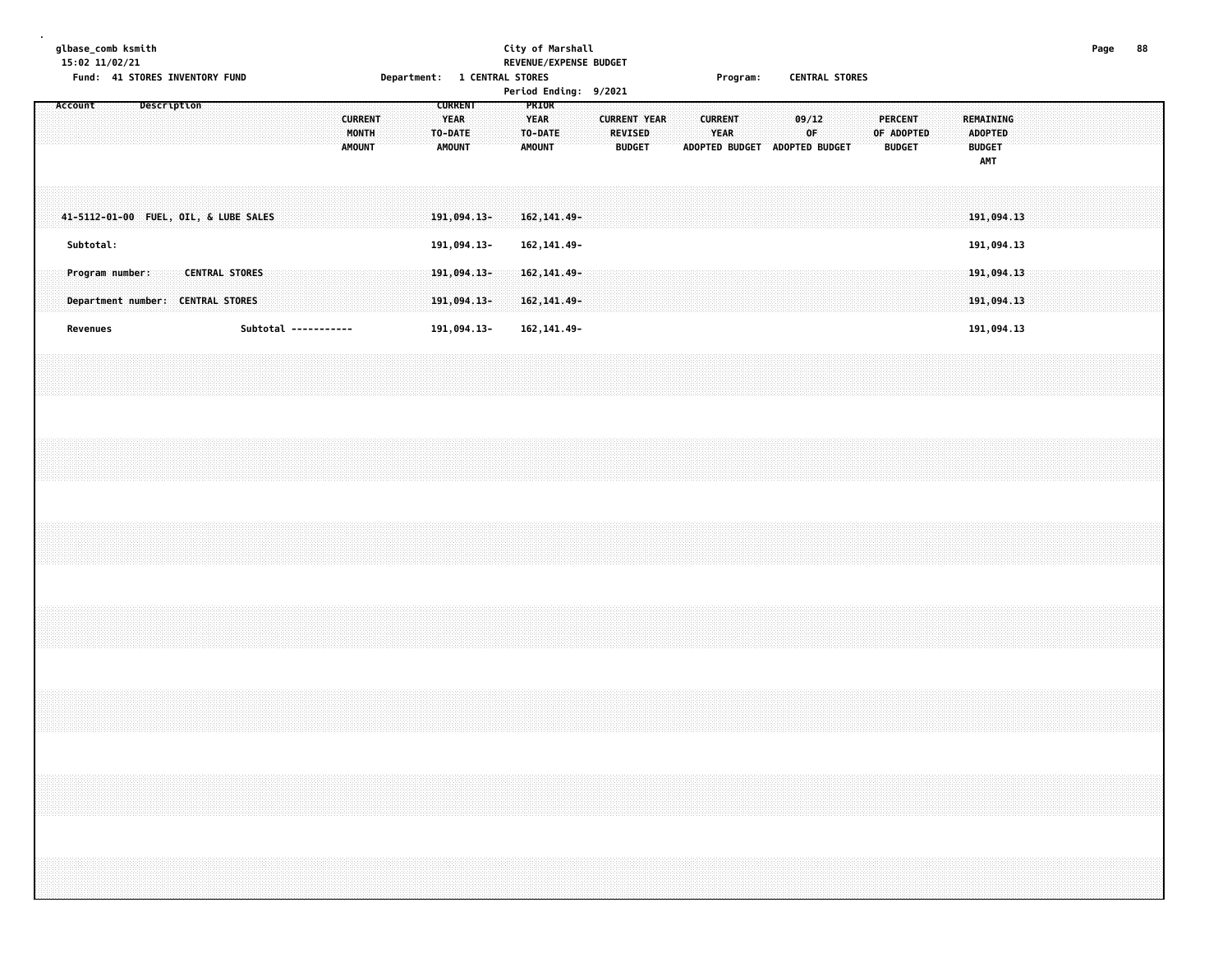### **glbase\_comb ksmith City of Marshall Page 89 15:02 11/02/21 REVENUE/EXPENSE BUDGET** Department: 1 CENTRAL STORES (Program: CENTRAL STORES

| LAND: 4T SINKES INVENTANT LAND           | Department: I CENTRAL STURES                                                                          | Period Ending: 9/2021                                                                                      | Program: CENTRAL SIURES                                                       |                                                                                                             |  |
|------------------------------------------|-------------------------------------------------------------------------------------------------------|------------------------------------------------------------------------------------------------------------|-------------------------------------------------------------------------------|-------------------------------------------------------------------------------------------------------------|--|
| Account<br>Description                   | <b>CURRENT</b><br><b>CURRENT</b><br><b>YEAR</b><br>MONTH<br>TO-DATE<br><b>AMOUNT</b><br><b>AMOUNT</b> | PRIOR<br><b>YEAR</b><br><b>CURRENT YEAR</b><br><b>REVISED</b><br>TO-DATE<br><b>AMOUNT</b><br><b>BUDGET</b> | 09/12<br><b>CURRENT</b><br><b>YEAR</b><br>OF<br>ADOPTED BUDGET ADOPTED BUDGET | <b>PERCENT</b><br>REMAINING<br>OF ADOPTED<br><b>ADOPTED</b><br><b>BUDGET</b><br><b>BUDGET</b><br><b>AMT</b> |  |
| 41-0205-01-00 FUEL, OIL AND LUBE         | 129,787.61                                                                                            | 156,973.20                                                                                                 |                                                                               | 129,787.61-                                                                                                 |  |
| Subtotal:                                | 129,787.61                                                                                            | 156,973.20                                                                                                 |                                                                               | 129,787.61-                                                                                                 |  |
| Program number:<br><b>CENTRAL STORES</b> | 129,787.61                                                                                            | 156,973.20                                                                                                 |                                                                               | $129,787.61 -$                                                                                              |  |
| Department number: CENTRAL STORES        | 129,787.61                                                                                            | 156,973.20                                                                                                 |                                                                               | 129,787.61-                                                                                                 |  |
| Expenditures<br>Subtotal -----------     | 129,787.61                                                                                            | 156,973.20                                                                                                 |                                                                               | 129,787.61-                                                                                                 |  |
| Fund number: 41 STORES INVENTORY FUND    | $61,306.52 -$                                                                                         | $5,168.29 -$                                                                                               |                                                                               | 61,306.52                                                                                                   |  |
|                                          |                                                                                                       |                                                                                                            |                                                                               |                                                                                                             |  |
|                                          |                                                                                                       |                                                                                                            |                                                                               |                                                                                                             |  |
|                                          |                                                                                                       |                                                                                                            |                                                                               |                                                                                                             |  |
|                                          |                                                                                                       |                                                                                                            |                                                                               |                                                                                                             |  |
|                                          |                                                                                                       |                                                                                                            |                                                                               |                                                                                                             |  |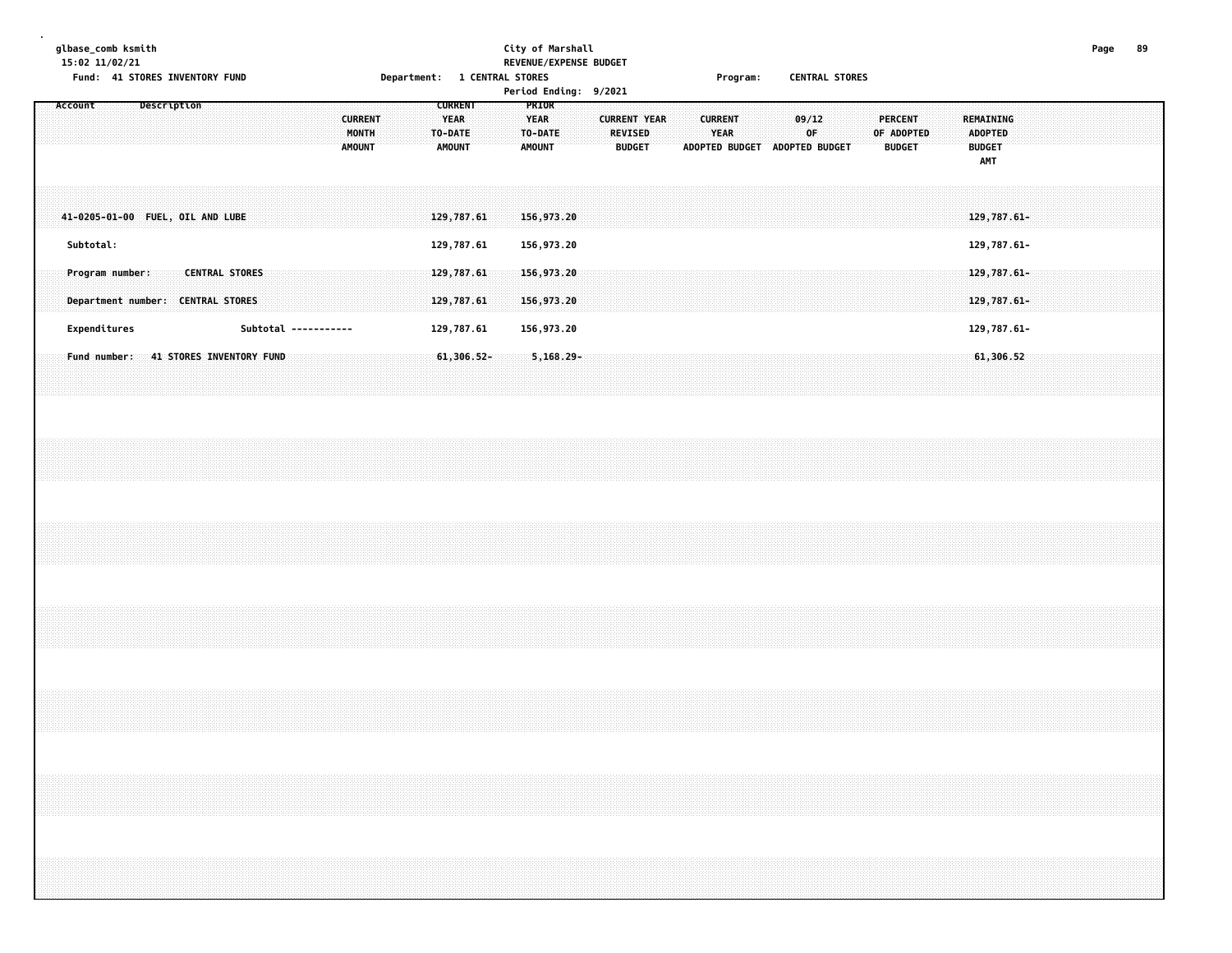### **glbase\_comb ksmith City of Marshall Page 90 15:02 11/02/21 REVENUE/EXPENSE BUDGET**

| Fund: 42 LAW ENFORCEMENT FUND                                                                                                                                                                                                                        | Department:                                                                                                                                 | Program:                                                                                                                                                                                                                                                                                                                    |
|------------------------------------------------------------------------------------------------------------------------------------------------------------------------------------------------------------------------------------------------------|---------------------------------------------------------------------------------------------------------------------------------------------|-----------------------------------------------------------------------------------------------------------------------------------------------------------------------------------------------------------------------------------------------------------------------------------------------------------------------------|
|                                                                                                                                                                                                                                                      |                                                                                                                                             | Period Ending: 9/2021                                                                                                                                                                                                                                                                                                       |
| Description<br>Account                                                                                                                                                                                                                               | <b>CURRENT</b><br><b>CURRENT</b><br><b>YEAR</b><br>MONTH<br>TO-DATE<br><b>AMOUNT</b><br><b>AMOUNT</b>                                       | <b>PRIOR</b><br><b>YEAR</b><br><b>CURRENT YEAR</b><br>09/12<br><b>PERCENT</b><br><b>REMAINING</b><br><b>CURRENT</b><br>YEAR<br>0F<br>TO-DATE<br><b>REVISED</b><br>OF ADOPTED<br><b>ADOPTED</b><br><b>AMOUNT</b><br><b>BUDGET</b><br><b>ADOPTED BUDGET</b><br><b>ADOPTED BUDGET</b><br><b>BUDGET</b><br><b>BUDGET</b><br>AMT |
| 42-4200-00-00 FEDERAL GRANTS<br>42-4202-00-00 REVENUE-LEOSE                                                                                                                                                                                          | $28,217.57-$<br>$3,255.31-$                                                                                                                 | 28,217.57<br>$3,519.10-$<br>3,255.31                                                                                                                                                                                                                                                                                        |
| Subtotal:<br>42-5038-00-00 BUILDING SECURITY FUND<br>42-5039-00-00 BLDG SEC FUND 2020                                                                                                                                                                | 31,472.88-<br>$125.12 -$<br>$1,364.69 -$<br>$516.62 -$<br>4,384.20-                                                                         | 3,519.10-<br>31,472.88<br>$1,522.48-$<br>1,364.69<br>4,029.38-<br>4,384.20                                                                                                                                                                                                                                                  |
| Subtotal:                                                                                                                                                                                                                                            | 641.74-<br>5,748.89-                                                                                                                        | 5,551.86-<br>5,748.89                                                                                                                                                                                                                                                                                                       |
| 42-5100-00-00 INTEREST-CONTROLLED SUBSTANCE<br>42-5101-00-00 INTEREST-BLDG SECURITY FUND<br>42-5104-00-00 INTEREST-ANIMAL SHELTER<br>42-5107-00-00 INTEREST - LEOSE<br>42-5125-00-00 MISCELLEANOUS REVENUE<br>42-5127-00-00 DONATIONS-ANIMAL SHELTER | $9.54 -$<br>∵96∹<br>$13.74-$<br>$1.38 -$<br>$.28 -$<br>$2.80 -$<br>$.22 -$<br>$2.26 -$<br>$500.00 -$<br>$600.00 -$<br>17,862.94-<br>720.00- | $264.33 -$<br>9.54<br>$284.14 -$<br>13.74<br>$68.92 -$<br>2.80<br>$38.01 -$<br>2.26<br>33,360.00-<br>600.00<br>17,862.94<br>$1,690.00 -$                                                                                                                                                                                    |
| 42-5161-00-00 CONFISCATED MONEY-SEIZE-STATE<br>Subtotal:                                                                                                                                                                                             | $3,036.32 -$<br>21,527.60-<br>$1,222.84-$                                                                                                   | 3,036.32<br>35,705.40-<br>21,527.60                                                                                                                                                                                                                                                                                         |
| Program number:<br>Department number:<br>Subtotal -----<br><b>Revenues</b>                                                                                                                                                                           | 58,749.37-<br>1,864.58-<br>$1,864.58 -$<br>$58,749.37-$<br>58,749.37-<br>1,864.58-                                                          | 44,776.36-<br>58,749.37<br>58,749.37<br>44,776.36-<br>58,749.37<br>44,776.36-                                                                                                                                                                                                                                               |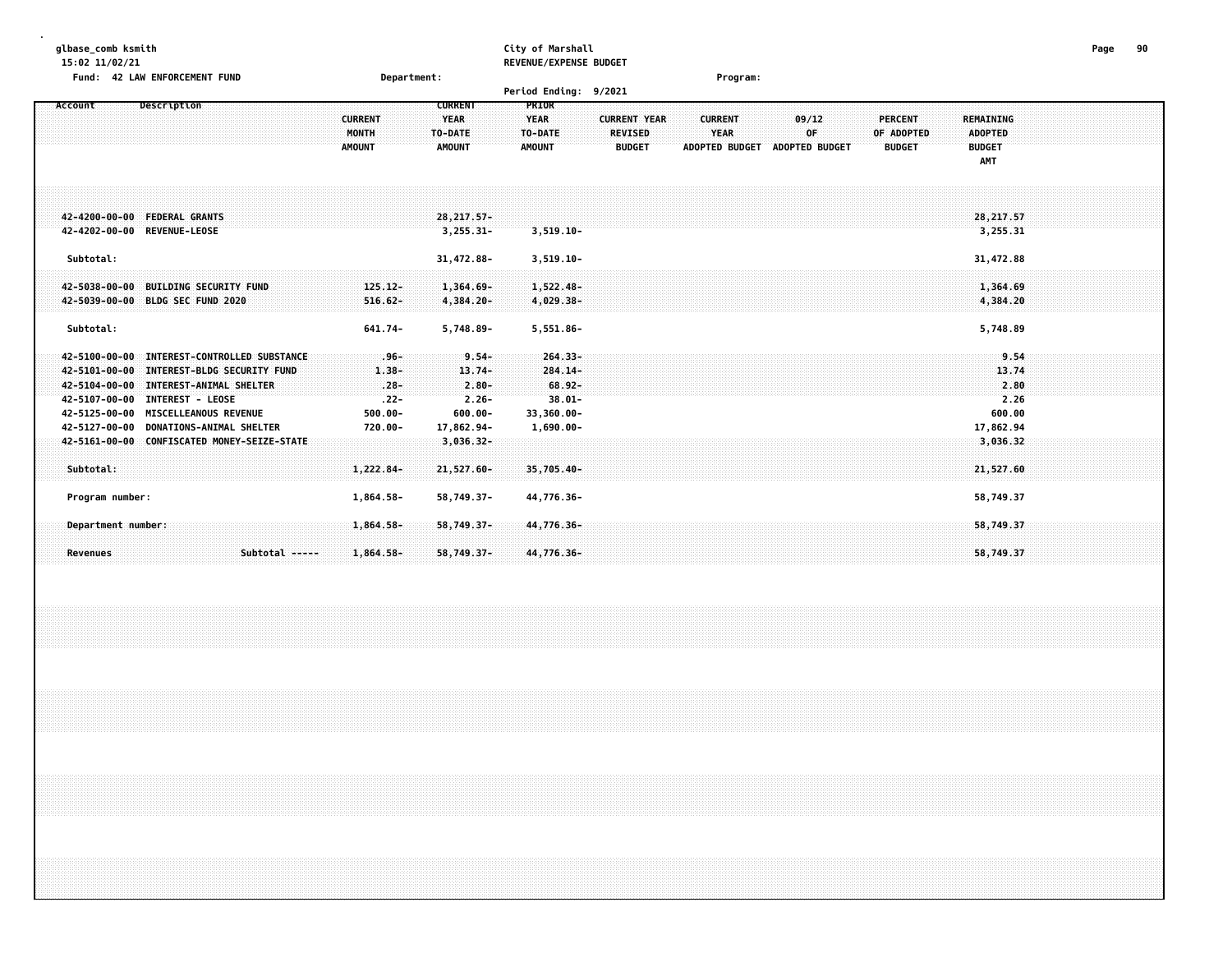# **glbase\_comb ksmith City of Marshall Page 91 15:02 11/02/21 REVENUE/EXPENSE BUDGET Fund: 42 LAW ENFORCEMENT FUND Department: 2 MISCELLANEOUS Program:**

|         |                                           |             |  |  |  |                                          |  |                                                    |                      |  |                                           |                  | Period Ending: 9/2021 |                     |                                 |  |                               |  |                                              |  |                              |               |  |                                                            |                        |  |  |  |
|---------|-------------------------------------------|-------------|--|--|--|------------------------------------------|--|----------------------------------------------------|----------------------|--|-------------------------------------------|------------------|-----------------------|---------------------|---------------------------------|--|-------------------------------|--|----------------------------------------------|--|------------------------------|---------------|--|------------------------------------------------------------|------------------------|--|--|--|
| Account |                                           | Description |  |  |  | <b>CURRENT</b><br>MONTH<br><b>AMOUNT</b> |  | <b>CURRENT</b><br><b>YEAR</b><br>TO-DATE<br>AMOUNT |                      |  | PRIOR<br><b>YEAR</b><br>TO-DATE<br>AMOUNT |                  |                       | <b>CURRENT YEAR</b> | <b>REVISED</b><br><b>BUDGET</b> |  | <b>CURRENT</b><br><b>YEAR</b> |  | 09/12<br>OF<br>ADOPTED BUDGET ADOPTED BUDGET |  | <b>PERCENT</b><br>OF ADOPTED | <b>BUDGET</b> |  | REMAINING<br><b>ADOPTED</b><br><b>BUDGET</b><br><b>AMT</b> |                        |  |  |  |
|         | 42-0213-02-00 MOTOR VEHICLE               |             |  |  |  |                                          |  |                                                    |                      |  | 3,506.00                                  |                  |                       |                     |                                 |  |                               |  |                                              |  |                              |               |  |                                                            |                        |  |  |  |
|         | Subtotal:                                 |             |  |  |  |                                          |  |                                                    |                      |  | 3,506.00                                  |                  |                       |                     |                                 |  |                               |  |                                              |  |                              |               |  |                                                            |                        |  |  |  |
|         | 42-0347-02-00 MISCELLEANOUS<br>Subtotal:  |             |  |  |  |                                          |  |                                                    | 7,529.43<br>7,529.43 |  |                                           | 202.80<br>202.80 |                       |                     |                                 |  |                               |  |                                              |  |                              |               |  |                                                            | 7,529.43-<br>7,529.43- |  |  |  |
|         | 42-0440-02-00 OTHER MACHINERY & EQUIPMENT |             |  |  |  |                                          |  |                                                    |                      |  | 21,887.94                                 |                  |                       |                     |                                 |  |                               |  |                                              |  |                              |               |  |                                                            |                        |  |  |  |
|         | Subtotal:<br>Program number:              |             |  |  |  |                                          |  |                                                    | 7,529.43             |  | 21,887.94<br>25,596.74                    |                  |                       |                     |                                 |  |                               |  |                                              |  |                              |               |  |                                                            | 7,529.43-              |  |  |  |
|         | Department number: MISCELLANEOUS          |             |  |  |  |                                          |  |                                                    | 7,529.43             |  | 25,596.74                                 |                  |                       |                     |                                 |  |                               |  |                                              |  |                              |               |  |                                                            | 7,529.43-              |  |  |  |
|         |                                           |             |  |  |  |                                          |  |                                                    |                      |  |                                           |                  |                       |                     |                                 |  |                               |  |                                              |  |                              |               |  |                                                            |                        |  |  |  |
|         |                                           |             |  |  |  |                                          |  |                                                    |                      |  |                                           |                  |                       |                     |                                 |  |                               |  |                                              |  |                              |               |  |                                                            |                        |  |  |  |
|         |                                           |             |  |  |  |                                          |  |                                                    |                      |  |                                           |                  |                       |                     |                                 |  |                               |  |                                              |  |                              |               |  |                                                            |                        |  |  |  |
|         |                                           |             |  |  |  |                                          |  |                                                    |                      |  |                                           |                  |                       |                     |                                 |  |                               |  |                                              |  |                              |               |  |                                                            |                        |  |  |  |
|         |                                           |             |  |  |  |                                          |  |                                                    |                      |  |                                           |                  |                       |                     |                                 |  |                               |  |                                              |  |                              |               |  |                                                            |                        |  |  |  |
|         |                                           |             |  |  |  |                                          |  |                                                    |                      |  |                                           |                  |                       |                     |                                 |  |                               |  |                                              |  |                              |               |  |                                                            |                        |  |  |  |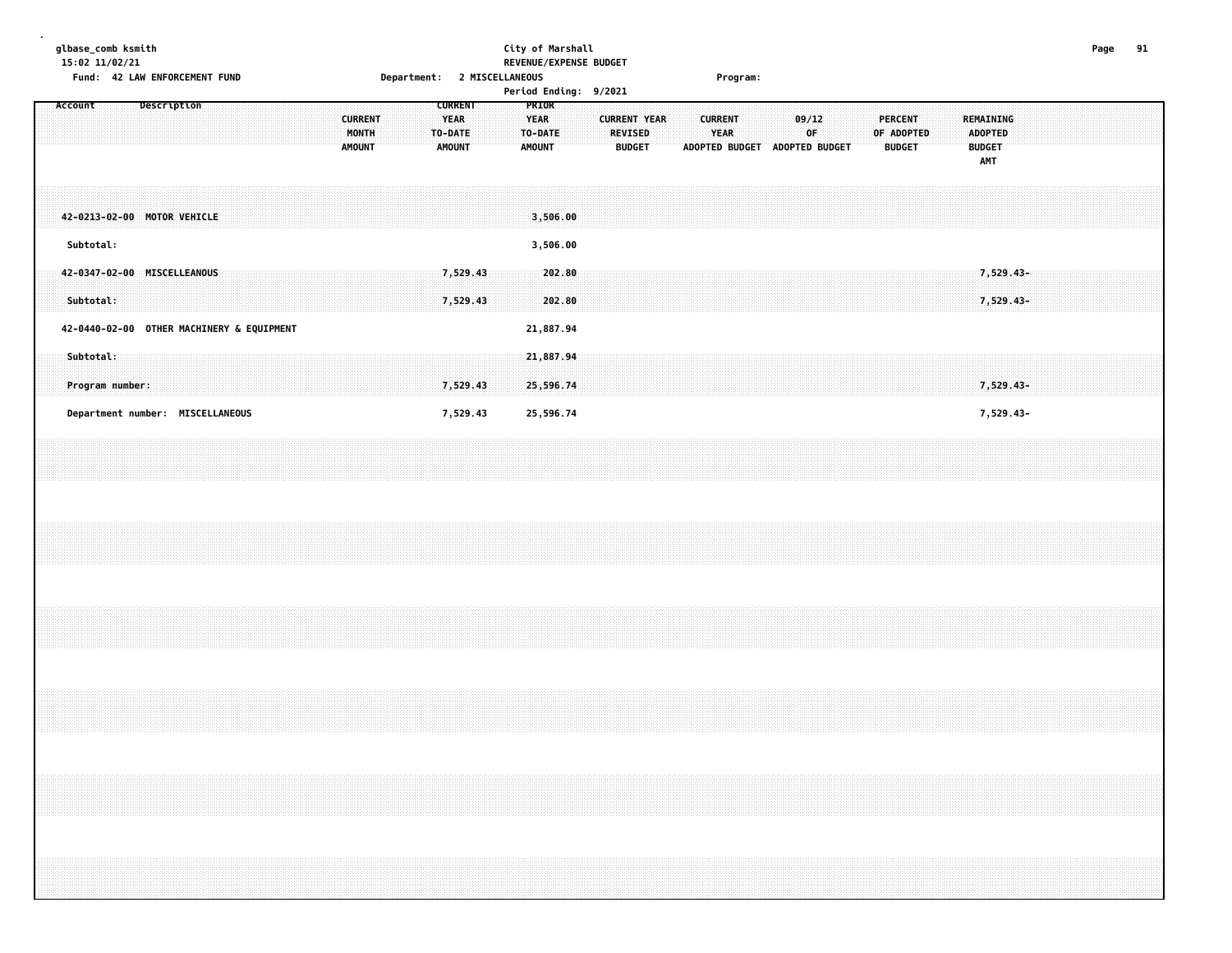# **glbase\_comb ksmith City of Marshall Page 92 15:02 11/02/21 REVENUE/EXPENSE BUDGET** Fund: 42 LAW ENFORCEMENT FUND **Solution Controlly Controlly Department:** 3 CONTROLLED SUBSTANCE **From Program: 4 CID DIVISION**

|  | Account   |                                  | Description |  |  |  |  | <b>CURRENT</b><br>MONTH<br><b>AMOUNT</b> |  |  | <b>CURRENT</b><br>YEAR<br>TO-DATE<br><b>AMOUNT</b> |  | PRIOR<br>YEAR<br>TO-DATE<br>AMOUNT |                  |  | <b>CURRENT YEAR</b><br><b>REVISED</b><br><b>BUDGET</b> |  |  | <b>CURRENT</b><br><b>YEAR</b><br>ADOPTED BUDGET ADOPTED BUDGET |  | 09/12<br>OF |  | PERCENT<br><b>BUDGET</b> | OF ADOPTED |  | <b>BUDGET</b> | REMAINING<br>ADOPTED |         |  |  |  |
|--|-----------|----------------------------------|-------------|--|--|--|--|------------------------------------------|--|--|----------------------------------------------------|--|------------------------------------|------------------|--|--------------------------------------------------------|--|--|----------------------------------------------------------------|--|-------------|--|--------------------------|------------|--|---------------|----------------------|---------|--|--|--|
|  |           | 42-0205-03-04 FUEL, OIL AND LUBE |             |  |  |  |  |                                          |  |  | 246.43                                             |  |                                    | 161.70           |  |                                                        |  |  |                                                                |  |             |  |                          |            |  |               | AMT<br>$246.43-$     |         |  |  |  |
|  | Subtotal: | Program number: 4 CID DIVISION   |             |  |  |  |  |                                          |  |  | 246.43<br>246.43                                   |  |                                    | 161.70<br>161.70 |  |                                                        |  |  |                                                                |  |             |  |                          |            |  |               | 246.43-              | 246.43- |  |  |  |
|  |           |                                  |             |  |  |  |  |                                          |  |  |                                                    |  |                                    |                  |  |                                                        |  |  |                                                                |  |             |  |                          |            |  |               |                      |         |  |  |  |
|  |           |                                  |             |  |  |  |  |                                          |  |  |                                                    |  |                                    |                  |  |                                                        |  |  |                                                                |  |             |  |                          |            |  |               |                      |         |  |  |  |
|  |           |                                  |             |  |  |  |  |                                          |  |  |                                                    |  |                                    |                  |  |                                                        |  |  |                                                                |  |             |  |                          |            |  |               |                      |         |  |  |  |
|  |           |                                  |             |  |  |  |  |                                          |  |  |                                                    |  |                                    |                  |  |                                                        |  |  |                                                                |  |             |  |                          |            |  |               |                      |         |  |  |  |
|  |           |                                  |             |  |  |  |  |                                          |  |  |                                                    |  |                                    |                  |  |                                                        |  |  |                                                                |  |             |  |                          |            |  |               |                      |         |  |  |  |
|  |           |                                  |             |  |  |  |  |                                          |  |  |                                                    |  |                                    |                  |  |                                                        |  |  |                                                                |  |             |  |                          |            |  |               |                      |         |  |  |  |
|  |           |                                  |             |  |  |  |  |                                          |  |  |                                                    |  |                                    |                  |  |                                                        |  |  |                                                                |  |             |  |                          |            |  |               |                      |         |  |  |  |
|  |           |                                  |             |  |  |  |  |                                          |  |  |                                                    |  |                                    |                  |  |                                                        |  |  |                                                                |  |             |  |                          |            |  |               |                      |         |  |  |  |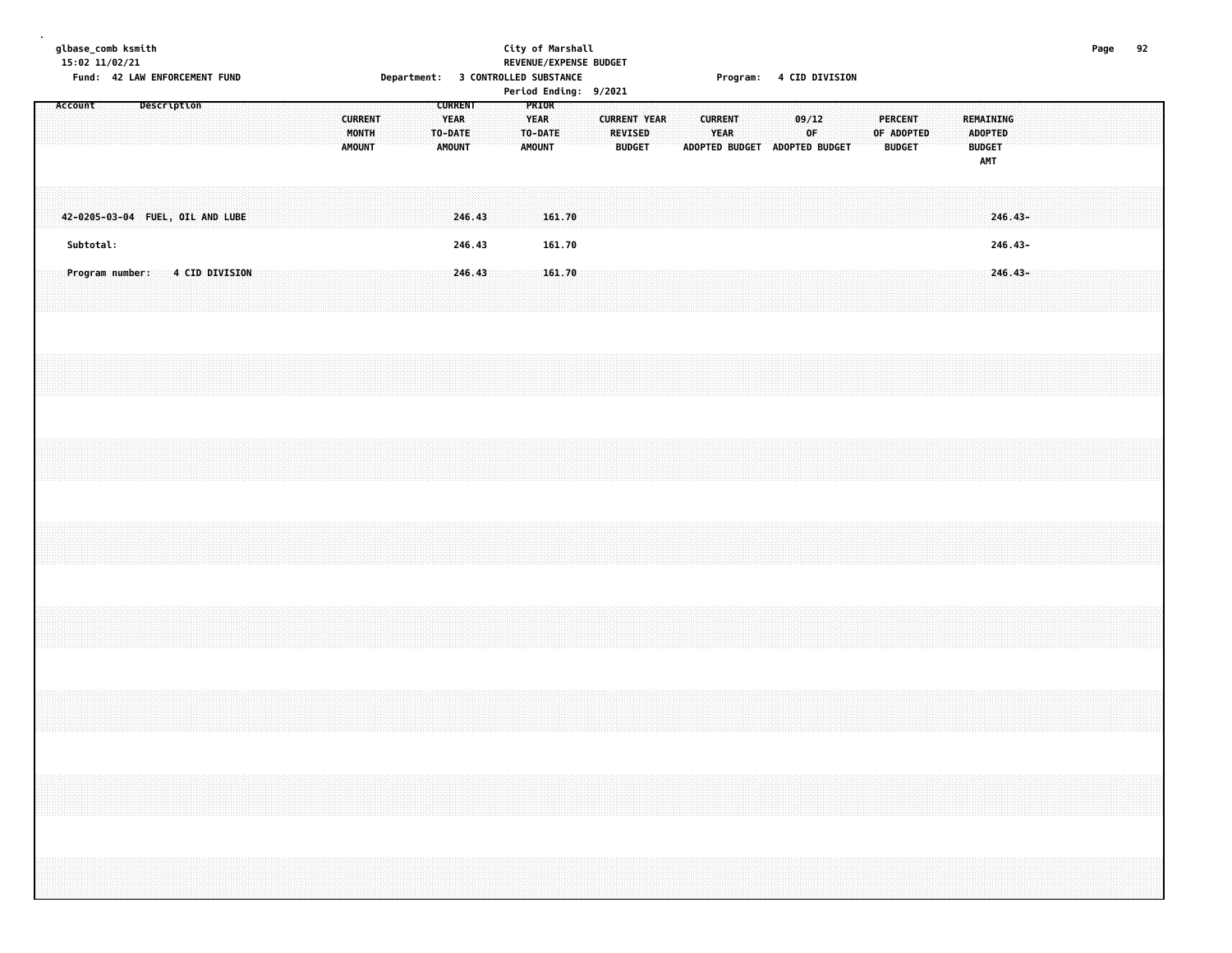### **glbase\_comb ksmith City of Marshall Page 93 15:02 11/02/21 REVENUE/EXPENSE BUDGET** Fund: 42 LAW ENFORCEMENT FUND **Department: 3 CONTROLLED SUBSTANCE** Program: 5 FEDERAL **Period Ending: 9/2021**

|  | Account   |  |  | Description |                                                                      |  |  |  | <b>CURRENT</b><br>MONTH<br><b>AMOUNT</b> |  |  | <b>CURRENT</b><br><b>YEAR</b><br>TO-DATE<br><b>AMOUNT</b> |  | PRIOR<br><b>YEAR</b><br>TO-DATE<br><b>AMOUNT</b> |        |  | <b>CURRENT YEAR</b> | <b>REVISED</b><br><b>BUDGET</b> |  | <b>CURRENT</b><br><b>YEAR</b><br>ADOPTED BUDGET ADOPTED BUDGET |  | 09/12 | OF |  | <b>PERCENT</b><br>OF ADOPTED | <b>BUDGET</b> |  | <b>BUDGET</b> | REMAINING<br><b>ADOPTED</b><br>AMT |  |  |  |  |
|--|-----------|--|--|-------------|----------------------------------------------------------------------|--|--|--|------------------------------------------|--|--|-----------------------------------------------------------|--|--------------------------------------------------|--------|--|---------------------|---------------------------------|--|----------------------------------------------------------------|--|-------|----|--|------------------------------|---------------|--|---------------|------------------------------------|--|--|--|--|
|  | Subtotal: |  |  |             | 42-0440-03-05 OTHER MACHINERY & EQUIPMENT                            |  |  |  |                                          |  |  | 7,332.00<br>7,332.00                                      |  |                                                  |        |  |                     |                                 |  |                                                                |  |       |    |  |                              |               |  |               | 7,332.00-<br>7,332.00-             |  |  |  |  |
|  |           |  |  |             | Program number: 5 FEDERAL<br>Department number: CONTROLLED SUBSTANCE |  |  |  |                                          |  |  | 7,332.00<br>7,578.43                                      |  |                                                  | 161.70 |  |                     |                                 |  |                                                                |  |       |    |  |                              |               |  |               | $7,332.00 -$<br>7,578.43-          |  |  |  |  |
|  |           |  |  |             |                                                                      |  |  |  |                                          |  |  |                                                           |  |                                                  |        |  |                     |                                 |  |                                                                |  |       |    |  |                              |               |  |               |                                    |  |  |  |  |
|  |           |  |  |             |                                                                      |  |  |  |                                          |  |  |                                                           |  |                                                  |        |  |                     |                                 |  |                                                                |  |       |    |  |                              |               |  |               |                                    |  |  |  |  |
|  |           |  |  |             |                                                                      |  |  |  |                                          |  |  |                                                           |  |                                                  |        |  |                     |                                 |  |                                                                |  |       |    |  |                              |               |  |               |                                    |  |  |  |  |
|  |           |  |  |             |                                                                      |  |  |  |                                          |  |  |                                                           |  |                                                  |        |  |                     |                                 |  |                                                                |  |       |    |  |                              |               |  |               |                                    |  |  |  |  |
|  |           |  |  |             |                                                                      |  |  |  |                                          |  |  |                                                           |  |                                                  |        |  |                     |                                 |  |                                                                |  |       |    |  |                              |               |  |               |                                    |  |  |  |  |
|  |           |  |  |             |                                                                      |  |  |  |                                          |  |  |                                                           |  |                                                  |        |  |                     |                                 |  |                                                                |  |       |    |  |                              |               |  |               |                                    |  |  |  |  |
|  |           |  |  |             |                                                                      |  |  |  |                                          |  |  |                                                           |  |                                                  |        |  |                     |                                 |  |                                                                |  |       |    |  |                              |               |  |               |                                    |  |  |  |  |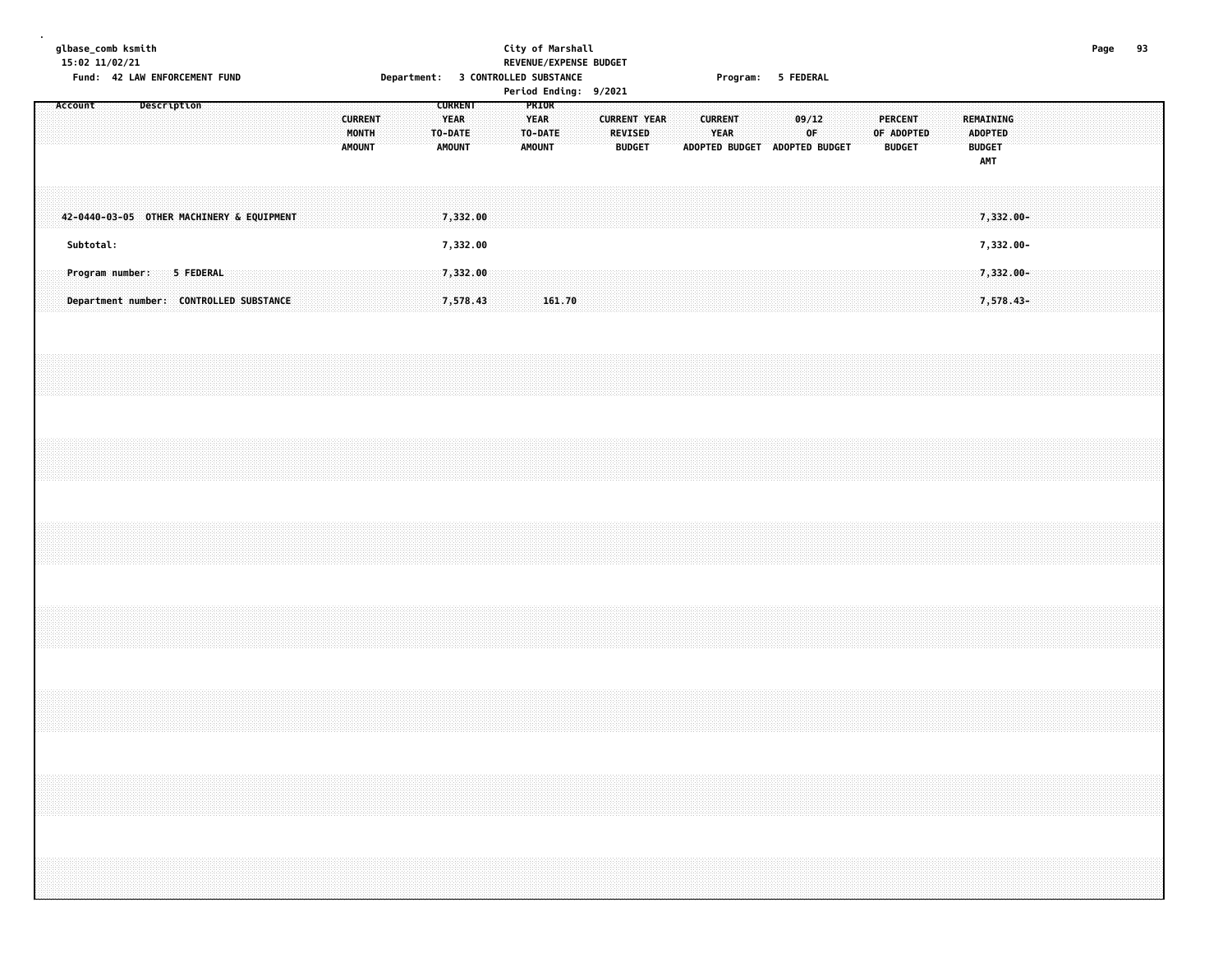# **glbase\_comb ksmith City of Marshall Page 94 15:02 11/02/21 REVENUE/EXPENSE BUDGET** Fund: 42 LAW ENFORCEMENT FUND **Solution Consument Consument: 4 ANIMAL SHELTER** Service of the Service of Program: ANIMAL SHELTER

| Account |                                                      |  | Description |                       |  |  |  | <b>CURRENT</b><br>MONTH<br><b>AMOUNT</b> |                  |  | <b>CURRENT</b><br><b>YEAR</b><br>TO-DATE<br><b>AMOUNT</b> |  | PRIOR<br>YEAR<br>TO-DATE<br><b>AMOUNT</b> |  |  | <b>CURRENT YEAR</b><br><b>REVISED</b><br><b>BUDGET</b> |  | <b>CURRENT</b><br><b>YEAR</b> |  | ADOPTED BUDGET ADOPTED BUDGET | 09/12 | OF |  | <b>PERCENT</b><br>OF ADOPTED<br><b>BUDGET</b> |  | REMAINING<br><b>ADOPTED</b><br><b>BUDGET</b><br>AMT |                            |  |  |  |
|---------|------------------------------------------------------|--|-------------|-----------------------|--|--|--|------------------------------------------|------------------|--|-----------------------------------------------------------|--|-------------------------------------------|--|--|--------------------------------------------------------|--|-------------------------------|--|-------------------------------|-------|----|--|-----------------------------------------------|--|-----------------------------------------------------|----------------------------|--|--|--|
|         | 42-0347-04-00 MISCELLEANOUS                          |  |             |                       |  |  |  |                                          | 963.59           |  | 3,692.45                                                  |  | 2,033.72                                  |  |  |                                                        |  |                               |  |                               |       |    |  |                                               |  |                                                     | 3,692.45-                  |  |  |  |
|         | Subtotal:                                            |  |             |                       |  |  |  |                                          | 963.59           |  | 3,692.45                                                  |  | 2,033.72                                  |  |  |                                                        |  |                               |  |                               |       |    |  |                                               |  |                                                     | 3,692.45-                  |  |  |  |
|         | Program number:<br>Department number: ANIMAL SHELTER |  |             | <b>ANIMAL SHELTER</b> |  |  |  |                                          | 963.59<br>963.59 |  | 3,692.45<br>3,692.45                                      |  | 2,033.72<br>2,033.72                      |  |  |                                                        |  |                               |  |                               |       |    |  |                                               |  |                                                     | $3,692.45-$<br>$3,692.45-$ |  |  |  |
|         |                                                      |  |             |                       |  |  |  |                                          |                  |  |                                                           |  |                                           |  |  |                                                        |  |                               |  |                               |       |    |  |                                               |  |                                                     |                            |  |  |  |
|         |                                                      |  |             |                       |  |  |  |                                          |                  |  |                                                           |  |                                           |  |  |                                                        |  |                               |  |                               |       |    |  |                                               |  |                                                     |                            |  |  |  |
|         |                                                      |  |             |                       |  |  |  |                                          |                  |  |                                                           |  |                                           |  |  |                                                        |  |                               |  |                               |       |    |  |                                               |  |                                                     |                            |  |  |  |
|         |                                                      |  |             |                       |  |  |  |                                          |                  |  |                                                           |  |                                           |  |  |                                                        |  |                               |  |                               |       |    |  |                                               |  |                                                     |                            |  |  |  |
|         |                                                      |  |             |                       |  |  |  |                                          |                  |  |                                                           |  |                                           |  |  |                                                        |  |                               |  |                               |       |    |  |                                               |  |                                                     |                            |  |  |  |
|         |                                                      |  |             |                       |  |  |  |                                          |                  |  |                                                           |  |                                           |  |  |                                                        |  |                               |  |                               |       |    |  |                                               |  |                                                     |                            |  |  |  |
|         |                                                      |  |             |                       |  |  |  |                                          |                  |  |                                                           |  |                                           |  |  |                                                        |  |                               |  |                               |       |    |  |                                               |  |                                                     |                            |  |  |  |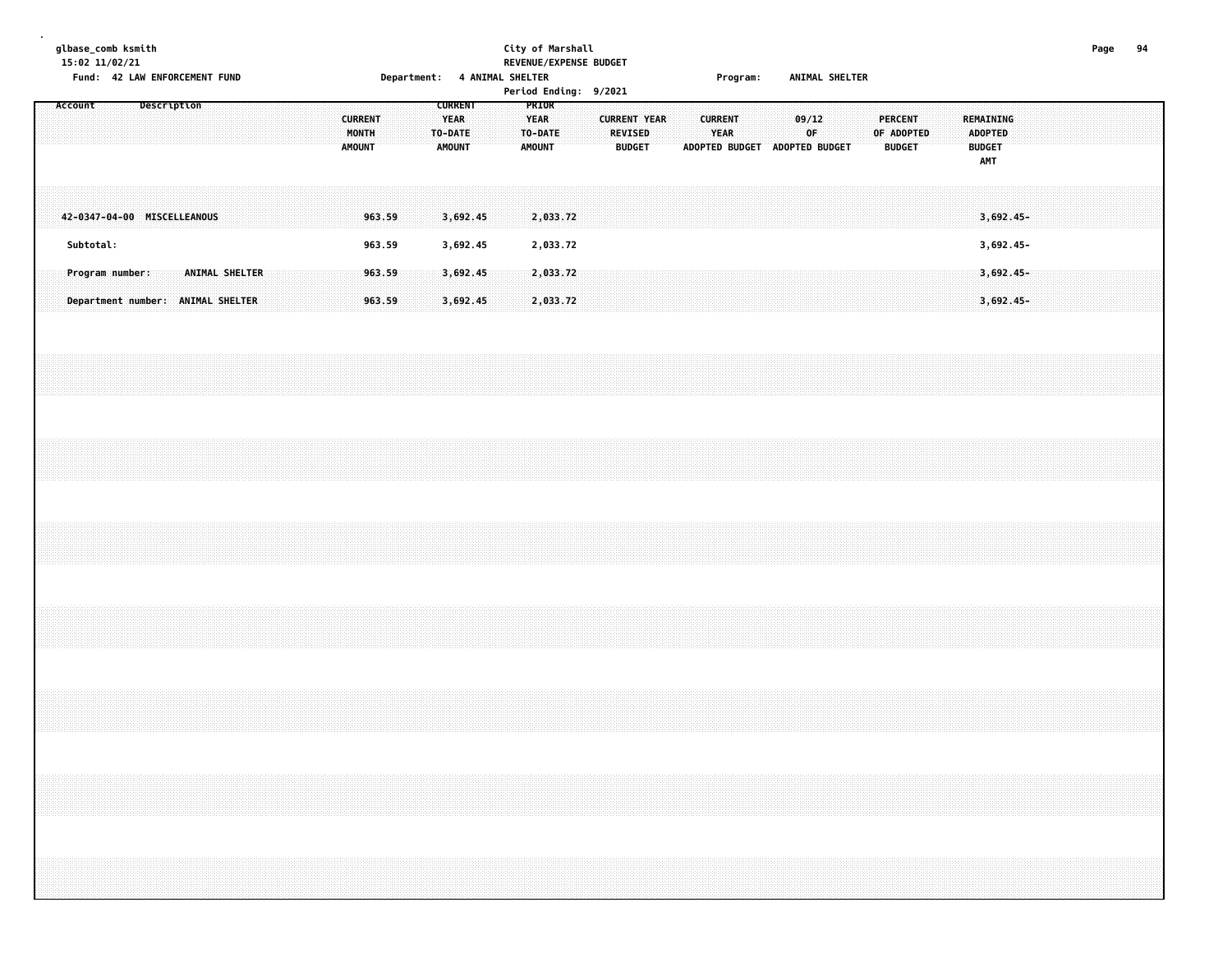# **glbase\_comb ksmith City of Marshall Page 95 15:02 11/02/21 REVENUE/EXPENSE BUDGET** Fund: 42 LAW ENFORCEMENT FUND **Department: 5 BLDG SECURITY FUND** Program: BUILDING SECURITIES

|  |           |                             |                    |  |                                             |  |                                          |  |                                  |                |  |                                |                  | $1.51$ contributing $3/2.021$ |                                 |                     |  |                               |                               |             |  |                                        |  |                                                     |  |  |  |  |
|--|-----------|-----------------------------|--------------------|--|---------------------------------------------|--|------------------------------------------|--|----------------------------------|----------------|--|--------------------------------|------------------|-------------------------------|---------------------------------|---------------------|--|-------------------------------|-------------------------------|-------------|--|----------------------------------------|--|-----------------------------------------------------|--|--|--|--|
|  | Account   |                             | <b>Description</b> |  |                                             |  | <b>CURRENT</b><br>MONTH<br><b>AMOUNT</b> |  | YEAR<br>TO-DATE<br><b>AMOUNT</b> | <b>CURRENT</b> |  | PRIOR<br>YEAR<br><b>AMOUNT</b> | TO-DATE          |                               | <b>REVISED</b><br><b>BUDGET</b> | <b>CURRENT YEAR</b> |  | <b>CURRENT</b><br><b>YEAR</b> | ADOPTED BUDGET ADOPTED BUDGET | 09/12<br>OF |  | PERCENT<br>OF ADOPTED<br><b>BUDGET</b> |  | REMAINING<br><b>ADOPTED</b><br><b>BUDGET</b><br>AMT |  |  |  |  |
|  |           |                             |                    |  | 42-0218-05-00 SMALL TOOLS & MINOR EQUIPMENT |  |                                          |  |                                  |                |  |                                | 230.47           |                               |                                 |                     |  |                               |                               |             |  |                                        |  |                                                     |  |  |  |  |
|  | Subtotal: |                             |                    |  |                                             |  |                                          |  |                                  |                |  |                                | 230.47           |                               |                                 |                     |  |                               |                               |             |  |                                        |  |                                                     |  |  |  |  |
|  | Subtotal: | 42-0347-05-00 MISCELLEANOUS |                    |  |                                             |  |                                          |  |                                  |                |  |                                | 105.00<br>105.00 |                               |                                 |                     |  |                               |                               |             |  |                                        |  |                                                     |  |  |  |  |
|  |           | Program number:             |                    |  | <b>BUILDING SECURITIES</b>                  |  |                                          |  |                                  |                |  |                                | 335.47           |                               |                                 |                     |  |                               |                               |             |  |                                        |  |                                                     |  |  |  |  |
|  |           |                             |                    |  | Department number: BLDG SECURITY FUND       |  |                                          |  |                                  |                |  |                                | 335.47           |                               |                                 |                     |  |                               |                               |             |  |                                        |  |                                                     |  |  |  |  |
|  |           |                             |                    |  |                                             |  |                                          |  |                                  |                |  |                                |                  |                               |                                 |                     |  |                               |                               |             |  |                                        |  |                                                     |  |  |  |  |
|  |           |                             |                    |  |                                             |  |                                          |  |                                  |                |  |                                |                  |                               |                                 |                     |  |                               |                               |             |  |                                        |  |                                                     |  |  |  |  |
|  |           |                             |                    |  |                                             |  |                                          |  |                                  |                |  |                                |                  |                               |                                 |                     |  |                               |                               |             |  |                                        |  |                                                     |  |  |  |  |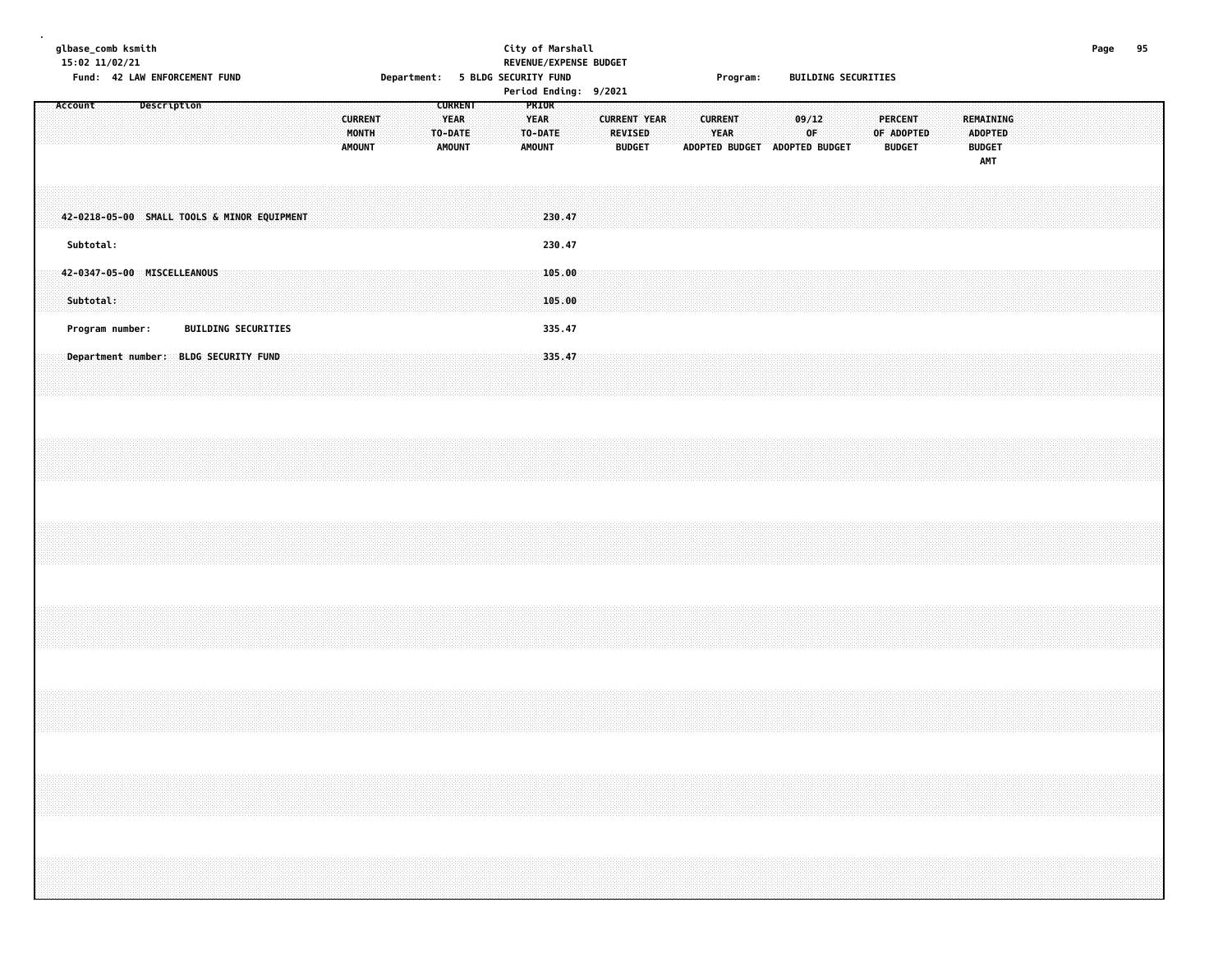# **glbase\_comb ksmith City of Marshall Page 96 15:02 11/02/21 REVENUE/EXPENSE BUDGET**

**Fund: 42 LAW ENFORCEMENT FUND Department: 7 LAW ENFORCEMENT BLK GRANT FUND Program: LAW ENFORCEMENT BLK GRANT FUND**

| Account                                   |  | Description |  |                                                   |  |                |  | <b>CURRENT</b><br>MONTH<br><b>AMOUNT</b> |         |  | <b>CURRENT</b><br><b>YEAR</b><br>TO-DATE<br><b>AMOUNT</b> |                      |  | PRIOR<br><b>YEAR</b><br>TO-DATE<br><b>AMOUNT</b> |  | <b>REVISED</b> | <b>CURRENT YEAR</b><br><b>BUDGET</b> |  | <b>CURRENT</b><br><b>YEAR</b> |  | ADOPTED BUDGET ADOPTED BUDGET | 09/12<br>OF |  | <b>PERCENT</b><br>OF ADOPTED<br><b>BUDGET</b> |  | REMAINING<br><b>ADOPTED</b><br><b>BUDGET</b> |                           |  |  |  |
|-------------------------------------------|--|-------------|--|---------------------------------------------------|--|----------------|--|------------------------------------------|---------|--|-----------------------------------------------------------|----------------------|--|--------------------------------------------------|--|----------------|--------------------------------------|--|-------------------------------|--|-------------------------------|-------------|--|-----------------------------------------------|--|----------------------------------------------|---------------------------|--|--|--|
|                                           |  |             |  |                                                   |  |                |  |                                          |         |  |                                                           |                      |  |                                                  |  |                |                                      |  |                               |  |                               |             |  |                                               |  |                                              | <b>AMT</b>                |  |  |  |
| 42-0440-07-00 OTHER MACHINERY & EQUIPMENT |  |             |  |                                                   |  |                |  |                                          |         |  |                                                           | 2,784.61             |  | 20,813.86                                        |  |                |                                      |  |                               |  |                               |             |  |                                               |  |                                              | $2,784.61 -$              |  |  |  |
| Subtotal:<br>Program number:              |  |             |  | LAW ENFORCEMENT BLK GRANT FUND                    |  |                |  |                                          |         |  |                                                           | 2,784.61<br>2,784.61 |  | 20,813.86<br>20,813.86                           |  |                |                                      |  |                               |  |                               |             |  |                                               |  |                                              | 2,784.61-<br>$2,784.61 -$ |  |  |  |
|                                           |  |             |  | Department number: LAW ENFORCEMENT BLK GRANT FUND |  |                |  |                                          |         |  |                                                           | 2,784.61             |  | 20,813.86                                        |  |                |                                      |  |                               |  |                               |             |  |                                               |  |                                              | $2,784.61 -$              |  |  |  |
| Expenditures                              |  |             |  |                                                   |  | Subtotal ----- |  |                                          | 963.59  |  |                                                           | 21,584.92            |  | 48,941.49                                        |  |                |                                      |  |                               |  |                               |             |  |                                               |  |                                              | 21,584.92-                |  |  |  |
|                                           |  |             |  | Fund number: 42 LAW ENFORCEMENT FUND              |  |                |  |                                          | 900.99- |  |                                                           | 37, 164. 45 -        |  | 4,165.13                                         |  |                |                                      |  |                               |  |                               |             |  |                                               |  |                                              | 37, 164.45                |  |  |  |
|                                           |  |             |  |                                                   |  |                |  |                                          |         |  |                                                           |                      |  |                                                  |  |                |                                      |  |                               |  |                               |             |  |                                               |  |                                              |                           |  |  |  |
|                                           |  |             |  |                                                   |  |                |  |                                          |         |  |                                                           |                      |  |                                                  |  |                |                                      |  |                               |  |                               |             |  |                                               |  |                                              |                           |  |  |  |
|                                           |  |             |  |                                                   |  |                |  |                                          |         |  |                                                           |                      |  |                                                  |  |                |                                      |  |                               |  |                               |             |  |                                               |  |                                              |                           |  |  |  |
|                                           |  |             |  |                                                   |  |                |  |                                          |         |  |                                                           |                      |  |                                                  |  |                |                                      |  |                               |  |                               |             |  |                                               |  |                                              |                           |  |  |  |
|                                           |  |             |  |                                                   |  |                |  |                                          |         |  |                                                           |                      |  |                                                  |  |                |                                      |  |                               |  |                               |             |  |                                               |  |                                              |                           |  |  |  |
|                                           |  |             |  |                                                   |  |                |  |                                          |         |  |                                                           |                      |  |                                                  |  |                |                                      |  |                               |  |                               |             |  |                                               |  |                                              |                           |  |  |  |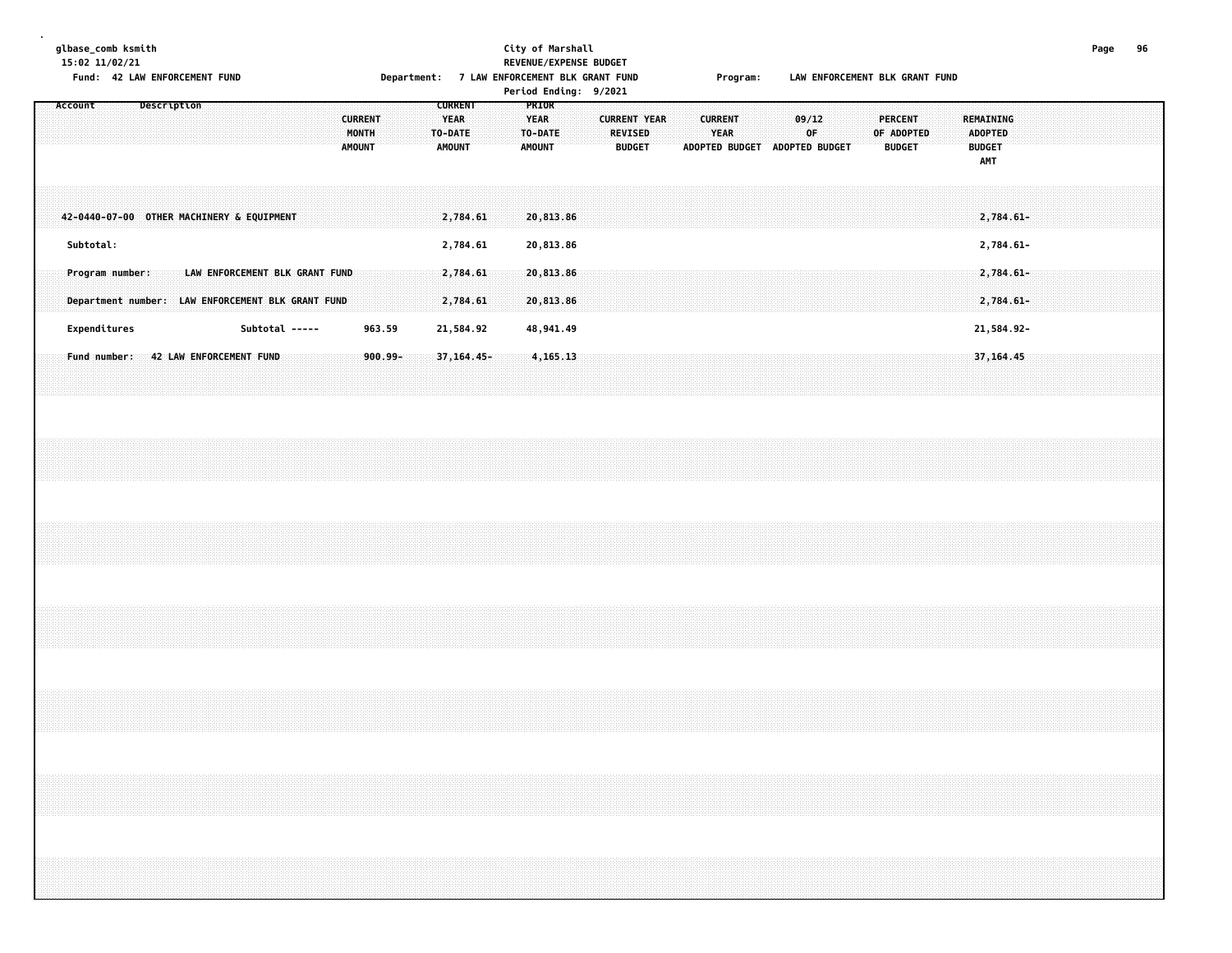# **glbase\_comb ksmith City of Marshall Page 97**

|  | 15:02 11/02/21<br>Fund: 45 POLICE LOCAL RELIEF FUND                                        |  |             |  |                |  |                                          |                                  | Department: |                                                           |                                       |  | REVENUE/EXPENSE BUDGET                                                    |            |  |                                                        |  |                | Program:    |  |                         |                               |  |                                               |  |                                                                                  |       |  |  |  |
|--|--------------------------------------------------------------------------------------------|--|-------------|--|----------------|--|------------------------------------------|----------------------------------|-------------|-----------------------------------------------------------|---------------------------------------|--|---------------------------------------------------------------------------|------------|--|--------------------------------------------------------|--|----------------|-------------|--|-------------------------|-------------------------------|--|-----------------------------------------------|--|----------------------------------------------------------------------------------|-------|--|--|--|
|  | Account                                                                                    |  | Description |  |                |  | <b>CURRENT</b><br>MONTH<br><b>AMOUNT</b> |                                  |             | <b>CURRENT</b><br><b>YEAR</b><br>TO-DATE<br><b>AMOUNT</b> |                                       |  | Period Ending: 9/2021<br>PRIOR<br><b>YEAR</b><br>TO-DATE<br><b>AMOUNT</b> |            |  | <b>CURRENT YEAR</b><br><b>REVISED</b><br><b>BUDGET</b> |  | <b>CURRENT</b> | <b>YEAR</b> |  | 09/12<br>0 <sup>F</sup> | ADOPTED BUDGET ADOPTED BUDGET |  | <b>PERCENT</b><br>OF ADOPTED<br><b>BUDGET</b> |  | REMAINING<br><b>ADOPTED</b><br><b>BUDGET</b><br>AMT                              |       |  |  |  |
|  | 45-5100-00-00 INTEREST EARNED                                                              |  |             |  |                |  |                                          | $1.48 -$                         |             |                                                           | $13.18 -$                             |  |                                                                           | 321.45-    |  |                                                        |  |                |             |  |                         |                               |  |                                               |  |                                                                                  | 13.18 |  |  |  |
|  | Subtotal:                                                                                  |  |             |  |                |  |                                          | $1.48 -$                         |             |                                                           | $13.18 -$                             |  |                                                                           | $321.45 -$ |  |                                                        |  |                |             |  |                         |                               |  |                                               |  |                                                                                  | 13.18 |  |  |  |
|  | 45-5325-00-00 EMPLOYEES CONTRIBUTION<br>45-5330-00-00 EMPLOYER'S CONTRIBUTION<br>Subtotal: |  |             |  |                |  |                                          |                                  |             |                                                           | $2,102.00 -$<br>334.00-<br>2,436.00-  |  | $2,359.00 -$<br>$2,802.00 -$                                              | 443.00-    |  |                                                        |  |                |             |  |                         |                               |  |                                               |  | 2,102.00<br>334.00<br>2,436.00                                                   |       |  |  |  |
|  | Program number:<br>Department number:<br><b>Revenues</b>                                   |  |             |  | Subtotal ----- |  |                                          | $1.48 -$<br>$1.48 -$<br>$1.48 -$ |             |                                                           | 2,449.18-<br>$2,449.18-$<br>2,449.18- |  | 3, 123. 45 -<br>$3,123.45-$<br>$3, 123.45 -$                              |            |  |                                                        |  |                |             |  |                         |                               |  |                                               |  | 2,449.18<br>2,449.18<br>2,449.18                                                 |       |  |  |  |
|  |                                                                                            |  |             |  |                |  |                                          |                                  |             |                                                           |                                       |  |                                                                           |            |  |                                                        |  |                |             |  |                         |                               |  |                                               |  |                                                                                  |       |  |  |  |
|  |                                                                                            |  |             |  |                |  |                                          |                                  |             |                                                           |                                       |  |                                                                           |            |  |                                                        |  |                |             |  |                         |                               |  |                                               |  |                                                                                  |       |  |  |  |
|  |                                                                                            |  |             |  |                |  |                                          |                                  |             |                                                           |                                       |  |                                                                           |            |  |                                                        |  |                |             |  |                         |                               |  |                                               |  |                                                                                  |       |  |  |  |
|  |                                                                                            |  |             |  |                |  |                                          |                                  |             |                                                           |                                       |  |                                                                           |            |  |                                                        |  |                |             |  |                         |                               |  |                                               |  |                                                                                  |       |  |  |  |
|  |                                                                                            |  |             |  |                |  |                                          |                                  |             |                                                           |                                       |  |                                                                           |            |  |                                                        |  |                |             |  |                         |                               |  |                                               |  | ,我们的人们都会不会不会。""你们的人们,你们的人们就会不会不会不会不会不会不会不会不会不会不会不会。""你们的人们就会不会不会不会不会不会不会不会不会不会不会 |       |  |  |  |
|  |                                                                                            |  |             |  |                |  |                                          |                                  |             |                                                           |                                       |  |                                                                           |            |  |                                                        |  |                |             |  |                         |                               |  |                                               |  |                                                                                  |       |  |  |  |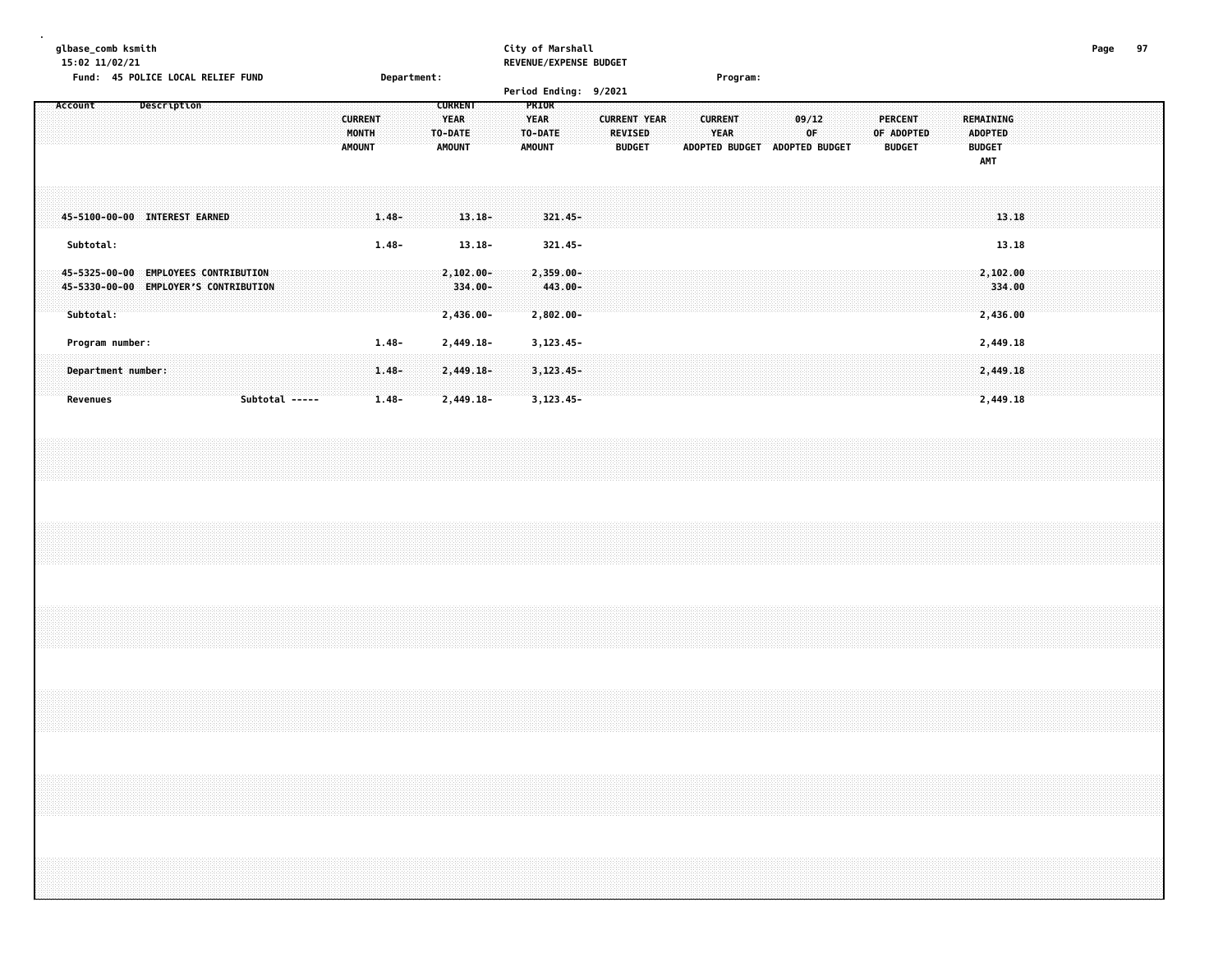| qlbase comb ksmith | City of Marshall       | Page | 98 |
|--------------------|------------------------|------|----|
| 15:02 11/02/21     | REVENUE/EXPENSE BUDGET |      |    |

| Fund: 45 POLICE LOCAL RELIEF FUND        | Department:                                                                             | Period Ending: 9/2021                                                                        | Program:                                                                                                                                                                       |
|------------------------------------------|-----------------------------------------------------------------------------------------|----------------------------------------------------------------------------------------------|--------------------------------------------------------------------------------------------------------------------------------------------------------------------------------|
| Account<br>Description                   | <b>CURRENT</b><br><b>CURRENT</b><br><b>YEAR</b><br>MONTH<br>TO-DATE<br>AMOUNT<br>AMOUNT | PRIOR<br><b>CURRENT YEAR</b><br><b>YEAR</b><br>TO-DATE<br>REVISED<br>AMOUNT<br><b>BUDGET</b> | <b>CURRENT</b><br>09/12<br><b>PERCENT</b><br>REMAINING<br>YEAR<br>OF<br>OF ADOPTED<br><b>ADOPTED</b><br><b>BUDGET</b><br><b>BUDGET</b><br>ADOPTED BUDGET ADOPTED BUDGET<br>AMT |
| 45-0347-00-00 MISCELLANEOUS EXP          |                                                                                         | 3,853.50                                                                                     |                                                                                                                                                                                |
| Subtotal:                                |                                                                                         | 3,853.50                                                                                     |                                                                                                                                                                                |
| Program number:<br>Department number:    |                                                                                         | 3,853.50<br>3,853.50                                                                         |                                                                                                                                                                                |
| Expenditures<br>Subtotal -----------     |                                                                                         | 3,853.50                                                                                     |                                                                                                                                                                                |
| Fund number: 45 POLICE LOCAL RELIEF FUND | $1.48 -$<br>2,449.18-                                                                   | 730.05                                                                                       | 2,449.18                                                                                                                                                                       |
|                                          |                                                                                         |                                                                                              |                                                                                                                                                                                |
|                                          |                                                                                         |                                                                                              |                                                                                                                                                                                |
|                                          |                                                                                         |                                                                                              |                                                                                                                                                                                |
|                                          |                                                                                         |                                                                                              |                                                                                                                                                                                |
|                                          |                                                                                         |                                                                                              |                                                                                                                                                                                |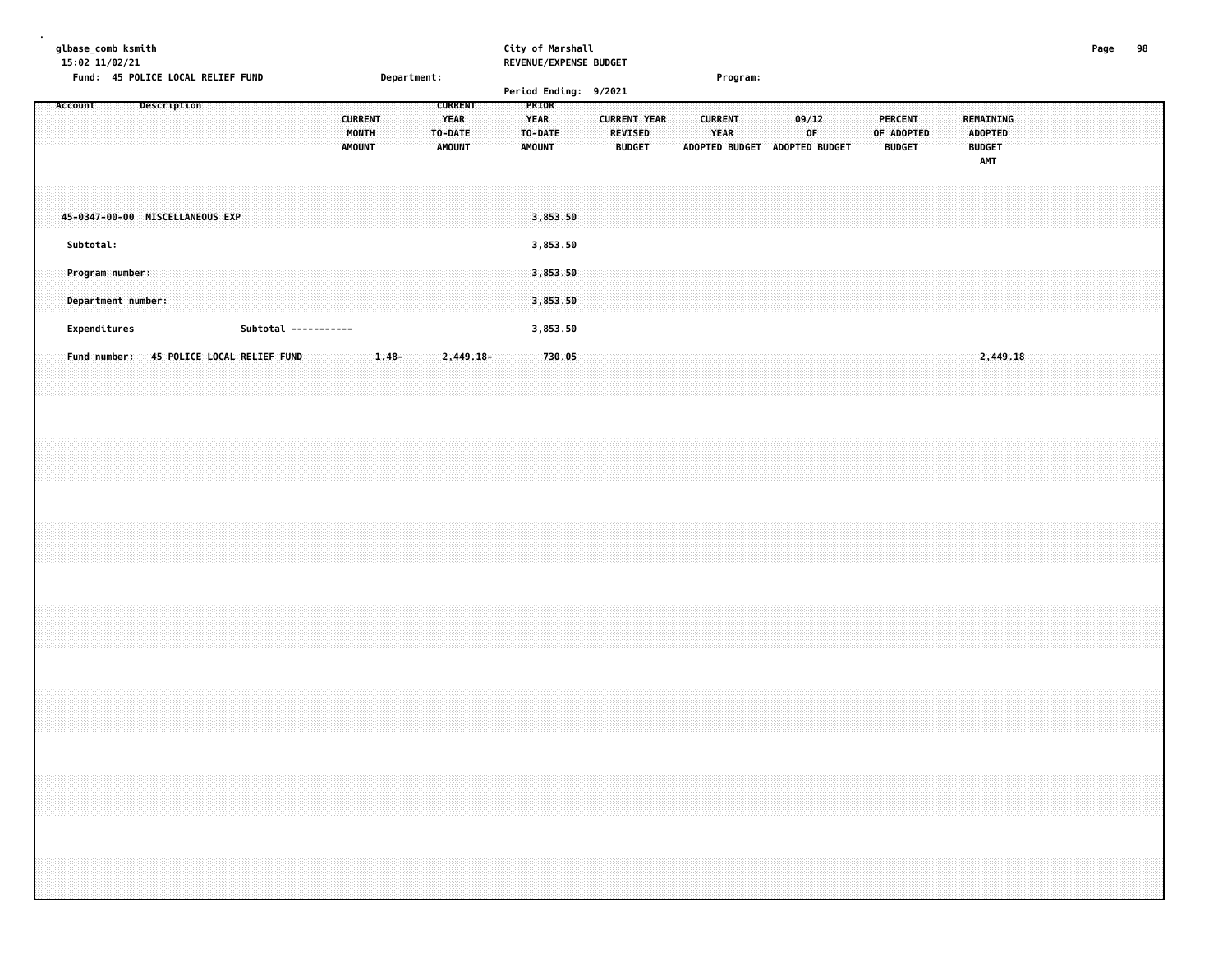| glbase_comb ksmith<br>15:02 11/02/21<br>Fund: 46 FIREMEN'S EMERGENCY RELIEF FD             | Department:                                                                                           | City of Marshall<br>REVENUE/EXPENSE BUDGET                                                                                          | Program:                                                               |                                                                                                      | 99<br>Page |
|--------------------------------------------------------------------------------------------|-------------------------------------------------------------------------------------------------------|-------------------------------------------------------------------------------------------------------------------------------------|------------------------------------------------------------------------|------------------------------------------------------------------------------------------------------|------------|
| Account<br>Description                                                                     | <b>CURRENT</b><br><b>CURRENT</b><br><b>YEAR</b><br>MONTH<br>TO-DATE<br><b>AMOUNT</b><br><b>AMOUNT</b> | Period Ending: 9/2021<br>PRIOR<br><b>YEAR</b><br><b>CURRENT YEAR</b><br><b>REVISED</b><br>TO-DATE<br><b>AMOUNT</b><br><b>BUDGET</b> | <b>CURRENT</b><br>09/12<br>YEAR<br>0F<br>ADOPTED BUDGET ADOPTED BUDGET | <b>PERCENT</b><br>REMAINING<br><b>ADOPTED</b><br>OF ADOPTED<br><b>BUDGET</b><br><b>BUDGET</b><br>AMT |            |
| 46-5100-00-00 INTEREST EARNED<br>Subtotal:                                                 | $.81 -$<br>$7.19 -$<br>$.81 -$<br>$7.19 -$                                                            | $163.72 -$<br>$163.72 -$                                                                                                            |                                                                        | 7.19<br>7.19                                                                                         |            |
| 46-5325-00-00 EMPLOYEES CONTRIBUTION<br>46-5330-00-00 EMPLOYER'S CONTRIBUTION<br>Subtotal: | $705.00 -$<br>$6,352.50 -$<br>847.00-<br>$94.00 -$<br>799.00-<br>7,199.50-                            | $6,886.00 -$<br>$1,258.00 -$<br>$8,144.00 -$                                                                                        |                                                                        | 6,352.50<br>847.00<br>7,199.50                                                                       |            |
| Program number:<br>Department number:<br>Subtotal -----<br><b>Revenues</b>                 | 799.81-<br>7,206.69-<br>$799.81 -$<br>7,206.69-<br>799.81-<br>7,206.69-                               | 8,307.72-<br>$8,307.72-$<br>8,307.72-                                                                                               |                                                                        | 7,206.69<br>7,206.69<br>7,206.69                                                                     |            |
|                                                                                            |                                                                                                       |                                                                                                                                     |                                                                        |                                                                                                      |            |
|                                                                                            |                                                                                                       |                                                                                                                                     |                                                                        |                                                                                                      |            |
|                                                                                            |                                                                                                       |                                                                                                                                     |                                                                        |                                                                                                      |            |
|                                                                                            |                                                                                                       |                                                                                                                                     |                                                                        |                                                                                                      |            |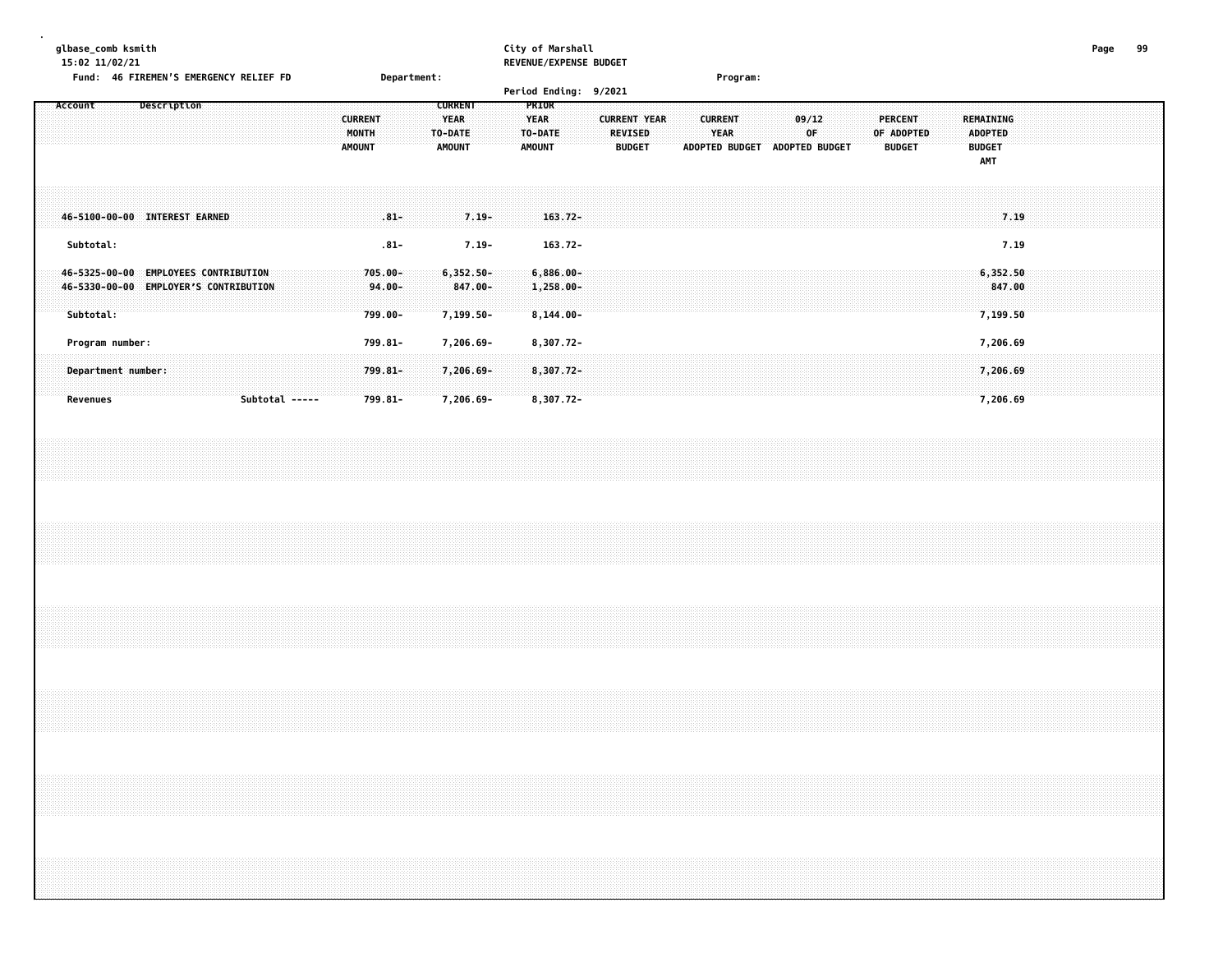**glbase\_comb ksmith City of Marshall Page 100 15:02 11/02/21 REVENUE/EXPENSE BUDGET Fund: 46 FIREMENS EMERGENCY RELIEF FD Department: Program: Period Ending: 9/2021 Account Description CURRENT PRIOR CURRENT YEAR YEAR CURRENT YEAR CURRENT 09/12 PERCENT REMAINING MONTH TO-DATE TO-DATE REVISED YEAR OF OF ADOPTED ADOPTED AMOUNT AMOUNT AMOUNT BUDGET ADOPTED BUDGET ADOPTED BUDGET BUDGET BUDGET AMT 46-0347-00-00 MISCELLANEOUS EXPENSE 4,378.18 7,412.06 4,378.18- Subtotal: 4,378.18 7,412.06 4,378.18- Program number: 4,378.18 7,412.06 4,378.18- Department number: 4,378.18 7,412.06 4,378.18- Expenditures Subtotal ----------- 4,378.18 7,412.06 4,378.18-** Fund number: 46 FIREMEN'S EMERGENCY RELIEF: 799.81-2,828.51 2,828.51 2,828.51 2,828.51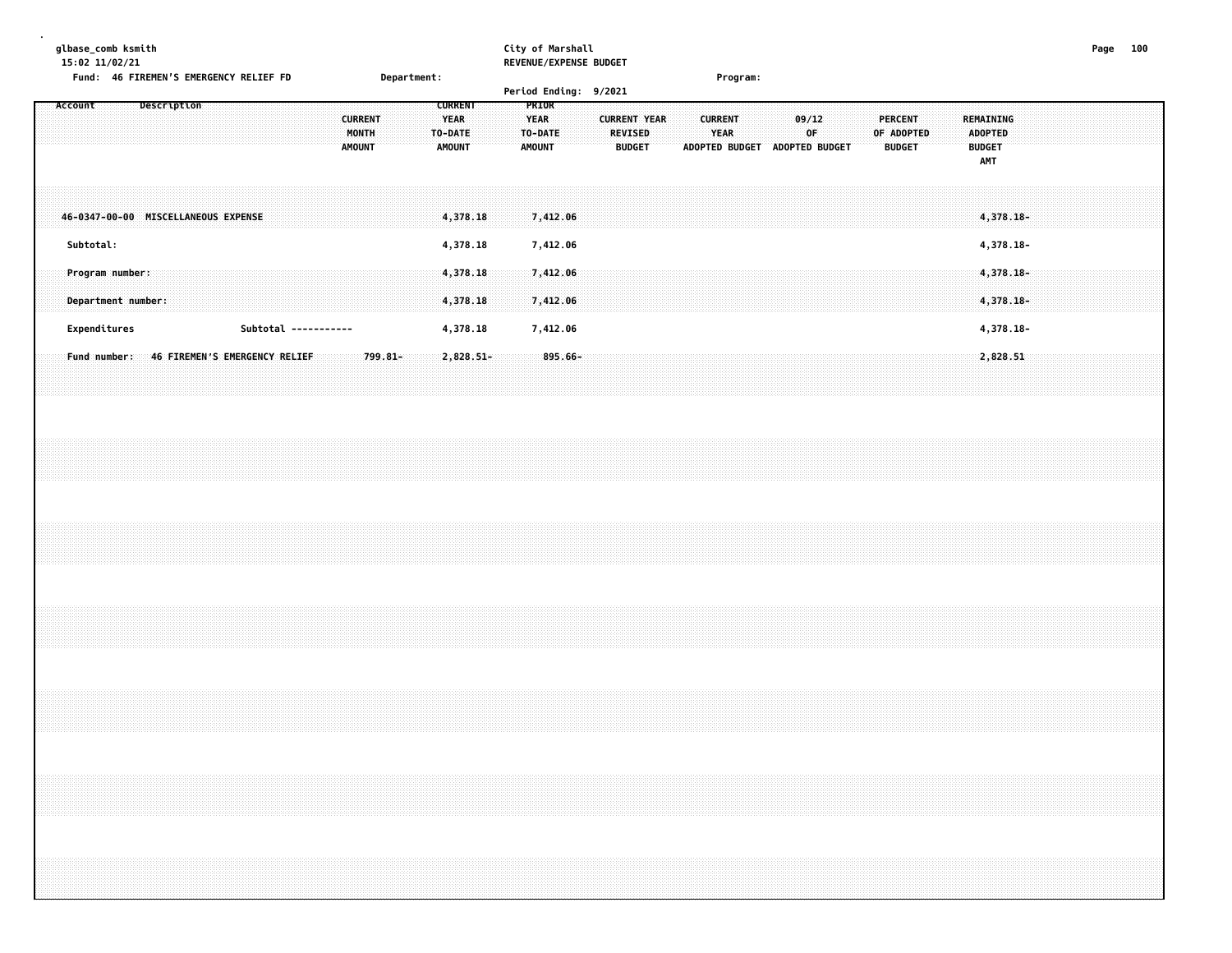### **glbase\_comb ksmith City of Marshall Page 101 15:02 11/02/21 REVENUE/EXPENSE BUDGET**

|                          | Fund: 48 LIBRARY FUND                                        |                                             | Department:                                                                                    |                                                                                  | 9/2021                                                 | Program:                                                                                       |                                                                                                      |  |
|--------------------------|--------------------------------------------------------------|---------------------------------------------|------------------------------------------------------------------------------------------------|----------------------------------------------------------------------------------|--------------------------------------------------------|------------------------------------------------------------------------------------------------|------------------------------------------------------------------------------------------------------|--|
| Account                  | Description                                                  |                                             | <b>CURRENT</b><br><b>YEAR</b><br><b>CURRENT</b><br>MONTH<br>TO-DATE<br><b>AMOUNT</b><br>AMOUNT | <b>Period Ending:</b><br><b>PRIOR</b><br><b>YEAR</b><br>TO-DATE<br><b>AMOUNT</b> | <b>CURRENT YEAR</b><br><b>REVISED</b><br><b>BUDGET</b> | 09/12<br><b>CURRENT</b><br><b>YEAR</b><br>0F<br><b>ADOPTED BUDGET</b><br><b>ADOPTED BUDGET</b> | <b>PERCENT</b><br>REMAINING<br>OF ADOPTED<br>ADOPTED<br><b>BUDGET</b><br><b>BUDGET</b><br><b>AMT</b> |  |
|                          | 48-5100-00-00 INTEREST EARNED<br>48-5125-00-00 MISCELLANEOUS | 48-5130-00-00 OIL AND GAS - EMMA WALKER EST | $6.03 -$<br>$.68 -$<br>$2,729.20 -$<br>$2,124.20 -$<br>1,976.03-<br>20,158.22-                 | $136.91 -$<br>$350.00 -$<br>14,968.97-                                           |                                                        |                                                                                                | 6.03<br>2,729.20<br>20,158.22                                                                        |  |
| Subtotal:                | Program number:                                              |                                             | $4,100.91 -$<br>$22,893.45-$<br>22,893.45-<br>$4,100.91 -$                                     | $15,455.88 -$<br>15,455.88-                                                      |                                                        |                                                                                                | 22,893.45<br>22,893.45                                                                               |  |
|                          | Department number:                                           |                                             | 22,893.45-<br>$4, 100.91 -$                                                                    | 15,455.88-                                                                       |                                                        |                                                                                                | 22,893.45                                                                                            |  |
| Revenues<br>Fund number: | <b>48 LIBRARY FUND</b>                                       | Subtotal -----                              | 4,100.91-<br>$22,893.45-$<br>22,893.45-<br>$4,100.91 -$                                        | $15,455.88 -$<br>15,455.88-                                                      |                                                        |                                                                                                | 22,893.45<br>22,893.45                                                                               |  |
|                          |                                                              |                                             |                                                                                                |                                                                                  |                                                        |                                                                                                |                                                                                                      |  |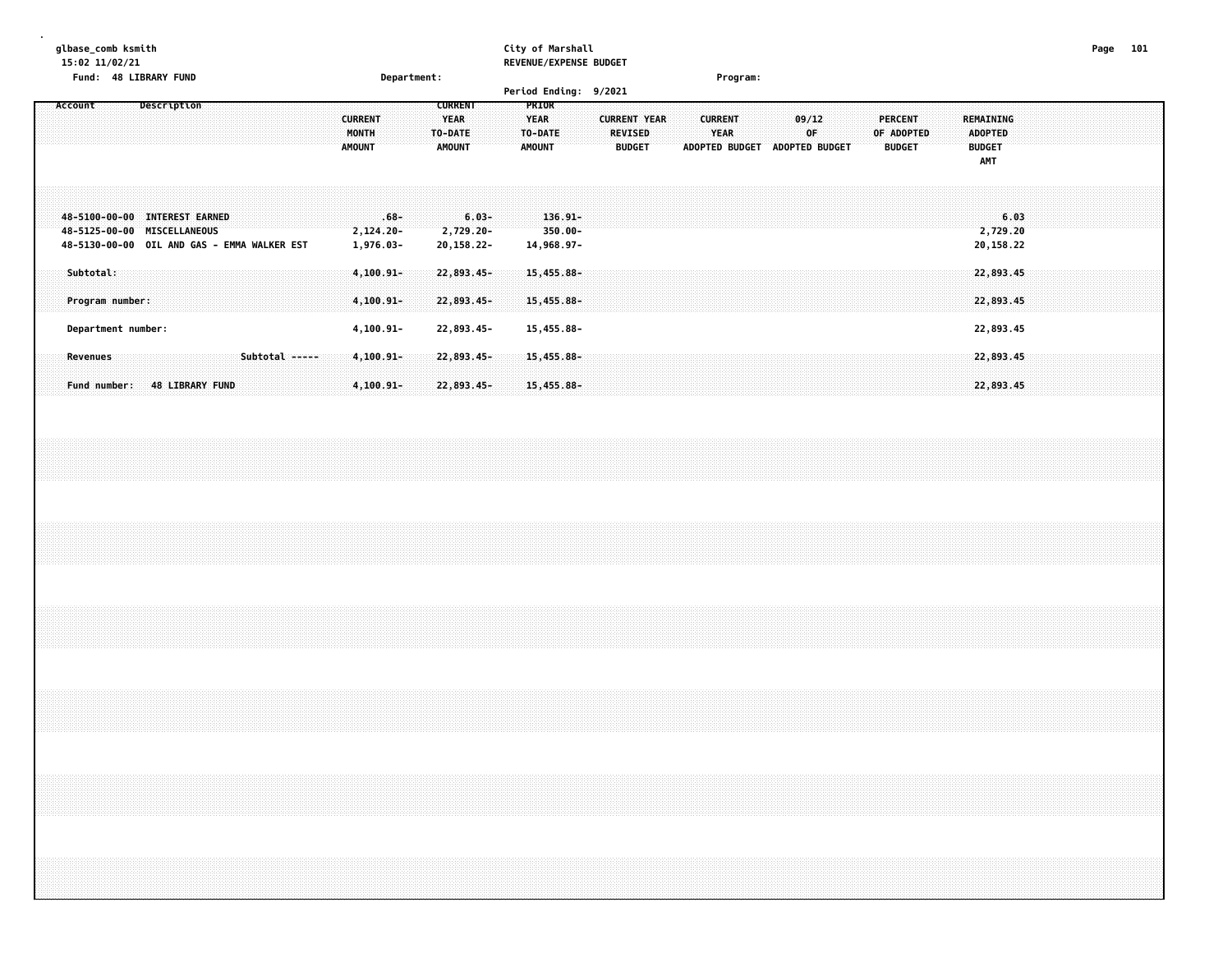# **glbase\_comb ksmith City of Marshall Page 102**

| 15:02 11/02/21<br>Fund: 51 METER TRUSTEE FUND |  |                       |  |                |  |                                          |          |             |                                                           |              |  |                                                  | REVENUE/EXPENSE BUDGET |                                                        |  |                        |                               |             |  |            |                                 |  |                                                            |          |  |  |  |
|-----------------------------------------------|--|-----------------------|--|----------------|--|------------------------------------------|----------|-------------|-----------------------------------------------------------|--------------|--|--------------------------------------------------|------------------------|--------------------------------------------------------|--|------------------------|-------------------------------|-------------|--|------------|---------------------------------|--|------------------------------------------------------------|----------|--|--|--|
|                                               |  |                       |  |                |  |                                          |          | Department: |                                                           |              |  |                                                  | Period Ending: 9/2021  |                                                        |  | Program:               |                               |             |  |            |                                 |  |                                                            |          |  |  |  |
| Account                                       |  | Description           |  |                |  | <b>CURRENT</b><br>MONTH<br><b>AMOUNT</b> |          |             | <b>CURRENT</b><br><b>YEAR</b><br>TO-DATE<br><b>AMOUNT</b> |              |  | PRIOR<br><b>YEAR</b><br>TO-DATE<br><b>AMOUNT</b> |                        | <b>CURRENT YEAR</b><br><b>REVISED</b><br><b>BUDGET</b> |  | <b>CURRENT</b><br>YEAR | ADOPTED BUDGET ADOPTED BUDGET | 09/12<br>0F |  | OF ADOPTED | <b>PERCENT</b><br><b>BUDGET</b> |  | <b>REMAINING</b><br><b>ADOPTED</b><br><b>BUDGET</b><br>AMT |          |  |  |  |
| 51-5100-00-00 INTEREST EARNED                 |  |                       |  |                |  |                                          | $6.14-$  |             |                                                           | $1,889.04-$  |  | 10,285.32-                                       |                        |                                                        |  |                        |                               |             |  |            |                                 |  |                                                            | 1,889.04 |  |  |  |
| Subtotal:                                     |  |                       |  |                |  |                                          | $6.14 -$ |             |                                                           | 1,889.04-    |  | 10,285.32-                                       |                        |                                                        |  |                        |                               |             |  |            |                                 |  |                                                            | 1,889.04 |  |  |  |
| Program number:                               |  |                       |  |                |  |                                          | $6.14 -$ |             |                                                           | $1,889.04-$  |  | $10,285.32-$                                     |                        |                                                        |  |                        |                               |             |  |            |                                 |  |                                                            | 1,889.04 |  |  |  |
| Department number:                            |  |                       |  |                |  |                                          | $6.14-$  |             |                                                           | 1,889.04-    |  | 10,285.32-                                       |                        |                                                        |  |                        |                               |             |  |            |                                 |  |                                                            | 1,889.04 |  |  |  |
| Revenues                                      |  |                       |  | Subtotal ----- |  |                                          | $6.14 -$ |             |                                                           | 1,889.04-    |  | 10,285.32-                                       |                        |                                                        |  |                        |                               |             |  |            |                                 |  |                                                            | 1,889.04 |  |  |  |
| Fund number:                                  |  | 51 METER TRUSTEE FUND |  |                |  |                                          | $6.14-$  |             |                                                           | $1,889.04 -$ |  | 10,285.32-                                       |                        |                                                        |  |                        |                               |             |  |            |                                 |  |                                                            | 1,889.04 |  |  |  |
|                                               |  |                       |  |                |  |                                          |          |             |                                                           |              |  |                                                  |                        |                                                        |  |                        |                               |             |  |            |                                 |  |                                                            |          |  |  |  |
|                                               |  |                       |  |                |  |                                          |          |             |                                                           |              |  |                                                  |                        |                                                        |  |                        |                               |             |  |            |                                 |  |                                                            |          |  |  |  |
|                                               |  |                       |  |                |  |                                          |          |             |                                                           |              |  |                                                  |                        |                                                        |  |                        |                               |             |  |            |                                 |  |                                                            |          |  |  |  |
|                                               |  |                       |  |                |  |                                          |          |             |                                                           |              |  |                                                  |                        |                                                        |  |                        |                               |             |  |            |                                 |  |                                                            |          |  |  |  |
|                                               |  |                       |  |                |  |                                          |          |             |                                                           |              |  |                                                  |                        |                                                        |  |                        |                               |             |  |            |                                 |  |                                                            |          |  |  |  |
|                                               |  |                       |  |                |  |                                          |          |             |                                                           |              |  |                                                  |                        |                                                        |  |                        |                               |             |  |            |                                 |  |                                                            |          |  |  |  |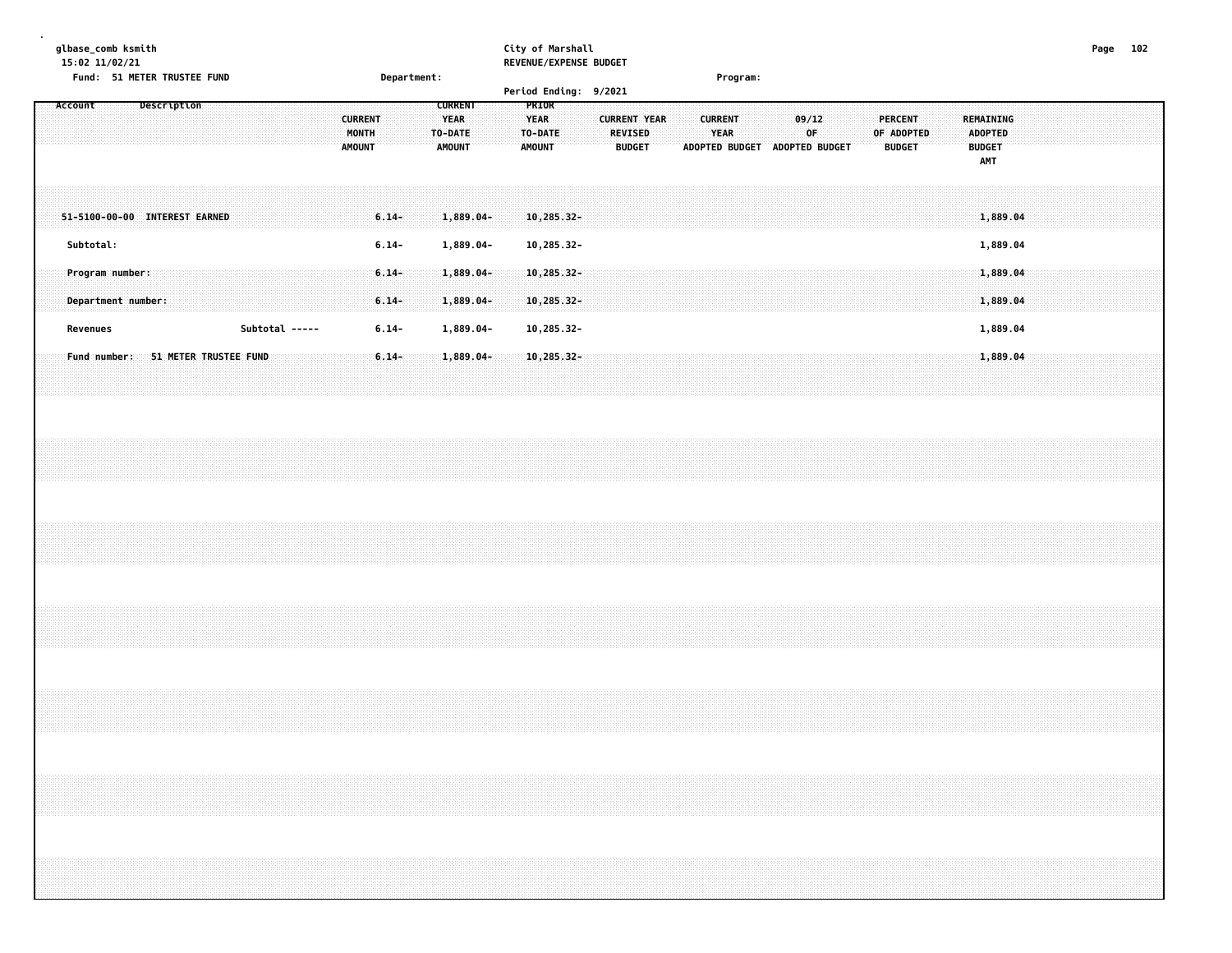| glbase_comb ksmith |  |
|--------------------|--|
|--------------------|--|

# **glbase\_comb ksmith City of Marshall Page 103**

**15:02 11/02/21 REVENUE/EXPENSE BUDGET**

|                                           |  | Fund: 52 PAYROLL ACCOUNT FUND |  |                    |  |                      |                                          |  | Department: |                                         |                |  |                                           | Period Ending: 9/2021 |  |                                 |                     |  |                        | Program: |                               |       |    | PAYROLL DEDUCTIONS |                |                             |  |               |                                    |  |  |  |  |
|-------------------------------------------|--|-------------------------------|--|--------------------|--|----------------------|------------------------------------------|--|-------------|-----------------------------------------|----------------|--|-------------------------------------------|-----------------------|--|---------------------------------|---------------------|--|------------------------|----------|-------------------------------|-------|----|--------------------|----------------|-----------------------------|--|---------------|------------------------------------|--|--|--|--|
| Account                                   |  | Description                   |  |                    |  |                      | <b>CURRENT</b><br>MONTH<br><b>AMOUNT</b> |  |             | <b>YEAR</b><br>TO-DATE<br><b>AMOUNT</b> | <b>CURRENT</b> |  | PRIOR<br><b>YEAR</b><br>TO-DATE<br>AMOUNT |                       |  | <b>REVISED</b><br><b>BUDGET</b> | <b>CURRENT YEAR</b> |  | <b>CURRENT</b><br>YEAR |          | ADOPTED BUDGET ADOPTED BUDGET | 09/12 | 0F |                    | <b>PERCENT</b> | OF ADOPTED<br><b>BUDGET</b> |  | <b>BUDGET</b> | REMAINING<br><b>ADOPTED</b><br>AMT |  |  |  |  |
| 52-0155-00-00 POLICE/FIRE INSURANCE ASSOC |  |                               |  |                    |  |                      |                                          |  |             |                                         |                |  |                                           | 150.25                |  |                                 |                     |  |                        |          |                               |       |    |                    |                |                             |  |               |                                    |  |  |  |  |
| Subtotal:                                 |  |                               |  |                    |  |                      |                                          |  |             |                                         |                |  |                                           | 150.25                |  |                                 |                     |  |                        |          |                               |       |    |                    |                |                             |  |               |                                    |  |  |  |  |
| Program number:<br>Department number:     |  |                               |  | PAYROLL DEDUCTIONS |  |                      |                                          |  |             |                                         |                |  |                                           | 150.25<br>150.25      |  |                                 |                     |  |                        |          |                               |       |    |                    |                |                             |  |               |                                    |  |  |  |  |
| Expenditures                              |  |                               |  |                    |  | Subtotal ----------- |                                          |  |             |                                         |                |  |                                           | 150.25                |  |                                 |                     |  |                        |          |                               |       |    |                    |                |                             |  |               |                                    |  |  |  |  |
| Fund number: 52 PAYROLL ACCOUNT FUND      |  |                               |  |                    |  |                      |                                          |  |             |                                         |                |  |                                           | 150.25                |  |                                 |                     |  |                        |          |                               |       |    |                    |                |                             |  |               |                                    |  |  |  |  |
|                                           |  |                               |  |                    |  |                      |                                          |  |             |                                         |                |  |                                           |                       |  |                                 |                     |  |                        |          |                               |       |    |                    |                |                             |  |               |                                    |  |  |  |  |
|                                           |  |                               |  |                    |  |                      |                                          |  |             |                                         |                |  |                                           |                       |  |                                 |                     |  |                        |          |                               |       |    |                    |                |                             |  |               |                                    |  |  |  |  |
|                                           |  |                               |  |                    |  |                      |                                          |  |             |                                         |                |  |                                           |                       |  |                                 |                     |  |                        |          |                               |       |    |                    |                |                             |  |               |                                    |  |  |  |  |
|                                           |  |                               |  |                    |  |                      |                                          |  |             |                                         |                |  |                                           |                       |  |                                 |                     |  |                        |          |                               |       |    |                    |                |                             |  |               |                                    |  |  |  |  |
|                                           |  |                               |  |                    |  |                      |                                          |  |             |                                         |                |  |                                           |                       |  |                                 |                     |  |                        |          |                               |       |    |                    |                |                             |  |               |                                    |  |  |  |  |
|                                           |  |                               |  |                    |  |                      |                                          |  |             |                                         |                |  |                                           |                       |  |                                 |                     |  |                        |          |                               |       |    |                    |                |                             |  |               |                                    |  |  |  |  |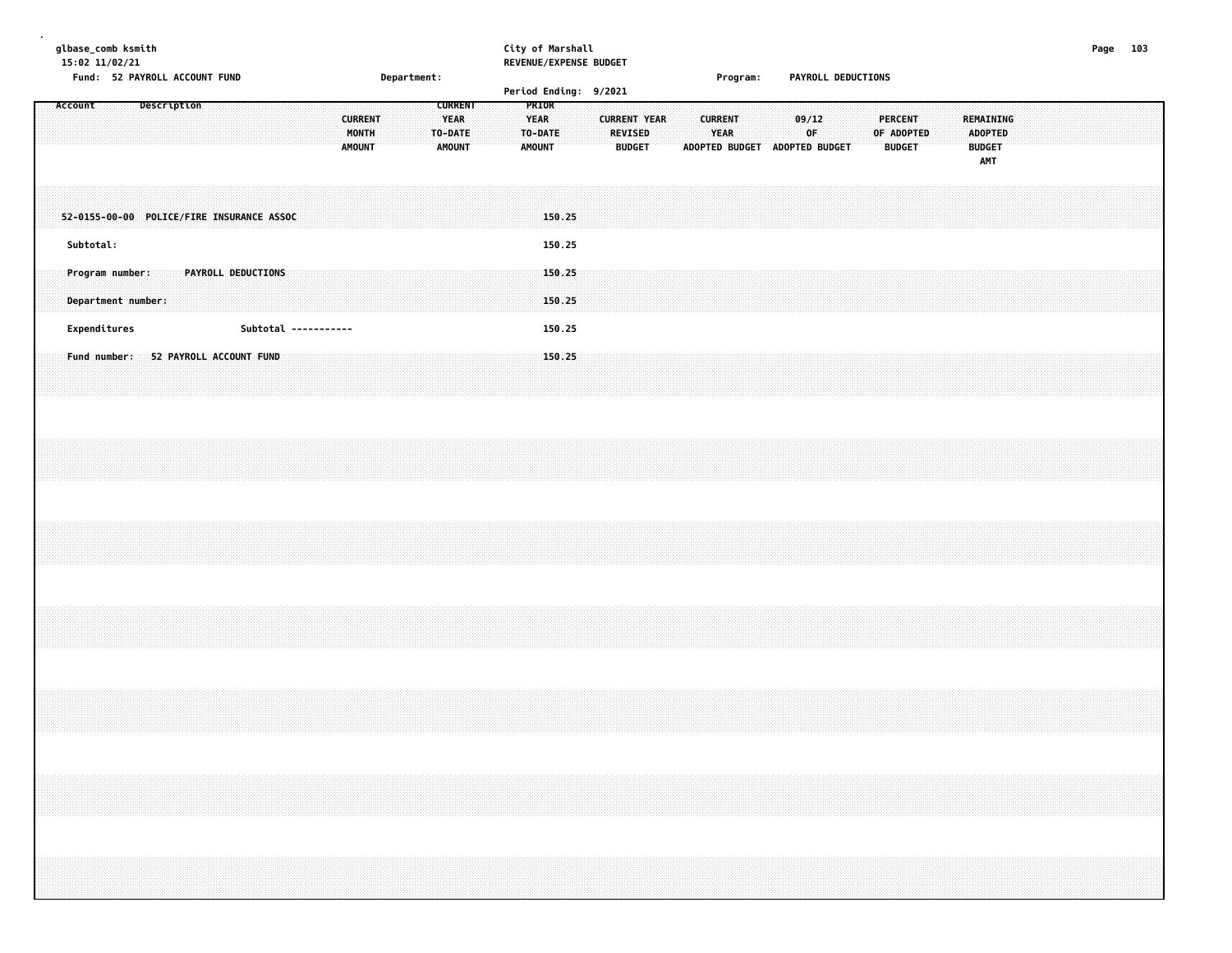# **glbase\_comb ksmith City of Marshall Page 104 15:02 11/02/21 REVENUE/EXPENSE BUDGET**

**Fund: 56 MARSHALL ECONOMIC DEV CORP Department: MEDCO Program: MEDCO**

|                                              |  |              |  |                |  |                                                 |            |  |                                                            |  |                                                   |               | Period Ending: 9/2021 |                                                 |  |                |                               |  |                |             |  |                                               |  |                                                     |              |  |  |  |
|----------------------------------------------|--|--------------|--|----------------|--|-------------------------------------------------|------------|--|------------------------------------------------------------|--|---------------------------------------------------|---------------|-----------------------|-------------------------------------------------|--|----------------|-------------------------------|--|----------------|-------------|--|-----------------------------------------------|--|-----------------------------------------------------|--------------|--|--|--|
| Account                                      |  | Description  |  |                |  | <b>CURRENT</b><br><b>MONTH</b><br><b>AMOUNT</b> |            |  | <b>CURRENT</b><br><b>YEAR</b><br>TO-DATE:<br><b>AMOUNT</b> |  | PRIOR<br><b>YEAR</b><br>TO-DATE:<br><b>AMOUNT</b> |               |                       | <b>CURRENT YEAR</b><br>REVISED<br><b>BUDGET</b> |  | ADOPTED BUDGET | <b>CURRENT</b><br><b>YEAR</b> |  | ADOPTED BUDGET | 09/12<br>0F |  | <b>PERCENT</b><br>OF ADOPTED<br><b>BUDGET</b> |  | REMAINING<br><b>ADOPTED</b><br><b>BUDGET</b><br>AMT |              |  |  |  |
| 56-4014-00-00 SALES TAX-ECONOMIC DEVELOPMENT |  |              |  |                |  | 151,670.93-                                     |            |  | 1,464,918.71-                                              |  |                                                   | 1,287,120.75- |                       |                                                 |  |                |                               |  |                |             |  |                                               |  |                                                     | 1,464,918.71 |  |  |  |
| Subtotal:                                    |  |              |  |                |  | 151,670.93-                                     |            |  | 1,464,918.71- 1,287,120.75-                                |  |                                                   |               |                       |                                                 |  |                |                               |  |                |             |  |                                               |  |                                                     | 1,464,918.71 |  |  |  |
| 56-5100-00-00 INTEREST EARNED                |  |              |  |                |  |                                                 | $116.28 -$ |  | $1,124.83-$                                                |  |                                                   | $20,335.23-$  |                       |                                                 |  |                |                               |  |                |             |  |                                               |  |                                                     | 1,124.83     |  |  |  |
| Subtotal:                                    |  |              |  |                |  |                                                 | $116.28 -$ |  | $1,124.83-$                                                |  |                                                   | $20,335.23-$  |                       |                                                 |  |                |                               |  |                |             |  |                                               |  |                                                     | 1,124.83     |  |  |  |
| Program number:                              |  | <b>MEDCO</b> |  |                |  | 151,787.21- 1,466,043.54-                       |            |  |                                                            |  |                                                   | 1,307,455.98- |                       |                                                 |  |                |                               |  |                |             |  |                                               |  |                                                     | 1,466,043.54 |  |  |  |
| Department number: MEDCO                     |  |              |  |                |  | 151,787.21-1,466,043.54-1,307,455.98-           |            |  |                                                            |  |                                                   |               |                       |                                                 |  |                |                               |  |                |             |  |                                               |  |                                                     | 1,466,043.54 |  |  |  |
| <b>Revenues</b>                              |  |              |  | Subtotal ----- |  | 151,787.21-1,466,043.54-1,307,455.98-           |            |  |                                                            |  |                                                   |               |                       |                                                 |  |                |                               |  |                |             |  |                                               |  |                                                     | 1,466,043.54 |  |  |  |
|                                              |  |              |  |                |  |                                                 |            |  |                                                            |  |                                                   |               |                       |                                                 |  |                |                               |  |                |             |  |                                               |  |                                                     |              |  |  |  |
|                                              |  |              |  |                |  |                                                 |            |  |                                                            |  |                                                   |               |                       |                                                 |  |                |                               |  |                |             |  |                                               |  |                                                     |              |  |  |  |
|                                              |  |              |  |                |  |                                                 |            |  |                                                            |  |                                                   |               |                       |                                                 |  |                |                               |  |                |             |  |                                               |  |                                                     |              |  |  |  |
|                                              |  |              |  |                |  |                                                 |            |  |                                                            |  |                                                   |               |                       |                                                 |  |                |                               |  |                |             |  |                                               |  |                                                     |              |  |  |  |
|                                              |  |              |  |                |  |                                                 |            |  |                                                            |  |                                                   |               |                       |                                                 |  |                |                               |  |                |             |  |                                               |  |                                                     |              |  |  |  |
|                                              |  |              |  |                |  |                                                 |            |  |                                                            |  |                                                   |               |                       |                                                 |  |                |                               |  |                |             |  |                                               |  |                                                     |              |  |  |  |
|                                              |  |              |  |                |  |                                                 |            |  |                                                            |  |                                                   |               |                       |                                                 |  |                |                               |  |                |             |  |                                               |  |                                                     |              |  |  |  |
|                                              |  |              |  |                |  |                                                 |            |  |                                                            |  |                                                   |               |                       |                                                 |  |                |                               |  |                |             |  |                                               |  |                                                     |              |  |  |  |
|                                              |  |              |  |                |  |                                                 |            |  |                                                            |  |                                                   |               |                       |                                                 |  |                |                               |  |                |             |  |                                               |  |                                                     |              |  |  |  |
|                                              |  |              |  |                |  |                                                 |            |  |                                                            |  |                                                   |               |                       |                                                 |  |                |                               |  |                |             |  |                                               |  |                                                     |              |  |  |  |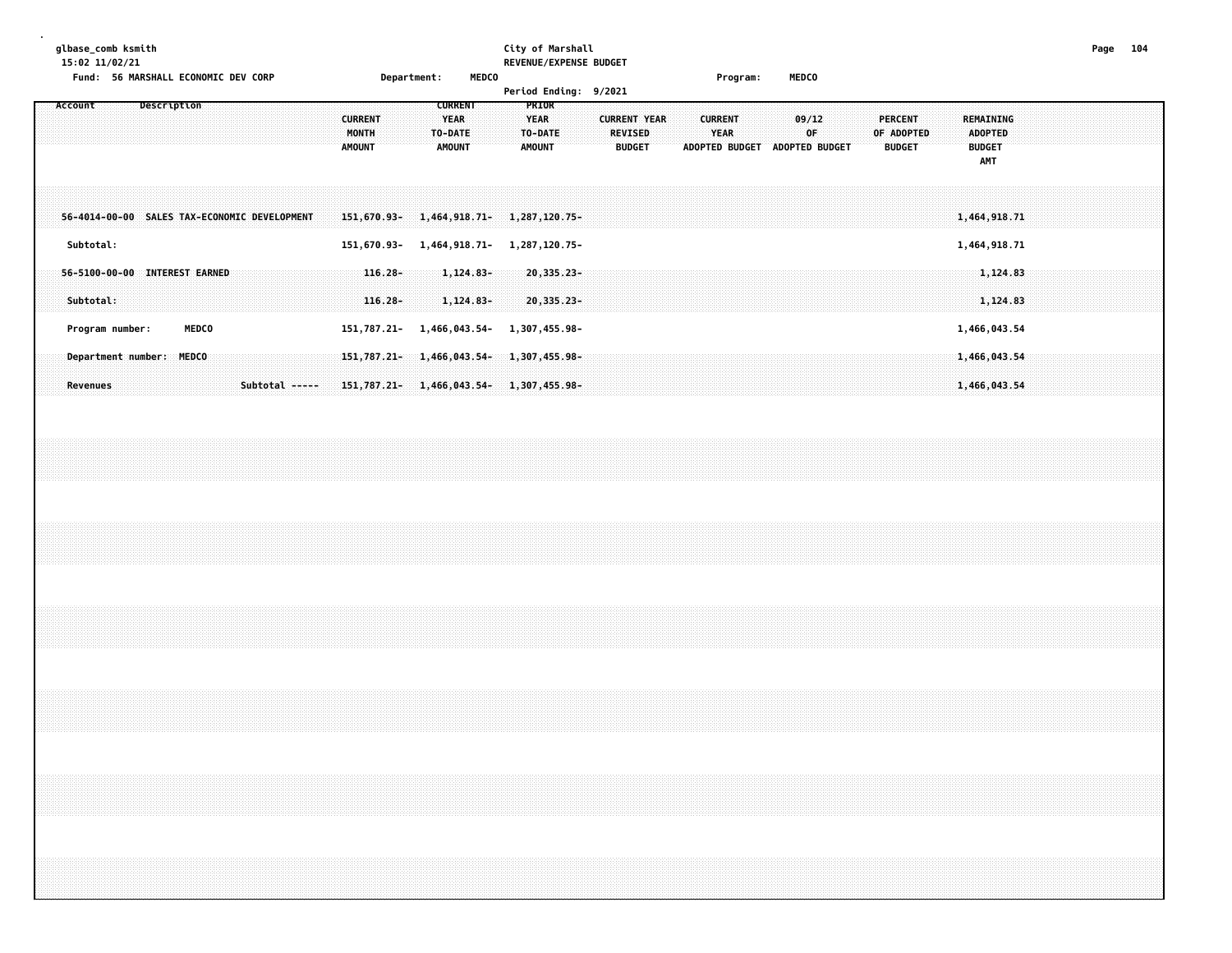**glbase\_comb ksmith City of Marshall Page 105 15:02 11/02/21 REVENUE/EXPENSE BUDGET**

**Fund: 56 MARSHALL ECONOMIC DEV CORP Department: MEDCO Program: MEDCO**

| Description<br>Account                                                                                                                         | <b>CURRENT</b><br><b>MONTH</b><br><b>AMOUNT</b> | PRIOR<br><b>CURRENT</b><br><b>YEAR</b><br><b>YEAR</b><br>TO-DATE<br>TO-DATE<br><b>AMOUNT</b><br><b>AMOUNT</b> | <b>CURRENT YEAR</b><br><b>CURRENT</b><br><b>REVISED</b><br><b>YEAR</b><br><b>ADOPTED BUDGET</b><br><b>BUDGET</b> | 09/12<br>PERCENT<br>OF ADOPTED<br>0F<br><b>ADOPTED BUDGET</b><br><b>BUDGET</b> | <b>REMAINING</b><br><b>ADOPTED</b><br><b>BUDGET</b><br><b>AMT</b> |
|------------------------------------------------------------------------------------------------------------------------------------------------|-------------------------------------------------|---------------------------------------------------------------------------------------------------------------|------------------------------------------------------------------------------------------------------------------|--------------------------------------------------------------------------------|-------------------------------------------------------------------|
| $56 - 0101 - 00 - 00$<br><b>EXECUTIVE SALARIES</b><br>56-0106-00-00<br>SALARY-ADMINISTRATIVE ASST<br>56-0110-00-00 SALARIES-PARTIME AND HOURLY | 9,230.88<br>2,536.96                            | 87,693.36<br>148,305.45<br>24,101.12<br>24,101.13<br>1,350.00                                                 |                                                                                                                  |                                                                                | 87,693.36-<br>24, 101. 12-<br>1,350.00-                           |
| 56-0122-00-00<br><b>TMRS</b><br>56-0133-00-00 FICA BENEFITS<br>Subtotal:                                                                       | 2,119.42<br>859.88<br>14,747.14                 | 20,052.09<br>30,329.16<br>8,292.28<br>13,310.33<br>141,488.85<br>216,046.07                                   |                                                                                                                  |                                                                                | 20,052.09-<br>$8,292.28 -$<br>141,488.85-                         |
| 56-0311-00-00<br>TRANSPORTATION<br>Subtotal:<br>Program number:<br><b>MEDCO</b>                                                                | 992.16<br>992.16<br>15,739.30                   | 8,929.44<br>12,979.44<br>8,929.44<br>12,979.44<br>150,418.29<br>229,025.51                                    |                                                                                                                  |                                                                                | 8,929.44-<br>8,929.44-<br>$150,418.29 -$                          |
| <b>MEDCO</b><br>Department number:                                                                                                             | 15,739.30                                       | 150,418.29<br>229,025.51                                                                                      |                                                                                                                  |                                                                                | 150,418.29-                                                       |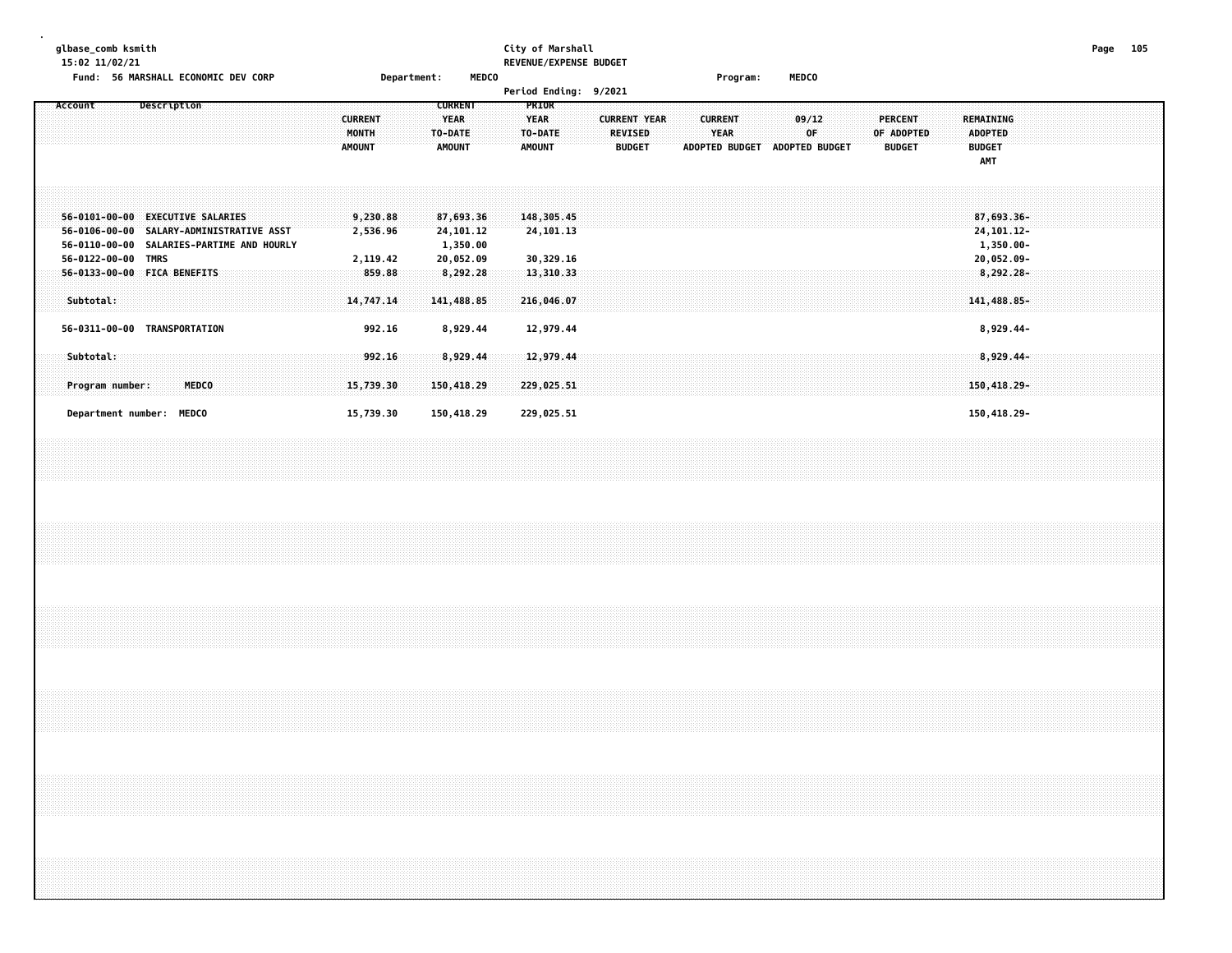### **glbase\_comb ksmith City of Marshall Page 106 15:02 11/02/21 REVENUE/EXPENSE BUDGET** Fund: 56 MARSHALL ECONOMIC DEV CORP **Department: 38 BUSINESS DEVELOPMENT CENTER** Program: TENANT SERVICES **Period Ending: 9/2021**

| Account                                                                                       |                                                                 | Description |                 |  |  | <b>CURRENT</b><br>MONTH<br><b>AMOUNT</b> |                                  |  | <b>CURRENT</b><br><b>YEAR</b><br>TO-DATE<br><b>AMOUNT</b> |  | rer tour Linuting. 372021<br>PRIOR<br><b>YEAR</b><br>TO-DATE<br><b>AMOUNT</b> |        |  | <b>CURRENT YEAR</b><br>REVISED<br><b>BUDGET</b> |  | <b>CURRENT</b> | <b>YEAR</b><br>ADOPTED BUDGET ADOPTED BUDGET |  | 09/12<br>OF |  | <b>PERCENT</b><br>OF ADOPTED<br><b>BUDGET</b> |  | <b>REMAINING</b><br><b>ADOPTED</b><br><b>BUDGET</b><br><b>AMT</b> |                                        |  |  |  |
|-----------------------------------------------------------------------------------------------|-----------------------------------------------------------------|-------------|-----------------|--|--|------------------------------------------|----------------------------------|--|-----------------------------------------------------------|--|-------------------------------------------------------------------------------|--------|--|-------------------------------------------------|--|----------------|----------------------------------------------|--|-------------|--|-----------------------------------------------|--|-------------------------------------------------------------------|----------------------------------------|--|--|--|
| 56-0106-38-00 SALARY-ADMINISTRATIVE ASST<br>56-0122-38-00 TMRS<br>56-0133-38-00 FICA BENEFITS |                                                                 |             |                 |  |  |                                          | 1,173.20<br>194.88<br>89.74      |  | 11, 145.36<br>1,851.22<br>852.65                          |  | 11, 145.39<br>1,823.43                                                        | 852.66 |  |                                                 |  |                |                                              |  |             |  |                                               |  |                                                                   | 11, 145. 36-<br>1,851.22-<br>852.65-   |  |  |  |
| Subtotal:                                                                                     | Program number:<br>Department number: BUSINESS DEVELOPMENT CENT |             | TENANT SERVICES |  |  |                                          | 1,457.82<br>1,457.82<br>1,457.82 |  | 13,849.23<br>13,849.23<br>13,849.23                       |  | 13,821.48<br>13,821.48<br>13,821.48                                           |        |  |                                                 |  |                |                                              |  |             |  |                                               |  |                                                                   | 13,849.23-<br>13,849.23-<br>13,849.23- |  |  |  |
|                                                                                               |                                                                 |             |                 |  |  |                                          |                                  |  |                                                           |  |                                                                               |        |  |                                                 |  |                |                                              |  |             |  |                                               |  |                                                                   |                                        |  |  |  |
|                                                                                               |                                                                 |             |                 |  |  |                                          |                                  |  |                                                           |  |                                                                               |        |  |                                                 |  |                |                                              |  |             |  |                                               |  |                                                                   |                                        |  |  |  |
|                                                                                               |                                                                 |             |                 |  |  |                                          |                                  |  |                                                           |  |                                                                               |        |  |                                                 |  |                |                                              |  |             |  |                                               |  |                                                                   |                                        |  |  |  |
|                                                                                               |                                                                 |             |                 |  |  |                                          |                                  |  |                                                           |  |                                                                               |        |  |                                                 |  |                |                                              |  |             |  |                                               |  |                                                                   |                                        |  |  |  |
|                                                                                               |                                                                 |             |                 |  |  |                                          |                                  |  |                                                           |  |                                                                               |        |  |                                                 |  |                |                                              |  |             |  |                                               |  |                                                                   |                                        |  |  |  |
|                                                                                               |                                                                 |             |                 |  |  |                                          |                                  |  |                                                           |  |                                                                               |        |  |                                                 |  |                |                                              |  |             |  |                                               |  |                                                                   |                                        |  |  |  |
|                                                                                               |                                                                 |             |                 |  |  |                                          |                                  |  |                                                           |  |                                                                               |        |  |                                                 |  |                |                                              |  |             |  |                                               |  |                                                                   |                                        |  |  |  |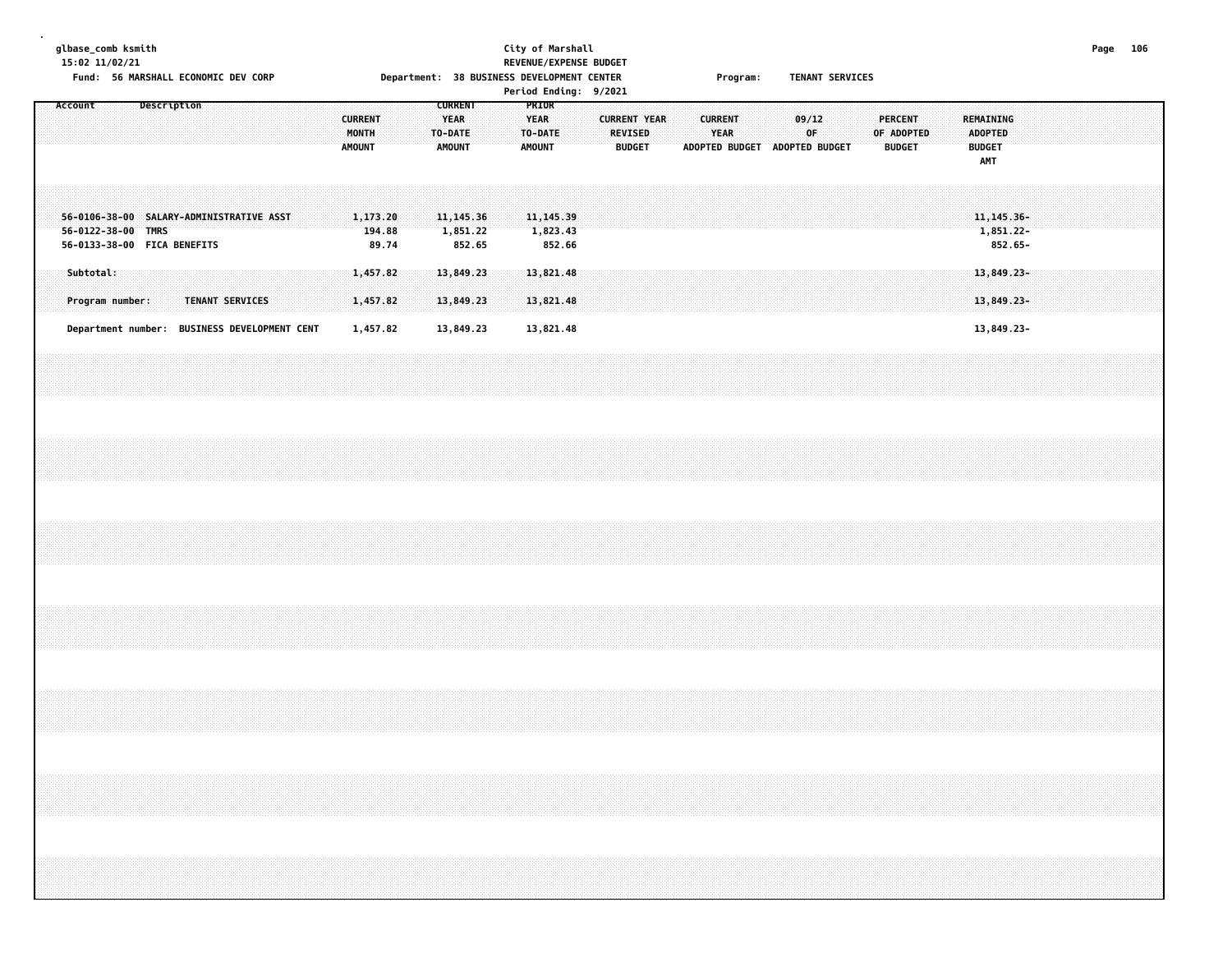### **glbase\_comb ksmith City of Marshall Page 107 15:02 11/02/21 REVENUE/EXPENSE BUDGET** Fund: 56 MARSHALL ECONOMIC DEV CORP **Department: 39 CENTER FOR APPLIED TECHNOLOGY** Program: TENANT SERVICES **Period Ending: 9/2021**

| Account            |                              |  | Description                 |                                                                 |  |                |  | <b>CURRENT</b><br>MONTH<br><b>AMOUNT</b> |                  |  | <b>CURRENT</b><br><b>YEAR</b><br>TO-DATE<br><b>AMOUNT</b> |  | <b>PRIOR</b><br><b>YEAR</b><br>TO-DATE<br><b>AMOUNT</b> |                                     |  | <b>REVISED</b><br><b>BUDGET</b> | <b>CURRENT YEAR</b> |  | <b>CURRENT</b><br>YEAR | ADOPTED BUDGET | ADOPTED BUDGET | 09/12<br>0F |  |  | <b>PERCENT</b><br>OF ADOPTED<br><b>BUDGET</b> |  | ADOPTED<br><b>BUDGET</b><br>AMT | <b>REMAINING</b>                        |  |  |  |  |
|--------------------|------------------------------|--|-----------------------------|-----------------------------------------------------------------|--|----------------|--|------------------------------------------|------------------|--|-----------------------------------------------------------|--|---------------------------------------------------------|-------------------------------------|--|---------------------------------|---------------------|--|------------------------|----------------|----------------|-------------|--|--|-----------------------------------------------|--|---------------------------------|-----------------------------------------|--|--|--|--|
| 56-0122-39-00 TMRS |                              |  | 56-0133-39-00 FICA BENEFITS | 56-0106-39-00 SALARY-ADMINISTRATIVE ASST                        |  |                |  | 2,277.36                                 | 378.26<br>174.23 |  | 21,634.96<br>3,593.61<br>1,655.06                         |  |                                                         | 21,634.93<br>3,539.42<br>1,655.03   |  |                                 |                     |  |                        |                |                |             |  |  |                                               |  |                                 | 21,634.96-<br>$3,593.61 -$<br>1,655.06- |  |  |  |  |
|                    | Subtotal:<br>Program number: |  |                             | TENANT SERVICES<br>Department number: CENTER FOR APPLIED TECHNO |  |                |  | 2,829.85<br>2,829.85<br>2,829.85         |                  |  | 26,883.63<br>26,883.63<br>26,883.63                       |  |                                                         | 26,829.38<br>26,829.38<br>26,829.38 |  |                                 |                     |  |                        |                |                |             |  |  |                                               |  |                                 | 26,883.63-<br>26,883.63-<br>26,883.63-  |  |  |  |  |
|                    | Expenditures<br>Fund number: |  |                             | 56 MARSHALL ECONOMIC DEV CORP                                   |  | Subtotal ----- |  | 20,026.97<br>131,760.24-                 |                  |  | 191, 151.15<br>$1,274,892.39 - 1,037,779.61 -$            |  |                                                         | 269,676.37                          |  |                                 |                     |  |                        |                |                |             |  |  |                                               |  |                                 | 191, 151. 15-<br>1,274,892.39           |  |  |  |  |
|                    |                              |  |                             |                                                                 |  |                |  |                                          |                  |  |                                                           |  |                                                         |                                     |  |                                 |                     |  |                        |                |                |             |  |  |                                               |  |                                 |                                         |  |  |  |  |
|                    |                              |  |                             |                                                                 |  |                |  |                                          |                  |  |                                                           |  |                                                         |                                     |  |                                 |                     |  |                        |                |                |             |  |  |                                               |  |                                 |                                         |  |  |  |  |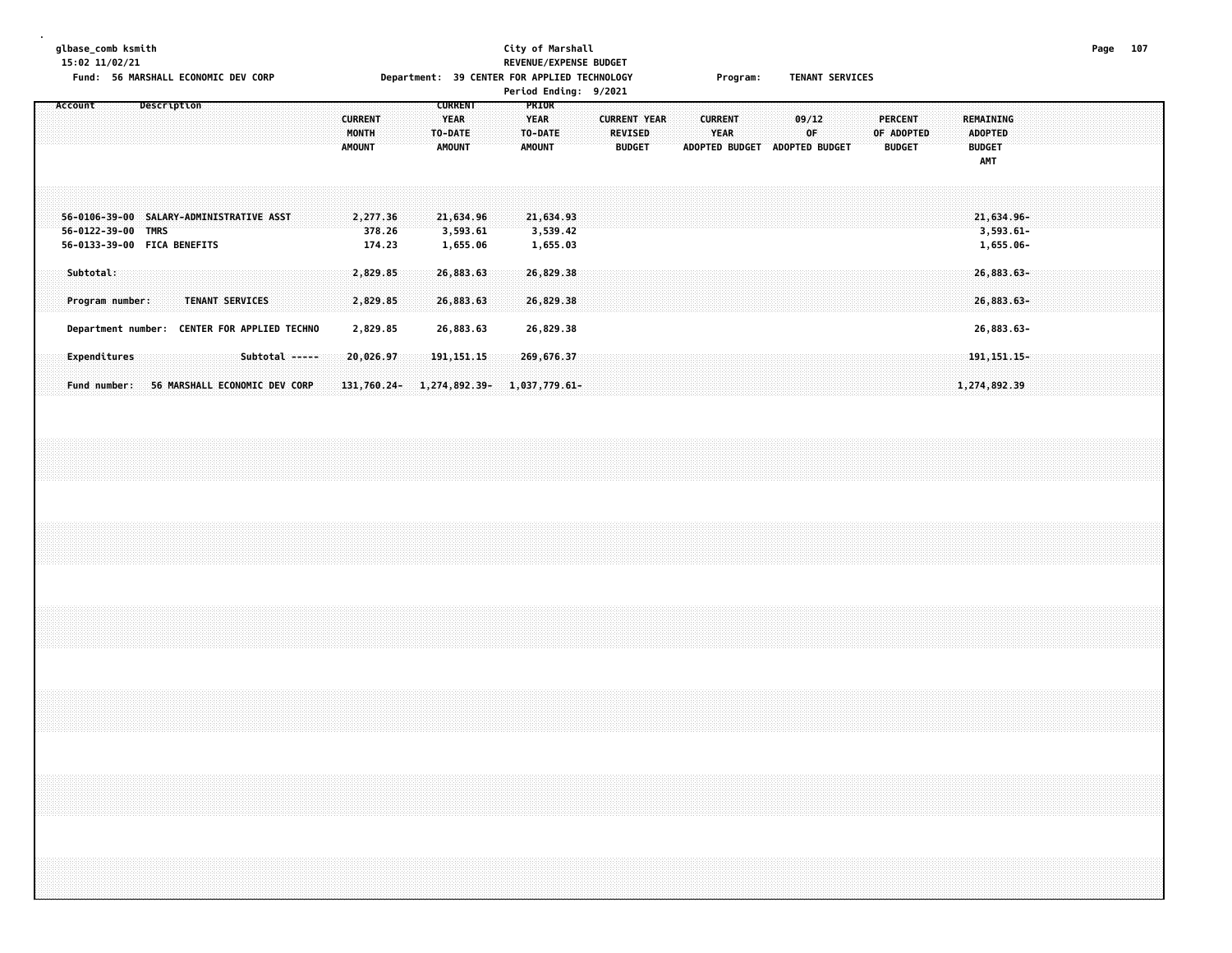**glbase\_comb ksmith City of Marshall Page 108**

**.**

**15:02 11/02/21 REVENUE/EXPENSE BUDGET**

| <b>62 2007 GENERAL OBLIGATION FUND</b><br>Description                                                   | Department:<br><b>CURRENT</b>                                                       | <b>2007 GENERAL OBLIGATION FUND</b><br>Period Ending: 9/2021<br><b>PRIOR</b>                      | Program:                                                                                           | <b>2007 GENERAL OBLIGATION FUND</b>           |                                                            |  |
|---------------------------------------------------------------------------------------------------------|-------------------------------------------------------------------------------------|---------------------------------------------------------------------------------------------------|----------------------------------------------------------------------------------------------------|-----------------------------------------------|------------------------------------------------------------|--|
|                                                                                                         | <b>CURRENT</b><br><b>YEAR</b><br>MONTH<br>TO-DATE<br><b>AMOUNT</b><br><b>AMOUNT</b> | <b>YEAR</b><br><b>CURRENT YEAR</b><br>TO-DATE<br><b>REVISED</b><br><b>AMOUNT</b><br><b>BUDGET</b> | <b>CURRENT</b><br>09/12<br>0F.<br>YEAR<br><b>ADOPTED BUDGET</b><br><b>ADOPTED BUDGET</b>           | <b>PERCENT</b><br>OF ADOPTED<br><b>BUDGET</b> | REMAINING<br><b>ADOPTED</b><br><b>BUDGET</b><br><b>AMT</b> |  |
| 62-4000-00-00 TAXES<br>62-4001-00-00 TAXES DELINQUENT<br>62-4002-00-00 PENALTY & INTEREST               | $1,647.18-$<br>496,090.93-<br>28,509.70-<br>1,115.54-<br>831.20-<br>22,014.29-      | 451,638.44-<br>795,414.00-<br>44,365.46-<br>$35,300.00 -$<br>22,571.26-<br>$20,000.00 -$          | 795,414.00-<br>$596,560.50 -$<br>$35,300.00 -$<br>26,475.00-<br>20,000.00-<br>15,000.00-           | 62.369<br>80.764<br>110.071                   | $299,323.07 -$<br>$6,790.30 -$<br>2,014.29                 |  |
| Subtotal:<br>62-5100-00-00 INTEREST EARNED<br>62-5110-00-00 TRANSFER FROM OTHER FUNDS                   | $3,593.92 -$<br>$546,614.92-$<br>$81.61 -$<br>$1.61 -$<br>63,231.00-                | 518, 575. 16-<br>$850,714.00 -$<br>2,712.05-<br>$6,003.00 -$<br>318,543.04-<br>218,030.00-        | $850,714.00 -$<br>$638,035.50 -$<br>$6,003.00 -$<br>4,502.25-<br>218,030.00-<br>163,522.50-        | 64.254<br>1.359<br>29.001                     | $304,099.08 -$<br>$5,921,39-$<br>154,799.00-               |  |
| Subtotal:<br>2007 GENERAL OBLIGATION<br>Program number:<br>Department number: 2007 GENERAL OBLIGATION F | $1.61 -$<br>63, 312.61-<br>$3,595.53-$<br>609,927.53-<br>$3,595.53-$<br>609,927.53- | 321, 255.09-<br>224,033.00-<br>$839,830.25 -$<br>1,074,747.00-<br>839,830.25-<br>1,074,747.00-    | 224,033.00-<br>168,024.75-<br>1,074,747.00-<br>$806,060.25 -$<br>$806,060.25 -$<br>$1,074,747.00-$ | 28.260<br>56.751<br>56.751                    | 160,720.39-<br>464, 819.47-<br>464,819.47-                 |  |
| Subtotal -----<br>Revenues                                                                              | $3,595.53-$<br>609,927.53-                                                          | 1,074,747.00-<br>839,830.25-                                                                      | 806,060.25-<br>1,074,747.00-                                                                       | 56.751                                        | 464, 819.47-                                               |  |
|                                                                                                         |                                                                                     |                                                                                                   |                                                                                                    |                                               |                                                            |  |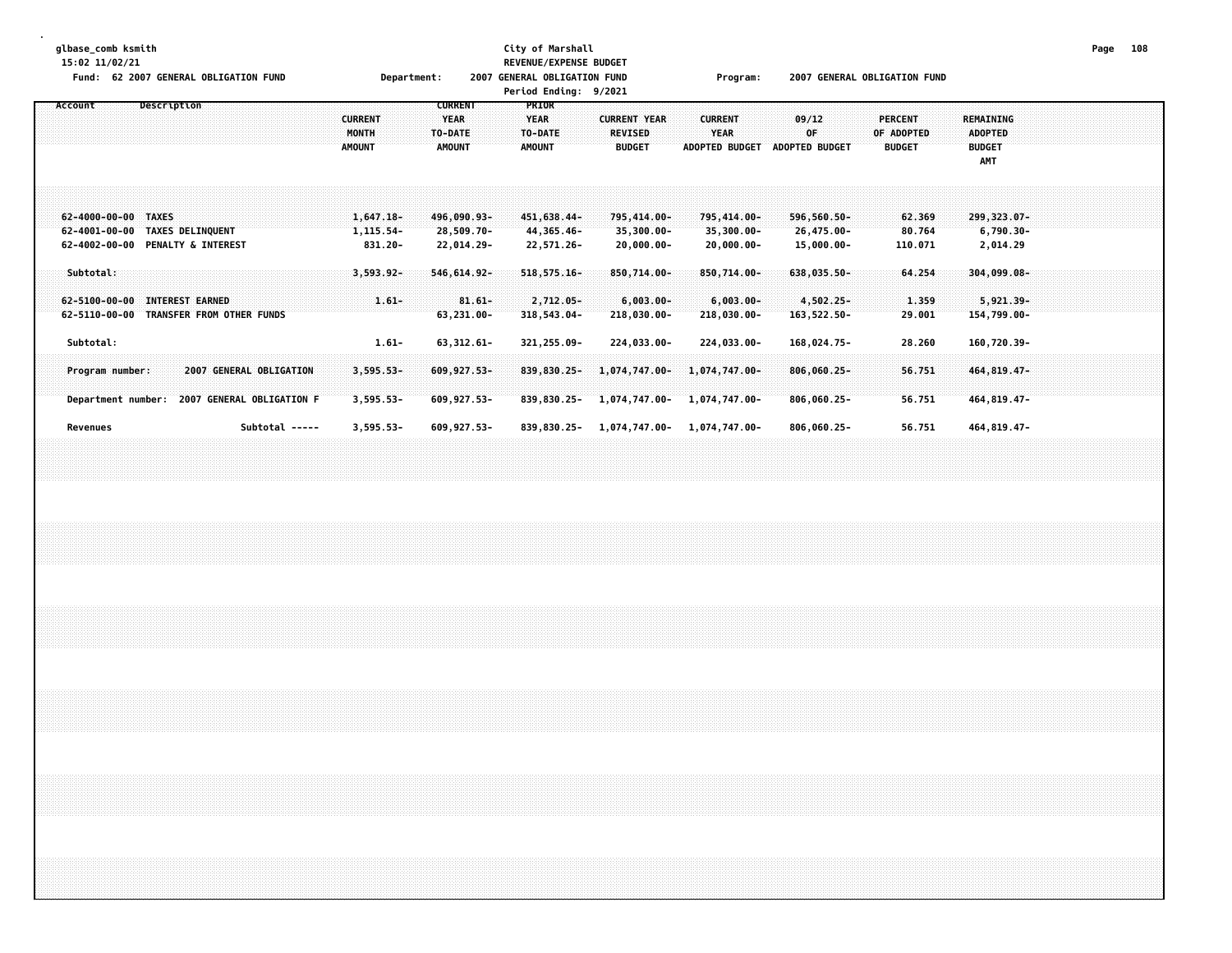**glbase\_comb ksmith City of Marshall Page 109**

**.**

| 15:02 11/02/21<br>Fund: 62 2007 GENERAL OBLIGATION FUND                                                  | Department:                                               | REVENUE/EXPENSE BUDGET<br>2007 GENERAL OBLIGATION FUND<br>Period Ending: 9/2021                            | Program:                                                | 2007 GENERAL OBLIGATION FUND                                        |                                                     |
|----------------------------------------------------------------------------------------------------------|-----------------------------------------------------------|------------------------------------------------------------------------------------------------------------|---------------------------------------------------------|---------------------------------------------------------------------|-----------------------------------------------------|
| Account<br>Description<br><b>CURRENT</b><br>MONTH<br><b>AMOUNT</b>                                       | <b>CURRENT</b><br><b>YEAR</b><br>TO-DATE<br><b>AMOUNT</b> | PRIOR<br><b>YEAR</b><br><b>CURRENT YEAR</b><br><b>REVISED</b><br>TO-DATE<br><b>AMOUNT</b><br><b>BUDGET</b> | <b>CURRENT</b><br>YEAR<br>ADOPTED BUDGET ADOPTED BUDGET | 09/12<br><b>PERCENT</b><br>0F<br>OF ADOPTED<br><b>BUDGET</b>        | REMAINING<br><b>ADOPTED</b><br><b>BUDGET</b><br>AMT |
| 62-0348-00-00 SERVICE FEES/MGT FEES<br>62-0353-00-00 INTEREST & FEES<br>62-0354-00-00 PRINCIPAL PAYMENTS | 7,741.25<br>98,209.15<br>793,000.00                       | 9,187.50<br>6,000.00<br>111,324.87<br>181,747.00<br>887,000.00<br>1,040,000.00                             | 6,000.00<br>181,747.00<br>887,000.00                    | 129.021<br>4,500.00<br>136,310.25<br>54.036<br>665,250.00<br>89.402 | 1,741.25-<br>83,537.85<br>94,000.00                 |
| Subtotal:                                                                                                | 898,950.40                                                | 1,160,512.37<br>1,074,747.00                                                                               | 1,074,747.00                                            | 806,060.25<br>83.643                                                | 175,796.60                                          |
| Program number:<br>2007 GENERAL OBLIGATION FUND<br>Department number: 2007 GENERAL OBLIGATION FUND       | 898,950.40<br>898,950.40                                  | 1,160,512.37<br>1,074,747.00<br>1,074,747.00<br>1,160,512.37                                               | 1,074,747.00<br>1,074,747.00                            | 806,060.25<br>83.643<br>806,060.25<br>83.643                        | 175,796.60<br>175,796.60                            |
| Expenditures<br>Subtotal -----------<br>Fund number:<br>62 2007 GENERAL OBLIGATION FUN                   | 898,950.40<br>$3,595.53-$<br>289,022.87                   | 1,160,512.37<br>1,074,747.00<br>320,682.12                                                                 | 1,074,747.00                                            | 83.643<br>806,060.25                                                | 175,796.60<br>289,022.87-                           |
|                                                                                                          |                                                           |                                                                                                            |                                                         |                                                                     |                                                     |
|                                                                                                          |                                                           |                                                                                                            |                                                         |                                                                     |                                                     |
|                                                                                                          |                                                           |                                                                                                            |                                                         |                                                                     |                                                     |
|                                                                                                          |                                                           |                                                                                                            |                                                         |                                                                     |                                                     |
|                                                                                                          |                                                           |                                                                                                            |                                                         |                                                                     |                                                     |
|                                                                                                          |                                                           |                                                                                                            |                                                         |                                                                     |                                                     |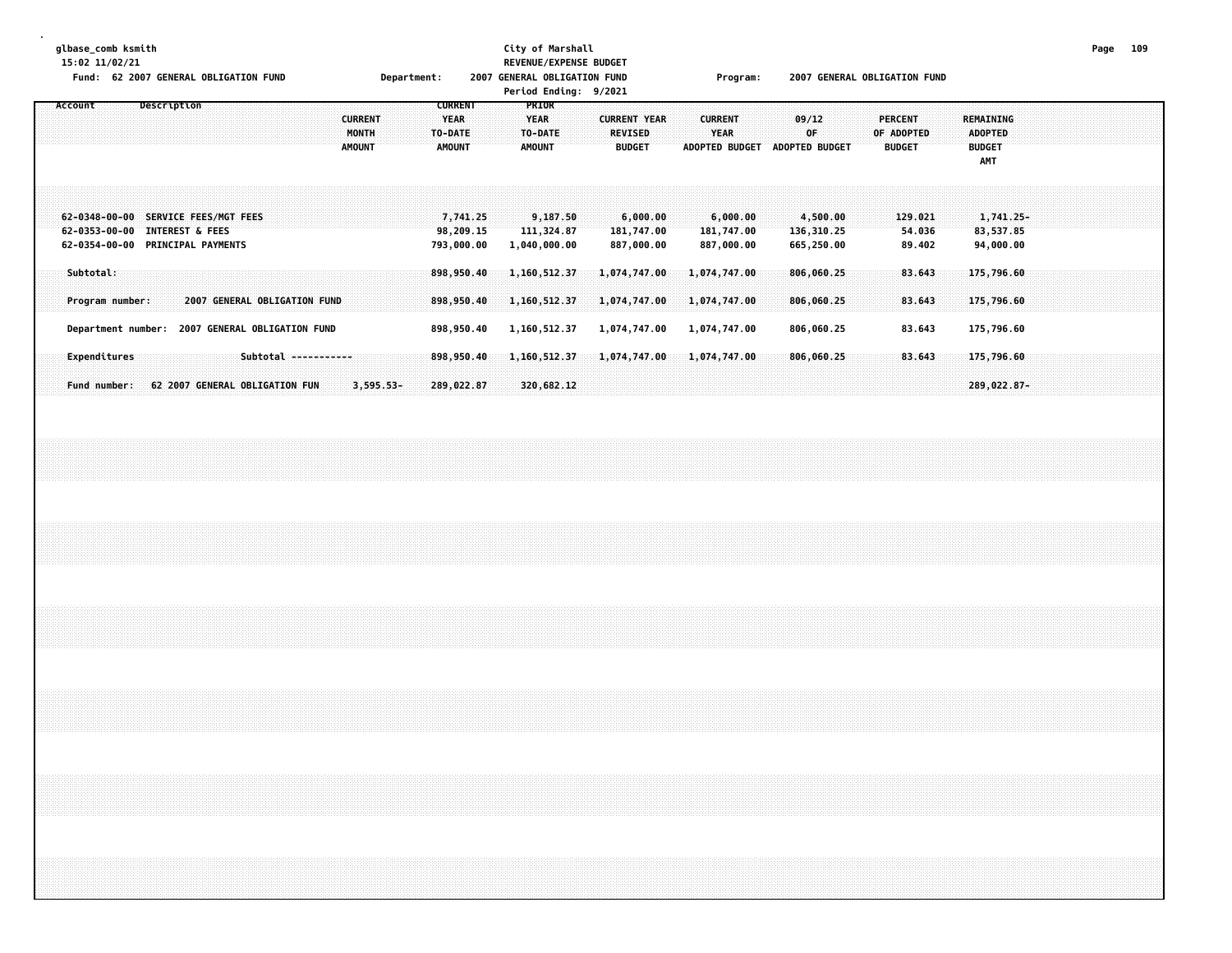#### **glbase\_comb ksmith City of Marshall Page 110 15:02 11/02/21 REVENUE/EXPENSE BUDGET**

Fund: 63 2007 CAPITAL IMPROVEMENT FUND **Department:** 2007 CAPITAL IMPROVEMENT **Program: 2007 CAPITAL IMPROVEMENT** 

|                                                                                                                                 | Period Ending: 9/2021                                                                                                                                      |                                                                                                                                                   |                                                                                                      |
|---------------------------------------------------------------------------------------------------------------------------------|------------------------------------------------------------------------------------------------------------------------------------------------------------|---------------------------------------------------------------------------------------------------------------------------------------------------|------------------------------------------------------------------------------------------------------|
| Description<br>Account                                                                                                          | PRIOR<br><b>CURRENT</b><br><b>YEAR</b><br><b>CURRENT</b><br><b>YEAR</b><br>MONTH<br>TO-DATE:<br>TO-DATE<br><b>AMOUNT</b><br><b>AMOUNT</b><br><b>AMOUNT</b> | <b>CURRENT YEAR</b><br><b>CURRENT</b><br>09/12<br><b>YEAR</b><br>0F<br><b>REVISED</b><br>ADOPTED BUDGET<br><b>ADOPTED BUDGET</b><br><b>BUDGET</b> | <b>PERCENT</b><br>REMAINING<br><b>ADOPTED</b><br>OF ADOPTED<br><b>BUDGET</b><br><b>BUDGET</b><br>AMT |
| 63-5100-00-00 INTEREST EARNED<br>63-5110-00-00 TRANSFER FROM OTHER FUNDS                                                        | $27.09 -$<br>$284.17 -$<br>176.98-<br>126,000.00-                                                                                                          |                                                                                                                                                   | 284.17<br>126,000.00                                                                                 |
| Subtotal:<br>63-5304-00-00 BOND PROCEEDS<br>Subtotal:                                                                           | $27.09 -$<br>126, 284. 17-<br>176.98-<br>1,795,000.00-<br>1,795,000.00-                                                                                    |                                                                                                                                                   | 126,284.17                                                                                           |
| 2007 CAPITAL IMPROVEMENT<br>Program number:<br>Department number: 2007 CAPITAL IMPROVEMENT<br><b>Revenues</b><br>Subtotal ----- | $27.09 -$<br>126, 284. 17-<br>1,795,176.98-<br>$27.09 -$<br>126, 284. 17- 1, 795, 176. 98-<br>$27.09 -$<br>126, 284. 17- 1, 795, 176. 98-                  |                                                                                                                                                   | 126,284.17<br>126,284.17<br>126,284.17                                                               |
|                                                                                                                                 |                                                                                                                                                            |                                                                                                                                                   |                                                                                                      |
|                                                                                                                                 |                                                                                                                                                            |                                                                                                                                                   |                                                                                                      |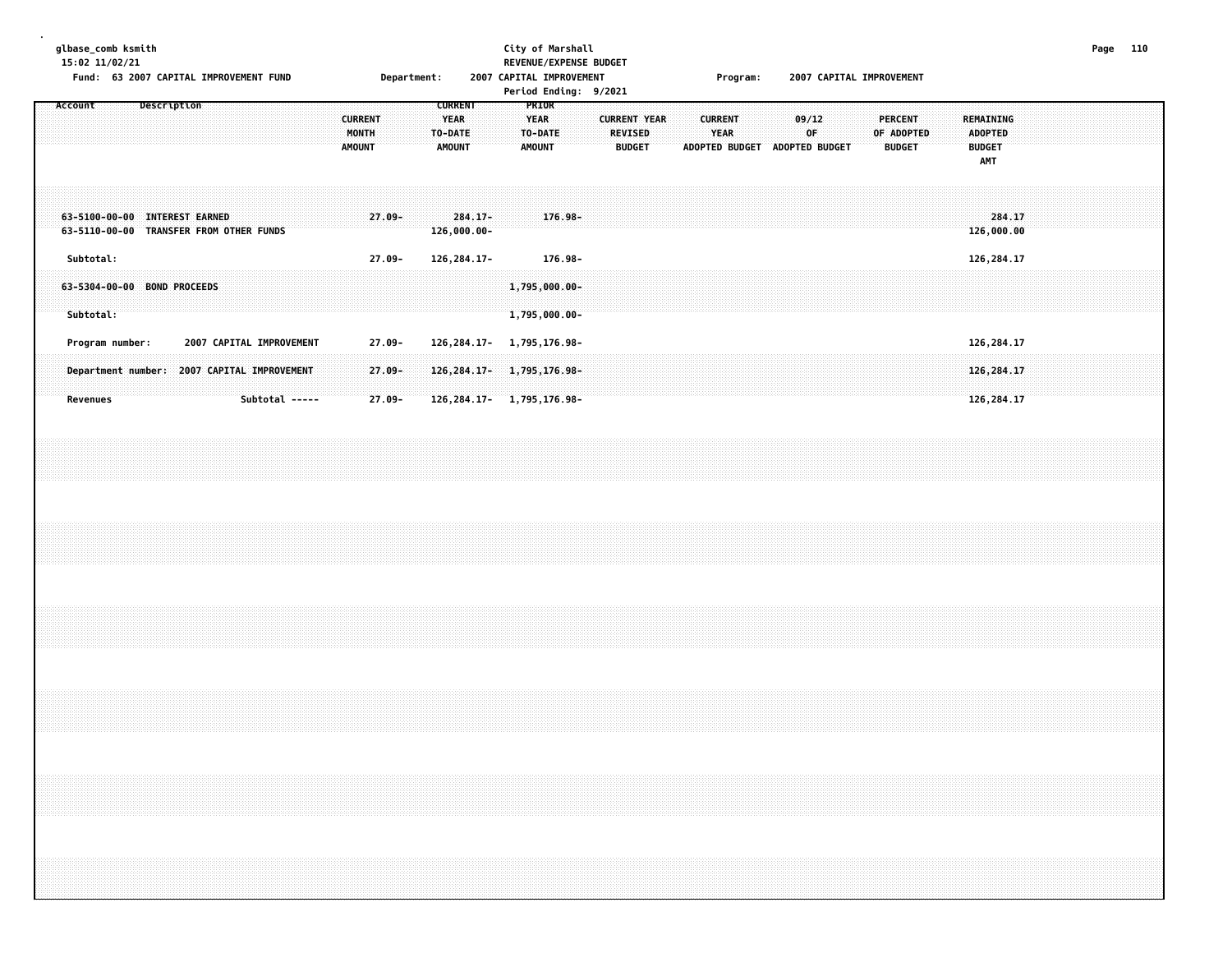## **15:02 11/02/21 REVENUE/EXPENSE BUDGET**

# **glbase\_comb ksmith City of Marshall Page 111**

Fund: 63 2007 CAPITAL IMPROVEMENT FUND **Department:** 2007 CAPITAL IMPROVEMENT **Program: 2007 CAPITAL IMPROVEMENT** 

| <b>Period Ending:</b> | 9/2021 |
|-----------------------|--------|
|                       |        |

| Account                                | Description                                                      | <b>CURRENT</b>         | <b>CURRENT</b><br>YEAR   | <b>PRIOR</b><br><b>YEAR</b> | <b>CURRENT YEAR</b>             | <b>CURRENT</b>                       | 09/12                       | PERCENT                     | <b>REMAINING</b>          |
|----------------------------------------|------------------------------------------------------------------|------------------------|--------------------------|-----------------------------|---------------------------------|--------------------------------------|-----------------------------|-----------------------------|---------------------------|
|                                        |                                                                  | MONTH<br><b>AMOUNT</b> | TO-DATE<br><b>AMOUNT</b> | TO-DATE<br>AMOUNT           | <b>REVISED</b><br><b>BUDGET</b> | <b>YEAR</b><br><b>ADOPTED BUDGET</b> | 0F<br><b>ADOPTED BUDGET</b> | OF ADOPTED<br><b>BUDGET</b> | ADOPTED<br><b>BUDGET</b>  |
|                                        |                                                                  |                        |                          |                             |                                 |                                      |                             |                             | <b>AMT</b>                |
|                                        |                                                                  |                        |                          |                             |                                 |                                      |                             |                             |                           |
|                                        | 63-0411-00-00 IMPROVEMENTS-#2 FIRE STATION                       |                        | 14,500.00                |                             |                                 |                                      |                             |                             | 14,500.00-                |
| 63-0412-00-00                          | <b>IMPROVEMENTS-#4 FIRE STATION</b>                              |                        | 10,844.50                |                             |                                 |                                      |                             |                             | 10,844.50-                |
| 63-0418-00-00<br>63-0419-00-00         | <b>IMPROVEMENTS - BDC</b><br><b>IMPROVEMENTS-POLICE BLDG</b>     | 391.08                 | 49,884.58<br>578.75      | 27,561.57                   |                                 |                                      |                             |                             | 49,884.58-<br>578.75-     |
| $63 - 0430 - 00 - 00$                  | DOWNTOWN REDEVELOPMENT PHASE 1                                   |                        | 4,400.00                 | 7,600.00                    |                                 |                                      |                             |                             | $4,400.00 -$              |
| 63-0431-00-00<br>$63 - 0432 - 00 - 00$ | REDEVELOP N WASHINGTON-PHASE 2<br>DOWNTOWN REDEVELOPMENT-PHASE 3 |                        | 403,076.47<br>23,750.00  | 2,300.00                    |                                 |                                      |                             |                             | 403,076.47-<br>23,750.00- |
| 63-0436-00-00                          | <b>IMPROVEMENTS-ARENA</b>                                        |                        | 12,723.70                |                             |                                 |                                      |                             |                             | 12,723.70-                |
| 63-0437-00-00                          | <b>IMPROVEMENTS-CITY HALL</b>                                    |                        | 4,564.00                 |                             |                                 |                                      |                             |                             | 4,564.00-                 |
| 63-0438-00-00                          | <b>IMPROVEMENTS-CONVENTION CENTER</b>                            |                        | 318.64                   |                             |                                 |                                      |                             |                             | $318.64 -$                |
| Subtotal:                              |                                                                  | 391.08                 | 524,640.64               | 37,461.57                   |                                 |                                      |                             |                             | $524,640.64-$             |
| Program number:                        | <b>2007 CAPITAL IMPROVEMENT</b>                                  | 391.08                 | 524,640.64               | 37,461.57                   |                                 |                                      |                             |                             | 524,640.64-               |
|                                        |                                                                  |                        |                          |                             |                                 |                                      |                             |                             |                           |
| Department number:                     | <b>2007 CAPITAL IMPROVEMENT</b>                                  | 391.08                 | 524,640.64               | 37,461.57                   |                                 |                                      |                             |                             | 524,640.64-               |
|                                        |                                                                  |                        |                          |                             |                                 |                                      |                             |                             |                           |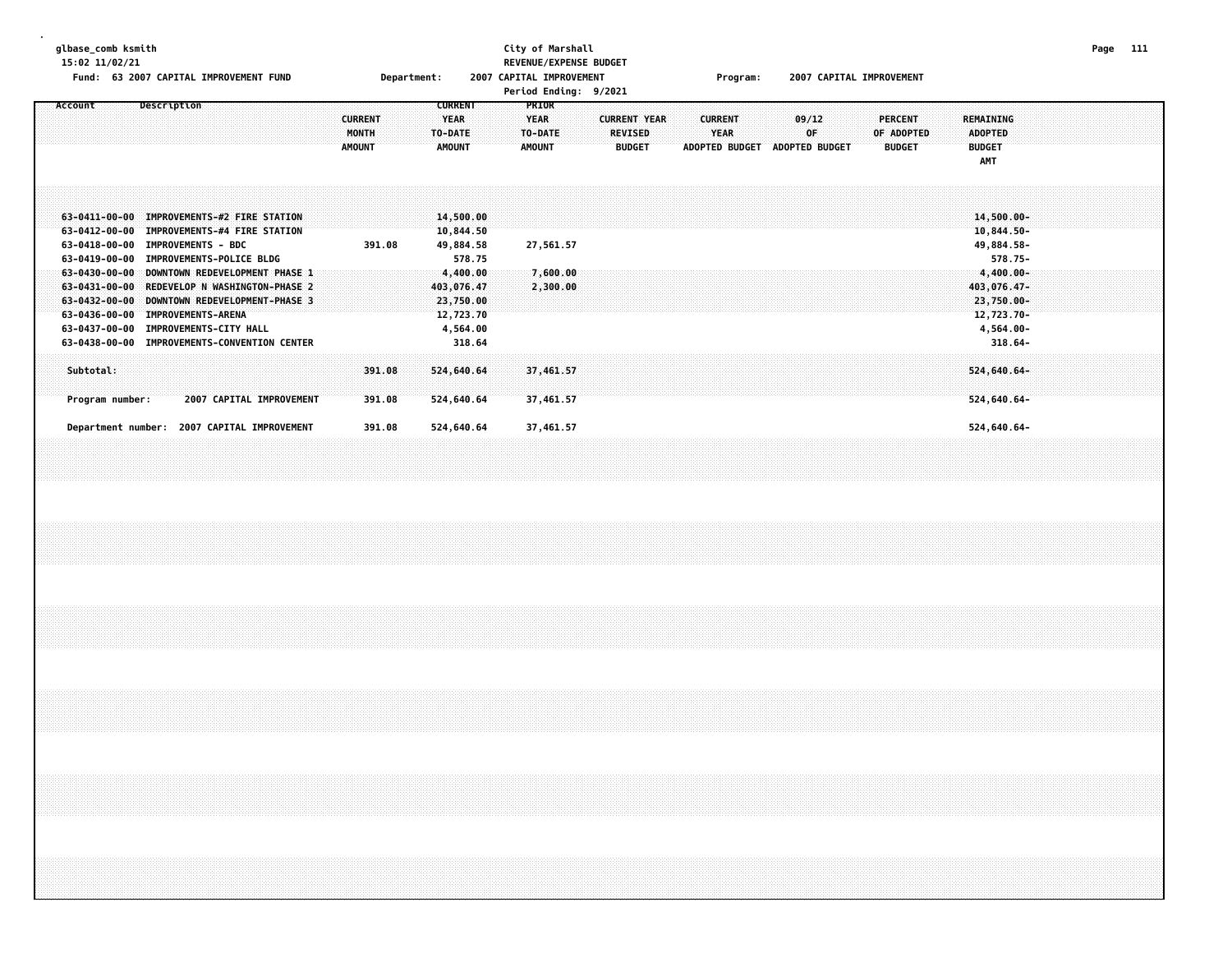#### **glbase\_comb ksmith City of Marshall Page 112 15:02 11/02/21 REVENUE/EXPENSE BUDGET** Fund: 63 2007 CAPITAL IMPROVEMENT FUND **Department: 4 2020 LIMITED TAX NOTE** Program:

|         |                 |  |             |                                          |                |  |                                          |        |  |                                                    |  |                                                  |           | Pertod Endthy: 9/2021 |                                 |                     |  |                               |                               |             |  |                                               |  |                                                            |             |  |  |  |
|---------|-----------------|--|-------------|------------------------------------------|----------------|--|------------------------------------------|--------|--|----------------------------------------------------|--|--------------------------------------------------|-----------|-----------------------|---------------------------------|---------------------|--|-------------------------------|-------------------------------|-------------|--|-----------------------------------------------|--|------------------------------------------------------------|-------------|--|--|--|
| Account |                 |  | Description |                                          |                |  | <b>CURRENT</b><br>MONTH<br><b>AMOUNT</b> |        |  | CURRENT<br><b>YEAR</b><br>TO-DATE<br><b>AMOUNT</b> |  | PRIOR<br><b>YEAR</b><br>TO-DATE<br><b>AMOUNT</b> |           |                       | <b>REVISED</b><br><b>BUDGET</b> | <b>CURRENT YEAR</b> |  | <b>CURRENT</b><br><b>YEAR</b> | ADOPTED BUDGET ADOPTED BUDGET | 09/12<br>0F |  | <b>PERCENT</b><br>OF ADOPTED<br><b>BUDGET</b> |  | REMAINING<br><b>ADOPTED</b><br><b>BUDGET</b><br><b>AMT</b> |             |  |  |  |
|         |                 |  |             | 63-0333-04-00 BOND ISSUANCE COST         |                |  |                                          |        |  |                                                    |  | 44,655.00                                        |           |                       |                                 |                     |  |                               |                               |             |  |                                               |  |                                                            |             |  |  |  |
|         | Subtotal:       |  |             |                                          |                |  |                                          |        |  |                                                    |  | 44,655.00                                        |           |                       |                                 |                     |  |                               |                               |             |  |                                               |  |                                                            |             |  |  |  |
|         | Program number: |  |             | Department number: 2020 LIMITED TAX NOTE |                |  |                                          |        |  |                                                    |  | 44,655.00<br>44,655.00                           |           |                       |                                 |                     |  |                               |                               |             |  |                                               |  |                                                            |             |  |  |  |
|         | Expenditures    |  |             |                                          | Subtotal ----- |  |                                          | 391.08 |  | 524,640.64                                         |  |                                                  | 82,116.57 |                       |                                 |                     |  |                               |                               |             |  |                                               |  |                                                            | 524,640.64- |  |  |  |
|         | Fund number:    |  |             | 63 2007 CAPITAL IMPROVEMENT FU           |                |  |                                          | 363.99 |  | 398, 356.47                                        |  | 1,713,060.41-                                    |           |                       |                                 |                     |  |                               |                               |             |  |                                               |  |                                                            | 398,356.47- |  |  |  |
|         |                 |  |             |                                          |                |  |                                          |        |  |                                                    |  |                                                  |           |                       |                                 |                     |  |                               |                               |             |  |                                               |  |                                                            |             |  |  |  |
|         |                 |  |             |                                          |                |  |                                          |        |  |                                                    |  |                                                  |           |                       |                                 |                     |  |                               |                               |             |  |                                               |  |                                                            |             |  |  |  |
|         |                 |  |             |                                          |                |  |                                          |        |  |                                                    |  |                                                  |           |                       |                                 |                     |  |                               |                               |             |  |                                               |  |                                                            |             |  |  |  |
|         |                 |  |             |                                          |                |  |                                          |        |  |                                                    |  |                                                  |           |                       |                                 |                     |  |                               |                               |             |  |                                               |  |                                                            |             |  |  |  |
|         |                 |  |             |                                          |                |  |                                          |        |  |                                                    |  |                                                  |           |                       |                                 |                     |  |                               |                               |             |  |                                               |  |                                                            |             |  |  |  |
|         |                 |  |             |                                          |                |  |                                          |        |  |                                                    |  |                                                  |           |                       |                                 |                     |  |                               |                               |             |  |                                               |  |                                                            |             |  |  |  |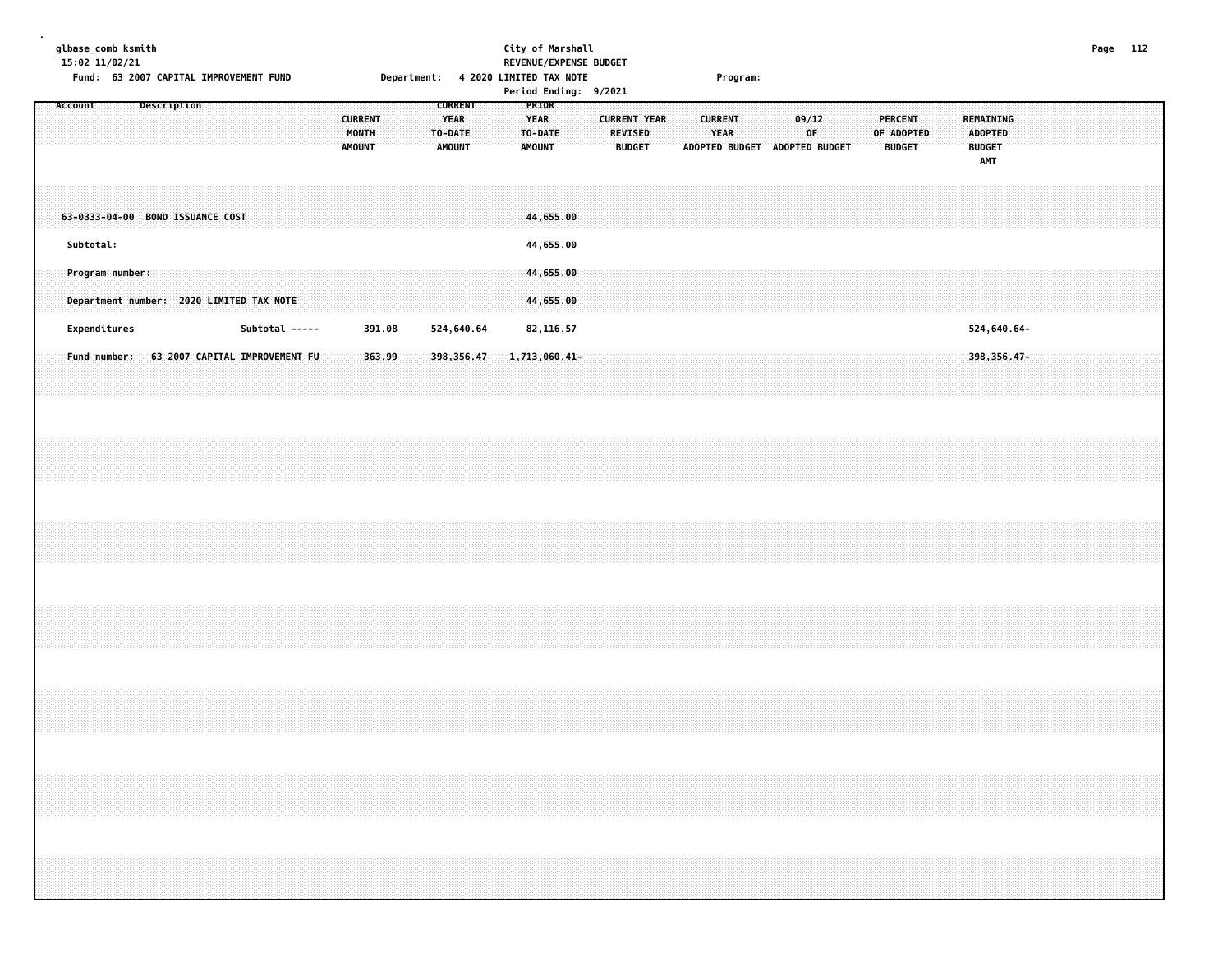#### **glbase\_comb ksmith City of Marshall Page 113 15:02 11/02/21 REVENUE/EXPENSE BUDGET Fund: 64 OPEB TRSF FUND Department: OPEB TRSF Program: OPEB TRSF**

| Account                                                     | Description |           |                | <b>CURRENT</b><br>MONTH<br><b>AMOUNT</b> |                                     | <b>CURRENT</b><br>YEAR<br>TO-DATE<br><b>AMOUNT</b> | <b>PRIOR</b><br><b>YEAR</b><br>TO-DATE<br><b>AMOUNT</b> |                                        | <b>CURRENT YEAR</b><br><b>REVISED</b><br><b>BUDGET</b> |  | <b>CURRENT</b><br><b>YEAR</b><br><b>ADOPTED BUDGET</b> | ADOPTED BUDGET | 09/12<br><b>OF</b> |  | PERCENT<br>OF ADOPTED<br><b>BUDGET</b> |  | REMAINING<br>ADOPTED<br><b>BUDGET</b><br><b>AMT</b> |  |  |  |
|-------------------------------------------------------------|-------------|-----------|----------------|------------------------------------------|-------------------------------------|----------------------------------------------------|---------------------------------------------------------|----------------------------------------|--------------------------------------------------------|--|--------------------------------------------------------|----------------|--------------------|--|----------------------------------------|--|-----------------------------------------------------|--|--|--|
| 64-5100-00-00 INTEREST<br>Subtotal:                         |             |           |                |                                          | $63.65 -$<br>$63.65 -$              | $204.70 -$<br>204.70-                              |                                                         | $818.85 -$<br>818.85-                  |                                                        |  |                                                        |                |                    |  |                                        |  | 204.70<br>204.70                                    |  |  |  |
| Program number:<br>Department number: OPEB TRSF<br>Revenues |             | OPEB TRSF | Subtotal ----- |                                          | $63.65 -$<br>$63.65 -$<br>$63.65 -$ | $204.70 -$<br>$204.70 -$<br>204.70-                |                                                         | $818.85 -$<br>$818.85 -$<br>$818.85 -$ |                                                        |  |                                                        |                |                    |  |                                        |  | 204.70<br>204.70<br>204.70                          |  |  |  |
| Fund number: 64 OPEB TRSF FUND                              |             |           |                |                                          | $63.65 -$                           | $204.70 -$                                         |                                                         | $818.85 -$                             |                                                        |  |                                                        |                |                    |  |                                        |  | 204.70                                              |  |  |  |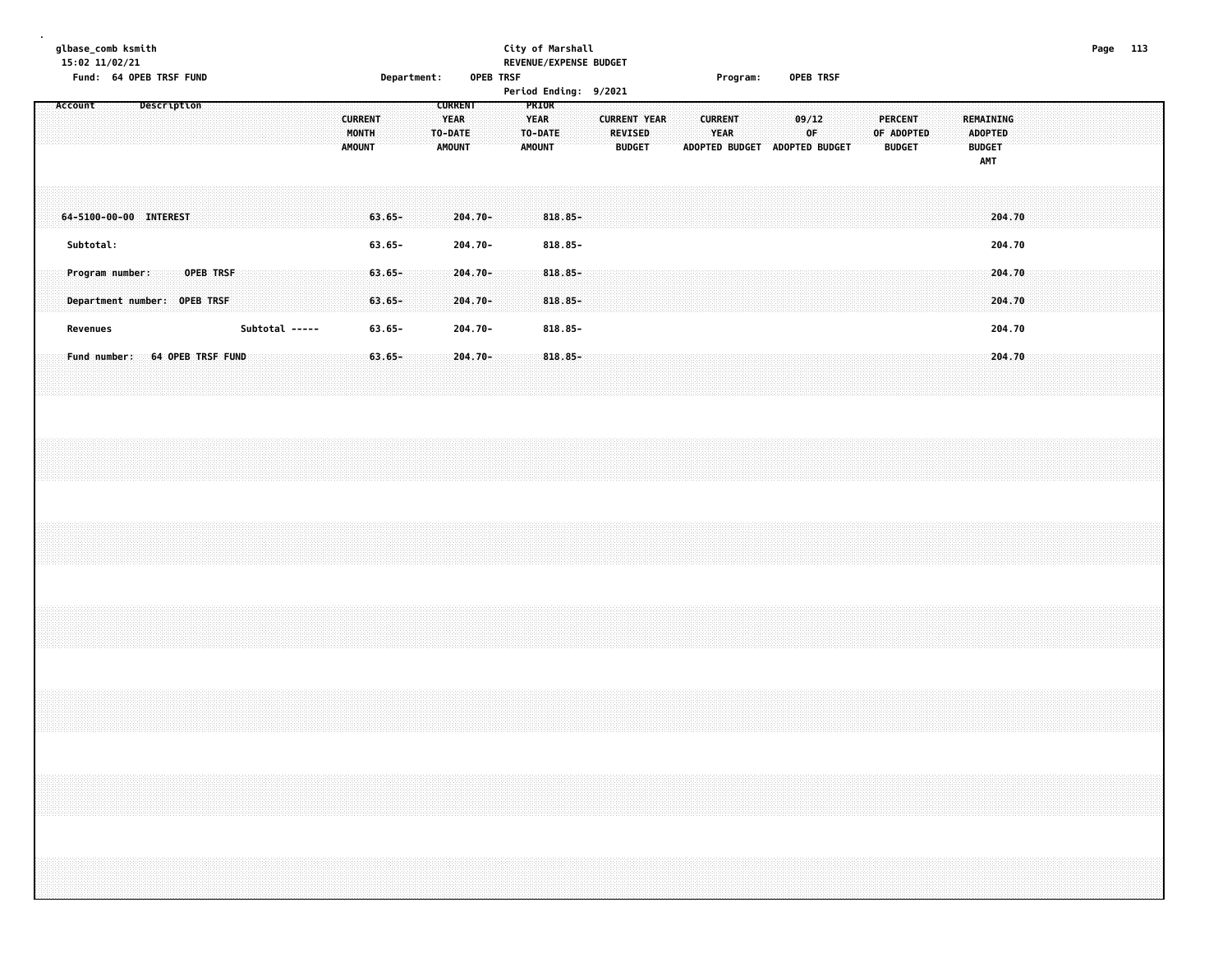# **glbase\_comb ksmith City of Marshall Page 114**

| 15:02 11/02/21                             |                |                | REVENUE/EXPENSE BUDGET |                     |                       |                       |               |                             |
|--------------------------------------------|----------------|----------------|------------------------|---------------------|-----------------------|-----------------------|---------------|-----------------------------|
| Fund: 66 EQUIP REPLACEMENT FUND-GENERAL    | Department:    |                |                        |                     | Program:              |                       |               |                             |
|                                            |                |                | <b>Period Ending:</b>  | 9/2021              |                       |                       |               |                             |
| Description<br>Account                     |                | <b>CURRENT</b> | <b>PRIOR</b>           |                     |                       |                       |               |                             |
|                                            | <b>CURRENT</b> | <b>YEAR</b>    | <b>YEAR</b>            | <b>CURRENT YEAR</b> | <b>CURRENT</b>        | 09/12                 | PERCENT       | <b>REMAINING</b>            |
|                                            | <b>MONTH</b>   | <b>TO-DATE</b> | <b>TO-DATE</b>         | <b>REVISED</b>      | <b>YEAR</b>           | 0F                    | OF ADOPTED    | <b>ADOPTED</b>              |
|                                            | <b>AMOUNT</b>  | AMOUNT         | AMOUNT                 | <b>BUDGET</b>       | <b>ADOPTED BUDGET</b> | <b>ADOPTED BUDGET</b> | <b>BUDGET</b> | <b>BUDGET</b><br><b>AMT</b> |
|                                            |                |                |                        |                     |                       |                       |               |                             |
|                                            |                |                |                        |                     |                       |                       |               |                             |
| 66-5100-00-00 INTEREST EARNED              | $2.36 -$       | $21.14-$       | $103.48 -$             |                     |                       |                       |               | 21.14                       |
| 66-5112-00-00 PAYMENT FOR EQUIP & VEHICLES | 38,797.99-     | 80,868.99-     | $81,006.00 -$          | 107,998.00-         | 107,998.00-           | 80,998.50-            | 74.880        | 27, 129.01                  |
| Subtotal:                                  | 38,800.35-     | $80,890.13 -$  | 81,109.48-             | 107,998.00-         | 107,998.00-           | 80,998.50-            | 74.900        | 27,107.87-                  |
| Program number:                            | 38,800.35-     | $80,890.13 -$  | 81, 109.48-            | 107,998.00-         | 107,998.00-           | $80,998.50 -$         | 74.900        | 27,107.87-                  |

Revenues Subtotal ----- 38,800.35- 80,890.13- 81,109.48- 107,998.00- 107,998.00- 80,998.50- 74.900 27,107.87-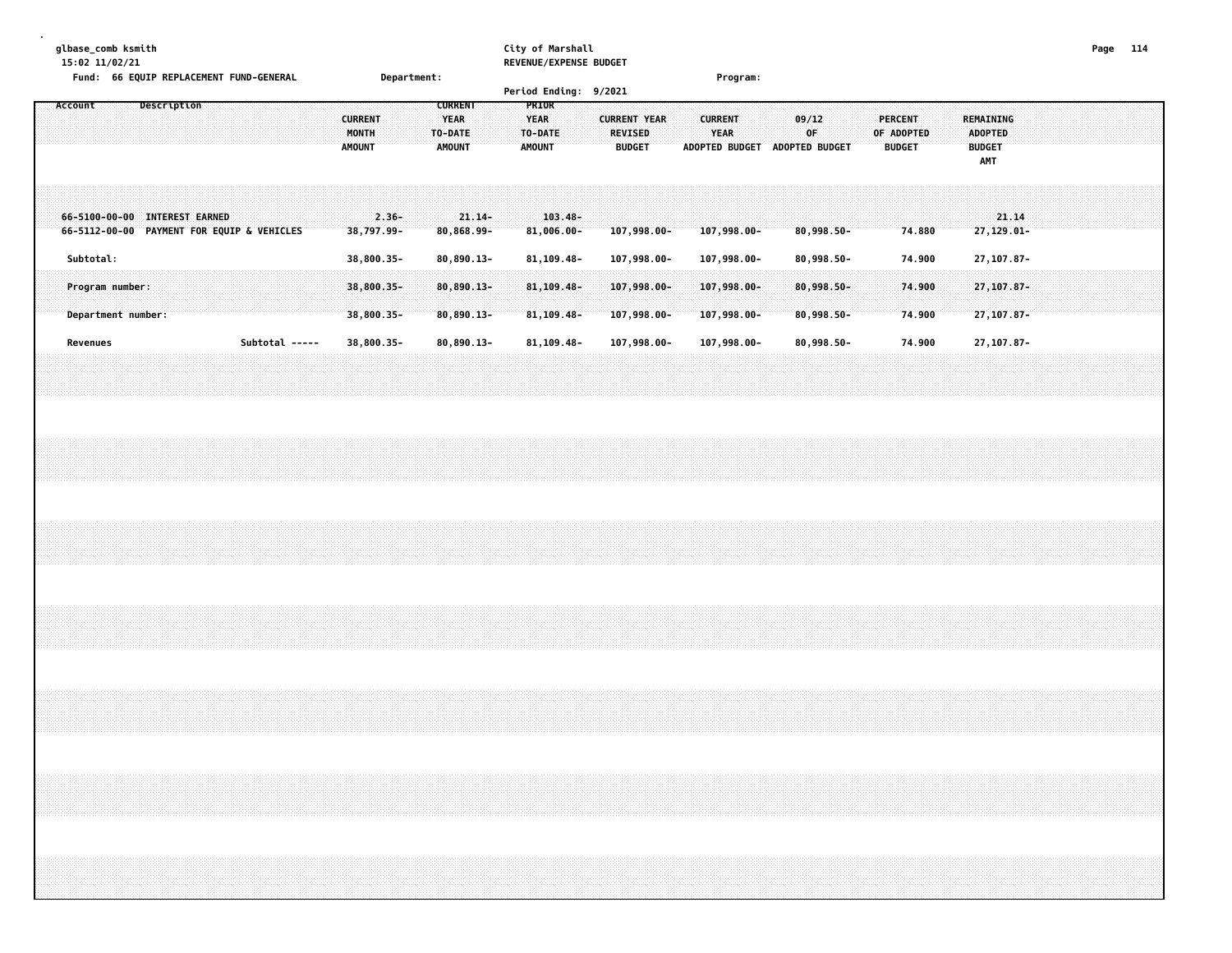#### **glbase\_comb ksmith City of Marshall Page 115 15:02 11/02/21 REVENUE/EXPENSE BUDGET** Fund: 66 EQUIP REPLACEMENT FUND-GENERAL **Department: 3 POLICE DEPT** FOUND Program: 4 CID

|         |           |                                                   |             |       |  |  |  |                                          |  |  |                                                           |  |                                                  |  | Period Ending: 9/2021 |                                                 |  |                               |                      |                               |       |                      |  |                              |               |  |           |                                        |                      |  |  |  |  |
|---------|-----------|---------------------------------------------------|-------------|-------|--|--|--|------------------------------------------|--|--|-----------------------------------------------------------|--|--------------------------------------------------|--|-----------------------|-------------------------------------------------|--|-------------------------------|----------------------|-------------------------------|-------|----------------------|--|------------------------------|---------------|--|-----------|----------------------------------------|----------------------|--|--|--|--|
| Account |           |                                                   | Description |       |  |  |  | <b>CURRENT</b><br>MONTH<br><b>AMOUNT</b> |  |  | <b>CURRENT</b><br><b>YEAR</b><br>TO-DATE<br><b>AMOUNT</b> |  | PRIOR<br><b>YEAR</b><br>TO-DATE<br><b>AMOUNT</b> |  |                       | <b>CURRENT YEAR</b><br>REVISED<br><b>BUDGET</b> |  | <b>CURRENT</b><br><b>YEAR</b> |                      | ADOPTED BUDGET ADOPTED BUDGET | 09/12 | OF                   |  | <b>PERCENT</b><br>OF ADOPTED | <b>BUDGET</b> |  | REMAINING | ADOPTED<br><b>BUDGET</b><br><b>AMT</b> |                      |  |  |  |  |
|         |           | 66-0440-03-04 OTHER MACHINERY & EQUIPMENT         |             |       |  |  |  |                                          |  |  |                                                           |  |                                                  |  |                       | 6,000.00                                        |  |                               | 6,000.00             |                               |       | 4,500.00             |  |                              |               |  |           |                                        | 6,000.00             |  |  |  |  |
|         | Subtotal: |                                                   |             |       |  |  |  |                                          |  |  |                                                           |  |                                                  |  |                       | 6,000.00                                        |  |                               | 6,000.00             |                               |       | 4,500.00             |  |                              |               |  |           |                                        | 6,000.00             |  |  |  |  |
|         |           | Program number:<br>Department number: POLICE DEPT |             | 4 CID |  |  |  |                                          |  |  |                                                           |  |                                                  |  |                       | 6,000.00<br>6,000.00                            |  |                               | 6,000.00<br>6,000.00 |                               |       | 4,500.00<br>4,500.00 |  |                              |               |  |           |                                        | 6,000.00<br>6,000.00 |  |  |  |  |
|         |           |                                                   |             |       |  |  |  |                                          |  |  |                                                           |  |                                                  |  |                       |                                                 |  |                               |                      |                               |       |                      |  |                              |               |  |           |                                        |                      |  |  |  |  |
|         |           |                                                   |             |       |  |  |  |                                          |  |  |                                                           |  |                                                  |  |                       |                                                 |  |                               |                      |                               |       |                      |  |                              |               |  |           |                                        |                      |  |  |  |  |
|         |           |                                                   |             |       |  |  |  |                                          |  |  |                                                           |  |                                                  |  |                       |                                                 |  |                               |                      |                               |       |                      |  |                              |               |  |           |                                        |                      |  |  |  |  |
|         |           |                                                   |             |       |  |  |  |                                          |  |  |                                                           |  |                                                  |  |                       |                                                 |  |                               |                      |                               |       |                      |  |                              |               |  |           |                                        |                      |  |  |  |  |
|         |           |                                                   |             |       |  |  |  |                                          |  |  |                                                           |  |                                                  |  |                       |                                                 |  |                               |                      |                               |       |                      |  |                              |               |  |           |                                        |                      |  |  |  |  |
|         |           |                                                   |             |       |  |  |  |                                          |  |  |                                                           |  |                                                  |  |                       |                                                 |  |                               |                      |                               |       |                      |  |                              |               |  |           |                                        |                      |  |  |  |  |
|         |           |                                                   |             |       |  |  |  |                                          |  |  |                                                           |  |                                                  |  |                       |                                                 |  |                               |                      |                               |       |                      |  |                              |               |  |           |                                        |                      |  |  |  |  |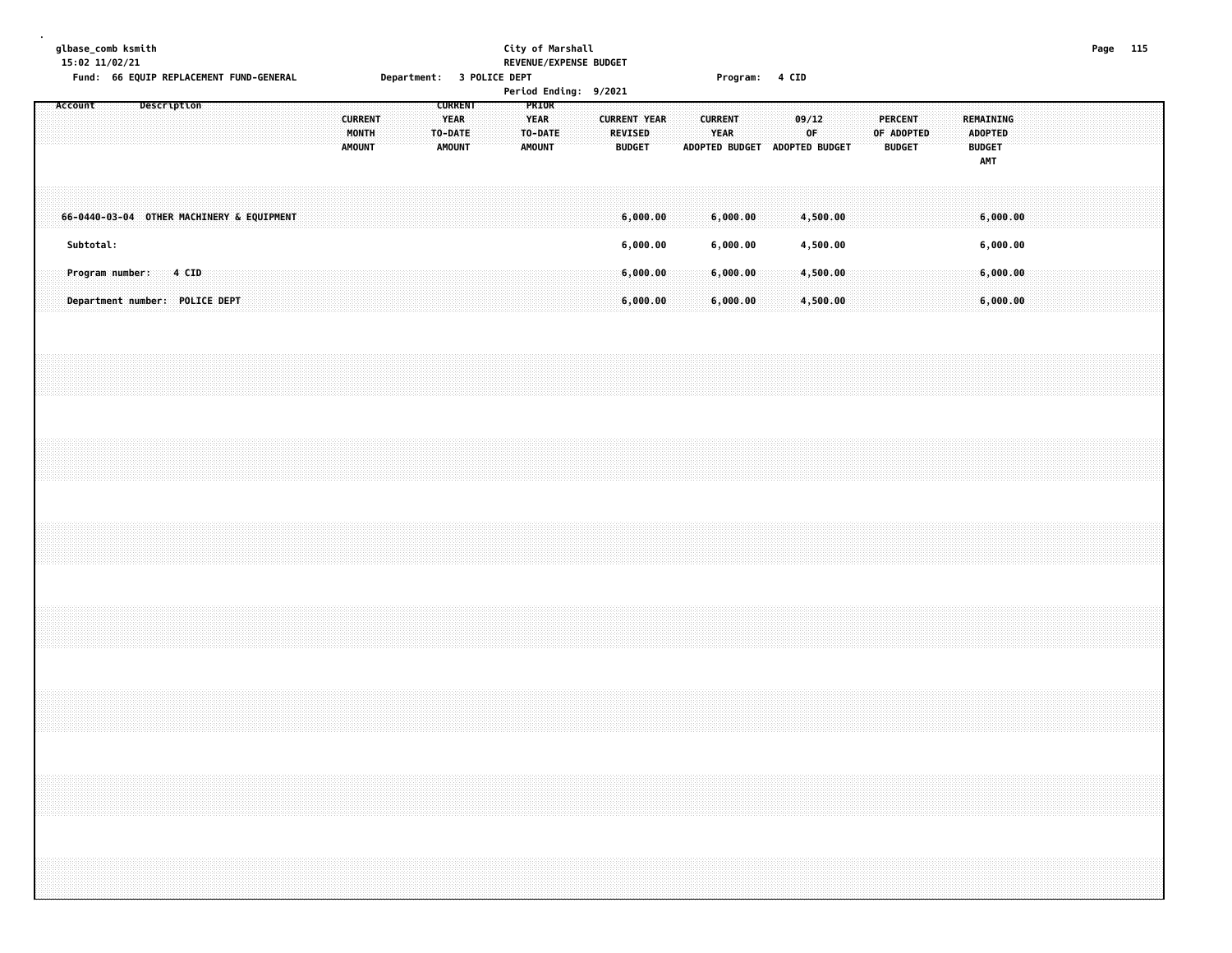**glbase\_comb ksmith City of Marshall Page 116 15:02 11/02/21 REVENUE/EXPENSE BUDGET**

Fund: 66 EQUIP REPLACEMENT FUND-GENERAL **Department: 5 PUBLIC SERVICES** FOR THE Program: 2 STREET MAINTENANCE

|                                                                            |             |  |  |                                          | ----- <i>-</i> ---- |                                                           |  | Period Ending: 9/2021 |                  |  |                                                        |  |                               | . . <b>. .</b> |  | - - - - - - - - - - - - - -                              |  |                                               |  |                                                            |                        |  |  |  |
|----------------------------------------------------------------------------|-------------|--|--|------------------------------------------|---------------------|-----------------------------------------------------------|--|-----------------------|------------------|--|--------------------------------------------------------|--|-------------------------------|----------------|--|----------------------------------------------------------|--|-----------------------------------------------|--|------------------------------------------------------------|------------------------|--|--|--|
| Account                                                                    | Description |  |  | <b>CURRENT</b><br>MONTH<br><b>AMOUNT</b> |                     | <b>CURRENT</b><br><b>YEAR</b><br>TO-DATE<br><b>AMOUNT</b> |  | <b>YEAR</b><br>AMOUNT | PRIOR<br>TO-DATE |  | <b>CURRENT YEAR</b><br><b>REVISED</b><br><b>BUDGET</b> |  | <b>CURRENT</b><br><b>YEAR</b> |                |  | 09/12<br>0 <sup>F</sup><br>ADOPTED BUDGET ADOPTED BUDGET |  | <b>PERCENT</b><br>OF ADOPTED<br><b>BUDGET</b> |  | REMAINING<br><b>ADOPTED</b><br><b>BUDGET</b><br><b>AMT</b> |                        |  |  |  |
| 66-0425-05-02 CARS AND TRUCKS<br>Subtotal:                                 |             |  |  |                                          |                     |                                                           |  |                       |                  |  | 28,680.00<br>28,680.00                                 |  | 28,680.00<br>28,680.00        |                |  | 21,510.00<br>21,510.00                                   |  |                                               |  |                                                            | 28,680.00<br>28,680.00 |  |  |  |
| Program number: 2 STREET MAINTENANCE<br>Department number: PUBLIC SERVICES |             |  |  |                                          |                     |                                                           |  |                       |                  |  | 28,680.00<br>28,680.00                                 |  | 28,680.00<br>28,680.00        |                |  | 21,510.00<br>21,510.00                                   |  |                                               |  |                                                            | 28,680.00<br>28,680.00 |  |  |  |
|                                                                            |             |  |  |                                          |                     |                                                           |  |                       |                  |  |                                                        |  |                               |                |  |                                                          |  |                                               |  |                                                            |                        |  |  |  |
|                                                                            |             |  |  |                                          |                     |                                                           |  |                       |                  |  |                                                        |  |                               |                |  |                                                          |  |                                               |  |                                                            |                        |  |  |  |
|                                                                            |             |  |  |                                          |                     |                                                           |  |                       |                  |  |                                                        |  |                               |                |  |                                                          |  |                                               |  |                                                            |                        |  |  |  |
|                                                                            |             |  |  |                                          |                     |                                                           |  |                       |                  |  |                                                        |  |                               |                |  |                                                          |  |                                               |  |                                                            |                        |  |  |  |
|                                                                            |             |  |  |                                          |                     |                                                           |  |                       |                  |  |                                                        |  |                               |                |  |                                                          |  |                                               |  |                                                            |                        |  |  |  |
|                                                                            |             |  |  |                                          |                     |                                                           |  |                       |                  |  |                                                        |  |                               |                |  |                                                          |  |                                               |  |                                                            |                        |  |  |  |
|                                                                            |             |  |  |                                          |                     |                                                           |  |                       |                  |  |                                                        |  |                               |                |  |                                                          |  |                                               |  |                                                            |                        |  |  |  |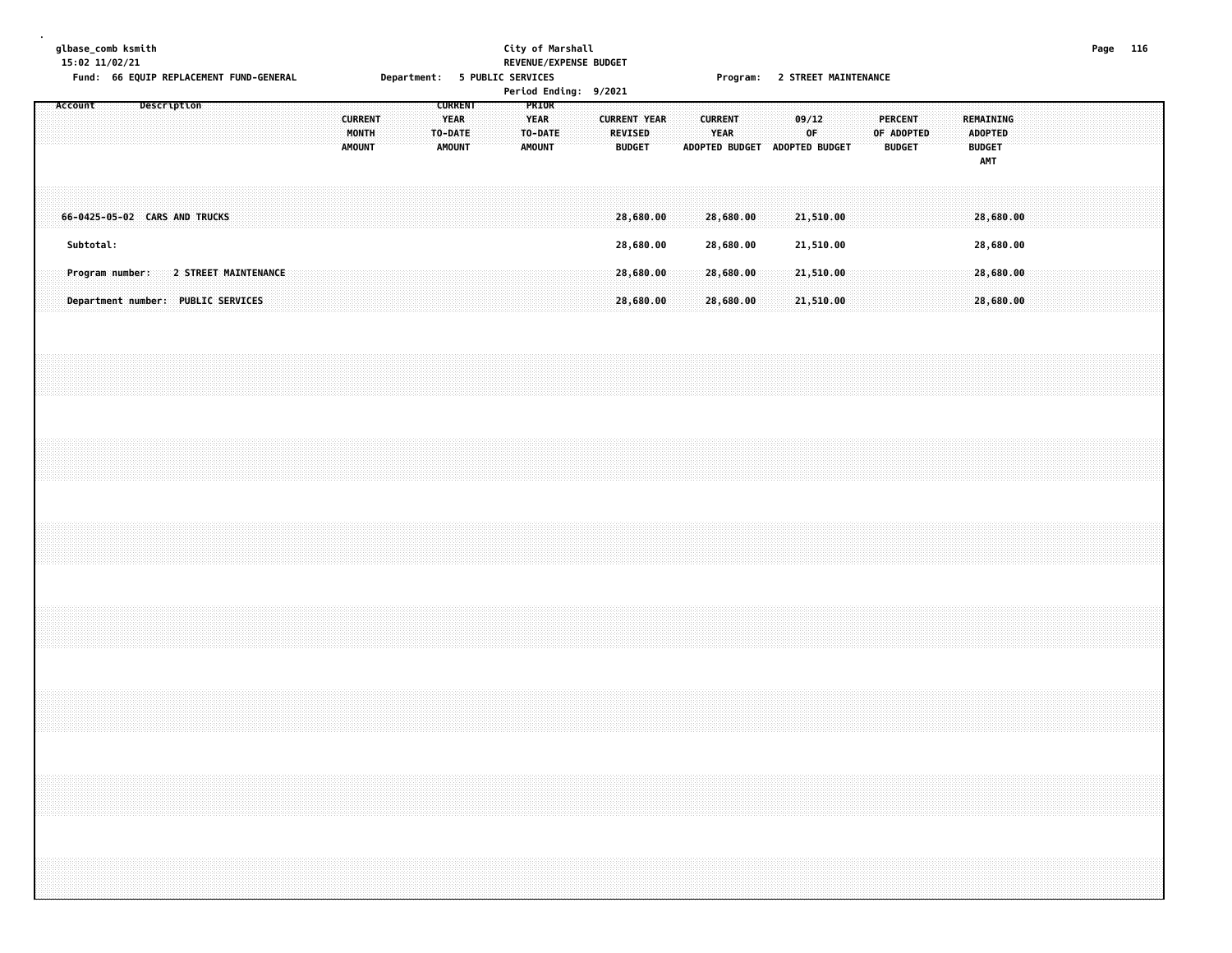**15:02 11/02/21 REVENUE/EXPENSE BUDGET**

**glbase\_comb ksmith City of Marshall Page 117** Fund: 66 EQUIP REPLACEMENT FUND-GENERAL **Department: 14 PARKS & RECREATION** Program: 4 PARKS **Period Finder Pariod Period Fiding**<br>Period Finding

|         |                         |  |             |                                           |  |  |  |                                                 |  |                                                           |  |                                                         | Period Ending: 9/2021 |                                                 |  |                               |                               |       |                        |  |                                 |            |  |                                               |                        |  |  |  |  |
|---------|-------------------------|--|-------------|-------------------------------------------|--|--|--|-------------------------------------------------|--|-----------------------------------------------------------|--|---------------------------------------------------------|-----------------------|-------------------------------------------------|--|-------------------------------|-------------------------------|-------|------------------------|--|---------------------------------|------------|--|-----------------------------------------------|------------------------|--|--|--|--|
| Account |                         |  | Description |                                           |  |  |  | <b>CURRENT</b><br><b>MONTH</b><br><b>AMOUNT</b> |  | <b>CURRENT</b><br><b>YEAR</b><br>TO-DATE<br><b>AMOUNT</b> |  | <b>PRIOR</b><br><b>YEAR</b><br>TO-DATE<br><b>AMOUNT</b> |                       | <b>CURRENT YEAR</b><br>REVISED<br><b>BUDGET</b> |  | <b>CURRENT</b><br><b>YEAR</b> | ADOPTED BUDGET ADOPTED BUDGET | 09/12 | OF                     |  | <b>PERCENT</b><br><b>BUDGET</b> | OF ADOPTED |  | <b>ADOPTED</b><br><b>BUDGET</b><br><b>AMT</b> | REMAINING              |  |  |  |  |
|         |                         |  |             | 66-0440-14-04 OTHER MACHINERY & EQUIPMENT |  |  |  |                                                 |  |                                                           |  |                                                         |                       | 39,935.00                                       |  | 39,935.00                     |                               |       | 29,951.25              |  |                                 |            |  |                                               | 39,935.00              |  |  |  |  |
|         | Subtotal:               |  |             |                                           |  |  |  |                                                 |  |                                                           |  |                                                         |                       | 39,935.00                                       |  | 39,935.00                     |                               |       | 29,951.25              |  |                                 |            |  |                                               | 39,935.00              |  |  |  |  |
|         | Program number: 4 PARKS |  |             | Department number: PARKS & RECREATION     |  |  |  |                                                 |  |                                                           |  |                                                         |                       | 39,935.00<br>39,935.00                          |  | 39,935.00<br>39,935.00        |                               |       | 29,951.25<br>29,951.25 |  |                                 |            |  |                                               | 39,935.00<br>39,935.00 |  |  |  |  |
|         |                         |  |             |                                           |  |  |  |                                                 |  |                                                           |  |                                                         |                       |                                                 |  |                               |                               |       |                        |  |                                 |            |  |                                               |                        |  |  |  |  |
|         |                         |  |             |                                           |  |  |  |                                                 |  |                                                           |  |                                                         |                       |                                                 |  |                               |                               |       |                        |  |                                 |            |  |                                               |                        |  |  |  |  |
|         |                         |  |             |                                           |  |  |  |                                                 |  |                                                           |  |                                                         |                       |                                                 |  |                               |                               |       |                        |  |                                 |            |  |                                               |                        |  |  |  |  |
|         |                         |  |             |                                           |  |  |  |                                                 |  |                                                           |  |                                                         |                       |                                                 |  |                               |                               |       |                        |  |                                 |            |  |                                               |                        |  |  |  |  |
|         |                         |  |             |                                           |  |  |  |                                                 |  |                                                           |  |                                                         |                       |                                                 |  |                               |                               |       |                        |  |                                 |            |  |                                               |                        |  |  |  |  |
|         |                         |  |             |                                           |  |  |  |                                                 |  |                                                           |  |                                                         |                       |                                                 |  |                               |                               |       |                        |  |                                 |            |  |                                               |                        |  |  |  |  |
|         |                         |  |             |                                           |  |  |  |                                                 |  |                                                           |  |                                                         |                       |                                                 |  |                               |                               |       |                        |  |                                 |            |  |                                               |                        |  |  |  |  |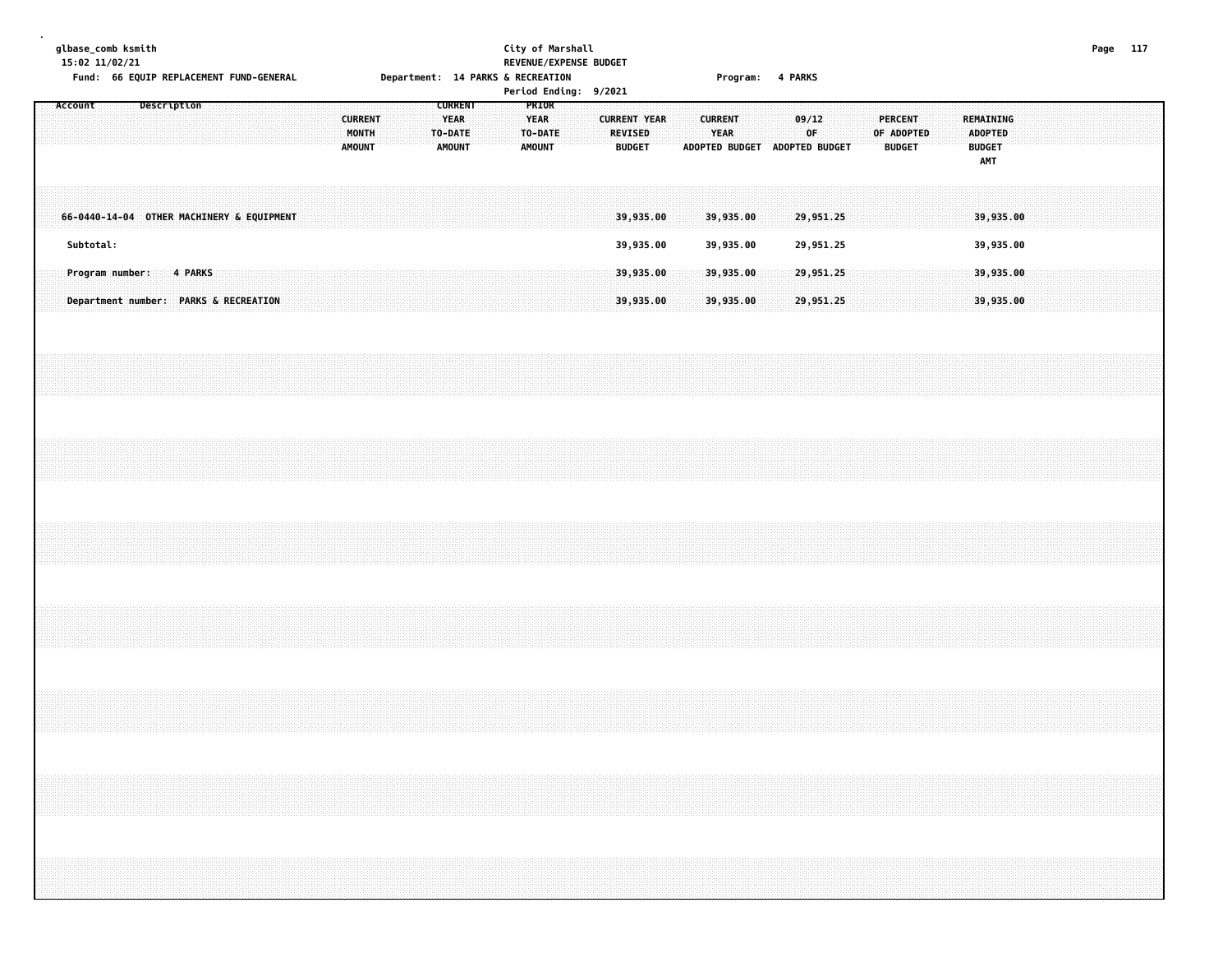### **glbase\_comb ksmith City of Marshall Page 118 15:02 11/02/21 REVENUE/EXPENSE BUDGET**

Fund: 66 EQUIP REPLACEMENT FUND-GENERAL **Department: 15 PLANNING & DEVELOPMENT** Program: 4 Health Inspections

|         |                                                                                   |                                |  |                      |  |                                          |  | <b>CURRENT</b>                          |  |                              | Period Ending: 9/2021<br>PRIOR |  |                          |                        |  |                        |                               |                        |  |                                               |                  |  |                                                     |                      |  |  |  |
|---------|-----------------------------------------------------------------------------------|--------------------------------|--|----------------------|--|------------------------------------------|--|-----------------------------------------|--|------------------------------|--------------------------------|--|--------------------------|------------------------|--|------------------------|-------------------------------|------------------------|--|-----------------------------------------------|------------------|--|-----------------------------------------------------|----------------------|--|--|--|
| Account |                                                                                   | Description                    |  |                      |  | <b>CURRENT</b><br>MONTH<br><b>AMOUNT</b> |  | <b>YEAR</b><br>TO-DATE<br><b>AMOUNT</b> |  | <b>YEAR</b><br><b>AMOUNT</b> | TO-DATE                        |  | REVISED<br><b>BUDGET</b> | <b>CURRENT YEAR</b>    |  | <b>CURRENT</b><br>YEAR | ADOPTED BUDGET ADOPTED BUDGET | 09/12<br>0F            |  | <b>PERCENT</b><br>OF ADOPTED<br><b>BUDGET</b> |                  |  | REMAINING<br><b>ADOPTED</b><br><b>BUDGET</b><br>AMT |                      |  |  |  |
|         | 66-0425-15-04 CARS AND TRUCKS                                                     |                                |  |                      |  |                                          |  | 21,969.50                               |  |                              |                                |  |                          | 24,000.00              |  | 24,000.00              |                               | 18,000.00              |  |                                               | 91.540           |  |                                                     | 2,030.50             |  |  |  |
|         | Subtotal:                                                                         |                                |  |                      |  |                                          |  | 21,969.50                               |  |                              |                                |  |                          | 24,000.00              |  | 24,000.00              |                               | 18,000.00              |  |                                               | 91.540           |  |                                                     | 2,030.50             |  |  |  |
|         | Program number: 4 Health Inspections<br>Department number: PLANNING & DEVELOPMENT |                                |  |                      |  |                                          |  | 21,969.50<br>21,969.50                  |  |                              |                                |  |                          | 24,000,00<br>24,000.00 |  | 24,000.00<br>24,000.00 |                               | 18,000.00<br>18,000.00 |  |                                               | 91.540<br>91.540 |  |                                                     | 2,030.50<br>2,030.50 |  |  |  |
|         | Expenditures                                                                      |                                |  | Subtotal ----------- |  |                                          |  | 21,969.50                               |  |                              |                                |  |                          | 98,615.00              |  | 98,615.00              |                               | 73,961.25              |  |                                               | 22.278           |  |                                                     | 76,645.50            |  |  |  |
|         | Fund number:                                                                      | 66 EQUIP REPLACEMENT FUND-GENE |  |                      |  | 38,800.35-                               |  | 58,920.63-                              |  |                              | 81, 109.48-                    |  |                          | $9,383.00 -$           |  | $9,383.00 -$           |                               | 7,037.25-              |  |                                               | 627.951          |  |                                                     | 49,537.63            |  |  |  |
|         |                                                                                   |                                |  |                      |  |                                          |  |                                         |  |                              |                                |  |                          |                        |  |                        |                               |                        |  |                                               |                  |  |                                                     |                      |  |  |  |
|         |                                                                                   |                                |  |                      |  |                                          |  |                                         |  |                              |                                |  |                          |                        |  |                        |                               |                        |  |                                               |                  |  |                                                     |                      |  |  |  |
|         |                                                                                   |                                |  |                      |  |                                          |  |                                         |  |                              |                                |  |                          |                        |  |                        |                               |                        |  |                                               |                  |  |                                                     |                      |  |  |  |
|         |                                                                                   |                                |  |                      |  |                                          |  |                                         |  |                              |                                |  |                          |                        |  |                        |                               |                        |  |                                               |                  |  |                                                     |                      |  |  |  |
|         |                                                                                   |                                |  |                      |  |                                          |  |                                         |  |                              |                                |  |                          |                        |  |                        |                               |                        |  |                                               |                  |  |                                                     |                      |  |  |  |
|         |                                                                                   |                                |  |                      |  |                                          |  |                                         |  |                              |                                |  |                          |                        |  |                        |                               |                        |  |                                               |                  |  |                                                     |                      |  |  |  |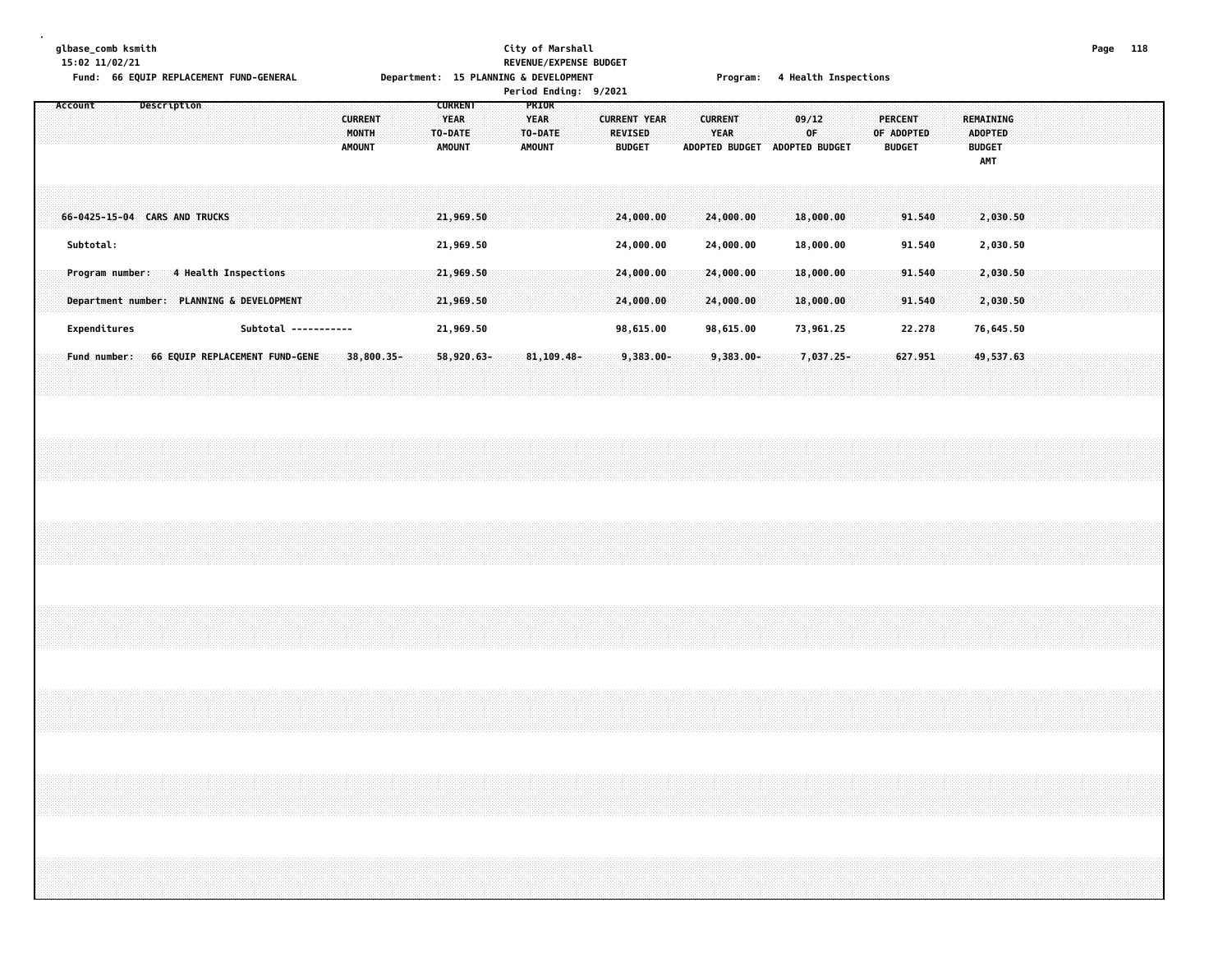#### **glbase\_comb ksmith City of Marshall Page 119 15:02 11/02/21 REVENUE/EXPENSE BUDGET**

| 13.02 11/02/21<br>Fund: 68 CAPITAL IMPROVEMENT                    | Department:                                                                                    | ULALIANI LAFLIAJL DUDULI                                                                                                     | Program:                                                                                                                       |                                                     |
|-------------------------------------------------------------------|------------------------------------------------------------------------------------------------|------------------------------------------------------------------------------------------------------------------------------|--------------------------------------------------------------------------------------------------------------------------------|-----------------------------------------------------|
| Account<br>Description                                            | <b>CURRENT</b><br><b>CURRENT</b><br>YEAR<br>MONTH<br>TO-DATE<br><b>AMOUNT</b><br><b>AMOUNT</b> | Period Ending: 9/2021<br>PRIOR<br><b>YEAR</b><br><b>CURRENT YEAR</b><br>TO-DATE<br>REVISED<br><b>AMOUNT</b><br><b>BUDGET</b> | <b>PERCENT</b><br><b>CURRENT</b><br>09/12<br><b>YEAR</b><br>OF ADOPTED<br>0F<br>ADOPTED BUDGET ADOPTED BUDGET<br><b>BUDGET</b> | <b>REMAINING</b><br><b>ADOPTED</b><br><b>BUDGET</b> |
| 68-5110-00-00 INTERFUND TRANSFER<br>68-5126-00-00 SPECIAL REVENUE | 6,041.17<br>376,572.39-                                                                        | 65,000.00-                                                                                                                   |                                                                                                                                | AMT<br>376,572.39                                   |
| Subtotal:<br>Program number:<br>Department number:                | 6,041.17<br>376,572.39-<br>6,041.17<br>376, 572.39-<br>6,041.17<br>376,572.39-                 | 65,000.00-<br>65,000.00-<br>65,000.00-                                                                                       |                                                                                                                                | 376,572.39<br>376,572.39<br>376,572.39              |
| Revenues                                                          | Subtotal -----<br>6,041.17<br>376,572.39-                                                      | 65,000.00-                                                                                                                   |                                                                                                                                | 376,572.39                                          |
|                                                                   |                                                                                                |                                                                                                                              |                                                                                                                                |                                                     |
|                                                                   |                                                                                                |                                                                                                                              |                                                                                                                                |                                                     |
|                                                                   |                                                                                                |                                                                                                                              |                                                                                                                                |                                                     |
|                                                                   |                                                                                                |                                                                                                                              |                                                                                                                                |                                                     |
|                                                                   |                                                                                                |                                                                                                                              |                                                                                                                                |                                                     |
|                                                                   |                                                                                                |                                                                                                                              |                                                                                                                                |                                                     |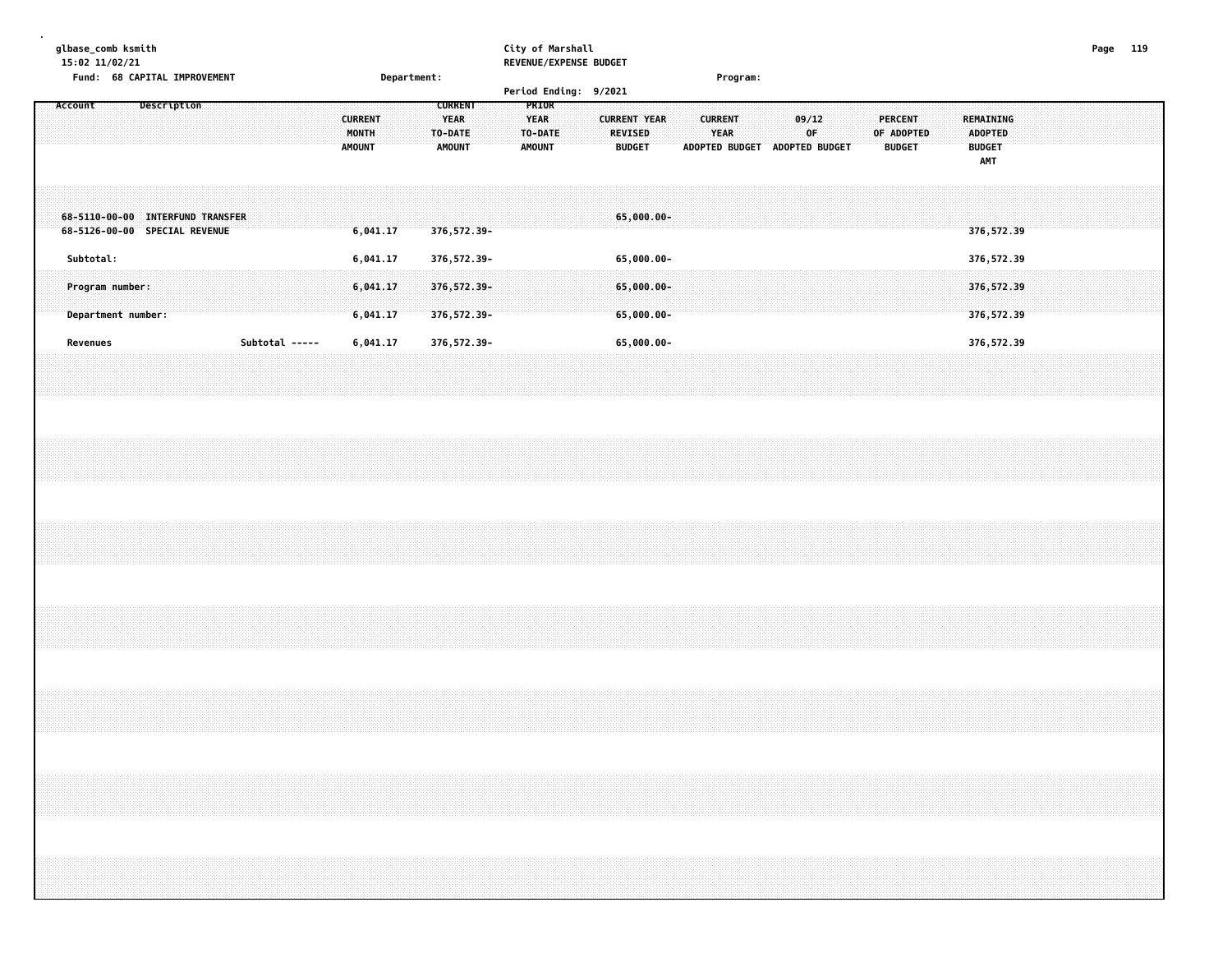| glbase_comb ksmith<br>15:02 11/02/21 |                                                                                  |             |  |  |  |                                          |                          |             |                                         |                    |  | City of Marshall                        | REVENUE/EXPENSE BUDGET |                                 |                     |  |                        |          |                               |             |  |                                 |            |  |                                                            |                  |  | Page 120 |  |
|--------------------------------------|----------------------------------------------------------------------------------|-------------|--|--|--|------------------------------------------|--------------------------|-------------|-----------------------------------------|--------------------|--|-----------------------------------------|------------------------|---------------------------------|---------------------|--|------------------------|----------|-------------------------------|-------------|--|---------------------------------|------------|--|------------------------------------------------------------|------------------|--|----------|--|
| Account                              | Fund: 68 CAPITAL IMPROVEMENT                                                     | Description |  |  |  |                                          |                          | Department: | <b>CURRENT</b>                          |                    |  | PRIOR                                   | Period Ending: 9/2021  |                                 |                     |  |                        | Program: |                               |             |  |                                 |            |  |                                                            |                  |  |          |  |
|                                      |                                                                                  |             |  |  |  | <b>CURRENT</b><br>MONTH<br><b>AMOUNT</b> |                          |             | <b>YEAR</b><br>TO-DATE<br><b>AMOUNT</b> |                    |  | <b>YEAR</b><br>TO-DATE<br><b>AMOUNT</b> |                        | <b>REVISED</b><br><b>BUDGET</b> | <b>CURRENT YEAR</b> |  | <b>CURRENT</b><br>YEAR |          | ADOPTED BUDGET ADOPTED BUDGET | 09/12<br>0F |  | <b>PERCENT</b><br><b>BUDGET</b> | OF ADOPTED |  | REMAINING<br><b>ADOPTED</b><br><b>BUDGET</b><br><b>AMT</b> |                  |  |          |  |
| 68-0347-00-00 MISCELLANEOUS          |                                                                                  |             |  |  |  |                                          | 237.07-                  |             |                                         | 474.14-            |  |                                         |                        |                                 |                     |  |                        |          |                               |             |  |                                 |            |  |                                                            | 474.14           |  |          |  |
| Subtotal:                            |                                                                                  |             |  |  |  |                                          | 237.07-                  |             |                                         | 474.14-            |  |                                         |                        |                                 |                     |  |                        |          |                               |             |  |                                 |            |  |                                                            | 474.14           |  |          |  |
|                                      | Program number:<br>Department number:                                            |             |  |  |  |                                          | $237.07 -$<br>$237.07 -$ |             |                                         | 474.14-<br>474.14- |  |                                         |                        |                                 |                     |  |                        |          |                               |             |  |                                 |            |  |                                                            | 474.14<br>474.14 |  |          |  |
|                                      |                                                                                  |             |  |  |  |                                          |                          |             |                                         |                    |  |                                         |                        |                                 |                     |  |                        |          |                               |             |  |                                 |            |  |                                                            |                  |  |          |  |
|                                      |                                                                                  |             |  |  |  |                                          |                          |             |                                         |                    |  |                                         |                        |                                 |                     |  |                        |          |                               |             |  |                                 |            |  |                                                            |                  |  |          |  |
|                                      |                                                                                  |             |  |  |  |                                          |                          |             |                                         |                    |  |                                         |                        |                                 |                     |  |                        |          |                               |             |  |                                 |            |  |                                                            |                  |  |          |  |
|                                      |                                                                                  |             |  |  |  |                                          |                          |             |                                         |                    |  |                                         |                        |                                 |                     |  |                        |          |                               |             |  |                                 |            |  |                                                            |                  |  |          |  |
|                                      |                                                                                  |             |  |  |  |                                          |                          |             |                                         |                    |  |                                         |                        |                                 |                     |  |                        |          |                               |             |  |                                 |            |  |                                                            |                  |  |          |  |
|                                      | ,我们的人们就会在这里的时候,我们的人们就会在这里的时候,我们就会在这里的时候,我们就会在这里的时候,我们就会在这里的时候,我们就会在这里的时候,我们就会在这里 |             |  |  |  |                                          |                          |             |                                         |                    |  |                                         |                        |                                 |                     |  |                        |          |                               |             |  |                                 |            |  |                                                            |                  |  |          |  |
|                                      |                                                                                  |             |  |  |  |                                          |                          |             |                                         |                    |  |                                         |                        |                                 |                     |  |                        |          |                               |             |  |                                 |            |  |                                                            |                  |  |          |  |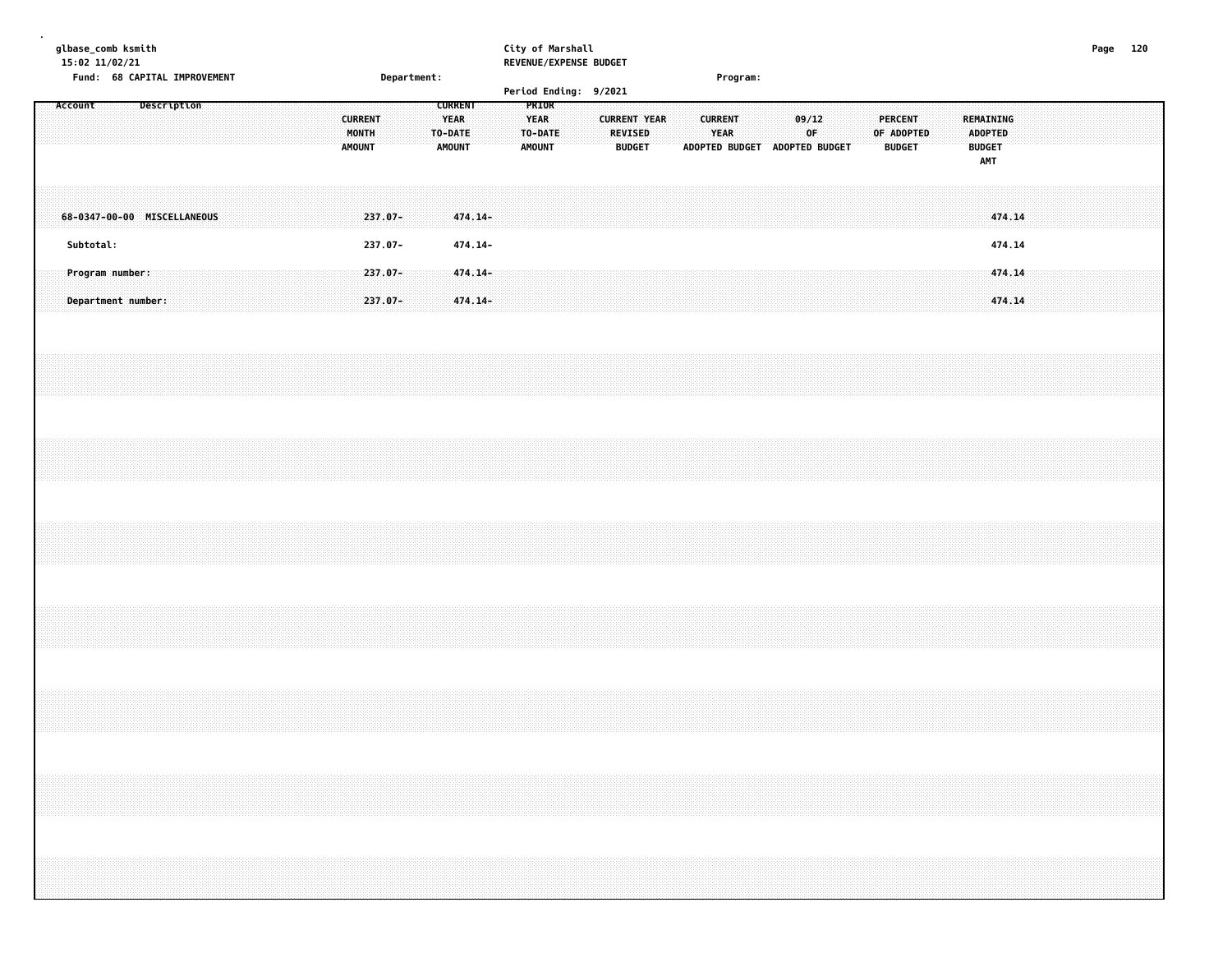#### **glbase\_comb ksmith City of Marshall Page 121 15:02 11/02/21 REVENUE/EXPENSE BUDGET Fund: 68 CAPITAL IMPROVEMENT Department: 1 GENERAL FUND Program:**

| Subtotal:    |                      |                                        |             |                                                                         |                        |                                                                                                                                                              |                                          |                                  |  |                                                                                                                          |                                                                                                                 |                                                  |                                                                                        |                              |                                 |                                                                                                                        |             |                                                                                                      |  |             |                                                                                                                   |  |                                               |                                                               |                                        |                                                                                                                                                |  |  |
|--------------|----------------------|----------------------------------------|-------------|-------------------------------------------------------------------------|------------------------|--------------------------------------------------------------------------------------------------------------------------------------------------------------|------------------------------------------|----------------------------------|--|--------------------------------------------------------------------------------------------------------------------------|-----------------------------------------------------------------------------------------------------------------|--------------------------------------------------|----------------------------------------------------------------------------------------|------------------------------|---------------------------------|------------------------------------------------------------------------------------------------------------------------|-------------|------------------------------------------------------------------------------------------------------|--|-------------|-------------------------------------------------------------------------------------------------------------------|--|-----------------------------------------------|---------------------------------------------------------------|----------------------------------------|------------------------------------------------------------------------------------------------------------------------------------------------|--|--|
|              |                      |                                        |             |                                                                         |                        |                                                                                                                                                              |                                          |                                  |  |                                                                                                                          |                                                                                                                 |                                                  |                                                                                        |                              |                                 |                                                                                                                        |             |                                                                                                      |  |             |                                                                                                                   |  |                                               |                                                               |                                        |                                                                                                                                                |  |  |
|              |                      |                                        |             |                                                                         |                        |                                                                                                                                                              |                                          |                                  |  |                                                                                                                          |                                                                                                                 |                                                  |                                                                                        |                              |                                 |                                                                                                                        |             |                                                                                                      |  |             |                                                                                                                   |  |                                               |                                                               |                                        |                                                                                                                                                |  |  |
| Expenditures |                      |                                        |             |                                                                         |                        |                                                                                                                                                              |                                          |                                  |  |                                                                                                                          |                                                                                                                 |                                                  |                                                                                        |                              |                                 |                                                                                                                        |             |                                                                                                      |  |             |                                                                                                                   |  |                                               |                                                               |                                        |                                                                                                                                                |  |  |
|              |                      |                                        |             |                                                                         |                        |                                                                                                                                                              |                                          |                                  |  |                                                                                                                          |                                                                                                                 |                                                  |                                                                                        |                              |                                 |                                                                                                                        |             |                                                                                                      |  |             |                                                                                                                   |  |                                               |                                                               |                                        |                                                                                                                                                |  |  |
|              |                      |                                        |             |                                                                         |                        |                                                                                                                                                              |                                          |                                  |  |                                                                                                                          |                                                                                                                 |                                                  |                                                                                        |                              |                                 |                                                                                                                        |             |                                                                                                      |  |             |                                                                                                                   |  |                                               |                                                               |                                        |                                                                                                                                                |  |  |
|              |                      |                                        |             |                                                                         |                        |                                                                                                                                                              |                                          |                                  |  |                                                                                                                          |                                                                                                                 |                                                  |                                                                                        |                              |                                 |                                                                                                                        |             |                                                                                                      |  |             |                                                                                                                   |  |                                               |                                                               |                                        |                                                                                                                                                |  |  |
|              |                      |                                        |             |                                                                         |                        |                                                                                                                                                              |                                          |                                  |  |                                                                                                                          |                                                                                                                 |                                                  |                                                                                        |                              |                                 |                                                                                                                        |             |                                                                                                      |  |             |                                                                                                                   |  |                                               |                                                               |                                        |                                                                                                                                                |  |  |
|              |                      |                                        |             |                                                                         |                        |                                                                                                                                                              |                                          |                                  |  |                                                                                                                          |                                                                                                                 |                                                  |                                                                                        |                              |                                 |                                                                                                                        |             |                                                                                                      |  |             |                                                                                                                   |  |                                               |                                                               |                                        |                                                                                                                                                |  |  |
|              |                      |                                        |             |                                                                         |                        |                                                                                                                                                              |                                          |                                  |  |                                                                                                                          |                                                                                                                 |                                                  |                                                                                        |                              |                                 |                                                                                                                        |             |                                                                                                      |  |             |                                                                                                                   |  |                                               |                                                               |                                        |                                                                                                                                                |  |  |
|              | Account<br>Subtotal: | Program number:<br><b>Fund number:</b> | Description | 68-0426-01-00 FURNITURE AND FIXTURES<br>Department number: GENERAL FUND | 68 CAPITAL IMPROVEMENT | 68-0305-01-00 PROFESSIONAL SERV ANIMAL SHELT<br>68-0347-01-00 MISCELLANEOUS ANIMAL SHELTER<br>68-0405-01-00 IMPROVEMENTS-BLDGS - ANIMAL SH<br>Subtotal ----- | <b>CURRENT</b><br>MONTH<br><b>AMOUNT</b> | 1,204.33<br>1,204.33<br>5,651.17 |  | <b>CURRENT</b><br><b>YEAR</b><br>TO-DATE<br><b>AMOUNT</b><br>8,014.74<br>1,357.26-1,021,397.38<br>1,357.26- 1,033,587.09 | 8,014.74<br>12, 189. 71<br>152.93-1,041,601.83<br>$152.93 - 1,041,601.83$<br>390.00- 1,041,127.69<br>664,555.30 | PRIOR<br><b>YEAR</b><br>TO-DATE<br><b>AMOUNT</b> | 36,592.75<br>1,514.80<br>38,107.55<br>38,107.55<br>38,107.55<br>38,107.55<br>38,107.55 | <b>Period Ending: 9/2021</b> | <b>REVISED</b><br><b>BUDGET</b> | <b>CURRENT YEAR</b><br>861, 139.00<br>65,000.00<br>926,139.00<br>926,139.00<br>926,139.00<br>926,139.00<br>861, 139.00 | <b>YEAR</b> | <b>CURRENT</b><br>861, 139.00<br>861,139.00<br>861,139.00<br>861,139.00<br>861,139.00<br>861, 139.00 |  | 09/12<br>OF | ADOPTED BUDGET ADOPTED BUDGET<br>645,854.25<br>645,854.25<br>645,854.25<br>645,854.25<br>645,854.25<br>645,854.25 |  | <b>PERCENT</b><br>OF ADOPTED<br><b>BUDGET</b> | 118.610<br>120.026<br>120.956<br>120.956<br>120.901<br>77.172 | <b>ADOPTED</b><br><b>BUDGET</b><br>AMT | REMAINING<br>$8,014.74-$<br>8,014.74-<br>160,258.38-<br>12, 189. 71-<br>172,448.09-<br>180,462.83-<br>180,462.83-<br>179,988.69-<br>196,583.70 |  |  |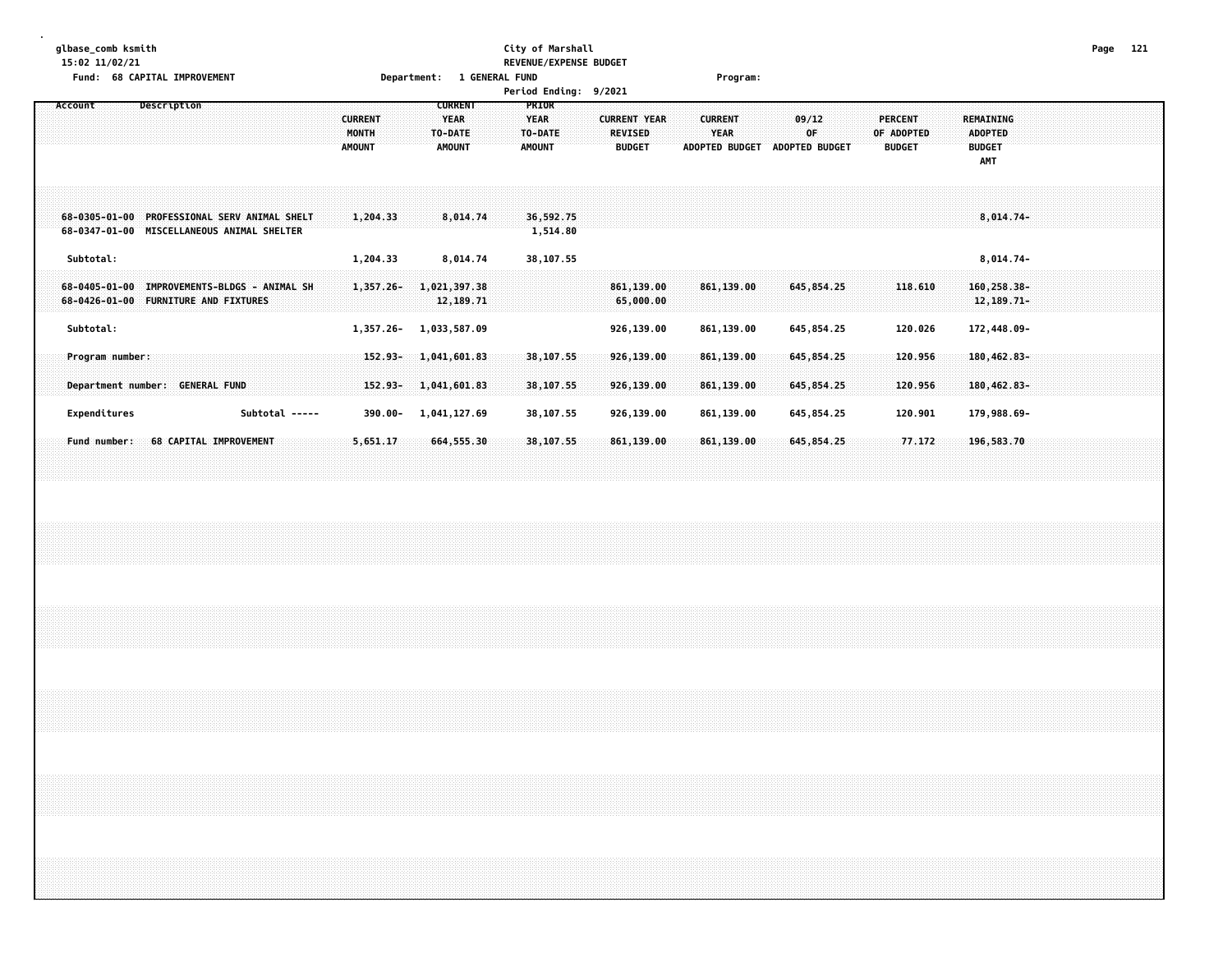### **glbase\_comb ksmith City of Marshall Page 122 15:02 11/02/21 REVENUE/EXPENSE BUDGET**

**Fund: 70 GRANTS - FEDERAL Department: 3 POLICE Program: 22 SPECIAL SERVICES Period Ending: 9/2021**

|  | <b>Period Ending:</b> | 9/2021 |  |
|--|-----------------------|--------|--|
|--|-----------------------|--------|--|

|  | Account   |  | Description                                                      |  |  |  |                      | <b>CURRENT</b><br>MONTH<br><b>AMOUNT</b> |  |  | <b>CURRENT</b><br><b>YEAR</b><br>TO-DATE<br><b>AMOUNT</b> |  | PRIOR<br><b>YEAR</b><br>TO-DATE<br><b>AMOUNT</b> |  | <b>CURRENT YEAR</b><br><b>REVISED</b><br><b>BUDGET</b> |  | <b>CURRENT</b><br><b>YEAR</b> | ADOPTED BUDGET ADOPTED BUDGET |  | 09/12<br>0F |  | <b>PERCENT</b><br>OF ADOPTED<br><b>BUDGET</b> |  | <b>ADOPTED</b><br><b>BUDGET</b><br>AMT | REMAINING            |  |  |  |  |
|--|-----------|--|------------------------------------------------------------------|--|--|--|----------------------|------------------------------------------|--|--|-----------------------------------------------------------|--|--------------------------------------------------|--|--------------------------------------------------------|--|-------------------------------|-------------------------------|--|-------------|--|-----------------------------------------------|--|----------------------------------------|----------------------|--|--|--|--|
|  |           |  | 70-4200-03-22 Federal Grant Revenue                              |  |  |  |                      |                                          |  |  | 8,353.86-                                                 |  |                                                  |  |                                                        |  |                               |                               |  |             |  |                                               |  |                                        | 8,353.86             |  |  |  |  |
|  | Subtotal: |  |                                                                  |  |  |  |                      |                                          |  |  | 8,353.86-                                                 |  |                                                  |  |                                                        |  |                               |                               |  |             |  |                                               |  |                                        | 8,353.86             |  |  |  |  |
|  |           |  | Program number: 22 SPECIAL SERVICES<br>Department number: POLICE |  |  |  |                      |                                          |  |  | $8,353.86 -$<br>8,353.86-                                 |  |                                                  |  |                                                        |  |                               |                               |  |             |  |                                               |  |                                        | 8,353.86<br>8,353.86 |  |  |  |  |
|  | Revenues  |  |                                                                  |  |  |  | Subtotal ----------- |                                          |  |  | 8,353.86-                                                 |  |                                                  |  |                                                        |  |                               |                               |  |             |  |                                               |  |                                        | 8,353.86             |  |  |  |  |
|  |           |  |                                                                  |  |  |  |                      |                                          |  |  |                                                           |  |                                                  |  |                                                        |  |                               |                               |  |             |  |                                               |  |                                        |                      |  |  |  |  |
|  |           |  |                                                                  |  |  |  |                      |                                          |  |  |                                                           |  |                                                  |  |                                                        |  |                               |                               |  |             |  |                                               |  |                                        |                      |  |  |  |  |
|  |           |  |                                                                  |  |  |  |                      |                                          |  |  |                                                           |  |                                                  |  |                                                        |  |                               |                               |  |             |  |                                               |  |                                        |                      |  |  |  |  |
|  |           |  |                                                                  |  |  |  |                      |                                          |  |  |                                                           |  |                                                  |  |                                                        |  |                               |                               |  |             |  |                                               |  |                                        |                      |  |  |  |  |
|  |           |  |                                                                  |  |  |  |                      |                                          |  |  |                                                           |  |                                                  |  |                                                        |  |                               |                               |  |             |  |                                               |  |                                        |                      |  |  |  |  |
|  |           |  |                                                                  |  |  |  |                      |                                          |  |  |                                                           |  |                                                  |  |                                                        |  |                               |                               |  |             |  |                                               |  |                                        |                      |  |  |  |  |
|  |           |  |                                                                  |  |  |  |                      |                                          |  |  |                                                           |  |                                                  |  |                                                        |  |                               |                               |  |             |  |                                               |  |                                        |                      |  |  |  |  |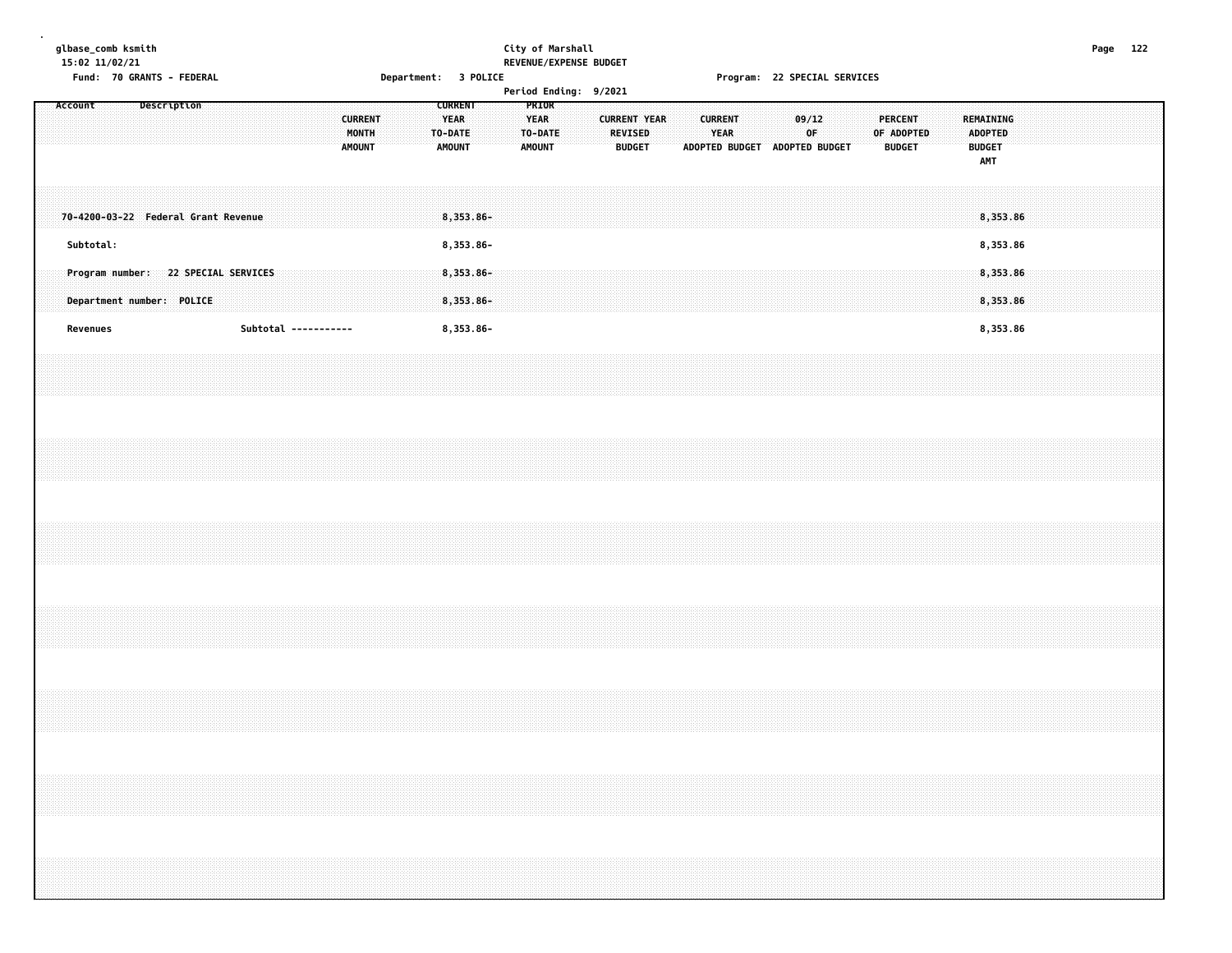#### **glbase\_comb ksmith City of Marshall Page 123 15:02 11/02/21 REVENUE/EXPENSE BUDGET**

**Fund: 70 GRANTS - FEDERAL Department: 3 POLICE Program: 22 SPECIAL SERVICES**

| Account<br>Description                    |
|-------------------------------------------|
|                                           |
|                                           |
|                                           |
| 70-0440-03-22 OTHER MACHINERY & EQUIPMENT |
| 70-0440-03-22 OTHER MACHINERY & EQUIPMENT |
| Subtotal:                                 |
|                                           |
| Program number: 22 SPECIAL SERVICES       |
| Department number: POLICE                 |
|                                           |
| Expenditures<br>Subtotal -----            |
| 70 GRANTS - FEDERAL<br>Fund number:       |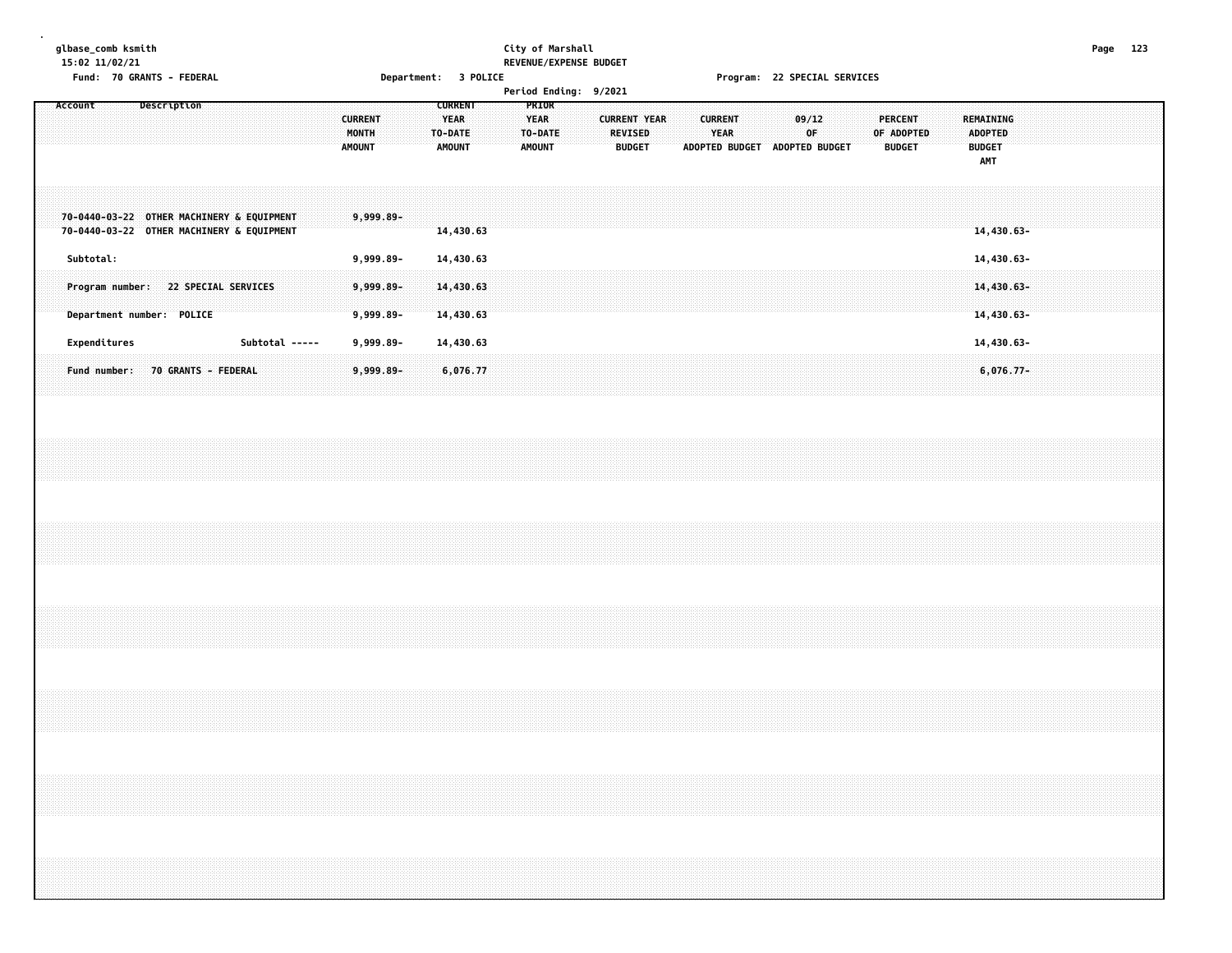#### **glbase\_comb ksmith City of Marshall Page 124 15:02 11/02/21 REVENUE/EXPENSE BUDGET Fund: 72 LOCAL GRANTS Department: 5 PUBLIC WORKS GF Program: 51 ADMINISTRATION**

| Account                                                                 |  | Description |  |                |  |  | <b>CURRENT</b><br>MONTH<br><b>AMOUNT</b> |  | <b>CURRENT</b><br><b>YEAR</b><br>TO-DATE<br><b>AMOUNT</b> |  | PRIOR<br><b>YEAR</b><br>TO-DATE<br><b>AMOUNT</b> |  | <b>CURRENT YEAR</b><br>REVISED<br><b>BUDGET</b> |  | <b>CURRENT</b><br><b>YEAR</b> | ADOPTED BUDGET ADOPTED BUDGET | 09/12<br>0F. |  | <b>PERCENT</b><br>OF ADOPTED<br><b>BUDGET</b> |  | REMAINING<br><b>ADOPTED</b><br><b>BUDGET</b><br>AMT |  |  |  |  |
|-------------------------------------------------------------------------|--|-------------|--|----------------|--|--|------------------------------------------|--|-----------------------------------------------------------|--|--------------------------------------------------|--|-------------------------------------------------|--|-------------------------------|-------------------------------|--------------|--|-----------------------------------------------|--|-----------------------------------------------------|--|--|--|--|
| 72-4250-05-51 LOCAL GRANTS                                              |  |             |  |                |  |  | 37,500.00-                               |  | 37,500.00-                                                |  |                                                  |  |                                                 |  |                               |                               |              |  |                                               |  | 37,500.00                                           |  |  |  |  |
| Subtotal:                                                               |  |             |  |                |  |  | 37,500.00-                               |  | 37,500.00-                                                |  |                                                  |  |                                                 |  |                               |                               |              |  |                                               |  | 37,500.00                                           |  |  |  |  |
| Program number: 51 ADMINISTRATION<br>Department number: PUBLIC WORKS GF |  |             |  |                |  |  | $37,500.00 -$<br>37,500.00-              |  | 37,500.00-<br>37,500.00-                                  |  |                                                  |  |                                                 |  |                               |                               |              |  |                                               |  | 37,500.00<br>37,500.00                              |  |  |  |  |
| Revenues                                                                |  |             |  | Subtotal ----- |  |  | 37,500.00-                               |  | 37,500.00-                                                |  |                                                  |  |                                                 |  |                               |                               |              |  |                                               |  | 37,500.00                                           |  |  |  |  |
|                                                                         |  |             |  |                |  |  |                                          |  |                                                           |  |                                                  |  |                                                 |  |                               |                               |              |  |                                               |  |                                                     |  |  |  |  |
|                                                                         |  |             |  |                |  |  |                                          |  |                                                           |  |                                                  |  |                                                 |  |                               |                               |              |  |                                               |  |                                                     |  |  |  |  |
|                                                                         |  |             |  |                |  |  |                                          |  |                                                           |  |                                                  |  |                                                 |  |                               |                               |              |  |                                               |  |                                                     |  |  |  |  |
|                                                                         |  |             |  |                |  |  |                                          |  |                                                           |  |                                                  |  |                                                 |  |                               |                               |              |  |                                               |  |                                                     |  |  |  |  |
|                                                                         |  |             |  |                |  |  |                                          |  |                                                           |  |                                                  |  |                                                 |  |                               |                               |              |  |                                               |  |                                                     |  |  |  |  |
|                                                                         |  |             |  |                |  |  |                                          |  |                                                           |  |                                                  |  |                                                 |  |                               |                               |              |  |                                               |  |                                                     |  |  |  |  |
|                                                                         |  |             |  |                |  |  |                                          |  |                                                           |  |                                                  |  |                                                 |  |                               |                               |              |  |                                               |  |                                                     |  |  |  |  |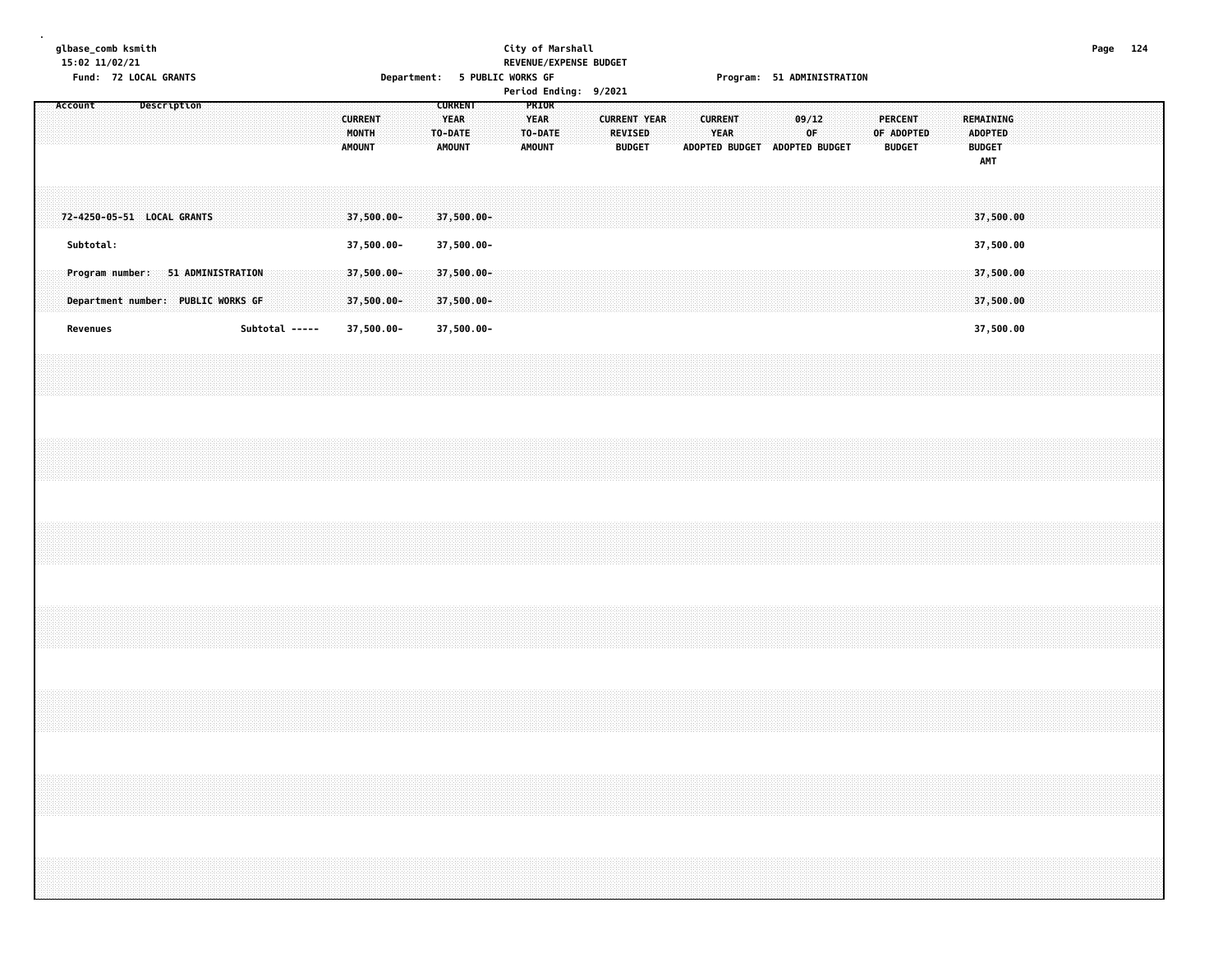#### **glbase\_comb ksmith City of Marshall Page 125 15:02 11/02/21 REVENUE/EXPENSE BUDGET Fund: 72 LOCAL GRANTS Department: 5 PUBLIC WORKS GF Program: 51 ADMINISTRATION**

| Description<br>Account                 | <b>CURRENT</b>                | <b>PRIOR</b> |                     |                |                       |               |                |
|----------------------------------------|-------------------------------|--------------|---------------------|----------------|-----------------------|---------------|----------------|
|                                        | YEAR<br><b>CURRENT</b>        | <b>YEAR</b>  | <b>CURRENT YEAR</b> | <b>CURRENT</b> | $-09/12$              | PERCENT       | REMAINING      |
|                                        | MONTH<br>TO-DATE              | TO-DATE      | <b>REVISED</b>      | <b>YEAR</b>    | ∵0F.                  | OF ADOPTED    | <b>ADOPTED</b> |
|                                        | AMOUNT<br>AMOUNT              | AMOUNT       | <b>BUDGET</b>       | ADOPTED BUDGET | <b>ADOPTED BUDGET</b> | <b>BUDGET</b> | <b>BUDGET</b>  |
|                                        |                               |              |                     |                |                       |               | AMT            |
|                                        |                               |              |                     |                |                       |               |                |
|                                        |                               |              |                     |                |                       |               |                |
| 72-0405-05-51 IMPROVEMENTS-BUILDINGS   | 12,450.00<br>12,450.00        |              |                     |                |                       |               | $12,450.00 -$  |
| 72-0426-05-51 FURNITURE & FIXTURES     | 1,607.73<br>1,607.73          |              |                     |                |                       |               | 1,607.73-      |
|                                        |                               |              |                     |                |                       |               |                |
| Subtotal:                              | 14,057.73<br>14,057.73        |              |                     |                |                       |               | 14,057.73-     |
|                                        |                               |              |                     |                |                       |               |                |
| 51 ADMINISTRATION<br>Program number:   | 14,057.73<br>14,057.73        |              |                     |                |                       |               | $14,057.73-$   |
|                                        |                               |              |                     |                |                       |               |                |
| Department number: PUBLIC WORKS GF     | 14,057.73<br>14,057.73        |              |                     |                |                       |               | $14,057.73-$   |
|                                        |                               |              |                     |                |                       |               |                |
| Expenditures<br>Subtotal -----         | 14,057.73<br>14,057.73        |              |                     |                |                       |               | 14,057.73-     |
|                                        |                               |              |                     |                |                       |               |                |
|                                        |                               |              |                     |                |                       |               |                |
| <b>72 LOCAL GRANTS</b><br>Fund number: | $23,442.27 -$<br>$23,442.27-$ |              |                     |                |                       |               | 23,442.27      |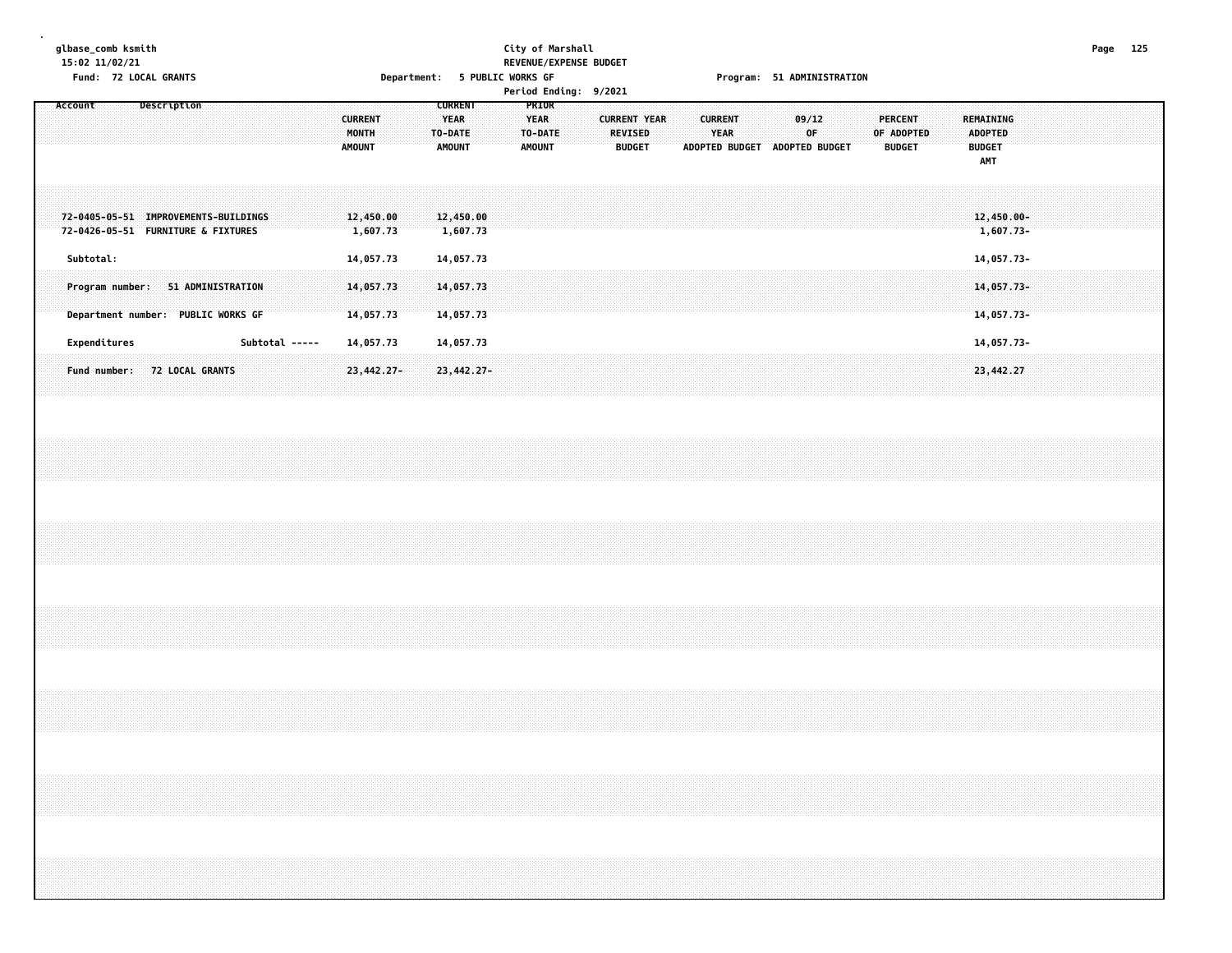#### **glbase\_comb ksmith City of Marshall Page 126 15:02 11/02/21 REVENUE/EXPENSE BUDGET**

|          | Fund: 75 2010 C/O MEM CITY HALL RESTOR       |             |  |  |                      |                                          | Department: |                                                    |  |                                                  |                           | Period Ending: 9/2021 |                                                        |  |                | Program: |                               |             |  |                |                             |  |                                                     |  |  |  |  |
|----------|----------------------------------------------|-------------|--|--|----------------------|------------------------------------------|-------------|----------------------------------------------------|--|--------------------------------------------------|---------------------------|-----------------------|--------------------------------------------------------|--|----------------|----------|-------------------------------|-------------|--|----------------|-----------------------------|--|-----------------------------------------------------|--|--|--|--|
| Account  |                                              | Description |  |  |                      | <b>CURRENT</b><br>MONTH<br><b>AMOUNT</b> |             | <b>CURRENT</b><br><b>YEAR</b><br>TO-DATE<br>AMOUNT |  | PRIOR<br><b>YEAR</b><br>TO-DATE<br><b>AMOUNT</b> |                           |                       | <b>CURRENT YEAR</b><br><b>REVISED</b><br><b>BUDGET</b> |  | <b>CURRENT</b> | YEAR     | ADOPTED BUDGET ADOPTED BUDGET | 09/12<br>OF |  | <b>PERCENT</b> | OF ADOPTED<br><b>BUDGET</b> |  | REMAINING<br><b>ADOPTED</b><br><b>BUDGET</b><br>AMT |  |  |  |  |
|          | 75-5112-00-00 INTERFUND REVENUE<br>Subtotal: |             |  |  |                      |                                          |             |                                                    |  |                                                  | $3,542.00 -$<br>3,542.00- |                       |                                                        |  |                |          |                               |             |  |                |                             |  |                                                     |  |  |  |  |
|          | Program number:<br>Department number:        |             |  |  |                      |                                          |             |                                                    |  |                                                  | $3,542.00 -$<br>3,542.00- |                       |                                                        |  |                |          |                               |             |  |                |                             |  |                                                     |  |  |  |  |
| Revenues |                                              |             |  |  | Subtotal ----------- |                                          |             |                                                    |  |                                                  | 3,542.00-                 |                       |                                                        |  |                |          |                               |             |  |                |                             |  |                                                     |  |  |  |  |
|          |                                              |             |  |  |                      |                                          |             |                                                    |  |                                                  |                           |                       |                                                        |  |                |          |                               |             |  |                |                             |  |                                                     |  |  |  |  |
|          |                                              |             |  |  |                      |                                          |             |                                                    |  |                                                  |                           |                       |                                                        |  |                |          |                               |             |  |                |                             |  |                                                     |  |  |  |  |
|          |                                              |             |  |  |                      |                                          |             |                                                    |  |                                                  |                           |                       |                                                        |  |                |          |                               |             |  |                |                             |  |                                                     |  |  |  |  |
|          |                                              |             |  |  |                      |                                          |             |                                                    |  |                                                  |                           |                       |                                                        |  |                |          |                               |             |  |                |                             |  |                                                     |  |  |  |  |
|          |                                              |             |  |  |                      |                                          |             |                                                    |  |                                                  |                           |                       |                                                        |  |                |          |                               |             |  |                |                             |  |                                                     |  |  |  |  |
|          |                                              |             |  |  |                      |                                          |             |                                                    |  |                                                  |                           |                       |                                                        |  |                |          |                               |             |  |                |                             |  |                                                     |  |  |  |  |
|          |                                              |             |  |  |                      |                                          |             |                                                    |  |                                                  |                           |                       |                                                        |  |                |          |                               |             |  |                |                             |  |                                                     |  |  |  |  |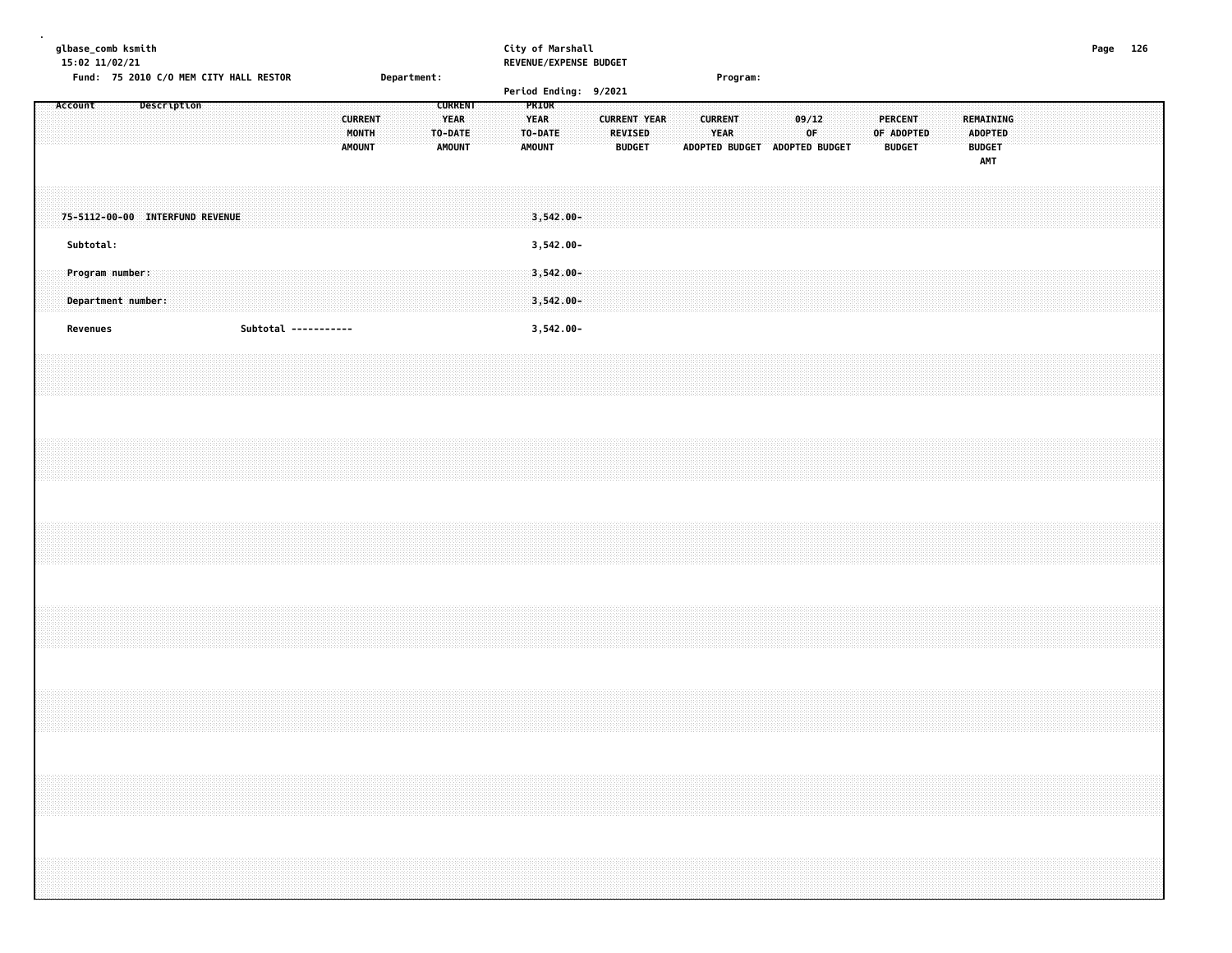### **glbase\_comb ksmith City of Marshall Page 127 15:02 11/02/21 REVENUE/EXPENSE BUDGET**

Fund: 75 2010 C/O MEM CITY HALL RESTOR **Department: 1 Project Expenses State Construct Program:** Project Expenses

| Description<br><b>Account</b>                                                                                                   | <b>CURRENT</b><br><b>MONTH</b><br><b>AMOUNT</b> | <b>CURRENT</b><br><b>YEAR</b><br>TO-DATE<br><b>AMOUNT</b> | PRIOR<br><b>YEAR</b><br>TO-DATE<br><b>AMOUNT</b> | <b>CURRENT YEAR</b><br><b>REVISED</b><br><b>BUDGET</b> | <b>CURRENT</b><br><b>YEAR</b><br><b>ADOPTED BUDGET</b> | 09/12<br>OF<br><b>ADOPTED BUDGET</b> | <b>PERCENT</b><br>OF ADOPTED<br><b>BUDGET</b> | <b>REMAINING</b><br><b>ADOPTED</b><br><b>BUDGET</b><br>AMT |
|---------------------------------------------------------------------------------------------------------------------------------|-------------------------------------------------|-----------------------------------------------------------|--------------------------------------------------|--------------------------------------------------------|--------------------------------------------------------|--------------------------------------|-----------------------------------------------|------------------------------------------------------------|
| 75-0110-01-00 SALARY-PART TIME & HOURLY<br>75-0122-01-00 TMRS<br>75-0133-01-00 FICA BENEFITS                                    |                                                 |                                                           | 4,303.04<br>703.98<br>329.19                     |                                                        |                                                        |                                      |                                               |                                                            |
| Subtotal:<br>75-0205-01-00 FUEL, OIL, & LUBE<br>75-0217-01-00 OTHER SUPPLIES<br>75-0218-01-00 SMALL TOOLS & OTHER EQUIPMENT     |                                                 |                                                           | 5,336.21<br>22.88<br>179.26<br>97.54             |                                                        |                                                        |                                      |                                               |                                                            |
| Subtotal:<br>75-0304-01-00 TELEPHONE-CELLULAR<br>75-0305-01-00 PROFESSIONAL FEES<br>75-0316-01-00 CONTRACTED SERVICES           |                                                 |                                                           | 299.68<br>317.72<br>495.00<br>4,732.72           |                                                        |                                                        |                                      |                                               |                                                            |
| 75-0344-01-00 RENTALS<br>75-0347-01-00 MISCELLANEOUS<br>Subtotal:                                                               |                                                 |                                                           | 3,621.25<br>9,783.38<br>18,950.07                |                                                        |                                                        |                                      |                                               |                                                            |
| 75-0405-01-00 BUILDING IMPROVEMENTS<br>Subtotal:<br><b>Project Expenses</b><br>Program number:                                  |                                                 |                                                           | 9,958.28<br>9,958.28<br>34,544.24                |                                                        |                                                        |                                      |                                               |                                                            |
| Department number: Project Expenses<br>Expenditures<br>Subtotal -----------<br>75 2010 C/O MEM CITY HALL RESTOR<br>Fund number: |                                                 |                                                           | 34,544.24<br>34,544.24<br>31,002.24              |                                                        |                                                        |                                      |                                               |                                                            |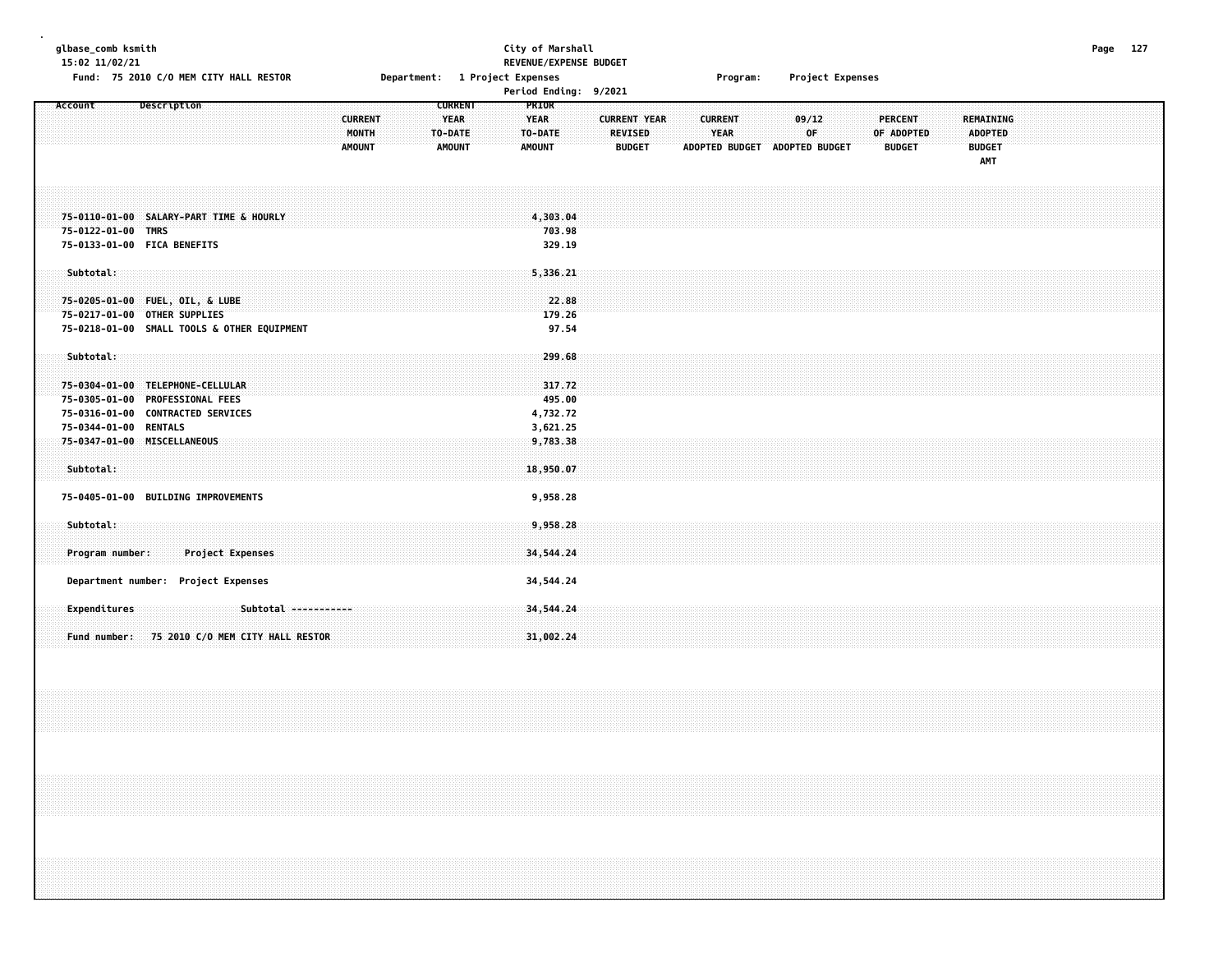### **glbase\_comb ksmith City of Marshall Page 128**

**15:02 11/02/21 REVENUE/EXPENSE BUDGET**

|  |         |                 | Fund: 80 STREET MAINTENANCE FUND |             |  |                |  |  |                                          | Department:            |         |                                                |                            |  |                                                  |                            | Period Ending: 9/2021 |                                                        |  |                               | Program:                      |  |             |                            |  |                                               |                  |  |                                                     |                  |  |  |  |
|--|---------|-----------------|----------------------------------|-------------|--|----------------|--|--|------------------------------------------|------------------------|---------|------------------------------------------------|----------------------------|--|--------------------------------------------------|----------------------------|-----------------------|--------------------------------------------------------|--|-------------------------------|-------------------------------|--|-------------|----------------------------|--|-----------------------------------------------|------------------|--|-----------------------------------------------------|------------------|--|--|--|
|  | Account |                 |                                  | Description |  |                |  |  | <b>CURRENT</b><br>MONTH<br><b>AMOUNT</b> |                        | TO-DATE | <b>CURRENT</b><br><b>YEAR</b><br><b>AMOUNT</b> |                            |  | PRIOR<br><b>YEAR</b><br>TO-DATE<br><b>AMOUNT</b> |                            |                       | <b>CURRENT YEAR</b><br><b>REVISED</b><br><b>BUDGET</b> |  | <b>CURRENT</b><br><b>YEAR</b> | ADOPTED BUDGET ADOPTED BUDGET |  | 09/12<br>0F |                            |  | <b>PERCENT</b><br>OF ADOPTED<br><b>BUDGET</b> |                  |  | REMAINING<br><b>ADOPTED</b><br><b>BUDGET</b><br>AMT |                  |  |  |  |
|  |         |                 | 80-4004-00-00 SALES TAX REVENUE  |             |  |                |  |  | $50,556.98 -$                            |                        |         |                                                | 488,306.23-                |  |                                                  | 429,040.26-                |                       | 570,405.00-                                            |  |                               | 570,405.00-                   |  |             | 427,803.75-                |  |                                               | 85.607           |  | 82,098.77-                                          |                  |  |  |  |
|  |         | Subtotal:       |                                  |             |  |                |  |  | 50,556.98-                               |                        |         |                                                | 488,306.23-                |  |                                                  | 429,040.26-                |                       | 570,405.00-                                            |  |                               | 570,405.00-                   |  |             | 427,803.75-                |  |                                               | 85.607           |  | 82,098.77-                                          |                  |  |  |  |
|  |         | Subtotal:       | 80-5100-00-00 INTEREST EARNED    |             |  |                |  |  |                                          | $16.83 -$<br>$16.83 -$ |         |                                                | $104.41 -$<br>$104.41 -$   |  |                                                  | $1,350.37-$<br>1,350.37-   |                       |                                                        |  |                               |                               |  |             |                            |  |                                               |                  |  |                                                     | 104.41<br>104.41 |  |  |  |
|  |         |                 | Program number:                  |             |  |                |  |  | 50,573.81-                               |                        |         |                                                | 488,410.64-                |  |                                                  | 430,390.63-                |                       | 570,405.00-                                            |  |                               | 570,405.00-                   |  |             | 427,803.75-                |  |                                               | 85.625           |  | 81,994.36-                                          |                  |  |  |  |
|  |         | <b>Revenues</b> | Department number:               |             |  | Subtotal ----- |  |  | $50,573.81 -$<br>$50,573.81 -$           |                        |         |                                                | 488,410.64-<br>488,410.64- |  |                                                  | 430,390.63-<br>430,390.63- |                       | 570,405.00-<br>570,405.00-                             |  |                               | 570,405.00-<br>570,405.00-    |  |             | 427,803.75-<br>427,803.75- |  |                                               | 85.625<br>85.625 |  | 81,994.36-<br>81,994.36-                            |                  |  |  |  |
|  |         |                 |                                  |             |  |                |  |  |                                          |                        |         |                                                |                            |  |                                                  |                            |                       |                                                        |  |                               |                               |  |             |                            |  |                                               |                  |  |                                                     |                  |  |  |  |
|  |         |                 |                                  |             |  |                |  |  |                                          |                        |         |                                                |                            |  |                                                  |                            |                       |                                                        |  |                               |                               |  |             |                            |  |                                               |                  |  |                                                     |                  |  |  |  |
|  |         |                 |                                  |             |  |                |  |  |                                          |                        |         |                                                |                            |  |                                                  |                            |                       |                                                        |  |                               |                               |  |             |                            |  |                                               |                  |  |                                                     |                  |  |  |  |
|  |         |                 |                                  |             |  |                |  |  |                                          |                        |         |                                                |                            |  |                                                  |                            |                       |                                                        |  |                               |                               |  |             |                            |  |                                               |                  |  |                                                     |                  |  |  |  |
|  |         |                 |                                  |             |  |                |  |  |                                          |                        |         |                                                |                            |  |                                                  |                            |                       |                                                        |  |                               |                               |  |             |                            |  |                                               |                  |  |                                                     |                  |  |  |  |
|  |         |                 |                                  |             |  |                |  |  |                                          |                        |         |                                                |                            |  |                                                  |                            |                       |                                                        |  |                               |                               |  |             |                            |  |                                               |                  |  |                                                     |                  |  |  |  |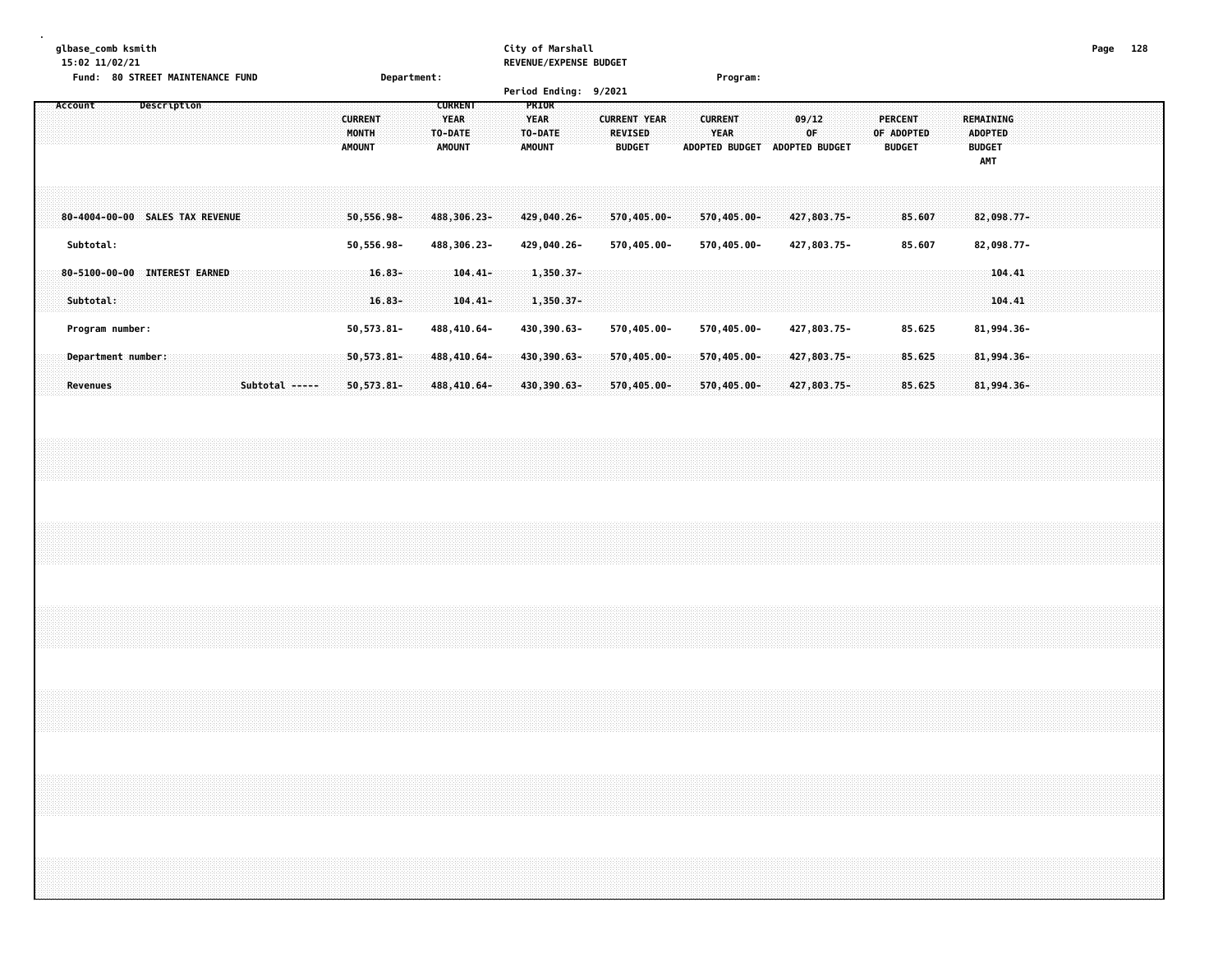|  | 15:02 11/02/21 |  | glbase_comb ksmith                    |                    |  | Fund: 80 STREET MAINTENANCE FUND |  |  |                      |               |                         | Department: |                                                    |  |                                       | City of Marshall<br>REVENUE/EXPENSE BUDGET |  |                                 |                          |  |                               | Program:                 |  |                                        |    |  |                                 |            |  |                                        |                          |  |                                                                                  | Page 129 |  |
|--|----------------|--|---------------------------------------|--------------------|--|----------------------------------|--|--|----------------------|---------------|-------------------------|-------------|----------------------------------------------------|--|---------------------------------------|--------------------------------------------|--|---------------------------------|--------------------------|--|-------------------------------|--------------------------|--|----------------------------------------|----|--|---------------------------------|------------|--|----------------------------------------|--------------------------|--|----------------------------------------------------------------------------------|----------|--|
|  | Account        |  |                                       | <b>Description</b> |  |                                  |  |  |                      | <b>AMOUNT</b> | <b>CURRENT</b><br>MONTH |             | <b>CURRENT</b><br><b>YEAR</b><br>TO-DATE<br>AMOUNT |  | PRIOR<br><b>YEAR</b><br><b>AMOUNT</b> | Period Ending: 9/2021<br>TO-DATE           |  | <b>REVISED</b><br><b>BUDGET</b> | <b>CURRENT YEAR</b>      |  | <b>CURRENT</b><br><b>YEAR</b> |                          |  | 09/12<br>ADOPTED BUDGET ADOPTED BUDGET | 0F |  | <b>PERCENT</b><br><b>BUDGET</b> | OF ADOPTED |  | <b>ADOPTED</b><br><b>BUDGET</b><br>AMT | REMAINING                |  |                                                                                  |          |  |
|  | Subtotal:      |  |                                       |                    |  | 80-0408-00-00 STREET IMPROVEMENT |  |  |                      |               |                         |             |                                                    |  |                                       | 324,777.78<br>324,777.78                   |  |                                 | 570,405.00<br>570,405.00 |  |                               | 570,405.00<br>570,405.00 |  | 427,803.75<br>427,803.75               |    |  |                                 |            |  |                                        | 570,405.00<br>570,405.00 |  |                                                                                  |          |  |
|  |                |  | Program number:<br>Department number: |                    |  |                                  |  |  |                      |               |                         |             |                                                    |  |                                       | 324,777.78<br>324,777.78                   |  |                                 | 570,405.00<br>570,405.00 |  |                               | 570,405.00<br>570,405.00 |  | 427,803.75<br>427,803.75               |    |  |                                 |            |  |                                        | 570,405.00<br>570,405.00 |  |                                                                                  |          |  |
|  | Expenditures   |  |                                       |                    |  |                                  |  |  | Subtotal ----------- |               |                         |             |                                                    |  |                                       | 324,777.78                                 |  |                                 | 570,405.00               |  |                               | 570,405.00               |  | 427,803.75                             |    |  |                                 |            |  |                                        | 570,405.00               |  |                                                                                  |          |  |
|  | Fund number:   |  |                                       |                    |  | 80 STREET MAINTENANCE FUND       |  |  |                      |               | $50,573.81 -$           |             | 488,410.64-                                        |  |                                       | 105, 612, 85-                              |  |                                 |                          |  |                               |                          |  |                                        |    |  |                                 |            |  |                                        | 488,410.64               |  |                                                                                  |          |  |
|  |                |  |                                       |                    |  |                                  |  |  |                      |               |                         |             |                                                    |  |                                       |                                            |  |                                 |                          |  |                               |                          |  |                                        |    |  |                                 |            |  |                                        |                          |  |                                                                                  |          |  |
|  |                |  |                                       |                    |  |                                  |  |  |                      |               |                         |             |                                                    |  |                                       |                                            |  |                                 |                          |  |                               |                          |  |                                        |    |  |                                 |            |  |                                        |                          |  |                                                                                  |          |  |
|  |                |  |                                       |                    |  |                                  |  |  |                      |               |                         |             |                                                    |  |                                       |                                            |  |                                 |                          |  |                               |                          |  |                                        |    |  |                                 |            |  |                                        |                          |  |                                                                                  |          |  |
|  |                |  |                                       |                    |  |                                  |  |  |                      |               |                         |             |                                                    |  |                                       |                                            |  |                                 |                          |  |                               |                          |  |                                        |    |  |                                 |            |  |                                        |                          |  |                                                                                  |          |  |
|  |                |  |                                       |                    |  |                                  |  |  |                      |               |                         |             |                                                    |  |                                       |                                            |  |                                 |                          |  |                               |                          |  |                                        |    |  |                                 |            |  |                                        |                          |  | ,我们的人们都会不会不会。""我们的人们,我们就会不会不会不会不会不会不会不会不会不会不会不会不会。""我们的人们,我们就会不会不会不会不会不会不会不会不会不会 |          |  |
|  |                |  |                                       |                    |  |                                  |  |  |                      |               |                         |             |                                                    |  |                                       |                                            |  |                                 |                          |  |                               |                          |  |                                        |    |  |                                 |            |  |                                        |                          |  |                                                                                  |          |  |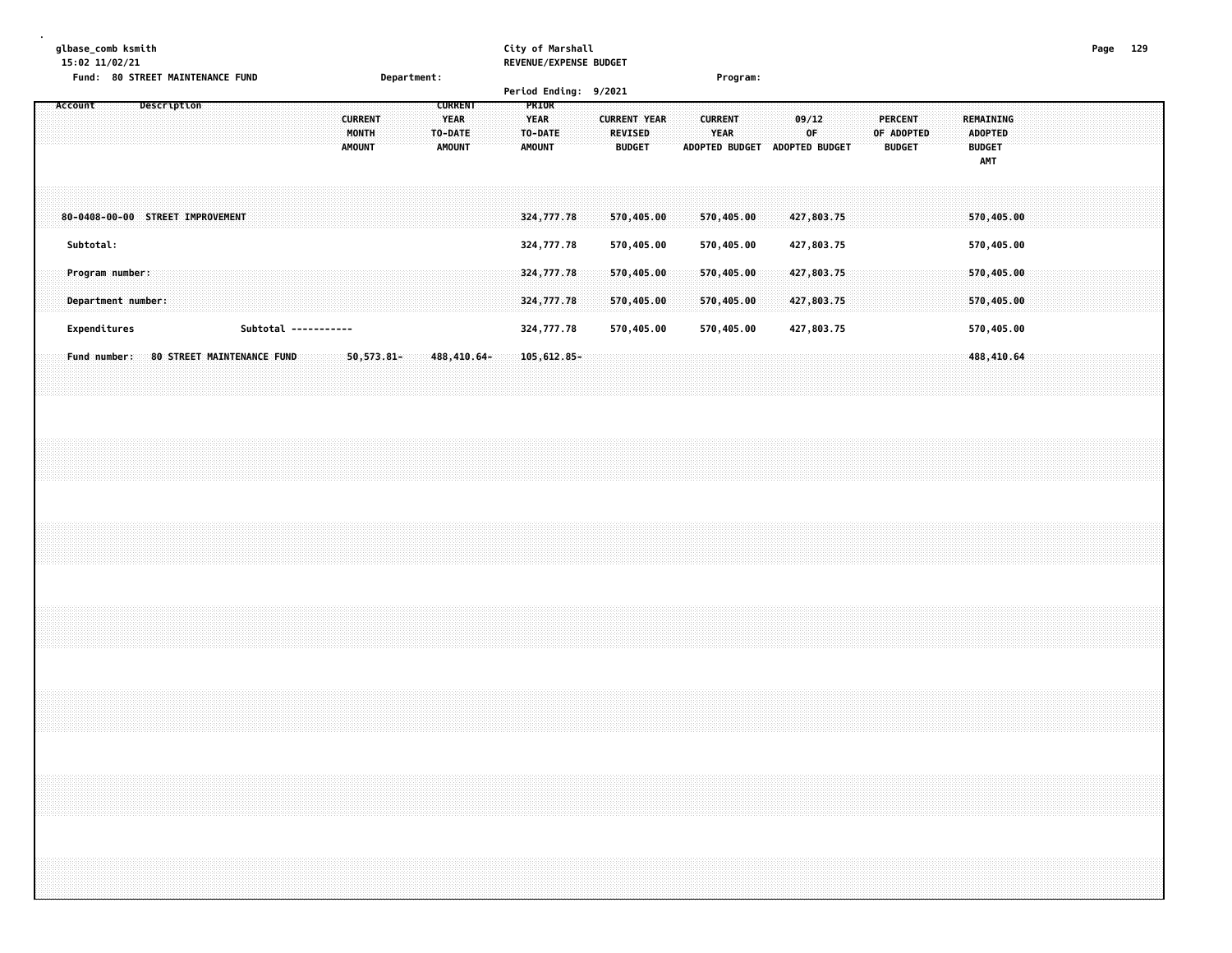**glbase\_comb ksmith City of Marshall Page 130 15:02 11/02/21 REVENUE/EXPENSE BUDGET Fund: 82 EMS - ESD Department: Program: Period Ending: 9/2021 Account Description CURRENT PRIOR CURRENT YEAR YEAR CURRENT YEAR CURRENT 09/12 PERCENT REMAINING MONTH TO-DATE TO-DATE REVISED YEAR OF OF ADOPTED ADOPTED AMOUNT AMOUNT AMOUNT BUDGET ADOPTED BUDGET ADOPTED BUDGET BUDGET BUDGET AMT** 82-4410-00-00 ESD CONTRACT 75,000.00- 160,700.00- 160,700.00- 160,700.00- 160,700.00- 160,700.00- 120,525.00- 100.000  **Subtotal: 75,000.00- 160,700.00- 160,700.00- 160,700.00- 160,700.00- 120,525.00- 100.000 Program number: 75,000.00- 160,700.00- 160,700.00- 160,700.00- 160,700.00- 120,525.00- 100.000 Department number: 75,000.00- 160,700.00- 160,700.00- 160,700.00- 160,700.00- 120,525.00- 100.000** 000.000 - 120,525.00 - 100.000 - 160,700.00 - 160,700.00 - 160,700.00 - 160,700.00 - 160,700.00 - 120,525.00 -

**.**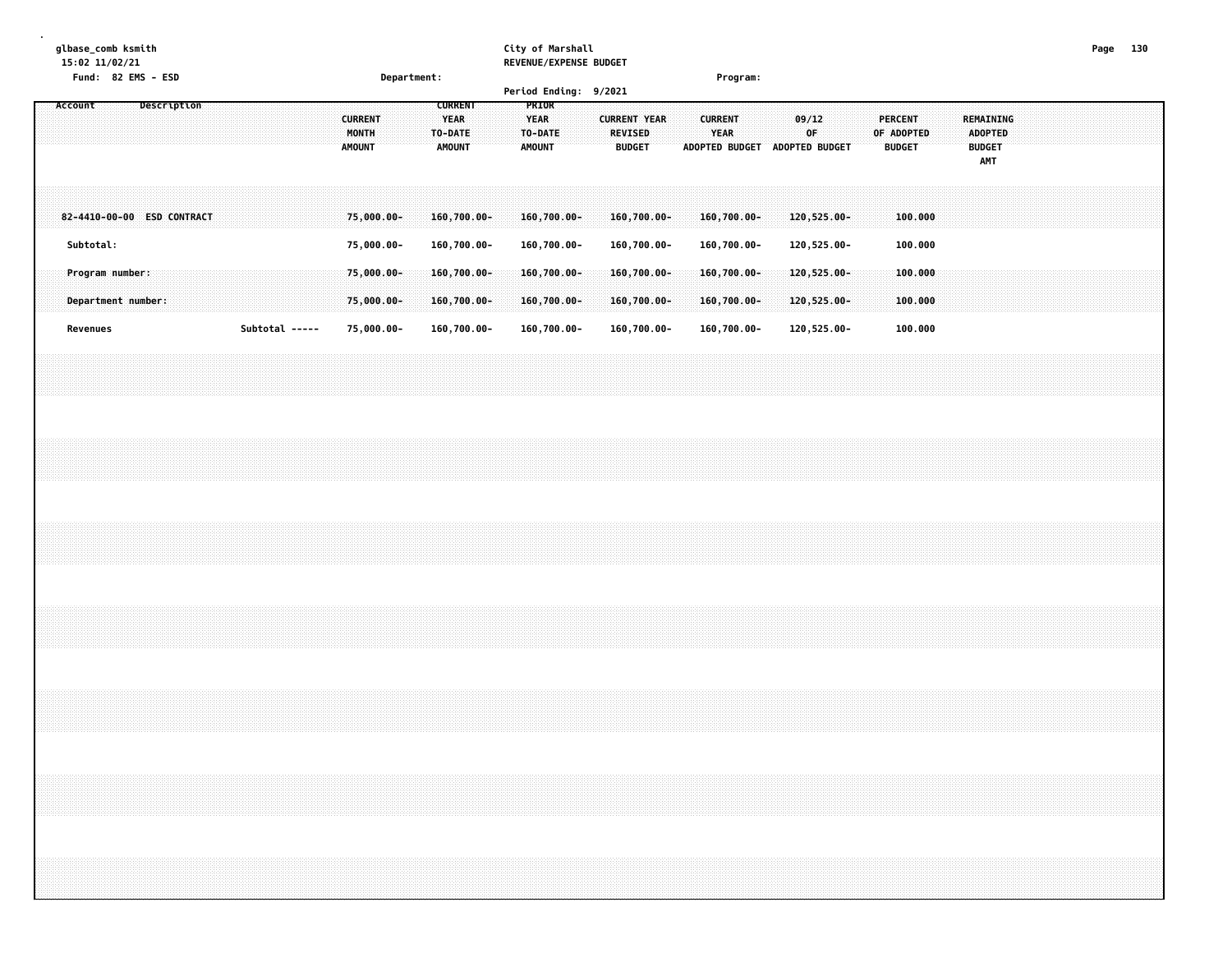#### **glbase\_comb ksmith City of Marshall Page 131 15:02 11/02/21 REVENUE/EXPENSE BUDGET**

|         | Fund: 82 EMS - ESD                                                       | Department:                              |                                                                                                                      | Program:                                                                                                  |                                                                                              |                                                            |
|---------|--------------------------------------------------------------------------|------------------------------------------|----------------------------------------------------------------------------------------------------------------------|-----------------------------------------------------------------------------------------------------------|----------------------------------------------------------------------------------------------|------------------------------------------------------------|
|         |                                                                          |                                          | Period Ending: 9/2021                                                                                                |                                                                                                           |                                                                                              |                                                            |
| Account | Description                                                              | <b>CURRENT</b><br>MONTH<br><b>AMOUNT</b> | <b>PRIOR</b><br><b>CURRENT</b><br><b>YEAR</b><br><b>YEAR</b><br>TO-DATE<br>TO-DATE<br><b>AMOUNT</b><br><b>AMOUNT</b> | <b>CURRENT YEAR</b><br><b>CURRENT</b><br>YEAR<br><b>REVISED</b><br><b>BUDGET</b><br><b>ADOPTED BUDGET</b> | 09/12<br><b>PERCENT</b><br><b>OF</b><br>OF ADOPTED<br><b>ADOPTED BUDGET</b><br><b>BUDGET</b> | REMAINING<br><b>ADOPTED</b><br><b>BUDGET</b><br><b>AMT</b> |
|         | 82-0425-00-00 CARS & TRUCKS<br>82-0440-00-00 OTHER MACHINERY & EQUIPMENT |                                          | 185,778.36<br>117,577.44                                                                                             | 120,000.00<br>120,000.00                                                                                  | 90,000.00<br>97.981                                                                          | 2,422.56                                                   |
|         | Subtotal:<br>Program number:<br>Department number:                       |                                          | 117,577.44<br>185,778.36<br>185,778.36<br>117,577.44<br>117,577.44<br>185,778.36                                     | 120,000.00<br>120,000.00<br>120,000.00<br>120,000.00<br>120,000.00<br>120,000.00                          | 90,000.00<br>97.981<br>90,000.00<br>97.981<br>97.981<br>90,000.00                            | 2,422.56<br>2,422.56<br>2,422.56                           |
|         | Expenditures<br>82 EMS - ESD<br>Fund number:                             | Subtotal -----------<br>75,000.00-       | 117,577.44<br>185,778.36<br>$43,122.56 -$<br>25,078.36                                                               | 120,000.00<br>120,000.00<br>40,700.00-<br>40,700.00-                                                      | 90,000.00<br>97.981<br>$30,525.00 -$<br>105.952                                              | 2,422.56<br>2,422.56                                       |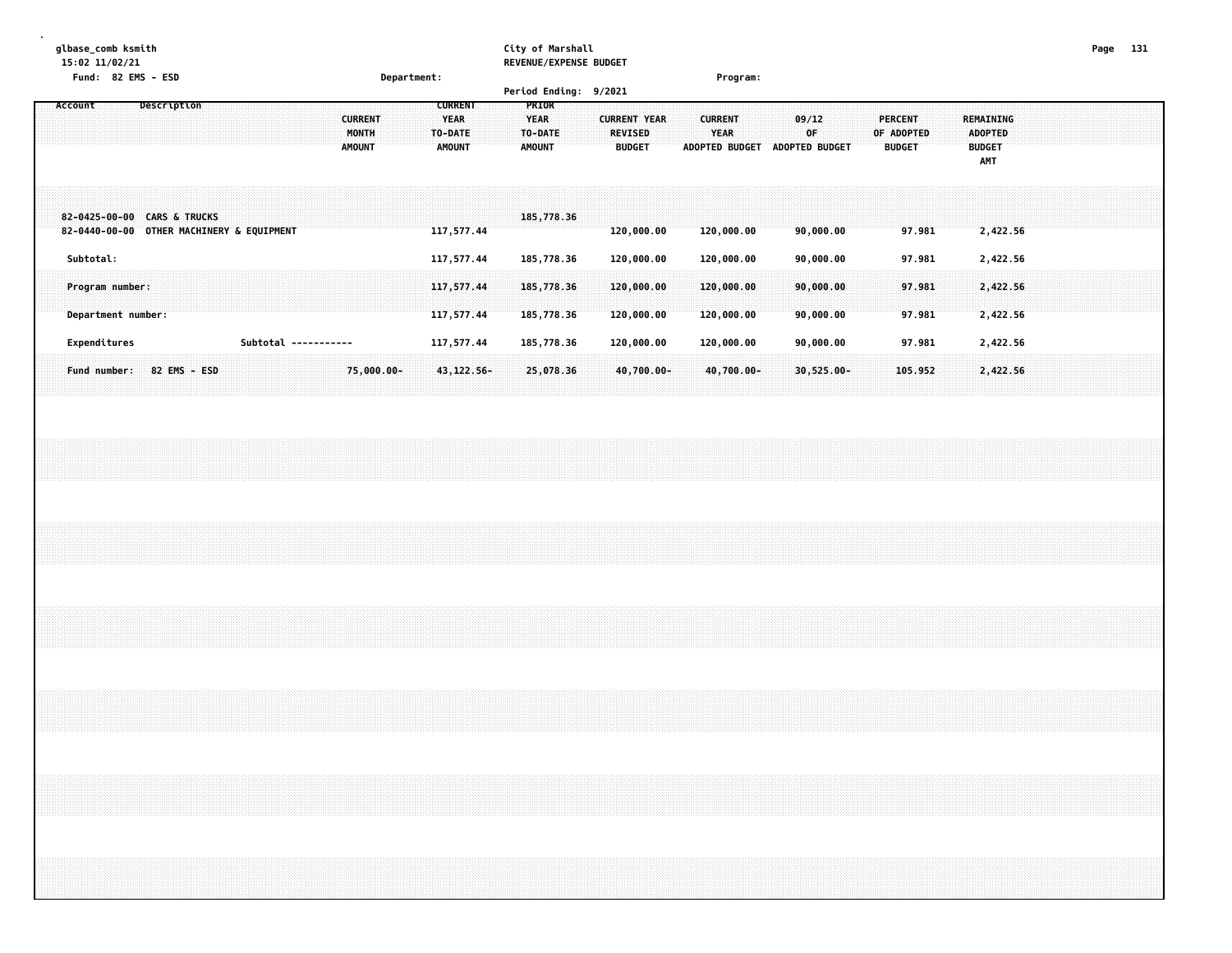### **glbase\_comb ksmith City of Marshall Page 132**

|  |         | 15:02 11/02/21                        |  |             | Fund: 83 POLICE SPECIAL PROJECTS           |                      |  |  |                                          | Department: |  |                                         |  |                                  |  | REVENUE/EXPENSE BUDGET |                     |                                 |  |  |                               | Program:                      |  |             |  |                                        |  |                             |                             |  |  |  |  |
|--|---------|---------------------------------------|--|-------------|--------------------------------------------|----------------------|--|--|------------------------------------------|-------------|--|-----------------------------------------|--|----------------------------------|--|------------------------|---------------------|---------------------------------|--|--|-------------------------------|-------------------------------|--|-------------|--|----------------------------------------|--|-----------------------------|-----------------------------|--|--|--|--|
|  | Account |                                       |  | Description |                                            |                      |  |  |                                          |             |  | <b>CURRENT</b>                          |  | PRIOR                            |  | Period Ending: 9/2021  |                     |                                 |  |  |                               |                               |  |             |  |                                        |  |                             |                             |  |  |  |  |
|  |         |                                       |  |             |                                            |                      |  |  | <b>CURRENT</b><br>MONTH<br><b>AMOUNT</b> |             |  | <b>YEAR</b><br>TO-DATE<br><b>AMOUNT</b> |  | YEAR<br>TO-DATE<br><b>AMOUNT</b> |  |                        | <b>CURRENT YEAR</b> | <b>REVISED</b><br><b>BUDGET</b> |  |  | <b>CURRENT</b><br><b>YEAR</b> | ADOPTED BUDGET ADOPTED BUDGET |  | 09/12<br>0F |  | PERCENT<br>OF ADOPTED<br><b>BUDGET</b> |  | <b>BUDGET</b><br><b>AMT</b> | REMAINING<br><b>ADOPTED</b> |  |  |  |  |
|  |         |                                       |  |             | 83-0420-00-00 DATA PROCESSING IMPROVEMENTS |                      |  |  |                                          |             |  |                                         |  | 199,914.60                       |  |                        |                     |                                 |  |  |                               |                               |  |             |  |                                        |  |                             |                             |  |  |  |  |
|  |         | Subtotal:                             |  |             |                                            |                      |  |  |                                          |             |  |                                         |  | 199,914.60                       |  |                        |                     |                                 |  |  |                               |                               |  |             |  |                                        |  |                             |                             |  |  |  |  |
|  |         | Program number:<br>Department number: |  |             |                                            |                      |  |  |                                          |             |  |                                         |  | 199,914.60<br>199,914.60         |  |                        |                     |                                 |  |  |                               |                               |  |             |  |                                        |  |                             |                             |  |  |  |  |
|  |         | Expenditures                          |  |             |                                            | Subtotal ----------- |  |  |                                          |             |  |                                         |  | 199,914.60                       |  |                        |                     |                                 |  |  |                               |                               |  |             |  |                                        |  |                             |                             |  |  |  |  |
|  |         | Fund number:                          |  |             | 83 POLICE SPECIAL PROJECTS                 |                      |  |  |                                          |             |  |                                         |  | 199,914.60                       |  |                        |                     |                                 |  |  |                               |                               |  |             |  |                                        |  |                             |                             |  |  |  |  |
|  |         |                                       |  |             |                                            |                      |  |  |                                          |             |  |                                         |  |                                  |  |                        |                     |                                 |  |  |                               |                               |  |             |  |                                        |  |                             |                             |  |  |  |  |
|  |         |                                       |  |             |                                            |                      |  |  |                                          |             |  |                                         |  |                                  |  |                        |                     |                                 |  |  |                               |                               |  |             |  |                                        |  |                             |                             |  |  |  |  |
|  |         |                                       |  |             |                                            |                      |  |  |                                          |             |  |                                         |  |                                  |  |                        |                     |                                 |  |  |                               |                               |  |             |  |                                        |  |                             |                             |  |  |  |  |
|  |         |                                       |  |             |                                            |                      |  |  |                                          |             |  |                                         |  |                                  |  |                        |                     |                                 |  |  |                               |                               |  |             |  |                                        |  |                             |                             |  |  |  |  |
|  |         |                                       |  |             |                                            |                      |  |  |                                          |             |  |                                         |  |                                  |  |                        |                     |                                 |  |  |                               |                               |  |             |  |                                        |  |                             |                             |  |  |  |  |
|  |         |                                       |  |             |                                            |                      |  |  |                                          |             |  |                                         |  |                                  |  |                        |                     |                                 |  |  |                               |                               |  |             |  |                                        |  |                             |                             |  |  |  |  |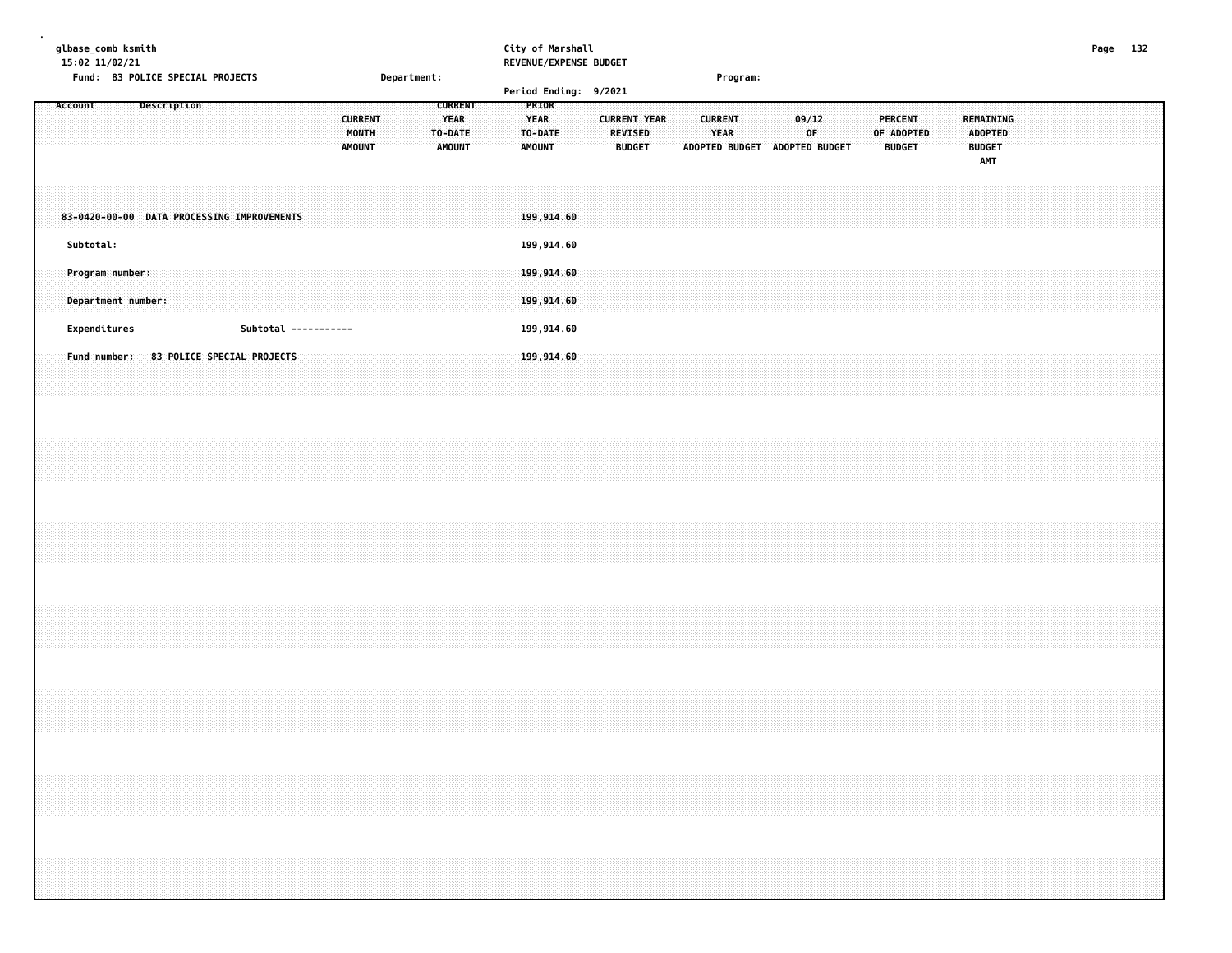#### **glbase\_comb ksmith City of Marshall Page 133 15:02 11/02/21 REVENUE/EXPENSE BUDGET**

|         |                 |  |             | Fund: 84 MUNI DRAINAGE UTILITY     |  |                |  |                                          | Department: |                                                           | Department 0 |                                         |       | Period Ending: 9/2021 |                          |                                |  |                        | Program:                       |  |             |                               |  |                                               |  |                                                     |                            |  |  |  |
|---------|-----------------|--|-------------|------------------------------------|--|----------------|--|------------------------------------------|-------------|-----------------------------------------------------------|--------------|-----------------------------------------|-------|-----------------------|--------------------------|--------------------------------|--|------------------------|--------------------------------|--|-------------|-------------------------------|--|-----------------------------------------------|--|-----------------------------------------------------|----------------------------|--|--|--|
| Account |                 |  | Description |                                    |  |                |  | <b>CURRENT</b><br>MONTH<br><b>AMOUNT</b> |             | <b>CURRENT</b><br><b>YEAR</b><br>TO-DATE<br><b>AMOUNT</b> |              | <b>YEAR</b><br>TO-DATE<br><b>AMOUNT</b> | PRIOR |                       | REVISED<br><b>BUDGET</b> | <b>CURRENT YEAR</b>            |  | <b>CURRENT</b><br>YEAR |                                |  | 09/12<br>OF | ADOPTED BUDGET ADOPTED BUDGET |  | <b>PERCENT</b><br>OF ADOPTED<br><b>BUDGET</b> |  | REMAINING<br>ADOPTED<br><b>BUDGET</b><br><b>AMT</b> |                            |  |  |  |
|         |                 |  |             | 84-4200-00-00 DRAINAGE UTILITY FEE |  |                |  | 28,815.20-                               |             | 259, 181.33-                                              |              | 256,462.74-                             |       |                       |                          | $380, 100.00 -$                |  |                        | 380,100.00-                    |  |             | 285,075.00-                   |  | 68.188                                        |  |                                                     | 120,918.67-                |  |  |  |
|         | Subtotal:       |  |             |                                    |  |                |  | 28,815.20-                               |             | 259, 181.33-                                              |              | 256,462.74-                             |       |                       |                          | 380,100.00-                    |  |                        | 380,100.00-                    |  |             | 285,075.00-                   |  | 68.188                                        |  |                                                     | 120,918.67-                |  |  |  |
|         | Program number: |  |             | Department number: Department 0    |  |                |  | $28,815.20 -$<br>28,815.20-              |             | $259, 181.33 -$<br>259, 181.33-                           |              | $256,462.74-$<br>256,462.74-            |       |                       |                          | $380, 100.00 -$<br>380,100.00- |  |                        | $380, 100.00 -$<br>380,100.00- |  |             | $285,075.00 -$<br>285,075.00- |  | 68.188<br>68.188                              |  |                                                     | 120,918.67-<br>120,918.67- |  |  |  |
|         | Revenues        |  |             |                                    |  | Subtotal ----- |  | 28,815.20-                               |             | 259, 181.33-                                              |              | 256,462.74-                             |       |                       |                          | 380,100.00-                    |  |                        | 380,100.00-                    |  |             | 285,075.00-                   |  | 68.188                                        |  |                                                     | 120,918.67-                |  |  |  |
|         |                 |  |             |                                    |  |                |  |                                          |             |                                                           |              |                                         |       |                       |                          |                                |  |                        |                                |  |             |                               |  |                                               |  |                                                     |                            |  |  |  |
|         |                 |  |             |                                    |  |                |  |                                          |             |                                                           |              |                                         |       |                       |                          |                                |  |                        |                                |  |             |                               |  |                                               |  |                                                     |                            |  |  |  |
|         |                 |  |             |                                    |  |                |  |                                          |             |                                                           |              |                                         |       |                       |                          |                                |  |                        |                                |  |             |                               |  |                                               |  |                                                     |                            |  |  |  |
|         |                 |  |             |                                    |  |                |  |                                          |             |                                                           |              |                                         |       |                       |                          |                                |  |                        |                                |  |             |                               |  |                                               |  |                                                     |                            |  |  |  |
|         |                 |  |             |                                    |  |                |  |                                          |             |                                                           |              |                                         |       |                       |                          |                                |  |                        |                                |  |             |                               |  |                                               |  |                                                     |                            |  |  |  |
|         |                 |  |             |                                    |  |                |  |                                          |             |                                                           |              |                                         |       |                       |                          |                                |  |                        |                                |  |             |                               |  |                                               |  |                                                     |                            |  |  |  |
|         |                 |  |             |                                    |  |                |  |                                          |             |                                                           |              |                                         |       |                       |                          |                                |  |                        |                                |  |             |                               |  |                                               |  |                                                     |                            |  |  |  |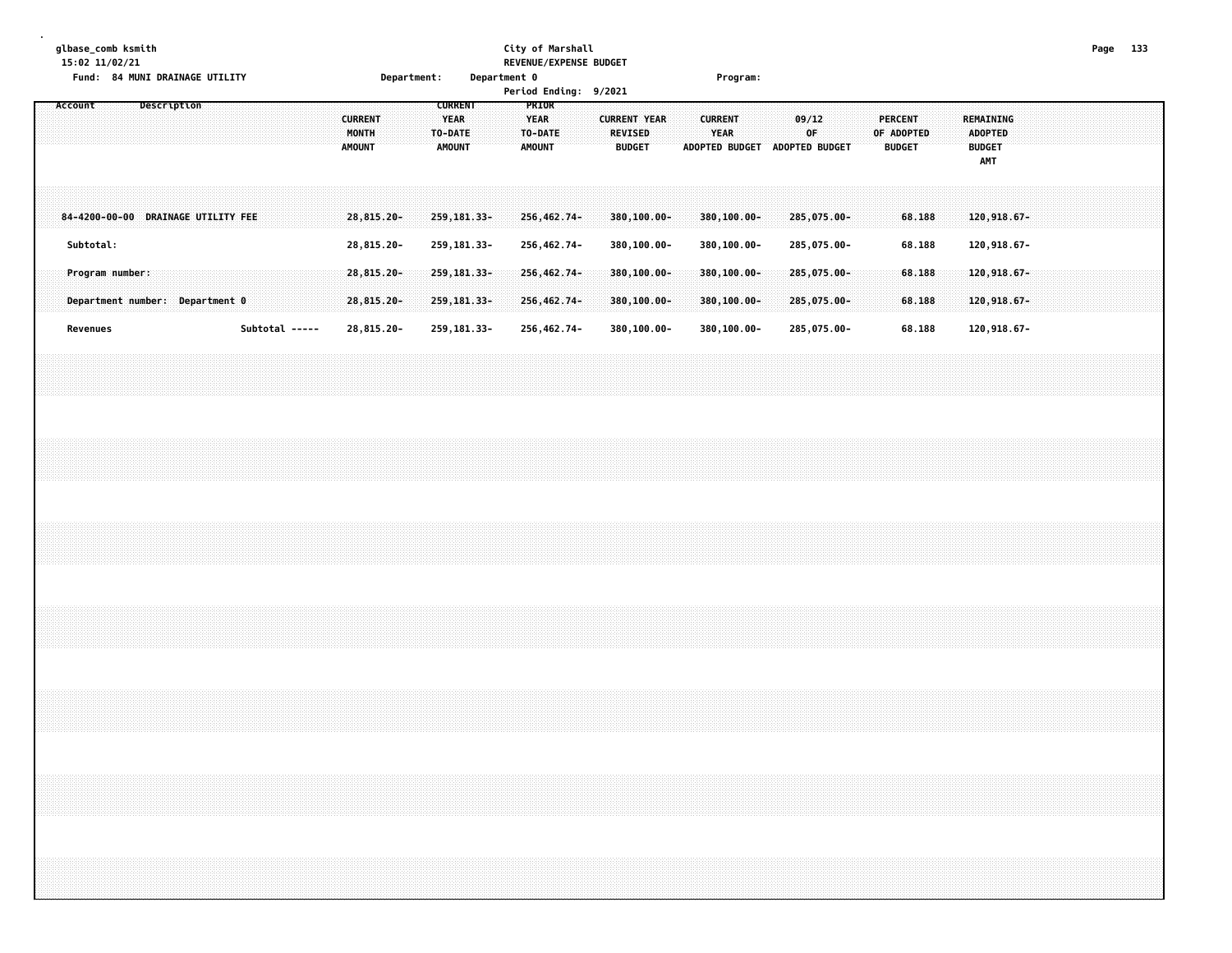| glbase_comb ksmith     |                                             |                |                | City of Marshall<br>REVENUE/EXPENSE BUDGET |                     |                |                       |                |                  | Page | - 134 |
|------------------------|---------------------------------------------|----------------|----------------|--------------------------------------------|---------------------|----------------|-----------------------|----------------|------------------|------|-------|
| 15:02 11/02/21         | Fund: 84 MUNI DRAINAGE UTILITY              | Department:    |                | Department 0                               |                     |                |                       |                |                  |      |       |
|                        |                                             |                |                | Period Ending: 9/2021                      |                     | Program:       |                       |                |                  |      |       |
| Account                | Description                                 |                | <b>CURRENT</b> | PRIOR                                      |                     |                |                       |                |                  |      |       |
|                        |                                             | <b>CURRENT</b> | <b>YEAR</b>    | <b>YEAR</b>                                | <b>CURRENT YEAR</b> | <b>CURRENT</b> | 09/12                 | <b>PERCENT</b> | <b>REMAINING</b> |      |       |
|                        |                                             | MONTH          | TO-DATE        | TO-DATE                                    | <b>REVISED</b>      | <b>YEAR</b>    | 0F                    | OF ADOPTED     | <b>ADOPTED</b>   |      |       |
|                        |                                             | <b>AMOUNT</b>  | <b>AMOUNT</b>  | <b>AMOUNT</b>                              | <b>BUDGET</b>       | ADOPTED BUDGET | <b>ADOPTED BUDGET</b> | <b>BUDGET</b>  | <b>BUDGET</b>    |      |       |
|                        |                                             |                |                |                                            |                     |                |                       |                | AMT              |      |       |
|                        |                                             |                |                |                                            |                     |                |                       |                |                  |      |       |
|                        |                                             |                |                |                                            |                     |                |                       |                |                  |      |       |
| $84 - 0107 - 00 - 00$  | SALARIES-SKILLED CRAFT                      | 5,492.80       | 51,053.36      | 49,825.95                                  | 67,912.00           | 67,912.00      | 50,934.00             | 75.176         | 16,858.64        |      |       |
| $84 - 0108 - 00 - 00$  | SALARIES-SERVICE MAINTENANCE                | 2,083.20       | 17,273.85      | 19,772.25                                  | 27,082.00           | 27,082.00      | 20,311.50             | 63.784         | 9,808.15         |      |       |
| 84-0109-00-00          | SALARIES-OVERTIME                           | 768.84         | 2,669.42       | 2,487.78                                   |                     |                |                       |                | $2,669.42-$      |      |       |
| 84-0111-00-00          | SALARIES-LONGEVITY                          |                |                |                                            | 144.00              | 144.00         | 108.00                |                | 144.00           |      |       |
| $84 - 0122 - 00 - 00$  | <b>TMRS</b>                                 | 1,386.09       | 11,792.58      | 11,793.27                                  | 15,622.00           | 15,622.00      | 11,716.50             | 75.487         | 3,829.42         |      |       |
| 84-0133-00-00          | <b>FICA</b>                                 | 638.40         | 5,431.26       | 5,514.57                                   | 7,278.00            | 7,278.00       | 5,458.50              | 74.626         | 1,846.74         |      |       |
| 84-0134-00-00          | <b>WORKER'S COMPENSATION</b>                |                | 157.71         | 158.25                                     | 209.00              | 209.00         | 156.75                | 75.459         | 51.29            |      |       |
|                        |                                             |                |                |                                            |                     |                |                       |                |                  |      |       |
| Subtotal:              |                                             | 10,369.33      | 88,378.18      | 89,552.07                                  | 118,247.00          | 118,247.00     | 88,685.25             | 74.740         | 29,868.82        |      |       |
|                        |                                             |                |                |                                            |                     |                |                       |                |                  |      |       |
| 84-0203-00-00          | MEDICAL & CHEMICAL                          |                |                | 91.66                                      | 750.00              | 750.00         | 562.50                |                | 750.00           |      |       |
| $84 - 0205 - 00 - 00$  | FUEL, OIL, & LUBE                           |                | 2,013.22       | 290.23                                     | 4,500.00            | 4,500.00       | 3,375.00              | 44.738         | 2,486.78         |      |       |
| $84 - 0206 - 00 - 00$  | <b>CLOTHING &amp; BOOTS</b>                 | 23.00          | 892.54         | 766.25                                     | 1,600.00            | 600.00         | 450.00                | 148.757        | 292.54-          |      |       |
| $84 - 0210 - 00 - 00$  | <b>SIGN SUPPLIES</b>                        |                |                |                                            | 1,750.00            | 1,750.00       | 1,312.50              |                | 1,750.00         |      |       |
| 84-0213-00-00          | <b>MOTOR VEHICLE</b>                        |                | 530.32         | 3,304.71                                   | 1,750.00            | 1,750.00       | 1,312.50              | 30.304         | 1,219.68         |      |       |
| 84-0217-00-00          | <b>OTHER SUPPLIES</b>                       | 52.46          | 67.16          | 56.48                                      | 200.00              | 200.00         | 150.00                | 33.580         | 132.84           |      |       |
| $84 - 0218 - 00 - 00$  | SMALL TOOLS & MINOR EQUIP                   | 50.91          | 254.58         | 330.56                                     | 1,000.00            | 1,000.00       | 750.00                | 25.458         | 745.42           |      |       |
|                        | 84-0219-00-00 REPAIR & MAINTENANCE SUPPLIES | 11.65          | 6,443.98       | 7,894.62                                   | 5,000.00            | 5,000.00       | 3,750.00              | 128.880        | 1,443.98-        |      |       |
| Subtotal:              |                                             | 138.02         | 10,201.80      | 12,734.51                                  | 16,550.00           | 15,550.00      | 11,662.50             | 65.606         | 5,348.20         |      |       |
|                        |                                             |                |                |                                            |                     |                |                       |                |                  |      |       |
| 84-0304-00-00          | TELEPHONE-CELLULAR                          | 40.25          | 160.97         | 330.57                                     | 1,400.00            | 1,400.00       | 1,050.00              | 11.498         | 1,239.03         |      |       |
| $84 - 0305 - 00 - 00$  | OTHER PROFESSIONAL SERVICES                 |                |                |                                            | 28,000.00           | 30,000.00      | 22,500.00             |                | 30,000.00        |      |       |
| $84 - 0306 - 00 - 00$  | <b>SPRAY CONTRACT</b>                       | 2,000.00       | 14,570.00      | 19,310.00                                  | 20,000.00           | 20,000.00      | 15,000.00             | 72.850         | 5,430.00         |      |       |
| 84-0309-00-00          | <b>RADIO REPAIRS</b>                        |                |                |                                            | 500.00              | 500.00         | 375.00                |                | 500.00           |      |       |
| $84 - 0316 - 00 - 00$  | <b>CONTRACTED SERVICES</b>                  |                | 156.74         | 310.31                                     |                     |                |                       |                | 156.74-          |      |       |
| 84-0324-00-00          | PRINTING & REPRODUCTIONS                    |                |                |                                            | 500.00              | 500.00         | 375.00                |                | 500.00           |      |       |
| 84-0331-00-00          | UNEMPLOYMENT INSURANCE                      |                | 756.00         | 432.00                                     |                     |                |                       |                | 756.00-          |      |       |
| $84 - 0342 - 00 - 00$  | REPAIR & MAINTENANCE EQUIPMENT              |                | 127.80         | 497.78                                     | 2,000.00            | 1,000.00       | 750.00                | 12.780         | 872.20           |      |       |
| 84-0344-00-00          | <b>RENTALS</b>                              |                |                |                                            | 500.00              | 500.00         | 375.00                |                | 500.00           |      |       |
| 84-0345-00-00          | CONFERENCE & TRAINING                       |                |                |                                            | 150.00              | 150.00         | 112.50                |                | 150.00           |      |       |
| 84-0346-00-00          | <b>DUES &amp; SUBSCRIPTION</b>              |                |                |                                            | 150.00              | 150.00         | 112.50                |                | 150.00           |      |       |
| 84-0347-00-00          | MISCELLANEOUS                               |                | 123.51         |                                            | 200.00              | 200.00         | 150.00                | 61.755         | 76.49            |      |       |
| Subtotal:              |                                             | 2,040.25       | 15,895.02      | 20,880.66                                  | 53,400.00           | 54,400.00      | 40,800.00             | 29.219         | 38,504.98        |      |       |
|                        |                                             |                |                |                                            |                     |                |                       |                |                  |      |       |
| 84-0410-00-00 CULVERTS |                                             | 1,995.00       | 2,320.00       |                                            | 25,000.00           | 25,000.00      | 18,750.00             | 9.280          | 22,680.00        |      |       |
| 84-0415-00-00          | <b>DETENTION PONDS</b>                      |                |                |                                            | 10,000.00           | 10,000.00      | 7,500.00              |                | 10,000.00        |      |       |
| 84-0416-00-00          | <b>DRAINAGE IMPROVEMENTS</b>                |                | 111,483.52     |                                            | 115,000.00          | 100,000.00     | 75,000.00             | 111.484        | 11,483.52-       |      |       |
| 84-0425-00-00          | <b>CARS &amp; TRUCKS</b>                    |                |                |                                            | 26,903.00           | 26,903.00      | 20,177.25             |                | 26,903.00        |      |       |
|                        | 84-0440-00-00 OTHER MACHINERY & EQUIPMENT   |                |                |                                            | 15,000.00           | 30,000.00      | 22,500.00             |                | 30,000.00        |      |       |
|                        |                                             |                |                |                                            |                     |                |                       |                |                  |      |       |
|                        |                                             |                |                |                                            |                     |                |                       |                |                  |      |       |
|                        |                                             |                |                |                                            |                     |                |                       |                |                  |      |       |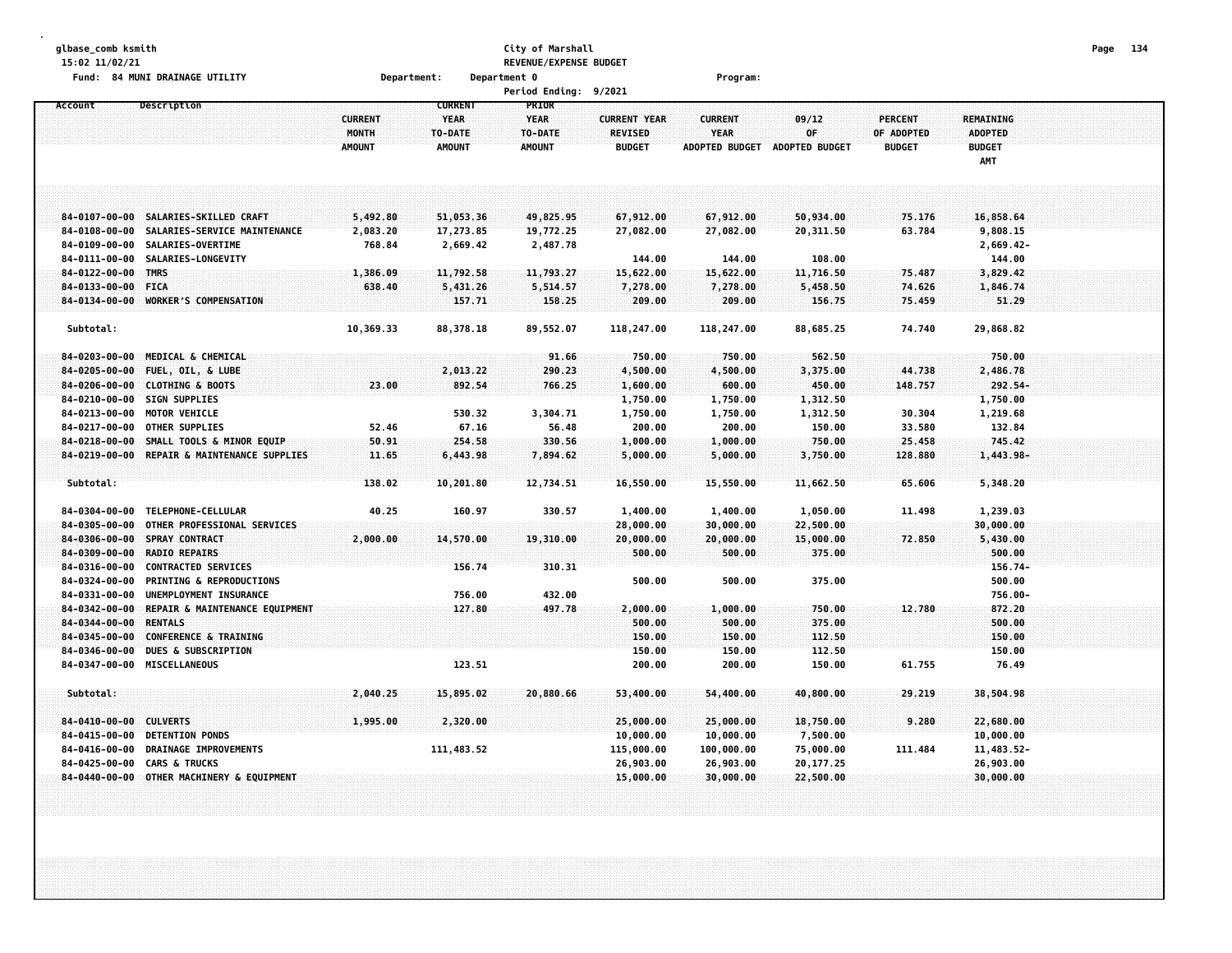|  |         | 15:02 11/02/21  | glbase_comb ksmith<br>Fund: 84 MUNI DRAINAGE UTILITY |             |  |  |  |                                          |                        | Department: |                                                           |  | Department 0 |                                                  | City of Marshall            | REVENUE/EXPENSE BUDGET<br>Period Ending: 9/2021 |                                       |               |  |                               | Program:                 |  |             |                               |  |                                 |                  |  |                                               |                          |  |  | Page 135 |  |
|--|---------|-----------------|------------------------------------------------------|-------------|--|--|--|------------------------------------------|------------------------|-------------|-----------------------------------------------------------|--|--------------|--------------------------------------------------|-----------------------------|-------------------------------------------------|---------------------------------------|---------------|--|-------------------------------|--------------------------|--|-------------|-------------------------------|--|---------------------------------|------------------|--|-----------------------------------------------|--------------------------|--|--|----------|--|
|  | Account |                 |                                                      | Description |  |  |  | <b>CURRENT</b><br>MONTH<br><b>AMOUNT</b> |                        |             | <b>CURRENT</b><br><b>YEAR</b><br>TO-DATE<br><b>AMOUNT</b> |  |              | PRIOR<br><b>YEAR</b><br>TO-DATE<br><b>AMOUNT</b> |                             |                                                 | <b>CURRENT YEAR</b><br><b>REVISED</b> | <b>BUDGET</b> |  | <b>CURRENT</b><br><b>YEAR</b> |                          |  | 09/12<br>0F | ADOPTED BUDGET ADOPTED BUDGET |  | <b>PERCENT</b><br><b>BUDGET</b> | OF ADOPTED       |  | <b>ADOPTED</b><br><b>BUDGET</b><br><b>AMT</b> | REMAINING                |  |  |          |  |
|  |         | Subtotal:       |                                                      |             |  |  |  |                                          | 1,995.00               |             | 113,803.52                                                |  |              |                                                  |                             |                                                 | 191,903.00                            |               |  |                               | 191,903.00               |  |             | 143,927.25                    |  |                                 | 59.303           |  |                                               | 78,099.48                |  |  |          |  |
|  |         | Program number: | Department number: Department 0                      |             |  |  |  |                                          | 14,542.60<br>14,542.60 |             | 228,278.52<br>228,278.52                                  |  |              |                                                  | 123, 167.24<br>123, 167. 24 |                                                 | 380,100.00<br>380,100.00              |               |  |                               | 380,100.00<br>380,100.00 |  |             | 285,075.00<br>285,075.00      |  |                                 | 60.057<br>60.057 |  |                                               | 151,821.48<br>151,821.48 |  |  |          |  |
|  |         |                 |                                                      |             |  |  |  |                                          |                        |             |                                                           |  |              |                                                  |                             |                                                 |                                       |               |  |                               |                          |  |             |                               |  |                                 |                  |  |                                               |                          |  |  |          |  |
|  |         |                 |                                                      |             |  |  |  |                                          |                        |             |                                                           |  |              |                                                  |                             |                                                 |                                       |               |  |                               |                          |  |             |                               |  |                                 |                  |  |                                               |                          |  |  |          |  |
|  |         |                 |                                                      |             |  |  |  |                                          |                        |             |                                                           |  |              |                                                  |                             |                                                 |                                       |               |  |                               |                          |  |             |                               |  |                                 |                  |  |                                               |                          |  |  |          |  |
|  |         |                 |                                                      |             |  |  |  |                                          |                        |             |                                                           |  |              |                                                  |                             |                                                 |                                       |               |  |                               |                          |  |             |                               |  |                                 |                  |  |                                               |                          |  |  |          |  |
|  |         |                 |                                                      |             |  |  |  |                                          |                        |             |                                                           |  |              |                                                  |                             |                                                 |                                       |               |  |                               |                          |  |             |                               |  |                                 |                  |  |                                               |                          |  |  |          |  |
|  |         |                 |                                                      |             |  |  |  |                                          |                        |             |                                                           |  |              |                                                  |                             |                                                 |                                       |               |  |                               |                          |  |             |                               |  |                                 |                  |  |                                               |                          |  |  |          |  |
|  |         |                 |                                                      |             |  |  |  |                                          |                        |             |                                                           |  |              |                                                  |                             |                                                 |                                       |               |  |                               |                          |  |             |                               |  |                                 |                  |  |                                               |                          |  |  |          |  |
|  |         |                 |                                                      |             |  |  |  |                                          |                        |             |                                                           |  |              |                                                  |                             |                                                 |                                       |               |  |                               |                          |  |             |                               |  |                                 |                  |  |                                               |                          |  |  |          |  |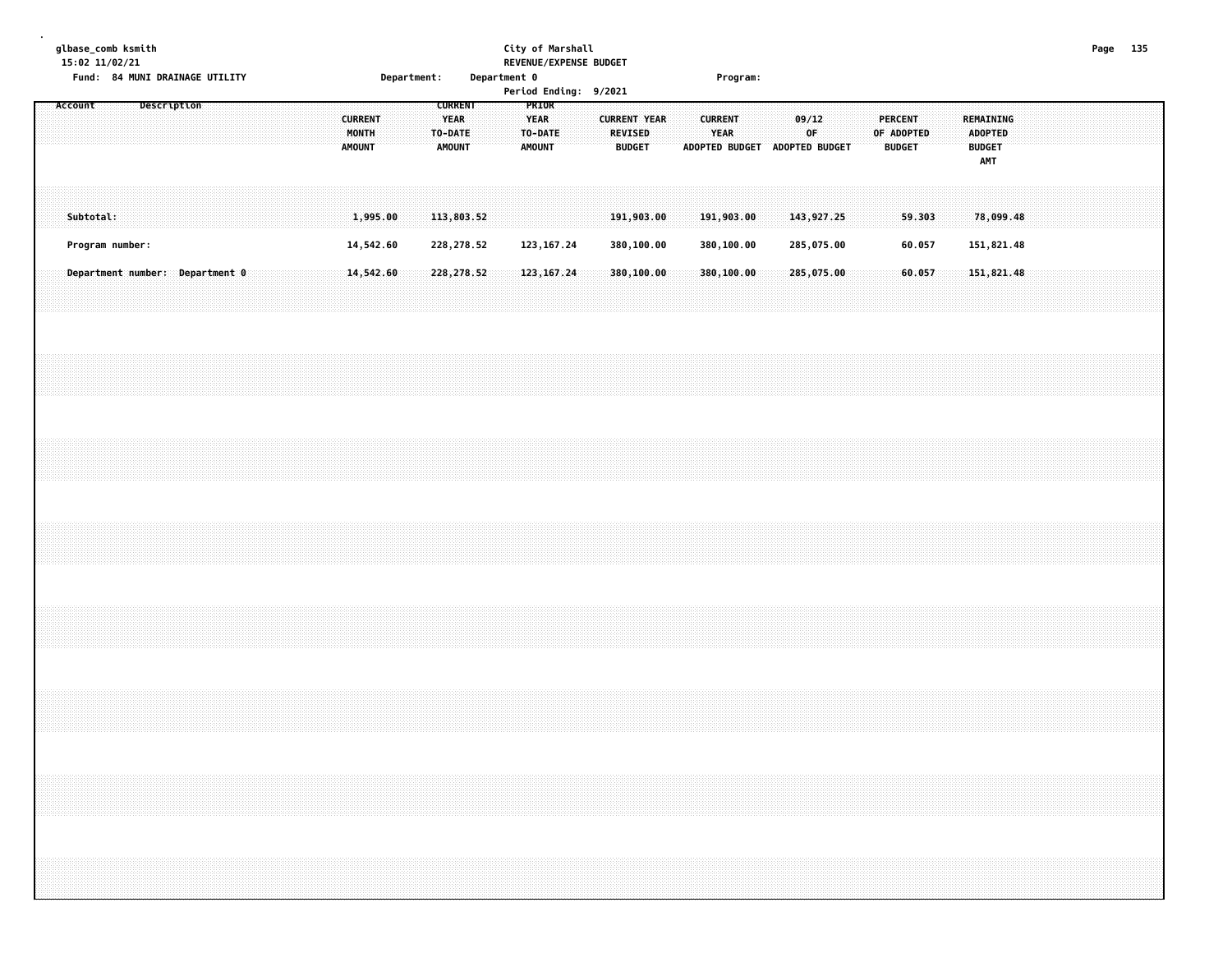### **glbase\_comb ksmith City of Marshall Page 136 15:02 11/02/21 REVENUE/EXPENSE BUDGET Fund: 84 MUNI DRAINAGE UTILITY Department: 21 NONDEPARTMENT-UTIL DRAINAGE Program:**

|                                                                                                                                                  |                                                                                                        | Period Ending: 9/2021                                                                                                                               |                                                                                                      |
|--------------------------------------------------------------------------------------------------------------------------------------------------|--------------------------------------------------------------------------------------------------------|-----------------------------------------------------------------------------------------------------------------------------------------------------|------------------------------------------------------------------------------------------------------|
| Description<br>Account<br><b>CURRENT</b><br>MONTH<br>AMOUNT                                                                                      | <b>PRIOR</b><br><b>CURRENT</b><br>YEAR<br><b>YEAR</b><br>TO-DATE<br>TO-DATE<br><b>AMOUNT</b><br>AMOUNT | <b>CURRENT YEAR</b><br><b>CURRENT</b><br>09/12<br><b>REVISED</b><br><b>YEAR</b><br>∶0F.<br><b>ADOPTED BUDGET</b><br>ADOPTED BUDGET<br><b>BUDGET</b> | PERCENT<br><b>REMAINING</b><br>OF ADOPTED<br><b>ADOPTED</b><br><b>BUDGET</b><br><b>BUDGET</b><br>AMT |
| 84-0122-21-00 TMRS DRAG-UP<br>84-0127-21-00 SICK LEAVE-ACCRUED PAYMENTS<br>84-0128-21-00 VACATION ACCRUED PAYMENTS<br>84-0133-21-00 FICA DRAG-UP | 505.72<br>1,378.56<br>1,666.14<br>232.92                                                               |                                                                                                                                                     | $505.72 -$<br>1,378.56-<br>1,666.14-<br>232.92-                                                      |
| Subtotal:<br>Program number:                                                                                                                     | 3,783.34<br>3,783.34                                                                                   |                                                                                                                                                     | $3,783.34-$<br>$3,783.34-$                                                                           |
| Department number: NONDEPARTMENT-UTIL DRAINAGE<br>Expenditures<br>Subtotal -----<br>14,542.60                                                    | 3,783.34<br>232,061.86<br>123, 167. 24                                                                 | 380,100.00<br>380,100.00<br>285,075.00                                                                                                              | 3,783.34-<br>61.053<br>148,038.14                                                                    |

 **Fund number: 84 MUNI DRAINAGE UTILITY 14,272.60- 27,119.47- 133,295.50- 27,119.47**

| rade |  |
|------|--|
|      |  |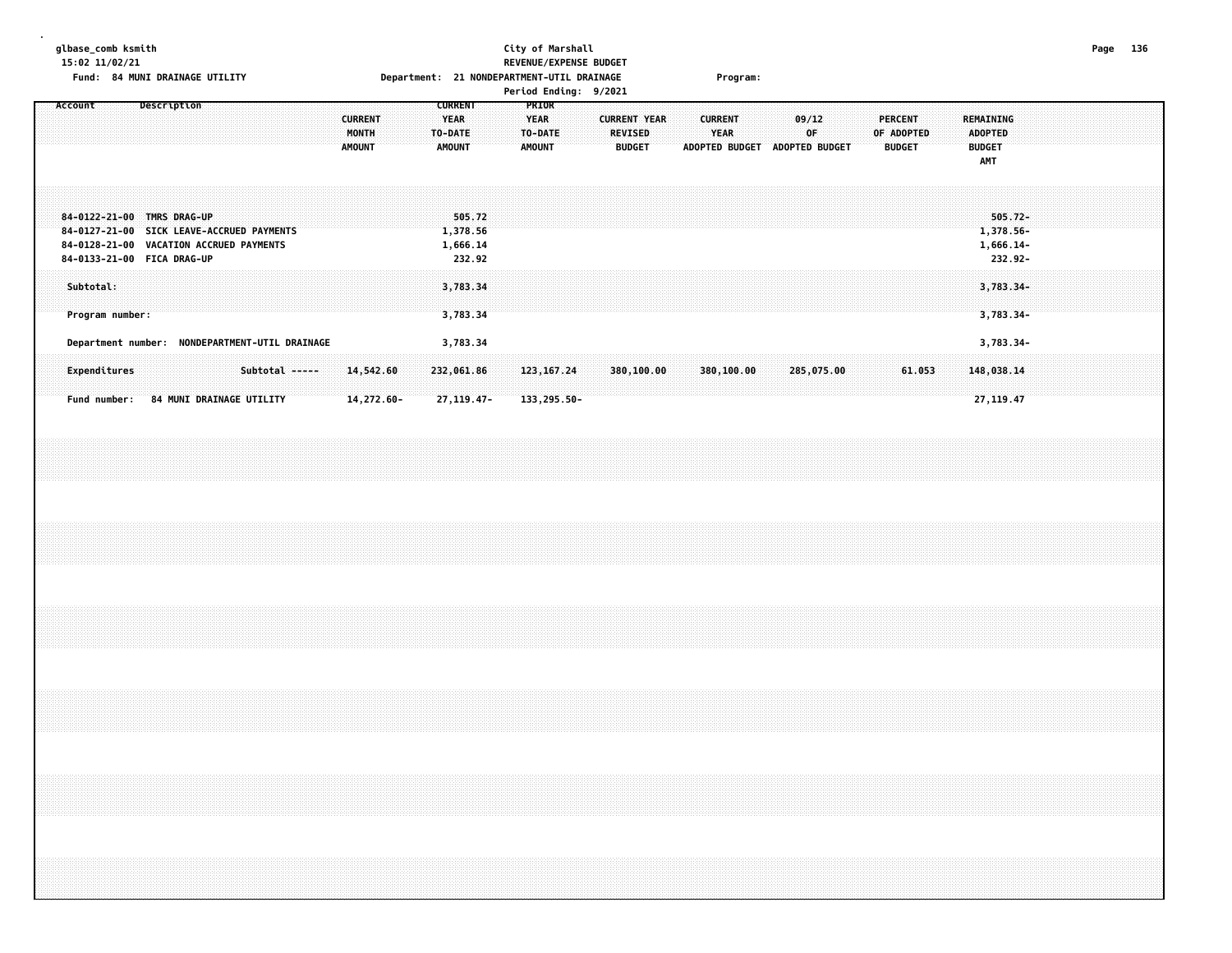| glbase_comb ksmith |  |
|--------------------|--|
|--------------------|--|

### **glbase\_comb ksmith City of Marshall Page 137 15:02 11/02/21 REVENUE/EXPENSE BUDGET**

|         |           | Fund: 85 ECONOMIC DEVELOPMENT FUND                 |             |  |  |                      |                                          | <b>Department:</b> |                                                           | Department 0 |                              | Period Ending: 9/2021    |  |                                                        |  |                |             | Program:                      |       |    |  |                                 |            |  |                                               |                      |  |  |  |
|---------|-----------|----------------------------------------------------|-------------|--|--|----------------------|------------------------------------------|--------------------|-----------------------------------------------------------|--------------|------------------------------|--------------------------|--|--------------------------------------------------------|--|----------------|-------------|-------------------------------|-------|----|--|---------------------------------|------------|--|-----------------------------------------------|----------------------|--|--|--|
| Account |           |                                                    | Description |  |  |                      | <b>CURRENT</b><br>MONTH<br><b>AMOUNT</b> |                    | <b>CURRENT</b><br><b>YEAR</b><br>TO-DATE<br><b>AMOUNT</b> |              | <b>YEAR</b><br><b>AMOUNT</b> | PRIOR<br>TO-DATE         |  | <b>CURRENT YEAR</b><br><b>REVISED</b><br><b>BUDGET</b> |  | <b>CURRENT</b> | <b>YEAR</b> | ADOPTED BUDGET ADOPTED BUDGET | 09/12 | 0F |  | <b>PERCENT</b><br><b>BUDGET</b> | OF ADOPTED |  | <b>ADOPTED</b><br><b>BUDGET</b><br><b>AMT</b> | <b>REMAINING</b>     |  |  |  |
|         | Subtotal: | 85-5125-00-00 MISCELLANEOUS                        |             |  |  |                      |                                          |                    | $5,000.00 -$<br>$5,000.00-$                               |              |                              | 25,466.00-<br>25,466.00- |  |                                                        |  |                |             |                               |       |    |  |                                 |            |  |                                               | 5,000.00<br>5,000.00 |  |  |  |
|         |           | Program number:<br>Department number: Department 0 |             |  |  |                      |                                          |                    | $5,000.00 -$<br>$5,000.00 -$                              |              |                              | 25,466.00-<br>25,466.00- |  |                                                        |  |                |             |                               |       |    |  |                                 |            |  |                                               | 5,000.00<br>5,000.00 |  |  |  |
|         | Revenues  |                                                    |             |  |  | Subtotal ----------- |                                          |                    | $5,000.00-$                                               |              |                              | 25,466.00-               |  |                                                        |  |                |             |                               |       |    |  |                                 |            |  |                                               | 5,000.00             |  |  |  |
|         |           |                                                    |             |  |  |                      |                                          |                    |                                                           |              |                              |                          |  |                                                        |  |                |             |                               |       |    |  |                                 |            |  |                                               |                      |  |  |  |
|         |           |                                                    |             |  |  |                      |                                          |                    |                                                           |              |                              |                          |  |                                                        |  |                |             |                               |       |    |  |                                 |            |  |                                               |                      |  |  |  |
|         |           |                                                    |             |  |  |                      |                                          |                    |                                                           |              |                              |                          |  |                                                        |  |                |             |                               |       |    |  |                                 |            |  |                                               |                      |  |  |  |
|         |           |                                                    |             |  |  |                      |                                          |                    |                                                           |              |                              |                          |  |                                                        |  |                |             |                               |       |    |  |                                 |            |  |                                               |                      |  |  |  |
|         |           |                                                    |             |  |  |                      |                                          |                    |                                                           |              |                              |                          |  |                                                        |  |                |             |                               |       |    |  |                                 |            |  |                                               |                      |  |  |  |
|         |           |                                                    |             |  |  |                      |                                          |                    |                                                           |              |                              |                          |  |                                                        |  |                |             |                               |       |    |  |                                 |            |  |                                               |                      |  |  |  |